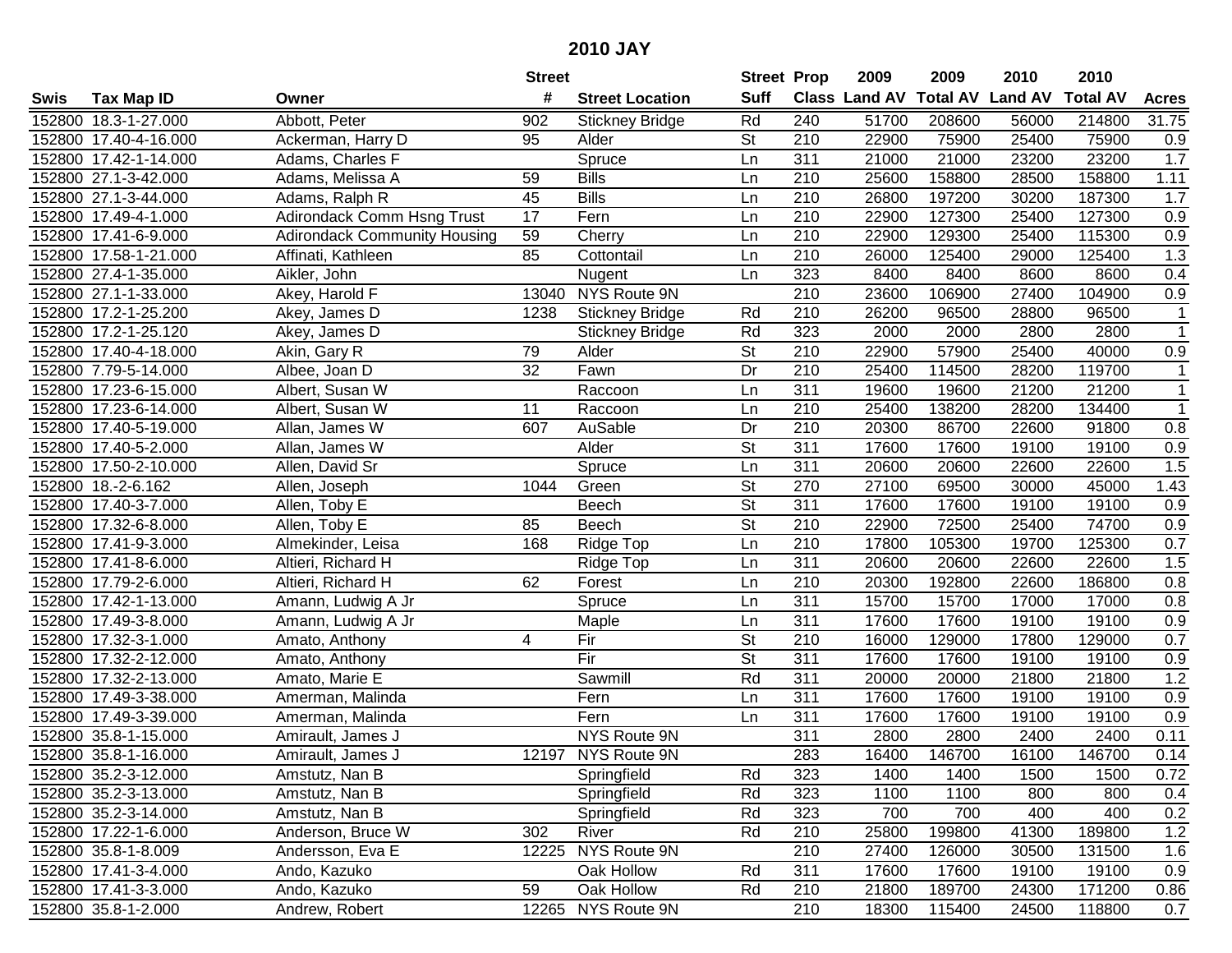|        |                             |                                       | <b>Street</b> |                        | <b>Street Prop</b>       |                  | 2009                 | 2009            | 2010           | 2010            |                   |
|--------|-----------------------------|---------------------------------------|---------------|------------------------|--------------------------|------------------|----------------------|-----------------|----------------|-----------------|-------------------|
| Swis   | <b>Tax Map ID</b>           | Owner                                 | #             | <b>Street Location</b> | <b>Suff</b>              |                  | <b>Class Land AV</b> | <b>Total AV</b> | <b>Land AV</b> | <b>Total AV</b> | <b>Acres</b>      |
|        | 152800 28.1-1-4.000         | Angevine, Susan G                     | 627           | Hazen                  | Rd                       | 240              | 62400                | 189700          | 65000          | 189700          | 41.2              |
|        | 152800 8.3-2-2.000          | Ano, Barry S                          |               | Rolling Mill Hill      | Rd                       | 311              | 23800                | 23800           | 25800          | 25800           | 5.63              |
|        | 152800 8.3-2-5.000          | Ano, Barry S                          | 415           | Rolling Mill Hill      | Rd                       | 210              | 30800                | 110300          | 33400          | 111000          | $\overline{6.14}$ |
|        | 152800 8.3-2-1.000          | Ano, Michael C                        | 357           | Rolling Mill Hill      | Rd                       | 240              | 71500                | 155800          | 74100          | 155800          | $\overline{51.3}$ |
|        | 152800 17.32-4-15.000       | Anton, Mary E                         |               | Dogwood                | <b>St</b>                | 311              | 17600                | 17600           | 19100          | 19100           | 0.9               |
|        | 152800 7.79-2-37.000        | Anuth, Wernerg                        |               | Muskrat                | Dr                       | 311              | 19600                | 19600           | 21200          | 21200           | $\mathbf{1}$      |
|        | 152800 7.76-3-45.000        | <b>Appleby Foundation Inc</b>         | 14234         | <b>NYS Route 9N</b>    |                          | 482              | 10100                | 93300           | 29900          | 93300           | 0.3               |
|        | 152800 35.2-4-16.200        | Arcate, Joseph J                      | 996           | <b>Bartlett</b>        | Rd                       | 270              | 34300                | 46700           | 40100          | 43800           | 5.04              |
|        | 152800 7.79-2-5.000         | Argonish, John M                      |               | River                  | Rd                       | 311              | 17600                | 17600           | 19100          | 19100           | 0.9               |
|        | 152800 27.4-1-11.300        | Aria, Dawn                            | 48            | Hesseltine             | Rd                       | 210              | 32200                | 215800          | 37200          | 215800          | 4                 |
|        | 152800 35.4-3-4.242         | Ark Trail Inn Inc                     | 11757         | NYS Route 9N           |                          | 415              | 37500                | 160900          | 50400          | 168900          | $\overline{5}$    |
|        | 152800 17.4-1-9.002         | Arlynn, Marvin                        | 58            | Wolf                   | Way                      | 240              | 73800                | 220200          | 66400          | 220200          | 46.7              |
|        | 152800 7.76-3-66.000        | Arnold, Ann N                         | 14159         | NYS Route 9N           |                          | 210              | 6200                 | 94600           | 11800          | 94600           | 0.2               |
|        | 152800 18.3-1-31.200        | Arnold, Calvin J                      |               | Hazen                  | Rd                       | 314              | 17300                | 17300           | 24800          | 24800           | 4.5               |
|        | 152800 18.3-1-31.100        | Arnold, Loraine A                     |               | Hazen                  | Rd                       | 312              | 15700                | 15800           | 17300          | 17300           | 0.8               |
|        | 152800 17.31-1-5.000        | Arsenault, Linda A                    |               | Algonquin              | Ln                       | 311              | 20000                | 20000           | 21800          | 21800           | 1.2               |
|        | 152800 35.8-3-9.110         | <b>Arto Monaco Historical Society</b> | 13            | Trumbulls              | Rd                       | 312              | 30300                | 39100           | 34600          | 34600           | 3.07              |
| 152800 | 18.1-1-30.100               | Asgaard Farm LLC                      | 112           | Asgaard                | Way                      | 210              | 133300               | 234700          | 164300         | 382900          | 145.4             |
|        | 152800 18.1-1-23.000        | Asgaard Farm LLC                      |               | Sheldrake              | Rd                       | 322              | 96100                | 96100           | 96100          | 96100           | 105.6             |
|        | 152800 18.1-1-10.000        | Asgaard Farm LLC                      |               | Green                  | <b>St</b>                | 322              | 158700               | 158700          | 164900         | 164900          | 255.7             |
|        | 152800 18.-2-25.032         | Asgaard Farm LLC                      | 1105          | Green                  | $\overline{\mathsf{St}}$ | 210              | 19400                | 166000          | 25100          | 166000          | 0.74              |
|        | 152800 18.-2-24.500         | Asgaard Farm LLC                      |               | Green                  | St                       | 314              | 19600                | 19600           | 21600          | 21600           | $\mathbf{1}$      |
| 152800 | 18.-2-24.111                | Asgaard Farm LLC                      |               | Green                  | $\overline{\mathsf{St}}$ | 312              | 297400               | 314200          | 300000         | 314200          | 543.12            |
| 152800 | $\overline{18.1}$ -1-31.100 | Asgaard Farm LLC                      | 60            | Asgaard                | Way                      | 116              | 99000                | 322000          | 101700         | 322000          | 81.7              |
| 152800 | 18.1-1-24.112               | Asgaard Farm LLC                      |               | Sheldrake              | Rd                       | 323              | 84700                | 84700           | 84700          | 84700           | 34.68             |
| 152800 | 18.1-1-30.200               | Asgaard Farm LLC                      | 172           | Asgaard                | Way                      | 210              | 42200                | 245300          | 51200          | 245300          | 9                 |
|        | 152800 18.1-1-9.200         | Asgaard Farm LLC                      |               | Sheldrake              | Rd                       | 322              | 151900               | 151900          | 153900         | 153900          | 210.9             |
|        | 152800 36.-1-57.000         | Ashworth, Jeanne                      | 109           | Anthony                | Rd                       | 210              | 33500                | 119500          | 47900          | 125000          | 6.2               |
|        | 152800 27.1-2-24.100        | Atwood, Norman D                      |               | NYS Route 9N           |                          | 311              | 44600                | 44600           | 44600          | 44600           | 7.47              |
|        | 152800 18.3-1-33.000        | Aubin, Mark                           | 743           | Hazen                  | Rd                       | $\overline{210}$ | 21000                | 163700          | 38900          | 152500          | 0.8               |
|        | 152800 7.84-1-23.000        | Aubin, Raymond C                      | 14080         | NYS Route 9N           |                          | 220              | 18500                | 69700           | 21200          | 69700           | 0.9               |
|        | 152800 7.76-1-19.000        | Aubuchon Realty Co Inc                |               | 14229 NYS Route 9N     |                          | 482              | 5600                 | 155100          | 22800          | 155100          | 0.2               |
|        | 152800 17.41-6-8.000        | Auer, Raymond                         |               | Cherry                 | Ln                       | 311              | 17600                | 17600           | 19100          | 19100           | 0.9               |
|        | 152800 17.49-3-18.000       | AuSable Acres Land Trust Inc          |               | Gooseberry             | Ln                       | 323              | 200                  | 200             | 300            | 300             | 0.9               |
|        | 152800 17.50-1-9.000        | AuSable Acres Land Trust Inc          |               | Tannenbaum             | Ln                       | 323              | 200                  | 200             | 300            | 300             | 0.9               |
|        | 152800 17.50-1-8.000        | AuSable Acres Land Trust Inc          |               | Tannenbaum             | Ln                       | 323              | 200                  | 200             | 300            | 300             | 0.9               |
|        | 152800 17.41-8-11.000       | AuSable Acres Land Trust Inc          |               | Ridge Top              | Ln                       | 323              | 200                  | 200             | 300            | 300             | 0.7               |
|        | 152800 17.41-8-12.000       | AuSable Acres Land Trust Inc          |               | Dew                    | Dr                       | 323              | 200                  | 200             | 300            | 300             | 0.9               |
|        | 152800 17.49-3-7.000        | AuSable Acres Land Trust Inc          |               | Maple                  | Ln                       | 323              | 200                  | 200             | 300            | 300             | 0.8               |
|        | 152800 7.79-2-49.000        | AuSable Acres Land Trust Inc          |               | Whitetail              | Ln                       | 323              | 200                  | 200             | 300            | 300             | 0.8               |
|        | 152800 7.79-2-50.000        | AuSable Acres Land Trust Inc          |               | Whitetail              | Ln                       | 323              | 200                  | 200             | 300            | 300             | 1                 |
|        | 152800 17.23-3-16.000       | AuSable Acres Land Trust Inc          |               | Seneca                 | Trl                      | 323              | 200                  | 200             | 300            | 300             | $\overline{1}$    |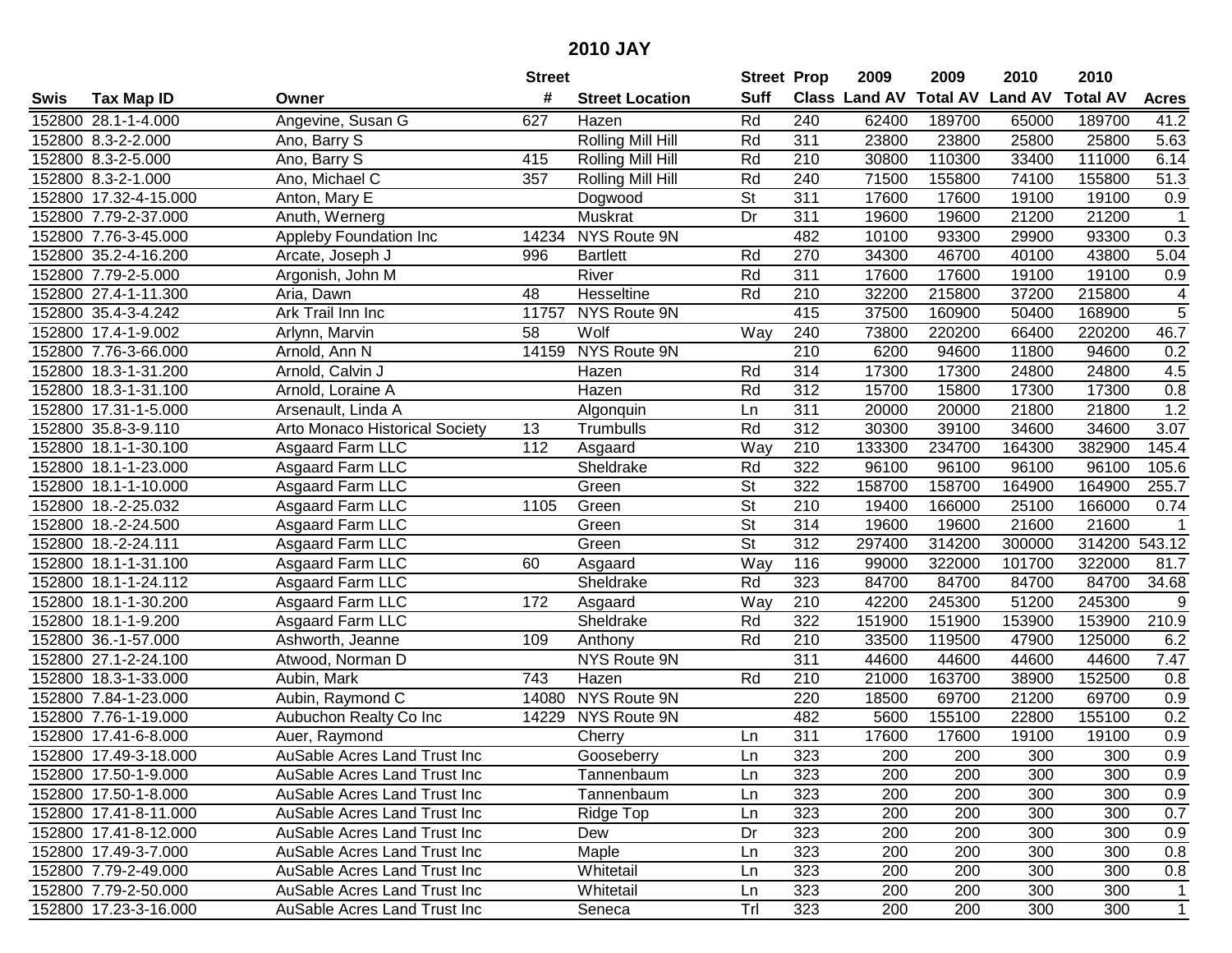|        |                               |                                     | <b>Street</b>   |                        | <b>Street Prop</b>       |                  | 2009             | 2009             | 2010                           | 2010            |                  |
|--------|-------------------------------|-------------------------------------|-----------------|------------------------|--------------------------|------------------|------------------|------------------|--------------------------------|-----------------|------------------|
| Swis   | <b>Tax Map ID</b>             | Owner                               | #               | <b>Street Location</b> | <b>Suff</b>              |                  |                  |                  | Class Land AV Total AV Land AV | <b>Total AV</b> | <b>Acres</b>     |
| 152800 | 17.30-1-4.000                 | AuSable Acres Land Trust Inc        |                 | Algonquin              | Ln                       | 323              | 200              | 200              | 300                            | 300             | 1.1              |
| 152800 | 17.32-5-3.000                 | AuSable Acres Land Trust Inc        |                 | Dogwood                | $\overline{\mathsf{St}}$ | 323              | 200              | 200              | 300                            | 300             | 0.9              |
|        | 152800 17.48-2-15.000         | AuSable Acres Owners Inc            | 565             | AuSable                | Dr                       | 311              | 21800            | 21800            | 24300                          | 24300           | 2.12             |
|        | 152800 17.50-3-8.000          | AuSable Acres Trust Inc             |                 | Tannenbaum             | Ln                       | 323              | 200              | 200              | 300                            | 300             | 0.9              |
|        | 152800 17.50-1-11.000         | AuSable Acres Trust Inc             |                 | Evergreen              | Ln                       | 323              | $\overline{200}$ | 200              | 300                            | 300             | 0.9              |
|        | 152800 17.49-3-29.000         | AuSable Acres Trust Inc             |                 | Gooseberry             | Ln                       | 323              | 200              | 200              | 300                            | 300             | $\overline{0.9}$ |
|        | 152800 17.58-1-18.000         | AuSable Acres Trust Inc             |                 | <b>Briar</b>           | Ln                       | 323              | $\overline{200}$ | $\overline{200}$ | 300                            | 300             | 0.8              |
|        | 152800 7.76-3-55.120          | Ausable Forks Ambulance Svc         | 26              | School                 | Ln                       | 662              | 38000            | 92700            | 38000                          | 92700           | 0.4              |
|        | 152800 7.76-3-55.200          | <b>AuSable Forks Fire Dist</b>      | 29              | School                 | Ln                       | 662              | 61300            | 386600           | 61300                          | 386600          | 0.8              |
|        | 152800 7.76-3-13.000          | <b>AuSable Forks Library</b>        | 9               | Church                 | Ln                       | 611              | 23400            | 247800           | 22800                          | 247800          | 0.2              |
|        | 152800 7.76-1-1.300           | <b>Ausable Forks Softball Assoc</b> | $\overline{52}$ | Church                 | Ln                       | 592              | 38600            | 47600            | 50700                          | 52600           | $\overline{3.1}$ |
|        | 152800 7.75-1-5.100           | Ausable Valley Central School       |                 | Church                 | Ln                       | 612              | 1200             | 1200             | 1300                           | 1300            | $\mathbf 1$      |
|        | 152800 7.76-3-37.001          | Ausable Valley Tel Co Inc           | 14161           | NYS Route 9N           |                          | 831              | 5860             | 136900           | 5860                           | 136900          | 0.2              |
|        | 152800 628.-9999-602.500/1881 | Ausable Valley Tel Co Inc           |                 | <b>Outside Plant</b>   |                          | 836              | $\mathbf 0$      | 228693           | 0                              | 233265          | $\mathbf 0$      |
|        | 152800 27.4-1-18.200          | Austen, Henry                       | 126             | Lincoln Hill           | Ln                       | 210              | 36800            | 60300            | 43600                          | 60300           | 6.3              |
|        | 152800 7.76-3-42.000          | Ausyra Corporation                  | 14228           | NYS Route 9N           |                          | 454              | 25300            | 175000           | 36900                          | 189000          | 0.6              |
|        | 152800 7.76-3-48.000          | Ausyra Corporation                  | 13              | Grove                  | Rd                       | 210              | 4000             | 69400            | 8800                           | 69400           | 0.15             |
|        | 152800 7.76-3-49.000          | Ausyra Corporation                  |                 | Forge                  | $\overline{\mathsf{St}}$ | 330              | 3300             | 3300             | 3500                           | 3500            | 0.1              |
|        | 152800 7.76-3-41.200          | Ausyra Corporation                  |                 | Forge                  | $\overline{\mathsf{St}}$ | 330              | 10600            | 10600            | 17300                          | 17300           | 0.3              |
|        | 152800 17.48-1-7.000          | Avellino, Neil                      | 128             | Scenic Point           | Ln                       | 210              | 26000            | 136900           | 36100                          | 130000          | 1.3              |
|        | 152800 35.8-3-13.000          | Axtell, Lewis                       | 14              | Artos                  | Way                      | 210              | 18600            | 58900            | 21400                          | 63600           | 0.91             |
|        | 152800 7.84-5-23.000          | Axtell, William H                   | 456             | Sheldrake              | Rd                       | 210              | 7800             | 91900            | 15200                          | 91900           | 0.3              |
|        | 152800 17.48-2-9.000          | Bacon, Harold M                     | 11              | Lakeside               | Dr                       | 210              | 22900            | 108200           | 25400                          | 108200          | 0.9              |
|        | 152800 27.2-2-33.200          | Bacon, Steven C                     | 137             | Hazen                  | Rd                       | 270              | 17000            | 38600            | 23800                          | 29500           | 0.65             |
|        | 152800 17.49-2-9.000          | Bacon, William T                    |                 | Hawthorne              | Ln                       | 311              | 17600            | 17600            | 19100                          | 19100           | 0.9              |
|        | 152800 17.4-2-11.000          | Baer, Robbe E                       | 48              | Orchard                | Ln                       | 210              | 10300            | 169900           | 17700                          | 169900          | 0.32             |
|        | 152800 17.4-2-10.000          | Baer, Robbe E                       |                 | Orchard                | Ln                       | 311              | 7900             | 7900             | 6300                           | 6300            | 0.29             |
|        | 152800 17.42-1-29.000         | Baer, Robbe E Jr                    | 21              | Tannenbaum             | Ln                       | 210              | 22900            | 188400           | 25400                          | 188400          | 0.9              |
|        | 152800 36.1-1-29.120          | Bain, Daniel E                      | 91              | Glen                   | Rd                       | 240              |                  |                  | 161000                         | 446900          | 33.39            |
|        | 152800 36.1-1-29.110          | Bain, Daniel E                      | 91              | Glen                   | Rd                       | 311              |                  |                  | 108120                         | 108120          | $\overline{3.2}$ |
|        | 152800 27.2-2-43.200          | Bair-Dubay, Greta F                 |                 | <b>Stickney Bridge</b> | Rd                       | 311              | 21600            | 21600            | 24700                          | 24700           | 3.2              |
|        | 152800 7.76-3-15.000          | Baker, Michele M                    | 14175           | NYS Route 9N           |                          | $\overline{210}$ | 2700             | 48700            | 5900                           | 56100           | 0.1              |
|        | 152800 17.49-1-3.000          | Bakos, Dennis R                     | 136             | Oak Hollow             | Rd                       | 210              | 20300            | 222400           | 22600                          | 222400          | 0.8              |
|        | 152800 17.40-4-10.000         | Baleno, Michael                     | 80              | Beech                  | $\overline{\mathsf{St}}$ | 210              | 22900            | 103500           | 25400                          | 108000          | 0.9              |
|        | 152800 18.-2-15.200           | Ball, Richard                       | 785             | Green                  | <b>St</b>                | 220              | 33000            | 114500           | 35600                          | 120200          | 8.5              |
|        | 152800 35.2-4-15.001          | Ballen, Ira                         | 21              | Crowningshield         | Rd                       | 312              | 14200            | 17200            | 42600                          | 51000           | 24.35            |
|        | 152800 17.32-3-9.000          | Balos, Gerda                        |                 | Cross                  | <b>St</b>                | 311              | 19600            | 19600            | 21200                          | 21200           | $\mathbf 1$      |
|        | 152800 27.10-4-67.000         | Balzac, Frederick E Jr              |                 | 12914 NYS Route 9N     |                          | 220              | 22800            | 178100           | 32200                          | 183400          | 2.22             |
|        | 152800 17.40-3-13.000         | Balzano, Richard M                  | 29              | Beech                  | <b>St</b>                | 210              | 22900            | 76900            | 25400                          | 76900           | 0.9              |
|        | 152800 27.10-4-74.000         | Balzano, Theresa                    | 6               | Park Side              | Dr                       | 210              | 12600            | 119900           | 16800                          | 113600          | 0.28             |
|        | 152800 36.1-1-74.000          | Banuchi, Robert                     |                 | Trumbulls              | Rd                       | 311              | 17200            | 17200            | 18900                          | 18900           | 3.6              |
|        | 152800 27.10-1-5.000          | <b>Baptist Church</b>               |                 | 12987 NYS Route 9N     |                          | 620              | 18300            | 182400           | 36900                          | 182400          | 0.6              |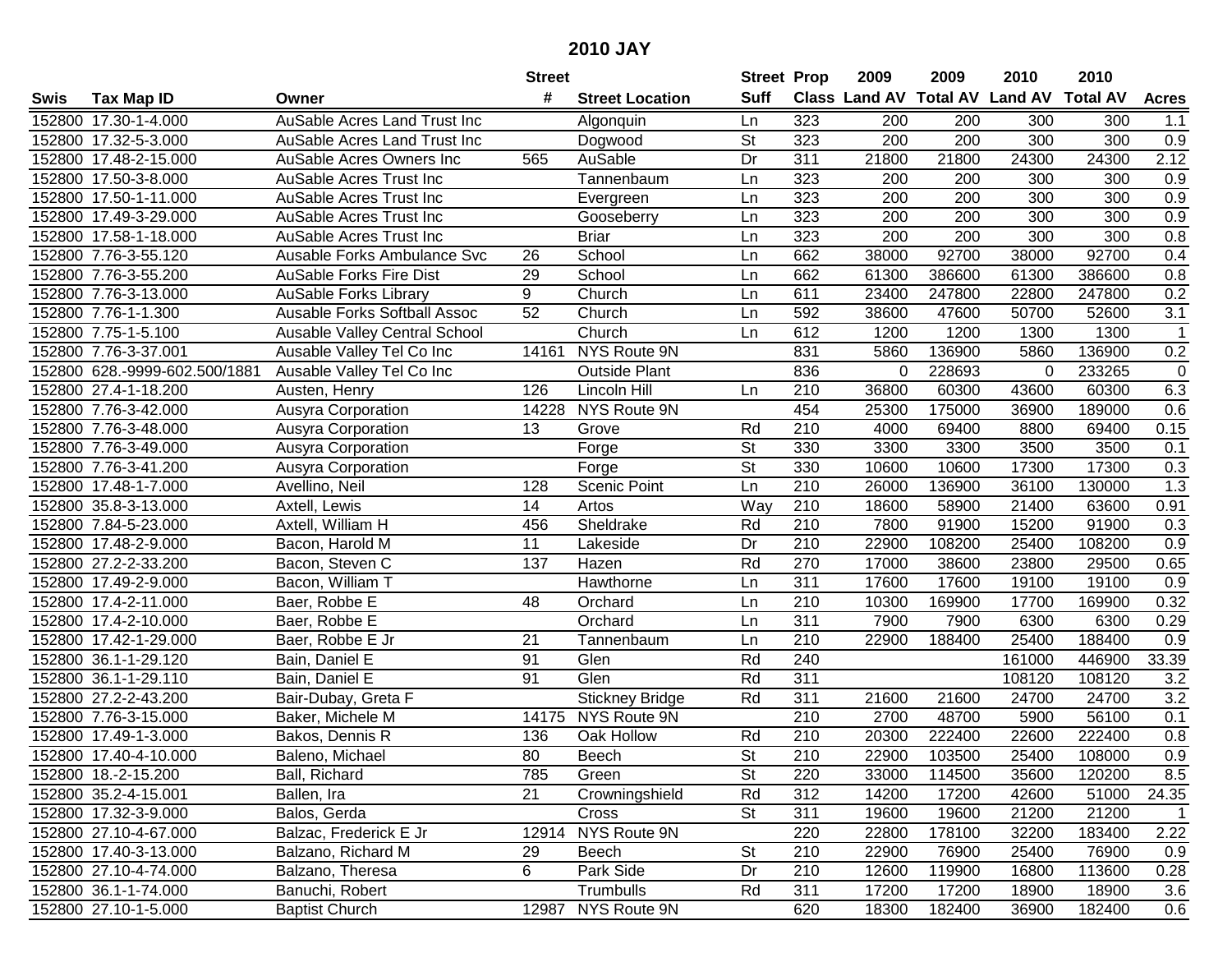|      |                       |                                       | <b>Street</b>   |                        | <b>Street Prop</b>       |                  | 2009          | 2009            | 2010           | 2010            |                  |
|------|-----------------------|---------------------------------------|-----------------|------------------------|--------------------------|------------------|---------------|-----------------|----------------|-----------------|------------------|
| Swis | <b>Tax Map ID</b>     | Owner                                 | #               | <b>Street Location</b> | <b>Suff</b>              |                  | Class Land AV | <b>Total AV</b> | <b>Land AV</b> | <b>Total AV</b> | <b>Acres</b>     |
|      | 152800 17.58-1-12.000 | Barbero, Matthew                      |                 | Tannenbaum             | Ln                       | 311              | 17600         | 17600           | 19100          | 19100           | 0.9              |
|      | 152800 27.23-3-3.000  | Barcomb, Gerda                        |                 | Hochsteig              | Ln                       | 311              | 20000         | 20000           | 21800          | 21800           | 1.2              |
|      | 152800 7.79-2-29.000  | Baringer, James T                     |                 | Muskrat                | Dr                       | 311              | 19800         | 19800           | 21500          | 21500           | 1.1              |
|      | 152800 17.41-5-6.000  | Barlow, Gary                          | 193             | Oak Hollow             | Rd                       | 210              | 15200         | 135200          | 16900          | 130000          | 0.6              |
|      | 152800 7.79-4-4.000   | Barnes, William                       |                 | Muskrat                | Dr                       | 311              | 20000         | 20000           | 21800          | 21800           | 1.2              |
|      | 152800 17.40-1-9.000  | Barnes, William                       | $\overline{97}$ | Scenic Point           | Ln                       | 210              | 25800         | 214000          | 28800          | 219500          | 1.2              |
|      | 152800 7.79-5-9.000   | Barnes, William T                     | $\overline{7}$  | Whitetail              | Ln                       | 210              | 20300         | 339500          | 22600          | 339500          | 0.8              |
|      | 152800 7.79-5-8.000   | Barnes, William T                     |                 | Whitetail              | Ln                       | 311              | 19600         | 19600           | 21200          | 21200           | $\overline{1}$   |
|      | 152800 27.10-4-32.200 | Barnes, William T                     |                 | <b>Covered Bridge</b>  | Ln                       | 330              | 7000          | 7000            | 7000           | 7000            | 0.3              |
|      | 152800 17.2-1-28.000  | Baros, Constance J                    | 1229            | <b>Stickney Bridge</b> | Rd                       | 210              | 27000         | 108000          | 29900          | 108000          | 1.4              |
|      | 152800 17.22-3-2.000  | Barry, Douglas W                      |                 | Algonquin              | Ln                       | 311              | 17600         | 17600           | 19100          | 19100           | 0.9              |
|      | 152800 17.22-3-1.000  | Barry, Douglas W                      | 65              | Algonquin              | Ln                       | 210              | 22900         | 144000          | 25400          | 140000          | 0.9              |
|      | 152800 18.1-1-21.000  | Barry, Robert V                       | 87              | Sheldrake              | Rd                       | 210              | 27600         | 110900          | 30800          | 114500          | 1.7              |
|      | 152800 7.84-2-20.000  | Barton, Cory D                        | 504             | Sheldrake              | Rd                       | 210              | 5600          | 108800          | 11800          | 100900          | 0.2              |
|      | 152800 36.-1-51.000   | Barton, James M                       | 94              | Jay Mountain           | Rd                       | 210              | 35600         | 146500          | 42000          | 146500          | 5.7              |
|      | 152800 36.-1-50.100   | Barton, James M                       |                 | Jay Mountain           | Rd                       | 314              | 2400          | 2400            | 3400           | 3400            | 1.2              |
|      | 152800 35.2-4-21.000  | <b>Base Camp LLC</b>                  |                 | <b>Bartlett</b>        | Rd                       | 323              | 20000         | 20000           | 27700          | 27700           | 1.2              |
|      | 152800 28.1-1-10.112  | Bashaw, Herbert                       | 50              | Murcray                | Ln                       | 240              | 70600         | 267400          | 67400          | 254100          | 43.9             |
|      | 152800 27.1-2-2.000   | Bassett Mtn Rec Ctr Inc               |                 | NYS Route 86           |                          | 311              | 27400         | 27400           | 32500          | 32500           | 4.9              |
|      | 152800 27.1-2-3.100   | Bassett Mtn Rec Ctr Inc               | 6394            | NYS Route 86           |                          | 250              | 633500        | 3104700         | 637100         | 3104700         | 407.3            |
|      | 152800 27.1-2-3.200   | Bassett Mtn Rec Ctr Inc               |                 | NYS Route 86           |                          | 837              | 114800        | 143300          | 114800         | 143300          | 2.07             |
|      | 152800 27.1-2-8.000   | Bassett Mtn Rec Ctr Inc               |                 | NYS Route 9N           |                          | 311              | 87800         | 87800           | 92500          | 92500           | 9.3              |
|      | 152800 27.1-2-33.000  | Bassett Mtn Rec Ctr Inc               |                 | NYS Route 86           |                          | 323              | 49700         | 49700           | 54700          | 54700           | 46               |
|      | 152800 27.1-2-31.000  | Bassett Mtn Rec Ctr Inc               |                 | Stonehouse             | Ln                       | 314              | 2400          | 2400            | 2800           | 2800            | 0.8              |
|      | 152800 27.10-6-7.000  | Bassett Mtn Rec Ctr Inc               | 12961           | NYS Route 9N           |                          | 464              | 9700          | 238900          | 28900          | 246100          | 0.27             |
|      | 152800 27.1-2-12.000  | Bassett Mtn Rec Ctr Inc               |                 | NYS Route 86           |                          | 311              | 91900         | 91900           | 91900          | 91900           | 8.9              |
|      | 152800 27.1-2-32.000  | Bassett Mtn Rec Ctr Inc               |                 | Stonehouse             | Ln                       | 323              | 43700         | 43700           | 43700          | 43700           | 29.1             |
|      | 152800 17.3-2-3.000   | Bassett Mtn Rec Ctr Inc               |                 | NYS Route 86           |                          | 323              | 74800         | 74800           | 78900          | 78900           | 69.3             |
|      | 152800 27.10-6-8.000  | <b>Bassett Mtn Recreation Ctr Inc</b> |                 | NYS Route 9N           |                          | $\overline{311}$ | 10700         | 10700           | 15200          | 15200           | 0.3              |
|      | 152800 17.40-4-12.000 | Bastain, Robert E                     | 94              | Beech                  | $\overline{\mathsf{St}}$ | 210              | 22900         | 94100           | 25400          | 96400           | 0.9              |
|      | 152800 18.3-2-3.000   | Bates, Samuel J                       | 763             | <b>Stickney Bridge</b> | Rd                       | $\overline{210}$ | 41200         | 101500          | 49800          | 102400          | 8.5              |
|      | 152800 27.10-1-13.000 | Battisti, Michael                     | 6737            | NYS Route 86           |                          | 210              | 10300         | 101700          | 21600          | 125000          | 0.5              |
|      | 152800 17.42-1-30.000 | Bauer, Guenther                       |                 | Tannenbaum             | Ln                       | 311              | 17600         | 17600           | 19100          | 19100           | $\overline{0.9}$ |
|      | 152800 17.33-1-5.000  | Baughman, Kirk E                      | 111             | Beech                  | $\overline{\mathsf{St}}$ | 210              | 22900         | 148600          | 25400          | 148600          | 0.9              |
|      | 152800 17.33-1-4.000  | Baughman, Kirk E                      |                 | Beech                  | St                       | 311              | 17600         | 17600           | 19100          | 19100           | 0.9              |
|      | 152800 17.23-1-12.000 | Bausili, Andrew F                     | 11              | Fawn                   | Dr                       | 210              | 20300         | 268000          | 22600          | 264700          | 0.8              |
|      | 152800 18.-2-11.200   | Beach, Cynthia M                      | 925             | Green                  | <b>St</b>                | 240              | 36200         | 156000          | 38800          | 156000          | 12.09            |
|      | 152800 17.30-1-12.000 | Beam, Richard                         |                 | Oneida                 | Ln                       | 311              | 19800         | 19800           | 21500          | 21500           | 1.1              |
|      | 152800 17.30-1-13.000 | Beam, Richard S                       | 22              | Oneida                 | Ln                       | 210              | 25400         | 138200          | 28200          | 129400          | $\mathbf{1}$     |
|      | 152800 8.3-1-30.002   | Beattie, Paul J Jr                    | 229             | Grove                  | Rd                       | 210              | 22800         | 173400          | 26900          | 183700          | 0.97             |
|      | 152800 17.40-1-10.000 | Beatty, James J                       |                 | Sawmill                | Rd                       | 210              | 20200         | 20200           | 22000          | 22000           | 1.3              |
|      | 152800 36.1-1-22.200  | Beatty, Juliann T                     | 27              | Valley                 | Rd                       | 210              | 27800         | 185700          | 31100          | 185700          | 1.82             |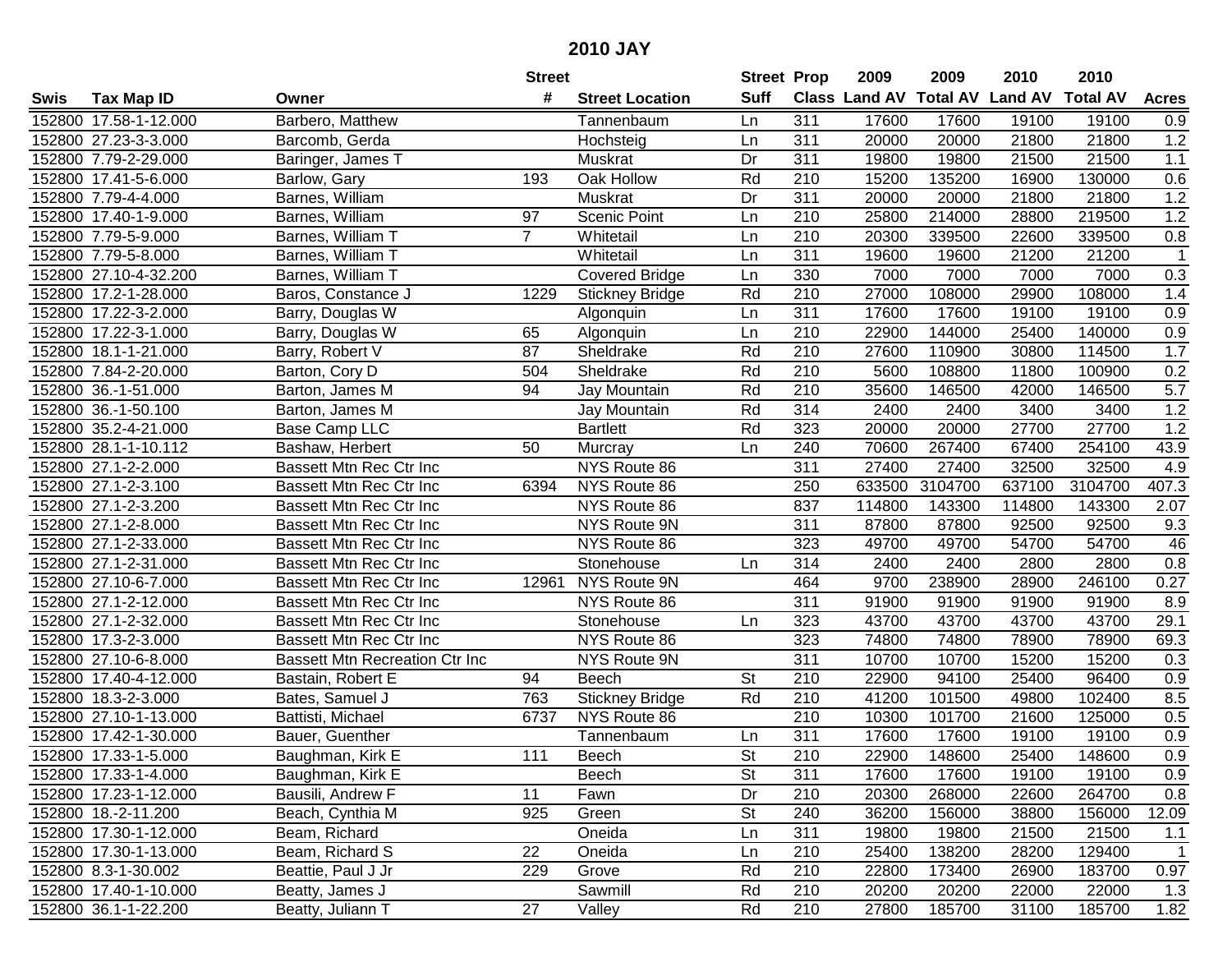|      |                       |                       | <b>Street</b> |                         |                          | <b>Street Prop</b> | 2009                 | 2009            | 2010           | 2010            |                |
|------|-----------------------|-----------------------|---------------|-------------------------|--------------------------|--------------------|----------------------|-----------------|----------------|-----------------|----------------|
| Swis | <b>Tax Map ID</b>     | Owner                 | #             | <b>Street Location</b>  | <b>Suff</b>              |                    | <b>Class Land AV</b> | <b>Total AV</b> | <b>Land AV</b> | <b>Total AV</b> | <b>Acres</b>   |
|      | 152800 17.40-2-5.000  | Beauvais, Joseph C    | 15            | Cedar                   | <b>St</b>                | 210                | 22900                | 162900          | 25400          | 154800          | 0.9            |
|      | 152800 35.2-4-17.200  | Beck, Anthony S       | 977           | <b>Bartlett</b>         | Rd                       | 210                | 26800                | 70100           | 29600          | 71300           | 3.61           |
|      | 152800 35.8-1-32.000  | Becker, Henry J Jr    |               | <b>Mountain Meadows</b> |                          | 311                | 87500                | 87500           | 88800          | 88800           | 3.51           |
|      | 152800 35.8-1-38.000  | Becker, Henry J Jr    | 130           | Mountain Meadows        | Way                      | 311                | 87600                | 87600           | 88900          | 88900           | 3.54           |
|      | 152800 17.42-1-28.000 | Becker, Robert E      |               | Ash                     | Ln                       | 311                | 21600                | 21600           | 24000          | 24000           | $\overline{2}$ |
|      | 152800 17.42-1-5.000  | Becker, Robert E      |               | Ash                     | Ln                       | 311                | 20800                | 20800           | 22900          | 22900           | 1.6            |
|      | 152800 17.42-1-4.000  | Becker, Robert E      | 28            | Ash                     | Ln                       | 210                | 22900                | 138500          | 25400          | 135700          | 0.9            |
|      | 152800 17.42-1-3.000  | Becker, Robert E      |               | Ash                     | Ln                       | 311                | 17600                | 17600           | 19100          | 19100           | 0.9            |
|      | 152800 7.76-1-24.000  | Bedard, Benjamin M    | 36            | Forge                   | $\overline{\mathsf{St}}$ | 220                | 3100                 | 90900           | 5900           | 90900           | 0.1            |
|      | 152800 36.1-2-1.200   | Bedford, Roberta      | 471           | Trumbulls               | Rd                       | 311                | 87200                | 87200           | 87200          | 87200           | 5.82           |
|      | 152800 36.1-2-1.100   | Bedford, Roberta      | 445           | Trumbulls               | Rd                       | 323                | 102000               | 102000          | 102000         | 102000          | 15.69          |
|      | 152800 17.4-1-8.100   | Bedore, David T       | 13541         | NYS Route 9N            |                          | 210                | 27500                | 152100          | 30600          | 152100          | 1.65           |
|      | 152800 17.4-1-8.200   | Bedore, David T       | 13537         | NYS Route 9N            |                          | 449                | 44500                | 59400           | 68900          | 178600          | 10.15          |
|      | 152800 17.23-4-9.000  | Beisinger, Walter A   |               | Mohawk                  | Trl                      | 311                | 19800                | 19800           | 21500          | 21500           | 1.1            |
|      | 152800 17.23-5-12.000 | Beisinger, Walter A   | 12            | Red Fox                 | Dr                       | 210                | 25400                | 124300          | 28200          | 124300          | $\overline{1}$ |
|      | 152800 17.31-2-15.000 | Beisinger, Walter B   |               | <b>Bruin</b>            | Ln                       | 311                | 17600                | 17600           | 19100          | 19100           | 0.9            |
|      | 152800 17.31-2-14.000 | Beisinger, Walter B   | 15            | <b>Bruin</b>            | Ln                       | $\overline{210}$   | 22900                | 129400          | 25400          | 140100          | 0.9            |
|      | 152800 7.4-4-3.000    | Belanger, Robert A    |               | Pigeon Hill             | Ln                       | 311                | 5100                 | 5100            | 3400           | 3400            | 0.2            |
|      | 152800 7.4-4-2.000    | Belanger, Robert A    | 44            | Pigeon Hill             | Ln                       | 210                | 10500                | 76900           | 16100          | 80700           | 0.4            |
|      | 152800 27.1-1-27.000  | Bell, Patricia M      |               | 13056 NYS Route 9N      |                          | 210                | 18300                | 62000           | 24500          | 56500           | 0.7            |
|      | 152800 27.4-1-13.000  | Bennett, William CM   |               | Hesseltine              | Rd                       | 323                | 84600                | 84600           | 88400          | 88400           | 83.71          |
|      | 152800 27.4-1-5.000   | Bennett, William CM   |               | Hesseltine              | Rd                       | 323                | 48500                | 48500           | 50500          | 50500           | 33.1           |
|      | 152800 27.4-1-4.000   | Bennett, William CM   | 43            | Hesseltine              | Rd                       | 240                | 48200                | 111300          | 50800          | 111300          | 25.4           |
|      | 152800 27.4-1-28.001  | Bennett, William MC   |               | Hesseltine              | Rd                       | 323                | 62300                | 62300           | 50300          | 50300           | 55.9           |
|      | 152800 36.1-1-57.000  | Benway, Alan J        | 96            | Glen                    | Rd                       | $\overline{210}$   | 15700                | 101200          | 25900          | 101200          | 0.5            |
|      | 152800 36.1-1-31.200  | Benway, Christopher W | 147           | Glen                    | Rd                       | 210                | 34000                | 69700           | 36600          | 69700           | 9.71           |
|      | 152800 36.1-1-58.000  | Benway, Paul          |               | Glen                    | Rd                       | 323                | 1300                 | 1300            | 1400           | 1400            | 0.5            |
|      | 152800 36.1-1-56.000  | Benway, Paul          |               | Glen                    | Rd                       | 314                | 5300                 | 5300            | 7400           | 7400            | 2.1            |
|      | 152800 36.1-1-51.000  | Benway, Paul J        | 166           | Glen                    | Rd                       | 210                | 26200                | 113500          | 28800          | 113500          |                |
|      | 152800 36.1-1-31.110  | Benway, Paul J        |               | Glen                    | Rd                       | 322                | 113900               | 113900          | 116900         | 116900          | 127.63         |
|      | 152800 36.1-1-31.120  | Benway, Paul J III    |               | Glen                    | Rd                       | $\overline{311}$   | 27200                | 27200           | 29200          | 29200           | 9.46           |
|      | 152800 17.4-1-16.000  | Benway, Susan N       | 46            | Carey                   | Rd                       | 240                | 108100               | 249800          | 110700         | 257300          | 137.5          |
|      | 152800 36.1-1-31.300  | Benway, Timothy E     | 181           | Glen                    | Rd                       | 240                | 34300                | 133500          | 36900          | 133500          | 10.03          |
|      | 152800 17.49-3-23.000 | Berger, William H     |               | Gooseberry              | Ln                       | 311                | 17600                | 17600           | 19100          | 19100           | 0.9            |
|      | 152800 35.2-5-13.000  | Berke, Gary H         |               | 12157 NYS Route 9N      |                          | 210                | 5000                 | 104700          | 12300          | 104700          | 0.19           |
|      | 152800 36.-1-56.000   | Bernstein, Richard J  | 18            | Pinnacle                | Way                      | 240                | 75000                | 209000          | 79800          | 209000          | 41.7           |
|      | 152800 36.-1-58.049   | Bernstein, Richard J  |               | Anthony                 | Rd                       | 910                | 86900                | 86900           | 91500          | 91500           | 104            |
|      | 152800 36.1-1-68.000  | Betters, Michelle M   | 200           | Trumbulls               | Rd                       | 210                | 29100                | 114400          | 32900          | 114400          | 2.46           |
|      | 152800 7.76-3-8.000   | Betters, Robert       | 8             | College                 | <b>St</b>                | 210                | 6200                 | 100500          | 11800          | 100500          | 0.2            |
|      | 152800 7.84-5-4.000   | Bezio, Andrea M       | 31            | <b>Broad</b>            | Ln                       | 210                | 6200                 | 91500           | 11800          | 91500           | 0.2            |
|      | 152800 17.4-1-15.000  | Bickel, Barry         |               | 13643 NYS Route 9N      |                          | 280                | 30400                | 128400          | 34700          | 147200          | 3              |
|      | 152800 35.8-2-2.000   | Bidelspach, Chris     | 21            | Springfield             | Rd                       | 220                | 15700                | 125700          | 23000          | 128500          | 0.6            |
|      |                       |                       |               |                         |                          |                    |                      |                 |                |                 |                |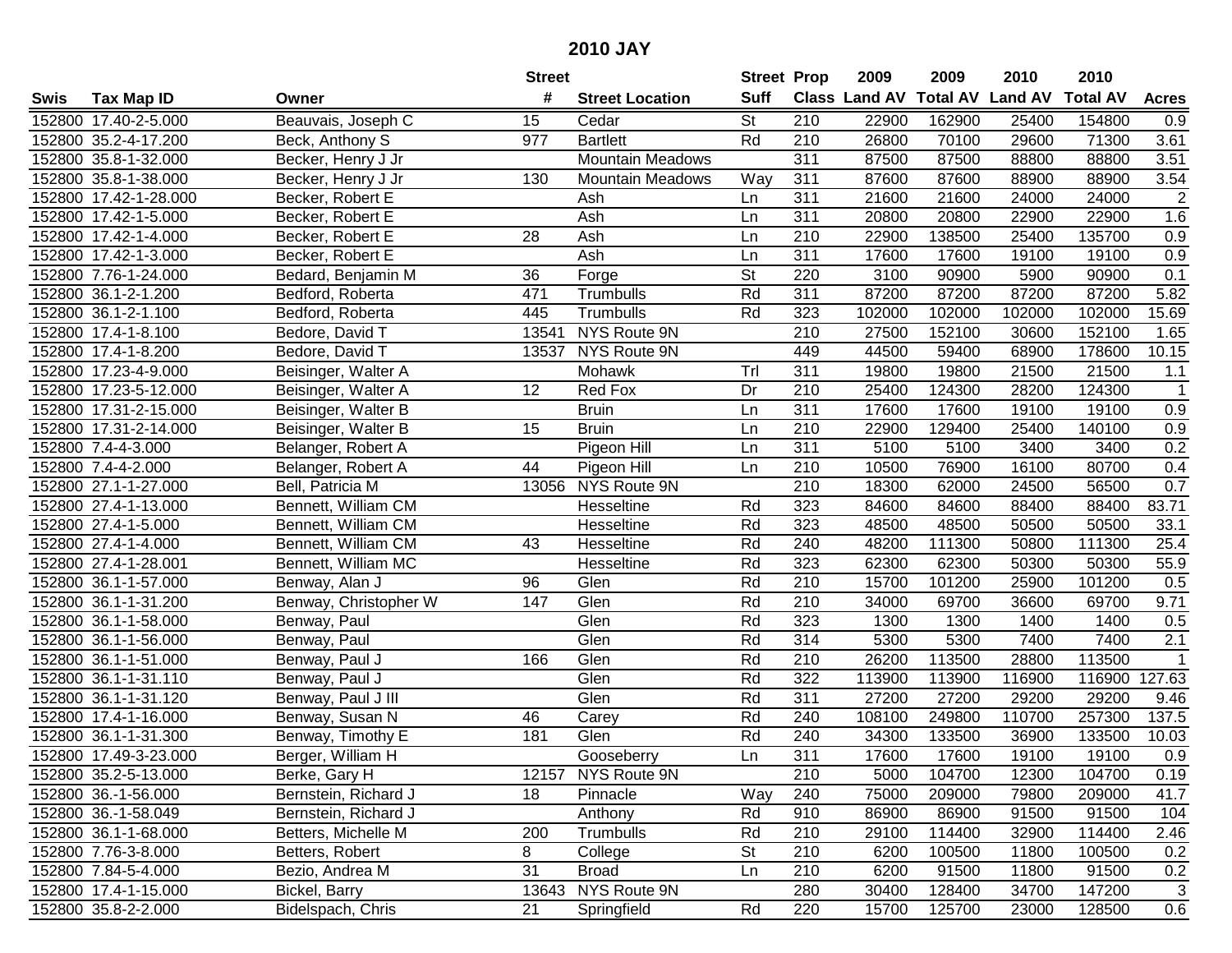|      |                       |                       | <b>Street</b>    |                        | <b>Street Prop</b>       |                  | 2009                 | 2009   | 2010                    | 2010            |                  |
|------|-----------------------|-----------------------|------------------|------------------------|--------------------------|------------------|----------------------|--------|-------------------------|-----------------|------------------|
| Swis | <b>Tax Map ID</b>     | Owner                 | #                | <b>Street Location</b> | <b>Suff</b>              |                  | <b>Class Land AV</b> |        | <b>Total AV Land AV</b> | <b>Total AV</b> | <b>Acres</b>     |
|      | 152800 18.1-1-24.200  | Bidelspach, Justin R  | 1027             | <b>Stickney Bridge</b> | Rd                       | 210              | 34000                | 111000 | 36600                   | 111000          | 9.68             |
|      | 152800 36.1-1-47.200  | Bifera, Frank V       |                  | Anthony                | Rd                       | 322              | 29600                | 29600  | 34500                   | 34500           | 10.9             |
|      | 152800 36.1-1-47.300  | Bifera, Frank V       | 30               | Anthony                | Rd                       | 322              | 31400                | 31400  | 35600                   | 35600           | 12               |
|      | 152800 27.10-2-2.000  | Birchall, Richard F   | 83               | John Fountain          | Rd                       | 260              | 10200                | 76200  | 19400                   | 76200           | 0.4              |
|      | 152800 17.4-1-46.120  | Bisnar, Teresita      |                  | NYS Route 9N           |                          | 311              | 13000                | 13000  | 13000                   | 13000           | 0.95             |
|      | 152800 17.32-4-11.000 | Blaise, Alan D        |                  | Cross                  | $\overline{\mathsf{St}}$ | 311              | 13700                | 13700  | 14800                   | 14800           | 0.7              |
|      | 152800 7.76-3-21.000  | Blaise, David G       | 14187            | NYS Route 9N           |                          | 210              | 3100                 | 48200  | 5900                    | 50600           | 0.1              |
|      | 152800 8.3-1-59.000   | Blaise, Frank H       | $\overline{23}$  | Pigeon Hill            | Ln                       | 210              | 26900                | 53600  | 38400                   | 53600           | $\overline{9}$   |
|      | 152800 8.3-1-58.000   | Blaise, Frank H       |                  | Pigeon Hill            | Ln                       | 323              | 10900                | 10900  | 11400                   | 11400           | $\overline{8}$   |
|      | 152800 7.71-2-7.000   | Bland, Mary J         | 41               | Cascade                | Ln                       | 210              | 51600                | 338500 | 57500                   | 338500          | 1.2              |
|      | 152800 17.23-1-16.000 | Blaney, Pamela A      | 48               | Signor                 | Ln                       | 210              | 17800                | 112600 | 19700                   | 112600          | 0.7              |
|      | 152800 7.79-5-7.000   | Blodgett, William L   |                  | Whitetail              | Ln                       | 311              | 19800                | 19800  | 21500                   | 21500           | 1.1              |
|      | 152800 45.-1-30.000   | Bly, Betsy            | 13               | Hagar                  | Way                      | 260              | 47200                | 155000 | 47200                   | 158100          | 7.37             |
|      | 152800 17.49-3-25.000 | Bodean, Paul          | 47               | Gooseberry             | Ln                       | 210              | 22900                | 108600 | 25400                   | 40900           | 0.9              |
|      | 152800 35.4-3-2.241   | Boehlert, James A     | 11730            | NYS Route 9N           |                          | 240              | 97000                | 194900 | 114000                  | 194900          | 79.64            |
|      | 152800 7.84-3-8.000   | Boggs, Margaret L     | 19               | Terrace                | Ln                       | 210              | 3100                 | 69800  | 5900                    | 71000           | 0.1              |
|      | 152800 7.84-2-5.000   | Boggs, Margaret L     | $\overline{12}$  | <b>Broad</b>           | Ln                       | 220              | 5300                 | 89800  | 11800                   | 87100           | 0.2              |
|      | 152800 7.84-3-6.000   | <b>Bola Michael J</b> | 20               | <b>Burt</b>            | Ln                       | 210              | 3100                 | 97900  | 5900                    | 97900           | 0.1              |
|      | 152800 27.2-1-11.200  | Bola, Byran K         | 13103            | NYS Route 9N           |                          | 210              | 11000                | 66300  | 19900                   | 74000           | 0.42             |
|      | 152800 27.3-1-50.000  | Bola, Jean N          | 12409            | NYS Route 9N           |                          | 210              | 33100                | 135900 | 38500                   | 137800          | 4.47             |
|      | 152800 17.4-2-2.000   | Bola, Joseph          | 16               | Orchard                | Ln                       | 210              | 10300                | 79800  | 14300                   | 86200           | 0.22             |
|      | 152800 17.4-1-38.001  | Bola, Joseph K        | 68               | Coyote                 | Way                      | 240              | 141700               | 330800 | 160300                  | 347300          | 104.94           |
|      | 152800 7.84-5-20.110  | Bola, Joseph K        | 50               | <b>Broad</b>           | Ln                       | 280              | 22300                | 178900 | 24800                   | 178900          | 1.87             |
|      | 152800 17.30-1-16.000 | Bola, Mindy L         | 42               | Oneida                 | Ln                       | 210              | 22900                | 126400 | 25400                   | 126400          | 0.9              |
|      | 152800 7.75-1-5.200   | Bola, Richard C       |                  | Church                 | Ln                       | 311              | 800                  | 800    | 700                     | 700             | 0.3              |
|      | 152800 7.75-1-4.000   | Bola, Richard C       | 106              | Church                 | Ln                       | 210              | 6000                 | 57600  | 15200                   | 63500           | 0.3              |
|      | 152800 7.84-4-3.000   | Bombard, Alfred H     |                  | Garso                  | Ln                       | $\overline{311}$ | 2100                 | 2100   | 2100                    | 2100            | 0.1              |
|      | 152800 7.84-4-7.000   | Bombard, Alfred H     | 19               | <b>Burt</b>            | Ln                       | 210              | 2700                 | 67000  | 5900                    | 69000           | 0.1              |
|      | 152800 18.1-1-34.001  | Bombard, Scott R      | $\overline{17}$  | Sheldrake              | Rd                       | 240              | 35200                | 243900 | 52200                   | 243900          | $\overline{11}$  |
|      | 152800 7.76-2-2.000   | Bombard, Shane M      | 6                | Pleasant               | $\overline{\mathsf{St}}$ | $\overline{210}$ | 6200                 | 102000 | 11800                   | 98700           | 0.2              |
|      | 152800 7.76-1-8.000   | Bombard, Thomas M     | $\overline{15}$  | Forge                  | $\overline{St}$          | 210              | 6200                 | 92100  | 11800                   | 92100           | 0.2              |
|      | 152800 17.49-3-5.000  | Bonanno, Anthony      |                  | Maple                  | Ln                       | $\overline{311}$ | 17600                | 17600  | 19100                   | 19100           | 0.9              |
|      | 152800 17.40-4-21.000 | Bonin, Dennis G       | 55               | Alder                  | $\overline{\mathsf{St}}$ | 210              | 22900                | 80100  | 25400                   | 83600           | $\overline{0.9}$ |
|      | 152800 36.1-1-66.000  | Bosland, Bruce        | $\overline{250}$ | <b>Trumbulls</b>       | Rd                       | 240              | 95600                | 332100 | 112600                  | 357600          | 78.1             |
|      | 152800 36.1-1-65.300  | Bosland, Bruce        |                  | Trumbulls              | Rd                       | 322              | 55800                | 55800  | 56500                   | 56500           | 39.8             |
|      | 152800 36.1-1-69.000  | Bosland, Kryn         | 186              | Trumbulls              | Rd                       | 210              | 94000                | 161200 | 96600                   | 246200          | 76.3             |
|      | 152800 35.4-3-22.110  | Both, Robert T        |                  | NYS Route 9N           |                          | 311              | 105400               | 105400 | 110700                  | 110700 138.37   |                  |
|      | 152800 35.4-3-22.200  | Both, Robert T        | 20               | Andrus                 | Rd                       | 210              | 31000                | 70800  | 43600                   | 70800           | 6.29             |
|      | 152800 17.50-2-4.000  | Bottini, John E Jr    |                  | Spruce                 | Ln                       | 311              | 17600                | 17600  | 19100                   | 19100           | 0.9              |
|      | 152800 18.-2-7.100    | Bougor, Alta D        | 1035             | Green                  | <b>St</b>                | 270              | 32500                | 54500  | 35100                   | 43700           | 8                |
|      | 152800 8.3-1-40.200   | Bougor, Burton        | 12               | Joy Connector          | Rd                       | 210              | 26300                | 73800  | 27400                   | 77500           | 0.9              |
|      | 152800 18.-2-2.200    | Bougor, Kenneth F     | 1020             | Green                  | <b>St</b>                | 270              | 27400                | 41200  | 30500                   | 35000           | 1.61             |
|      |                       |                       |                  |                        |                          |                  |                      |        |                         |                 |                  |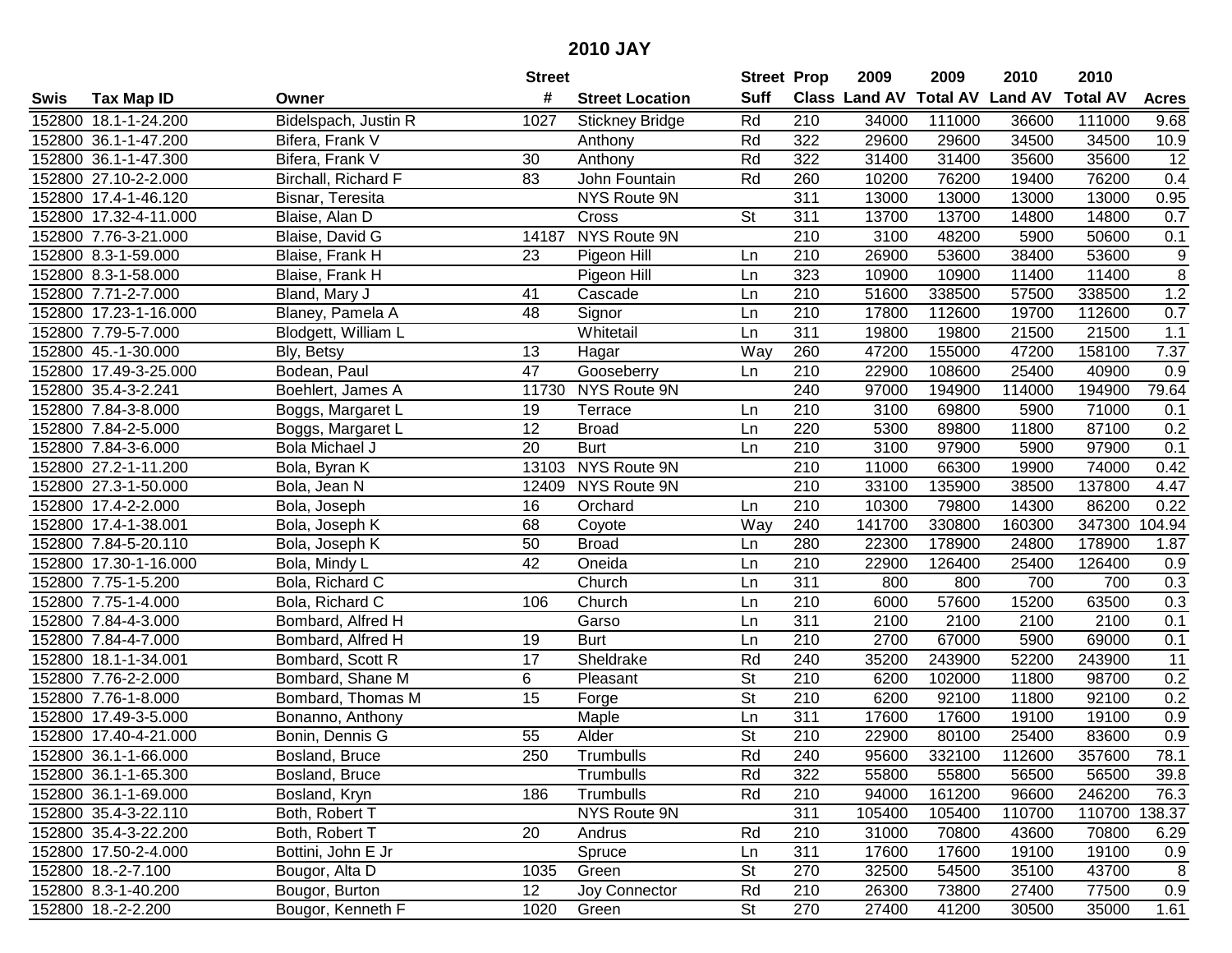|        |                       |                     | <b>Street</b> |                        | <b>Street Prop</b>       |                  | 2009                 | 2009            | 2010           | 2010            |                  |
|--------|-----------------------|---------------------|---------------|------------------------|--------------------------|------------------|----------------------|-----------------|----------------|-----------------|------------------|
| Swis   | <b>Tax Map ID</b>     | Owner               | #             | <b>Street Location</b> | <b>Suff</b>              |                  | <b>Class Land AV</b> | <b>Total AV</b> | <b>Land AV</b> | <b>Total AV</b> | <b>Acres</b>     |
|        | 152800 8.3-1-38.000   | Bougor, Noel M      | 428           | Grove                  | Rd                       | 210              | 13100                | 75300           | 21600          | 75300           | 0.5              |
|        | 152800 17.49-2-4.000  | Bousa, Richard J    |               | Ridge Top              | Ln                       | 311              | 17600                | 17600           | 19100          | 19100           | 0.9              |
|        | 152800 18.1-1-15.100  | Boutin, Michael J   | 997           | <b>Stickney Bridge</b> | Rd                       | 210              | 30700                | 115200          | 35100          | 122000          | 3.25             |
|        | 152800 7.84-2-1.000   | Bowen, Michael L    | 520           | Sheldrake              | Rd                       | 210              | 5600                 | 90300           | 11800          | 95900           | 0.2              |
|        | 152800 17.30-1-9.000  | Bower, Daniel       |               | Oneida                 | Ln                       | 311              | 19600                | 19600           | 21200          | 21200           | $\mathbf{1}$     |
|        | 152800 17.48-1-6.000  | Bower, Glendon K    | 134           | <b>Scenic Point</b>    | Ln                       | 210              | 25800                | 189900          | 28800          | 189900          | 1.2              |
|        | 152800 27.2-2-29.100  | Bowman, David G     | 372           | Hazen                  | Rd                       | 210              | 38500                | 110500          | 41100          | 115000          | 14.7             |
|        | 152800 35.4-3-14.000  | Bowman, Rosemarie   | 11946         | NYS Route 9N           |                          | $\overline{210}$ | 32000                | 109200          | 36900          | 109200          | 3.9              |
|        | 152800 35.4-3-15.000  | Bowman, William T   |               | NYS Route 9N           |                          | 311              | 11800                | 11800           | 13000          | 13000           | 0.6              |
|        | 152800 27.1-1-29.000  | Boyce, Herbert      |               | 13043 NYS Route 9N     |                          | 210              | 16500                | 186200          | 23500          | 189500          | 0.63             |
|        | 152800 27.2-2-59.000  | Boyce, Herbert      | 13080         | NYS Route 9N           |                          | 210              | 23600                | 91800           | 27400          | 94500           | 0.9              |
|        | 152800 28.-3-9.000    | Boynton, Edward     | 305           | Lincoln Hill           | Ln                       | 323              | 118900               | 118900          | 122200         | 122200          | 243              |
|        | 152800 28.-3-11.001   | Boynton, Edward     |               | Nugent                 | Ln                       | 323              | 31200                | 31200           | 34600          | 34600           | 46.1             |
|        | 152800 17.4-1-31.100  | Boynton, Edward     |               | NYS Route 9N           |                          | 322              | 23400                | 23400           | 25900          | 25900           | 10.9             |
|        | 152800 18.-2-23.100   | Boynton, Edward G   |               | Green                  | <b>St</b>                | 910              | 139900               | 139900          | 144100         | 144100          | 251.4            |
|        | 152800 17.4-1-42.200  | Boynton, Edward G   | 13363         | <b>NYS Route 9N</b>    |                          | 321              | 84800                | 84800           | 86800          | 86800           | 73.4             |
|        | 152800 18.-2-15.100   | Boynton, Edward G   | 723           | Green                  | St                       | 260              | 155600               | 223800          | 166300         | 223800          | 149.5            |
|        | 152800 17.49-2-10.000 | Bradbury, Barbara A | 48            | Hawthorne              | Ln                       | 210              | 25400                | 108400          | 28200          | 111600          | $\mathbf 1$      |
|        | 152800 27.23-2-4.000  | Bradley, John P     |               | Hochsteig              | Ln                       | 311              | 15700                | 15700           | 17000          | 17000           | 0.8              |
|        | 152800 17.23-6-1.000  | Bradley, Roger M    | 55            | Red Fox                | Dr                       | 210              | 25400                | 76100           | 28200          | 76100           | $\mathbf{1}$     |
|        | 152800 17.41-3-2.000  | Bragoli, Eugene M   |               | Oak Hollow             | Rd                       | 311              | 19800                | 19800           | 21500          | 21500           | $1.1$            |
|        | 152800 35.2-5-16.000  | Bramen, Lisa A      | 50            | Trumbulls              | Rd                       | 210              | 31200                | 115300          | 44500          | 140800          | 6.6              |
| 152800 | 17.23-3-4.000         | Branigan, Helen M   | 55            | Signor                 | Ln                       | 210              | 25400                | 163200          | 28200          | 163200          | $\mathbf{1}$     |
| 152800 | 17.23-3-3.000         | Branigan, Helen M   |               | Signor                 | Ln                       | 311              | 19600                | 19600           | 21200          | 21200           | $\mathbf{1}$     |
|        | 152800 17.23-3-20.000 | Branigan, Helen M   |               | Seneca                 | Trl                      | 311              | 19800                | 19800           | 21500          | 21500           | $1.1$            |
|        | 152800 27.10-4-58.000 | Brann, Doris        | 68            | <b>Howard Heights</b>  | Ln                       | 210              | 30000                | 134500          | 65500          | 141700          | 6.3              |
|        | 152800 17.33-2-4.000  | Brazilla, Michael G | 731           | AuSable                | Dr                       | 210              | 25800                | 151000          | 28800          | 158000          | 1.2              |
|        | 152800 17.23-6-4.000  | Bremer, Richard L   |               | Red Fox                | Dr                       | 311              | 17600                | 17600           | 19100          | 19100           | 0.9              |
|        | 152800 17.23-6-5.000  | Bremer, Richard L   | 27            | Red Fox                | Dr                       | 210              | 25400                | 243200          | 28200          | 243200          | $\overline{1}$   |
|        | 152800 17.31-3-9.000  | Brennan, Mark E     |               | Summit                 | Ln                       | $\overline{311}$ | 20000                | 20000           | 21800          | 21800           | 1.2              |
|        | 152800 7.79-2-36.000  | Brewer, Loyd        |               | River                  | Rd                       | 311              | 20000                | 20000           | 21800          | 21800           | 1.2              |
|        | 152800 7.79-2-28.000  | Brewer, Loyd        |               | River                  | Rd                       | 311              | 19600                | 19600           | 21200          | 21200           | $\overline{1}$   |
|        | 152800 17.33-2-3.000  | Brewer, Loyd        |               | Alder                  | $\overline{\mathsf{St}}$ | 311              | 17600                | 17600           | 19100          | 19100           | $\overline{0.9}$ |
|        | 152800 17.33-1-9.000  | Brewer, Loyd        |               | <b>Beech</b>           | $\overline{\mathsf{St}}$ | 311              | 17600                | 17600           | 19100          | 19100           | 0.9              |
|        | 152800 17.41-2-4.000  | Brewer, Loyd        |               | Oak Hollow             | Rd                       | 311              | 15700                | 15700           | 17000          | 17000           | 0.8              |
|        | 152800 7.84-5-8.000   | Brewer, Loyd        | 29            | <b>Burt</b>            | Ln                       | 210              | 6800                 | 57400           | 15300          | 74100           | 0.3              |
|        | 152800 7.72-1-3.000   | Brewer, Loyd C      |               | Cascade                | Ln                       | 311              | 35300                | 35300           | 38200          | 38200           | 0.9              |
|        | 152800 7.79-2-35.000  | Brewer, Loyd C      |               | River                  | Rd                       | 311              | 19600                | 19600           | 21200          | 21200           | $\mathbf{1}$     |
|        | 152800 27.1-1-12.112  | Brewer, Loyd C      |               | NYS Route 86           |                          | 314              | 25100                | 25100           | 27100          | 27100           | 7.14             |
|        | 152800 17.41-2-2.000  | Brewer, Loyd C      | 668           | AuSable                | Dr                       | 210              | 20300                | 169700          | 22600          | 164500          | 0.8              |
|        | 152800 17.41-4-7.000  | Brewer, Loyd C      | 12            | Aspen                  | Ln                       | 210              | 22900                | 82800           | 25400          | 84300           | 0.9              |
|        | 152800 17.41-2-3.000  | Brewer, Loyd C      |               | Oak Hollow             | Rd                       | 311              | 13700                | 13700           | 14800          | 14800           | 0.7              |
|        |                       |                     |               |                        |                          |                  |                      |                 |                |                 |                  |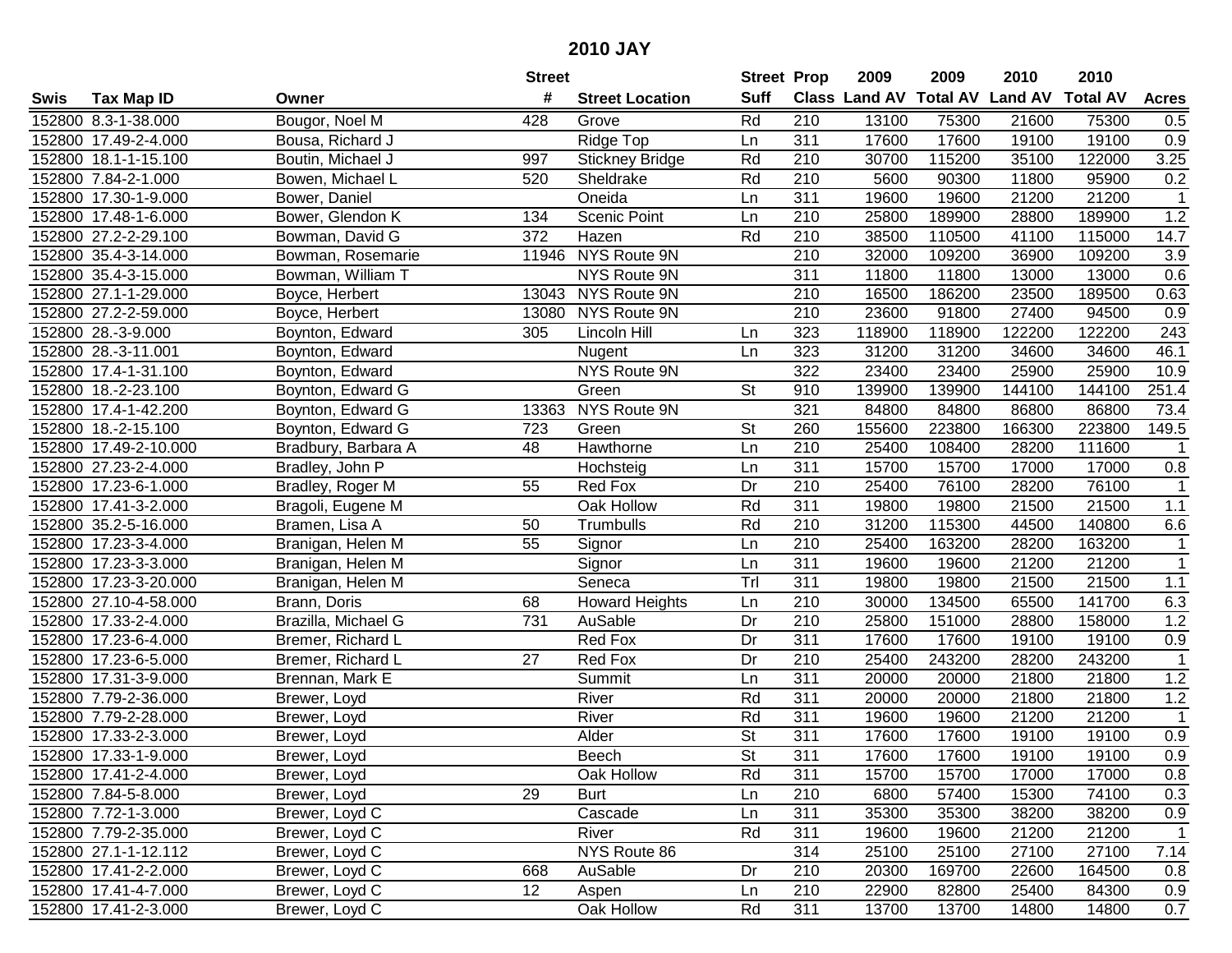|      |                       |                         | <b>Street</b> |                        | <b>Street Prop</b>       |                  | 2009   | 2009   | 2010                           | 2010            |                  |
|------|-----------------------|-------------------------|---------------|------------------------|--------------------------|------------------|--------|--------|--------------------------------|-----------------|------------------|
| Swis | <b>Tax Map ID</b>     | Owner                   | #             | <b>Street Location</b> | <b>Suff</b>              |                  |        |        | Class Land AV Total AV Land AV | <b>Total AV</b> | <b>Acres</b>     |
|      | 152800 17.41-3-12.000 | Brewer, Loyd C          |               | Oak Hollow             | Rd                       | 311              | 15700  | 15700  | 17000                          | 17000           | 0.8              |
|      | 152800 27.1-1-15.200  | Brewer, Michael         |               | NYS Route 86           |                          | 311              | 7600   | 7600   | 10600                          | 10600           | 3.8              |
|      | 152800 27.1-1-12.200  | Brewer, Michael F       | 28            | <b>Brewer</b>          | Way                      | 210              | 26200  | 92500  | 26200                          | 94200           | 1.01             |
|      | 152800 27.1-1-12.120  | Brewer, Michael F       |               | NYS Route 86           |                          | $\overline{311}$ | 4000   | 4000   | 5600                           | 5600            | $\overline{2}$   |
|      | 152800 17.23-3-8.000  | Brewster, Thomas J      | 23            | Signor                 | Ln                       | 210              | 25600  | 140400 | 28500                          | 166200          | 1.1              |
|      | 152800 17.49-3-34.000 | Bridge, Lori            |               | Fern                   | Ln                       | 311              | 17600  | 17600  | 19100                          | 19100           | $\overline{0.9}$ |
|      | 152800 27.3-1-42.100  | Briggs, Norman D        | 390           | Valley                 | Rd                       | 240              | 166700 | 220400 | 169300                         | 220400          | 232.24           |
|      | 152800 17.79-1-4.000  | Brinkley, Ernest A      |               | Forest                 | Ln                       | 311              | 19800  | 19800  | 21500                          | 21500           | 1.1              |
|      | 152800 27.2-2-15.100  | Brinkley, Ernest P      |               | <b>Stickney Bridge</b> | Rd                       | 323              | 126800 | 126800 | 126800                         | 126800          | 172.1            |
|      | 152800 17.79-1-2.000  | Brinkley, Ernest P      | 27            | Forest                 | Ln                       | 280              | 25400  | 401500 | 28200                          | 401500          | -1               |
|      | 152800 17.79-1-3.000  | Brinkley, Ernest P      |               | Forest                 | Ln                       | 311              | 21800  | 21800  | 24300                          | 24300           | 2.1              |
|      | 152800 17.2-1-23.000  | Britton, Gary           | 13848         | NYS Route 9N           |                          | 311              | 23300  | 23300  | 26300                          | 26300           | 3.8              |
|      | 152800 27.1-2-19.200  | Brooks, James E         | 6658          | NYS Route 86           |                          | 210              | 26300  | 196600 | 28900                          | 196600          | 1.05             |
|      | 152800 17.4-1-4.000   | Brow, Gerald A          | 13507         | NYS Route 9N           |                          | 210              | 13900  | 105600 | 22000                          | 105600          | 0.53             |
|      | 152800 7.76-2-3.000   | Brow, Scott A           | 8             | Pleasant               | <b>St</b>                | 210              | 9200   | 127400 | 15200                          | 122300          | 0.3              |
|      | 152800 8.-2-8.001     | Brown, Constance H      | 699           | Green                  | $\overline{\mathsf{St}}$ | 270              | 28200  | 56200  | 31600                          | 41100           | $\overline{2}$   |
|      | 152800 8.-2-10.122    | Brown, Constance H      |               | Green                  | $\overline{\mathsf{St}}$ | 323              | 14200  | 14200  | 14900                          | 14900           | 2.64             |
|      | 152800 8.-2-12.200    | Brown, Constance H      | 697           | Green                  | $\overline{\mathsf{St}}$ | 210              | 26200  | 66800  | 28800                          | 69500           | $\mathbf 1$      |
|      | 152800 27.10-1-14.000 | Brown, Orville A        | 6731          | NYS Route 86           |                          | 210              | 21300  | 126800 | 23500                          | 126800          | 1.4              |
|      | 152800 7.84-2-17.000  | Brown, Richard J        | 496           | Sheldrake              | Rd                       | 210              | 2800   | 93400  | 5900                           | 90700           | 0.1              |
|      | 152800 7.79-2-58.000  | Brown, Willis N Jr      |               | Antler                 | Dr                       | 311              | 19600  | 19600  | 21200                          | 21200           | $\mathbf{1}$     |
|      | 152800 7.72-1-6.000   | Bruce, Gary W           |               | Cascade                | Ln                       | 311              | 41000  | 41000  | 44900                          | 44900           | 1.6              |
|      | 152800 27.23-1-5.000  | Bruce, Jill A           | 24            | Almweg                 | Ln                       | 210              | 25800  | 125300 | 28800                          | 125300          | 1.2              |
|      | 152800 8.3-1-42.000   | Brusgul, Josephine      | 346           | Rolling Mill Hill      | Rd                       | 270              | 32900  | 62300  | 35500                          | 46700           | 8.4              |
|      | 152800 17.41-9-2.000  | Buckley, Rose           | 5             | Fern                   | Ln                       | 210              | 22900  | 57900  | 25400                          | 63200           | 0.9              |
|      | 152800 35.4-3-22.002  | Buehler-Brandt, Mary A  | 11830         | NYS Route 9N           |                          | 210              | 37400  | 220900 | 44500                          | 225000          | 6.62             |
|      | 152800 17.41-3-7.000  | Bullock, Robert E       |               | Oak Hollow             | Rd                       | 311              | 17600  | 17600  | 19100                          | 19100           | 0.9              |
|      | 152800 17.40-3-10.000 | <b>Burdick Dale L</b>   |               | <b>Beech</b>           | <b>St</b>                | 311              | 17600  | 17600  | 19100                          | 19100           | 0.9              |
|      | 152800 17.40-3-4.000  | <b>Burdick Dale L</b>   | 24            | Cedar                  | $\overline{\mathsf{St}}$ | $\overline{210}$ | 22900  | 108200 | 25400                          | 111000          | 0.9              |
|      | 152800 17.33-1-10.000 | Burfeindt, John D       |               | Cross                  | $\overline{\mathsf{St}}$ | $\overline{311}$ | 13700  | 13700  | 14800                          | 14800           | 0.7              |
|      | 152800 17.33-1-11.000 | Burfeindt, John D Jr    | 171           | Alder                  | $\overline{\mathsf{St}}$ | $\overline{210}$ | 25400  | 128100 | 28200                          | 128100          | $\overline{1}$   |
|      | 152800 8.3-1-46.001   | Burke, Christopher S    | 91            | Rolling Mill Hill      | Rd                       | 270              | 11300  | 36600  | 20100                          | 29200           | 0.43             |
|      | 152800 8.3-2-3.000    | Burr, Raymond           |               | Grove                  | Rd                       | $\overline{314}$ | 26400  | 26400  | 28400                          | 28400           | 8.54             |
|      | 152800 27.2-2-5.000   | Burrell, Lucy M         |               | <b>Stickney Bridge</b> | Rd                       | 322              | 72400  | 72400  | 68600                          | 68600           | 44.5             |
|      | 152800 27.2-2-46.000  | Burrell, Lucy M         | 171           | <b>Stickney Bridge</b> | Rd                       | 240              | 46700  | 94500  | 35000                          | 99200           | 11.25            |
|      | 152800 27.2-2-8.000   | Burrell, Lucy M         |               | <b>Stickney Bridge</b> | Rd                       | 322              | 35300  | 35300  | 35300                          | 35300           | 39.25            |
|      | 152800 36.1-1-15.112  | Burt, Marlene S         | 36            | Straight               | Rd                       | 210              | 14600  | 103600 | 21400                          | 103600          | 0.49             |
|      | 152800 17.32-1-18.000 | Bushey, Bradley S       | 15            | Summit                 | Ln                       | 210              | 25400  | 185000 | 28200                          | 176600          | $\overline{1}$   |
|      | 152800 27.10-1-11.200 | Bushey, David Sr        |               | NYS Route 86           |                          | 314              | 9800   | 9800   | 10800                          | 10800           | 0.64             |
|      | 152800 27.10-1-12.000 | Bushey, David Sr        | 6739          | NYS Route 86           |                          | 210              | 9700   | 60300  | 15200                          | 63300           | 0.3              |
|      | 152800 17.4-1-9.120   | <b>Butler Karlene H</b> |               | NYS Route 9N           |                          | 314              | 18300  | 18300  | 22900                          | 22900           | 3.4              |
|      | 152800 27.3-1-53.100  | Buysse, Elizabeth P     |               | 12477 NYS Route 9N     |                          | 210              | 15200  | 137500 | 22800                          | 137500          | 0.58             |
|      |                       |                         |               |                        |                          |                  |        |        |                                |                 |                  |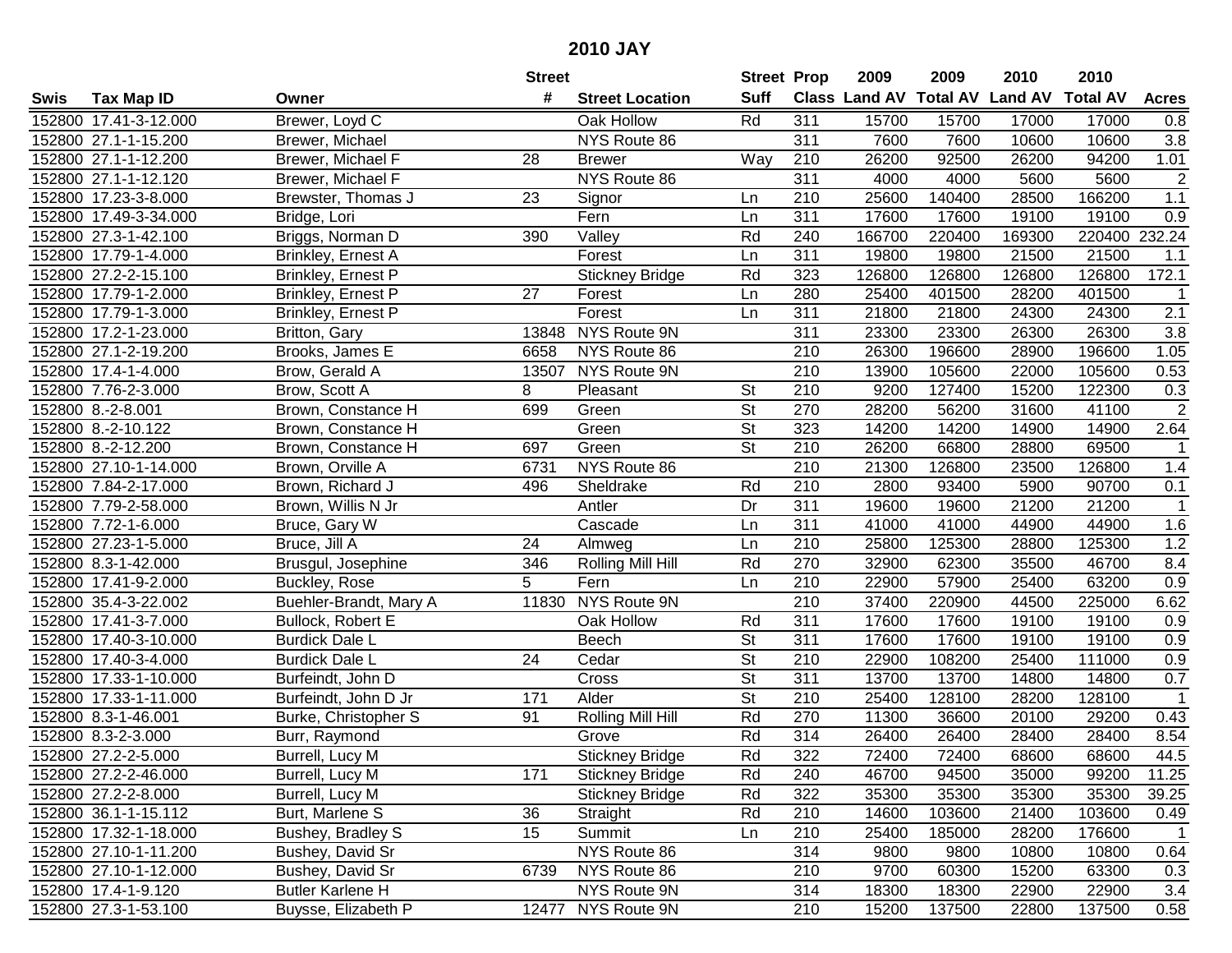|      |                       |                          | <b>Street</b> |                        | <b>Street Prop</b>       |                  | 2009          | 2009            | 2010           | 2010            |                  |
|------|-----------------------|--------------------------|---------------|------------------------|--------------------------|------------------|---------------|-----------------|----------------|-----------------|------------------|
| Swis | <b>Tax Map ID</b>     | Owner                    | #             | <b>Street Location</b> | <b>Suff</b>              |                  | Class Land AV | <b>Total AV</b> | <b>Land AV</b> | <b>Total AV</b> | <b>Acres</b>     |
|      | 152800 8.-2-10.110    | Buza, Peter M            |               | Green                  | <b>St</b>                | 323              | 45100         | 45100           | 45100          | 45100           | 17.19            |
|      | 152800 27.23-2-6.000  | Byrnes, Faith C          | 54            | Hochsteig              | Ln                       | 210              | 25600         | 251600          | 28500          | 231500          | 1.1              |
|      | 152800 27.23-2-7.000  | Byrnes, Faith C          |               | Almweg                 | Ln                       | 311              | 19800         | 19800           | 21500          | 21500           | 1.1              |
|      | 152800 27.23-2-5.000  | Byrnes, Faith C          |               | Hochsteig              | Ln                       | 311              | 19600         | 19600           | 21200          | 21200           | $\overline{1}$   |
|      | 152800 17.40-3-5.000  | Byrns, Todd H            | 36            | Cedar                  | $\overline{\mathsf{St}}$ | 210              | 22900         | 70400           | 25400          | 73900           | 0.9              |
|      | 152800 17.32-3-3.000  | Cady, Jeffrey A          |               | Fir                    | $\overline{\mathsf{St}}$ | 311              | 17600         | 17600           | 19100          | 19100           | $\overline{0.9}$ |
|      | 152800 27.2-2-16.300  | Caffrey, John D Jr       |               | <b>Stickney Bridge</b> | Rd                       | 322              | 117900        | 117900          | 117900         | 117900          | 12.9             |
|      | 152800 7.79-2-55.000  | Caffrey, Michael C       | 65            | Antler                 | Dr                       | 210              | 19600         | 19600           | 28200          | 126800          | $\overline{1}$   |
|      | 152800 27.4-1-31.100  | Cahill, James P          |               | Nugent                 | Ln                       | 323              | 38900         | 38900           | 40900          | 40900           | 22.49            |
|      | 152800 7.79-4-7.000   | Cain, William F          | 11            | Muskrat                | Dr                       | 210              | 25600         | 80500           | 28500          | 80500           | 1.1              |
|      | 152800 17.41-5-4.000  | Cairns, Thomas J         | 44            | <b>Butternut</b>       | Ln                       | 210              | 25400         | 143300          | 25400          | 137000          | 0.9              |
|      | 152800 17.41-5-5.000  | Cairns, Thomas J         |               | Oak Hollow             | Rd                       | 311              | 1200          | 1200            | 1200           | 1200            | 0.4              |
|      | 152800 17.4-1-28.111  | Caito, Gregory           | 23            | Thwaits                | Way                      | 240              | 158300        | 542300          | 158300         | 542300          | 44.06            |
|      | 152800 27.10-4-53.000 | Caito, Philip A          | 37            | <b>Howard Heights</b>  | Ln                       | 210              | 14400         | 154600          | 24500          | 151300          | 0.7              |
|      | 152800 27.10-1-1.200  | California Bay Area Inc  |               | NYS Route 86           |                          | 312              | 5800          | 7600            | 5800           | 7600            | 0.34             |
|      | 152800 27.10-1-18.000 | California Bay Area Inc  |               | NYS Route 86           |                          | 210              | 12800         | 115600          | 17300          | 115600          | 0.48             |
|      | 152800 17.23-2-2.000  | Callahan, Gerald J       | 31            | Mohawk                 | Trl                      | 210              | 22900         | 147800          | 25400          | 137000          | 0.9              |
|      | 152800 7.79-4-1.000   | Callahan, John           |               | Muskrat                | Dr                       | 311              | 19600         | 19600           | 21200          | 21200           | $\mathbf{1}$     |
|      | 152800 17.42-1-2.000  | Campbell, David R        |               | Ridge Top              | Ln                       | 311              | 20200         | 20200           | 22000          | 22000           | 1.3              |
|      | 152800 36.1-1-15.200  | Campbell, William D      | 92            | Straight               | Rd                       | 210              | 53700         | 95600           | 56300          | 95600           | 31.61            |
|      | 152800 17.50-2-7.000  | Capello, Louis R         |               | Spruce                 | Ln                       | 311              | 15700         | 15700           | 17000          | 17000           | 0.8              |
|      | 152800 17.58-1-20.000 | Capello, Louis R         |               | <b>Briar</b>           | Ln                       | 311              | 17600         | 17600           | 19100          | 19100           | 0.9              |
|      | 152800 17.22-3-4.000  | Cappadocia, Howard       | 29            | Algonquin              | Ln                       | 210              | 22900         | 177400          | 25400          | 168100          | 0.9              |
|      | 152800 17.4-1-22.002  | Carey, Margaret W        | 159           | Carey                  | Rd                       | 312              | 85700         | 87200           | 90700          | 91500           | 84.1             |
|      | 152800 18.3-1-3.100   | Carey, Margaret W        | 1157          | Stickney Bridge        | Rd                       | 240              | 72700         | 194900          | 75300          | 197000          | 60.8             |
|      | 152800 17.4-1-7.200   | Carey, Rod E             | 167           | Carey                  | Rd                       | 210              | 33100         | 153400          | 38500          | 156500          | 4.46             |
|      | 152800 17.23-4-8.000  | Carlson-Wolcott, Nancy M |               | Sequoia Mountain       | Ln                       | 311              | 19600         | 19600           | 21200          | 21200           | $\mathbf{1}$     |
|      | 152800 17.2-1-5.200   | Carnes, Todd             | 14027         | NYS Route 9N           |                          | 210              | 26400         | 91800           | 23500          | 91800           | 0.63             |
|      | 152800 17.2-1-6.100   | Carnes, Wilfred D        |               | NYS Route 9N           |                          | $\overline{311}$ | 5000          | 5000            | 5000           | 5000            | 0.84             |
|      | 152800 27.10-4-68.000 | Caron, Dean F            | 12918         | NYS Route 9N           |                          | 220              | 22000         | 115200          | 31000          | 115200          | 1.8              |
|      | 152800 7.79-3-3.000   | Carter, Joseph F         | 124           | River                  | Rd                       | $\overline{210}$ | 38900         | 95600           | 44000          | 105000          | 1.4              |
|      | 152800 27.1-2-7.000   | Carver, Theresa M        | 6488          | NYS Route 86           |                          | 280              | 59000         | 148400          | 64200          | 148400          | 9.3              |
|      | 152800 17.23-6-8.000  | Case, Jeffrey S          |               | <b>Red Fox</b>         | Dr                       | 311              | 17600         | 17600           | 19100          | 19100           | $\overline{0.9}$ |
|      | 152800 17.50-3-4.000  | Casey, Chad P            |               | Cottontail             | Ln                       | 311              | 17600         | 17600           | 19100          | 19100           | $\overline{0.9}$ |
|      | 152800 17.50-3-3.000  | Casey, Chad P            | 14            | Cottontail             | Ln                       | 210              | 22900         | 184200          | 25400          | 229400          | 0.9              |
|      | 152800 17.50-3-2.000  | Casey, Chad P            |               | Cottontail             | Ln                       | 311              | 19800         | 19800           | 21500          | 21500           | 1.1              |
|      | 152800 18.3-1-32.100  | Casey, Joseph K          | 733           | Hazen                  | Rd                       | 210              | 28300         | 210200          | 41000          | 179100          | 0.9              |
|      | 152800 7.75-2-15.000  | Casler, Cindy A          | 109           | Church                 | Ln                       | 210              | 7400          | 67000           | 14400          | 75800           | 0.3              |
|      | 152800 27.1-3-29.000  | Casler, William H        | 6653          | NYS Route 86           |                          | 210              | 26200         | 127000          | 29300          | 127000          | 1.41             |
|      | 152800 17.41-3-5.000  | Cassise, Stephen         | 39            | Oak Hollow             | Rd                       | 210              | 22900         | 152400          | 25400          | 147600          | 0.9              |
|      | 152800 18.1-1-29.200  | Casson, Paul W           | 1168          | <b>Stickney Bridge</b> | Rd                       | 210              | 30200         | 204400          | 34400          | 204400          | 3                |
|      | 152800 27.4-1-21.000  | Castaldo, Jeffrey D      |               | Lincoln Hill           | Ln                       | 912              | 127200        | 127200          | 125100         | 125100          | 191.2            |
|      |                       |                          |               |                        |                          |                  |               |                 |                |                 |                  |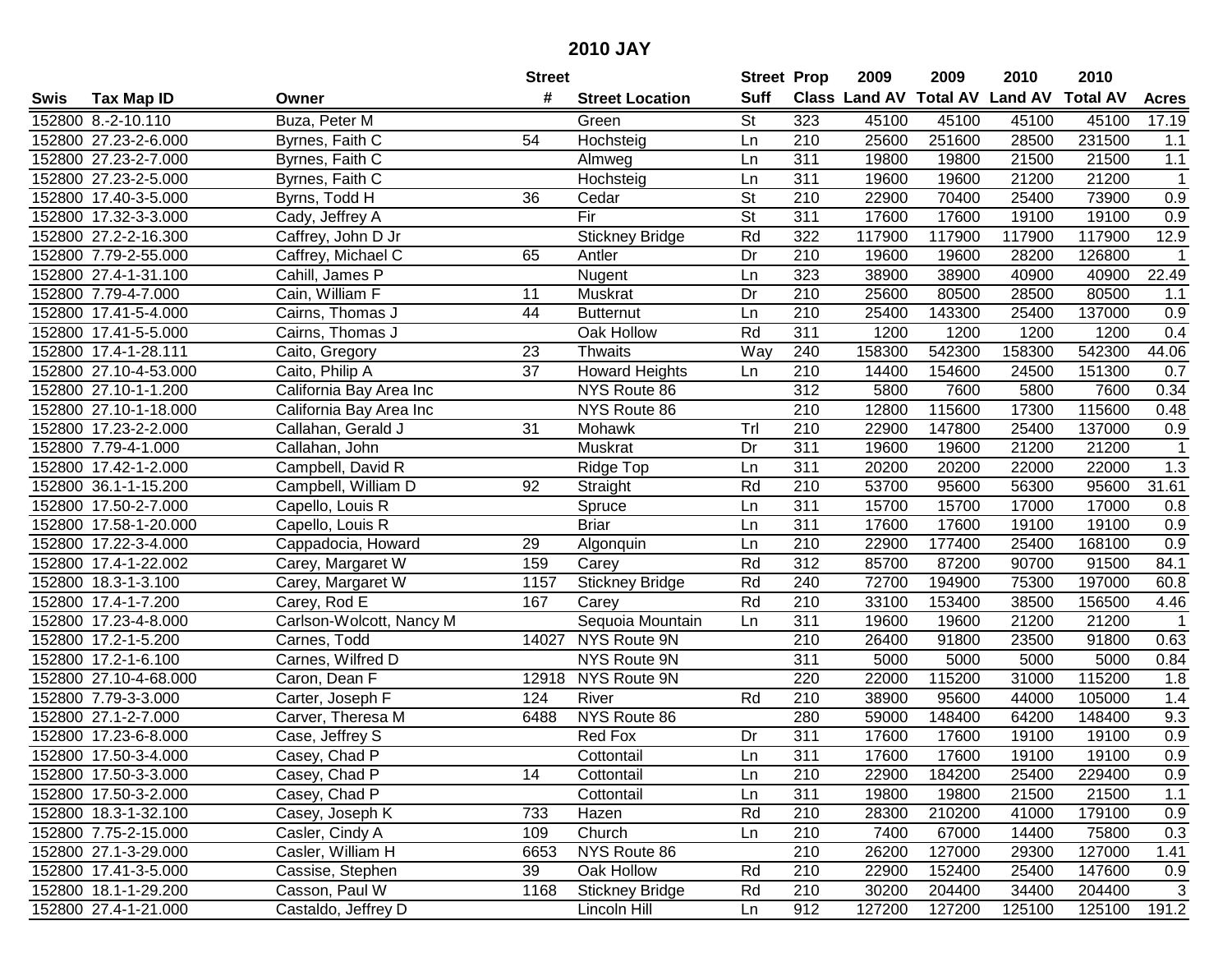|      |                       |                         | <b>Street</b>  |                        | <b>Street Prop</b> |                  | 2009   | 2009   | 2010                                    | 2010          |                  |
|------|-----------------------|-------------------------|----------------|------------------------|--------------------|------------------|--------|--------|-----------------------------------------|---------------|------------------|
| Swis | <b>Tax Map ID</b>     | Owner                   | #              | <b>Street Location</b> | <b>Suff</b>        |                  |        |        | Class Land AV Total AV Land AV Total AV |               | <b>Acres</b>     |
|      | 152800 28.1-1-8.000   | Castaldo, Jeffrey D     |                | Hazen                  | Rd                 | 912              | 57800  | 77700  | 68100                                   | 72300         | 47.1             |
|      | 152800 28.1-1-9.100   | Castaldo, Jeffrey D     |                | Hazen                  | Rd                 | 912              | 67200  | 67200  | 70800                                   | 70800         | 51.47            |
|      | 152800 28.1-1-12.000  | Castaldo, Jeffrey D     |                | Hazen                  | Rd                 | 912              | 84800  | 84800  | 86200                                   | 86200         | 95.73            |
|      | 152800 28.1-1-15.000  | Castaldo, Jeffrey D     |                | Hazen                  | Rd                 | 912              | 74800  | 74800  | 78200                                   | 78200         | 80.7             |
|      | 152800 28.1-1-7.000   | Castaldo, Jeffrey D     |                | <b>Hazen</b>           | Rd                 | 912              | 27000  | 27000  | 30800                                   | 30800         | 19.6             |
|      | 152800 28.1-1-13.000  | Castaldo, Jeffrey D     |                | Hazen                  | Rd                 | 912              | 85200  | 85200  | 85200                                   | 85200         | 94.63            |
|      | 152800 28.-3-8.000    | Castaldo, Jeffrey D     |                | Lincoln Hill           | Ln                 | 912              | 88000  | 88000  | 90500                                   | 90500         | 107.8            |
|      | 152800 27.2-2-29.200  | Castaldo, Jeffrey D     |                | Hazen                  | Rd                 | 912              | 38900  | 38900  | 38900                                   | 38900         | 25.05            |
|      | 152800 28.-3-7.000    | Castaldo, Jeffrey D     |                | Lincoln Hill           | Ln                 | 912              | 117400 | 117400 | 120500                                  | 120500        | 211.54           |
|      | 152800 28.-3-6.000    | Castaldo, Jeffrey D     |                | Lincoln Hill           | Ln                 | 912              | 85000  | 85000  | 86600                                   | 86600         | 100              |
|      | 152800 17.23-2-12.000 | Castaldo, Louis P       |                | Cayuga                 | Tr                 | 311              | 15700  | 15700  | 17000                                   | 17000         | 0.8              |
|      | 152800 7.76-2-5.000   | Catholic Church         | 14203          | NYS Route 9N           |                    | 620              | 72900  | 925100 | 72900                                   | 925100        | 1                |
|      | 152800 7.4-1-3.110    | Cattalani, Mark         | 211            | <b>Bob</b>             | Way                | 260              | 113800 | 200500 | 123000                                  | 214500 111.86 |                  |
|      | 152800 36.-1-1.120    | Cave, James E           | 292            | Glen                   | Rd                 | 210              | 26200  | 174600 | 28800                                   | 163600        | $\mathbf{1}$     |
|      | 152800 27.2-2-51.000  | Cave, Robert D          | 125            | John Fountain          | Rd                 | 210              | 29200  | 140900 | 33000                                   | 140900        | 2.5              |
|      | 152800 27.10-4-25.000 | <b>Central Cemetery</b> | 729            | Glen                   | Rd                 | 695              | 34300  | 45200  | 36000                                   | 47500         | 12.3             |
|      | 152800 18.3-1-28.200  | Chabbott, Holly         | 882            | <b>Stickney Bridge</b> | Rd                 | 210              | 28900  | 92100  | 31800                                   | 92100         | 1.03             |
|      | 152800 36.-1-10.000   | Chakroff, Richard O     |                | Nugent                 | Ln                 | 314              | 2600   | 2600   | 2200                                    | 2200          | 0.1              |
|      | 152800 36.-1-8.000    | Chakroff, Richard O     | 280            | Nugent                 | Ln                 | 312              | 94600  | 100100 | 96600                                   | 100100        | 84.3             |
|      | 152800 7.72-1-4.000   | Chan, Frank R           |                | Cascade                | Ln                 | 311              | 39600  | 39600  | 43000                                   | 43000         | 1.1              |
|      | 152800 17.42-1-8.000  | Chan, Frank R DDS       |                | Ridge Top              | Ln                 | 311              | 20000  | 20000  | 21800                                   | 21800         | 1.2              |
|      | 152800 17.49-1-9.000  | Chan, Frank R DDS       |                | Ridge Top              | Ln                 | $\overline{311}$ | 19800  | 19800  | 21500                                   | 21500         | 1.1              |
|      | 152800 17.41-2-1.000  | Chandler, David B       |                | AuSable                | Dr                 | 311              | 15300  | 15300  | 16500                                   | 16500         | 0.78             |
|      | 152800 17.40-5-12.000 | Chandler, David B       | 652            | AuSable                | Dr                 | 210              | 17800  | 72900  | 19700                                   | 79400         | 0.7              |
|      | 152800 7.84-1-10.000  | Changelo, Rocco         | 20             | Intervale              | Ave                | 210              | 9200   | 63100  | 15300                                   | 65000         | 0.5              |
|      | 152800 7.84-1-18.100  | Changelo, Stacy P       | 8              | Intervale              | Ave                | 210              | 9200   | 55500  | 15300                                   | 55500         | 0.5              |
|      | 152800 7.76-3-18.000  | Changelo, Stacy P       | 3              | Church                 | Ln                 | 210              | 8200   | 170600 | 16100                                   | 175700        | 0.4              |
|      | 152800 18.-2-2.110    | Charboneau, Andrew      | 1008           | Green                  | St                 | 240              | 56400  | 87000  | 59000                                   | 87000         | 34.6             |
|      | 152800 17.4-1-28.200  | Chatt, Robert C         | 487            | <b>Stickney Bridge</b> | Rd                 | 210              | 18100  | 165500 | 24300                                   | 165500        | 0.69             |
|      | 152800 17.4-1-28.120  | Chatt, Robert C         |                | <b>Stickney Bridge</b> | Rd                 | 314              | 33200  | 33200  | 35700                                   | 35700         | 8.74             |
|      | 152800 17.31-2-6.000  | Chavira Michael F       |                | Raccoon                | Ln                 | 311              | 19600  | 19600  | 21200                                   | 21200         | $\mathbf{1}$     |
|      | 152800 35.4-3-7.000   | Cheney David P          |                | 11892 NYS Route 9N     |                    | $\overline{210}$ | 28400  | 89300  | 31900                                   | 54400         | $\overline{2.1}$ |
|      | 152800 17.41-4-3.000  | Chernaski, Arthur P     |                | Aspen                  | Ln                 | 311              | 13700  | 13700  | 14800                                   | 14800         | 0.7              |
|      | 152800 17.30-1-1.000  | Cheun, Tongwei          |                | Algonquin              | Ln                 | 311              | 19600  | 19600  | 21200                                   | 21200         | $\overline{1}$   |
|      | 152800 17.30-1-2.000  | Chin, Shad G            |                | Algonquin              | Ln                 | 311              | 19800  | 19800  | 21500                                   | 21500         | 1.1              |
|      | 152800 17.31-3-2.000  | Chin, Sing N            |                | Sawmill                | Rd                 | 311              | 20600  | 20600  | 22600                                   | 22600         | 1.5              |
|      | 152800 7.79-2-27.000  | Chin, You Ngoe          | 75             | River                  | Rd                 | 312              | 19600  | 19600  | 19100                                   | 22400         | 0.9              |
|      | 152800 18.3-1-41.000  | Chrapowitzky, Brian     | 28             | <b>Black Mountain</b>  | Ln                 | 260              | 26700  | 26700  | 22300                                   | 68900         | 1.26             |
|      | 152800 35.8-1-11.200  | Christoffel, Daniel     | 12207          | NYS Route 9N           |                    | 210              | 18300  | 116700 | 24500                                   | 120400        | 0.7              |
|      | 152800 36.-1-32.100   | Christoffersen, David G | 206            | Jay Mountain           | Rd                 | 210              | 86200  | 225000 | 86200                                   | 225000        | 34.6             |
|      | 152800 7.76-2-7.000   | Church Of Holy Name     | 10             | Church                 | Ln                 | 620              | 9200   | 147200 | 29900                                   | 169200        | 0.3              |
|      | 152800 7.76-1-32.000  | Church of the Holy Name | 7 <sup>1</sup> | Pleasant               | <b>St</b>          | 534              | 6200   | 73600  | 22800                                   | 73600         | 0.2              |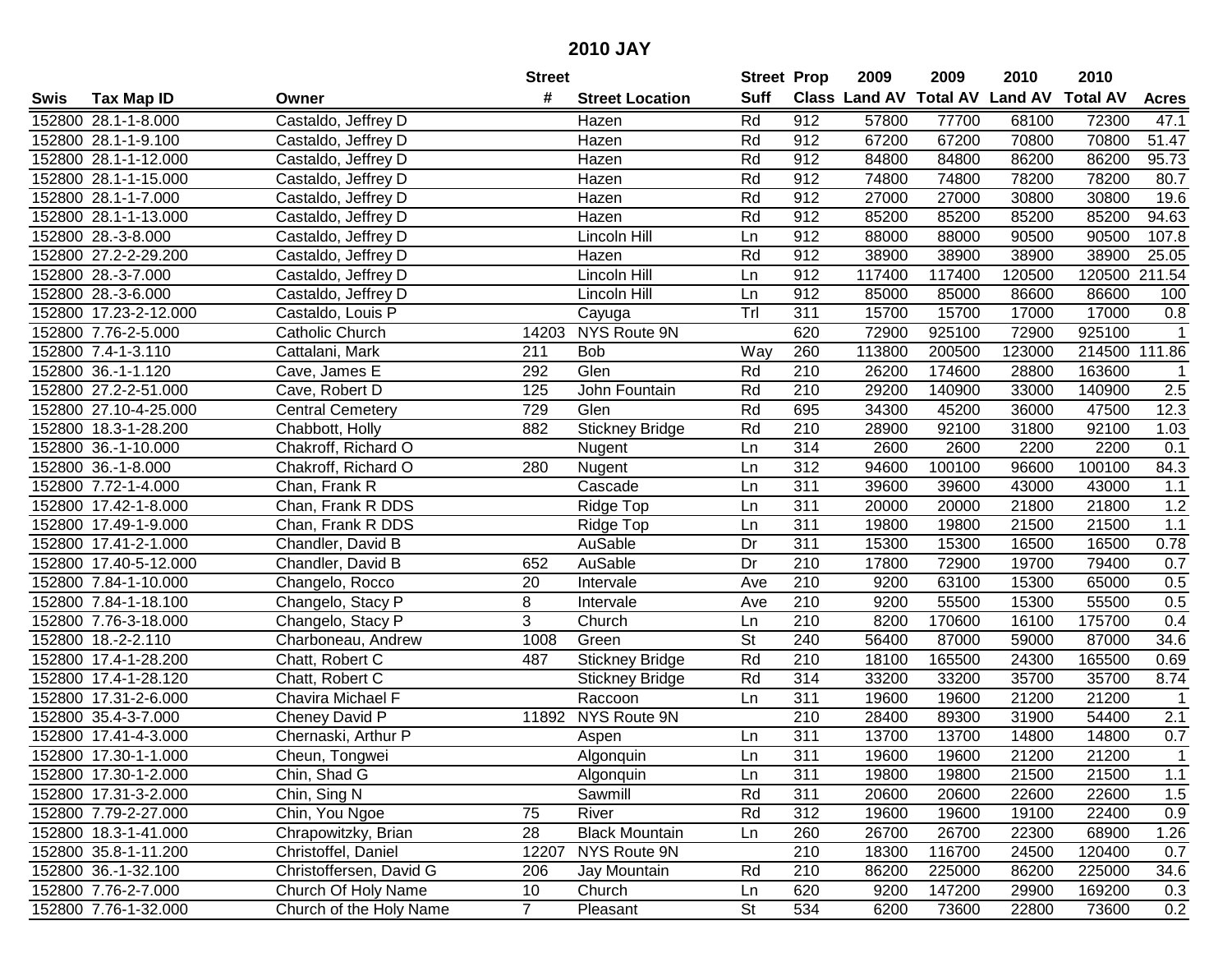|      |                       |                                  | <b>Street</b>  |                        | <b>Street Prop</b> |                  | 2009                 | 2009            | 2010           | 2010            |              |
|------|-----------------------|----------------------------------|----------------|------------------------|--------------------|------------------|----------------------|-----------------|----------------|-----------------|--------------|
| Swis | Tax Map ID            | Owner                            | #              | <b>Street Location</b> | <b>Suff</b>        |                  | <b>Class Land AV</b> | <b>Total AV</b> | <b>Land AV</b> | <b>Total AV</b> | <b>Acres</b> |
|      | 152800 17.41-9-5.000  | Ciardiello, Joseph               |                | Evergreen              | Ln                 | 311              | 17600                | 17600           | 19100          | 19100           | 0.9          |
|      | 152800 17.40-5-1.000  | Ciesielski, James P              | 38             | Alder                  | St                 | 210              | 22900                | 120300          | 25400          | 120300          | 0.9          |
|      | 152800 7.71-1-1.000   | Cincotta, Anthony                |                | River                  | Rd                 | 311              | 20600                | 20600           | 22300          | 22300           | 0.7          |
|      | 152800 17.32-4-5.000  | Cioffi, Robert                   | 32             | Elm                    | <b>St</b>          | 210              | 22900                | 147200          | 25400          | 147200          | 0.9          |
|      | 152800 7.79-2-38.000  | Cioffi, Salvatore P              |                | River                  | Rd                 | 311              | 19800                | 19800           | 21500          | 21500           | 1.1          |
|      | 152800 27.2-2-20.000  | Cirillo, Peter A                 |                | Hazen                  | Rd                 | 323              | 75000                | 75000           | 81300          | 81300           | 10.2         |
|      | 152800 27.10-5-1.000  | Ciszewski, Peter J               | 35             | Randys                 | Ln                 | 210              | 10300                | 40600           | 21600          | 50000           | 0.5          |
|      | 152800 27.1-1-23.000  | Ciszewski, Peter J               | $\overline{9}$ | Randys                 | Ln                 | $\overline{240}$ | 77300                | 97300           | 77300          | 97300           | 57.78        |
|      | 152800 17.50-3-10.000 | Clark, Alice                     |                | Tannenbaum             | Ln                 | 311              | 17600                | 17600           | 19100          | 19100           | 0.9          |
|      | 152800 7.84-2-16.000  | Clark, Barry                     | 5              | Terrace                | Ln                 | 210              | 2800                 | 62900           | 5900           | 69600           | 0.1          |
|      | 152800 17.2-1-32.000  | Clark, Barry L                   | 13707          | NYS Route 9N           |                    | 210              | 26200                | 82300           | 28800          | 84800           |              |
|      | 152800 36.1-2-7.200   | Clark, Daniel F                  |                | Trumbulls              | Rd                 | 323              | 46300                | 46300           | 86300          | 86300           | 5.2          |
|      | 152800 18.3-2-1.000   | Clark, Elizabeth T               |                | <b>Stickney Bridge</b> | Rd                 | 322              | 37000                | 37000           | 37000          | 37000           | 11.75        |
|      | 152800 18.3-2-2.000   | Clark, Wayne                     | 789            | <b>Stickney Bridge</b> | Rd                 | 210              | 26200                | 147500          | 28800          | 147500          | $\mathbf 1$  |
|      | 152800 17.50-2-5.000  | Clark, William E                 |                | Spruce                 | Ln                 | 311              | 17600                | 17600           | 19100          | 19100           | 0.9          |
|      | 152800 27.1-2-19.100  | Clarke Technical Prod Inc        |                | NYS Route 86           |                    | 311              | 60800                | 60800           | 71200          | 71200           | 8.9          |
|      | 152800 27.1-2-19.300  | <b>Clarke Technical Products</b> |                | NYS Route 86           |                    | 311              | 19700                | 19700           | 21700          | 21700           | 1.04         |
|      | 152800 17.49-3-12.000 | Cleary, Theresa J                | 15             | Hawthorne              | Ln                 | 210              | 22900                | 154600          | 25400          | 154600          | 0.9          |
|      | 152800 17.23-5-9.000  | <b>Clement Oakley</b>            | 315            | Sawmill                | Rd                 | 210              | 25600                | 152900          | 28500          | 137000          | 1.1          |
|      | 152800 17.49-5-5.000  | Colabella, Christine             |                | Evergreen              | Ln                 | 311              | 17600                | 17600           | 19100          | 19100           | 0.9          |
|      | 152800 17.49-1-12.000 | Colalucci, Marie                 | 142            | Oak Hollow             | Rd                 | 210              | 25800                | 192500          | 28800          | 177900          | 1.2          |
|      | 152800 27.2-2-9.112   | Colby, Donald M                  | 291            | <b>Stickney Bridge</b> | Rd                 | 210              | 28200                | 117300          | 31600          | 123200          | $\sqrt{2}$   |
|      | 152800 27.3-1-6.000   | Cold Spring Granite Co           |                | Stonehouse             | Ln                 | 323              | 85000                | 85000           | 92100          | 92100           | 142.3        |
|      | 152800 27.3-1-5.000   | Cold Spring Granite Co           |                | NYS Route 9N           |                    | 323              | 48500                | 48500           | 50500          | 50500           | 41.2         |
|      | 152800 17.4-1-14.000  | Cold Spring Granite Co           |                | NYS Route 9N           |                    | $\overline{322}$ | 68700                | 68700           | 70700          | 70700           | 58.9         |
|      | 152800 17.2-1-22.100  | Cold Spring Granite Co           | 13791          | NYS Route 9N           |                    | 323              | 84500                | 84500           | 85500          | 85500           | 69.9         |
|      | 152800 17.4-1-19.000  | Cold Spring Granite Co           | 59             | Carey                  | Rd                 | 720              | 58800                | 60800           | 63900          | 67600           | 24.3         |
|      | 152800 17.4-1-17.000  | Cold Spring Granite Co           |                | Carey                  | Rd                 | 311              | 9800                 | 9800            | 10800          | 10800           | 0.5          |
|      | 152800 17.2-1-26.000  | Cold Spring Granite Co           |                | <b>Stickney Bridge</b> | Rd                 | 340              | 20600                | 20600           | 20700          | 20700           | 7.4          |
|      | 152800 17.2-1-35.000  | Cold Spring Granite Co           |                | <b>NYS Route 9N</b>    |                    | 912              | 290400               | 385600          | 290400         | 385600          | 202.8        |
|      | 152800 17.4-1-18.000  | Cold Spring Granite Co           |                | Carey                  | Rd                 | $\overline{323}$ | 35400                | 35400           | 35400          | 35400           | 10.4         |
|      | 152800 17.4-1-20.000  | Cold Spring Granite Co           |                | Carey                  | Rd                 | 322              | 37000                | 37000           | 37000          | 37000           | 23.6         |
|      | 152800 27.3-1-48.200  | Cold Spring Granite Co           |                | NYS Route 9N           |                    | 322              | 26400                | 26400           | 30200          | 30200           | 10.6         |
|      | 152800 17.2-1-34.000  | Cold Spring Granite Co           |                | NYS Route 9N           |                    | 323              | 72800                | 72800           | 72800          | 72800           | 51.5         |
|      | 152800 17.2-1-22.200  | Cold Spring Granite Co           |                | 13815 NYS Route 9N     |                    | 240              | 39400                | 123700          | 42000          | 130800          | 15.7         |
|      | 152800 8.3-1-45.000   | Collins, Burton                  | 292            | Rolling Mill Hill      | Rd                 | 240              | 36700                | 89200           | 39300          | 89200           | 12.7         |
|      | 152800 7.76-3-9.000   | Comegys, David R                 | 10             | College                | <b>St</b>          | 210              | 3100                 | 106300          | 5900           | 106300          | 0.1          |
|      | 152800 27.10-4-38.000 | Conklin, Carol A                 | 48             | <b>Howard Heights</b>  | Ln                 | 210              | 9600                 | 91900           | 17300          | 91900           | 0.3          |
|      | 152800 17.23-3-15.001 | Conly, Kevin                     | 5              | Seneca                 | Trl                | 210              | 27900                | 153400          | 31700          | 145700          | 2.26         |
|      | 152800 17.32-4-10.000 | Connell, Lois M                  |                | AuSable                | Dr                 | 311              | 9800                 | 9800            | 10600          | 10600           | 0.5          |
|      | 152800 17.41-7-3.000  | Connolly, James                  |                | Cherry                 | Ln                 | 311              | 17600                | 17600           | 19100          | 19100           | 0.9          |
|      | 152800 17.40-5-11.000 | Conrow, Bertha V                 | 647            | AuSable                | Dr                 | 210              | 22900                | 111600          | 25400          | 113400          | 0.9          |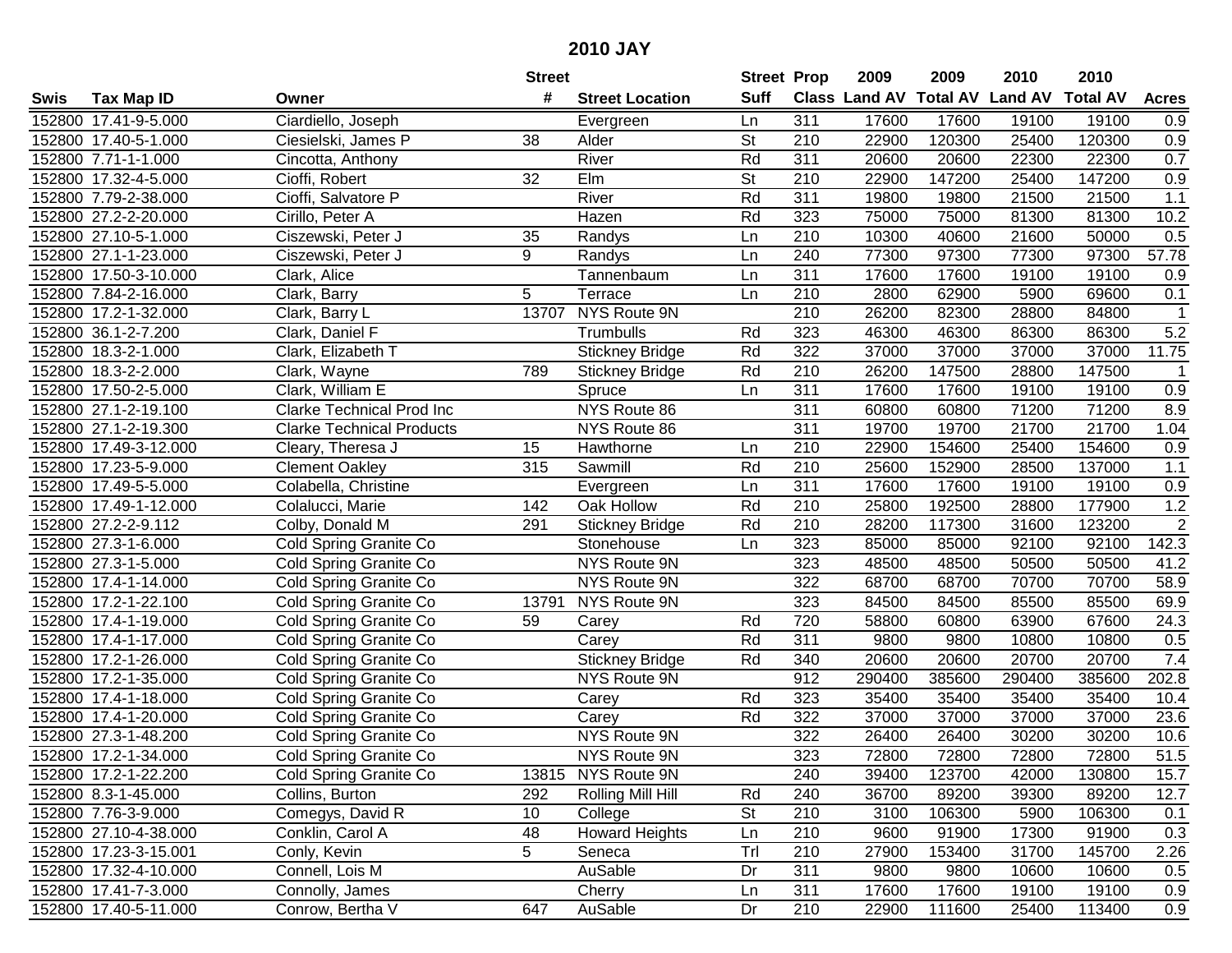|      |                       |                       | <b>Street</b>   |                        | <b>Street Prop</b>       |                  | 2009                          | 2009   | 2010           | 2010            |                |
|------|-----------------------|-----------------------|-----------------|------------------------|--------------------------|------------------|-------------------------------|--------|----------------|-----------------|----------------|
| Swis | <b>Tax Map ID</b>     | Owner                 | #               | <b>Street Location</b> | <b>Suff</b>              |                  | <b>Class Land AV Total AV</b> |        | <b>Land AV</b> | <b>Total AV</b> | <b>Acres</b>   |
|      | 152800 17.23-2-6.000  | Conroy, Jack          |                 | Sequoia Mountain       | Ln                       | 311              | 19600                         | 19600  | 21200          | 21200           |                |
|      | 152800 7.71-1-3.000   | Coogan, Helena U      |                 | River                  | Rd                       | 311              | 19600                         | 19600  | 19600          | 19600           | 0.6            |
|      | 152800 7.76-2-9.000   | Coolidge, Adam        | 18              | Church                 | Ln                       | 210              | 6200                          | 102000 | 11800          | 102000          | 0.2            |
|      | 152800 36.1-1-39.100  | Coolidge, Calvin J    | 266             | Glen                   | Rd                       | 240              | 39600                         | 127400 | 42200          | 131200          | 15.9           |
|      | 152800 36.1-1-40.000  | Coolidge, Calvin J    | 268             | Glen                   | Rd                       | 270              | 27000                         | 32400  | 29900          | 33400           | 1.4            |
|      | 152800 36.1-1-39.200  | Coolidge, Calvin J    | 284             | Glen                   | Rd                       | 210              | 28200                         | 226100 | 31600          | 226100          | 2.01           |
|      | 152800 18.1-1-29.100  | Coolidge, Calvin J    | 1184            | <b>Stickney Bridge</b> | Rd                       | 240              | 35400                         | 202400 | 38000          | 204200          | 11.23          |
|      | 152800 36.1-1-75.120  | Coolidge, Daniel D Sr | 62              | Anthony                | Rd                       | 270              | 30400                         | 51900  | 34700          | 57100           | 3.09           |
|      | 152800 27.1-2-5.000   | Coolidge, Deborah     | 6475            | NYS Route 86           |                          | 270              | 13100                         | 37600  | 21600          | 31900           | 0.5            |
|      | 152800 36.1-1-36.110  | Coolidge, Evelyn R    | 233             | Glen                   | Rd                       | 210              | 28500                         | 98100  | 32000          | 103000          | 2.16           |
|      | 152800 36.1-1-36.120  | Coolidge, Frank       |                 | Glen                   | Rd                       | 311              | 13100                         | 13100  | 16200          | 16200           | 1.2            |
|      | 152800 18.-2-7.200    | Coolidge, Heather D   | 1009            | Green                  | <b>St</b>                | 270              | 33500                         | 45600  | 36100          | 38300           | 9.12           |
|      | 152800 36.1-1-36.130  | Coolidge, Henry III   |                 | Glen                   | Rd                       | 311              | 2300                          | 2300   | 2300           | 2300            | 0.8            |
|      | 152800 36.1-1-36.200  | Coolidge, Henry III   | 253             | Glen                   | Rd                       | 210              | 13500                         | 121200 | 24100          | 125700          | 0.43           |
|      | 152800 17.49-2-11.000 | Coolidge, James       |                 | Hawthorne              | Ln                       | 311              | 13700                         | 13700  | 14800          | 14800           | 0.7            |
|      | 152800 27.1-3-36.000  | Coolidge, James E     |                 | <b>Bills</b>           | Ln                       | 311              | 19500                         | 19500  | 23800          | 23800           | 2.03           |
|      | 152800 27.1-3-37.000  | Coolidge, James E     | 22              | <b>Bills</b>           | Ln                       | 210              | 26000                         | 208100 | 31100          | 215200          | 2.03           |
|      | 152800 17.30-2-10.000 | Coolidge, Karen M     | 39              | Oneida                 | Ln                       | 210              | 25400                         | 175200 | 28200          | 166400          | $\mathbf 1$    |
|      | 152800 36.1-1-49.076  | Coolidge, Martin      |                 | Glen                   | Rd                       | 322              | 26100                         | 26100  | 28100          | 28100           | 11.82          |
|      | 152800 36.1-1-50.000  | Coolidge, Martin      | 214             | Glen                   | Rd                       | 210              | 33800                         | 116800 | 39400          | 124500          | 4.79           |
|      | 152800 7.76-1-31.000  | Coolidge, Mary B      | 5               | Pleasant               | <b>St</b>                | 210              | 5300                          | 111900 | 11800          | 111900          | 0.2            |
|      | 152800 27.1-3-31.000  | Coolidge, Morris E Jr | 23              | <b>Bills</b>           | Ln                       | 210              | 26300                         | 239600 | 35500          | 239600          | 1.49           |
|      | 152800 36.1-1-15.120  | Coolidge, Norman L    | 56              | Straight               | Rd                       | 210              | 11700                         | 147500 | 19200          | 147500          | 0.39           |
|      | 152800 17.2-1-20.120  | Coolidge, Paul K      | 16              | Getta                  | Way                      | 240              | 36700                         | 225000 | 39300          | 225000          | 12.68          |
|      | 152800 36.-1-25.000   | Coolidge, Ralph N     | 195             | Pinnacle               | Way                      | 321              | 86100                         | 86100  | 81000          | 81000           | 90             |
|      | 152800 27.3-1-59.100  | Coolidge, Robert T    | 473             | Glen                   | Rd                       | 240              | 42000                         | 172300 | 45200          | 172300          | 19.25          |
|      | 152800 36.1-1-42.000  | Coolidge, Robert T    |                 | Glen                   | Rd                       | 321              | 11800                         | 11800  | 8600           | 8600            | 0.4            |
|      | 152800 36.1-1-41.000  | Coolidge, Robert T    |                 | Glen                   | Rd                       | 321              | 8700                          | 8700   | 6500           | 6500            | 0.3            |
|      | 152800 36.1-1-75.200  | Coolidge, Sara L      | 58              | Anthony                | Rd                       | $\overline{210}$ | 28800                         | 125700 | 36800          | 129300          | 3.74           |
|      | 152800 36.-1-59.000   | Coolidge, William     |                 | Anthony                | Rd                       | 323              | 104200                        | 104200 | 108500         | 108500          | 204.47         |
|      | 152800 27.2-2-48.100  | Coonradt, Russell M   |                 | <b>Stickney Bridge</b> | Rd                       | 311              | 22400                         | 22400  | 25500          | 25500           | 2.4            |
|      | 152800 27.2-2-48.200  | Coonradt, Russell M   | 127             | <b>Stickney Bridge</b> | Rd                       | 210              | 27600                         | 102300 | 30800          | 102300          | 1.7            |
|      | 152800 36.1-1-35.000  | Cope, Ronald C        |                 | Straight               | Rd                       | $\overline{314}$ | 28400                         | 28400  | 32700          | 32700           | $\overline{8}$ |
|      | 152800 17.31-2-2.000  | Coppola, Josephine M  | $\overline{38}$ | Raccoon                | Ln                       | $\overline{210}$ | 22900                         | 188200 | 25400          | 183000          | 0.9            |
|      | 152800 17.33-1-2.000  | Cormier, Holly        |                 | Cedar                  | St                       | 311              | 17600                         | 17600  | 19100          | 19100           | 0.9            |
|      | 152800 35.2-4-23.000  | Cornell, Candace E    | 1022            | <b>Bartlett</b>        | Rd                       | 280              | 33900                         | 85700  | 39500          | 85700           | 4.83           |
|      | 152800 27.10-1-3.000  | Cornick, Charles      |                 | 13015 NYS Route 9N     |                          | 210              | 14400                         | 177200 | 18800          | 172700          | 0.7            |
|      | 152800 17.38-1-7.000  | Corriss, David        |                 | Sequoia Mountain       | Ln                       | 311              | 20000                         | 20000  | 21800          | 21800           | 1.2            |
|      | 152800 17.2-1-20.220  | Corrow, John C        | 34              | Spoon Circle           | Way                      | 210              | 29300                         | 113400 | 31900          | 121600          | 4.45           |
|      | 152800 36.1-3-7.000   | Cosgrove, Sean PE     | 115             | Trumbulls              | Rd                       | 210              | 29600                         | 112400 | 39300          | 112400          | 4.75           |
|      | 152800 17.49-5-4.000  | Cotignola Michael     |                 | Evergreen              | Ln                       | 311              | 17600                         | 17600  | 19100          | 19100           | 0.9            |
|      | 152800 17.32-6-4.000  | Cotrona, David E      |                 | Cedar                  | $\overline{\mathsf{St}}$ | 311              | 17600                         | 17600  | 19100          | 19100           | 0.9            |
|      |                       |                       |                 |                        |                          |                  |                               |        |                |                 |                |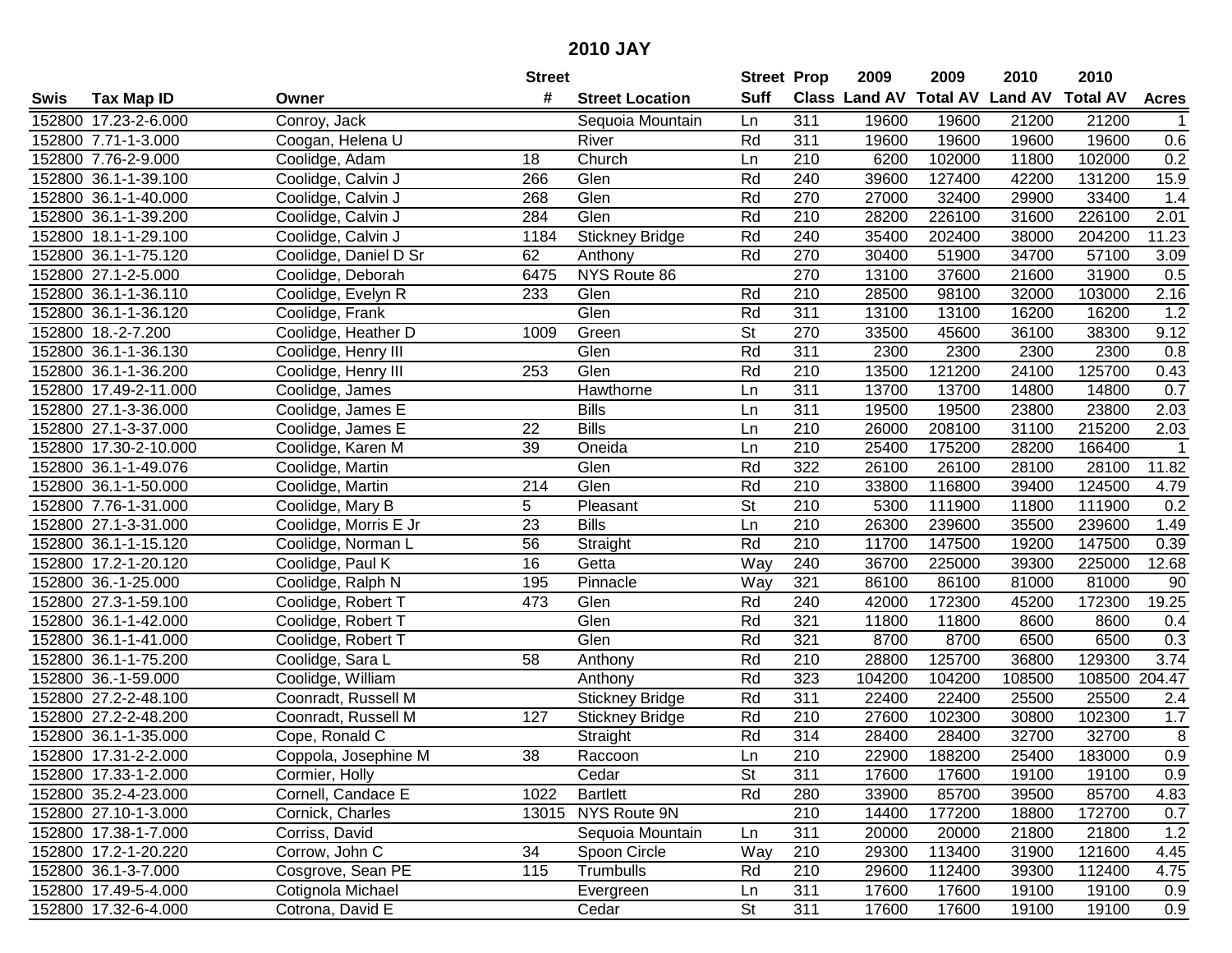|        |                       |                                 | <b>Street</b>   |                        | <b>Street Prop</b> |                  | 2009                 | 2009            | 2010           | 2010            |                  |
|--------|-----------------------|---------------------------------|-----------------|------------------------|--------------------|------------------|----------------------|-----------------|----------------|-----------------|------------------|
| Swis   | <b>Tax Map ID</b>     | Owner                           | #               | <b>Street Location</b> | <b>Suff</b>        |                  | <b>Class Land AV</b> | <b>Total AV</b> | <b>Land AV</b> | <b>Total AV</b> | <b>Acres</b>     |
|        | 152800 17.32-6-6.000  | Cotrona, David F                | 101             | Beech                  | <b>St</b>          | 210              | 22900                | 135600          | 25400          | 135600          | 0.9              |
|        | 152800 17.23-4-2.000  | Cotrupe, Brandi                 |                 | Seneca                 | Tr                 | 311              | 20000                | 20000           | 21800          | 21800           | 1.2              |
|        | 152800 17.49-1-10.000 | Coyle, James P                  |                 | Ridge Top              | Ln                 | 311              | 20400                | 20400           | 22300          | 22300           | 1.4              |
|        | 152800 7.84-5-26.000  | Cracknell, Colin D              | 44              | <b>Broad</b>           | Ln                 | 210              | 14400                | 111800          | 18800          | 115200          | 0.7              |
|        | 152800 17.48-1-11.000 | Craft, Jessica L                | 123             | Scenic Point           | Ln                 | 210              | 26200                | 163200          | 36400          | 152700          | 1.4              |
|        | 152800 7.84-4-8.002   | Crahan, Cory                    | $\overline{17}$ | <b>Burt</b>            | Ln                 | 210              | 16400                | 65000           | 19900          | 66900           | $\overline{0.8}$ |
|        | 152800 7.84-1-21.022  | Crahan, Cory                    |                 | 14086 NYS Route 9N     |                    | 220              | 20800                | 116000          | 23000          | 116000          | 1.17             |
|        | 152800 27.3-1-7.000   | Craven, Margaret M MD           |                 | 12811 NYS Route 9N     |                    | 260              | 37000                | 48500           | 32400          | 48500           | 13               |
|        | 152800 17.42-1-26.000 | Craven, Richard L               |                 | Tannenbaum             | Ln                 | 311              | 17600                | 17600           | 19100          | 19100           | 0.9              |
|        | 152800 17.42-1-27.000 | Craven, Richard L               |                 | Tannenbaum             | Ln                 | 311              | 17600                | 17600           | 19100          | 19100           | 0.9              |
|        | 152800 7.76-3-43.000  | CRE JV Mixed 15 NY 3 Branch     |                 | 14230 NYS Route 9N     |                    | 461              | 11700                | 260100          | 11700          | 280900          | 0.1              |
|        | 152800 7.79-2-26.000  | Cripple Creek Cabins LLC        | 46              | Muskrat                | Dr                 | 210              | 25600                | 160300          | 28500          | 160300          | 1.1              |
|        | 152800 7.79-3-8.001   | <b>Cripple Creek Cabins LLC</b> | $\overline{11}$ | Cascade                | Ln                 | 210              | 38700                | 173600          | 43100          | 180300          | 1.2              |
|        | 152800 35.4-3-17.000  | Cross Matthew A                 | 11964           | NYS Route 9N           |                    | 210              | 26200                | 65800           | 28800          | 107000          | $\mathbf{1}$     |
|        | 152800 27.4-1-40.000  | Cross, A Joyce                  | 515             | Glen                   | Rd                 | 240              | 41500                | 176700          | 44100          | 176700          | $\overline{18}$  |
|        | 152800 27.10-6-11.000 | Cross, Cheryl                   | 12953           | NYS Route 9N           |                    | 210              | 9500                 | 149900          | 18600          | 152900          | 0.36             |
|        | 152800 7.76-2-10.000  | Cross, Dana                     | 6               | Forge                  | <b>St</b>          | 210              | 6200                 | 78200           | 11800          | 78200           | 0.2              |
|        | 152800 17.4-1-9.300   | Cross, Matthew                  |                 | NYS Route 9N           |                    | 323              | 7800                 | 7800            | 7800           | 7800            | 0.27             |
|        | 152800 17.22-2-1.000  | Cross, Matthew A                |                 | Signor                 | Ln                 | 311              | 13700                | 13700           | 14800          | 14800           | 0.7              |
|        | 152800 7.4-4-1.000    | Cross, Matthew A                |                 | Pigeon Hill            | Ln                 | 314              | 12300                | 12300           | 14300          | 14300           | 3.5              |
|        | 152800 17.48-1-10.000 | Cross, Matthew A                |                 | <b>Saw Mill</b>        | Ln                 | $\overline{311}$ | 17600                | 17600           | 19100          | 19100           | 0.9              |
|        | 152800 7.76-3-3.000   | Cross, Thomas A                 | 27              | Church                 | Ln                 | 250              | 36700                | 372200          | 42200          | 372200          | 9.5              |
| 152800 | 17.31-1-2.000         | Crowe, Gerald M                 | 13              | Cayuga                 | Tr                 | 311              | 22900                | 22900           | 25400          | 25400           | 0.9              |
|        | 152800 36.1-3-2.000   | Crowl, Kevin                    |                 | Trumbulls              | Rd                 | 311              | 35500                | 36400           | 43500          | 43500           | 3.04             |
|        | 152800 17.32-1-9.000  | Crowningshield, James A Sr      | 143             | Sawmill                | Rd                 | 210              | 25400                | 152800          | 28200          | 152800          | $\overline{1}$   |
|        | 152800 27.2-2-35.000  | Crowningshield, James N         | 129             | Hazen                  | Rd                 | 270              | 10200                | 40900           | 17300          | 23200           | 0.3              |
|        | 152800 27.2-2-33.300  | Crowningshield, Nelson N        | 132             | Hazen                  | Rd                 | 270              | 18100                | 39300           | 24300          | 32700           | 0.69             |
|        | 152800 27.2-2-33.100  | Crowningshield, Nelson N        |                 | Hazen                  | Rd                 | 314              | 11200                | 11200           | 16900          | 16900           | 5.6              |
|        | 152800 8.3-1-33.100   | Crowningshield, Stanley         | 292             | Grove                  | Rd                 | 270              | 10200                | 46000           | 17300          | 43500           | 0.3              |
|        | 152800 7.76-3-22.000  | Cukierman, Michel               | 14190           | NYS Route 9N           |                    | 411              | 6500                 | 94400           | 22800          | 97200           | 0.2              |
|        | 152800 17.41-9-10.000 | Cullen, Peter R                 |                 | Tannenbaum             | Ln                 | $\overline{311}$ | 17600                | 17600           | 19100          | 19100           | 0.9              |
|        | 152800 17.23-5-11.000 | Culross, Francis J              | 4               | Red Fox                | Dr                 | 210              | 25400                | 120900          | 28200          | 120900          | $\overline{1}$   |
|        | 152800 8.3-1-67.000   | Cumber, Donna                   | $\overline{14}$ | Rolling Mill Hill      | Rd                 | $\overline{210}$ | 6900                 | 74600           | 13000          | 74600           | 0.2              |
|        | 152800 8.3-1-62.000   | Cumber, Martin L                | $\overline{22}$ | Rolling Mill Hill      | Rd                 | $\overline{210}$ | 18900                | 101200          | 24800          | 101200          | 0.72             |
|        | 152800 7.79-2-16.000  | Curran, Christopher L           |                 | River                  | Rd                 | 311              | 19800                | 19800           | 21500          | 21500           | 1.1              |
|        | 152800 7.79-2-42.000  | Curran, Christopher L           |                 | Muskrat                | Dr                 | 311              | 19600                | 19600           | 21200          | 21200           | $\mathbf{1}$     |
|        | 152800 7.79-2-41.000  | Curran, Christopher L           |                 | Whitetail              | Ln                 | 311              | 17600                | 17600           | 19100          | 19100           | 0.9              |
|        | 152800 17.32-6-3.000  | Curren, Karen A                 | 68              | Cedar                  | <b>St</b>          | 210              | 22900                | 95900           | 25400          | 99600           | 0.9              |
|        | 152800 17.58-1-5.000  | Curtis, Susan                   |                 | Evergreen              | Ln                 | 311              | 19600                | 19600           | 21200          | 21200           | $\mathbf{1}$     |
|        | 152800 36.1-1-72.000  | Cyphers, James A                | 100             | Trumbulls              | Rd                 | 270              | 28000                | 42000           | 31300          | 36600           | 1.9              |
|        | 152800 17.40-3-15.000 | Czachorowski, Walter H          | 84              | Sawmill                | Rd                 | 210              | 25600                | 91300           | 28500          | 94400           | 1.1              |
|        | 152800 35.2-4-16.100  | Daby, David L                   | 968             | <b>Bartlett</b>        | Rd                 | 210              | 29100                | 155100          | 38900          | 162200          | 4.6              |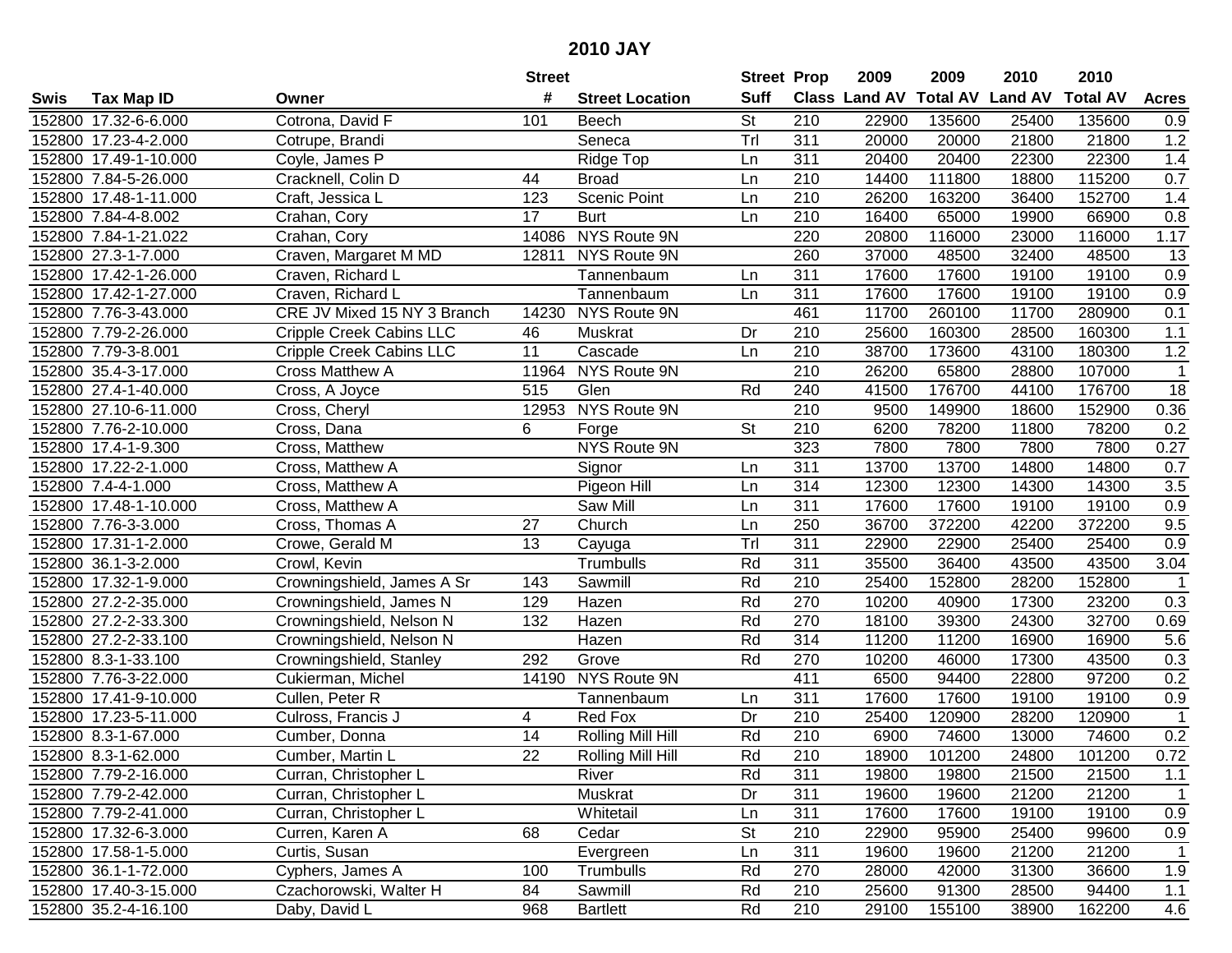|        |                       |                           | <b>Street</b>   |                        | <b>Street Prop</b> |                  | 2009          | 2009            | 2010           | 2010            |                |
|--------|-----------------------|---------------------------|-----------------|------------------------|--------------------|------------------|---------------|-----------------|----------------|-----------------|----------------|
| Swis   | Tax Map ID            | Owner                     | #               | <b>Street Location</b> | <b>Suff</b>        |                  | Class Land AV | <b>Total AV</b> | <b>Land AV</b> | <b>Total AV</b> | <b>Acres</b>   |
|        | 152800 18.-2-4.000    | Daily, William E          | 982             | Green                  | <b>St</b>          | 210              | 31000         | 151100          | 33700          | 151100          | 6.4            |
|        | 152800 18.-2-2.120    | Daily, William E          |                 | Green                  | St                 | 323              | 41200         | 41200           | 43200          | 43200           | 25             |
|        | 152800 7.79-2-31.000  | Damelio, Guy R            |                 | River                  | Rd                 | 311              | 19600         | 19600           | 21200          | 21200           | $\mathbf{1}$   |
|        | 152800 7.71-1-2.000   | Dangelo, John G           | 160             | River                  | Rd                 | 210              | 26700         | 182000          | 29600          | 172400          | 0.7            |
|        | 152800 27.1-3-27.002  | Danielle Demarzo Fdtn Inc | 6589            | NYS Route 86           |                    | 210              | 25600         | 174000          | 28500          | 174000          | 1.1            |
|        | 152800 27.1-3-26.003  | Danielle Demarzo Fdtn Inc |                 | NYS Route 86           |                    | 311              | 20000         | 20000           | 21800          | 21800           | 1.2            |
|        | 152800 27.1-3-24.005  | Danielle Demarzo Fdtn Inc |                 | NYS Route 86           |                    | 311              | 17600         | 17600           | 19100          | 19100           | 0.9            |
|        | 152800 27.1-3-28.001  | Danielle Demarzo Fdtn Inc | 6581            | NYS Route 86           |                    | $\overline{210}$ | 25600         | 229100          | 28500          | 229100          | 1.1            |
|        | 152800 27.1-3-25.004  | Danielle Demarzo Fdtn Inc |                 | NYS Route 86           |                    | 311              | 17600         | 17600           | 19100          | 19100           | 0.9            |
|        | 152800 27.1-2-6.100   | Danielle Demarzo Fdtn Inc |                 | NYS Route 86           |                    | 322              | 72500         | 72500           | 77700          | 77700           | 54.87          |
|        | 152800 27.1-3-5.000   | Danielle, Lawrence J      |                 | NYS Route 86           |                    | 311              | 19600         | 19600           | 21200          | 21200           | 1.01           |
|        | 152800 27.1-3-6.000   | Danielle, Lawrence J      |                 | NYS Route 86           |                    | 311              | 19700         | 19700           | 21400          | 21400           | 1.07           |
|        | 152800 27.1-3-10.000  | Danielle, Michael         |                 | NYS Route 86           |                    | 311              | 19900         | 19900           | 21700          | 21700           | 1.18           |
|        | 152800 27.1-3-3.000   | Danielle, Michael         |                 | NYS Route 86           |                    | 311              | 19900         | 19900           | 21600          | 21600           | 1.13           |
|        | 152800 27.1-3-2.000   | Danielle, Michael         |                 | NYS Route 86           |                    | 311              | 20000         | 20000           | 21800          | 21800           | 1.21           |
|        | 152800 27.1-3-24.000  | Danielle, Michael         |                 | NYS Route 86           |                    | 311              | 3600          | 3600            | 8400           | 8400            | 3.01           |
|        | 152800 27.1-3-1.000   | Danielle, Michael         |                 | NYS Route 86           |                    | 311              | 20200         | 20200           | 22000          | 22000           | 1.3            |
|        | 152800 27.1-3-23.000  | Danielle, Michael         | 97              | Danielle               | Rd                 | 484              | 19700         | 19700           | 36200          | 77400           | 1.04           |
|        | 152800 27.1-3-9.000   | Danielle, Michael         |                 | NYS Route 86           |                    | 311              | 19900         | 19900           | 21600          | 21600           | 1.13           |
|        | 152800 27.1-3-20.000  | Danielle, Michael         |                 | NYS Route 86           |                    | 311              | 19600         | 19600           | 21200          | 21200           | 1.01           |
|        | 152800 27.1-2-6.200   | Danielle, Michael         | 6487            | NYS Route 86           |                    | 210              | 46100         | 333400          | 54400          | 381900          | 5              |
|        | 152800 27.1-2-6.300   | Danielle, Michael         |                 | NYS Route 86           |                    | 311              | 27600         | 27600           | 32800          | 32800           | 5.01           |
| 152800 | 18.3-1-7.000          | Darrah, Asa C III         | 1055            | <b>Stickney Bridge</b> | Rd                 | 240              | 34200         | 95200           | 36900          | 85000           | 14             |
|        | 152800 7.4-3-2.000    | Darrah, Asa C Jr          | 14089           | NYS Route 9N           |                    | 210              | 20500         | 82400           | 22600          | 82400           | $\overline{1}$ |
| 152800 | 18.1-1-24.113         | Darrah, Asa III           |                 | <b>Stickney Bridge</b> | Rd                 | 314              | 12200         | 12200           | 17600          | 17600           | 3.4            |
|        | 152800 18.1-1-13.000  | Darrah, Michael           | 38              | Sheldrake              | Rd                 | 314              | 16100         | 16100           | 18900          | 18900           | 0.7            |
|        | 152800 17.22-1-4.000  | Darrel, Bernard           | 118             | Signor                 | Ln                 | 210              | 38300         | 142400          | 42600          | 142400          | 1.1            |
|        | 152800 27.4-1-8.400   | Dastoli, Joseph R Jr      | 153             | Hesseltine             | Rd                 | 240              | 56200         | 445300          | 70800          | 439600          | 16             |
|        | 152800 17.42-1-21.000 | Dauphinais, Joseph T      |                 | Spruce                 | Ln                 | 311              | 15700         | 15700           | 17000          | 17000           | 0.8            |
|        | 152800 27.10-6-6.000  | Davignon, Dana A          | 6760            | NYS Route 86           |                    | $\overline{210}$ | 23200         | 188600          | 32600          | 194300          | 2.34           |
|        | 152800 45.-1-33.001   | Davis, Eugene R III       | 428             | <b>Jay Mountain</b>    | Rd                 | 260              | 76900         | 190700          | 72500          | 195100          | 49.5           |
|        | 152800 7.75-2-10.200  | Davis, James S            | 127             | Church                 | Ln                 | 210              | 8200          | 99600           | 16100          | 99600           | 0.4            |
|        | 152800 17.41-5-2.000  | Davis, Stanton R          | $\overline{28}$ | <b>Butternut</b>       | Ln                 | $\overline{210}$ | 22900         | 120900          | 25400          | 120900          | 0.9            |
|        | 152800 45.-1-17.471   | Davis, Stephen G          | 472             | Jay Mountain           | Rd                 | 210              | 34500         | 144200          | 40000          | 144200          | 4.5            |
|        | 152800 35.8-1-21.100  | Day, Richard E            | 18              | Springfield            | Rd                 | 210              | 6500          | 43500           | 11700          | 47300           | 0.18           |
|        | 152800 17.23-5-8.000  | Deans, Jacqueline R       | 19              | Sequoia Mountain       | Ln                 | 210              | 22900         | 142400          | 25400          | 142400          | 0.9            |
|        | 152800 17.4-1-39.001  | Debeauchamp, Jane         |                 | 13448 NYS Route 9N     |                    | 240              | 35600         | 138600          | 38200          | 138600          | 16.7           |
|        | 152800 8.-2-6.015     | Decker Melvin L Jr        |                 | Green                  | <b>St</b>          | 323              | 68600         | 68600           | 59500          | 59500           | 55.39          |
|        | 152800 18.-2-9.034    | Decker Melvin L Jr        | 837             | Green                  | <b>St</b>          | 260              | 22800         | 25400           | 26100          | 26200           | 2.6            |
|        | 152800 17.32-1-8.000  | Dee, Mary A               | 153             | Sawmill                | Rd                 | 210              | 25400         | 174700          | 28200          | 165000          | 1              |
|        | 152800 17.32-6-7.000  | DeFayette, Kelly          | 93              | Beech                  | St                 | 210              | 22900         | 227500          | 25400          | 227500          | 0.9            |
|        | 152800 17.32-1-3.000  | Defina Peter              | $\mathbf{3}$    | Summit                 | Ln                 | 210              | 25600         | 153100          | 28500          | 152000          | 1.1            |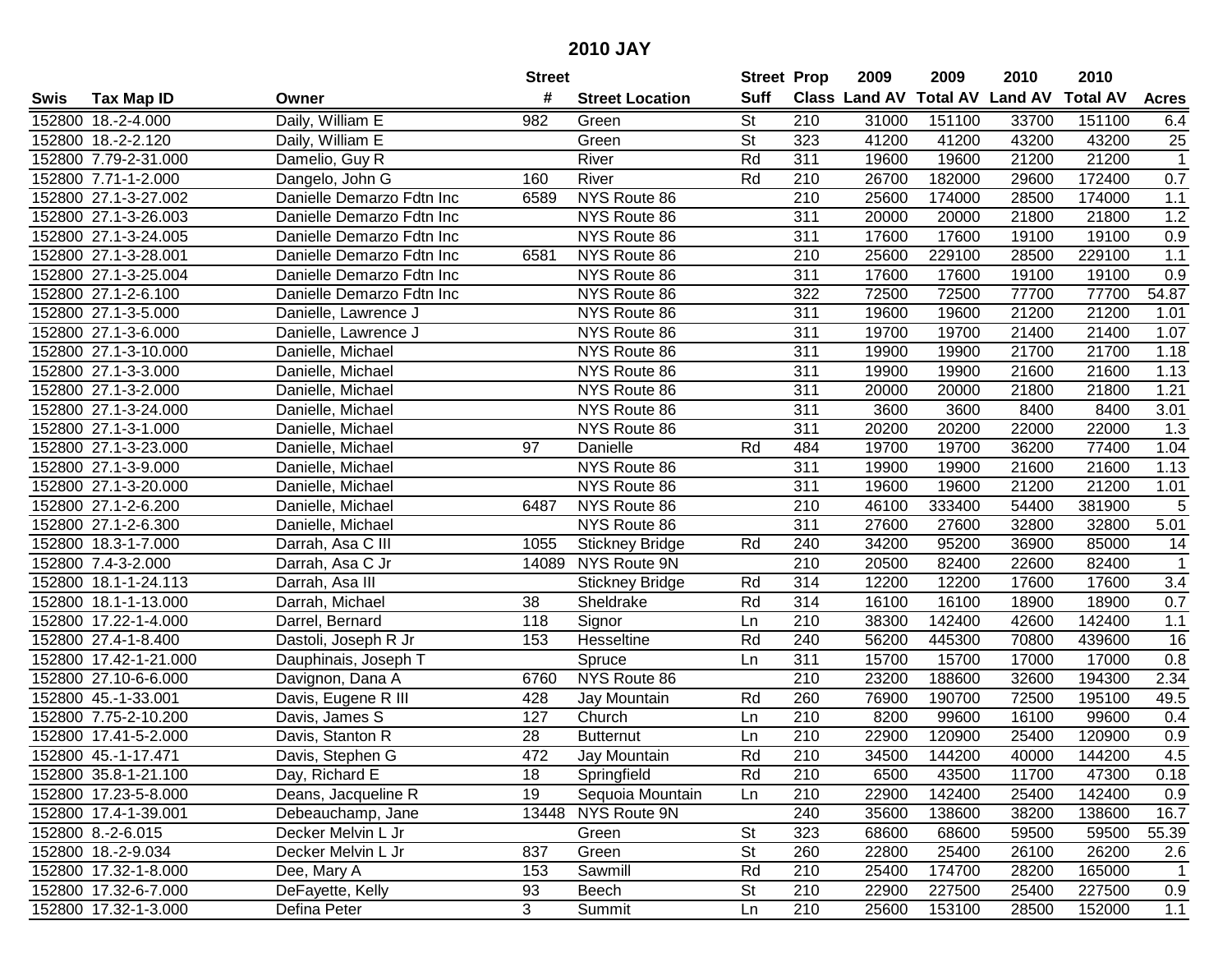|      |                       |                             | <b>Street</b>   |                        | <b>Street Prop</b>       |                  | 2009                 | 2009   | 2010                    | 2010            |                  |
|------|-----------------------|-----------------------------|-----------------|------------------------|--------------------------|------------------|----------------------|--------|-------------------------|-----------------|------------------|
| Swis | <b>Tax Map ID</b>     | Owner                       | #               | <b>Street Location</b> | <b>Suff</b>              |                  | <b>Class Land AV</b> |        | <b>Total AV Land AV</b> | <b>Total AV</b> | <b>Acres</b>     |
|      | 152800 28.1-1-9.200   | DeLacy, Robert W            | 698             | Hazen                  | Rd                       | 210              | 30800                | 146800 | 43200                   | 146800          | 6.14             |
|      | 152800 17.41-6-7.000  | Delia, Thomas A             |                 | Cherry                 | Ln                       | 311              | 17600                | 17600  | 19100                   | 19100           | 0.9              |
|      | 152800 35.8-3-1.200   | DeLillo, John               | 12258           | NYS Route 9N           |                          | 210              | 19700                | 149600 | 25200                   | 150900          | 0.75             |
|      | 152800 17.31-2-7.000  | Dellapi, Pat                | 44              | <b>Bruin</b>           | Ln                       | 210              | 25400                | 138900 | 28200                   | 140400          | $\mathbf{1}$     |
|      | 152800 17.31-2-8.000  | Dellapi, Pat                |                 | <b>Bruin</b>           | Ln                       | $\overline{311}$ | 17600                | 17600  | 19100                   | 19100           | 0.9              |
|      | 152800 17.23-3-11.000 | Dellatorre, Robert          | 337             | Sawmill                | Rd                       | 210              | 25600                | 180100 | 28500                   | 172100          | 1.1              |
|      | 152800 7.79-2-8.000   | DeLuca, Joseph              | 193             | River                  | Rd                       | 311              | 17600                | 17600  | 19100                   | 19100           | 0.9              |
|      | 152800 17.40-5-17.000 | DeMarco, Gary R             | 621             | <b>AuSable</b>         | Dr                       | $\overline{210}$ | 22900                | 172100 | 25400                   | 170800          | 0.9              |
|      | 152800 27.1-3-18.000  | DeMarzo, Frank Jr           | 61              | Danielle               | Rd                       | 210              | 28200                | 199000 | 32100                   | 199000          | 2.41             |
|      | 152800 27.1-3-19.000  | DeMarzo, Jennifer           |                 | NYS Route 86           |                          | 311              | 19900                | 19900  | 21600                   | 21600           | 1.13             |
|      | 152800 17.33-1-6.000  | Demers, Michel              | 106             | Beech                  | <b>St</b>                | 210              | 17600                | 17600  | 27900                   | 135800          | 0.99             |
|      | 152800 7.76-3-2.000   | Denette, Donald L Jr        | 79              | Church                 | Ln                       | 210              | 10300                | 44000  | 17000                   | 45700           | 0.5              |
|      | 152800 7.79-5-11.000  | DeNitto, Diana M            | $\overline{14}$ | Antler                 | Dr                       | 210              | 20300                | 117500 | 22600                   | 117500          | 0.8              |
|      | 152800 7.84-2-15.000  | Dennis James M              | 22              | <b>Broad</b>           | Ln                       | 210              | 9700                 | 104100 | 16100                   | 104100          | 0.4              |
|      | 152800 35.2-5-8.100   | Denton, Lynda               | 30              | Trumbulls              | Rd                       | 312              | 19600                | 51500  | 30000                   | 51500           | 14.96            |
|      | 152800 35.8-3-10.000  | Denton, Robert              | $\overline{c}$  | Artos                  | Way                      | 210              | 9000                 | 64300  | 19400                   | 70700           | 0.4              |
|      | 152800 35.8-3-9.120   | Denton, Robert              |                 | Trumbulls              | Rd                       | 312              | 14400                | 15500  | 20300                   | 20300           | 0.94             |
|      | 152800 35.2-5-8.200   | Denton, Robert F            | 14              | Trumbulls              | Rd                       | 433              | 11200                | 52500  | 34300                   | 52500           | 0.84             |
|      | 152800 17.2-1-11.100  | Depo, Almeda                | 14057           | NYS Route 9N           |                          | 210              | 11800                | 66500  | 19700                   | 66500           | 0.41             |
|      | 152800 18.1-1-3.000   | Depo, Arthur R              | 290             | Sheldrake              | Rd                       | 210              | 13100                | 58900  | 21600                   | 60600           | 0.5              |
|      | 152800 8.3-1-8.000    | Depo, Arthur R Jr           | 41              | Rolling Mill Hill      | Rd                       | 210              | 26600                | 148400 | 29400                   | 148400          | 1.2              |
|      | 152800 17.2-1-11.200  | Depo, Daniel E Jr           | 14059           | NYS Route 9N           |                          | 210              | 6700                 | 103600 | 16200                   | 103600          | 0.25             |
|      | 152800 17.2-1-11.300  | Depo, Ronald C              | 14049           | NYS Route 9N           |                          | 210              | 4400                 | 113900 | 9700                    | 113900          | 0.15             |
|      | 152800 45.-1-12.002   | Desjardins, Alexander CR    | 724             | Jay Mountain           | Rd                       | 240              | 132900               | 426700 | 135500                  | 426700          | 144.31           |
|      | 152800 45.-1-13.100   | Desjardins, Nicholas MR     | 673             | Jay Mountain           | Rd                       | 240              | 104500               | 219900 | 112500                  | 239000          | 88               |
|      | 152800 28.1-1-1.000   | Deslauriers, Joseph V       | 603             | Hazen                  | Rd                       | 210              | 30900                | 115300 | 43400                   | 115300          | 6.2              |
|      | 152800 27.3-1-34.000  | Deutsche Bank Natl Trust Co | 627             | Glen                   | Rd                       | 210              | 27200                | 123100 | 30200                   | 126300          | 1.83             |
|      | 152800 17.50-4-5.000  | DeVietro, Darren            | 56              | Spruce                 | Ln                       | 311              | 15700                | 15700  | 17000                   | 17000           | 0.8              |
|      | 152800 7.76-1-12.120  | Devins, John T              |                 | Forge                  | $\overline{\mathsf{St}}$ | 311              | 4000                 | 4000   | 4100                    | 4100            | 0.24             |
|      | 152800 7.76-1-12.110  | Devins, Ruth V              | $\overline{27}$ | Forge                  | $\overline{\mathsf{St}}$ | $\overline{210}$ | 6100                 | 106000 | 11200                   | 99600           | 0.19             |
|      | 152800 27.10-2-1.000  | Devins, Timothy             | 13024           | NYS Route 9N           |                          | 432              | 40100                | 177200 | 76400                   | 192000          | $\overline{3.3}$ |
|      | 152800 27.2-2-13.000  | Devitt, John                | 407             | <b>Stickney Bridge</b> | Rd                       | 210              | 31400                | 189500 | 44900                   | 195600          | 6.76             |
|      | 152800 27.4-1-33.112  | Devlin Mark F               | 452             | Glen                   | Rd                       | $\overline{210}$ | 33000                | 132700 | 38300                   | 126100          | 4.4              |
|      | 152800 27.2-2-53.110  | Devlin Trevor T             |                 | 13066 NYS Route 9N     |                          | $\overline{210}$ | 22500                | 91400  | 26800                   | 91400           | 0.86             |
|      | 152800 27.4-1-33.113  | Devlin, Mark                |                 | Glen                   | Rd                       | 323              | 8400                 | 8400   | 11800                   | 11800           | 4.2              |
|      | 152800 36.-1-16.000   | Devlin, Mark E              |                 | Nugent                 | Ln                       | 260              | 23200                | 45000  | 25200                   | 32400           | $\sqrt{5}$       |
|      | 152800 27.4-1-33.200  | Devlin, Mark J              | 464             | Glen                   | Rd                       | 210              | 31400                | 109800 | 36100                   | 113600          | 3.62             |
|      | 152800 27.10-4-52.000 | Devlin, Tammy A             | 33              | <b>Howard Heights</b>  | Ln                       | 210              | 10200                | 103800 | 19400                   | 103800          | 0.4              |
|      | 152800 27.3-1-28.000  | Devlin, Theresa             | 649             | Glen                   | Rd                       | 210              | 26800                | 132000 | 29600                   | 142700          | 1.3              |
|      | 152800 7.84-2-7.000   | Deyoe, Anthony D            | 16              | <b>Broad</b>           | Ln                       | 220              | 5300                 | 103600 | 11800                   | 102700          | 0.2              |
|      | 152800 7.76-3-19.000  | Deyoe, Daniel M             | 14191           | NYS Route 9N           |                          | 210              | 6200                 | 99100  | 11800                   | 99100           | 0.2              |
|      | 152800 7.76-1-34.000  | Deyoe, Mark E               | 11              | Pleasant               | $\overline{\mathsf{St}}$ | 210              | 3100                 | 89700  | 7600                    | 115000          | 0.13             |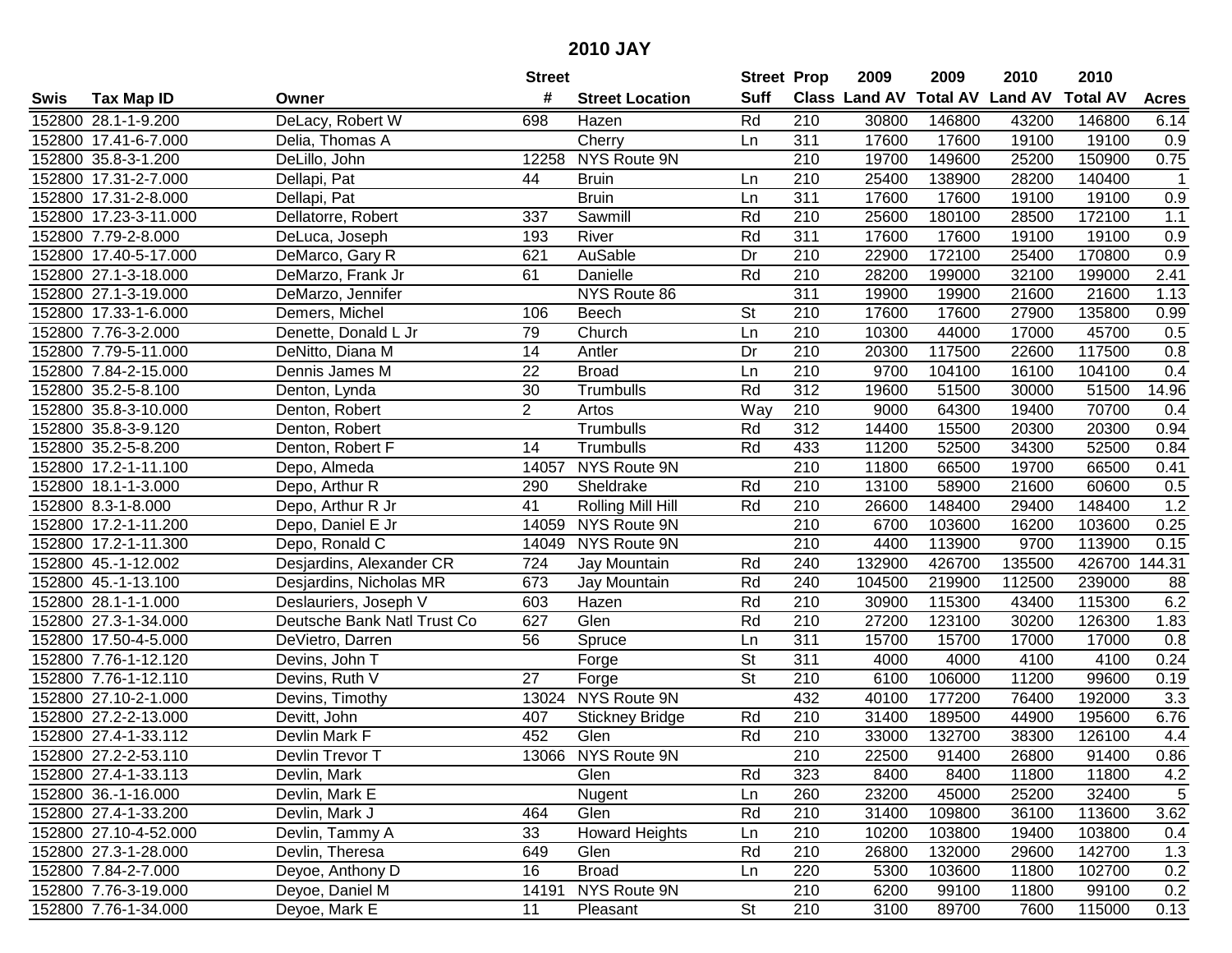|      |                       |                      | <b>Street</b>   |                        | <b>Street Prop</b>       |                  | 2009                 | 2009            | 2010           | 2010            |                  |
|------|-----------------------|----------------------|-----------------|------------------------|--------------------------|------------------|----------------------|-----------------|----------------|-----------------|------------------|
| Swis | <b>Tax Map ID</b>     | Owner                | #               | <b>Street Location</b> | <b>Suff</b>              |                  | <b>Class Land AV</b> | <b>Total AV</b> | <b>Land AV</b> | <b>Total AV</b> | <b>Acres</b>     |
|      | 152800 17.40-1-21.000 | Diaczuk, Steven      | 60              | Scenic Point           | Ln                       | 210              | 25800                | 252400          | 28800          | 268300          | 1.2              |
|      | 152800 17.32-1-11.000 | Diaczuk, Steven      | 38              | Scenic Point           | Ln                       | 210              | 25800                | 147000          | 28800          | 138200          | 1.2              |
|      | 152800 27.3-1-16.000  | Dickerson, Milton E  | 715             | Glen                   | Rd                       | 210              | 35600                | 155300          | 42000          | 155300          | 5.7              |
|      | 152800 17.31-3-10.000 | Diehl, Michael       |                 | Summit                 | Ln                       | 311              | 21000                | 21000           | 23200          | 23200           | 1.7              |
|      | 152800 36.1-1-67.000  | Diehl, Sara L        | 226             | Trumbulls              | Rd                       | 210              | 30000                | 130200          | 40500          | 133600          | 5.19             |
|      | 152800 17.23-6-12.000 | Diello, Linda M      | 32              | Raccoon                | Ln                       | 210              | 25400                | 168400          | 28200          | 159900          | $\mathbf{1}$     |
|      | 152800 17.23-6-11.000 | Diliberto, Michael   | 20              | Raccoon                | Ln                       | 210              | 25400                | 130300          | 28200          | 139500          | $\mathbf{1}$     |
|      | 152800 17.41-8-10.000 | Dillon, Marc E       | $\overline{36}$ | Dew                    | Dr                       | 210              | 26400                | 95300           | 29600          | 95300           | 1.5              |
|      | 152800 36.1-1-29.200  | Dilworth, William J  | 107             | Glen                   | Rd                       | 240              | 58600                | 175400          | 58600          | 175400          | 12.3             |
|      | 152800 27.2-3-3.000   | Dingley, Mark A      |                 | Hazen                  | Rd                       | 314              | 27100                | 27100           | 25600          | 25600           | 5.47             |
|      | 152800 27.2-3-4.000   | Dingley, Mark A      | 400             | Hazen                  | Rd                       | 312              | 66400                | 69900           | 68400          | 69900           | 53               |
|      | 152800 35.2-4-10.012  | Dingley, Sheila V    | 39              | Springfield            | Rd                       | 240              | 76200                | 168500          | 78800          | 173500          | 56.5             |
|      | 152800 27.2-2-19.000  | Dingley, Shelia V    |                 | Hazen                  | Rd                       | 314              | 22800                | 22800           | 26100          | 26100           | 2.6              |
|      | 152800 27.2-3-1.000   | Dingley, Suzanne L   |                 | Hazen                  | Rd                       | 314              | 23600                | 23600           | 25600          | 25600           | 5.48             |
|      | 152800 27.2-3-2.000   | Dingley, Suzanne L   |                 | Hazen                  | Rd                       | 323              | 127200               | 127200          | 131900         | 131900          | 233.32           |
|      | 152800 17.48-1-20.000 | Dirolf, Catherine P  | $\overline{2}$  | Rockledge              | Ln                       | 210              | 25400                | 125300          | 28200          | 130900          |                  |
|      | 152800 7.84-5-6.000   | Dirolf, John F       | $\overline{36}$ | <b>Burt</b>            | Ln                       | 210              | 6200                 | 82400           | 11800          | 82400           | 0.2              |
|      | 152800 17.40-4-9.000  | Dobbs, Matthew       | $\overline{70}$ | Beech                  | $\overline{\mathsf{St}}$ | 210              | 22900                | 117500          | 25400          | 88100           | 0.9              |
|      | 152800 17.50-1-12.000 | Dobias Theodore      | 110             | Evergreen              | Ln                       | 210              | 22900                | 262500          | 25400          | 249400          | 0.9              |
|      | 152800 8.3-1-9.000    | Dockum, John R Jr    | 51              | Rolling Mill Hill      | Rd                       | 210              | 8600                 | 111800          | 17300          | 111800          | 0.3              |
|      | 152800 18.1-1-14.111  | Dockum, Rodney       | 31              | Dockum                 | Way                      | 240              | 43300                | 222200          | 60300          | 251900          | $\overline{20}$  |
|      | 152800 17.58-1-17.000 | Dodge, Bert R        |                 | <b>Briar</b>           | Ln                       | 311              | 15700                | 15700           | 17000          | 17000           | 0.8              |
|      | 152800 17.23-2-10.000 | Dodge, David         | 24              | Cayuga                 | Trl                      | 210              | 25400                | 160300          | 28200          | 160300          | $\mathbf{1}$     |
|      | 152800 7.71-2-6.000   | Dodge, Richard M     | 55              | Cascade                | Ln                       | 210              | 31900                | 225900          | 59800          | 213700          | 1.6              |
|      | 152800 36.1-1-38.000  | Dohman, David C      | 297             | Glen                   | Rd                       | 240              | 46600                | 335000          | 57400          | 335000          | 11.2             |
|      | 152800 17.41-2-7.000  | Doklia, Michael P    | 44              | Oak Hollow             | Rd                       | 210              | 22900                | 218100          | 25400          | 218100          | 0.9              |
|      | 152800 7.84-4-4.000   | Dolaway, Arthur L    | 29              | Terrace                | Ln                       | 210              | 5300                 | 75600           | 11800          | 80000           | 0.2              |
|      | 152800 7.84-3-12.000  | Dolson, Marie D      | 13              | <b>Broad</b>           | Ln                       | 210              | 2700                 | 81400           | 5900           | 81400           | 0.1              |
|      | 152800 17.4-1-45.000  | Doncheski, Demetrius |                 | NYS Route 9N           |                          | 311              | 19600                | 19600           | 20600          | 20600           | 3.2              |
|      | 152800 27.2-2-30.000  | Donis, Katherine N   | 368             | Hazen                  | Rd                       | $\overline{312}$ | 23800                | 34700           | 32300          | 39800           | 6.9              |
|      | 152800 27.2-2-18.000  | Donis, Katherine N   | 365             | Hazen                  | Rd                       | $\overline{210}$ | 29000                | 160600          | 37500          | 160600          | 4.1              |
|      | 152800 7.79-2-19.000  | Dooley, Philip E     | $\overline{74}$ | Muskrat                | Dr                       | 210              | 25400                | 126500          | 28200          | 126500          | $\mathbf 1$      |
|      | 152800 7.79-2-22.000  | Dooley, Philip E     |                 | Muskrat                | Dr                       | 311              | 19600                | 19600           | 21200          | 21200           | $\mathbf{1}$     |
|      | 152800 27.2-2-25.000  | Dore, Pamela J       | 565             | Hazen                  | Rd                       | $\overline{210}$ | 31200                | 156700          | 35800          | 161400          | $\overline{3.5}$ |
|      | 152800 27.1-2-13.110  | Douglas, Charlotte   | 6574            | NYS Route 86           |                          | 210              | 23800                | 83000           | 27500          | 83000           | 0.91             |
|      | 152800 7.84-5-28.000  | Douglas, Craig M     | 38              | <b>Broad</b>           | Ln                       | 210              | 6200                 | 94600           | 11800          | 105000          | 0.2              |
|      | 152800 27.2-2-15.200  | Douglas, David B     | 351             | Hazen                  | Rd                       | 210              | 34800                | 166000          | 40800          | 166000          | 5.3              |
|      | 152800 27.10-4-50.000 | Douglas, James T Jr  | 23              | <b>Howard Heights</b>  | Ln                       | 210              | 10200                | 134100          | 19400          | 134100          | 0.4              |
|      | 152800 7.84-5-1.000   | Douglas, Kevin A     | 23              | <b>Broad</b>           | Ln                       | 220              | 9200                 | 105800          | 15200          | 105800          | 0.3              |
|      | 152800 7.76-1-17.010  | Douglas, Kevin A     |                 | 14233 NYS Route 9N     |                          | 481              | 12600                | 99800           | 44300          | 99800           | 1.57             |
|      | 152800 17.33-2-8.000  | Douglas, Randall T   | 31              | Aspen                  | Ln                       | 210              | 22900                | 189400          | 25400          | 179000          | 0.9              |
|      | 152800 7.84-2-10.000  | Douglas, Robert E    | 24              | <b>Broad</b>           | Ln                       | 210              | 9200                 | 157000          | 15200          | 150700          | 0.3              |
|      |                       |                      |                 |                        |                          |                  |                      |                 |                |                 |                  |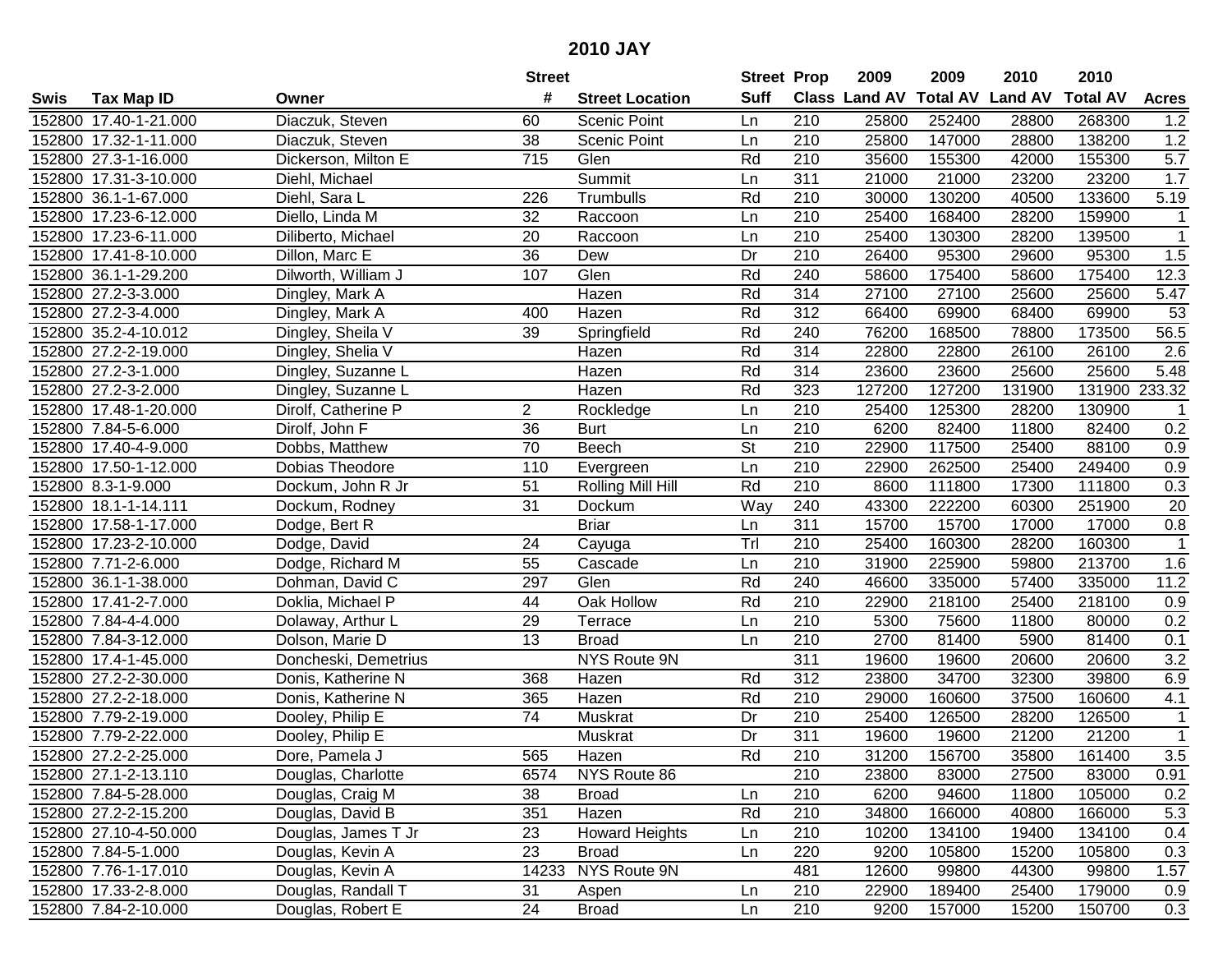| #<br><b>Suff</b><br><b>Total AV</b><br><b>Land AV</b><br><b>Class Land AV</b><br><b>Total AV</b><br><b>Tax Map ID</b><br><b>Street Location</b><br><b>Acres</b><br>Swis<br>Owner<br>152800 7.71-2-3.000<br>Dower Harold T<br>71<br>210<br>40200<br>222900<br>60300<br>222900<br>1.7<br>Cascade<br>Ln<br>49700<br>152800 36.1-1-33.000<br>Straight<br>Rd<br>210<br>125300<br>57300<br>125300<br>8.59<br>Dowling, Tammis M<br>199<br>311<br>20600<br>20600<br>22600<br>22600<br>1.5<br>152800 17.49-2-1.000<br>Downs, Frank L<br>Ridge Top<br>Ln<br>9<br>Dr<br>210<br>25400<br>121100<br>28200<br>125700<br>$\mathbf{1}$<br>152800 17.23-6-7.000<br>Downs, Frank L<br>Red Fox<br>311<br>1.2<br>152800 17.50-4-15.000<br><b>Briar</b><br>20000<br>20000<br>21800<br>21800<br>Doyle Timothy R<br>Ln<br>311<br>15700<br>17000<br>0.8<br>152800 17.58-1-19.000<br><b>Briar</b><br>Ln<br>15700<br>17000<br>Doyle, Lisa D<br>Sequoia Mountain<br>152800 17.31-1-3.000<br>210<br>22900<br>117300<br>25400<br>117300<br>0.9<br>Doyle, Timothy R<br>106<br>Ln<br>13713 NYS Route 9N<br>210<br>1.7<br>152800 17.2-1-31.000<br>27600<br>121700<br>30800<br>121700<br>Drake, Frederick W<br>$\overline{210}$<br>1.5<br>152800 17.42-1-15.000<br><b>Driscoll Brian</b><br>Spruce<br>26400<br>169300<br>29600<br>169300<br>88<br>Ln<br>1.5<br>210<br>24600<br>29600<br>152800 17.41-3-13.000<br>43<br><b>Butternut</b><br>149600<br>149600<br>Driscoll, Frances L<br>Ln<br>27<br>210<br>0.9<br>152800 17.50-4-18.000<br>Driscoll, Patrick W<br>Cottontail<br>22900<br>108100<br>25400<br>113500<br>Ln<br>152800 17.50-4-19.000<br>311<br>17600<br>17600<br>19100<br>19100<br>0.9<br>Driscoll, Patrick W<br>Cottontail<br>Ln<br>$\overline{210}$<br>9.8<br>152800 27.2-2-43.100<br>Rd<br>32600<br>116700<br>36700<br>116700<br>Dubay, Frank T Jr<br>186<br><b>Stickney Bridge</b><br>67200<br>152800 7.75-2-7.000<br>159<br>Church<br>210<br>12200<br>67200<br>17900<br>0.59<br>Dubay, Mackenize<br>Ln<br>$\overline{210}$<br>NYS Route 9N<br>178200<br>$\overline{2}$<br>152800 17.4-1-34.000<br>Dubay, Merritt F<br>13299<br>28200<br>178200<br>31600<br>311<br>8400<br>8400<br>8600<br>8600<br>0.4<br>152800 17.2-1-18.000<br>Dubay, Walter J<br><b>Stickney Bridge</b><br>Rd<br>387<br>Rd<br>240<br>156200<br>156200<br>21.4<br>152800 18.1-1-31.200<br>Sheldrake<br>44600<br>47200<br>Dubay, Walter J<br>Rd<br>311<br>152800 17.2-1-19.000<br><b>Stickney Bridge</b><br>15700<br>15700<br>19600<br>19600<br>2.7<br>Dubay, Walter J<br>152800 27.2-1-4.000<br>NYS Route 9N<br>270<br>26400<br>40800<br>29100<br>34100<br>1.1<br>Dubay, Walter J<br>13147<br>152800 18.1-1-6.200<br>Sheldrake<br>210<br>31400<br>123900<br>35200<br>123900<br>8.16<br>Ducharme, Peter J<br>220<br>Rd<br><b>St</b><br>210<br>22900<br>25400<br>224300<br>0.9<br>152800 17.40-3-3.000<br>Duclos, Steven J<br>18<br>Cedar<br>224300<br>NYS Route 9N<br>25400<br>152800 17.2-1-12.000<br>14064<br>210<br>109900<br>28400<br>114700<br>0.97<br>Dumas, David L<br>311<br>152800 17.48-1-9.000<br><b>Scenic Point</b><br>19600<br>19600<br>21200<br>21200<br>$\mathbf 1$<br>Dumoulin, Hannelore<br>Ln<br>1.3<br>152800 17.40-1-12.000<br>122<br>Scenic Point<br>210<br>26000<br>311700<br>29000<br>296100<br>Ln<br>Dumoulin, Joseph D<br>311<br>1.1<br>19800<br>21500<br>21500<br>152800 17.40-1-11.000<br>Scenic Point<br>19800<br>Dumoulin, Joseph D<br>Ln<br>152800 17.32-1-6.000<br>21<br>210<br>26200<br>29300<br>Scenic Point<br>166000<br>166000<br>1.4<br>Duncan, Andrew<br>Ln<br>1.2<br>152800 17.32-1-5.000<br>311<br>21800<br>21800<br><b>Scenic Point</b><br>20000<br>20000<br>Duncan, Andrew<br>Ln<br>210<br>152800 35.8-1-7.000<br>12233<br>NYS Route 9N<br>18300<br>73700<br>24500<br>73700<br>0.7<br>Dupree, Syriac<br>152800 7.79-2-11.000<br>River<br>Rd<br>311<br>11800<br>11800<br>12700<br>12700<br>0.6<br>Duska, Joseph J<br>$\overline{311}$<br>1.1<br>152800 7.71-2-9.000<br>39600<br>39600<br>43000<br>43000<br>Dyczko, Gregory W<br>Cascade<br>Ln<br>152800 27.10-4-15.000<br>$\overline{38}$<br>Rd<br>$\overline{210}$<br>6500<br>13000<br>70500<br>0.2<br>Dyke Gilbert E<br>John Fountain<br>64300<br>152800 27.10-4-54.000<br>47<br>210<br>14700<br>133300<br>23000<br>137300<br>0.6<br>Dyslin, George E<br><b>Howard Heights</b><br>Ln<br>910<br>452400<br>394200<br>457200<br>566.7<br>152800 18.-2-22.257<br>Eagle View Properties LLC<br>389000<br><b>Black Mountain</b><br>Ln<br>314<br>152800 27.10-1-10.000<br>NYS Route 86<br>15400<br>15400<br>16900<br>16900<br>Earl, Jeffrey M<br>1<br>152800 27.10-1-11.100<br>Earl, Jeffrey M<br>6745<br>NYS Route 86<br>210<br>15000<br>141900<br>19000<br>141900<br>0.73<br>210<br>152800 7.76-1-23.000<br>Eaton, Harley R<br>38<br>Forge<br><b>St</b><br>3100<br>80100<br>5900<br>80100<br>0.1<br><b>EBN</b> Contracting LLC<br>311<br>15700<br>17000<br>152800 17.41-4-9.000<br><b>Butternut</b><br>Ln<br>15700<br>17000<br>0.8<br>311<br>152800 17.41-6-2.000<br><b>EBN Contracting LLC</b><br>17600<br>17600<br>19100<br>19100<br>0.9<br><b>Butternut</b><br>Ln<br><b>EBN Contracting LLC</b><br>311<br>15700<br>17000<br>0.8<br>152800 17.41-4-8.000<br>Ln<br>15700<br>17000<br>Aspen<br><b>EBN Contracting LLC</b><br>Rd<br>311<br>$1.1$<br>152800 17.41-6-1.000<br>Oak Hollow<br>19800<br>19800<br>21500<br>21500<br>152800 17.31-3-3.000<br><b>EBN Contracting LLC</b><br>Sawmill<br>Rd<br>311<br>19800<br>19800<br>21500<br>21500<br>1.1<br>152800 17.41-8-1.000<br>311<br><b>EBN Contracting LLC</b><br>Cherry<br>15700<br>15700<br>17000<br>17000<br>0.8<br>Ln |  | <b>Street</b> | <b>Street Prop</b> | 2009 | 2009 | 2010 | 2010 |  |
|------------------------------------------------------------------------------------------------------------------------------------------------------------------------------------------------------------------------------------------------------------------------------------------------------------------------------------------------------------------------------------------------------------------------------------------------------------------------------------------------------------------------------------------------------------------------------------------------------------------------------------------------------------------------------------------------------------------------------------------------------------------------------------------------------------------------------------------------------------------------------------------------------------------------------------------------------------------------------------------------------------------------------------------------------------------------------------------------------------------------------------------------------------------------------------------------------------------------------------------------------------------------------------------------------------------------------------------------------------------------------------------------------------------------------------------------------------------------------------------------------------------------------------------------------------------------------------------------------------------------------------------------------------------------------------------------------------------------------------------------------------------------------------------------------------------------------------------------------------------------------------------------------------------------------------------------------------------------------------------------------------------------------------------------------------------------------------------------------------------------------------------------------------------------------------------------------------------------------------------------------------------------------------------------------------------------------------------------------------------------------------------------------------------------------------------------------------------------------------------------------------------------------------------------------------------------------------------------------------------------------------------------------------------------------------------------------------------------------------------------------------------------------------------------------------------------------------------------------------------------------------------------------------------------------------------------------------------------------------------------------------------------------------------------------------------------------------------------------------------------------------------------------------------------------------------------------------------------------------------------------------------------------------------------------------------------------------------------------------------------------------------------------------------------------------------------------------------------------------------------------------------------------------------------------------------------------------------------------------------------------------------------------------------------------------------------------------------------------------------------------------------------------------------------------------------------------------------------------------------------------------------------------------------------------------------------------------------------------------------------------------------------------------------------------------------------------------------------------------------------------------------------------------------------------------------------------------------------------------------------------------------------------------------------------------------------------------------------------------------------------------------------------------------------------------------------------------------------------------------------------------------------------------------------------------------------------------------------------------------------------------------------------------------------------------------------------------------------------------------------------------------------------------------------------------------------------------------------------------------------------------------------------------------------------------------------------------------------------------------------------------------------------------------------------------------------------------------------------------------------------------------------------------------------------------------------------------------------------------------------------------------------------------------------------------------------------------------------------------------------------------------------------------------------------------------------------------------------------------------------------------------------------------------------------------------------------------------------------------------|--|---------------|--------------------|------|------|------|------|--|
|                                                                                                                                                                                                                                                                                                                                                                                                                                                                                                                                                                                                                                                                                                                                                                                                                                                                                                                                                                                                                                                                                                                                                                                                                                                                                                                                                                                                                                                                                                                                                                                                                                                                                                                                                                                                                                                                                                                                                                                                                                                                                                                                                                                                                                                                                                                                                                                                                                                                                                                                                                                                                                                                                                                                                                                                                                                                                                                                                                                                                                                                                                                                                                                                                                                                                                                                                                                                                                                                                                                                                                                                                                                                                                                                                                                                                                                                                                                                                                                                                                                                                                                                                                                                                                                                                                                                                                                                                                                                                                                                                                                                                                                                                                                                                                                                                                                                                                                                                                                                                                                                                                                                                                                                                                                                                                                                                                                                                                                                                                                                                                                                                  |  |               |                    |      |      |      |      |  |
|                                                                                                                                                                                                                                                                                                                                                                                                                                                                                                                                                                                                                                                                                                                                                                                                                                                                                                                                                                                                                                                                                                                                                                                                                                                                                                                                                                                                                                                                                                                                                                                                                                                                                                                                                                                                                                                                                                                                                                                                                                                                                                                                                                                                                                                                                                                                                                                                                                                                                                                                                                                                                                                                                                                                                                                                                                                                                                                                                                                                                                                                                                                                                                                                                                                                                                                                                                                                                                                                                                                                                                                                                                                                                                                                                                                                                                                                                                                                                                                                                                                                                                                                                                                                                                                                                                                                                                                                                                                                                                                                                                                                                                                                                                                                                                                                                                                                                                                                                                                                                                                                                                                                                                                                                                                                                                                                                                                                                                                                                                                                                                                                                  |  |               |                    |      |      |      |      |  |
|                                                                                                                                                                                                                                                                                                                                                                                                                                                                                                                                                                                                                                                                                                                                                                                                                                                                                                                                                                                                                                                                                                                                                                                                                                                                                                                                                                                                                                                                                                                                                                                                                                                                                                                                                                                                                                                                                                                                                                                                                                                                                                                                                                                                                                                                                                                                                                                                                                                                                                                                                                                                                                                                                                                                                                                                                                                                                                                                                                                                                                                                                                                                                                                                                                                                                                                                                                                                                                                                                                                                                                                                                                                                                                                                                                                                                                                                                                                                                                                                                                                                                                                                                                                                                                                                                                                                                                                                                                                                                                                                                                                                                                                                                                                                                                                                                                                                                                                                                                                                                                                                                                                                                                                                                                                                                                                                                                                                                                                                                                                                                                                                                  |  |               |                    |      |      |      |      |  |
|                                                                                                                                                                                                                                                                                                                                                                                                                                                                                                                                                                                                                                                                                                                                                                                                                                                                                                                                                                                                                                                                                                                                                                                                                                                                                                                                                                                                                                                                                                                                                                                                                                                                                                                                                                                                                                                                                                                                                                                                                                                                                                                                                                                                                                                                                                                                                                                                                                                                                                                                                                                                                                                                                                                                                                                                                                                                                                                                                                                                                                                                                                                                                                                                                                                                                                                                                                                                                                                                                                                                                                                                                                                                                                                                                                                                                                                                                                                                                                                                                                                                                                                                                                                                                                                                                                                                                                                                                                                                                                                                                                                                                                                                                                                                                                                                                                                                                                                                                                                                                                                                                                                                                                                                                                                                                                                                                                                                                                                                                                                                                                                                                  |  |               |                    |      |      |      |      |  |
|                                                                                                                                                                                                                                                                                                                                                                                                                                                                                                                                                                                                                                                                                                                                                                                                                                                                                                                                                                                                                                                                                                                                                                                                                                                                                                                                                                                                                                                                                                                                                                                                                                                                                                                                                                                                                                                                                                                                                                                                                                                                                                                                                                                                                                                                                                                                                                                                                                                                                                                                                                                                                                                                                                                                                                                                                                                                                                                                                                                                                                                                                                                                                                                                                                                                                                                                                                                                                                                                                                                                                                                                                                                                                                                                                                                                                                                                                                                                                                                                                                                                                                                                                                                                                                                                                                                                                                                                                                                                                                                                                                                                                                                                                                                                                                                                                                                                                                                                                                                                                                                                                                                                                                                                                                                                                                                                                                                                                                                                                                                                                                                                                  |  |               |                    |      |      |      |      |  |
|                                                                                                                                                                                                                                                                                                                                                                                                                                                                                                                                                                                                                                                                                                                                                                                                                                                                                                                                                                                                                                                                                                                                                                                                                                                                                                                                                                                                                                                                                                                                                                                                                                                                                                                                                                                                                                                                                                                                                                                                                                                                                                                                                                                                                                                                                                                                                                                                                                                                                                                                                                                                                                                                                                                                                                                                                                                                                                                                                                                                                                                                                                                                                                                                                                                                                                                                                                                                                                                                                                                                                                                                                                                                                                                                                                                                                                                                                                                                                                                                                                                                                                                                                                                                                                                                                                                                                                                                                                                                                                                                                                                                                                                                                                                                                                                                                                                                                                                                                                                                                                                                                                                                                                                                                                                                                                                                                                                                                                                                                                                                                                                                                  |  |               |                    |      |      |      |      |  |
|                                                                                                                                                                                                                                                                                                                                                                                                                                                                                                                                                                                                                                                                                                                                                                                                                                                                                                                                                                                                                                                                                                                                                                                                                                                                                                                                                                                                                                                                                                                                                                                                                                                                                                                                                                                                                                                                                                                                                                                                                                                                                                                                                                                                                                                                                                                                                                                                                                                                                                                                                                                                                                                                                                                                                                                                                                                                                                                                                                                                                                                                                                                                                                                                                                                                                                                                                                                                                                                                                                                                                                                                                                                                                                                                                                                                                                                                                                                                                                                                                                                                                                                                                                                                                                                                                                                                                                                                                                                                                                                                                                                                                                                                                                                                                                                                                                                                                                                                                                                                                                                                                                                                                                                                                                                                                                                                                                                                                                                                                                                                                                                                                  |  |               |                    |      |      |      |      |  |
|                                                                                                                                                                                                                                                                                                                                                                                                                                                                                                                                                                                                                                                                                                                                                                                                                                                                                                                                                                                                                                                                                                                                                                                                                                                                                                                                                                                                                                                                                                                                                                                                                                                                                                                                                                                                                                                                                                                                                                                                                                                                                                                                                                                                                                                                                                                                                                                                                                                                                                                                                                                                                                                                                                                                                                                                                                                                                                                                                                                                                                                                                                                                                                                                                                                                                                                                                                                                                                                                                                                                                                                                                                                                                                                                                                                                                                                                                                                                                                                                                                                                                                                                                                                                                                                                                                                                                                                                                                                                                                                                                                                                                                                                                                                                                                                                                                                                                                                                                                                                                                                                                                                                                                                                                                                                                                                                                                                                                                                                                                                                                                                                                  |  |               |                    |      |      |      |      |  |
|                                                                                                                                                                                                                                                                                                                                                                                                                                                                                                                                                                                                                                                                                                                                                                                                                                                                                                                                                                                                                                                                                                                                                                                                                                                                                                                                                                                                                                                                                                                                                                                                                                                                                                                                                                                                                                                                                                                                                                                                                                                                                                                                                                                                                                                                                                                                                                                                                                                                                                                                                                                                                                                                                                                                                                                                                                                                                                                                                                                                                                                                                                                                                                                                                                                                                                                                                                                                                                                                                                                                                                                                                                                                                                                                                                                                                                                                                                                                                                                                                                                                                                                                                                                                                                                                                                                                                                                                                                                                                                                                                                                                                                                                                                                                                                                                                                                                                                                                                                                                                                                                                                                                                                                                                                                                                                                                                                                                                                                                                                                                                                                                                  |  |               |                    |      |      |      |      |  |
|                                                                                                                                                                                                                                                                                                                                                                                                                                                                                                                                                                                                                                                                                                                                                                                                                                                                                                                                                                                                                                                                                                                                                                                                                                                                                                                                                                                                                                                                                                                                                                                                                                                                                                                                                                                                                                                                                                                                                                                                                                                                                                                                                                                                                                                                                                                                                                                                                                                                                                                                                                                                                                                                                                                                                                                                                                                                                                                                                                                                                                                                                                                                                                                                                                                                                                                                                                                                                                                                                                                                                                                                                                                                                                                                                                                                                                                                                                                                                                                                                                                                                                                                                                                                                                                                                                                                                                                                                                                                                                                                                                                                                                                                                                                                                                                                                                                                                                                                                                                                                                                                                                                                                                                                                                                                                                                                                                                                                                                                                                                                                                                                                  |  |               |                    |      |      |      |      |  |
|                                                                                                                                                                                                                                                                                                                                                                                                                                                                                                                                                                                                                                                                                                                                                                                                                                                                                                                                                                                                                                                                                                                                                                                                                                                                                                                                                                                                                                                                                                                                                                                                                                                                                                                                                                                                                                                                                                                                                                                                                                                                                                                                                                                                                                                                                                                                                                                                                                                                                                                                                                                                                                                                                                                                                                                                                                                                                                                                                                                                                                                                                                                                                                                                                                                                                                                                                                                                                                                                                                                                                                                                                                                                                                                                                                                                                                                                                                                                                                                                                                                                                                                                                                                                                                                                                                                                                                                                                                                                                                                                                                                                                                                                                                                                                                                                                                                                                                                                                                                                                                                                                                                                                                                                                                                                                                                                                                                                                                                                                                                                                                                                                  |  |               |                    |      |      |      |      |  |
|                                                                                                                                                                                                                                                                                                                                                                                                                                                                                                                                                                                                                                                                                                                                                                                                                                                                                                                                                                                                                                                                                                                                                                                                                                                                                                                                                                                                                                                                                                                                                                                                                                                                                                                                                                                                                                                                                                                                                                                                                                                                                                                                                                                                                                                                                                                                                                                                                                                                                                                                                                                                                                                                                                                                                                                                                                                                                                                                                                                                                                                                                                                                                                                                                                                                                                                                                                                                                                                                                                                                                                                                                                                                                                                                                                                                                                                                                                                                                                                                                                                                                                                                                                                                                                                                                                                                                                                                                                                                                                                                                                                                                                                                                                                                                                                                                                                                                                                                                                                                                                                                                                                                                                                                                                                                                                                                                                                                                                                                                                                                                                                                                  |  |               |                    |      |      |      |      |  |
|                                                                                                                                                                                                                                                                                                                                                                                                                                                                                                                                                                                                                                                                                                                                                                                                                                                                                                                                                                                                                                                                                                                                                                                                                                                                                                                                                                                                                                                                                                                                                                                                                                                                                                                                                                                                                                                                                                                                                                                                                                                                                                                                                                                                                                                                                                                                                                                                                                                                                                                                                                                                                                                                                                                                                                                                                                                                                                                                                                                                                                                                                                                                                                                                                                                                                                                                                                                                                                                                                                                                                                                                                                                                                                                                                                                                                                                                                                                                                                                                                                                                                                                                                                                                                                                                                                                                                                                                                                                                                                                                                                                                                                                                                                                                                                                                                                                                                                                                                                                                                                                                                                                                                                                                                                                                                                                                                                                                                                                                                                                                                                                                                  |  |               |                    |      |      |      |      |  |
|                                                                                                                                                                                                                                                                                                                                                                                                                                                                                                                                                                                                                                                                                                                                                                                                                                                                                                                                                                                                                                                                                                                                                                                                                                                                                                                                                                                                                                                                                                                                                                                                                                                                                                                                                                                                                                                                                                                                                                                                                                                                                                                                                                                                                                                                                                                                                                                                                                                                                                                                                                                                                                                                                                                                                                                                                                                                                                                                                                                                                                                                                                                                                                                                                                                                                                                                                                                                                                                                                                                                                                                                                                                                                                                                                                                                                                                                                                                                                                                                                                                                                                                                                                                                                                                                                                                                                                                                                                                                                                                                                                                                                                                                                                                                                                                                                                                                                                                                                                                                                                                                                                                                                                                                                                                                                                                                                                                                                                                                                                                                                                                                                  |  |               |                    |      |      |      |      |  |
|                                                                                                                                                                                                                                                                                                                                                                                                                                                                                                                                                                                                                                                                                                                                                                                                                                                                                                                                                                                                                                                                                                                                                                                                                                                                                                                                                                                                                                                                                                                                                                                                                                                                                                                                                                                                                                                                                                                                                                                                                                                                                                                                                                                                                                                                                                                                                                                                                                                                                                                                                                                                                                                                                                                                                                                                                                                                                                                                                                                                                                                                                                                                                                                                                                                                                                                                                                                                                                                                                                                                                                                                                                                                                                                                                                                                                                                                                                                                                                                                                                                                                                                                                                                                                                                                                                                                                                                                                                                                                                                                                                                                                                                                                                                                                                                                                                                                                                                                                                                                                                                                                                                                                                                                                                                                                                                                                                                                                                                                                                                                                                                                                  |  |               |                    |      |      |      |      |  |
|                                                                                                                                                                                                                                                                                                                                                                                                                                                                                                                                                                                                                                                                                                                                                                                                                                                                                                                                                                                                                                                                                                                                                                                                                                                                                                                                                                                                                                                                                                                                                                                                                                                                                                                                                                                                                                                                                                                                                                                                                                                                                                                                                                                                                                                                                                                                                                                                                                                                                                                                                                                                                                                                                                                                                                                                                                                                                                                                                                                                                                                                                                                                                                                                                                                                                                                                                                                                                                                                                                                                                                                                                                                                                                                                                                                                                                                                                                                                                                                                                                                                                                                                                                                                                                                                                                                                                                                                                                                                                                                                                                                                                                                                                                                                                                                                                                                                                                                                                                                                                                                                                                                                                                                                                                                                                                                                                                                                                                                                                                                                                                                                                  |  |               |                    |      |      |      |      |  |
|                                                                                                                                                                                                                                                                                                                                                                                                                                                                                                                                                                                                                                                                                                                                                                                                                                                                                                                                                                                                                                                                                                                                                                                                                                                                                                                                                                                                                                                                                                                                                                                                                                                                                                                                                                                                                                                                                                                                                                                                                                                                                                                                                                                                                                                                                                                                                                                                                                                                                                                                                                                                                                                                                                                                                                                                                                                                                                                                                                                                                                                                                                                                                                                                                                                                                                                                                                                                                                                                                                                                                                                                                                                                                                                                                                                                                                                                                                                                                                                                                                                                                                                                                                                                                                                                                                                                                                                                                                                                                                                                                                                                                                                                                                                                                                                                                                                                                                                                                                                                                                                                                                                                                                                                                                                                                                                                                                                                                                                                                                                                                                                                                  |  |               |                    |      |      |      |      |  |
|                                                                                                                                                                                                                                                                                                                                                                                                                                                                                                                                                                                                                                                                                                                                                                                                                                                                                                                                                                                                                                                                                                                                                                                                                                                                                                                                                                                                                                                                                                                                                                                                                                                                                                                                                                                                                                                                                                                                                                                                                                                                                                                                                                                                                                                                                                                                                                                                                                                                                                                                                                                                                                                                                                                                                                                                                                                                                                                                                                                                                                                                                                                                                                                                                                                                                                                                                                                                                                                                                                                                                                                                                                                                                                                                                                                                                                                                                                                                                                                                                                                                                                                                                                                                                                                                                                                                                                                                                                                                                                                                                                                                                                                                                                                                                                                                                                                                                                                                                                                                                                                                                                                                                                                                                                                                                                                                                                                                                                                                                                                                                                                                                  |  |               |                    |      |      |      |      |  |
|                                                                                                                                                                                                                                                                                                                                                                                                                                                                                                                                                                                                                                                                                                                                                                                                                                                                                                                                                                                                                                                                                                                                                                                                                                                                                                                                                                                                                                                                                                                                                                                                                                                                                                                                                                                                                                                                                                                                                                                                                                                                                                                                                                                                                                                                                                                                                                                                                                                                                                                                                                                                                                                                                                                                                                                                                                                                                                                                                                                                                                                                                                                                                                                                                                                                                                                                                                                                                                                                                                                                                                                                                                                                                                                                                                                                                                                                                                                                                                                                                                                                                                                                                                                                                                                                                                                                                                                                                                                                                                                                                                                                                                                                                                                                                                                                                                                                                                                                                                                                                                                                                                                                                                                                                                                                                                                                                                                                                                                                                                                                                                                                                  |  |               |                    |      |      |      |      |  |
|                                                                                                                                                                                                                                                                                                                                                                                                                                                                                                                                                                                                                                                                                                                                                                                                                                                                                                                                                                                                                                                                                                                                                                                                                                                                                                                                                                                                                                                                                                                                                                                                                                                                                                                                                                                                                                                                                                                                                                                                                                                                                                                                                                                                                                                                                                                                                                                                                                                                                                                                                                                                                                                                                                                                                                                                                                                                                                                                                                                                                                                                                                                                                                                                                                                                                                                                                                                                                                                                                                                                                                                                                                                                                                                                                                                                                                                                                                                                                                                                                                                                                                                                                                                                                                                                                                                                                                                                                                                                                                                                                                                                                                                                                                                                                                                                                                                                                                                                                                                                                                                                                                                                                                                                                                                                                                                                                                                                                                                                                                                                                                                                                  |  |               |                    |      |      |      |      |  |
|                                                                                                                                                                                                                                                                                                                                                                                                                                                                                                                                                                                                                                                                                                                                                                                                                                                                                                                                                                                                                                                                                                                                                                                                                                                                                                                                                                                                                                                                                                                                                                                                                                                                                                                                                                                                                                                                                                                                                                                                                                                                                                                                                                                                                                                                                                                                                                                                                                                                                                                                                                                                                                                                                                                                                                                                                                                                                                                                                                                                                                                                                                                                                                                                                                                                                                                                                                                                                                                                                                                                                                                                                                                                                                                                                                                                                                                                                                                                                                                                                                                                                                                                                                                                                                                                                                                                                                                                                                                                                                                                                                                                                                                                                                                                                                                                                                                                                                                                                                                                                                                                                                                                                                                                                                                                                                                                                                                                                                                                                                                                                                                                                  |  |               |                    |      |      |      |      |  |
|                                                                                                                                                                                                                                                                                                                                                                                                                                                                                                                                                                                                                                                                                                                                                                                                                                                                                                                                                                                                                                                                                                                                                                                                                                                                                                                                                                                                                                                                                                                                                                                                                                                                                                                                                                                                                                                                                                                                                                                                                                                                                                                                                                                                                                                                                                                                                                                                                                                                                                                                                                                                                                                                                                                                                                                                                                                                                                                                                                                                                                                                                                                                                                                                                                                                                                                                                                                                                                                                                                                                                                                                                                                                                                                                                                                                                                                                                                                                                                                                                                                                                                                                                                                                                                                                                                                                                                                                                                                                                                                                                                                                                                                                                                                                                                                                                                                                                                                                                                                                                                                                                                                                                                                                                                                                                                                                                                                                                                                                                                                                                                                                                  |  |               |                    |      |      |      |      |  |
|                                                                                                                                                                                                                                                                                                                                                                                                                                                                                                                                                                                                                                                                                                                                                                                                                                                                                                                                                                                                                                                                                                                                                                                                                                                                                                                                                                                                                                                                                                                                                                                                                                                                                                                                                                                                                                                                                                                                                                                                                                                                                                                                                                                                                                                                                                                                                                                                                                                                                                                                                                                                                                                                                                                                                                                                                                                                                                                                                                                                                                                                                                                                                                                                                                                                                                                                                                                                                                                                                                                                                                                                                                                                                                                                                                                                                                                                                                                                                                                                                                                                                                                                                                                                                                                                                                                                                                                                                                                                                                                                                                                                                                                                                                                                                                                                                                                                                                                                                                                                                                                                                                                                                                                                                                                                                                                                                                                                                                                                                                                                                                                                                  |  |               |                    |      |      |      |      |  |
|                                                                                                                                                                                                                                                                                                                                                                                                                                                                                                                                                                                                                                                                                                                                                                                                                                                                                                                                                                                                                                                                                                                                                                                                                                                                                                                                                                                                                                                                                                                                                                                                                                                                                                                                                                                                                                                                                                                                                                                                                                                                                                                                                                                                                                                                                                                                                                                                                                                                                                                                                                                                                                                                                                                                                                                                                                                                                                                                                                                                                                                                                                                                                                                                                                                                                                                                                                                                                                                                                                                                                                                                                                                                                                                                                                                                                                                                                                                                                                                                                                                                                                                                                                                                                                                                                                                                                                                                                                                                                                                                                                                                                                                                                                                                                                                                                                                                                                                                                                                                                                                                                                                                                                                                                                                                                                                                                                                                                                                                                                                                                                                                                  |  |               |                    |      |      |      |      |  |
|                                                                                                                                                                                                                                                                                                                                                                                                                                                                                                                                                                                                                                                                                                                                                                                                                                                                                                                                                                                                                                                                                                                                                                                                                                                                                                                                                                                                                                                                                                                                                                                                                                                                                                                                                                                                                                                                                                                                                                                                                                                                                                                                                                                                                                                                                                                                                                                                                                                                                                                                                                                                                                                                                                                                                                                                                                                                                                                                                                                                                                                                                                                                                                                                                                                                                                                                                                                                                                                                                                                                                                                                                                                                                                                                                                                                                                                                                                                                                                                                                                                                                                                                                                                                                                                                                                                                                                                                                                                                                                                                                                                                                                                                                                                                                                                                                                                                                                                                                                                                                                                                                                                                                                                                                                                                                                                                                                                                                                                                                                                                                                                                                  |  |               |                    |      |      |      |      |  |
|                                                                                                                                                                                                                                                                                                                                                                                                                                                                                                                                                                                                                                                                                                                                                                                                                                                                                                                                                                                                                                                                                                                                                                                                                                                                                                                                                                                                                                                                                                                                                                                                                                                                                                                                                                                                                                                                                                                                                                                                                                                                                                                                                                                                                                                                                                                                                                                                                                                                                                                                                                                                                                                                                                                                                                                                                                                                                                                                                                                                                                                                                                                                                                                                                                                                                                                                                                                                                                                                                                                                                                                                                                                                                                                                                                                                                                                                                                                                                                                                                                                                                                                                                                                                                                                                                                                                                                                                                                                                                                                                                                                                                                                                                                                                                                                                                                                                                                                                                                                                                                                                                                                                                                                                                                                                                                                                                                                                                                                                                                                                                                                                                  |  |               |                    |      |      |      |      |  |
|                                                                                                                                                                                                                                                                                                                                                                                                                                                                                                                                                                                                                                                                                                                                                                                                                                                                                                                                                                                                                                                                                                                                                                                                                                                                                                                                                                                                                                                                                                                                                                                                                                                                                                                                                                                                                                                                                                                                                                                                                                                                                                                                                                                                                                                                                                                                                                                                                                                                                                                                                                                                                                                                                                                                                                                                                                                                                                                                                                                                                                                                                                                                                                                                                                                                                                                                                                                                                                                                                                                                                                                                                                                                                                                                                                                                                                                                                                                                                                                                                                                                                                                                                                                                                                                                                                                                                                                                                                                                                                                                                                                                                                                                                                                                                                                                                                                                                                                                                                                                                                                                                                                                                                                                                                                                                                                                                                                                                                                                                                                                                                                                                  |  |               |                    |      |      |      |      |  |
|                                                                                                                                                                                                                                                                                                                                                                                                                                                                                                                                                                                                                                                                                                                                                                                                                                                                                                                                                                                                                                                                                                                                                                                                                                                                                                                                                                                                                                                                                                                                                                                                                                                                                                                                                                                                                                                                                                                                                                                                                                                                                                                                                                                                                                                                                                                                                                                                                                                                                                                                                                                                                                                                                                                                                                                                                                                                                                                                                                                                                                                                                                                                                                                                                                                                                                                                                                                                                                                                                                                                                                                                                                                                                                                                                                                                                                                                                                                                                                                                                                                                                                                                                                                                                                                                                                                                                                                                                                                                                                                                                                                                                                                                                                                                                                                                                                                                                                                                                                                                                                                                                                                                                                                                                                                                                                                                                                                                                                                                                                                                                                                                                  |  |               |                    |      |      |      |      |  |
|                                                                                                                                                                                                                                                                                                                                                                                                                                                                                                                                                                                                                                                                                                                                                                                                                                                                                                                                                                                                                                                                                                                                                                                                                                                                                                                                                                                                                                                                                                                                                                                                                                                                                                                                                                                                                                                                                                                                                                                                                                                                                                                                                                                                                                                                                                                                                                                                                                                                                                                                                                                                                                                                                                                                                                                                                                                                                                                                                                                                                                                                                                                                                                                                                                                                                                                                                                                                                                                                                                                                                                                                                                                                                                                                                                                                                                                                                                                                                                                                                                                                                                                                                                                                                                                                                                                                                                                                                                                                                                                                                                                                                                                                                                                                                                                                                                                                                                                                                                                                                                                                                                                                                                                                                                                                                                                                                                                                                                                                                                                                                                                                                  |  |               |                    |      |      |      |      |  |
|                                                                                                                                                                                                                                                                                                                                                                                                                                                                                                                                                                                                                                                                                                                                                                                                                                                                                                                                                                                                                                                                                                                                                                                                                                                                                                                                                                                                                                                                                                                                                                                                                                                                                                                                                                                                                                                                                                                                                                                                                                                                                                                                                                                                                                                                                                                                                                                                                                                                                                                                                                                                                                                                                                                                                                                                                                                                                                                                                                                                                                                                                                                                                                                                                                                                                                                                                                                                                                                                                                                                                                                                                                                                                                                                                                                                                                                                                                                                                                                                                                                                                                                                                                                                                                                                                                                                                                                                                                                                                                                                                                                                                                                                                                                                                                                                                                                                                                                                                                                                                                                                                                                                                                                                                                                                                                                                                                                                                                                                                                                                                                                                                  |  |               |                    |      |      |      |      |  |
|                                                                                                                                                                                                                                                                                                                                                                                                                                                                                                                                                                                                                                                                                                                                                                                                                                                                                                                                                                                                                                                                                                                                                                                                                                                                                                                                                                                                                                                                                                                                                                                                                                                                                                                                                                                                                                                                                                                                                                                                                                                                                                                                                                                                                                                                                                                                                                                                                                                                                                                                                                                                                                                                                                                                                                                                                                                                                                                                                                                                                                                                                                                                                                                                                                                                                                                                                                                                                                                                                                                                                                                                                                                                                                                                                                                                                                                                                                                                                                                                                                                                                                                                                                                                                                                                                                                                                                                                                                                                                                                                                                                                                                                                                                                                                                                                                                                                                                                                                                                                                                                                                                                                                                                                                                                                                                                                                                                                                                                                                                                                                                                                                  |  |               |                    |      |      |      |      |  |
|                                                                                                                                                                                                                                                                                                                                                                                                                                                                                                                                                                                                                                                                                                                                                                                                                                                                                                                                                                                                                                                                                                                                                                                                                                                                                                                                                                                                                                                                                                                                                                                                                                                                                                                                                                                                                                                                                                                                                                                                                                                                                                                                                                                                                                                                                                                                                                                                                                                                                                                                                                                                                                                                                                                                                                                                                                                                                                                                                                                                                                                                                                                                                                                                                                                                                                                                                                                                                                                                                                                                                                                                                                                                                                                                                                                                                                                                                                                                                                                                                                                                                                                                                                                                                                                                                                                                                                                                                                                                                                                                                                                                                                                                                                                                                                                                                                                                                                                                                                                                                                                                                                                                                                                                                                                                                                                                                                                                                                                                                                                                                                                                                  |  |               |                    |      |      |      |      |  |
|                                                                                                                                                                                                                                                                                                                                                                                                                                                                                                                                                                                                                                                                                                                                                                                                                                                                                                                                                                                                                                                                                                                                                                                                                                                                                                                                                                                                                                                                                                                                                                                                                                                                                                                                                                                                                                                                                                                                                                                                                                                                                                                                                                                                                                                                                                                                                                                                                                                                                                                                                                                                                                                                                                                                                                                                                                                                                                                                                                                                                                                                                                                                                                                                                                                                                                                                                                                                                                                                                                                                                                                                                                                                                                                                                                                                                                                                                                                                                                                                                                                                                                                                                                                                                                                                                                                                                                                                                                                                                                                                                                                                                                                                                                                                                                                                                                                                                                                                                                                                                                                                                                                                                                                                                                                                                                                                                                                                                                                                                                                                                                                                                  |  |               |                    |      |      |      |      |  |
|                                                                                                                                                                                                                                                                                                                                                                                                                                                                                                                                                                                                                                                                                                                                                                                                                                                                                                                                                                                                                                                                                                                                                                                                                                                                                                                                                                                                                                                                                                                                                                                                                                                                                                                                                                                                                                                                                                                                                                                                                                                                                                                                                                                                                                                                                                                                                                                                                                                                                                                                                                                                                                                                                                                                                                                                                                                                                                                                                                                                                                                                                                                                                                                                                                                                                                                                                                                                                                                                                                                                                                                                                                                                                                                                                                                                                                                                                                                                                                                                                                                                                                                                                                                                                                                                                                                                                                                                                                                                                                                                                                                                                                                                                                                                                                                                                                                                                                                                                                                                                                                                                                                                                                                                                                                                                                                                                                                                                                                                                                                                                                                                                  |  |               |                    |      |      |      |      |  |
|                                                                                                                                                                                                                                                                                                                                                                                                                                                                                                                                                                                                                                                                                                                                                                                                                                                                                                                                                                                                                                                                                                                                                                                                                                                                                                                                                                                                                                                                                                                                                                                                                                                                                                                                                                                                                                                                                                                                                                                                                                                                                                                                                                                                                                                                                                                                                                                                                                                                                                                                                                                                                                                                                                                                                                                                                                                                                                                                                                                                                                                                                                                                                                                                                                                                                                                                                                                                                                                                                                                                                                                                                                                                                                                                                                                                                                                                                                                                                                                                                                                                                                                                                                                                                                                                                                                                                                                                                                                                                                                                                                                                                                                                                                                                                                                                                                                                                                                                                                                                                                                                                                                                                                                                                                                                                                                                                                                                                                                                                                                                                                                                                  |  |               |                    |      |      |      |      |  |
|                                                                                                                                                                                                                                                                                                                                                                                                                                                                                                                                                                                                                                                                                                                                                                                                                                                                                                                                                                                                                                                                                                                                                                                                                                                                                                                                                                                                                                                                                                                                                                                                                                                                                                                                                                                                                                                                                                                                                                                                                                                                                                                                                                                                                                                                                                                                                                                                                                                                                                                                                                                                                                                                                                                                                                                                                                                                                                                                                                                                                                                                                                                                                                                                                                                                                                                                                                                                                                                                                                                                                                                                                                                                                                                                                                                                                                                                                                                                                                                                                                                                                                                                                                                                                                                                                                                                                                                                                                                                                                                                                                                                                                                                                                                                                                                                                                                                                                                                                                                                                                                                                                                                                                                                                                                                                                                                                                                                                                                                                                                                                                                                                  |  |               |                    |      |      |      |      |  |
|                                                                                                                                                                                                                                                                                                                                                                                                                                                                                                                                                                                                                                                                                                                                                                                                                                                                                                                                                                                                                                                                                                                                                                                                                                                                                                                                                                                                                                                                                                                                                                                                                                                                                                                                                                                                                                                                                                                                                                                                                                                                                                                                                                                                                                                                                                                                                                                                                                                                                                                                                                                                                                                                                                                                                                                                                                                                                                                                                                                                                                                                                                                                                                                                                                                                                                                                                                                                                                                                                                                                                                                                                                                                                                                                                                                                                                                                                                                                                                                                                                                                                                                                                                                                                                                                                                                                                                                                                                                                                                                                                                                                                                                                                                                                                                                                                                                                                                                                                                                                                                                                                                                                                                                                                                                                                                                                                                                                                                                                                                                                                                                                                  |  |               |                    |      |      |      |      |  |
|                                                                                                                                                                                                                                                                                                                                                                                                                                                                                                                                                                                                                                                                                                                                                                                                                                                                                                                                                                                                                                                                                                                                                                                                                                                                                                                                                                                                                                                                                                                                                                                                                                                                                                                                                                                                                                                                                                                                                                                                                                                                                                                                                                                                                                                                                                                                                                                                                                                                                                                                                                                                                                                                                                                                                                                                                                                                                                                                                                                                                                                                                                                                                                                                                                                                                                                                                                                                                                                                                                                                                                                                                                                                                                                                                                                                                                                                                                                                                                                                                                                                                                                                                                                                                                                                                                                                                                                                                                                                                                                                                                                                                                                                                                                                                                                                                                                                                                                                                                                                                                                                                                                                                                                                                                                                                                                                                                                                                                                                                                                                                                                                                  |  |               |                    |      |      |      |      |  |
|                                                                                                                                                                                                                                                                                                                                                                                                                                                                                                                                                                                                                                                                                                                                                                                                                                                                                                                                                                                                                                                                                                                                                                                                                                                                                                                                                                                                                                                                                                                                                                                                                                                                                                                                                                                                                                                                                                                                                                                                                                                                                                                                                                                                                                                                                                                                                                                                                                                                                                                                                                                                                                                                                                                                                                                                                                                                                                                                                                                                                                                                                                                                                                                                                                                                                                                                                                                                                                                                                                                                                                                                                                                                                                                                                                                                                                                                                                                                                                                                                                                                                                                                                                                                                                                                                                                                                                                                                                                                                                                                                                                                                                                                                                                                                                                                                                                                                                                                                                                                                                                                                                                                                                                                                                                                                                                                                                                                                                                                                                                                                                                                                  |  |               |                    |      |      |      |      |  |
|                                                                                                                                                                                                                                                                                                                                                                                                                                                                                                                                                                                                                                                                                                                                                                                                                                                                                                                                                                                                                                                                                                                                                                                                                                                                                                                                                                                                                                                                                                                                                                                                                                                                                                                                                                                                                                                                                                                                                                                                                                                                                                                                                                                                                                                                                                                                                                                                                                                                                                                                                                                                                                                                                                                                                                                                                                                                                                                                                                                                                                                                                                                                                                                                                                                                                                                                                                                                                                                                                                                                                                                                                                                                                                                                                                                                                                                                                                                                                                                                                                                                                                                                                                                                                                                                                                                                                                                                                                                                                                                                                                                                                                                                                                                                                                                                                                                                                                                                                                                                                                                                                                                                                                                                                                                                                                                                                                                                                                                                                                                                                                                                                  |  |               |                    |      |      |      |      |  |
|                                                                                                                                                                                                                                                                                                                                                                                                                                                                                                                                                                                                                                                                                                                                                                                                                                                                                                                                                                                                                                                                                                                                                                                                                                                                                                                                                                                                                                                                                                                                                                                                                                                                                                                                                                                                                                                                                                                                                                                                                                                                                                                                                                                                                                                                                                                                                                                                                                                                                                                                                                                                                                                                                                                                                                                                                                                                                                                                                                                                                                                                                                                                                                                                                                                                                                                                                                                                                                                                                                                                                                                                                                                                                                                                                                                                                                                                                                                                                                                                                                                                                                                                                                                                                                                                                                                                                                                                                                                                                                                                                                                                                                                                                                                                                                                                                                                                                                                                                                                                                                                                                                                                                                                                                                                                                                                                                                                                                                                                                                                                                                                                                  |  |               |                    |      |      |      |      |  |
|                                                                                                                                                                                                                                                                                                                                                                                                                                                                                                                                                                                                                                                                                                                                                                                                                                                                                                                                                                                                                                                                                                                                                                                                                                                                                                                                                                                                                                                                                                                                                                                                                                                                                                                                                                                                                                                                                                                                                                                                                                                                                                                                                                                                                                                                                                                                                                                                                                                                                                                                                                                                                                                                                                                                                                                                                                                                                                                                                                                                                                                                                                                                                                                                                                                                                                                                                                                                                                                                                                                                                                                                                                                                                                                                                                                                                                                                                                                                                                                                                                                                                                                                                                                                                                                                                                                                                                                                                                                                                                                                                                                                                                                                                                                                                                                                                                                                                                                                                                                                                                                                                                                                                                                                                                                                                                                                                                                                                                                                                                                                                                                                                  |  |               |                    |      |      |      |      |  |
|                                                                                                                                                                                                                                                                                                                                                                                                                                                                                                                                                                                                                                                                                                                                                                                                                                                                                                                                                                                                                                                                                                                                                                                                                                                                                                                                                                                                                                                                                                                                                                                                                                                                                                                                                                                                                                                                                                                                                                                                                                                                                                                                                                                                                                                                                                                                                                                                                                                                                                                                                                                                                                                                                                                                                                                                                                                                                                                                                                                                                                                                                                                                                                                                                                                                                                                                                                                                                                                                                                                                                                                                                                                                                                                                                                                                                                                                                                                                                                                                                                                                                                                                                                                                                                                                                                                                                                                                                                                                                                                                                                                                                                                                                                                                                                                                                                                                                                                                                                                                                                                                                                                                                                                                                                                                                                                                                                                                                                                                                                                                                                                                                  |  |               |                    |      |      |      |      |  |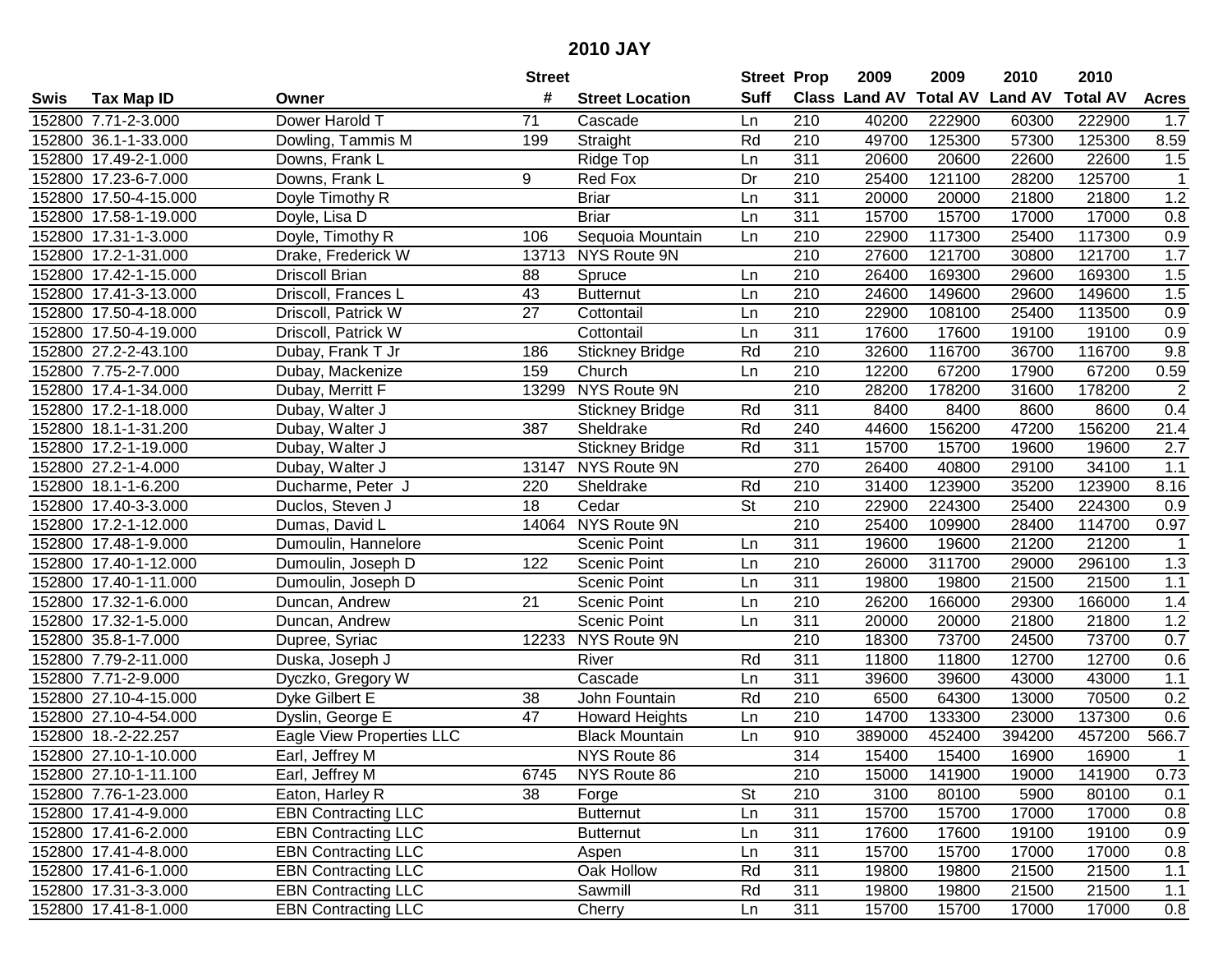|      |                       |                             | <b>Street</b>   |                         | <b>Street Prop</b>       |                  | 2009          | 2009            | 2010           | 2010            |                |
|------|-----------------------|-----------------------------|-----------------|-------------------------|--------------------------|------------------|---------------|-----------------|----------------|-----------------|----------------|
| Swis | <b>Tax Map ID</b>     | Owner                       | #               | <b>Street Location</b>  | <b>Suff</b>              |                  | Class Land AV | <b>Total AV</b> | <b>Land AV</b> | <b>Total AV</b> | <b>Acres</b>   |
|      | 152800 17.32-1-2.000  | <b>EBN Contracting LLC</b>  |                 | Sawmill                 | Rd                       | 311              | 19600         | 19600           | 21200          | 21200           |                |
|      | 152800 17.23-1-15.000 | <b>EBN Contracting LLC</b>  |                 | Signor                  | Ln                       | 311              | 20000         | 20000           | 21800          | 21800           | 1.2            |
|      | 152800 17.32-2-2.000  | <b>EBN Contracting LLC</b>  |                 | Cross                   | <b>St</b>                | 311              | 21200         | 21200           | 23400          | 23400           | 1.8            |
|      | 152800 7.79-4-6.000   | <b>EBN</b> Contracting LLC  |                 | Muskrat                 | Dr                       | 311              | 19800         | 19800           | 21500          | 21500           | 1.1            |
|      | 152800 17.30-2-11.000 | <b>EBN Contracting LLC</b>  |                 | Oneida                  | Ln                       | 311              | 19600         | 19600           | 21200          | 21200           | $\overline{1}$ |
|      | 152800 7.75-2-21.000  | Eddy, Donald E              | 1124            | <b>AuSable</b>          | Dr                       | 311              | 17200         | 17200           | 21000          | 21000           | 0.88           |
|      | 152800 45.-1-1.000    | Edelglass, William D        |                 | <b>Styles Brook</b>     | Rd                       | 314              | 26900         | 26900           | 34300          | 34300           | 9.1            |
|      | 152800 35.2-3-3.000   | Edmonds, David              |                 | 12333 NYS Route 9N      |                          | 210              | 19900         | 88400           | 25300          | 88400           | 0.76           |
|      | 152800 18.-2-24.112   | Edwards, Michael A          | 97              | <b>Black Mountain</b>   | Ln                       | 280              | 117700        | 386300          | 118400         | 468700          | 21.56          |
|      | 152800 18.-2-30.001   | Edwards, Michael A          |                 | <b>Black Mountain</b>   | Ln                       | $\overline{311}$ | 34700         | 34700           | 39200          | 39200           | 8.53           |
|      | 152800 18.-2-29.002   | Edwards, Michael A          |                 | <b>Black Mountain</b>   | Ln                       | 323              | 114600        | 114600          | 115100         | 115100          | 76.72          |
|      | 152800 35.2-5-14.000  | Edwards, Michael A          | 8               | Pine Ridge              | Ln                       | 210              | 35400         | 188100          | 41000          | 174300          | 0.9            |
|      | 152800 27.10-5-2.000  | Egan, Thomas                | $\overline{27}$ | Randys                  | Ln                       | 210              | 7900          | 35300           | 17300          | 42000           | 0.3            |
|      | 152800 27.23-2-12.000 | Egglefield, Cory S          | 15              | Almweg                  | Ln                       | 210              | 19600         | 202900          | 21400          | 186700          | 0.76           |
|      | 152800 17.40-3-8.000  | Eicher, Kenneth B           |                 | Beech                   | $\overline{\mathsf{St}}$ | 311              | 17600         | 17600           | 19100          | 19100           | 0.9            |
|      | 152800 27.2-2-68.001  | Eilers, David S             |                 | Hazen                   | Rd                       | 311              | 51500         | 51500           | 51500          | 51500           | 31             |
|      | 152800 27.4-1-15.000  | Eilers, Robert R            | 42              | Lincoln Hill            | Ln                       | 240              | 48600         | 172300          | 51200          | 172300          | 25.9           |
|      | 152800 27.2-2-32.112  | Eilers, Robert R            |                 | Hazen                   | Rd                       | 323              | 28200         | 28200           | 34300          | 34300           | 15.06          |
|      | 152800 17.22-1-7.000  | Ellbogen, Ian               |                 | River                   | Rd                       | 311              | 32000         | 32000           | 32600          | 32600           | 1.2            |
|      | 152800 17.22-1-9.000  | Ellbogen, Ian               |                 | River                   | Rd                       | 311              | 2400          | 2400            | 4200           | 4200            | 0.4            |
|      | 152800 17.22-1-8.000  | Ellbogen, Ian               | 290             | River                   | Rd                       | 210              | 34500         | 182700          | 38400          | 173600          | 0.85           |
|      | 152800 45.-1-31.000   | <b>Elmendorf Peter H</b>    | 41              | Hagar                   | Way                      | 260              | 34300         | 80200           | 36900          | 82600           | 10             |
|      | 152800 17.48-1-29.000 | Elrod Brandon J             | 153             | <b>Scenic Point</b>     | Ln                       | 210              | 25800         | 178800          | 28800          | 178800          | 1.2            |
|      | 152800 27.2-2-24.200  | Emmet, Richard H            | 561             | Hazen                   | Rd                       | 210              | 54800         | 303500          | 50400          | 316700          | 8.7            |
|      | 152800 17.30-1-3.000  | Eng, Peter Nk               |                 | Algonquin               | Ln                       | 311              | 19600         | 19600           | 21200          | 21200           | $\overline{1}$ |
|      | 152800 27.2-2-2.200   | Engert, Eugene F            | 212             | John Fountain           | Rd                       | 210              | 28600         | 135000          | 32200          | 138600          | 2.2            |
|      | 152800 17.31-2-3.000  | Engstrom, Robert            |                 | Raccoon                 | Ln                       | 311              | 17600         | 17600           | 19100          | 19100           | 0.9            |
|      | 152800 7.76-3-34.000  | Episcopal Church            |                 | 14216 NYS Route 9N      |                          | 620              | 10100         | 189200          | 29900          | 189200          | 0.3            |
|      | 152800 7.76-3-35.000  | Episcopal Parish House      |                 | NYS Route 9N            |                          | $\overline{311}$ | 2800          | 2800            | 2800           | 2800            | 0.11           |
|      | 152800 7.76-3-33.000  | Episcopal Parsonage         |                 | NYS Route 9N            |                          | 620              | 3000          | 57900           | 11400          | 57900           | 0.1            |
|      | 152800 17.48-1-21.000 | Episcopo, Philip            |                 | Rockledge               | Ln                       | $\overline{311}$ | 19600         | 19600           | 21200          | 21200           | $\overline{1}$ |
|      | 152800 17.32-3-15.000 | Episcopo, Philip            | 15              | Elm                     | $\overline{\mathsf{St}}$ | 210              | 22900         | 202800          | 25400          | 198200          | 0.9            |
|      | 152800 28.1-1-10.111  | Ercolani, J Bruce           | 74              | Murcray                 | Ln                       | 240              | 69300         | 294800          | 72000          | 294800          | 42.7           |
|      | 152800 7.76-3-1.000   | Ersts, Peter J              | 83              | Church                  | Ln                       | $\overline{210}$ | 9200          | 104600          | 15100          | 104600          | 0.3            |
|      | 152800 17.30-2-9.000  | Erwin, Jason J              |                 | Oneida                  | Ln                       | 311              | 19800         | 19800           | 21500          | 21500           | 1.1            |
|      | 152800 27.10-2-3.200  | Essex Co ARC Facilities Inc | 857             | Glen                    | Rd                       | 210              |               |                 | 50700          | 229200          | 2.78           |
|      | 152800 27.10-2-3.100  | Essex Co ARC Facilities Inc | 71              | John Fountain           | Rd                       | 240              |               |                 | 97400          | 667700          | 13.9           |
|      | 152800 35.8-1-27.002  | Essex Co ARC Facilities Inc | 28              | <b>Mountain Meadows</b> | Way                      | 280              | 199900        | 651100          | 201900         | 657700          | 6.15           |
|      | 152800 17.4-1-31.210  | Essex Co Facilities Inc     |                 | 13242 NYS Route 9N      |                          | 210              | 49300         | 254400          | 57200          | 264600          | 5.99           |
|      | 152800 27.4-1-22.000  | <b>Essex County</b>         |                 | Lincoln Hill            | Ln                       | 942              | 116200        | 116200          | 111400         | 111400          | 155.6          |
|      | 152800 27.4-1-27.000  | <b>Essex County</b>         |                 | Lincoln Hill            | Ln                       | 942              | 110800        | 110800          | 104300         | 104300          | 137.2          |
|      | 152800 27.4-1-20.000  | <b>Essex County</b>         |                 | Lincoln Hill            | Ln                       | 942              | 106000        | 106000          | 100100         | 100100          | 126.2          |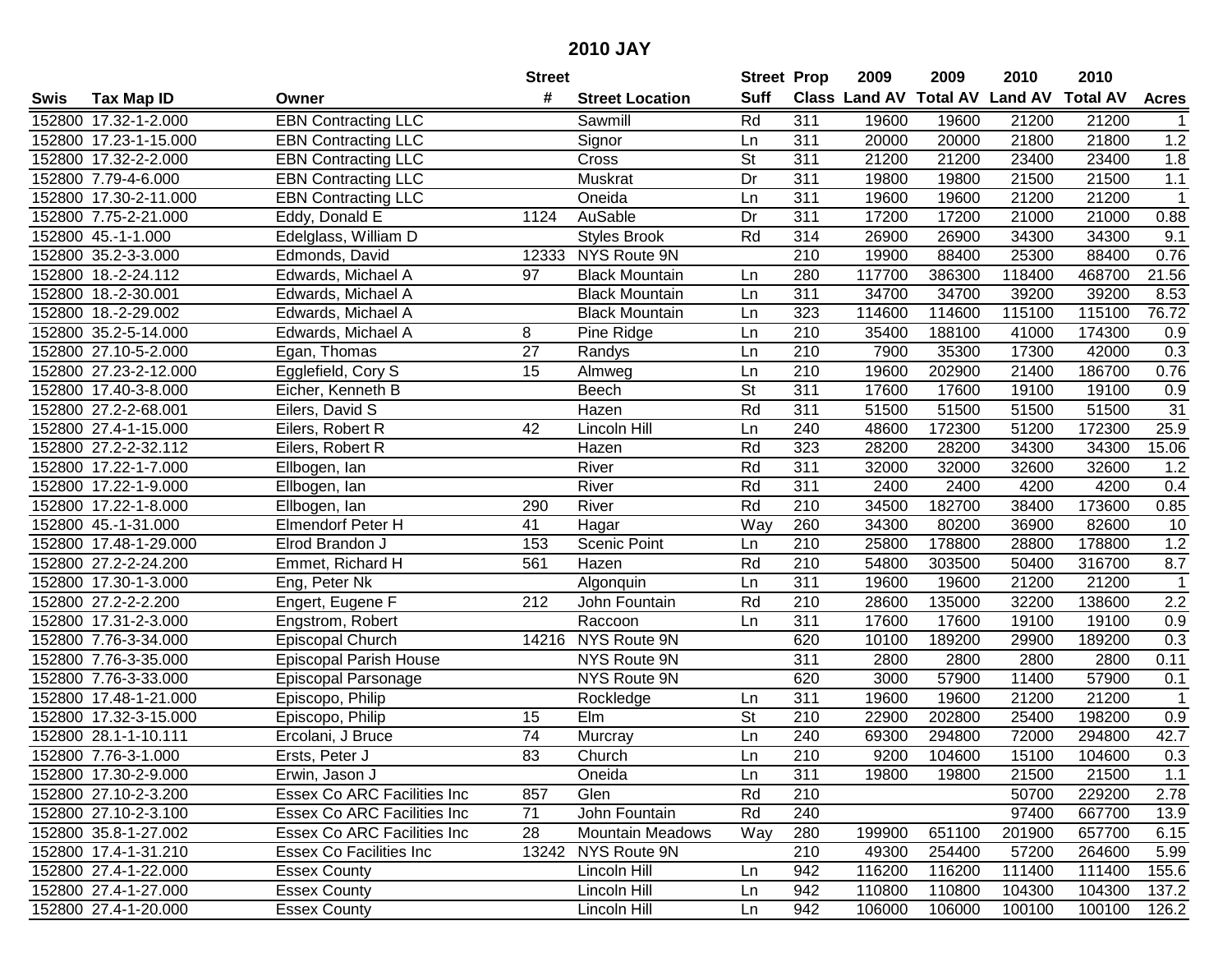| #<br><b>Suff</b><br><b>Class Land AV Total AV</b><br><b>Land AV</b><br><b>Total AV</b><br><b>Tax Map ID</b><br><b>Street Location</b><br><b>Acres</b><br>Owner<br><b>Essex County</b><br>152800 27.4-1-24.000<br>Lincoln Hill<br>942<br>146800<br>146800<br>151600<br>151600<br>260.05<br>Ln<br><b>St</b><br>210<br>93900<br>152800 7.76-1-7.000/2010<br>Forge<br>15200<br><b>Essex County</b><br>11<br>13019 NYS Route 9N<br>270<br>21600<br>152800 27.10-1-19.000/2010<br>19200<br><b>Essex County</b><br>95200<br>Rd<br>210<br>152800 35.8-1-18.000/2010<br><b>Essex County</b><br>10<br>Springfield<br>7800<br>$\overline{210}$<br>87100<br>152800 27.2-1-6.120/2010<br>13131 NYS Route 9N<br><b>Essex County</b><br>16800<br>$\overline{210}$<br>95200<br>0.12<br>152800 35.8-1-18.000<br><b>Essex County</b><br>Springfield<br>Rd<br>4300<br>95200<br>7800<br>10<br>152800 7.76-1-7.000<br><b>St</b><br>210<br>9200<br>15200<br>93900<br>0.3<br><b>Essex County</b><br>11<br>Forge<br>96800<br>13019 NYS Route 9N<br>270<br>152800 27.10-1-19.000<br>11500<br>21600<br>0.75<br><b>Essex County</b><br>11500<br>19200<br>210<br>152800 27.2-1-6.110/2010<br>13127 NYS Route 9N<br><b>Essex County</b><br>19900<br>99900<br>$\overline{311}$<br>152800 17.40-3-1.000<br>20300<br>$0.8\,$<br><b>Essex County</b><br>Sawmill<br>Rd<br>20300<br>20300<br>20300<br>152800 17.40-3-1.000/2010<br>Sawmill<br>311<br>20300<br>20300<br><b>Essex County</b><br>Rd<br>152800 27.2-1-6.120<br>13131 NYS Route 9N<br><b>Essex County</b><br>210<br>87100<br>16800<br>87100<br>0.28<br>10100<br>13127 NYS Route 9N<br>152800 27.2-1-6.110<br>210<br>11000<br>19900<br>99900<br>0.42<br><b>Essex County</b><br>99900<br>330<br>152800 7.75-1-2.000<br><b>Essex County IDA</b><br>Church<br>10900<br>10900<br>17100<br>17100<br>1.1<br>Ln<br>St<br>210<br>142400<br>1.16<br>152800 18.-2-24.130<br>1165<br>Green<br>26500<br>29200<br>142400<br>Estes, Dale K<br>240<br>Clark<br>Ln<br>125900<br>297000<br>128500<br>297000<br>131.8<br>152800 17.4-1-6.007<br>Estes, Dean<br>219<br>30<br>Way<br>270<br>26200<br>65900<br>152800 27.1-2-34.036<br>61300<br>28800<br>Estes, Jeff<br>Homestead<br>$\mathbf{1}$<br>152800 27.1-2-35.000<br>Way<br>314<br>8900<br>8900<br>2800<br>2800<br>$\overline{1}$<br>Estes, Jeff<br>Homestead<br>0.13<br>13075 NYS Route 9N<br>4500<br>152800 27.1-1-21.000<br>210<br>99700<br>8400<br>99700<br>Estes, Lori<br>152800 27.1-1-22.200<br>NYS Route 9N<br>311<br>2100<br>2100<br>2100<br>2100<br>0.08<br>Estes, Lori<br>$\overline{311}$<br>152800 27.1-1-24.100<br>NYS Route 9N<br>27600<br>27600<br>21800<br>21800<br>1.07<br>Estes, Lori<br>210<br>28200<br>$\overline{7}$<br>152800 27.4-1-3.200<br>Estes, Timothy S<br>602<br>Glen<br>Rd<br>146000<br>34200<br>146000<br>47<br>210<br>15600<br>0.76<br>152800 7.84-5-19.100<br><b>Broad</b><br>Ln<br>101700<br>19300<br>100200<br>Evans Lawrence D<br>NYS Route 9N<br>210<br>152800 27.10-2-9.000<br>Evans, William B<br>12984<br>20500<br>122300<br>23800<br>125900<br>0.74<br>$\overline{311}$<br>152800 7.75-2-11.100<br>Church<br>3100<br>3100<br>3100<br>3100<br>0.1<br>Everest, Sharon M<br>Ln<br>12643 NYS Route 9N<br>250<br>247200<br>247200<br>152800 27.3-1-48.300<br>110400<br>114200<br>95.55<br>Farb, Nathan<br>210<br>26400<br>213500<br>213500<br>152800 17.32-1-10.000<br>Farkas, Robert<br>44<br>Scenic Point<br>29600<br>1.5<br>Ln<br>152800 27.10-4-33.000<br>311<br>0.3<br>Farmer, Ann M Ritz-<br><b>Covered Bridge</b><br>6400<br>6400<br>6500<br>6500<br>Ln<br>210<br>76500<br>0.7<br>152800 27.10-4-34.000<br>25<br>14200<br>73400<br>24500<br>Farmer, Ann M Ritz-<br><b>Covered Bridge</b><br>Ln<br>92<br>$\overline{\mathsf{St}}$<br>$\overline{210}$<br>22900<br>25400<br>92500<br>0.9<br>152800 17.40-5-7.000<br>Farrell, William S<br>Alder<br>88900<br>Way<br>152800 35.8-1-34.000<br>90<br><b>Mountain Meadows</b><br>210<br>360500<br>360500<br>3.35<br>Fedrich, Gerald L<br>100800<br>101000<br>152800 17.48-1-24.000<br>311<br>19800<br>21500<br>21500<br>Fein, Sybil L<br>Ln<br>19800<br>1.1<br>Rockledge<br>2.3<br>152800 18.1-1-20.100<br>Rd<br>$\overline{210}$<br>32400<br>Fenton, Daniel P<br>64<br>Sheldrake<br>28800<br>119000<br>119000<br>3.22<br>270<br>152800 35.4-3-18.000<br>11978 NYS Route 9N<br>30600<br>77900<br>35000<br>70000<br>Ferebee, William B<br>152800 17.41-9-11.000<br>Ferullo, James<br>Tannenbaum<br>Ln<br>311<br>17600<br>17600<br>19100<br>19100<br>0.9<br>152800 36.-1-12.001<br>Fetters, Gregory C<br>Rd<br>912<br>44000<br>44000<br>44000<br>44000<br>48.86<br>Jay Mountain<br>Rd<br>912<br>110500<br>273200<br>113100<br>273200<br>152800 36.1-1-12.130<br>Fetters, Gregory C<br>139<br>Straight<br>94.63<br>42<br><b>Broad</b><br>220<br>9200<br>121000<br>15200<br>121000<br>152800 7.84-5-27.000<br>Finckel, Betsy J<br>Ln<br>0.3<br>Fine, Harry B<br>12375 NYS Route 9N<br>210<br>27200<br>3.2<br>152800 36.1-1-3.000<br>160000<br>35000<br>168000<br>Rd<br>240<br>46800<br>152800 27.2-2-53.121<br>Fink, Douglas A<br>159<br>John Fountain<br>214000<br>46800<br>214000<br>19.88<br>152800 17.50-2-3.000<br>Finnegan, Timothy J<br>311<br>17600<br>17600<br>19100<br>19100<br>Spruce<br>Ln<br>0.9<br>152800 27.4-1-18.100 |      |                    | <b>Street</b> |              | <b>Street Prop</b> |     | 2009  | 2009   | 2010  | 2010   |    |
|-----------------------------------------------------------------------------------------------------------------------------------------------------------------------------------------------------------------------------------------------------------------------------------------------------------------------------------------------------------------------------------------------------------------------------------------------------------------------------------------------------------------------------------------------------------------------------------------------------------------------------------------------------------------------------------------------------------------------------------------------------------------------------------------------------------------------------------------------------------------------------------------------------------------------------------------------------------------------------------------------------------------------------------------------------------------------------------------------------------------------------------------------------------------------------------------------------------------------------------------------------------------------------------------------------------------------------------------------------------------------------------------------------------------------------------------------------------------------------------------------------------------------------------------------------------------------------------------------------------------------------------------------------------------------------------------------------------------------------------------------------------------------------------------------------------------------------------------------------------------------------------------------------------------------------------------------------------------------------------------------------------------------------------------------------------------------------------------------------------------------------------------------------------------------------------------------------------------------------------------------------------------------------------------------------------------------------------------------------------------------------------------------------------------------------------------------------------------------------------------------------------------------------------------------------------------------------------------------------------------------------------------------------------------------------------------------------------------------------------------------------------------------------------------------------------------------------------------------------------------------------------------------------------------------------------------------------------------------------------------------------------------------------------------------------------------------------------------------------------------------------------------------------------------------------------------------------------------------------------------------------------------------------------------------------------------------------------------------------------------------------------------------------------------------------------------------------------------------------------------------------------------------------------------------------------------------------------------------------------------------------------------------------------------------------------------------------------------------------------------------------------------------------------------------------------------------------------------------------------------------------------------------------------------------------------------------------------------------------------------------------------------------------------------------------------------------------------------------------------------------------------------------------------------------------------------------------------------------------------------------------------------------------------------------------------------------------------------------------------------------------------------------------------------------------------------------------------------------------------------------------------------------------------------------------------------------------------------------------------------------------------------------------------------------------------------------------------------------------------------------------------------------------------------------------------------------------------------------------------------------------------------------------------------------------------------------------------------------------------------------------------------------------------------------------------------------------------------------------------------------------------------------------------------------------------------------------------------------------------------------------------------------------------|------|--------------------|---------------|--------------|--------------------|-----|-------|--------|-------|--------|----|
|                                                                                                                                                                                                                                                                                                                                                                                                                                                                                                                                                                                                                                                                                                                                                                                                                                                                                                                                                                                                                                                                                                                                                                                                                                                                                                                                                                                                                                                                                                                                                                                                                                                                                                                                                                                                                                                                                                                                                                                                                                                                                                                                                                                                                                                                                                                                                                                                                                                                                                                                                                                                                                                                                                                                                                                                                                                                                                                                                                                                                                                                                                                                                                                                                                                                                                                                                                                                                                                                                                                                                                                                                                                                                                                                                                                                                                                                                                                                                                                                                                                                                                                                                                                                                                                                                                                                                                                                                                                                                                                                                                                                                                                                                                                                                                                                                                                                                                                                                                                                                                                                                                                                                                                                                                                                                   | Swis |                    |               |              |                    |     |       |        |       |        |    |
|                                                                                                                                                                                                                                                                                                                                                                                                                                                                                                                                                                                                                                                                                                                                                                                                                                                                                                                                                                                                                                                                                                                                                                                                                                                                                                                                                                                                                                                                                                                                                                                                                                                                                                                                                                                                                                                                                                                                                                                                                                                                                                                                                                                                                                                                                                                                                                                                                                                                                                                                                                                                                                                                                                                                                                                                                                                                                                                                                                                                                                                                                                                                                                                                                                                                                                                                                                                                                                                                                                                                                                                                                                                                                                                                                                                                                                                                                                                                                                                                                                                                                                                                                                                                                                                                                                                                                                                                                                                                                                                                                                                                                                                                                                                                                                                                                                                                                                                                                                                                                                                                                                                                                                                                                                                                                   |      |                    |               |              |                    |     |       |        |       |        |    |
|                                                                                                                                                                                                                                                                                                                                                                                                                                                                                                                                                                                                                                                                                                                                                                                                                                                                                                                                                                                                                                                                                                                                                                                                                                                                                                                                                                                                                                                                                                                                                                                                                                                                                                                                                                                                                                                                                                                                                                                                                                                                                                                                                                                                                                                                                                                                                                                                                                                                                                                                                                                                                                                                                                                                                                                                                                                                                                                                                                                                                                                                                                                                                                                                                                                                                                                                                                                                                                                                                                                                                                                                                                                                                                                                                                                                                                                                                                                                                                                                                                                                                                                                                                                                                                                                                                                                                                                                                                                                                                                                                                                                                                                                                                                                                                                                                                                                                                                                                                                                                                                                                                                                                                                                                                                                                   |      |                    |               |              |                    |     |       |        |       |        |    |
|                                                                                                                                                                                                                                                                                                                                                                                                                                                                                                                                                                                                                                                                                                                                                                                                                                                                                                                                                                                                                                                                                                                                                                                                                                                                                                                                                                                                                                                                                                                                                                                                                                                                                                                                                                                                                                                                                                                                                                                                                                                                                                                                                                                                                                                                                                                                                                                                                                                                                                                                                                                                                                                                                                                                                                                                                                                                                                                                                                                                                                                                                                                                                                                                                                                                                                                                                                                                                                                                                                                                                                                                                                                                                                                                                                                                                                                                                                                                                                                                                                                                                                                                                                                                                                                                                                                                                                                                                                                                                                                                                                                                                                                                                                                                                                                                                                                                                                                                                                                                                                                                                                                                                                                                                                                                                   |      |                    |               |              |                    |     |       |        |       |        |    |
|                                                                                                                                                                                                                                                                                                                                                                                                                                                                                                                                                                                                                                                                                                                                                                                                                                                                                                                                                                                                                                                                                                                                                                                                                                                                                                                                                                                                                                                                                                                                                                                                                                                                                                                                                                                                                                                                                                                                                                                                                                                                                                                                                                                                                                                                                                                                                                                                                                                                                                                                                                                                                                                                                                                                                                                                                                                                                                                                                                                                                                                                                                                                                                                                                                                                                                                                                                                                                                                                                                                                                                                                                                                                                                                                                                                                                                                                                                                                                                                                                                                                                                                                                                                                                                                                                                                                                                                                                                                                                                                                                                                                                                                                                                                                                                                                                                                                                                                                                                                                                                                                                                                                                                                                                                                                                   |      |                    |               |              |                    |     |       |        |       |        |    |
|                                                                                                                                                                                                                                                                                                                                                                                                                                                                                                                                                                                                                                                                                                                                                                                                                                                                                                                                                                                                                                                                                                                                                                                                                                                                                                                                                                                                                                                                                                                                                                                                                                                                                                                                                                                                                                                                                                                                                                                                                                                                                                                                                                                                                                                                                                                                                                                                                                                                                                                                                                                                                                                                                                                                                                                                                                                                                                                                                                                                                                                                                                                                                                                                                                                                                                                                                                                                                                                                                                                                                                                                                                                                                                                                                                                                                                                                                                                                                                                                                                                                                                                                                                                                                                                                                                                                                                                                                                                                                                                                                                                                                                                                                                                                                                                                                                                                                                                                                                                                                                                                                                                                                                                                                                                                                   |      |                    |               |              |                    |     |       |        |       |        |    |
|                                                                                                                                                                                                                                                                                                                                                                                                                                                                                                                                                                                                                                                                                                                                                                                                                                                                                                                                                                                                                                                                                                                                                                                                                                                                                                                                                                                                                                                                                                                                                                                                                                                                                                                                                                                                                                                                                                                                                                                                                                                                                                                                                                                                                                                                                                                                                                                                                                                                                                                                                                                                                                                                                                                                                                                                                                                                                                                                                                                                                                                                                                                                                                                                                                                                                                                                                                                                                                                                                                                                                                                                                                                                                                                                                                                                                                                                                                                                                                                                                                                                                                                                                                                                                                                                                                                                                                                                                                                                                                                                                                                                                                                                                                                                                                                                                                                                                                                                                                                                                                                                                                                                                                                                                                                                                   |      |                    |               |              |                    |     |       |        |       |        |    |
|                                                                                                                                                                                                                                                                                                                                                                                                                                                                                                                                                                                                                                                                                                                                                                                                                                                                                                                                                                                                                                                                                                                                                                                                                                                                                                                                                                                                                                                                                                                                                                                                                                                                                                                                                                                                                                                                                                                                                                                                                                                                                                                                                                                                                                                                                                                                                                                                                                                                                                                                                                                                                                                                                                                                                                                                                                                                                                                                                                                                                                                                                                                                                                                                                                                                                                                                                                                                                                                                                                                                                                                                                                                                                                                                                                                                                                                                                                                                                                                                                                                                                                                                                                                                                                                                                                                                                                                                                                                                                                                                                                                                                                                                                                                                                                                                                                                                                                                                                                                                                                                                                                                                                                                                                                                                                   |      |                    |               |              |                    |     |       |        |       |        |    |
|                                                                                                                                                                                                                                                                                                                                                                                                                                                                                                                                                                                                                                                                                                                                                                                                                                                                                                                                                                                                                                                                                                                                                                                                                                                                                                                                                                                                                                                                                                                                                                                                                                                                                                                                                                                                                                                                                                                                                                                                                                                                                                                                                                                                                                                                                                                                                                                                                                                                                                                                                                                                                                                                                                                                                                                                                                                                                                                                                                                                                                                                                                                                                                                                                                                                                                                                                                                                                                                                                                                                                                                                                                                                                                                                                                                                                                                                                                                                                                                                                                                                                                                                                                                                                                                                                                                                                                                                                                                                                                                                                                                                                                                                                                                                                                                                                                                                                                                                                                                                                                                                                                                                                                                                                                                                                   |      |                    |               |              |                    |     |       |        |       |        |    |
|                                                                                                                                                                                                                                                                                                                                                                                                                                                                                                                                                                                                                                                                                                                                                                                                                                                                                                                                                                                                                                                                                                                                                                                                                                                                                                                                                                                                                                                                                                                                                                                                                                                                                                                                                                                                                                                                                                                                                                                                                                                                                                                                                                                                                                                                                                                                                                                                                                                                                                                                                                                                                                                                                                                                                                                                                                                                                                                                                                                                                                                                                                                                                                                                                                                                                                                                                                                                                                                                                                                                                                                                                                                                                                                                                                                                                                                                                                                                                                                                                                                                                                                                                                                                                                                                                                                                                                                                                                                                                                                                                                                                                                                                                                                                                                                                                                                                                                                                                                                                                                                                                                                                                                                                                                                                                   |      |                    |               |              |                    |     |       |        |       |        |    |
|                                                                                                                                                                                                                                                                                                                                                                                                                                                                                                                                                                                                                                                                                                                                                                                                                                                                                                                                                                                                                                                                                                                                                                                                                                                                                                                                                                                                                                                                                                                                                                                                                                                                                                                                                                                                                                                                                                                                                                                                                                                                                                                                                                                                                                                                                                                                                                                                                                                                                                                                                                                                                                                                                                                                                                                                                                                                                                                                                                                                                                                                                                                                                                                                                                                                                                                                                                                                                                                                                                                                                                                                                                                                                                                                                                                                                                                                                                                                                                                                                                                                                                                                                                                                                                                                                                                                                                                                                                                                                                                                                                                                                                                                                                                                                                                                                                                                                                                                                                                                                                                                                                                                                                                                                                                                                   |      |                    |               |              |                    |     |       |        |       |        |    |
|                                                                                                                                                                                                                                                                                                                                                                                                                                                                                                                                                                                                                                                                                                                                                                                                                                                                                                                                                                                                                                                                                                                                                                                                                                                                                                                                                                                                                                                                                                                                                                                                                                                                                                                                                                                                                                                                                                                                                                                                                                                                                                                                                                                                                                                                                                                                                                                                                                                                                                                                                                                                                                                                                                                                                                                                                                                                                                                                                                                                                                                                                                                                                                                                                                                                                                                                                                                                                                                                                                                                                                                                                                                                                                                                                                                                                                                                                                                                                                                                                                                                                                                                                                                                                                                                                                                                                                                                                                                                                                                                                                                                                                                                                                                                                                                                                                                                                                                                                                                                                                                                                                                                                                                                                                                                                   |      |                    |               |              |                    |     |       |        |       |        |    |
|                                                                                                                                                                                                                                                                                                                                                                                                                                                                                                                                                                                                                                                                                                                                                                                                                                                                                                                                                                                                                                                                                                                                                                                                                                                                                                                                                                                                                                                                                                                                                                                                                                                                                                                                                                                                                                                                                                                                                                                                                                                                                                                                                                                                                                                                                                                                                                                                                                                                                                                                                                                                                                                                                                                                                                                                                                                                                                                                                                                                                                                                                                                                                                                                                                                                                                                                                                                                                                                                                                                                                                                                                                                                                                                                                                                                                                                                                                                                                                                                                                                                                                                                                                                                                                                                                                                                                                                                                                                                                                                                                                                                                                                                                                                                                                                                                                                                                                                                                                                                                                                                                                                                                                                                                                                                                   |      |                    |               |              |                    |     |       |        |       |        |    |
|                                                                                                                                                                                                                                                                                                                                                                                                                                                                                                                                                                                                                                                                                                                                                                                                                                                                                                                                                                                                                                                                                                                                                                                                                                                                                                                                                                                                                                                                                                                                                                                                                                                                                                                                                                                                                                                                                                                                                                                                                                                                                                                                                                                                                                                                                                                                                                                                                                                                                                                                                                                                                                                                                                                                                                                                                                                                                                                                                                                                                                                                                                                                                                                                                                                                                                                                                                                                                                                                                                                                                                                                                                                                                                                                                                                                                                                                                                                                                                                                                                                                                                                                                                                                                                                                                                                                                                                                                                                                                                                                                                                                                                                                                                                                                                                                                                                                                                                                                                                                                                                                                                                                                                                                                                                                                   |      |                    |               |              |                    |     |       |        |       |        |    |
|                                                                                                                                                                                                                                                                                                                                                                                                                                                                                                                                                                                                                                                                                                                                                                                                                                                                                                                                                                                                                                                                                                                                                                                                                                                                                                                                                                                                                                                                                                                                                                                                                                                                                                                                                                                                                                                                                                                                                                                                                                                                                                                                                                                                                                                                                                                                                                                                                                                                                                                                                                                                                                                                                                                                                                                                                                                                                                                                                                                                                                                                                                                                                                                                                                                                                                                                                                                                                                                                                                                                                                                                                                                                                                                                                                                                                                                                                                                                                                                                                                                                                                                                                                                                                                                                                                                                                                                                                                                                                                                                                                                                                                                                                                                                                                                                                                                                                                                                                                                                                                                                                                                                                                                                                                                                                   |      |                    |               |              |                    |     |       |        |       |        |    |
|                                                                                                                                                                                                                                                                                                                                                                                                                                                                                                                                                                                                                                                                                                                                                                                                                                                                                                                                                                                                                                                                                                                                                                                                                                                                                                                                                                                                                                                                                                                                                                                                                                                                                                                                                                                                                                                                                                                                                                                                                                                                                                                                                                                                                                                                                                                                                                                                                                                                                                                                                                                                                                                                                                                                                                                                                                                                                                                                                                                                                                                                                                                                                                                                                                                                                                                                                                                                                                                                                                                                                                                                                                                                                                                                                                                                                                                                                                                                                                                                                                                                                                                                                                                                                                                                                                                                                                                                                                                                                                                                                                                                                                                                                                                                                                                                                                                                                                                                                                                                                                                                                                                                                                                                                                                                                   |      |                    |               |              |                    |     |       |        |       |        |    |
|                                                                                                                                                                                                                                                                                                                                                                                                                                                                                                                                                                                                                                                                                                                                                                                                                                                                                                                                                                                                                                                                                                                                                                                                                                                                                                                                                                                                                                                                                                                                                                                                                                                                                                                                                                                                                                                                                                                                                                                                                                                                                                                                                                                                                                                                                                                                                                                                                                                                                                                                                                                                                                                                                                                                                                                                                                                                                                                                                                                                                                                                                                                                                                                                                                                                                                                                                                                                                                                                                                                                                                                                                                                                                                                                                                                                                                                                                                                                                                                                                                                                                                                                                                                                                                                                                                                                                                                                                                                                                                                                                                                                                                                                                                                                                                                                                                                                                                                                                                                                                                                                                                                                                                                                                                                                                   |      |                    |               |              |                    |     |       |        |       |        |    |
|                                                                                                                                                                                                                                                                                                                                                                                                                                                                                                                                                                                                                                                                                                                                                                                                                                                                                                                                                                                                                                                                                                                                                                                                                                                                                                                                                                                                                                                                                                                                                                                                                                                                                                                                                                                                                                                                                                                                                                                                                                                                                                                                                                                                                                                                                                                                                                                                                                                                                                                                                                                                                                                                                                                                                                                                                                                                                                                                                                                                                                                                                                                                                                                                                                                                                                                                                                                                                                                                                                                                                                                                                                                                                                                                                                                                                                                                                                                                                                                                                                                                                                                                                                                                                                                                                                                                                                                                                                                                                                                                                                                                                                                                                                                                                                                                                                                                                                                                                                                                                                                                                                                                                                                                                                                                                   |      |                    |               |              |                    |     |       |        |       |        |    |
|                                                                                                                                                                                                                                                                                                                                                                                                                                                                                                                                                                                                                                                                                                                                                                                                                                                                                                                                                                                                                                                                                                                                                                                                                                                                                                                                                                                                                                                                                                                                                                                                                                                                                                                                                                                                                                                                                                                                                                                                                                                                                                                                                                                                                                                                                                                                                                                                                                                                                                                                                                                                                                                                                                                                                                                                                                                                                                                                                                                                                                                                                                                                                                                                                                                                                                                                                                                                                                                                                                                                                                                                                                                                                                                                                                                                                                                                                                                                                                                                                                                                                                                                                                                                                                                                                                                                                                                                                                                                                                                                                                                                                                                                                                                                                                                                                                                                                                                                                                                                                                                                                                                                                                                                                                                                                   |      |                    |               |              |                    |     |       |        |       |        |    |
|                                                                                                                                                                                                                                                                                                                                                                                                                                                                                                                                                                                                                                                                                                                                                                                                                                                                                                                                                                                                                                                                                                                                                                                                                                                                                                                                                                                                                                                                                                                                                                                                                                                                                                                                                                                                                                                                                                                                                                                                                                                                                                                                                                                                                                                                                                                                                                                                                                                                                                                                                                                                                                                                                                                                                                                                                                                                                                                                                                                                                                                                                                                                                                                                                                                                                                                                                                                                                                                                                                                                                                                                                                                                                                                                                                                                                                                                                                                                                                                                                                                                                                                                                                                                                                                                                                                                                                                                                                                                                                                                                                                                                                                                                                                                                                                                                                                                                                                                                                                                                                                                                                                                                                                                                                                                                   |      |                    |               |              |                    |     |       |        |       |        |    |
|                                                                                                                                                                                                                                                                                                                                                                                                                                                                                                                                                                                                                                                                                                                                                                                                                                                                                                                                                                                                                                                                                                                                                                                                                                                                                                                                                                                                                                                                                                                                                                                                                                                                                                                                                                                                                                                                                                                                                                                                                                                                                                                                                                                                                                                                                                                                                                                                                                                                                                                                                                                                                                                                                                                                                                                                                                                                                                                                                                                                                                                                                                                                                                                                                                                                                                                                                                                                                                                                                                                                                                                                                                                                                                                                                                                                                                                                                                                                                                                                                                                                                                                                                                                                                                                                                                                                                                                                                                                                                                                                                                                                                                                                                                                                                                                                                                                                                                                                                                                                                                                                                                                                                                                                                                                                                   |      |                    |               |              |                    |     |       |        |       |        |    |
|                                                                                                                                                                                                                                                                                                                                                                                                                                                                                                                                                                                                                                                                                                                                                                                                                                                                                                                                                                                                                                                                                                                                                                                                                                                                                                                                                                                                                                                                                                                                                                                                                                                                                                                                                                                                                                                                                                                                                                                                                                                                                                                                                                                                                                                                                                                                                                                                                                                                                                                                                                                                                                                                                                                                                                                                                                                                                                                                                                                                                                                                                                                                                                                                                                                                                                                                                                                                                                                                                                                                                                                                                                                                                                                                                                                                                                                                                                                                                                                                                                                                                                                                                                                                                                                                                                                                                                                                                                                                                                                                                                                                                                                                                                                                                                                                                                                                                                                                                                                                                                                                                                                                                                                                                                                                                   |      |                    |               |              |                    |     |       |        |       |        |    |
|                                                                                                                                                                                                                                                                                                                                                                                                                                                                                                                                                                                                                                                                                                                                                                                                                                                                                                                                                                                                                                                                                                                                                                                                                                                                                                                                                                                                                                                                                                                                                                                                                                                                                                                                                                                                                                                                                                                                                                                                                                                                                                                                                                                                                                                                                                                                                                                                                                                                                                                                                                                                                                                                                                                                                                                                                                                                                                                                                                                                                                                                                                                                                                                                                                                                                                                                                                                                                                                                                                                                                                                                                                                                                                                                                                                                                                                                                                                                                                                                                                                                                                                                                                                                                                                                                                                                                                                                                                                                                                                                                                                                                                                                                                                                                                                                                                                                                                                                                                                                                                                                                                                                                                                                                                                                                   |      |                    |               |              |                    |     |       |        |       |        |    |
|                                                                                                                                                                                                                                                                                                                                                                                                                                                                                                                                                                                                                                                                                                                                                                                                                                                                                                                                                                                                                                                                                                                                                                                                                                                                                                                                                                                                                                                                                                                                                                                                                                                                                                                                                                                                                                                                                                                                                                                                                                                                                                                                                                                                                                                                                                                                                                                                                                                                                                                                                                                                                                                                                                                                                                                                                                                                                                                                                                                                                                                                                                                                                                                                                                                                                                                                                                                                                                                                                                                                                                                                                                                                                                                                                                                                                                                                                                                                                                                                                                                                                                                                                                                                                                                                                                                                                                                                                                                                                                                                                                                                                                                                                                                                                                                                                                                                                                                                                                                                                                                                                                                                                                                                                                                                                   |      |                    |               |              |                    |     |       |        |       |        |    |
|                                                                                                                                                                                                                                                                                                                                                                                                                                                                                                                                                                                                                                                                                                                                                                                                                                                                                                                                                                                                                                                                                                                                                                                                                                                                                                                                                                                                                                                                                                                                                                                                                                                                                                                                                                                                                                                                                                                                                                                                                                                                                                                                                                                                                                                                                                                                                                                                                                                                                                                                                                                                                                                                                                                                                                                                                                                                                                                                                                                                                                                                                                                                                                                                                                                                                                                                                                                                                                                                                                                                                                                                                                                                                                                                                                                                                                                                                                                                                                                                                                                                                                                                                                                                                                                                                                                                                                                                                                                                                                                                                                                                                                                                                                                                                                                                                                                                                                                                                                                                                                                                                                                                                                                                                                                                                   |      |                    |               |              |                    |     |       |        |       |        |    |
|                                                                                                                                                                                                                                                                                                                                                                                                                                                                                                                                                                                                                                                                                                                                                                                                                                                                                                                                                                                                                                                                                                                                                                                                                                                                                                                                                                                                                                                                                                                                                                                                                                                                                                                                                                                                                                                                                                                                                                                                                                                                                                                                                                                                                                                                                                                                                                                                                                                                                                                                                                                                                                                                                                                                                                                                                                                                                                                                                                                                                                                                                                                                                                                                                                                                                                                                                                                                                                                                                                                                                                                                                                                                                                                                                                                                                                                                                                                                                                                                                                                                                                                                                                                                                                                                                                                                                                                                                                                                                                                                                                                                                                                                                                                                                                                                                                                                                                                                                                                                                                                                                                                                                                                                                                                                                   |      |                    |               |              |                    |     |       |        |       |        |    |
|                                                                                                                                                                                                                                                                                                                                                                                                                                                                                                                                                                                                                                                                                                                                                                                                                                                                                                                                                                                                                                                                                                                                                                                                                                                                                                                                                                                                                                                                                                                                                                                                                                                                                                                                                                                                                                                                                                                                                                                                                                                                                                                                                                                                                                                                                                                                                                                                                                                                                                                                                                                                                                                                                                                                                                                                                                                                                                                                                                                                                                                                                                                                                                                                                                                                                                                                                                                                                                                                                                                                                                                                                                                                                                                                                                                                                                                                                                                                                                                                                                                                                                                                                                                                                                                                                                                                                                                                                                                                                                                                                                                                                                                                                                                                                                                                                                                                                                                                                                                                                                                                                                                                                                                                                                                                                   |      |                    |               |              |                    |     |       |        |       |        |    |
|                                                                                                                                                                                                                                                                                                                                                                                                                                                                                                                                                                                                                                                                                                                                                                                                                                                                                                                                                                                                                                                                                                                                                                                                                                                                                                                                                                                                                                                                                                                                                                                                                                                                                                                                                                                                                                                                                                                                                                                                                                                                                                                                                                                                                                                                                                                                                                                                                                                                                                                                                                                                                                                                                                                                                                                                                                                                                                                                                                                                                                                                                                                                                                                                                                                                                                                                                                                                                                                                                                                                                                                                                                                                                                                                                                                                                                                                                                                                                                                                                                                                                                                                                                                                                                                                                                                                                                                                                                                                                                                                                                                                                                                                                                                                                                                                                                                                                                                                                                                                                                                                                                                                                                                                                                                                                   |      |                    |               |              |                    |     |       |        |       |        |    |
|                                                                                                                                                                                                                                                                                                                                                                                                                                                                                                                                                                                                                                                                                                                                                                                                                                                                                                                                                                                                                                                                                                                                                                                                                                                                                                                                                                                                                                                                                                                                                                                                                                                                                                                                                                                                                                                                                                                                                                                                                                                                                                                                                                                                                                                                                                                                                                                                                                                                                                                                                                                                                                                                                                                                                                                                                                                                                                                                                                                                                                                                                                                                                                                                                                                                                                                                                                                                                                                                                                                                                                                                                                                                                                                                                                                                                                                                                                                                                                                                                                                                                                                                                                                                                                                                                                                                                                                                                                                                                                                                                                                                                                                                                                                                                                                                                                                                                                                                                                                                                                                                                                                                                                                                                                                                                   |      |                    |               |              |                    |     |       |        |       |        |    |
|                                                                                                                                                                                                                                                                                                                                                                                                                                                                                                                                                                                                                                                                                                                                                                                                                                                                                                                                                                                                                                                                                                                                                                                                                                                                                                                                                                                                                                                                                                                                                                                                                                                                                                                                                                                                                                                                                                                                                                                                                                                                                                                                                                                                                                                                                                                                                                                                                                                                                                                                                                                                                                                                                                                                                                                                                                                                                                                                                                                                                                                                                                                                                                                                                                                                                                                                                                                                                                                                                                                                                                                                                                                                                                                                                                                                                                                                                                                                                                                                                                                                                                                                                                                                                                                                                                                                                                                                                                                                                                                                                                                                                                                                                                                                                                                                                                                                                                                                                                                                                                                                                                                                                                                                                                                                                   |      |                    |               |              |                    |     |       |        |       |        |    |
|                                                                                                                                                                                                                                                                                                                                                                                                                                                                                                                                                                                                                                                                                                                                                                                                                                                                                                                                                                                                                                                                                                                                                                                                                                                                                                                                                                                                                                                                                                                                                                                                                                                                                                                                                                                                                                                                                                                                                                                                                                                                                                                                                                                                                                                                                                                                                                                                                                                                                                                                                                                                                                                                                                                                                                                                                                                                                                                                                                                                                                                                                                                                                                                                                                                                                                                                                                                                                                                                                                                                                                                                                                                                                                                                                                                                                                                                                                                                                                                                                                                                                                                                                                                                                                                                                                                                                                                                                                                                                                                                                                                                                                                                                                                                                                                                                                                                                                                                                                                                                                                                                                                                                                                                                                                                                   |      |                    |               |              |                    |     |       |        |       |        |    |
|                                                                                                                                                                                                                                                                                                                                                                                                                                                                                                                                                                                                                                                                                                                                                                                                                                                                                                                                                                                                                                                                                                                                                                                                                                                                                                                                                                                                                                                                                                                                                                                                                                                                                                                                                                                                                                                                                                                                                                                                                                                                                                                                                                                                                                                                                                                                                                                                                                                                                                                                                                                                                                                                                                                                                                                                                                                                                                                                                                                                                                                                                                                                                                                                                                                                                                                                                                                                                                                                                                                                                                                                                                                                                                                                                                                                                                                                                                                                                                                                                                                                                                                                                                                                                                                                                                                                                                                                                                                                                                                                                                                                                                                                                                                                                                                                                                                                                                                                                                                                                                                                                                                                                                                                                                                                                   |      |                    |               |              |                    |     |       |        |       |        |    |
|                                                                                                                                                                                                                                                                                                                                                                                                                                                                                                                                                                                                                                                                                                                                                                                                                                                                                                                                                                                                                                                                                                                                                                                                                                                                                                                                                                                                                                                                                                                                                                                                                                                                                                                                                                                                                                                                                                                                                                                                                                                                                                                                                                                                                                                                                                                                                                                                                                                                                                                                                                                                                                                                                                                                                                                                                                                                                                                                                                                                                                                                                                                                                                                                                                                                                                                                                                                                                                                                                                                                                                                                                                                                                                                                                                                                                                                                                                                                                                                                                                                                                                                                                                                                                                                                                                                                                                                                                                                                                                                                                                                                                                                                                                                                                                                                                                                                                                                                                                                                                                                                                                                                                                                                                                                                                   |      |                    |               |              |                    |     |       |        |       |        |    |
|                                                                                                                                                                                                                                                                                                                                                                                                                                                                                                                                                                                                                                                                                                                                                                                                                                                                                                                                                                                                                                                                                                                                                                                                                                                                                                                                                                                                                                                                                                                                                                                                                                                                                                                                                                                                                                                                                                                                                                                                                                                                                                                                                                                                                                                                                                                                                                                                                                                                                                                                                                                                                                                                                                                                                                                                                                                                                                                                                                                                                                                                                                                                                                                                                                                                                                                                                                                                                                                                                                                                                                                                                                                                                                                                                                                                                                                                                                                                                                                                                                                                                                                                                                                                                                                                                                                                                                                                                                                                                                                                                                                                                                                                                                                                                                                                                                                                                                                                                                                                                                                                                                                                                                                                                                                                                   |      |                    |               |              |                    |     |       |        |       |        |    |
|                                                                                                                                                                                                                                                                                                                                                                                                                                                                                                                                                                                                                                                                                                                                                                                                                                                                                                                                                                                                                                                                                                                                                                                                                                                                                                                                                                                                                                                                                                                                                                                                                                                                                                                                                                                                                                                                                                                                                                                                                                                                                                                                                                                                                                                                                                                                                                                                                                                                                                                                                                                                                                                                                                                                                                                                                                                                                                                                                                                                                                                                                                                                                                                                                                                                                                                                                                                                                                                                                                                                                                                                                                                                                                                                                                                                                                                                                                                                                                                                                                                                                                                                                                                                                                                                                                                                                                                                                                                                                                                                                                                                                                                                                                                                                                                                                                                                                                                                                                                                                                                                                                                                                                                                                                                                                   |      |                    |               |              |                    |     |       |        |       |        |    |
|                                                                                                                                                                                                                                                                                                                                                                                                                                                                                                                                                                                                                                                                                                                                                                                                                                                                                                                                                                                                                                                                                                                                                                                                                                                                                                                                                                                                                                                                                                                                                                                                                                                                                                                                                                                                                                                                                                                                                                                                                                                                                                                                                                                                                                                                                                                                                                                                                                                                                                                                                                                                                                                                                                                                                                                                                                                                                                                                                                                                                                                                                                                                                                                                                                                                                                                                                                                                                                                                                                                                                                                                                                                                                                                                                                                                                                                                                                                                                                                                                                                                                                                                                                                                                                                                                                                                                                                                                                                                                                                                                                                                                                                                                                                                                                                                                                                                                                                                                                                                                                                                                                                                                                                                                                                                                   |      |                    |               |              |                    |     |       |        |       |        |    |
|                                                                                                                                                                                                                                                                                                                                                                                                                                                                                                                                                                                                                                                                                                                                                                                                                                                                                                                                                                                                                                                                                                                                                                                                                                                                                                                                                                                                                                                                                                                                                                                                                                                                                                                                                                                                                                                                                                                                                                                                                                                                                                                                                                                                                                                                                                                                                                                                                                                                                                                                                                                                                                                                                                                                                                                                                                                                                                                                                                                                                                                                                                                                                                                                                                                                                                                                                                                                                                                                                                                                                                                                                                                                                                                                                                                                                                                                                                                                                                                                                                                                                                                                                                                                                                                                                                                                                                                                                                                                                                                                                                                                                                                                                                                                                                                                                                                                                                                                                                                                                                                                                                                                                                                                                                                                                   |      |                    |               |              |                    |     |       |        |       |        |    |
|                                                                                                                                                                                                                                                                                                                                                                                                                                                                                                                                                                                                                                                                                                                                                                                                                                                                                                                                                                                                                                                                                                                                                                                                                                                                                                                                                                                                                                                                                                                                                                                                                                                                                                                                                                                                                                                                                                                                                                                                                                                                                                                                                                                                                                                                                                                                                                                                                                                                                                                                                                                                                                                                                                                                                                                                                                                                                                                                                                                                                                                                                                                                                                                                                                                                                                                                                                                                                                                                                                                                                                                                                                                                                                                                                                                                                                                                                                                                                                                                                                                                                                                                                                                                                                                                                                                                                                                                                                                                                                                                                                                                                                                                                                                                                                                                                                                                                                                                                                                                                                                                                                                                                                                                                                                                                   |      |                    |               |              |                    |     |       |        |       |        |    |
|                                                                                                                                                                                                                                                                                                                                                                                                                                                                                                                                                                                                                                                                                                                                                                                                                                                                                                                                                                                                                                                                                                                                                                                                                                                                                                                                                                                                                                                                                                                                                                                                                                                                                                                                                                                                                                                                                                                                                                                                                                                                                                                                                                                                                                                                                                                                                                                                                                                                                                                                                                                                                                                                                                                                                                                                                                                                                                                                                                                                                                                                                                                                                                                                                                                                                                                                                                                                                                                                                                                                                                                                                                                                                                                                                                                                                                                                                                                                                                                                                                                                                                                                                                                                                                                                                                                                                                                                                                                                                                                                                                                                                                                                                                                                                                                                                                                                                                                                                                                                                                                                                                                                                                                                                                                                                   |      |                    |               |              |                    |     |       |        |       |        |    |
|                                                                                                                                                                                                                                                                                                                                                                                                                                                                                                                                                                                                                                                                                                                                                                                                                                                                                                                                                                                                                                                                                                                                                                                                                                                                                                                                                                                                                                                                                                                                                                                                                                                                                                                                                                                                                                                                                                                                                                                                                                                                                                                                                                                                                                                                                                                                                                                                                                                                                                                                                                                                                                                                                                                                                                                                                                                                                                                                                                                                                                                                                                                                                                                                                                                                                                                                                                                                                                                                                                                                                                                                                                                                                                                                                                                                                                                                                                                                                                                                                                                                                                                                                                                                                                                                                                                                                                                                                                                                                                                                                                                                                                                                                                                                                                                                                                                                                                                                                                                                                                                                                                                                                                                                                                                                                   |      |                    |               |              |                    |     |       |        |       |        |    |
|                                                                                                                                                                                                                                                                                                                                                                                                                                                                                                                                                                                                                                                                                                                                                                                                                                                                                                                                                                                                                                                                                                                                                                                                                                                                                                                                                                                                                                                                                                                                                                                                                                                                                                                                                                                                                                                                                                                                                                                                                                                                                                                                                                                                                                                                                                                                                                                                                                                                                                                                                                                                                                                                                                                                                                                                                                                                                                                                                                                                                                                                                                                                                                                                                                                                                                                                                                                                                                                                                                                                                                                                                                                                                                                                                                                                                                                                                                                                                                                                                                                                                                                                                                                                                                                                                                                                                                                                                                                                                                                                                                                                                                                                                                                                                                                                                                                                                                                                                                                                                                                                                                                                                                                                                                                                                   |      |                    |               |              |                    |     |       |        |       |        |    |
|                                                                                                                                                                                                                                                                                                                                                                                                                                                                                                                                                                                                                                                                                                                                                                                                                                                                                                                                                                                                                                                                                                                                                                                                                                                                                                                                                                                                                                                                                                                                                                                                                                                                                                                                                                                                                                                                                                                                                                                                                                                                                                                                                                                                                                                                                                                                                                                                                                                                                                                                                                                                                                                                                                                                                                                                                                                                                                                                                                                                                                                                                                                                                                                                                                                                                                                                                                                                                                                                                                                                                                                                                                                                                                                                                                                                                                                                                                                                                                                                                                                                                                                                                                                                                                                                                                                                                                                                                                                                                                                                                                                                                                                                                                                                                                                                                                                                                                                                                                                                                                                                                                                                                                                                                                                                                   |      |                    |               |              |                    |     |       |        |       |        |    |
|                                                                                                                                                                                                                                                                                                                                                                                                                                                                                                                                                                                                                                                                                                                                                                                                                                                                                                                                                                                                                                                                                                                                                                                                                                                                                                                                                                                                                                                                                                                                                                                                                                                                                                                                                                                                                                                                                                                                                                                                                                                                                                                                                                                                                                                                                                                                                                                                                                                                                                                                                                                                                                                                                                                                                                                                                                                                                                                                                                                                                                                                                                                                                                                                                                                                                                                                                                                                                                                                                                                                                                                                                                                                                                                                                                                                                                                                                                                                                                                                                                                                                                                                                                                                                                                                                                                                                                                                                                                                                                                                                                                                                                                                                                                                                                                                                                                                                                                                                                                                                                                                                                                                                                                                                                                                                   |      | Finnerty, Jeanne L | 112           | Lincoln Hill | Ln                 | 240 | 52500 | 205500 | 54900 | 196500 | 30 |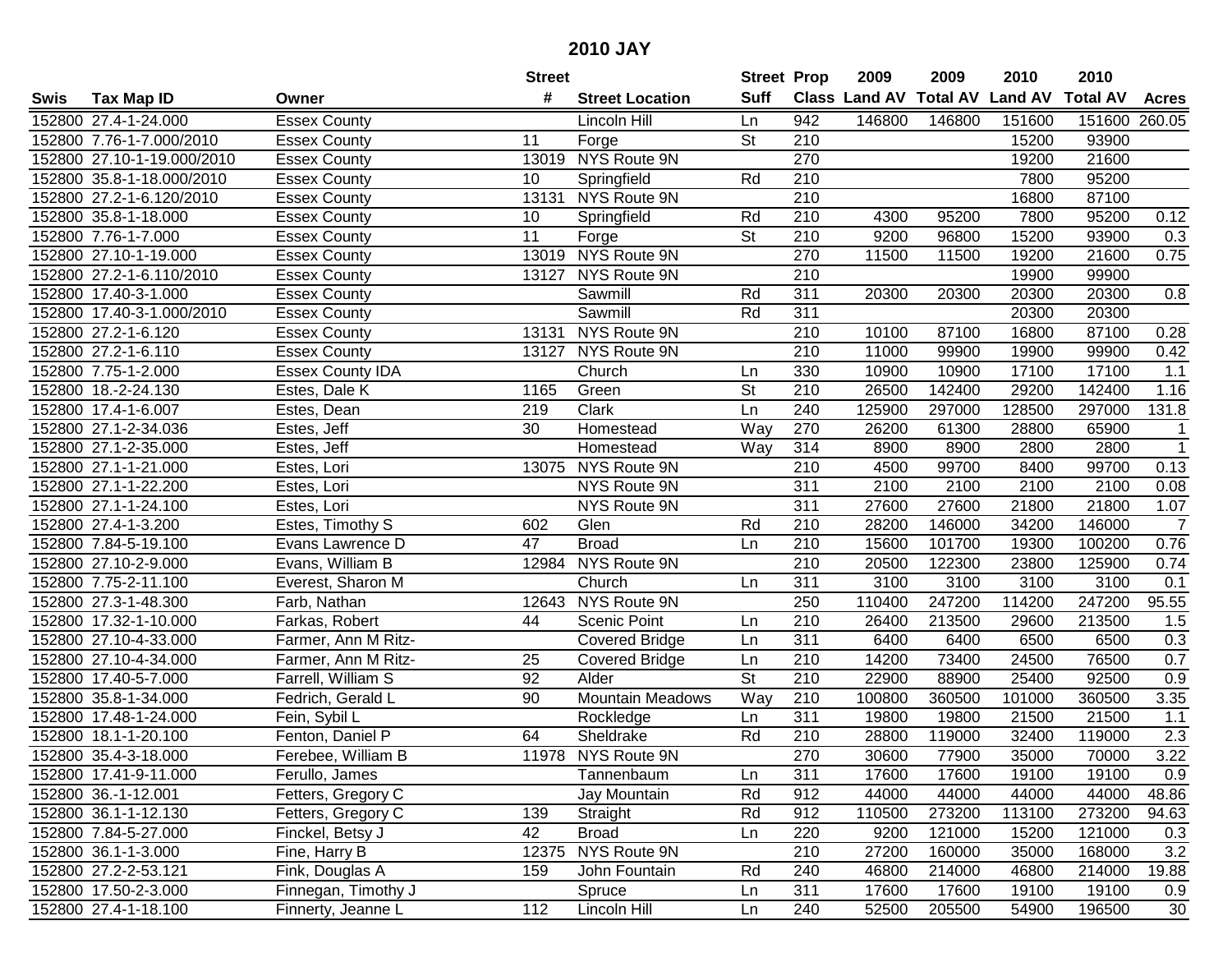|        |                       |                           | <b>Street</b>   |                        |                          | <b>Street Prop</b> | 2009                 | 2009            | 2010           | 2010            |                 |
|--------|-----------------------|---------------------------|-----------------|------------------------|--------------------------|--------------------|----------------------|-----------------|----------------|-----------------|-----------------|
| Swis   | <b>Tax Map ID</b>     | Owner                     | #               | <b>Street Location</b> | <b>Suff</b>              |                    | <b>Class Land AV</b> | <b>Total AV</b> | <b>Land AV</b> | <b>Total AV</b> | <b>Acres</b>    |
|        | 152800 17.2-1-36.001  | Finsterer, Michael J      | 1198            | <b>Stickney Bridge</b> | Rd                       | 210                | 30800                | 235000          | 35300          | 235000          | 3.32            |
|        | 152800 18.1-1-20.200  | Fish, Michael L           | 65              | Sheldrake              | Rd                       | 210                | 29200                | 73000           | 33000          | 75200           | 2.5             |
|        | 152800 17.22-2-9.000  | Fisher, Kenneth J         |                 | Cayuga                 | Trl                      | 311                | 17600                | 17600           | 19100          | 19100           | 0.9             |
|        | 152800 27.10-1-4.000  | Fisher, Linda E           | 13001           | NYS Route 9N           |                          | $\overline{210}$   | 27300                | 154700          | 30900          | 159700          | 4.6             |
|        | 152800 7.79-2-59.000  | Fisher, Matthew           |                 | Antler                 | Dr                       | 311                | 15700                | 15700           | 17000          | 17000           | 0.8             |
|        | 152800 7.79-2-60.000  | Fisher, Matthew           | 29              | Antler                 | Dr                       | 210                | 20300                | 194600          | 22600          | 194600          | 0.8             |
|        | 152800 27.10-4-57.000 | Fitz-Gerald, John A       | 60              | <b>Howard Heights</b>  | Ln                       | 210                | 21100                | 99500           | 29600          | 99500           | 1.3             |
|        | 152800 27.3-1-26.000  | Fitz-Gerald, Patricia L   |                 | Glen                   | Rd                       | 311                | 18800                | 18800           | 25500          | 25500           | 2.4             |
|        | 152800 27.3-1-27.000  | Fitz-Gerald, Patricia L   | 663             | Glen                   | Rd                       | $\overline{210}$   | 36600                | 255000          | 43400          | 255000          | 6.2             |
|        | 152800 7.76-3-5.000   | Fitzgerald, John K        | 4               | College                | $\overline{\mathsf{St}}$ | 210                | 3100                 | 87000           | 5900           | 85800           | 0.1             |
|        | 152800 7.76-1-11.000  | Fitzgerald, Joseph        | 23              | Forge                  | $\overline{\mathsf{St}}$ | 210                | 10500                | 102700          | 17100          | 102700          | 0.51            |
|        | 152800 7.76-3-53.000  | Fitzgerald, Joseph K      | 14              | Grove                  | Rd                       | 220                | 5900                 | 111100          | 11400          | 111100          | 0.3             |
|        | 152800 17.32-2-5.000  | Fitzgerald, Timothy       |                 | Cross                  | $\overline{\mathsf{St}}$ | 311                | 15700                | 15700           | 17000          | 17000           | 0.8             |
|        | 152800 17.32-2-8.000  | Fitzgerald, Timothy       |                 | Fir                    | $\overline{\mathsf{St}}$ | 311                | 17600                | 17600           | 19100          | 19100           | 0.9             |
| 152800 | 17.32-2-7.000         | Fitzgerald, Timothy       |                 | Cross                  | $\overline{\mathsf{St}}$ | 311                | 5900                 | 5900            | 6400           | 6400            | 0.3             |
|        | 152800 17.32-2-6.000  | Fitzgerald, Timothy       | 48              | Cross                  | $\overline{\mathsf{St}}$ | 210                | 15200                | 203800          | 16900          | 193600          | 0.6             |
|        | 152800 27.1-2-26.000  | Fitzpatrick, Brian J      | 92              | Wainwright             | Way                      | 311                | 15500                | 33100           | 22900          | 22900           | 0.59            |
|        | 152800 27.1-2-25.000  | Fitzpatrick, Brian J      | 91              | Wainwright             | Way                      | 210                | 32400                | 95600           | 37400          | 95600           | 4.08            |
|        | 152800 17.32-1-17.000 | Fitzpatrick, Maureen T    | 31              | Summit                 | Ln                       | 210                | 25600                | 135400          | 28500          | 141300          | 1.1             |
|        | 152800 18.3-1-9.000   | <b>Fitzsimmons Trust</b>  | 56              | <b>Black Mountain</b>  | Ln                       | 210                | 34500                | 272600          | 40400          | 272600          | 5.13            |
|        | 152800 18.-2-24.200   | Fitzsimmons, Carolyn A    | 1117            | Green                  | $\overline{\mathsf{St}}$ | 210                | 27900                | 132900          | 31200          | 138700          | 1.86            |
|        | 152800 18.3-1-12.000  | Fitzsimmons, Michael R    | 102             | <b>Black Mountain</b>  | Ln                       | 240                | 48200                | 260100          | 61500          | 285300          | 21.32           |
| 152800 | 18.3-1-16.000         | Fitzsimmons, Michael R    |                 | <b>Black Mountain</b>  | Ln                       | 314                | 27900                | 27900           | 32900          | 32900           | 2.68            |
| 152800 | 17.32-3-16.000        | Fivel, Norman P           | 160             | Sawmill                | Rd                       | 210                | 25600                | 126200          | 28500          | 126200          | 1.1             |
|        | 152800 17.38-1-5.000  | Fleischman, Augustin      | 216             | Sequoia Mountain       | Ln                       | $\overline{210}$   | 25400                | 341700          | 56400          | 341700          | $\mathbf 1$     |
|        | 152800 17.41-8-2.000  | Fletcher, Justin          |                 | Cherry                 | Ln                       | 311                | 17600                | 17600           | 19100          | 19100           | 0.9             |
|        | 152800 17.32-4-18.000 | Flint, James              |                 | Dogwood                | $\overline{\mathsf{St}}$ | 311                | 17600                | 17600           | 19100          | 19100           | 0.9             |
|        | 152800 17.32-3-8.000  | Flint, James R            |                 | Cross                  | St                       | 311                | 13700                | 13700           | 14800          | 14800           | 0.7             |
|        | 152800 7.79-5-10.000  | Flint, Robin              | 23              | Fawn                   | Dr                       | $\overline{210}$   | 25600                | 268200          | 28500          | 268200          | 1.1             |
|        | 152800 17.32-1-13.000 | Florentine, Nancy K       | $\overline{47}$ | Summit                 | Ln                       | $\overline{210}$   | 26200                | 114100          | 29300          | 114100          | 1.4             |
|        | 152800 36.1-1-63.000  | Flynn, William E Jr       | 436             | Trumbulls              | Rd                       | 210                | 30700                | 125000          | 42800          | 129700          | 6               |
|        | 152800 27.2-2-32.120  | Fonda, Michael F          | 225             | Hazen                  | Rd                       | 240                | 47800                | 130000          | 50400          | 130000          | $\overline{25}$ |
|        | 152800 36.1-1-5.200   | Fonseca, Francisco        | 123             | Old Eb                 | Way                      | 240                | 66500                | 328500          | 70100          | 328500          | 22.85           |
|        | 152800 27.3-1-57.000  | Fonseca, Francisco J      | 402             | Glen                   | Rd                       | 240                | 58200                | 149500          | 43200          | 152500          | 17              |
|        | 152800 36.-1-1.113    | Fonseca, Francisco J      |                 | Glen                   | Rd                       | 314                | 4900                 | 4900            | 300            | 300             | 5.09            |
|        | 152800 17.49-3-10.000 | Forbes, Leonard           |                 | Maple                  | Ln                       | 311                | 17600                | 17600           | 19100          | 19100           | 0.9             |
|        | 152800 28.1-1-11.100  | Forbes, Leonard           | 604             | Hazen                  | Rd                       | 210                | 26400                | 136200          | 29100          | 136200          | 1.1             |
|        | 152800 27.23-3-6.000  | Forbes, Stephen           | 23              | Traum                  | Ln                       | 210                | 25600                | 169100          | 28500          | 169100          | 1.1             |
|        | 152800 27.23-3-7.000  | Forbes, Stephen           |                 | Traum                  | Ln                       | 311                | 19800                | 19800           | 21500          | 21500           | $1.1$           |
|        | 152800 17.40-2-2.000  | Ford, Keith E             | 8               | Dogwood                | <b>St</b>                | 210                | 22900                | 111600          | 25400          | 111600          | 0.9             |
|        | 152800 17.23-5-18.000 | Forever Wild Water Co Inc |                 | Sawmill                | Rd                       | 311                |                      |                 | 10800          | 10800           | 0.5             |
|        | 152800 17.3-2-2.200   | Forever Wild Water Co Inc |                 | AuSable                | Dr                       | 311                |                      |                 | 21400          | 21400           | 0.99            |
|        |                       |                           |                 |                        |                          |                    |                      |                 |                |                 |                 |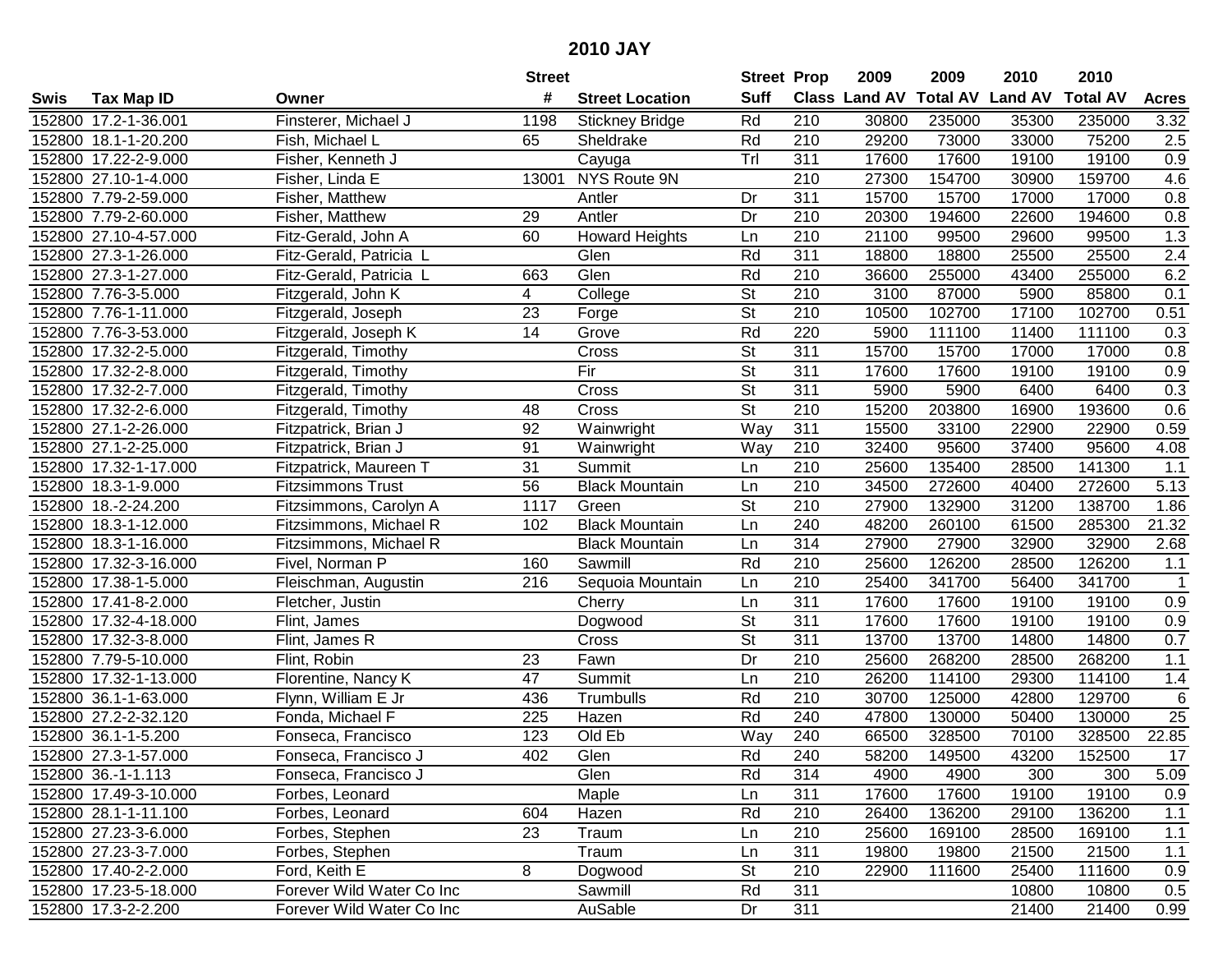|      |                       |                           | <b>Street</b>   |                        | <b>Street Prop</b>       |                  | 2009                           | 2009   | 2010   | 2010            |                  |
|------|-----------------------|---------------------------|-----------------|------------------------|--------------------------|------------------|--------------------------------|--------|--------|-----------------|------------------|
| Swis | <b>Tax Map ID</b>     | Owner                     | #               | <b>Street Location</b> | <b>Suff</b>              |                  | Class Land AV Total AV Land AV |        |        | <b>Total AV</b> | <b>Acres</b>     |
|      | 152800 17.3-2-2.300   | Forever Wild Water Co Inc |                 | AuSable                | Dr                       | 311              |                                |        | 36200  | 36200           | 6.23             |
|      | 152800 17.32-1-20.000 | Forever Wild Water Co Inc |                 | Summit                 | Ln                       | 311              |                                |        | 21800  | 21800           | 1.06             |
|      | 152800 7.72-1-7.000   | Forever Wild Water Co Inc |                 | Cascade                | Ln                       | 311              |                                |        | 32000  | 32000           | 2.15             |
|      | 152800 36.-1-7.000    | Forgatch Thomas A         | 61              | <b>Whiskey Rock</b>    | Way                      | 240              | 152300                         | 390200 | 154900 | 390200          | 194.7            |
|      | 152800 17.31-3-12.000 | Forrest, Robert           |                 | Summit                 | Ln                       | $\overline{311}$ | 20400                          | 20400  | 22300  | 22300           | 1.4              |
|      | 152800 18.-2-3.000    | Foster, Wil L             | 980             | Green                  | $\overline{\mathsf{St}}$ | 260              | 34300                          | 59200  | 36900  | 59200           | 10               |
|      | 152800 17.32-5-5.000  | Fox, Douglas V            | 52              | Dogwood                | <b>St</b>                | 210              | 22900                          | 97600  | 25400  | 102500          | 0.9              |
|      | 152800 36.-1-47.200   | Francis, Christine        | 29              | Jay Mountain           | Rd                       | 240              | 37000                          | 110600 | 39600  | 112700          | 13.01            |
|      | 152800 7.84-5-17.000  | Francis, Mary             | $\overline{41}$ | <b>Broad</b>           | Ln                       | $\overline{210}$ | 10300                          | 164500 | 17000  | 157900          | 0.5              |
|      | 152800 17.32-5-13.000 | Franco, Richard L         | 67              | Cedar                  | $\overline{\mathsf{St}}$ | 210              | 20600                          | 86700  | 22800  | 92800           | 0.9              |
|      | 152800 8.3-1-37.200   | Franks, Gregory C         |                 | Grove                  | Rd                       | $\overline{322}$ | 63400                          | 63400  | 66400  | 66400           | 65.9             |
|      | 152800 18.-2-18.000   | Franks, Gregory C         |                 | Green                  | St                       | 910              | 64500                          | 64500  | 64500  | 64500           | 105.6            |
|      | 152800 18.-2-19.000   | Franks, Gregory C         |                 | Green                  | $\overline{\mathsf{St}}$ | 910              | 64100                          | 64100  | 64100  | 64100           | 104.2            |
|      | 152800 18.-2-20.000   | Franks, Gregory C         |                 | Green                  | $\overline{\mathsf{St}}$ | 910              | 59900                          | 59900  | 59900  | 59900           | 83.2             |
|      | 152800 18.-2-17.000   | Franks, Gregory C         |                 | Green                  | $\overline{\mathsf{St}}$ | 910              | 67100                          | 67100  | 67100  | 67100           | 115.2            |
|      | 152800 8.-2-12.100    | Franks, Gregory C         |                 | Green                  | $\overline{\mathsf{St}}$ | 311              | 19600                          | 19600  | 21600  | 21600           | $\mathbf{1}$     |
|      | 152800 8.-2-11.200    | Franks, Gregory C         |                 | Green                  | $\overline{\mathsf{St}}$ | 323              | 87500                          | 87500  | 91800  | 91800           | 123.07           |
|      | 152800 8.-2-10.121    | Franks, Gregory C         |                 | Green                  | $\overline{\mathsf{St}}$ | 323              | 67500                          | 67500  | 70900  | 70900           | 63.26            |
|      | 152800 7.84-3-5.000   | Frederick, Wayne          | 18              | <b>Burt</b>            | Ln                       | 210              | 2800                           | 67000  | 5900   | 70500           | 0.1              |
|      | 152800 27.10-5-4.200  | Freebern, William J       | 11              | Randys                 | Ln                       | 210              | 13300                          | 59700  | 21400  | 68700           | 0.49             |
|      | 152800 36.1-1-24.000  | Freeborn, James S         | 221             | Trumbulls              | Rd                       | 240              | 56200                          | 202500 | 58000  | 202500          | 22.7             |
|      | 152800 28.1-1-5.000   | French, Susan J           |                 | Hazen                  | Rd                       | 270              | 26400                          | 28400  | 29100  | 30300           | $1.1$            |
|      | 152800 18.-2-24.300   | Fressie, Beatrice         |                 | Green                  | St                       | 314              | 19600                          | 19600  | 21600  | 21600           | $\mathbf{1}$     |
|      | 152800 17.23-1-5.000  | Fretz, Robert W           |                 | Signor                 | Ln                       | 311              | 11800                          | 11800  | 12700  | 12700           | 0.6              |
|      | 152800 17.23-1-6.000  | Fretz, Robert W           | 251             | River                  | Rd                       | 210              | 22900                          | 89000  | 25400  | 98300           | 0.9              |
|      | 152800 27.23-1-9.000  | Frieman, William W        |                 | Almweg                 | Ln                       | 311              | 20600                          | 20600  | 22600  | 22600           | 1.5              |
|      | 152800 27.23-1-8.000  | Frieman, William W        | 46              | Almweg                 | Ln                       | 210              | 25800                          | 179000 | 28800  | 164700          | 1.2              |
|      | 152800 35.2-3-8.000   | Friend, Nicholas          | 126             | Springfield            | Rd                       | 270              | 26200                          | 49400  | 28800  | 39500           | $\mathbf{1}$     |
|      | 152800 36.-1-3.000    | Furnia, Stephen T         | 344             | Glen                   | Rd                       | 210              | 11700                          | 95300  | 19400  | 95300           | 0.4              |
|      | 152800 18.3-1-15.000  | Furtaw, Linda             |                 | <b>Black Mountain</b>  | Ln                       | $\overline{323}$ | 21500                          | 21500  | 28400  | 28400           | 1.4              |
|      | 152800 17.49-3-28.000 | G Stone Motors Inc        |                 | Gooseberry             | Ln                       | $\overline{311}$ | 17600                          | 17600  | 19100  | 19100           | 0.9              |
|      | 152800 7.79-2-9.000   | Gaffney, Bartholomew      | 179             | River                  | Rd                       | 210              | 20300                          | 122800 | 22600  | 122800          | 0.8              |
|      | 152800 17.50-1-10.000 | Gagnon, Charles           |                 | Tannenbaum             | Ln                       | 311              | 17600                          | 17600  | 19100  | 19100           | $\overline{0.9}$ |
|      | 152800 17.41-7-6.000  | Gagnon, Denise M          |                 | Dew                    | Dr                       | 311              | 17600                          | 17600  | 19100  | 19100           | $\overline{0.9}$ |
|      | 152800 17.48-2-5.000  | Gaisford, Bruce R         | 31              | Poplar                 | Dr                       | 210              | 25600                          | 86800  | 28500  | 89400           | 1.1              |
|      | 152800 17.23-2-3.000  | Gale, Paul L              |                 | Mohawk                 | Trl                      | 311              | 19800                          | 19800  | 21500  | 21500           | 1.1              |
|      | 152800 17.41-3-6.000  | Gale, Paul L              |                 | Oak Hollow             | Rd                       | 311              | 17600                          | 17600  | 19100  | 19100           | 0.9              |
|      | 152800 17.23-2-4.000  | Gale, Paul L              |                 | Mohawk                 | Trl                      | 311              | 20600                          | 20600  | 22600  | 22600           | 1.5              |
|      | 152800 17.40-2-6.000  | Gale, Richard             | 122             | Sawmill                | Rd                       | 210              | 22900                          | 94700  | 25400  | 95500           | 0.9              |
|      | 152800 17.40-2-1.000  | Gale, Richard J           |                 | Sawmill                | Rd                       | 311              | 15700                          | 15700  | 17000  | 17000           | 0.8              |
|      | 152800 18.3-1-26.110  | Gallic, Warren T          |                 | Santo                  | Ln                       | 322              | 56800                          | 56800  | 59600  | 59600           | 19.02            |
|      | 152800 18.3-1-26.120  | Gallic, Warren T          | 68              | Santo                  | Ln                       | 240              | 120900                         | 351600 | 120900 | 351600          | 19.12            |
|      |                       |                           |                 |                        |                          |                  |                                |        |        |                 |                  |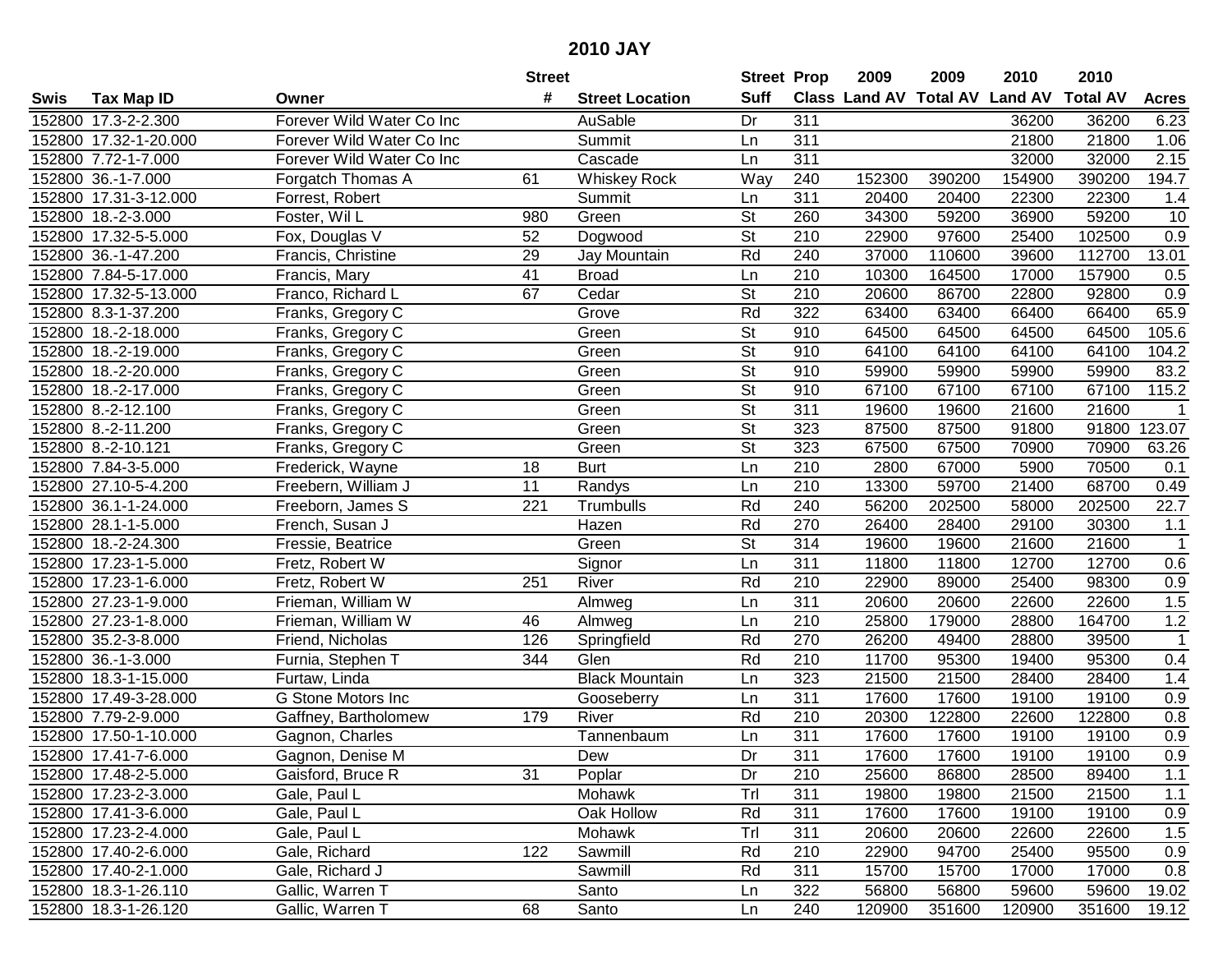|      |                       |                       | <b>Street</b>   |                        | <b>Street Prop</b>       |                  | 2009                           | 2009   | 2010   | 2010            |                  |
|------|-----------------------|-----------------------|-----------------|------------------------|--------------------------|------------------|--------------------------------|--------|--------|-----------------|------------------|
| Swis | <b>Tax Map ID</b>     | Owner                 | #               | <b>Street Location</b> | <b>Suff</b>              |                  | Class Land AV Total AV Land AV |        |        | <b>Total AV</b> | <b>Acres</b>     |
|      | 152800 17.32-5-12.000 | Galofaro, Dominick J  |                 | Cedar                  | <b>St</b>                | 311              | 17600                          | 17600  | 19100  | 19100           | 0.9              |
|      | 152800 7.84-3-13.000  | Galvin, Lance         | 11              | <b>Broad</b>           | Ln                       | 230              | 5300                           | 65000  | 11800  | 65000           | 0.2              |
|      | 152800 17.40-5-8.000  | Gann, Myra S          | 100             | Alder                  | <b>St</b>                | 210              | 22900                          | 62900  | 25400  | 67300           | 0.9              |
|      | 152800 7.84-2-21.000  | Garcia, Chad E        | 506             | Sheldrake              | Rd                       | 210              | 5600                           | 106300 | 11800  | 106300          | 0.2              |
|      | 152800 17.41-7-4.000  | Garcynski, Charles    |                 | Cherry                 | Ln                       | 311              | 15700                          | 15700  | 17000  | 17000           | 0.8              |
|      | 152800 17.49-5-6.000  | Garland, Michael      | 67              | Evergreen              | Ln                       | $\overline{210}$ | 22900                          | 143900 | 25400  | 126800          | 0.9              |
|      | 152800 17.42-1-22.000 | Garland, Michael S    |                 | Spruce                 | Ln                       | 311              | 21400                          | 21400  | 23700  | 23700           | 1.9              |
|      | 152800 36.1-1-44.200  | Garrow, Christopher M | $\overline{21}$ | Anthony                | Rd                       | 210              | 6800                           | 64200  | 11700  | 74100           | 0.18             |
|      | 152800 27.23-3-9.000  | Gebel Glen B          |                 | Traum                  | Ln                       | 311              | 19800                          | 19800  | 21500  | 21500           | 1.1              |
|      | 152800 17.40-5-18.000 | Gebel, Krista V       | 615             | AuSable                | Dr                       | 210              | 22900                          | 159500 | 25400  | 159900          | 0.9              |
|      | 152800 18.1-1-7.000   | Gebensleben, Hinrich  | 184             | Sheldrake              | Rd                       | 240              | 47700                          | 225900 | 47700  | 225900          | 20.8             |
|      | 152800 8.3-1-33.200   | Gebo, Christopher     | 286             | Grove                  | Rd                       | 210              | 10200                          | 54700  | 17300  | 54700           | 0.3              |
|      | 152800 18.3-1-30.110  | Gedeiko, Elaine       | 770             | Hazen                  | Rd                       | 240              | 113000                         | 239000 | 126100 | 244700          | 85.9             |
|      | 152800 18.3-1-30.120  | Gedeiko, Matthew      |                 | Hazen                  | Rd                       | 314              | 23200                          | 23200  | 26600  | 26600           | 2.8              |
|      | 152800 18.3-1-36.210  | Gedeiko, Matthew A    |                 | <b>Stickney Bridge</b> | Rd                       | 312              | 136400                         | 162200 | 97300  | 172300          | 125.9            |
|      | 152800 27.3-1-10.000  | Gedeiko, Matthew A    |                 | NYS Route 9N           |                          | 105              | 59500                          | 89800  | 46400  | 92600           | 58               |
|      | 152800 18.3-1-29.000  | Gedeiko, Matthew A    | 840             | <b>Stickney Bridge</b> | Rd                       | 280              | 107900                         | 625700 | 108800 | 628200          | 42.9             |
|      | 152800 18.3-1-36.100  | Gedeiko, Matthew A Jr | 750             | <b>Stickney Bridge</b> | Rd                       | 210              | 30800                          | 298300 | 34500  | 305100          | $\overline{c}$   |
|      | 152800 18.3-1-28.100  | Gedeiko, Matthew A Sr |                 | <b>Stickney Bridge</b> | Rd                       | 323              | 63200                          | 63200  | 69600  | 69600           | 44               |
|      | 152800 17.40-1-2.000  | Gefell, James B       |                 | Sawmill                | Rd                       | 311              | 19600                          | 19600  | 21200  | 21200           | $\mathbf{1}$     |
|      | 152800 35.2-3-6.110   | Gehris, Ned R         |                 | NYS Route 9N           |                          | 323              | 35600                          | 35600  | 39800  | 39800           | 9.01             |
|      | 152800 35.2-3-6.120   | Gehris, Ned R         | 12277           | NYS Route 9N           |                          | 240              | 61800                          | 411900 | 64400  | 411900          | 40.54            |
|      | 152800 17.32-2-4.000  | Gelband, Brynn K      |                 | Cross                  | <b>St</b>                | 311              | 20200                          | 20200  | 22000  | 22000           | 1.3              |
|      | 152800 17.40-4-17.000 | George, Laurie        | 89              | Alder                  | <b>St</b>                | 210              | 22900                          | 116300 | 25400  | 119800          | 0.9              |
|      | 152800 17.50-1-15.000 | Germano, Anthony C    | 81              | Evergreen              | Ln                       | 210              | 22900                          | 181800 | 25400  | 171000          | 0.9              |
|      | 152800 27.3-1-4.100   | Giampaolo, Rocco J    | 63              | Stonehouse             | Ln                       | 210              | 39100                          | 180600 | 103400 | 189700          | 7.46             |
|      | 152800 18.-2-24.120   | Gibbs, Adrea          | 1175            | Green                  | $\overline{\mathsf{St}}$ | 210              | 23600                          | 146800 | 27400  | 149800          | 0.9              |
|      | 152800 7.84-2-6.000   | Gilbert, Kevin D      | 14              | <b>Broad</b>           | Ln                       | 220              | 5300                           | 92500  | 11800  | 88600           | 0.2              |
|      | 152800 27.1-1-14.000  | Gill, Robert          | 6707            | NYS Route 86           |                          | 210              | 15700                          | 113900 | 23000  | 118000          | 0.6              |
|      | 152800 27.1-2-4.000   | Gillman, Andrew J     | 6458            | NYS Route 86           |                          | 270              | 33400                          | 50600  | 38900  | 43900           | 4.6              |
|      | 152800 17.49-3-17.000 | Giornalista, Giovanni |                 | Gooseberry             | Ln                       | 311              | 17600                          | 17600  | 19100  | 19100           | $\overline{0.9}$ |
|      | 152800 17.31-3-16.000 | Girdzis, Timothy J    | 243             | Sawmill                | Rd                       | 210              | 26800                          | 108100 | 30200  | 108100          | 1.7              |
|      | 152800 17.48-1-13.000 | Glebinski, Ralf       |                 | <b>Scenic Point</b>    | Ln                       | 311              | 19600                          | 19600  | 21200  | 21200           | $\mathbf{1}$     |
|      | 152800 17.33-1-13.000 | Glick, Leonard        |                 | Alder                  | $\overline{\mathsf{St}}$ | 311              | 17600                          | 17600  | 19100  | 19100           | $\overline{0.9}$ |
|      | 152800 17.33-1-14.000 | Glick, Leonard        | 139             | Alder                  | St                       | 210              | 22900                          | 167500 | 25400  | 161400          | 0.9              |
|      | 152800 36.1-1-59.100  | Glicksman, Margo      | 206             | Anthony                | Rd                       | 250              | 68300                          | 925900 | 79400  | 925900          | 33.2             |
|      | 152800 36.1-1-59.200  | Glicksman, Margo      |                 | Anthony                | Rd                       | 323              | 31400                          | 31400  | 37200  | 37200           | 14.75            |
|      | 152800 7.76-3-40.000  | Glicksman, Travis A   |                 | 14224 NYS Route 9N     |                          | 481              | 3000                           | 69400  | 8000   | 69400           | 0.07             |
|      | 152800 7.76-1-21.000  | Godlewski, Stephen T  | 14223           | NYS Route 9N           |                          | 481              | 3500                           | 115400 | 11400  | 118900          | 0.1              |
|      | 152800 8.3-1-35.036   | Goff, Noel M          | 307             | Grove                  | Rd                       | 240              | 39600                          | 223300 | 45200  | 203000          | 12.53            |
|      | 152800 8.3-1-34.000   | Goff, Noel M          |                 | Grove                  | Rd                       | 314              | 6300                           | 6300   | 8400   | 8400            | 3                |
|      | 152800 17.58-1-4.000  | Golluscio, Andrew     |                 | Evergreen              | Ln                       | 311              | 13700                          | 13700  | 14800  | 14800           | 0.7              |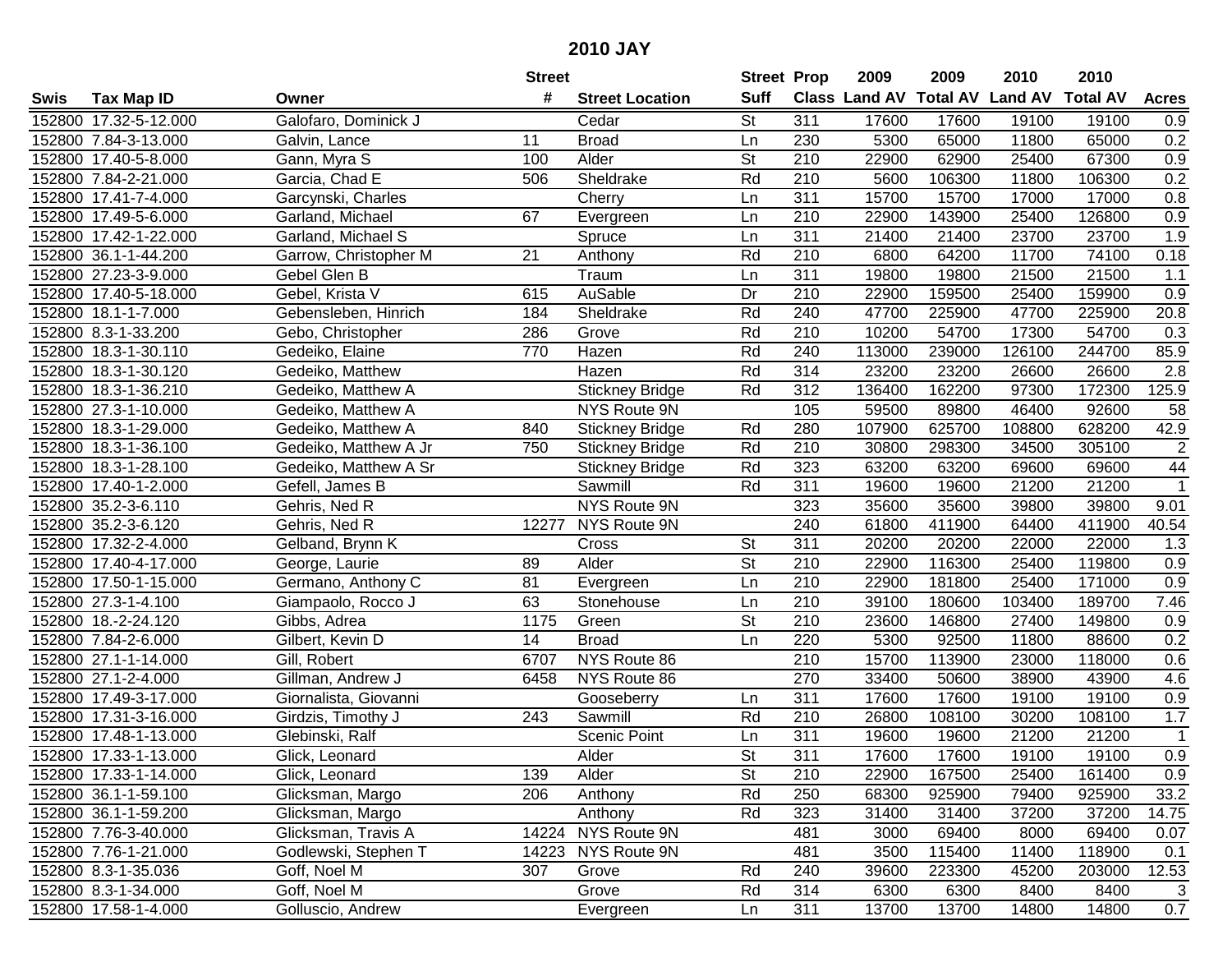|      |                       |                               | <b>Street</b>   |                        | <b>Street Prop</b>       |                  | 2009                           | 2009   | 2010   | 2010            |                  |
|------|-----------------------|-------------------------------|-----------------|------------------------|--------------------------|------------------|--------------------------------|--------|--------|-----------------|------------------|
| Swis | <b>Tax Map ID</b>     | Owner                         | #               | <b>Street Location</b> | <b>Suff</b>              |                  | Class Land AV Total AV Land AV |        |        | <b>Total AV</b> | <b>Acres</b>     |
|      | 152800 17.41-1-9.000  | Gonyea, Vernard L             |                 | AuSable                | Dr                       | 311              | 17600                          | 17600  | 19100  | 19100           | 0.9              |
|      | 152800 17.38-1-1.000  | Gonyea, Vernard L             | 64              | Oneida                 | Ln                       | 210              | 25600                          | 239600 | 28500  | 239600          | $1.1$            |
|      | 152800 27.3-1-44.000  | Goodnough, Thomas P           | 415             | Valley                 | Rd                       | 210              | 23600                          | 110800 | 27400  | 125100          | 0.9              |
|      | 152800 18.1-1-11.000  | Gordon, David S               | 78              | Sheldrake              | Rd                       | 210              | 26800                          | 209400 | 29600  | 209400          | 1.3              |
|      | 152800 18.1-1-14.112  | Gordon, Jon T                 | 1294            | Green                  | <b>St</b>                | 210              | 41200                          | 323700 | 49800  | 330200          | 8.5              |
|      | 152800 27.10-4-45.000 | Gordon, Jon T                 | 18              | <b>Howard Heights</b>  | Ln                       | $\overline{210}$ | 13500                          | 211500 | 23900  | 211500          | 0.66             |
|      | 152800 17.32-3-6.000  | Gordon, Paul                  | 44              | Fir                    | $\overline{\mathsf{St}}$ | 210              | 22900                          | 114000 | 25400  | 114000          | 0.9              |
|      | 152800 35.4-3-3.025   | Gorski, Lawrence              | 11790           | NYS Route 9N           |                          | 270              | 43400                          | 67500  | 52900  | 64000           | 9.59             |
|      | 152800 17.40-5-3.000  | Gottwald, Paul                | $\overline{58}$ | Alder                  | $\overline{\mathsf{St}}$ | 210              | 22900                          | 231600 | 25400  | 225400          | 0.9              |
|      | 152800 17.3-2-5.000   | <b>Gould Family Trust</b>     |                 | NYS Route 86           |                          | 314              | 20100                          | 20100  | 22400  | 22400           | 3.8              |
|      | 152800 17.42-1-9.000  | Goulet, Joseph E              | 260             | Ridge Top              | Ln                       | 210              | 26000                          | 211500 | 29000  | 185500          | 1.3              |
|      | 152800 27.1-3-4.000   | Grady Ramon C                 |                 | NYS Route 86           |                          | 311              | 19800                          | 19800  | 21400  | 21400           | 1.08             |
|      | 152800 27.1-3-7.000   | Grady, Ramon C                | 72              | Danielle               | Rd                       | 210              | 25800                          | 239600 | 28700  | 220400          | 1.18             |
|      | 152800 35.4-3-6.000   | Grandshaw, George             |                 | 11884 NYS Route 9N     |                          | 210              | 13600                          | 68400  | 21900  | 68400           | 0.52             |
|      | 152800 17.4-1-10.100  | Granger, Eric P               | 13555           | NYS Route 9N           |                          | 260              | 54300                          | 214300 | 56900  | 214300          | 47.9             |
|      | 152800 7.75-2-19.000  | Gray, Walter                  | 89              | Church                 | Ln                       | 210              | 7800                           | 81300  | 16100  | 81300           | 0.4              |
|      | 152800 17.40-4-6.000  | Greene, Benjamin              |                 | Beech                  | $\overline{\mathsf{St}}$ | 311              | 17600                          | 17600  | 19100  | 19100           | 0.9              |
|      | 152800 36.1-1-30.000  | Greene, Susan M               | 121             | Glen                   | Rd                       | 210              | 15700                          | 62000  | 23000  | 63900           | 0.6              |
|      | 152800 17.48-2-7.000  | <b>Greenheart Corporation</b> | 12              | Poplar                 | Dr                       | 210              | 22900                          | 101500 | 25400  | 101500          | 0.9              |
|      | 152800 18.1-1-22.000  | Greenley, William             | 101             | Sheldrake              | Rd                       | 210              | 33100                          | 163200 | 40900  | 160800          | 8.7              |
|      | 152800 27.1-3-38.000  | Gregory, Earl F               | 4               | <b>Bills</b>           | Ln                       | 210              | 25600                          | 195300 | 28400  | 201800          | 1.08             |
|      | 152800 27.2-2-42.000  | Griffin, Anne E               | 224             | <b>Stickney Bridge</b> | Rd                       | 210              | 28200                          | 167000 | 31600  | 164100          | $\overline{2}$   |
|      | 152800 8.3-1-1.000    | Griffith, Christine           | 3               | Rolling Mill Hill      | Rd                       | 210              | 10200                          | 86000  | 17300  | 86800           | 0.3              |
|      | 152800 27.23-3-10.000 | Grogan, Barbara A             | 48              | Traum                  | Ln                       | 210              | 25600                          | 166700 | 28500  | 158400          | $1.1$            |
|      | 152800 17.40-1-7.000  | Grom, Robert A                | 95              | Sawmill                | Rd                       | 210              | 25800                          | 197700 | 28800  | 187900          | 1.2              |
|      | 152800 17.49-3-32.000 | <b>Gronlund Carl</b>          |                 | Fern                   | Ln                       | 311              | 17600                          | 17600  | 19100  | 19100           | 0.9              |
|      | 152800 17.49-4-21.000 | Gronlund, Carl H Jr           | 25              | Fern                   | Ln                       | 210              | 22900                          | 249400 | 25400  | 249400          | 0.9              |
|      | 152800 17.49-4-3.000  | Gronlund, Carl H Jr           |                 | Evergreen              | Ln                       | 311              | 17600                          | 17600  | 19100  | 19100           | 0.9              |
|      | 152800 17.40-1-6.000  | Gros, Gerard E                | 103             | Sawmill                | Rd                       | 210              | 25800                          | 136500 | 28800  | 136500          | 1.2              |
|      | 152800 17.50-3-6.000  | Grosso, Lawrence J            |                 | Cottontail             | Ln                       | $\overline{311}$ | 17600                          | 17600  | 19100  | 19100           | 0.9              |
|      | 152800 17.50-3-5.000  | Grosso, William D             |                 | Cottontail             | Ln                       | $\overline{311}$ | 17600                          | 17600  | 19100  | 19100           | $\overline{0.9}$ |
|      | 152800 27.10-4-10.000 | Guarino, Jonathon             | 4               | <b>Brick Store</b>     | Ln                       | 260              | 3200                           | 30600  | 6500   | 30600           | 0.1              |
|      | 152800 17.58-1-23.000 | Guest, Brian M                |                 | <b>Briar</b>           | Ln                       | 311              | 19600                          | 19600  | 21200  | 21200           | $\mathbf{1}$     |
|      | 152800 17.50-4-14.000 | Guest, Brian M                |                 | <b>Briar</b>           | Ln                       | 311              | 20600                          | 20600  | 22600  | 22600           | 1.5              |
|      | 152800 17.30-1-18.000 | Gugumuck, Sharon R            |                 | Oneida                 | Ln                       | 311              | 19600                          | 19600  | 21200  | 21200           | 1                |
|      | 152800 17.79-1-1.000  | Guibord, Barrie W             | 104             | AuSable                | Dr                       | 210              | 25600                          | 174000 | 28500  | 169700          | 1.1              |
|      | 152800 27.23-1-1.000  | Guibord, Barrie W             |                 | Ausable                | Dr                       | 311              | 19800                          | 19800  | 21500  | 21500           | 1.1              |
|      | 152800 8.3-1-3.000    | Guiffrida, Mary B             | 46              | Grove                  | Rd                       | 270              | 10500                          | 44500  | 19400  | 27300           | 0.4              |
|      | 152800 27.2-2-32.200  | Gush, Charles B               | 279             | Hazen                  | Rd                       | 210              | 41200                          | 279000 | 50000  | 265100          | 8.5              |
|      | 152800 28.-3-4.000    | Gutchess, Keith E Sr          |                 | Lincoln Hill           | Ln                       | 910              | 2400                           | 2400   | 2400   | 2400            | 2.4              |
|      | 152800 28.-3-3.000    | Gutchess, Keith E Sr          |                 | Lincoln Hill           | Ln                       | 912              | 700                            | 700    | 700    | 700             | 0.8              |
|      | 152800 18.-2-21.000   | Gutchess, Keith E Sr          |                 | Green                  | <b>St</b>                | 912              | 157600                         | 157600 | 157600 | 157600          | 256.1            |
|      |                       |                               |                 |                        |                          |                  |                                |        |        |                 |                  |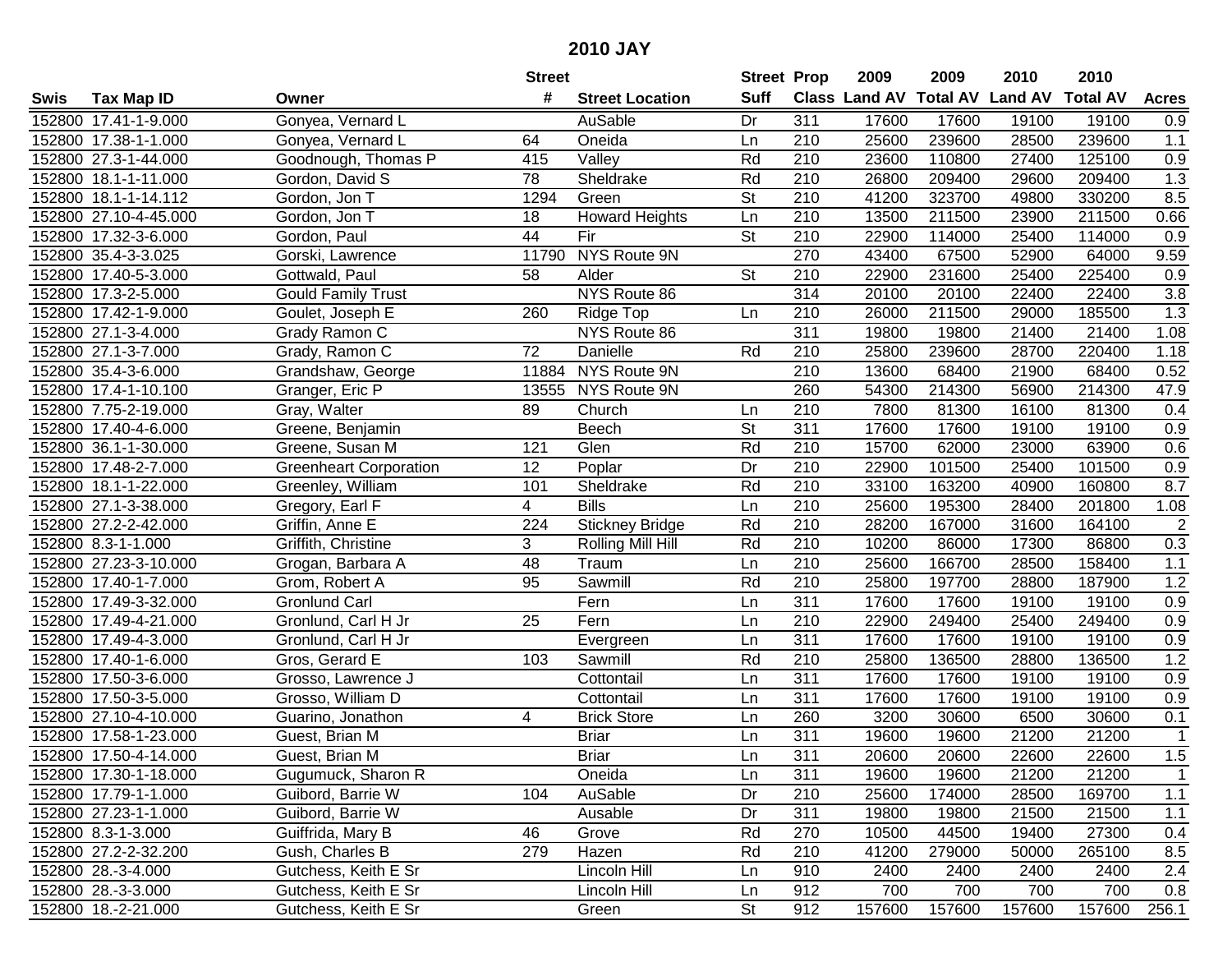| #<br><b>Suff</b><br>Class Land AV Total AV Land AV<br><b>Total AV</b><br><b>Tax Map ID</b><br><b>Street Location</b><br><b>Acres</b><br>Swis<br>Owner<br>Gutchess, Keith E Sr<br>152800 28.-3-5.000<br>Lincoln Hill<br>912<br>47200<br>47200<br>51100<br>51100<br>78.6<br>Ln<br>85000<br>152800 27.10-4-22.100<br>Haas Alison<br>16<br><b>Covered Bridge</b><br>210<br>10200<br>19400<br>85000<br>0.4<br>Ln<br>9.25<br>152800 27.2-2-50.000<br>Hadden, J Craig<br>John Fountain<br>Rd<br>314<br>27000<br>27000<br>29000<br>29000<br>Rd<br>322<br>35200<br>35200<br>39100<br>39100<br>14.2<br>152800 36.1-1-46.000<br>Haff, Betty J<br>Anthony<br>152800 45.-1-32.002<br>Hagar, Paul J<br>Way<br>911<br>74100<br>74100<br>74700<br>74700<br>83<br>Hagar<br>8.2<br>152800 45.-1-6.000<br>Hagar, Paul J<br>8<br>Way<br>260<br>32700<br>138100<br>48900<br>142300<br>Hagar<br>911<br>29<br>152800 45.-1-10.000<br>Hagar, Paula R<br>Rd<br>32300<br>26100<br>26100<br>Jay Mountain<br>32300<br>78800<br>107<br>152800 45.-1-29.000<br>Rd<br>911<br>78800<br>83400<br>83400<br>Hagar, Paula R<br>Jay Mountain<br>Rd<br>15300<br>152800 45.-1-11.000<br>Hagar, William J<br>911<br>15300<br>19600<br>19600<br>3.4<br>Jay Mountain<br>Rd<br>38400<br>39.5<br>152800 45.-1-7.000<br>Hagar, William J<br>911<br>38400<br>38400<br>38400<br>Jay Mountain<br>152800 45.-1-5.000<br>Rd<br>1.2<br>Hagar, William J<br>Jay Mountain<br>314<br>20000<br>20000<br>22200<br>22200<br>152800 45.-1-42.003<br>Jay Mountain<br>Rd<br>911<br>101500<br>101500<br>107500<br>107500<br>176.5<br>Hagar, William J<br>210<br>152800 7.84-5-21.000<br>Rd<br>10300<br>118800<br>118800<br>448<br>Sheldrake<br>17000<br>0.5<br>Hagen, Laura J<br>$\overline{7}$<br>152800 17.41-5-9.000<br>210<br>19300<br>144200<br>21400<br>144200<br>0.76<br>Haig, James D<br>Cherry<br>Ln<br>311<br>17000<br>152800 17.41-5-1.000<br>Haig, James D<br>15700<br>15700<br>17000<br>0.8<br><b>Butternut</b><br>Ln<br>152800 17.50-4-6.000<br>66<br>Spruce<br>210<br>17800<br>169100<br>19700<br>160700<br>0.7<br>Ln<br><b>Haley Christopher</b><br>0.7<br>311<br>14800<br>152800 17.42-1-17.000<br>Spruce<br>13700<br>13700<br>14800<br>Ln<br>Haley, Christopher<br>NYS Route 9N<br>210<br>152800 35.2-5-31.200<br>12100<br>17300<br>145700<br>23900<br>145700<br>0.66<br>Haley, Robert<br>210<br>152800 17.31-2-17.000<br><b>Bruin</b><br>27300<br>185900<br>30900<br>188700<br>1.97<br>Halko, Christen R<br>39<br>Ln<br>152800 28.1-1-2.000<br>Hall, Gail S<br>591<br>Hazen<br>Rd<br>323<br>23800<br>23800<br>41200<br>41200<br>3.1<br>1.6<br>210<br>21600<br>85200<br>152800 27.10-4-19.000<br>Hall, Gerald E<br>28<br>Covered Bridge<br>Ln<br>85200<br>30500<br>1.4<br>152800 17.58-1-1.000<br>Hall, Graham W<br>99<br>Fern<br>210<br>23600<br>155800<br>26400<br>148500<br>Ln<br>76<br><b>Mountain Meadows</b><br>Way<br>311<br>2.74<br>152800 35.8-1-33.000<br>Hallock, William J<br>87800<br>87800<br>87800<br>87800<br>152800 7.79-2-54.000<br>Whitetail<br>311<br>19600<br>19600<br>21200<br>21200<br>Halloran, Patricia<br>Ln<br>-1<br>$E$ Im<br>$\overline{\mathsf{St}}$<br>311<br>152800 17.32-3-14.000<br>17600<br>17600<br>19100<br>19100<br>0.9<br>Ham, James G<br>$\overline{\mathsf{St}}$<br>152800 17.32-3-13.000<br>Elm<br>22900<br>107000<br>Ham, James G<br>35<br>210<br>25400<br>109500<br>0.9<br>152800 7.79-1-1.000<br>River<br>Rd<br>311<br>26500<br>28600<br>26500<br>28600<br>0.9<br>Hamburger, Ingrid<br>Rd<br>151200<br>152800 17.23-5-10.000<br>307<br>Sawmill<br>210<br>25400<br>28200<br>158200<br>1<br>Hamilton, Barbara<br>$\overline{210}$<br>152800 7.84-2-4.000<br>10<br>4800<br>108200<br>108200<br>0.18<br>Hamilton, Jason M<br><b>Broad</b><br>Ln<br>10600<br>270<br>33100<br>152800 28.1-1-10.200<br>Hamilton, John D<br>65<br>26300<br>32300<br>33000<br>2.5<br>Murcray<br>Ln<br>152800 28.1-1-10.120<br>40<br>$\overline{210}$<br>29700<br>56300<br>56300<br>4.84<br>Hamilton, John D Jr<br>39600<br>Murcray<br>Ln<br>152800 27.2-2-24.120<br>Hamilton, Pamela<br>Rd<br>312<br>61200<br>62900<br>61200<br>62900<br>Hazen<br>10.8<br>152800 7.84-2-3.000<br>$\overline{210}$<br>Hanf, Cory<br>8<br><b>Broad</b><br>8200<br>106600<br>16100<br>106600<br>0.4<br>Ln<br>River<br>Rd<br>311<br>152800 7.84-2-19.001<br>Hanf, Cory<br>1900<br>0.06<br>1900<br>1000<br>1000<br>152800 7.76-1-16.000<br>Hanley, Barbara J<br>14231 NYS Route 9N<br>425<br>6500<br>63400<br>22800<br>65300<br>0.2<br>484<br>12.2<br>152800 27.1-2-14.100<br>Hanlon John J<br>NYS Route 86<br>29700<br>70500<br>35400<br>79600<br>6592<br>172400<br>163500<br>152800 17.32-6-2.000<br>Hanlon, John<br>56<br>Cedar<br><b>St</b><br>210<br>22900<br>25400<br>0.9<br>Hanna Edward M<br>323<br>152800 27.4-1-19.100<br>Lincoln Hill<br>Ln<br>144200<br>144200<br>146800<br>146800<br>173.6<br>152800 27.1-2-28.320<br>Hannagan, Michael E<br>109<br>Way<br>210<br>Wainwright<br>44800<br>225000<br>50900<br>225000<br>3.76<br>Hanson, William P<br>Trl<br>311<br>152800 17.23-2-1.000<br>Mohawk<br>15700<br>15700<br>17000<br>17000<br>0.8<br>152800 17.22-2-6.000<br>95<br>Hanson, William P<br>Signor<br>210<br>25400<br>178000<br>28200<br>184400<br>Ln<br>1<br>152800 27.10-6-15.000 |  |                      | <b>Street</b> |           |     | <b>Street Prop</b> | 2009  | 2009  | 2010  | 2010  |                   |
|-----------------------------------------------------------------------------------------------------------------------------------------------------------------------------------------------------------------------------------------------------------------------------------------------------------------------------------------------------------------------------------------------------------------------------------------------------------------------------------------------------------------------------------------------------------------------------------------------------------------------------------------------------------------------------------------------------------------------------------------------------------------------------------------------------------------------------------------------------------------------------------------------------------------------------------------------------------------------------------------------------------------------------------------------------------------------------------------------------------------------------------------------------------------------------------------------------------------------------------------------------------------------------------------------------------------------------------------------------------------------------------------------------------------------------------------------------------------------------------------------------------------------------------------------------------------------------------------------------------------------------------------------------------------------------------------------------------------------------------------------------------------------------------------------------------------------------------------------------------------------------------------------------------------------------------------------------------------------------------------------------------------------------------------------------------------------------------------------------------------------------------------------------------------------------------------------------------------------------------------------------------------------------------------------------------------------------------------------------------------------------------------------------------------------------------------------------------------------------------------------------------------------------------------------------------------------------------------------------------------------------------------------------------------------------------------------------------------------------------------------------------------------------------------------------------------------------------------------------------------------------------------------------------------------------------------------------------------------------------------------------------------------------------------------------------------------------------------------------------------------------------------------------------------------------------------------------------------------------------------------------------------------------------------------------------------------------------------------------------------------------------------------------------------------------------------------------------------------------------------------------------------------------------------------------------------------------------------------------------------------------------------------------------------------------------------------------------------------------------------------------------------------------------------------------------------------------------------------------------------------------------------------------------------------------------------------------------------------------------------------------------------------------------------------------------------------------------------------------------------------------------------------------------------------------------------------------------------------------------------------------------------------------------------------------------------------------------------------------------------------------------------------------------------------------------------------------------------------------------------------------------------------------------------------------------------------------------------------------------------------------------------------------------------------------------------------------------------------------------------------------------------------------------------------------------------------------------------------------------------------------------------------------------------------------------------------------------------------------------------------------------------------------------------------------------------------------------------------------------------------------------------------------------------------------------------------------------------------------------------------------------|--|----------------------|---------------|-----------|-----|--------------------|-------|-------|-------|-------|-------------------|
|                                                                                                                                                                                                                                                                                                                                                                                                                                                                                                                                                                                                                                                                                                                                                                                                                                                                                                                                                                                                                                                                                                                                                                                                                                                                                                                                                                                                                                                                                                                                                                                                                                                                                                                                                                                                                                                                                                                                                                                                                                                                                                                                                                                                                                                                                                                                                                                                                                                                                                                                                                                                                                                                                                                                                                                                                                                                                                                                                                                                                                                                                                                                                                                                                                                                                                                                                                                                                                                                                                                                                                                                                                                                                                                                                                                                                                                                                                                                                                                                                                                                                                                                                                                                                                                                                                                                                                                                                                                                                                                                                                                                                                                                                                                                                                                                                                                                                                                                                                                                                                                                                                                                                                                                                                                           |  |                      |               |           |     |                    |       |       |       |       |                   |
|                                                                                                                                                                                                                                                                                                                                                                                                                                                                                                                                                                                                                                                                                                                                                                                                                                                                                                                                                                                                                                                                                                                                                                                                                                                                                                                                                                                                                                                                                                                                                                                                                                                                                                                                                                                                                                                                                                                                                                                                                                                                                                                                                                                                                                                                                                                                                                                                                                                                                                                                                                                                                                                                                                                                                                                                                                                                                                                                                                                                                                                                                                                                                                                                                                                                                                                                                                                                                                                                                                                                                                                                                                                                                                                                                                                                                                                                                                                                                                                                                                                                                                                                                                                                                                                                                                                                                                                                                                                                                                                                                                                                                                                                                                                                                                                                                                                                                                                                                                                                                                                                                                                                                                                                                                                           |  |                      |               |           |     |                    |       |       |       |       |                   |
|                                                                                                                                                                                                                                                                                                                                                                                                                                                                                                                                                                                                                                                                                                                                                                                                                                                                                                                                                                                                                                                                                                                                                                                                                                                                                                                                                                                                                                                                                                                                                                                                                                                                                                                                                                                                                                                                                                                                                                                                                                                                                                                                                                                                                                                                                                                                                                                                                                                                                                                                                                                                                                                                                                                                                                                                                                                                                                                                                                                                                                                                                                                                                                                                                                                                                                                                                                                                                                                                                                                                                                                                                                                                                                                                                                                                                                                                                                                                                                                                                                                                                                                                                                                                                                                                                                                                                                                                                                                                                                                                                                                                                                                                                                                                                                                                                                                                                                                                                                                                                                                                                                                                                                                                                                                           |  |                      |               |           |     |                    |       |       |       |       |                   |
|                                                                                                                                                                                                                                                                                                                                                                                                                                                                                                                                                                                                                                                                                                                                                                                                                                                                                                                                                                                                                                                                                                                                                                                                                                                                                                                                                                                                                                                                                                                                                                                                                                                                                                                                                                                                                                                                                                                                                                                                                                                                                                                                                                                                                                                                                                                                                                                                                                                                                                                                                                                                                                                                                                                                                                                                                                                                                                                                                                                                                                                                                                                                                                                                                                                                                                                                                                                                                                                                                                                                                                                                                                                                                                                                                                                                                                                                                                                                                                                                                                                                                                                                                                                                                                                                                                                                                                                                                                                                                                                                                                                                                                                                                                                                                                                                                                                                                                                                                                                                                                                                                                                                                                                                                                                           |  |                      |               |           |     |                    |       |       |       |       |                   |
|                                                                                                                                                                                                                                                                                                                                                                                                                                                                                                                                                                                                                                                                                                                                                                                                                                                                                                                                                                                                                                                                                                                                                                                                                                                                                                                                                                                                                                                                                                                                                                                                                                                                                                                                                                                                                                                                                                                                                                                                                                                                                                                                                                                                                                                                                                                                                                                                                                                                                                                                                                                                                                                                                                                                                                                                                                                                                                                                                                                                                                                                                                                                                                                                                                                                                                                                                                                                                                                                                                                                                                                                                                                                                                                                                                                                                                                                                                                                                                                                                                                                                                                                                                                                                                                                                                                                                                                                                                                                                                                                                                                                                                                                                                                                                                                                                                                                                                                                                                                                                                                                                                                                                                                                                                                           |  |                      |               |           |     |                    |       |       |       |       |                   |
|                                                                                                                                                                                                                                                                                                                                                                                                                                                                                                                                                                                                                                                                                                                                                                                                                                                                                                                                                                                                                                                                                                                                                                                                                                                                                                                                                                                                                                                                                                                                                                                                                                                                                                                                                                                                                                                                                                                                                                                                                                                                                                                                                                                                                                                                                                                                                                                                                                                                                                                                                                                                                                                                                                                                                                                                                                                                                                                                                                                                                                                                                                                                                                                                                                                                                                                                                                                                                                                                                                                                                                                                                                                                                                                                                                                                                                                                                                                                                                                                                                                                                                                                                                                                                                                                                                                                                                                                                                                                                                                                                                                                                                                                                                                                                                                                                                                                                                                                                                                                                                                                                                                                                                                                                                                           |  |                      |               |           |     |                    |       |       |       |       |                   |
|                                                                                                                                                                                                                                                                                                                                                                                                                                                                                                                                                                                                                                                                                                                                                                                                                                                                                                                                                                                                                                                                                                                                                                                                                                                                                                                                                                                                                                                                                                                                                                                                                                                                                                                                                                                                                                                                                                                                                                                                                                                                                                                                                                                                                                                                                                                                                                                                                                                                                                                                                                                                                                                                                                                                                                                                                                                                                                                                                                                                                                                                                                                                                                                                                                                                                                                                                                                                                                                                                                                                                                                                                                                                                                                                                                                                                                                                                                                                                                                                                                                                                                                                                                                                                                                                                                                                                                                                                                                                                                                                                                                                                                                                                                                                                                                                                                                                                                                                                                                                                                                                                                                                                                                                                                                           |  |                      |               |           |     |                    |       |       |       |       |                   |
|                                                                                                                                                                                                                                                                                                                                                                                                                                                                                                                                                                                                                                                                                                                                                                                                                                                                                                                                                                                                                                                                                                                                                                                                                                                                                                                                                                                                                                                                                                                                                                                                                                                                                                                                                                                                                                                                                                                                                                                                                                                                                                                                                                                                                                                                                                                                                                                                                                                                                                                                                                                                                                                                                                                                                                                                                                                                                                                                                                                                                                                                                                                                                                                                                                                                                                                                                                                                                                                                                                                                                                                                                                                                                                                                                                                                                                                                                                                                                                                                                                                                                                                                                                                                                                                                                                                                                                                                                                                                                                                                                                                                                                                                                                                                                                                                                                                                                                                                                                                                                                                                                                                                                                                                                                                           |  |                      |               |           |     |                    |       |       |       |       |                   |
|                                                                                                                                                                                                                                                                                                                                                                                                                                                                                                                                                                                                                                                                                                                                                                                                                                                                                                                                                                                                                                                                                                                                                                                                                                                                                                                                                                                                                                                                                                                                                                                                                                                                                                                                                                                                                                                                                                                                                                                                                                                                                                                                                                                                                                                                                                                                                                                                                                                                                                                                                                                                                                                                                                                                                                                                                                                                                                                                                                                                                                                                                                                                                                                                                                                                                                                                                                                                                                                                                                                                                                                                                                                                                                                                                                                                                                                                                                                                                                                                                                                                                                                                                                                                                                                                                                                                                                                                                                                                                                                                                                                                                                                                                                                                                                                                                                                                                                                                                                                                                                                                                                                                                                                                                                                           |  |                      |               |           |     |                    |       |       |       |       |                   |
|                                                                                                                                                                                                                                                                                                                                                                                                                                                                                                                                                                                                                                                                                                                                                                                                                                                                                                                                                                                                                                                                                                                                                                                                                                                                                                                                                                                                                                                                                                                                                                                                                                                                                                                                                                                                                                                                                                                                                                                                                                                                                                                                                                                                                                                                                                                                                                                                                                                                                                                                                                                                                                                                                                                                                                                                                                                                                                                                                                                                                                                                                                                                                                                                                                                                                                                                                                                                                                                                                                                                                                                                                                                                                                                                                                                                                                                                                                                                                                                                                                                                                                                                                                                                                                                                                                                                                                                                                                                                                                                                                                                                                                                                                                                                                                                                                                                                                                                                                                                                                                                                                                                                                                                                                                                           |  |                      |               |           |     |                    |       |       |       |       |                   |
|                                                                                                                                                                                                                                                                                                                                                                                                                                                                                                                                                                                                                                                                                                                                                                                                                                                                                                                                                                                                                                                                                                                                                                                                                                                                                                                                                                                                                                                                                                                                                                                                                                                                                                                                                                                                                                                                                                                                                                                                                                                                                                                                                                                                                                                                                                                                                                                                                                                                                                                                                                                                                                                                                                                                                                                                                                                                                                                                                                                                                                                                                                                                                                                                                                                                                                                                                                                                                                                                                                                                                                                                                                                                                                                                                                                                                                                                                                                                                                                                                                                                                                                                                                                                                                                                                                                                                                                                                                                                                                                                                                                                                                                                                                                                                                                                                                                                                                                                                                                                                                                                                                                                                                                                                                                           |  |                      |               |           |     |                    |       |       |       |       |                   |
|                                                                                                                                                                                                                                                                                                                                                                                                                                                                                                                                                                                                                                                                                                                                                                                                                                                                                                                                                                                                                                                                                                                                                                                                                                                                                                                                                                                                                                                                                                                                                                                                                                                                                                                                                                                                                                                                                                                                                                                                                                                                                                                                                                                                                                                                                                                                                                                                                                                                                                                                                                                                                                                                                                                                                                                                                                                                                                                                                                                                                                                                                                                                                                                                                                                                                                                                                                                                                                                                                                                                                                                                                                                                                                                                                                                                                                                                                                                                                                                                                                                                                                                                                                                                                                                                                                                                                                                                                                                                                                                                                                                                                                                                                                                                                                                                                                                                                                                                                                                                                                                                                                                                                                                                                                                           |  |                      |               |           |     |                    |       |       |       |       |                   |
|                                                                                                                                                                                                                                                                                                                                                                                                                                                                                                                                                                                                                                                                                                                                                                                                                                                                                                                                                                                                                                                                                                                                                                                                                                                                                                                                                                                                                                                                                                                                                                                                                                                                                                                                                                                                                                                                                                                                                                                                                                                                                                                                                                                                                                                                                                                                                                                                                                                                                                                                                                                                                                                                                                                                                                                                                                                                                                                                                                                                                                                                                                                                                                                                                                                                                                                                                                                                                                                                                                                                                                                                                                                                                                                                                                                                                                                                                                                                                                                                                                                                                                                                                                                                                                                                                                                                                                                                                                                                                                                                                                                                                                                                                                                                                                                                                                                                                                                                                                                                                                                                                                                                                                                                                                                           |  |                      |               |           |     |                    |       |       |       |       |                   |
|                                                                                                                                                                                                                                                                                                                                                                                                                                                                                                                                                                                                                                                                                                                                                                                                                                                                                                                                                                                                                                                                                                                                                                                                                                                                                                                                                                                                                                                                                                                                                                                                                                                                                                                                                                                                                                                                                                                                                                                                                                                                                                                                                                                                                                                                                                                                                                                                                                                                                                                                                                                                                                                                                                                                                                                                                                                                                                                                                                                                                                                                                                                                                                                                                                                                                                                                                                                                                                                                                                                                                                                                                                                                                                                                                                                                                                                                                                                                                                                                                                                                                                                                                                                                                                                                                                                                                                                                                                                                                                                                                                                                                                                                                                                                                                                                                                                                                                                                                                                                                                                                                                                                                                                                                                                           |  |                      |               |           |     |                    |       |       |       |       |                   |
|                                                                                                                                                                                                                                                                                                                                                                                                                                                                                                                                                                                                                                                                                                                                                                                                                                                                                                                                                                                                                                                                                                                                                                                                                                                                                                                                                                                                                                                                                                                                                                                                                                                                                                                                                                                                                                                                                                                                                                                                                                                                                                                                                                                                                                                                                                                                                                                                                                                                                                                                                                                                                                                                                                                                                                                                                                                                                                                                                                                                                                                                                                                                                                                                                                                                                                                                                                                                                                                                                                                                                                                                                                                                                                                                                                                                                                                                                                                                                                                                                                                                                                                                                                                                                                                                                                                                                                                                                                                                                                                                                                                                                                                                                                                                                                                                                                                                                                                                                                                                                                                                                                                                                                                                                                                           |  |                      |               |           |     |                    |       |       |       |       |                   |
|                                                                                                                                                                                                                                                                                                                                                                                                                                                                                                                                                                                                                                                                                                                                                                                                                                                                                                                                                                                                                                                                                                                                                                                                                                                                                                                                                                                                                                                                                                                                                                                                                                                                                                                                                                                                                                                                                                                                                                                                                                                                                                                                                                                                                                                                                                                                                                                                                                                                                                                                                                                                                                                                                                                                                                                                                                                                                                                                                                                                                                                                                                                                                                                                                                                                                                                                                                                                                                                                                                                                                                                                                                                                                                                                                                                                                                                                                                                                                                                                                                                                                                                                                                                                                                                                                                                                                                                                                                                                                                                                                                                                                                                                                                                                                                                                                                                                                                                                                                                                                                                                                                                                                                                                                                                           |  |                      |               |           |     |                    |       |       |       |       |                   |
|                                                                                                                                                                                                                                                                                                                                                                                                                                                                                                                                                                                                                                                                                                                                                                                                                                                                                                                                                                                                                                                                                                                                                                                                                                                                                                                                                                                                                                                                                                                                                                                                                                                                                                                                                                                                                                                                                                                                                                                                                                                                                                                                                                                                                                                                                                                                                                                                                                                                                                                                                                                                                                                                                                                                                                                                                                                                                                                                                                                                                                                                                                                                                                                                                                                                                                                                                                                                                                                                                                                                                                                                                                                                                                                                                                                                                                                                                                                                                                                                                                                                                                                                                                                                                                                                                                                                                                                                                                                                                                                                                                                                                                                                                                                                                                                                                                                                                                                                                                                                                                                                                                                                                                                                                                                           |  |                      |               |           |     |                    |       |       |       |       |                   |
|                                                                                                                                                                                                                                                                                                                                                                                                                                                                                                                                                                                                                                                                                                                                                                                                                                                                                                                                                                                                                                                                                                                                                                                                                                                                                                                                                                                                                                                                                                                                                                                                                                                                                                                                                                                                                                                                                                                                                                                                                                                                                                                                                                                                                                                                                                                                                                                                                                                                                                                                                                                                                                                                                                                                                                                                                                                                                                                                                                                                                                                                                                                                                                                                                                                                                                                                                                                                                                                                                                                                                                                                                                                                                                                                                                                                                                                                                                                                                                                                                                                                                                                                                                                                                                                                                                                                                                                                                                                                                                                                                                                                                                                                                                                                                                                                                                                                                                                                                                                                                                                                                                                                                                                                                                                           |  |                      |               |           |     |                    |       |       |       |       |                   |
|                                                                                                                                                                                                                                                                                                                                                                                                                                                                                                                                                                                                                                                                                                                                                                                                                                                                                                                                                                                                                                                                                                                                                                                                                                                                                                                                                                                                                                                                                                                                                                                                                                                                                                                                                                                                                                                                                                                                                                                                                                                                                                                                                                                                                                                                                                                                                                                                                                                                                                                                                                                                                                                                                                                                                                                                                                                                                                                                                                                                                                                                                                                                                                                                                                                                                                                                                                                                                                                                                                                                                                                                                                                                                                                                                                                                                                                                                                                                                                                                                                                                                                                                                                                                                                                                                                                                                                                                                                                                                                                                                                                                                                                                                                                                                                                                                                                                                                                                                                                                                                                                                                                                                                                                                                                           |  |                      |               |           |     |                    |       |       |       |       |                   |
|                                                                                                                                                                                                                                                                                                                                                                                                                                                                                                                                                                                                                                                                                                                                                                                                                                                                                                                                                                                                                                                                                                                                                                                                                                                                                                                                                                                                                                                                                                                                                                                                                                                                                                                                                                                                                                                                                                                                                                                                                                                                                                                                                                                                                                                                                                                                                                                                                                                                                                                                                                                                                                                                                                                                                                                                                                                                                                                                                                                                                                                                                                                                                                                                                                                                                                                                                                                                                                                                                                                                                                                                                                                                                                                                                                                                                                                                                                                                                                                                                                                                                                                                                                                                                                                                                                                                                                                                                                                                                                                                                                                                                                                                                                                                                                                                                                                                                                                                                                                                                                                                                                                                                                                                                                                           |  |                      |               |           |     |                    |       |       |       |       |                   |
|                                                                                                                                                                                                                                                                                                                                                                                                                                                                                                                                                                                                                                                                                                                                                                                                                                                                                                                                                                                                                                                                                                                                                                                                                                                                                                                                                                                                                                                                                                                                                                                                                                                                                                                                                                                                                                                                                                                                                                                                                                                                                                                                                                                                                                                                                                                                                                                                                                                                                                                                                                                                                                                                                                                                                                                                                                                                                                                                                                                                                                                                                                                                                                                                                                                                                                                                                                                                                                                                                                                                                                                                                                                                                                                                                                                                                                                                                                                                                                                                                                                                                                                                                                                                                                                                                                                                                                                                                                                                                                                                                                                                                                                                                                                                                                                                                                                                                                                                                                                                                                                                                                                                                                                                                                                           |  |                      |               |           |     |                    |       |       |       |       |                   |
|                                                                                                                                                                                                                                                                                                                                                                                                                                                                                                                                                                                                                                                                                                                                                                                                                                                                                                                                                                                                                                                                                                                                                                                                                                                                                                                                                                                                                                                                                                                                                                                                                                                                                                                                                                                                                                                                                                                                                                                                                                                                                                                                                                                                                                                                                                                                                                                                                                                                                                                                                                                                                                                                                                                                                                                                                                                                                                                                                                                                                                                                                                                                                                                                                                                                                                                                                                                                                                                                                                                                                                                                                                                                                                                                                                                                                                                                                                                                                                                                                                                                                                                                                                                                                                                                                                                                                                                                                                                                                                                                                                                                                                                                                                                                                                                                                                                                                                                                                                                                                                                                                                                                                                                                                                                           |  |                      |               |           |     |                    |       |       |       |       |                   |
|                                                                                                                                                                                                                                                                                                                                                                                                                                                                                                                                                                                                                                                                                                                                                                                                                                                                                                                                                                                                                                                                                                                                                                                                                                                                                                                                                                                                                                                                                                                                                                                                                                                                                                                                                                                                                                                                                                                                                                                                                                                                                                                                                                                                                                                                                                                                                                                                                                                                                                                                                                                                                                                                                                                                                                                                                                                                                                                                                                                                                                                                                                                                                                                                                                                                                                                                                                                                                                                                                                                                                                                                                                                                                                                                                                                                                                                                                                                                                                                                                                                                                                                                                                                                                                                                                                                                                                                                                                                                                                                                                                                                                                                                                                                                                                                                                                                                                                                                                                                                                                                                                                                                                                                                                                                           |  |                      |               |           |     |                    |       |       |       |       |                   |
|                                                                                                                                                                                                                                                                                                                                                                                                                                                                                                                                                                                                                                                                                                                                                                                                                                                                                                                                                                                                                                                                                                                                                                                                                                                                                                                                                                                                                                                                                                                                                                                                                                                                                                                                                                                                                                                                                                                                                                                                                                                                                                                                                                                                                                                                                                                                                                                                                                                                                                                                                                                                                                                                                                                                                                                                                                                                                                                                                                                                                                                                                                                                                                                                                                                                                                                                                                                                                                                                                                                                                                                                                                                                                                                                                                                                                                                                                                                                                                                                                                                                                                                                                                                                                                                                                                                                                                                                                                                                                                                                                                                                                                                                                                                                                                                                                                                                                                                                                                                                                                                                                                                                                                                                                                                           |  |                      |               |           |     |                    |       |       |       |       |                   |
|                                                                                                                                                                                                                                                                                                                                                                                                                                                                                                                                                                                                                                                                                                                                                                                                                                                                                                                                                                                                                                                                                                                                                                                                                                                                                                                                                                                                                                                                                                                                                                                                                                                                                                                                                                                                                                                                                                                                                                                                                                                                                                                                                                                                                                                                                                                                                                                                                                                                                                                                                                                                                                                                                                                                                                                                                                                                                                                                                                                                                                                                                                                                                                                                                                                                                                                                                                                                                                                                                                                                                                                                                                                                                                                                                                                                                                                                                                                                                                                                                                                                                                                                                                                                                                                                                                                                                                                                                                                                                                                                                                                                                                                                                                                                                                                                                                                                                                                                                                                                                                                                                                                                                                                                                                                           |  |                      |               |           |     |                    |       |       |       |       |                   |
|                                                                                                                                                                                                                                                                                                                                                                                                                                                                                                                                                                                                                                                                                                                                                                                                                                                                                                                                                                                                                                                                                                                                                                                                                                                                                                                                                                                                                                                                                                                                                                                                                                                                                                                                                                                                                                                                                                                                                                                                                                                                                                                                                                                                                                                                                                                                                                                                                                                                                                                                                                                                                                                                                                                                                                                                                                                                                                                                                                                                                                                                                                                                                                                                                                                                                                                                                                                                                                                                                                                                                                                                                                                                                                                                                                                                                                                                                                                                                                                                                                                                                                                                                                                                                                                                                                                                                                                                                                                                                                                                                                                                                                                                                                                                                                                                                                                                                                                                                                                                                                                                                                                                                                                                                                                           |  |                      |               |           |     |                    |       |       |       |       |                   |
|                                                                                                                                                                                                                                                                                                                                                                                                                                                                                                                                                                                                                                                                                                                                                                                                                                                                                                                                                                                                                                                                                                                                                                                                                                                                                                                                                                                                                                                                                                                                                                                                                                                                                                                                                                                                                                                                                                                                                                                                                                                                                                                                                                                                                                                                                                                                                                                                                                                                                                                                                                                                                                                                                                                                                                                                                                                                                                                                                                                                                                                                                                                                                                                                                                                                                                                                                                                                                                                                                                                                                                                                                                                                                                                                                                                                                                                                                                                                                                                                                                                                                                                                                                                                                                                                                                                                                                                                                                                                                                                                                                                                                                                                                                                                                                                                                                                                                                                                                                                                                                                                                                                                                                                                                                                           |  |                      |               |           |     |                    |       |       |       |       |                   |
|                                                                                                                                                                                                                                                                                                                                                                                                                                                                                                                                                                                                                                                                                                                                                                                                                                                                                                                                                                                                                                                                                                                                                                                                                                                                                                                                                                                                                                                                                                                                                                                                                                                                                                                                                                                                                                                                                                                                                                                                                                                                                                                                                                                                                                                                                                                                                                                                                                                                                                                                                                                                                                                                                                                                                                                                                                                                                                                                                                                                                                                                                                                                                                                                                                                                                                                                                                                                                                                                                                                                                                                                                                                                                                                                                                                                                                                                                                                                                                                                                                                                                                                                                                                                                                                                                                                                                                                                                                                                                                                                                                                                                                                                                                                                                                                                                                                                                                                                                                                                                                                                                                                                                                                                                                                           |  |                      |               |           |     |                    |       |       |       |       |                   |
|                                                                                                                                                                                                                                                                                                                                                                                                                                                                                                                                                                                                                                                                                                                                                                                                                                                                                                                                                                                                                                                                                                                                                                                                                                                                                                                                                                                                                                                                                                                                                                                                                                                                                                                                                                                                                                                                                                                                                                                                                                                                                                                                                                                                                                                                                                                                                                                                                                                                                                                                                                                                                                                                                                                                                                                                                                                                                                                                                                                                                                                                                                                                                                                                                                                                                                                                                                                                                                                                                                                                                                                                                                                                                                                                                                                                                                                                                                                                                                                                                                                                                                                                                                                                                                                                                                                                                                                                                                                                                                                                                                                                                                                                                                                                                                                                                                                                                                                                                                                                                                                                                                                                                                                                                                                           |  |                      |               |           |     |                    |       |       |       |       |                   |
|                                                                                                                                                                                                                                                                                                                                                                                                                                                                                                                                                                                                                                                                                                                                                                                                                                                                                                                                                                                                                                                                                                                                                                                                                                                                                                                                                                                                                                                                                                                                                                                                                                                                                                                                                                                                                                                                                                                                                                                                                                                                                                                                                                                                                                                                                                                                                                                                                                                                                                                                                                                                                                                                                                                                                                                                                                                                                                                                                                                                                                                                                                                                                                                                                                                                                                                                                                                                                                                                                                                                                                                                                                                                                                                                                                                                                                                                                                                                                                                                                                                                                                                                                                                                                                                                                                                                                                                                                                                                                                                                                                                                                                                                                                                                                                                                                                                                                                                                                                                                                                                                                                                                                                                                                                                           |  |                      |               |           |     |                    |       |       |       |       |                   |
|                                                                                                                                                                                                                                                                                                                                                                                                                                                                                                                                                                                                                                                                                                                                                                                                                                                                                                                                                                                                                                                                                                                                                                                                                                                                                                                                                                                                                                                                                                                                                                                                                                                                                                                                                                                                                                                                                                                                                                                                                                                                                                                                                                                                                                                                                                                                                                                                                                                                                                                                                                                                                                                                                                                                                                                                                                                                                                                                                                                                                                                                                                                                                                                                                                                                                                                                                                                                                                                                                                                                                                                                                                                                                                                                                                                                                                                                                                                                                                                                                                                                                                                                                                                                                                                                                                                                                                                                                                                                                                                                                                                                                                                                                                                                                                                                                                                                                                                                                                                                                                                                                                                                                                                                                                                           |  |                      |               |           |     |                    |       |       |       |       |                   |
|                                                                                                                                                                                                                                                                                                                                                                                                                                                                                                                                                                                                                                                                                                                                                                                                                                                                                                                                                                                                                                                                                                                                                                                                                                                                                                                                                                                                                                                                                                                                                                                                                                                                                                                                                                                                                                                                                                                                                                                                                                                                                                                                                                                                                                                                                                                                                                                                                                                                                                                                                                                                                                                                                                                                                                                                                                                                                                                                                                                                                                                                                                                                                                                                                                                                                                                                                                                                                                                                                                                                                                                                                                                                                                                                                                                                                                                                                                                                                                                                                                                                                                                                                                                                                                                                                                                                                                                                                                                                                                                                                                                                                                                                                                                                                                                                                                                                                                                                                                                                                                                                                                                                                                                                                                                           |  |                      |               |           |     |                    |       |       |       |       |                   |
|                                                                                                                                                                                                                                                                                                                                                                                                                                                                                                                                                                                                                                                                                                                                                                                                                                                                                                                                                                                                                                                                                                                                                                                                                                                                                                                                                                                                                                                                                                                                                                                                                                                                                                                                                                                                                                                                                                                                                                                                                                                                                                                                                                                                                                                                                                                                                                                                                                                                                                                                                                                                                                                                                                                                                                                                                                                                                                                                                                                                                                                                                                                                                                                                                                                                                                                                                                                                                                                                                                                                                                                                                                                                                                                                                                                                                                                                                                                                                                                                                                                                                                                                                                                                                                                                                                                                                                                                                                                                                                                                                                                                                                                                                                                                                                                                                                                                                                                                                                                                                                                                                                                                                                                                                                                           |  |                      |               |           |     |                    |       |       |       |       |                   |
|                                                                                                                                                                                                                                                                                                                                                                                                                                                                                                                                                                                                                                                                                                                                                                                                                                                                                                                                                                                                                                                                                                                                                                                                                                                                                                                                                                                                                                                                                                                                                                                                                                                                                                                                                                                                                                                                                                                                                                                                                                                                                                                                                                                                                                                                                                                                                                                                                                                                                                                                                                                                                                                                                                                                                                                                                                                                                                                                                                                                                                                                                                                                                                                                                                                                                                                                                                                                                                                                                                                                                                                                                                                                                                                                                                                                                                                                                                                                                                                                                                                                                                                                                                                                                                                                                                                                                                                                                                                                                                                                                                                                                                                                                                                                                                                                                                                                                                                                                                                                                                                                                                                                                                                                                                                           |  |                      |               |           |     |                    |       |       |       |       |                   |
|                                                                                                                                                                                                                                                                                                                                                                                                                                                                                                                                                                                                                                                                                                                                                                                                                                                                                                                                                                                                                                                                                                                                                                                                                                                                                                                                                                                                                                                                                                                                                                                                                                                                                                                                                                                                                                                                                                                                                                                                                                                                                                                                                                                                                                                                                                                                                                                                                                                                                                                                                                                                                                                                                                                                                                                                                                                                                                                                                                                                                                                                                                                                                                                                                                                                                                                                                                                                                                                                                                                                                                                                                                                                                                                                                                                                                                                                                                                                                                                                                                                                                                                                                                                                                                                                                                                                                                                                                                                                                                                                                                                                                                                                                                                                                                                                                                                                                                                                                                                                                                                                                                                                                                                                                                                           |  |                      |               |           |     |                    |       |       |       |       |                   |
|                                                                                                                                                                                                                                                                                                                                                                                                                                                                                                                                                                                                                                                                                                                                                                                                                                                                                                                                                                                                                                                                                                                                                                                                                                                                                                                                                                                                                                                                                                                                                                                                                                                                                                                                                                                                                                                                                                                                                                                                                                                                                                                                                                                                                                                                                                                                                                                                                                                                                                                                                                                                                                                                                                                                                                                                                                                                                                                                                                                                                                                                                                                                                                                                                                                                                                                                                                                                                                                                                                                                                                                                                                                                                                                                                                                                                                                                                                                                                                                                                                                                                                                                                                                                                                                                                                                                                                                                                                                                                                                                                                                                                                                                                                                                                                                                                                                                                                                                                                                                                                                                                                                                                                                                                                                           |  |                      |               |           |     |                    |       |       |       |       |                   |
|                                                                                                                                                                                                                                                                                                                                                                                                                                                                                                                                                                                                                                                                                                                                                                                                                                                                                                                                                                                                                                                                                                                                                                                                                                                                                                                                                                                                                                                                                                                                                                                                                                                                                                                                                                                                                                                                                                                                                                                                                                                                                                                                                                                                                                                                                                                                                                                                                                                                                                                                                                                                                                                                                                                                                                                                                                                                                                                                                                                                                                                                                                                                                                                                                                                                                                                                                                                                                                                                                                                                                                                                                                                                                                                                                                                                                                                                                                                                                                                                                                                                                                                                                                                                                                                                                                                                                                                                                                                                                                                                                                                                                                                                                                                                                                                                                                                                                                                                                                                                                                                                                                                                                                                                                                                           |  |                      |               |           |     |                    |       |       |       |       |                   |
|                                                                                                                                                                                                                                                                                                                                                                                                                                                                                                                                                                                                                                                                                                                                                                                                                                                                                                                                                                                                                                                                                                                                                                                                                                                                                                                                                                                                                                                                                                                                                                                                                                                                                                                                                                                                                                                                                                                                                                                                                                                                                                                                                                                                                                                                                                                                                                                                                                                                                                                                                                                                                                                                                                                                                                                                                                                                                                                                                                                                                                                                                                                                                                                                                                                                                                                                                                                                                                                                                                                                                                                                                                                                                                                                                                                                                                                                                                                                                                                                                                                                                                                                                                                                                                                                                                                                                                                                                                                                                                                                                                                                                                                                                                                                                                                                                                                                                                                                                                                                                                                                                                                                                                                                                                                           |  |                      |               |           |     |                    |       |       |       |       |                   |
|                                                                                                                                                                                                                                                                                                                                                                                                                                                                                                                                                                                                                                                                                                                                                                                                                                                                                                                                                                                                                                                                                                                                                                                                                                                                                                                                                                                                                                                                                                                                                                                                                                                                                                                                                                                                                                                                                                                                                                                                                                                                                                                                                                                                                                                                                                                                                                                                                                                                                                                                                                                                                                                                                                                                                                                                                                                                                                                                                                                                                                                                                                                                                                                                                                                                                                                                                                                                                                                                                                                                                                                                                                                                                                                                                                                                                                                                                                                                                                                                                                                                                                                                                                                                                                                                                                                                                                                                                                                                                                                                                                                                                                                                                                                                                                                                                                                                                                                                                                                                                                                                                                                                                                                                                                                           |  |                      |               |           |     |                    |       |       |       |       |                   |
|                                                                                                                                                                                                                                                                                                                                                                                                                                                                                                                                                                                                                                                                                                                                                                                                                                                                                                                                                                                                                                                                                                                                                                                                                                                                                                                                                                                                                                                                                                                                                                                                                                                                                                                                                                                                                                                                                                                                                                                                                                                                                                                                                                                                                                                                                                                                                                                                                                                                                                                                                                                                                                                                                                                                                                                                                                                                                                                                                                                                                                                                                                                                                                                                                                                                                                                                                                                                                                                                                                                                                                                                                                                                                                                                                                                                                                                                                                                                                                                                                                                                                                                                                                                                                                                                                                                                                                                                                                                                                                                                                                                                                                                                                                                                                                                                                                                                                                                                                                                                                                                                                                                                                                                                                                                           |  |                      |               |           |     |                    |       |       |       |       |                   |
|                                                                                                                                                                                                                                                                                                                                                                                                                                                                                                                                                                                                                                                                                                                                                                                                                                                                                                                                                                                                                                                                                                                                                                                                                                                                                                                                                                                                                                                                                                                                                                                                                                                                                                                                                                                                                                                                                                                                                                                                                                                                                                                                                                                                                                                                                                                                                                                                                                                                                                                                                                                                                                                                                                                                                                                                                                                                                                                                                                                                                                                                                                                                                                                                                                                                                                                                                                                                                                                                                                                                                                                                                                                                                                                                                                                                                                                                                                                                                                                                                                                                                                                                                                                                                                                                                                                                                                                                                                                                                                                                                                                                                                                                                                                                                                                                                                                                                                                                                                                                                                                                                                                                                                                                                                                           |  |                      |               |           |     |                    |       |       |       |       |                   |
|                                                                                                                                                                                                                                                                                                                                                                                                                                                                                                                                                                                                                                                                                                                                                                                                                                                                                                                                                                                                                                                                                                                                                                                                                                                                                                                                                                                                                                                                                                                                                                                                                                                                                                                                                                                                                                                                                                                                                                                                                                                                                                                                                                                                                                                                                                                                                                                                                                                                                                                                                                                                                                                                                                                                                                                                                                                                                                                                                                                                                                                                                                                                                                                                                                                                                                                                                                                                                                                                                                                                                                                                                                                                                                                                                                                                                                                                                                                                                                                                                                                                                                                                                                                                                                                                                                                                                                                                                                                                                                                                                                                                                                                                                                                                                                                                                                                                                                                                                                                                                                                                                                                                                                                                                                                           |  |                      |               |           |     |                    |       |       |       |       |                   |
|                                                                                                                                                                                                                                                                                                                                                                                                                                                                                                                                                                                                                                                                                                                                                                                                                                                                                                                                                                                                                                                                                                                                                                                                                                                                                                                                                                                                                                                                                                                                                                                                                                                                                                                                                                                                                                                                                                                                                                                                                                                                                                                                                                                                                                                                                                                                                                                                                                                                                                                                                                                                                                                                                                                                                                                                                                                                                                                                                                                                                                                                                                                                                                                                                                                                                                                                                                                                                                                                                                                                                                                                                                                                                                                                                                                                                                                                                                                                                                                                                                                                                                                                                                                                                                                                                                                                                                                                                                                                                                                                                                                                                                                                                                                                                                                                                                                                                                                                                                                                                                                                                                                                                                                                                                                           |  | Harding, Jacquelyn A |               | Southmayd | Way | 311                | 18000 | 18000 | 21800 | 21800 | $\overline{1.57}$ |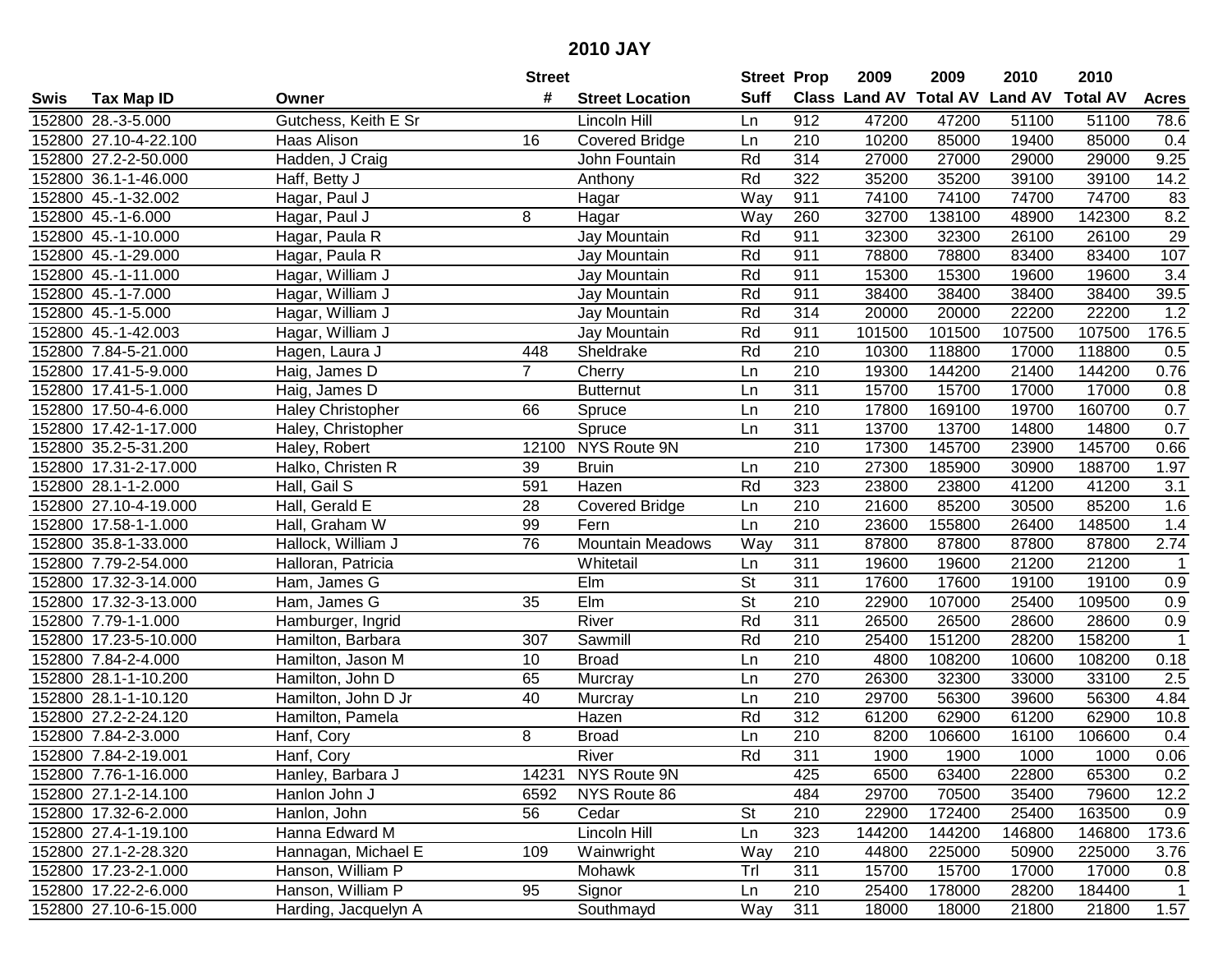|      |                       |                         | <b>Street</b>   |                         | <b>Street Prop</b>       |                  | 2009                 | 2009            | 2010           | 2010            |                   |
|------|-----------------------|-------------------------|-----------------|-------------------------|--------------------------|------------------|----------------------|-----------------|----------------|-----------------|-------------------|
| Swis | <b>Tax Map ID</b>     | Owner                   | #               | <b>Street Location</b>  | <b>Suff</b>              |                  | <b>Class Land AV</b> | <b>Total AV</b> | <b>Land AV</b> | <b>Total AV</b> | <b>Acres</b>      |
|      | 152800 45.-1-44.001   | Hardzog, Lucinda H      |                 | Jay Mountain            | Rd                       | 322              | 115300               | 115300          | 131000         | 131000          | 100               |
|      | 152800 45.-1-18.472   | Hardzog, Robert C       | 824             | <b>Styles Brook</b>     | Rd                       | 240              | 76700                | 503200          | 86600          | 771700          | $\overline{30.9}$ |
|      | 152800 36.1-1-47.100  | Harrington, Gerard A    | 85              | Anthony                 | Rd                       | 210              | 43200                | 152100          | 52600          | 152100          | 9.5               |
|      | 152800 27.2-2-54.000  | Harris, Carl            |                 | 13074 NYS Route 9N      |                          | 210              | 13100                | 122000          | 20100          | 122000          | 0.43              |
|      | 152800 17.22-2-12.000 | Harris, Carl W Jr       |                 | Algonquin               | Ln                       | 311              | 20400                | 20400           | 22300          | 22300           | 1.4               |
|      | 152800 17.79-2-3.000  | Harris, James R         |                 | Traum                   | Ln                       | 311              | 21200                | 21200           | 23400          | 23400           | 1.8               |
|      | 152800 17.79-2-2.000  | Harris, James R         |                 | Forest                  | Ln                       | 311              | 15700                | 15700           | 17000          | 17000           | 0.8               |
|      | 152800 17.22-2-10.000 | Harris, Maria A         | 34              | Algonquin               | Ln                       | $\overline{210}$ | 20100                | 166100          | 22300          | 166100          | 0.79              |
|      | 152800 27.4-1-41.142  | Harris, Peter J         | 563             | Glen                    | Rd                       | $\overline{210}$ | 27300                | 167500          | 30400          | 167500          | 1.57              |
|      | 152800 27.4-1-41.151  | Harris, Peter J         |                 | Glen                    | Rd                       | 323              | 20600                | 20600           | 23000          | 23000           | 1.51              |
|      | 152800 36.-1-13.001   | Harrison Co LLC         | 413             | Glen                    | Rd                       | 240              | 120000               | 293600          | 98200          | 295900          | 78.1              |
|      | 152800 17.22-3-3.000  | Harrison, Maureen       | 43              | Algonquin               | Ln                       | 210              | 20300                | 148200          | 22600          | 148200          | 0.8               |
|      | 152800 36.1-1-37.000  | Harrison, Michael T     | 269             | Glen                    | Rd                       | 240              | 91800                | 485300          | 94600          | 485300          | 37.73             |
|      | 152800 7.76-3-28.000  | Hart, Jody L            | 14206           | NYS Route 9N            |                          | 210              | 6500                 | 112200          | 14100          | 112200          | 0.24              |
|      | 152800 7.84-3-4.000   | Hart, Tracy W           | 16              | <b>Burt</b>             | Ln                       | 210              | 5600                 | 72500           | 11800          | 74600           | 0.2               |
|      | 152800 17.49-4-20.000 | Hartnik, Joshua         |                 | Evergreen               | Ln                       | 311              | 17600                | 17600           | 19100          | 19100           | 0.9               |
|      | 152800 27.1-1-6.037   | Hartpence, Sue A        |                 | John Fountain           | Rd                       | 311              | 13600                | 13600           | 17800          | 17800           | 1.1               |
|      | 152800 17.33-1-8.000  | Hartwell Arthur A III   | 124             | Beech                   | $\overline{\mathsf{St}}$ | 210              | 22900                | 144200          | 25400          | 144200          | 0.9               |
|      | 152800 17.58-1-22.000 | Haskin, Robert A        |                 | Cottontail              | Ln                       | 311              | 19800                | 19800           | 21500          | 21500           | $1.1$             |
|      | 152800 17.58-1-25.000 | Haskin, Robert A        |                 | Cottontail              | Ln                       | 311              | 15700                | 15700           | 17000          | 17000           | 0.8               |
|      | 152800 17.58-1-27.000 | Haskin, Robert A        |                 | Cottontail              | Ln                       | 311              | 17600                | 17600           | 19100          | 19100           | 0.9               |
|      | 152800 17.58-1-28.000 | Haskin, Robert A        |                 | Cottontail              | Ln                       | 311              | 11800                | 11800           | 12700          | 12700           | 0.6               |
|      | 152800 17.58-1-26.000 | Haskin, Robert A        | 102             | Cottontail              | Ln                       | 210              | 20300                | 97100           | 22600          | 100900          | 0.8               |
|      | 152800 35.2-3-10.000  | Hathaway, Arnold W      | 144             | Springfield             | Rd                       | 260              | 27000                | 38000           | 29900          | 38000           | 1.4               |
|      | 152800 27.1-1-22.100  | Hathaway, William D III | 13077           | NYS Route 9N            |                          | 210              | 15400                | 61500           | 26400          | 62500           | 0.83              |
|      | 152800 27.1-2-28.100  | Havas, Deborah D        |                 | NYS Route 9N            |                          | 323              | 97900                | 97900           | 97900          | 97900           | 120.45            |
|      | 152800 27.1-2-28.200  | Havas, Deborah D        | 78              | Wainwright              | Way                      | 210              | 27500                | 89700           | 45000          | 89700           | 1.65              |
|      | 152800 17.50-1-6.000  | Hays Michele R          | 86              | Tannenbaum              | Ln                       | 210              | 22900                | 160800          | 25400          | 160800          | 0.9               |
|      | 152800 35.8-1-37.000  | Hegedus, George T       | 114             | <b>Mountain Meadows</b> | Way                      | 210              | 102600               | 473900          | 104100         | 473900          | 3.97              |
|      | 152800 17.31-2-12.000 | <b>Helmett Glenn</b>    |                 | <b>Bruin</b>            | Ln                       | $\overline{311}$ | 17600                | 17600           | 19100          | 19100           | 0.9               |
|      | 152800 17.31-2-11.000 | Helmett, Glenn M        | $\overline{20}$ | <b>Bruin</b>            | Ln                       | 210              | 22900                | 185000          | 25400          | 172000          | 0.9               |
|      | 152800 17.23-6-13.000 | Helmett, Glenn M        |                 | Raccoon                 | Ln                       | 311              | 19600                | 19600           | 21200          | 21200           | $\mathbf 1$       |
|      | 152800 17.23-4-3.000  | Hembury, Bryan          | 18              | Seneca                  | Trl                      | $\overline{210}$ | 25400                | 263800          | 28200          | 263800          | $\mathbf{1}$      |
|      | 152800 17.22-2-14.000 | Henderson, William J    | 60              | Algonquin               | Ln                       | 210              | 26800                | 123000          | 30200          | 123000          | 1.7               |
|      | 152800 27.2-2-49.000  | Heneka, Timothy J       | 88              | John Fountain           | Rd                       | 210              | 27800                | 139300          | 31000          | 139300          | 1.8               |
|      | 152800 36.1-3-3.000   | Herkert, Amy            |                 | Trumbulls               | Rd                       | 311              | 33600                | 34600           | 47900          | 47900           | 4.62              |
|      | 152800 36.1-1-62.100  | Herrera, Fernando       | 458             | Trumbulls               | Rd                       | 240              | 36700                | 233100          | 39300          | 233100          | 12.63             |
|      | 152800 18.1-1-9.130   | Heshmat, Hooshang       | 24              | Pulitzer                | Way                      | 260              | 58200                | 172900          | 60800          | 172900          | 36.6              |
|      | 152800 17.23-2-5.000  | Hession, James          | 5               | Mohawk                  | Trl                      | 210              | 25600                | 184000          | 28500          | 172800          | 1.1               |
|      | 152800 7.75-2-9.220   | Heuser, Katherine       | 143             | Church                  | Ln                       | 210              | 19700                | 55500           | 22100          | 61900           | 0.96              |
|      | 152800 18.1-1-5.120   | Hewston, Geoffrey L     | 280             | Sheldrake               | Rd                       | 210              | 27300                | 166000          | 30400          | 154000          | 1.56              |
|      | 152800 17.50-4-17.000 | Heyd, Allan             | 35              | Cottontail              | Ln                       | 210              | 22900                | 109900          | 25400          | 109900          | 0.9               |
|      |                       |                         |                 |                         |                          |                  |                      |                 |                |                 |                   |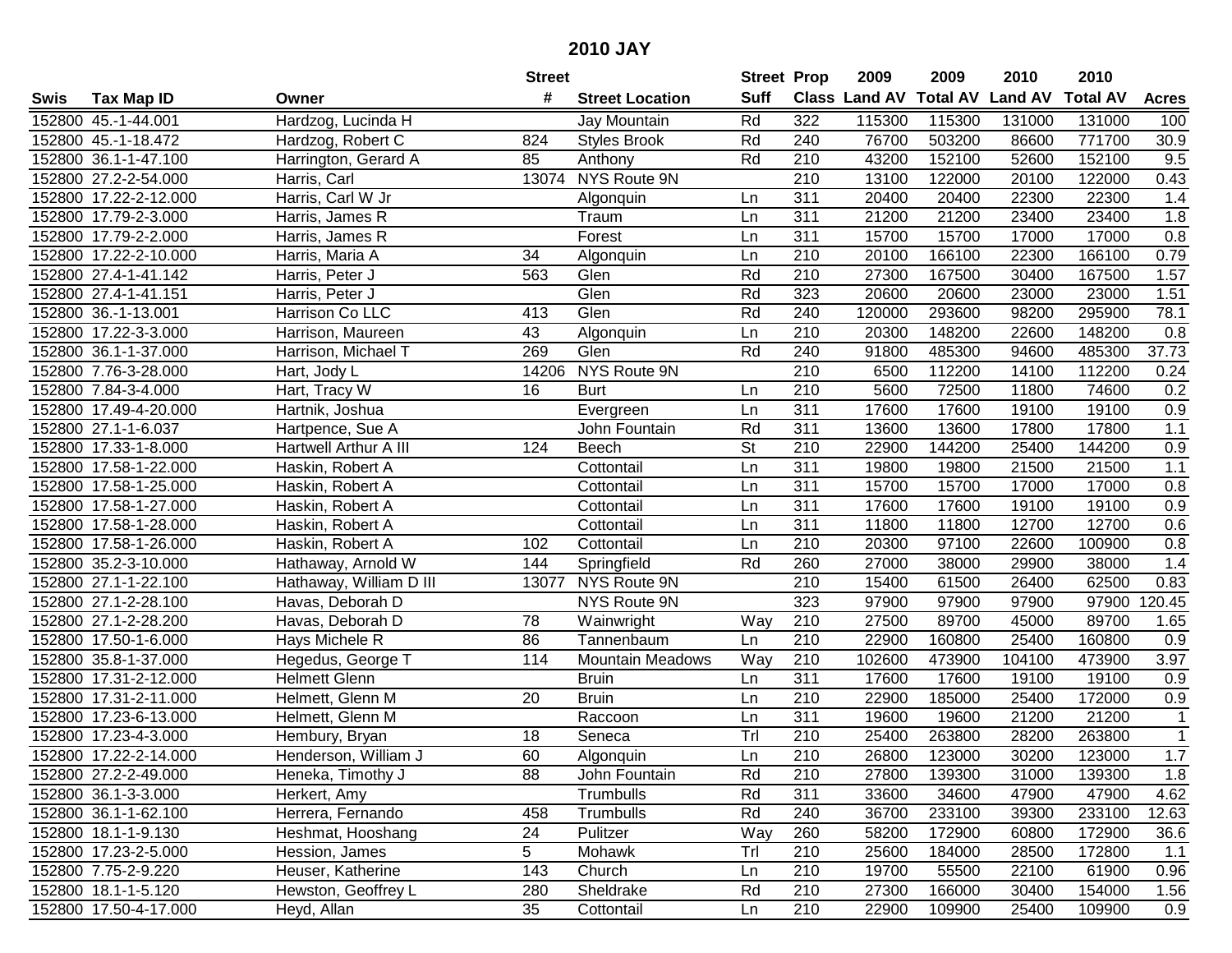| #<br><b>Suff</b><br>Class Land AV<br><b>Total AV</b><br><b>Land AV</b><br><b>Total AV</b><br><b>Tax Map ID</b><br><b>Street Location</b><br><b>Acres</b><br>Swis<br>Owner<br>Hickey, Thomas L<br>Rd<br>311<br>152800 36.-1-36.000<br>29200<br>29200<br>29200<br>29200<br>2.5<br><b>Upland Meadows</b><br>Rd<br>6200<br>111100<br>111100<br>0.2<br>152800 7.84-5-22.000<br>452<br>Sheldrake<br>210<br>11800<br>Hickey, William D<br>Higgins, Edward P<br>$\overline{11.05}$<br>152800 27.2-2-16.700<br>504<br>Rd<br>240<br>123900<br>274100<br>128900<br>274100<br><b>Stickney Bridge</b><br>$\overline{311}$<br><b>High Peaks Development LLC</b><br>NYS Route 86<br>9600<br>9600<br>10000<br>10000<br>0.59<br>152800 27.10-1-16.120<br>NYS Route 86<br>9700<br>0.62<br>152800 27.10-1-16.110<br><b>High Peaks Development LLC</b><br>311<br>9700<br>10500<br>10500<br>185700<br>152800 18.1-1-18.000<br><b>Hildreth Family Trust</b><br>41<br>Rd<br>210<br>26400<br>201900<br>29100<br>1.1<br>Sheldrake<br>311<br><b>Hildreth Family Trust</b><br>Sheldrake<br>Rd<br>15700<br>15700<br>17300<br>17300<br>0.8<br>152800 18.1-1-19.000<br>314<br>$\overline{3.3}$<br>Rd<br>24200<br>24200<br>28000<br>152800 18.3-1-30.130<br>Hildreth Kim M<br>Hazen<br>28000<br>Rd<br>$\overline{210}$<br>137400<br>2.92<br>152800 28.1-1-14.001<br>Hildreth, Kim R<br>640<br>30000<br>133400<br>34200<br>Hazen<br>Rd<br>322<br>43700<br>45500<br>15.5<br>152800 18.3-1-26.310<br><b>Stickney Bridge</b><br>43700<br>45500<br>Hileman, Bette J<br>311<br>17600<br>19100<br>152800 17.49-4-12.000<br>Fern<br>17600<br>19100<br>0.9<br>Hill, Jonathan E<br>Ln<br>152800 17.4-1-21.000<br>Carey<br>Rd<br>210<br>15700<br>104200<br>23000<br>104200<br>0.6<br>Hilt, Gene T<br>150<br>152800 7.84-5-29.000<br>Himmel, Erin R<br>51<br><b>Burt</b><br>210<br>9700<br>16100<br>96800<br>0.4<br>Ln<br>96800<br>NYS Route 9N<br>652<br>128800<br>152800 27.10-6-17.000<br><b>Hinson-Menard Associates</b><br>12941<br>11000<br>125900<br>34500<br>0.46<br>210<br>123100<br>1.3<br>152800 17.41-3-14.000<br>Hodgson, Mark G<br>37<br>26000<br>123100<br>29000<br><b>Butternut</b><br>Ln<br>210<br>Hodgson, Todd C<br>1081<br>Rd<br>26400<br>83800<br>29100<br>85000<br>1.1<br>152800 18.3-1-6.000<br><b>Stickney Bridge</b><br>280<br>0.7<br>152800 27.23-1-3.000<br>8<br>17700<br>153200<br>19800<br>153200<br>Hofrichter Barbara J<br>Ln<br>Almweg<br>311<br>1.7<br>152800 17.50-4-3.000<br>Hogan Shane L<br>Spruce<br>Ln<br>21000<br>21000<br>23200<br>23200<br>NYS Route 86<br>311<br>21200<br>152800 27.1-3-21.000<br><b>Hollybel Realty Trust</b><br>19600<br>19600<br>21200<br>1.01<br>152800 17.30-2-2.000<br>Holowach, Mark J<br>210<br>25600<br>170800<br>28500<br>167300<br>1.1<br>146<br>Sequoia Mountain<br>Ln<br>Rd<br>152800 7.79-3-2.000<br>River<br>210<br>26700<br>139700<br>29600<br>130000<br>0.7<br>Holtermann, Keith A<br>130<br>0.3<br>152800 7.76-2-6.000<br>Church<br>620<br>8300<br>8300<br>24100<br>24100<br>Holy Name Church<br>Ln<br>NYS Route 9N<br>612<br>465000<br>$\pmb{0}$<br>152800 999.28-1-19.000<br><b>Holy Name School</b><br>0<br>465000<br>$\Omega$<br>Fawn<br>17800<br>0.7<br>152800 7.79-5-13.000<br>Hom, Henry JH<br>22<br>Dr<br>210<br>141700<br>19700<br>135400<br>NYS Route 9N<br>$\overline{210}$<br>152800 35.8-1-6.000<br>12239<br>18300<br>75000<br>81900<br>0.7<br>Honigmann, Phyllis A<br>24500<br>23<br>270<br>27700<br>152800 7.84-1-4.000<br>Intervale<br>2500<br>34000<br>5900<br>0.1<br>Hopkins, George E<br>Ave<br>152800 27.2-2-21.000<br>453<br>Rd<br>240<br>36100<br>39100<br>92600<br>Hopkins, John P<br>Hazen<br>88200<br>12.4<br>46<br>210<br>157700<br>25400<br>157700<br>152800 17.49-3-19.000<br>22900<br>0.9<br>Horn, Margaret<br>Gooseberry<br>Ln<br>$\overline{210}$<br>1.4<br>152800 17.48-2-6.000<br>583<br>AuSable<br>Dr<br>26200<br>103300<br>29300<br>103300<br>Hornung, Beryl J<br>$\overline{311}$<br>17600<br>19100<br>152800 17.58-1-16.000<br>17600<br>19100<br>0.9<br>Horstmann, David<br>Cottontail<br>Ln<br>$\overline{\mathsf{St}}$<br>152800 7.76-1-4.000<br>$\overline{210}$<br>6200<br>73500<br>11800<br>73500<br>0.2<br>Horstmyer, Eric<br>5<br>Forge<br>Way<br>152800 35.8-1-36.000<br>110<br><b>Mountain Meadows</b><br>210<br>155000<br>553000<br>157500<br>553000<br>4.22<br>Huffman John B<br>311<br>19800<br>21500<br>152800 17.42-1-11.000<br>19800<br>21500<br>1.1<br>Hulse, Jeffrey B<br>Spruce<br>Ln<br>311<br>152800 17.31-2-1.000<br>Humenik, Michael Jr<br>Raccoon<br>Ln<br>19600<br>19600<br>21200<br>21200<br>$\overline{1}$<br>152800 35.8-1-20.000<br>Humphreys, Nancy E<br>14<br>Springfield<br>Rd<br>210<br>2200<br>70300<br>3900<br>70300<br>0.06<br>Rd<br>152800 36.1-1-17.212<br>138<br>Valley<br>210<br>29400<br>157400<br>33300<br>161000<br>2.59<br>Hunkele, Andrew<br>Rd<br>210<br>38100<br>152800 7.79-1-8.000<br>Hunt, David C<br>226<br>River<br>234100<br>42300<br>234100<br>$\overline{1}$<br>152800 17.40-3-2.000<br>$\overline{4}$<br><b>St</b><br>210<br>22900<br>0.9<br>Hurd, Dale J<br>Cedar<br>100000<br>25400<br>110900<br>Rd<br>311<br>20200<br>22000<br>1.3<br>152800 17.40-1-1.000<br>Huttemann, Ronald L<br>Sawmill<br>20200<br>22000<br><b>St</b><br>912<br>133400<br>140000<br>145.5<br>152800 18.-2-1.000<br>Hydok, Maureen A<br>Green<br>135000<br>139900<br>152800 18.-2-14.000<br>Hydok, Maureen A<br>650<br>Grove<br>Rd<br>240<br>185700<br>612400<br>191700<br>612400<br>210.2<br>152800 17.58-1-24.000<br>48<br>$\overline{1}$ |  |                | <b>Street</b> |              | <b>Street Prop</b> |     | 2009  | 2009  | 2010  | 2010  |  |
|---------------------------------------------------------------------------------------------------------------------------------------------------------------------------------------------------------------------------------------------------------------------------------------------------------------------------------------------------------------------------------------------------------------------------------------------------------------------------------------------------------------------------------------------------------------------------------------------------------------------------------------------------------------------------------------------------------------------------------------------------------------------------------------------------------------------------------------------------------------------------------------------------------------------------------------------------------------------------------------------------------------------------------------------------------------------------------------------------------------------------------------------------------------------------------------------------------------------------------------------------------------------------------------------------------------------------------------------------------------------------------------------------------------------------------------------------------------------------------------------------------------------------------------------------------------------------------------------------------------------------------------------------------------------------------------------------------------------------------------------------------------------------------------------------------------------------------------------------------------------------------------------------------------------------------------------------------------------------------------------------------------------------------------------------------------------------------------------------------------------------------------------------------------------------------------------------------------------------------------------------------------------------------------------------------------------------------------------------------------------------------------------------------------------------------------------------------------------------------------------------------------------------------------------------------------------------------------------------------------------------------------------------------------------------------------------------------------------------------------------------------------------------------------------------------------------------------------------------------------------------------------------------------------------------------------------------------------------------------------------------------------------------------------------------------------------------------------------------------------------------------------------------------------------------------------------------------------------------------------------------------------------------------------------------------------------------------------------------------------------------------------------------------------------------------------------------------------------------------------------------------------------------------------------------------------------------------------------------------------------------------------------------------------------------------------------------------------------------------------------------------------------------------------------------------------------------------------------------------------------------------------------------------------------------------------------------------------------------------------------------------------------------------------------------------------------------------------------------------------------------------------------------------------------------------------------------------------------------------------------------------------------------------------------------------------------------------------------------------------------------------------------------------------------------------------------------------------------------------------------------------------------------------------------------------------------------------------------------------------------------------------------------------------------------------------------------------------------------------------------------------------------------------------------------------------------------------------------------------------------------------------------------------------------------------------------------------------------------------------------------------------------------------------------------------------------------------------------------------------------------------------------------------------------------------------------------------------------------------------------------------------------------------------------------------------------------------------------------------------------------------------------------------------------------------------------------------------------------------------------------------------------------------------------------|--|----------------|---------------|--------------|--------------------|-----|-------|-------|-------|-------|--|
|                                                                                                                                                                                                                                                                                                                                                                                                                                                                                                                                                                                                                                                                                                                                                                                                                                                                                                                                                                                                                                                                                                                                                                                                                                                                                                                                                                                                                                                                                                                                                                                                                                                                                                                                                                                                                                                                                                                                                                                                                                                                                                                                                                                                                                                                                                                                                                                                                                                                                                                                                                                                                                                                                                                                                                                                                                                                                                                                                                                                                                                                                                                                                                                                                                                                                                                                                                                                                                                                                                                                                                                                                                                                                                                                                                                                                                                                                                                                                                                                                                                                                                                                                                                                                                                                                                                                                                                                                                                                                                                                                                                                                                                                                                                                                                                                                                                                                                                                                                                                                                                                                                                                                                                                                                                                                                                                                                                                                                                                                                                                                   |  |                |               |              |                    |     |       |       |       |       |  |
|                                                                                                                                                                                                                                                                                                                                                                                                                                                                                                                                                                                                                                                                                                                                                                                                                                                                                                                                                                                                                                                                                                                                                                                                                                                                                                                                                                                                                                                                                                                                                                                                                                                                                                                                                                                                                                                                                                                                                                                                                                                                                                                                                                                                                                                                                                                                                                                                                                                                                                                                                                                                                                                                                                                                                                                                                                                                                                                                                                                                                                                                                                                                                                                                                                                                                                                                                                                                                                                                                                                                                                                                                                                                                                                                                                                                                                                                                                                                                                                                                                                                                                                                                                                                                                                                                                                                                                                                                                                                                                                                                                                                                                                                                                                                                                                                                                                                                                                                                                                                                                                                                                                                                                                                                                                                                                                                                                                                                                                                                                                                                   |  |                |               |              |                    |     |       |       |       |       |  |
|                                                                                                                                                                                                                                                                                                                                                                                                                                                                                                                                                                                                                                                                                                                                                                                                                                                                                                                                                                                                                                                                                                                                                                                                                                                                                                                                                                                                                                                                                                                                                                                                                                                                                                                                                                                                                                                                                                                                                                                                                                                                                                                                                                                                                                                                                                                                                                                                                                                                                                                                                                                                                                                                                                                                                                                                                                                                                                                                                                                                                                                                                                                                                                                                                                                                                                                                                                                                                                                                                                                                                                                                                                                                                                                                                                                                                                                                                                                                                                                                                                                                                                                                                                                                                                                                                                                                                                                                                                                                                                                                                                                                                                                                                                                                                                                                                                                                                                                                                                                                                                                                                                                                                                                                                                                                                                                                                                                                                                                                                                                                                   |  |                |               |              |                    |     |       |       |       |       |  |
|                                                                                                                                                                                                                                                                                                                                                                                                                                                                                                                                                                                                                                                                                                                                                                                                                                                                                                                                                                                                                                                                                                                                                                                                                                                                                                                                                                                                                                                                                                                                                                                                                                                                                                                                                                                                                                                                                                                                                                                                                                                                                                                                                                                                                                                                                                                                                                                                                                                                                                                                                                                                                                                                                                                                                                                                                                                                                                                                                                                                                                                                                                                                                                                                                                                                                                                                                                                                                                                                                                                                                                                                                                                                                                                                                                                                                                                                                                                                                                                                                                                                                                                                                                                                                                                                                                                                                                                                                                                                                                                                                                                                                                                                                                                                                                                                                                                                                                                                                                                                                                                                                                                                                                                                                                                                                                                                                                                                                                                                                                                                                   |  |                |               |              |                    |     |       |       |       |       |  |
|                                                                                                                                                                                                                                                                                                                                                                                                                                                                                                                                                                                                                                                                                                                                                                                                                                                                                                                                                                                                                                                                                                                                                                                                                                                                                                                                                                                                                                                                                                                                                                                                                                                                                                                                                                                                                                                                                                                                                                                                                                                                                                                                                                                                                                                                                                                                                                                                                                                                                                                                                                                                                                                                                                                                                                                                                                                                                                                                                                                                                                                                                                                                                                                                                                                                                                                                                                                                                                                                                                                                                                                                                                                                                                                                                                                                                                                                                                                                                                                                                                                                                                                                                                                                                                                                                                                                                                                                                                                                                                                                                                                                                                                                                                                                                                                                                                                                                                                                                                                                                                                                                                                                                                                                                                                                                                                                                                                                                                                                                                                                                   |  |                |               |              |                    |     |       |       |       |       |  |
|                                                                                                                                                                                                                                                                                                                                                                                                                                                                                                                                                                                                                                                                                                                                                                                                                                                                                                                                                                                                                                                                                                                                                                                                                                                                                                                                                                                                                                                                                                                                                                                                                                                                                                                                                                                                                                                                                                                                                                                                                                                                                                                                                                                                                                                                                                                                                                                                                                                                                                                                                                                                                                                                                                                                                                                                                                                                                                                                                                                                                                                                                                                                                                                                                                                                                                                                                                                                                                                                                                                                                                                                                                                                                                                                                                                                                                                                                                                                                                                                                                                                                                                                                                                                                                                                                                                                                                                                                                                                                                                                                                                                                                                                                                                                                                                                                                                                                                                                                                                                                                                                                                                                                                                                                                                                                                                                                                                                                                                                                                                                                   |  |                |               |              |                    |     |       |       |       |       |  |
|                                                                                                                                                                                                                                                                                                                                                                                                                                                                                                                                                                                                                                                                                                                                                                                                                                                                                                                                                                                                                                                                                                                                                                                                                                                                                                                                                                                                                                                                                                                                                                                                                                                                                                                                                                                                                                                                                                                                                                                                                                                                                                                                                                                                                                                                                                                                                                                                                                                                                                                                                                                                                                                                                                                                                                                                                                                                                                                                                                                                                                                                                                                                                                                                                                                                                                                                                                                                                                                                                                                                                                                                                                                                                                                                                                                                                                                                                                                                                                                                                                                                                                                                                                                                                                                                                                                                                                                                                                                                                                                                                                                                                                                                                                                                                                                                                                                                                                                                                                                                                                                                                                                                                                                                                                                                                                                                                                                                                                                                                                                                                   |  |                |               |              |                    |     |       |       |       |       |  |
|                                                                                                                                                                                                                                                                                                                                                                                                                                                                                                                                                                                                                                                                                                                                                                                                                                                                                                                                                                                                                                                                                                                                                                                                                                                                                                                                                                                                                                                                                                                                                                                                                                                                                                                                                                                                                                                                                                                                                                                                                                                                                                                                                                                                                                                                                                                                                                                                                                                                                                                                                                                                                                                                                                                                                                                                                                                                                                                                                                                                                                                                                                                                                                                                                                                                                                                                                                                                                                                                                                                                                                                                                                                                                                                                                                                                                                                                                                                                                                                                                                                                                                                                                                                                                                                                                                                                                                                                                                                                                                                                                                                                                                                                                                                                                                                                                                                                                                                                                                                                                                                                                                                                                                                                                                                                                                                                                                                                                                                                                                                                                   |  |                |               |              |                    |     |       |       |       |       |  |
|                                                                                                                                                                                                                                                                                                                                                                                                                                                                                                                                                                                                                                                                                                                                                                                                                                                                                                                                                                                                                                                                                                                                                                                                                                                                                                                                                                                                                                                                                                                                                                                                                                                                                                                                                                                                                                                                                                                                                                                                                                                                                                                                                                                                                                                                                                                                                                                                                                                                                                                                                                                                                                                                                                                                                                                                                                                                                                                                                                                                                                                                                                                                                                                                                                                                                                                                                                                                                                                                                                                                                                                                                                                                                                                                                                                                                                                                                                                                                                                                                                                                                                                                                                                                                                                                                                                                                                                                                                                                                                                                                                                                                                                                                                                                                                                                                                                                                                                                                                                                                                                                                                                                                                                                                                                                                                                                                                                                                                                                                                                                                   |  |                |               |              |                    |     |       |       |       |       |  |
|                                                                                                                                                                                                                                                                                                                                                                                                                                                                                                                                                                                                                                                                                                                                                                                                                                                                                                                                                                                                                                                                                                                                                                                                                                                                                                                                                                                                                                                                                                                                                                                                                                                                                                                                                                                                                                                                                                                                                                                                                                                                                                                                                                                                                                                                                                                                                                                                                                                                                                                                                                                                                                                                                                                                                                                                                                                                                                                                                                                                                                                                                                                                                                                                                                                                                                                                                                                                                                                                                                                                                                                                                                                                                                                                                                                                                                                                                                                                                                                                                                                                                                                                                                                                                                                                                                                                                                                                                                                                                                                                                                                                                                                                                                                                                                                                                                                                                                                                                                                                                                                                                                                                                                                                                                                                                                                                                                                                                                                                                                                                                   |  |                |               |              |                    |     |       |       |       |       |  |
|                                                                                                                                                                                                                                                                                                                                                                                                                                                                                                                                                                                                                                                                                                                                                                                                                                                                                                                                                                                                                                                                                                                                                                                                                                                                                                                                                                                                                                                                                                                                                                                                                                                                                                                                                                                                                                                                                                                                                                                                                                                                                                                                                                                                                                                                                                                                                                                                                                                                                                                                                                                                                                                                                                                                                                                                                                                                                                                                                                                                                                                                                                                                                                                                                                                                                                                                                                                                                                                                                                                                                                                                                                                                                                                                                                                                                                                                                                                                                                                                                                                                                                                                                                                                                                                                                                                                                                                                                                                                                                                                                                                                                                                                                                                                                                                                                                                                                                                                                                                                                                                                                                                                                                                                                                                                                                                                                                                                                                                                                                                                                   |  |                |               |              |                    |     |       |       |       |       |  |
|                                                                                                                                                                                                                                                                                                                                                                                                                                                                                                                                                                                                                                                                                                                                                                                                                                                                                                                                                                                                                                                                                                                                                                                                                                                                                                                                                                                                                                                                                                                                                                                                                                                                                                                                                                                                                                                                                                                                                                                                                                                                                                                                                                                                                                                                                                                                                                                                                                                                                                                                                                                                                                                                                                                                                                                                                                                                                                                                                                                                                                                                                                                                                                                                                                                                                                                                                                                                                                                                                                                                                                                                                                                                                                                                                                                                                                                                                                                                                                                                                                                                                                                                                                                                                                                                                                                                                                                                                                                                                                                                                                                                                                                                                                                                                                                                                                                                                                                                                                                                                                                                                                                                                                                                                                                                                                                                                                                                                                                                                                                                                   |  |                |               |              |                    |     |       |       |       |       |  |
|                                                                                                                                                                                                                                                                                                                                                                                                                                                                                                                                                                                                                                                                                                                                                                                                                                                                                                                                                                                                                                                                                                                                                                                                                                                                                                                                                                                                                                                                                                                                                                                                                                                                                                                                                                                                                                                                                                                                                                                                                                                                                                                                                                                                                                                                                                                                                                                                                                                                                                                                                                                                                                                                                                                                                                                                                                                                                                                                                                                                                                                                                                                                                                                                                                                                                                                                                                                                                                                                                                                                                                                                                                                                                                                                                                                                                                                                                                                                                                                                                                                                                                                                                                                                                                                                                                                                                                                                                                                                                                                                                                                                                                                                                                                                                                                                                                                                                                                                                                                                                                                                                                                                                                                                                                                                                                                                                                                                                                                                                                                                                   |  |                |               |              |                    |     |       |       |       |       |  |
|                                                                                                                                                                                                                                                                                                                                                                                                                                                                                                                                                                                                                                                                                                                                                                                                                                                                                                                                                                                                                                                                                                                                                                                                                                                                                                                                                                                                                                                                                                                                                                                                                                                                                                                                                                                                                                                                                                                                                                                                                                                                                                                                                                                                                                                                                                                                                                                                                                                                                                                                                                                                                                                                                                                                                                                                                                                                                                                                                                                                                                                                                                                                                                                                                                                                                                                                                                                                                                                                                                                                                                                                                                                                                                                                                                                                                                                                                                                                                                                                                                                                                                                                                                                                                                                                                                                                                                                                                                                                                                                                                                                                                                                                                                                                                                                                                                                                                                                                                                                                                                                                                                                                                                                                                                                                                                                                                                                                                                                                                                                                                   |  |                |               |              |                    |     |       |       |       |       |  |
|                                                                                                                                                                                                                                                                                                                                                                                                                                                                                                                                                                                                                                                                                                                                                                                                                                                                                                                                                                                                                                                                                                                                                                                                                                                                                                                                                                                                                                                                                                                                                                                                                                                                                                                                                                                                                                                                                                                                                                                                                                                                                                                                                                                                                                                                                                                                                                                                                                                                                                                                                                                                                                                                                                                                                                                                                                                                                                                                                                                                                                                                                                                                                                                                                                                                                                                                                                                                                                                                                                                                                                                                                                                                                                                                                                                                                                                                                                                                                                                                                                                                                                                                                                                                                                                                                                                                                                                                                                                                                                                                                                                                                                                                                                                                                                                                                                                                                                                                                                                                                                                                                                                                                                                                                                                                                                                                                                                                                                                                                                                                                   |  |                |               |              |                    |     |       |       |       |       |  |
|                                                                                                                                                                                                                                                                                                                                                                                                                                                                                                                                                                                                                                                                                                                                                                                                                                                                                                                                                                                                                                                                                                                                                                                                                                                                                                                                                                                                                                                                                                                                                                                                                                                                                                                                                                                                                                                                                                                                                                                                                                                                                                                                                                                                                                                                                                                                                                                                                                                                                                                                                                                                                                                                                                                                                                                                                                                                                                                                                                                                                                                                                                                                                                                                                                                                                                                                                                                                                                                                                                                                                                                                                                                                                                                                                                                                                                                                                                                                                                                                                                                                                                                                                                                                                                                                                                                                                                                                                                                                                                                                                                                                                                                                                                                                                                                                                                                                                                                                                                                                                                                                                                                                                                                                                                                                                                                                                                                                                                                                                                                                                   |  |                |               |              |                    |     |       |       |       |       |  |
|                                                                                                                                                                                                                                                                                                                                                                                                                                                                                                                                                                                                                                                                                                                                                                                                                                                                                                                                                                                                                                                                                                                                                                                                                                                                                                                                                                                                                                                                                                                                                                                                                                                                                                                                                                                                                                                                                                                                                                                                                                                                                                                                                                                                                                                                                                                                                                                                                                                                                                                                                                                                                                                                                                                                                                                                                                                                                                                                                                                                                                                                                                                                                                                                                                                                                                                                                                                                                                                                                                                                                                                                                                                                                                                                                                                                                                                                                                                                                                                                                                                                                                                                                                                                                                                                                                                                                                                                                                                                                                                                                                                                                                                                                                                                                                                                                                                                                                                                                                                                                                                                                                                                                                                                                                                                                                                                                                                                                                                                                                                                                   |  |                |               |              |                    |     |       |       |       |       |  |
|                                                                                                                                                                                                                                                                                                                                                                                                                                                                                                                                                                                                                                                                                                                                                                                                                                                                                                                                                                                                                                                                                                                                                                                                                                                                                                                                                                                                                                                                                                                                                                                                                                                                                                                                                                                                                                                                                                                                                                                                                                                                                                                                                                                                                                                                                                                                                                                                                                                                                                                                                                                                                                                                                                                                                                                                                                                                                                                                                                                                                                                                                                                                                                                                                                                                                                                                                                                                                                                                                                                                                                                                                                                                                                                                                                                                                                                                                                                                                                                                                                                                                                                                                                                                                                                                                                                                                                                                                                                                                                                                                                                                                                                                                                                                                                                                                                                                                                                                                                                                                                                                                                                                                                                                                                                                                                                                                                                                                                                                                                                                                   |  |                |               |              |                    |     |       |       |       |       |  |
|                                                                                                                                                                                                                                                                                                                                                                                                                                                                                                                                                                                                                                                                                                                                                                                                                                                                                                                                                                                                                                                                                                                                                                                                                                                                                                                                                                                                                                                                                                                                                                                                                                                                                                                                                                                                                                                                                                                                                                                                                                                                                                                                                                                                                                                                                                                                                                                                                                                                                                                                                                                                                                                                                                                                                                                                                                                                                                                                                                                                                                                                                                                                                                                                                                                                                                                                                                                                                                                                                                                                                                                                                                                                                                                                                                                                                                                                                                                                                                                                                                                                                                                                                                                                                                                                                                                                                                                                                                                                                                                                                                                                                                                                                                                                                                                                                                                                                                                                                                                                                                                                                                                                                                                                                                                                                                                                                                                                                                                                                                                                                   |  |                |               |              |                    |     |       |       |       |       |  |
|                                                                                                                                                                                                                                                                                                                                                                                                                                                                                                                                                                                                                                                                                                                                                                                                                                                                                                                                                                                                                                                                                                                                                                                                                                                                                                                                                                                                                                                                                                                                                                                                                                                                                                                                                                                                                                                                                                                                                                                                                                                                                                                                                                                                                                                                                                                                                                                                                                                                                                                                                                                                                                                                                                                                                                                                                                                                                                                                                                                                                                                                                                                                                                                                                                                                                                                                                                                                                                                                                                                                                                                                                                                                                                                                                                                                                                                                                                                                                                                                                                                                                                                                                                                                                                                                                                                                                                                                                                                                                                                                                                                                                                                                                                                                                                                                                                                                                                                                                                                                                                                                                                                                                                                                                                                                                                                                                                                                                                                                                                                                                   |  |                |               |              |                    |     |       |       |       |       |  |
|                                                                                                                                                                                                                                                                                                                                                                                                                                                                                                                                                                                                                                                                                                                                                                                                                                                                                                                                                                                                                                                                                                                                                                                                                                                                                                                                                                                                                                                                                                                                                                                                                                                                                                                                                                                                                                                                                                                                                                                                                                                                                                                                                                                                                                                                                                                                                                                                                                                                                                                                                                                                                                                                                                                                                                                                                                                                                                                                                                                                                                                                                                                                                                                                                                                                                                                                                                                                                                                                                                                                                                                                                                                                                                                                                                                                                                                                                                                                                                                                                                                                                                                                                                                                                                                                                                                                                                                                                                                                                                                                                                                                                                                                                                                                                                                                                                                                                                                                                                                                                                                                                                                                                                                                                                                                                                                                                                                                                                                                                                                                                   |  |                |               |              |                    |     |       |       |       |       |  |
|                                                                                                                                                                                                                                                                                                                                                                                                                                                                                                                                                                                                                                                                                                                                                                                                                                                                                                                                                                                                                                                                                                                                                                                                                                                                                                                                                                                                                                                                                                                                                                                                                                                                                                                                                                                                                                                                                                                                                                                                                                                                                                                                                                                                                                                                                                                                                                                                                                                                                                                                                                                                                                                                                                                                                                                                                                                                                                                                                                                                                                                                                                                                                                                                                                                                                                                                                                                                                                                                                                                                                                                                                                                                                                                                                                                                                                                                                                                                                                                                                                                                                                                                                                                                                                                                                                                                                                                                                                                                                                                                                                                                                                                                                                                                                                                                                                                                                                                                                                                                                                                                                                                                                                                                                                                                                                                                                                                                                                                                                                                                                   |  |                |               |              |                    |     |       |       |       |       |  |
|                                                                                                                                                                                                                                                                                                                                                                                                                                                                                                                                                                                                                                                                                                                                                                                                                                                                                                                                                                                                                                                                                                                                                                                                                                                                                                                                                                                                                                                                                                                                                                                                                                                                                                                                                                                                                                                                                                                                                                                                                                                                                                                                                                                                                                                                                                                                                                                                                                                                                                                                                                                                                                                                                                                                                                                                                                                                                                                                                                                                                                                                                                                                                                                                                                                                                                                                                                                                                                                                                                                                                                                                                                                                                                                                                                                                                                                                                                                                                                                                                                                                                                                                                                                                                                                                                                                                                                                                                                                                                                                                                                                                                                                                                                                                                                                                                                                                                                                                                                                                                                                                                                                                                                                                                                                                                                                                                                                                                                                                                                                                                   |  |                |               |              |                    |     |       |       |       |       |  |
|                                                                                                                                                                                                                                                                                                                                                                                                                                                                                                                                                                                                                                                                                                                                                                                                                                                                                                                                                                                                                                                                                                                                                                                                                                                                                                                                                                                                                                                                                                                                                                                                                                                                                                                                                                                                                                                                                                                                                                                                                                                                                                                                                                                                                                                                                                                                                                                                                                                                                                                                                                                                                                                                                                                                                                                                                                                                                                                                                                                                                                                                                                                                                                                                                                                                                                                                                                                                                                                                                                                                                                                                                                                                                                                                                                                                                                                                                                                                                                                                                                                                                                                                                                                                                                                                                                                                                                                                                                                                                                                                                                                                                                                                                                                                                                                                                                                                                                                                                                                                                                                                                                                                                                                                                                                                                                                                                                                                                                                                                                                                                   |  |                |               |              |                    |     |       |       |       |       |  |
|                                                                                                                                                                                                                                                                                                                                                                                                                                                                                                                                                                                                                                                                                                                                                                                                                                                                                                                                                                                                                                                                                                                                                                                                                                                                                                                                                                                                                                                                                                                                                                                                                                                                                                                                                                                                                                                                                                                                                                                                                                                                                                                                                                                                                                                                                                                                                                                                                                                                                                                                                                                                                                                                                                                                                                                                                                                                                                                                                                                                                                                                                                                                                                                                                                                                                                                                                                                                                                                                                                                                                                                                                                                                                                                                                                                                                                                                                                                                                                                                                                                                                                                                                                                                                                                                                                                                                                                                                                                                                                                                                                                                                                                                                                                                                                                                                                                                                                                                                                                                                                                                                                                                                                                                                                                                                                                                                                                                                                                                                                                                                   |  |                |               |              |                    |     |       |       |       |       |  |
|                                                                                                                                                                                                                                                                                                                                                                                                                                                                                                                                                                                                                                                                                                                                                                                                                                                                                                                                                                                                                                                                                                                                                                                                                                                                                                                                                                                                                                                                                                                                                                                                                                                                                                                                                                                                                                                                                                                                                                                                                                                                                                                                                                                                                                                                                                                                                                                                                                                                                                                                                                                                                                                                                                                                                                                                                                                                                                                                                                                                                                                                                                                                                                                                                                                                                                                                                                                                                                                                                                                                                                                                                                                                                                                                                                                                                                                                                                                                                                                                                                                                                                                                                                                                                                                                                                                                                                                                                                                                                                                                                                                                                                                                                                                                                                                                                                                                                                                                                                                                                                                                                                                                                                                                                                                                                                                                                                                                                                                                                                                                                   |  |                |               |              |                    |     |       |       |       |       |  |
|                                                                                                                                                                                                                                                                                                                                                                                                                                                                                                                                                                                                                                                                                                                                                                                                                                                                                                                                                                                                                                                                                                                                                                                                                                                                                                                                                                                                                                                                                                                                                                                                                                                                                                                                                                                                                                                                                                                                                                                                                                                                                                                                                                                                                                                                                                                                                                                                                                                                                                                                                                                                                                                                                                                                                                                                                                                                                                                                                                                                                                                                                                                                                                                                                                                                                                                                                                                                                                                                                                                                                                                                                                                                                                                                                                                                                                                                                                                                                                                                                                                                                                                                                                                                                                                                                                                                                                                                                                                                                                                                                                                                                                                                                                                                                                                                                                                                                                                                                                                                                                                                                                                                                                                                                                                                                                                                                                                                                                                                                                                                                   |  |                |               |              |                    |     |       |       |       |       |  |
|                                                                                                                                                                                                                                                                                                                                                                                                                                                                                                                                                                                                                                                                                                                                                                                                                                                                                                                                                                                                                                                                                                                                                                                                                                                                                                                                                                                                                                                                                                                                                                                                                                                                                                                                                                                                                                                                                                                                                                                                                                                                                                                                                                                                                                                                                                                                                                                                                                                                                                                                                                                                                                                                                                                                                                                                                                                                                                                                                                                                                                                                                                                                                                                                                                                                                                                                                                                                                                                                                                                                                                                                                                                                                                                                                                                                                                                                                                                                                                                                                                                                                                                                                                                                                                                                                                                                                                                                                                                                                                                                                                                                                                                                                                                                                                                                                                                                                                                                                                                                                                                                                                                                                                                                                                                                                                                                                                                                                                                                                                                                                   |  |                |               |              |                    |     |       |       |       |       |  |
|                                                                                                                                                                                                                                                                                                                                                                                                                                                                                                                                                                                                                                                                                                                                                                                                                                                                                                                                                                                                                                                                                                                                                                                                                                                                                                                                                                                                                                                                                                                                                                                                                                                                                                                                                                                                                                                                                                                                                                                                                                                                                                                                                                                                                                                                                                                                                                                                                                                                                                                                                                                                                                                                                                                                                                                                                                                                                                                                                                                                                                                                                                                                                                                                                                                                                                                                                                                                                                                                                                                                                                                                                                                                                                                                                                                                                                                                                                                                                                                                                                                                                                                                                                                                                                                                                                                                                                                                                                                                                                                                                                                                                                                                                                                                                                                                                                                                                                                                                                                                                                                                                                                                                                                                                                                                                                                                                                                                                                                                                                                                                   |  |                |               |              |                    |     |       |       |       |       |  |
|                                                                                                                                                                                                                                                                                                                                                                                                                                                                                                                                                                                                                                                                                                                                                                                                                                                                                                                                                                                                                                                                                                                                                                                                                                                                                                                                                                                                                                                                                                                                                                                                                                                                                                                                                                                                                                                                                                                                                                                                                                                                                                                                                                                                                                                                                                                                                                                                                                                                                                                                                                                                                                                                                                                                                                                                                                                                                                                                                                                                                                                                                                                                                                                                                                                                                                                                                                                                                                                                                                                                                                                                                                                                                                                                                                                                                                                                                                                                                                                                                                                                                                                                                                                                                                                                                                                                                                                                                                                                                                                                                                                                                                                                                                                                                                                                                                                                                                                                                                                                                                                                                                                                                                                                                                                                                                                                                                                                                                                                                                                                                   |  |                |               |              |                    |     |       |       |       |       |  |
|                                                                                                                                                                                                                                                                                                                                                                                                                                                                                                                                                                                                                                                                                                                                                                                                                                                                                                                                                                                                                                                                                                                                                                                                                                                                                                                                                                                                                                                                                                                                                                                                                                                                                                                                                                                                                                                                                                                                                                                                                                                                                                                                                                                                                                                                                                                                                                                                                                                                                                                                                                                                                                                                                                                                                                                                                                                                                                                                                                                                                                                                                                                                                                                                                                                                                                                                                                                                                                                                                                                                                                                                                                                                                                                                                                                                                                                                                                                                                                                                                                                                                                                                                                                                                                                                                                                                                                                                                                                                                                                                                                                                                                                                                                                                                                                                                                                                                                                                                                                                                                                                                                                                                                                                                                                                                                                                                                                                                                                                                                                                                   |  |                |               |              |                    |     |       |       |       |       |  |
|                                                                                                                                                                                                                                                                                                                                                                                                                                                                                                                                                                                                                                                                                                                                                                                                                                                                                                                                                                                                                                                                                                                                                                                                                                                                                                                                                                                                                                                                                                                                                                                                                                                                                                                                                                                                                                                                                                                                                                                                                                                                                                                                                                                                                                                                                                                                                                                                                                                                                                                                                                                                                                                                                                                                                                                                                                                                                                                                                                                                                                                                                                                                                                                                                                                                                                                                                                                                                                                                                                                                                                                                                                                                                                                                                                                                                                                                                                                                                                                                                                                                                                                                                                                                                                                                                                                                                                                                                                                                                                                                                                                                                                                                                                                                                                                                                                                                                                                                                                                                                                                                                                                                                                                                                                                                                                                                                                                                                                                                                                                                                   |  |                |               |              |                    |     |       |       |       |       |  |
|                                                                                                                                                                                                                                                                                                                                                                                                                                                                                                                                                                                                                                                                                                                                                                                                                                                                                                                                                                                                                                                                                                                                                                                                                                                                                                                                                                                                                                                                                                                                                                                                                                                                                                                                                                                                                                                                                                                                                                                                                                                                                                                                                                                                                                                                                                                                                                                                                                                                                                                                                                                                                                                                                                                                                                                                                                                                                                                                                                                                                                                                                                                                                                                                                                                                                                                                                                                                                                                                                                                                                                                                                                                                                                                                                                                                                                                                                                                                                                                                                                                                                                                                                                                                                                                                                                                                                                                                                                                                                                                                                                                                                                                                                                                                                                                                                                                                                                                                                                                                                                                                                                                                                                                                                                                                                                                                                                                                                                                                                                                                                   |  |                |               |              |                    |     |       |       |       |       |  |
|                                                                                                                                                                                                                                                                                                                                                                                                                                                                                                                                                                                                                                                                                                                                                                                                                                                                                                                                                                                                                                                                                                                                                                                                                                                                                                                                                                                                                                                                                                                                                                                                                                                                                                                                                                                                                                                                                                                                                                                                                                                                                                                                                                                                                                                                                                                                                                                                                                                                                                                                                                                                                                                                                                                                                                                                                                                                                                                                                                                                                                                                                                                                                                                                                                                                                                                                                                                                                                                                                                                                                                                                                                                                                                                                                                                                                                                                                                                                                                                                                                                                                                                                                                                                                                                                                                                                                                                                                                                                                                                                                                                                                                                                                                                                                                                                                                                                                                                                                                                                                                                                                                                                                                                                                                                                                                                                                                                                                                                                                                                                                   |  |                |               |              |                    |     |       |       |       |       |  |
|                                                                                                                                                                                                                                                                                                                                                                                                                                                                                                                                                                                                                                                                                                                                                                                                                                                                                                                                                                                                                                                                                                                                                                                                                                                                                                                                                                                                                                                                                                                                                                                                                                                                                                                                                                                                                                                                                                                                                                                                                                                                                                                                                                                                                                                                                                                                                                                                                                                                                                                                                                                                                                                                                                                                                                                                                                                                                                                                                                                                                                                                                                                                                                                                                                                                                                                                                                                                                                                                                                                                                                                                                                                                                                                                                                                                                                                                                                                                                                                                                                                                                                                                                                                                                                                                                                                                                                                                                                                                                                                                                                                                                                                                                                                                                                                                                                                                                                                                                                                                                                                                                                                                                                                                                                                                                                                                                                                                                                                                                                                                                   |  |                |               |              |                    |     |       |       |       |       |  |
|                                                                                                                                                                                                                                                                                                                                                                                                                                                                                                                                                                                                                                                                                                                                                                                                                                                                                                                                                                                                                                                                                                                                                                                                                                                                                                                                                                                                                                                                                                                                                                                                                                                                                                                                                                                                                                                                                                                                                                                                                                                                                                                                                                                                                                                                                                                                                                                                                                                                                                                                                                                                                                                                                                                                                                                                                                                                                                                                                                                                                                                                                                                                                                                                                                                                                                                                                                                                                                                                                                                                                                                                                                                                                                                                                                                                                                                                                                                                                                                                                                                                                                                                                                                                                                                                                                                                                                                                                                                                                                                                                                                                                                                                                                                                                                                                                                                                                                                                                                                                                                                                                                                                                                                                                                                                                                                                                                                                                                                                                                                                                   |  |                |               |              |                    |     |       |       |       |       |  |
|                                                                                                                                                                                                                                                                                                                                                                                                                                                                                                                                                                                                                                                                                                                                                                                                                                                                                                                                                                                                                                                                                                                                                                                                                                                                                                                                                                                                                                                                                                                                                                                                                                                                                                                                                                                                                                                                                                                                                                                                                                                                                                                                                                                                                                                                                                                                                                                                                                                                                                                                                                                                                                                                                                                                                                                                                                                                                                                                                                                                                                                                                                                                                                                                                                                                                                                                                                                                                                                                                                                                                                                                                                                                                                                                                                                                                                                                                                                                                                                                                                                                                                                                                                                                                                                                                                                                                                                                                                                                                                                                                                                                                                                                                                                                                                                                                                                                                                                                                                                                                                                                                                                                                                                                                                                                                                                                                                                                                                                                                                                                                   |  |                |               |              |                    |     |       |       |       |       |  |
|                                                                                                                                                                                                                                                                                                                                                                                                                                                                                                                                                                                                                                                                                                                                                                                                                                                                                                                                                                                                                                                                                                                                                                                                                                                                                                                                                                                                                                                                                                                                                                                                                                                                                                                                                                                                                                                                                                                                                                                                                                                                                                                                                                                                                                                                                                                                                                                                                                                                                                                                                                                                                                                                                                                                                                                                                                                                                                                                                                                                                                                                                                                                                                                                                                                                                                                                                                                                                                                                                                                                                                                                                                                                                                                                                                                                                                                                                                                                                                                                                                                                                                                                                                                                                                                                                                                                                                                                                                                                                                                                                                                                                                                                                                                                                                                                                                                                                                                                                                                                                                                                                                                                                                                                                                                                                                                                                                                                                                                                                                                                                   |  |                |               |              |                    |     |       |       |       |       |  |
|                                                                                                                                                                                                                                                                                                                                                                                                                                                                                                                                                                                                                                                                                                                                                                                                                                                                                                                                                                                                                                                                                                                                                                                                                                                                                                                                                                                                                                                                                                                                                                                                                                                                                                                                                                                                                                                                                                                                                                                                                                                                                                                                                                                                                                                                                                                                                                                                                                                                                                                                                                                                                                                                                                                                                                                                                                                                                                                                                                                                                                                                                                                                                                                                                                                                                                                                                                                                                                                                                                                                                                                                                                                                                                                                                                                                                                                                                                                                                                                                                                                                                                                                                                                                                                                                                                                                                                                                                                                                                                                                                                                                                                                                                                                                                                                                                                                                                                                                                                                                                                                                                                                                                                                                                                                                                                                                                                                                                                                                                                                                                   |  |                |               |              |                    |     |       |       |       |       |  |
|                                                                                                                                                                                                                                                                                                                                                                                                                                                                                                                                                                                                                                                                                                                                                                                                                                                                                                                                                                                                                                                                                                                                                                                                                                                                                                                                                                                                                                                                                                                                                                                                                                                                                                                                                                                                                                                                                                                                                                                                                                                                                                                                                                                                                                                                                                                                                                                                                                                                                                                                                                                                                                                                                                                                                                                                                                                                                                                                                                                                                                                                                                                                                                                                                                                                                                                                                                                                                                                                                                                                                                                                                                                                                                                                                                                                                                                                                                                                                                                                                                                                                                                                                                                                                                                                                                                                                                                                                                                                                                                                                                                                                                                                                                                                                                                                                                                                                                                                                                                                                                                                                                                                                                                                                                                                                                                                                                                                                                                                                                                                                   |  |                |               |              |                    |     |       |       |       |       |  |
|                                                                                                                                                                                                                                                                                                                                                                                                                                                                                                                                                                                                                                                                                                                                                                                                                                                                                                                                                                                                                                                                                                                                                                                                                                                                                                                                                                                                                                                                                                                                                                                                                                                                                                                                                                                                                                                                                                                                                                                                                                                                                                                                                                                                                                                                                                                                                                                                                                                                                                                                                                                                                                                                                                                                                                                                                                                                                                                                                                                                                                                                                                                                                                                                                                                                                                                                                                                                                                                                                                                                                                                                                                                                                                                                                                                                                                                                                                                                                                                                                                                                                                                                                                                                                                                                                                                                                                                                                                                                                                                                                                                                                                                                                                                                                                                                                                                                                                                                                                                                                                                                                                                                                                                                                                                                                                                                                                                                                                                                                                                                                   |  |                |               |              |                    |     |       |       |       |       |  |
|                                                                                                                                                                                                                                                                                                                                                                                                                                                                                                                                                                                                                                                                                                                                                                                                                                                                                                                                                                                                                                                                                                                                                                                                                                                                                                                                                                                                                                                                                                                                                                                                                                                                                                                                                                                                                                                                                                                                                                                                                                                                                                                                                                                                                                                                                                                                                                                                                                                                                                                                                                                                                                                                                                                                                                                                                                                                                                                                                                                                                                                                                                                                                                                                                                                                                                                                                                                                                                                                                                                                                                                                                                                                                                                                                                                                                                                                                                                                                                                                                                                                                                                                                                                                                                                                                                                                                                                                                                                                                                                                                                                                                                                                                                                                                                                                                                                                                                                                                                                                                                                                                                                                                                                                                                                                                                                                                                                                                                                                                                                                                   |  |                |               |              |                    |     |       |       |       |       |  |
|                                                                                                                                                                                                                                                                                                                                                                                                                                                                                                                                                                                                                                                                                                                                                                                                                                                                                                                                                                                                                                                                                                                                                                                                                                                                                                                                                                                                                                                                                                                                                                                                                                                                                                                                                                                                                                                                                                                                                                                                                                                                                                                                                                                                                                                                                                                                                                                                                                                                                                                                                                                                                                                                                                                                                                                                                                                                                                                                                                                                                                                                                                                                                                                                                                                                                                                                                                                                                                                                                                                                                                                                                                                                                                                                                                                                                                                                                                                                                                                                                                                                                                                                                                                                                                                                                                                                                                                                                                                                                                                                                                                                                                                                                                                                                                                                                                                                                                                                                                                                                                                                                                                                                                                                                                                                                                                                                                                                                                                                                                                                                   |  | Hyman, David A |               | <b>Briar</b> | Ln                 | 311 | 19600 | 19600 | 21200 | 21200 |  |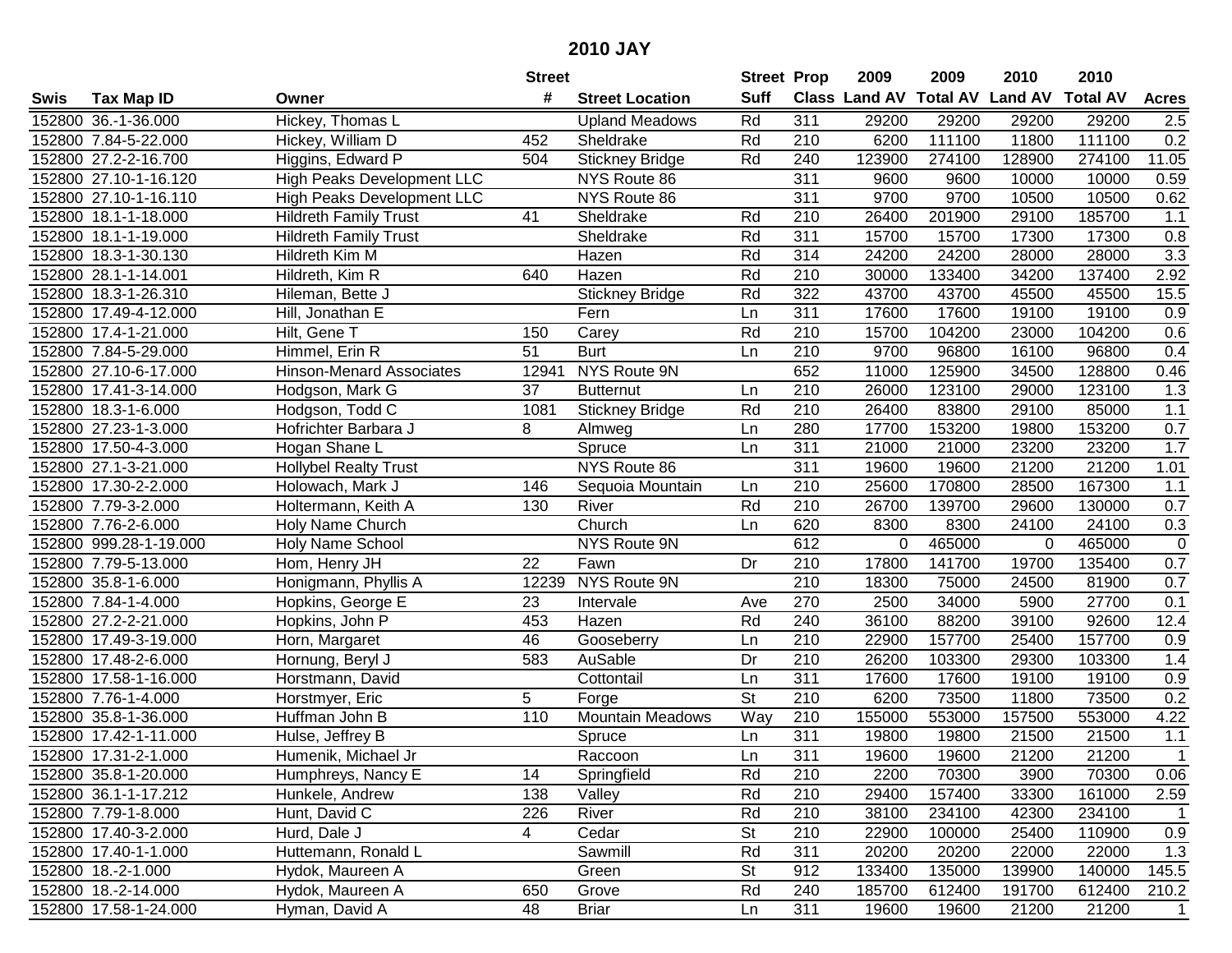|      |                            |                             | <b>Street</b> |                        | <b>Street Prop</b>       |                  | 2009                 | 2009            | 2010           | 2010            |                |
|------|----------------------------|-----------------------------|---------------|------------------------|--------------------------|------------------|----------------------|-----------------|----------------|-----------------|----------------|
| Swis | <b>Tax Map ID</b>          | Owner                       | #             | <b>Street Location</b> | <b>Suff</b>              |                  | <b>Class Land AV</b> | <b>Total AV</b> | <b>Land AV</b> | <b>Total AV</b> | <b>Acres</b>   |
|      | 152800 17.41-7-5.000       | laria, Corey A              | 43            | Dew                    | Dr                       | 210              | 15200                | 47700           | 16900          | 50200           | 0.6            |
|      | 152800 18.1-1-14.200       | Ife, James R                | 1226          | Green                  | St                       | 240              | 49100                | 186700          | 57600          | 186700          | 25.01          |
|      | 152800 36.-1-45.211        | Ignatuk, Wayne R            | 46            | Jay Mountain           | Rd                       | 240              | 155200               | 562600          | 157800         | 582200          | 202.25         |
|      | 152800 17.50-4-8.000       | Ingulli, Patricia A         |               | <b>Briar</b>           | Ln                       | 311              | 15700                | 15700           | 17000          | 17000           | 0.8            |
|      | 152800 7.79-1-9.000        | Innocenzi, John R           |               | River                  | Rd                       | 311              | 23500                | 23500           | 25400          | 25400           | 0.8            |
|      | 152800 17.40-1-20.000      | Innocenzi, John R           | 66            | Scenic Point           | Ln                       | 210              | 26000                | 121100          | 29000          | 121100          | 1.3            |
|      | 152800 17.22-1-11.000      | Irvin, John                 |               | Signor                 | Ln                       | 311              | 1600                 | 1600            | 2200           | 2200            | 0.8            |
|      | 152800 17.23-1-20.000      | Irvin, John C               |               | River                  | Rd                       | 311              | 19600                | 19600           | 21200          | 21200           | $\overline{1}$ |
|      | 152800 17.22-1-10.000      | Irvin, Sylvia               | 92            | Signor                 | Ln                       | 210              | 17800                | 293800          | 19700          | 293800          | 0.7            |
|      | 152800 35.2-5-2.000        | Irving, Dorothy W           |               | 12154 NYS Route 9N     |                          | 210              | 17200                | 153000          | 22400          | 153000          | 0.73           |
|      | 152800 17.41-1-8.000       | Jacob, James W              | 675           | AuSable                | Dr                       | 210              | 22900                | 137800          | 25400          | 142200          | 0.9            |
|      | 152800 18.-2-27.033        | Jacobson, Neal R            | 26            | Wildernest             | Way                      | 210              | 37300                | 274000          | 45900          | 274000          | 7.12           |
|      | 152800 17.48-2-2.000       | Jacques, Michael            | 52            | Sawmill                | Rd                       | 210              | 11100                | 129700          | 11300          | 134300          | 0.4            |
|      | 152800 27.10-4-32.120/2010 | Jacquish, Harvey T          |               | <b>Covered Bridge</b>  | Ln                       | 311              |                      |                 | 6500           | 6500            |                |
|      | 152800 27.10-4-32.120      | Jacquish, Harvey T          |               | <b>Covered Bridge</b>  | Ln                       | 311              | 9200                 | 9200            | 6500           | 6500            | 0.3            |
|      | 152800 27.10-4-31.000      | Jacquish, Harvey T          | 7             | <b>Covered Bridge</b>  | Ln                       | 210              | 10100                | 67600           | 17300          | 74000           | 0.3            |
|      | 152800 27.2-2-16.400       | Jakab John M                | 424           | <b>Stickney Bridge</b> | Rd                       | 240              | 154400               | 567200          | 154400         | 656800          | 10.2           |
|      | 152800 7.76-1-9.000        | James Leigh Prop LLC        | 19            | Forge                  | $\overline{\mathsf{St}}$ | 449              | 20900                | 67900           | 44900          | 69900           | 1.2            |
|      | 152800 7.76-1-20.000       | James Leigh Prop LLC        | 14227         | NYS Route 9N           |                          | 481              | 8200                 | 148400          | 32800          | 152800          | 0.4            |
|      | 152800 7.76-3-55.112       | James Leigh Prop LLC        | 15            | School                 | Ln                       | 465              | 61300                | 479500          | 61300          | 535700          | 0.8            |
|      | 152800 27.1-2-23.200       | James Leigh Properties LLC  |               | Mallorys               | Way                      | 311              | 24100                | 24100           | 33200          | 33200           | 3.23           |
|      | 152800 27.1-2-23.400       | James Leigh Properties LLC  |               | Mallorys               | Way                      | 311              | 27700                | 27700           | 38300          | 38300           | 5.05           |
|      | 152800 27.1-2-23.300       | James Leigh Properties LLC  |               | Mallorys               | Way                      | 311              | 24400                | 24400           | 33700          | 33700           | 3.38           |
|      | 152800 17.2-1-3.000        | James Leigh Properties LLC  | 14067         | NYS Route 9N           |                          | 444              | 99500                | 177300          | 115300         | 177300          | 117.6          |
|      | 152800 7.84-3-3.000        | Jarvis, Ian E               | 14            | <b>Burt</b>            | Ln                       | 210              | 3200                 | 70600           | 7100           | 70600           | 0.12           |
|      | 152800 27.10-4-4.000       | Jay Ent & Music Society Inc | 12            | Park Side              | Dr                       | 511              | 38500                | 463900          | 38500          | 463900          | 0.41           |
|      | 152800 27.1-1-32.000       | <b>Jay Fire District</b>    | 13029         | NYS Route 9N           |                          | 662              | 93000                | 314900          | 93000          | 314900          | 3.76           |
|      | 152800 36.-1-5.000         | Jay Mountain LLC            |               | Nugent                 | Ln                       | 323              | 27100                | 27100           | 27100          | 27100           | 23.8           |
|      | 152800 36.-1-1.112         | Jay Mountain LLC            |               | Nugent                 | Ln                       | 323              | 80100                | 80100           | 85300          | 85300           | 71.83          |
|      | 152800 17.31-3-6.000       | Jegen, Thomas P             |               | Summit                 | Ln                       | $\overline{311}$ | 20400                | 20400           | 22300          | 22300           | 1.4            |
|      | 152800 17.32-1-19.000      | Jegen, Thomas P             | 20            | Summit                 | Ln                       | $\overline{210}$ | 26200                | 137600          | 29300          | 137600          | 1.4            |
|      | 152800 17.49-1-11.000      | Jegen, Thomas P             |               | Oak Hollow             | Rd                       | 311              | 20000                | 20000           | 21800          | 21800           | 1.2            |
|      | 152800 36.-1-32.200        | Jennerjahn, Hans P          | 270           | Jay Mountain           | Rd                       | 912              | 32800                | 32800           | 32800          | 32800           | 16.39          |
|      | 152800 36.-1-31.000        | Jennerjahn, Hans P          |               | Jay Mountain           | Rd                       | 912              | 7300                 | 7500            | 5200           | 5200            | 5.75           |
|      | 152800 17.49-4-2.000       | Jewish Heritage For Blind   |               | Evergreen              | Ln                       | 311              | 17600                | 17600           | 19100          | 19100           | 0.9            |
|      | 152800 17.2-1-1.100        | <b>JLKN Acres LLC</b>       | 338           | Sawmill                | Rd                       | 912              |                      |                 | 618800         | 618800 1473.6   |                |
|      | 152800 17.3-2-2.100        | <b>JLKN Acres LLC</b>       | 566           | AuSable                | Dr                       | 912              |                      |                 | 803900         | 803900 1954.4   |                |
|      | 152800 7.4-1-3.300         | <b>JLKN Acres LLC</b>       |               | AuSable                | Dr                       | 340              | 28600                | 28600           | 30100          | 30100           | 16.4           |
|      | 152800 17.38-1-4.000       | Johanson, Eric N            |               | Oneida                 | Ln                       | 311              | 19800                | 19800           | 21500          | 21500           | 1.1            |
|      | 152800 17.1-2-1.000        | Johanson, Eric N            |               | Haselton               | Rd                       | 912              | 66300                | 66300           | 66300          | 66300           | 42             |
|      | 152800 7.3-2-4.300         | Johanson, Eric N            |               | Haselton               | Rd                       | 314              | 15800                | 15800           | 17700          | 17700           | 1.7            |
|      | 152800 7.72-1-1.000        | Johanson, N Eric            |               | Cascade                | Ln                       | 311              | 39600                | 39600           | 43000          | 43000           | 1.1            |
|      |                            |                             |               |                        |                          |                  |                      |                 |                |                 |                |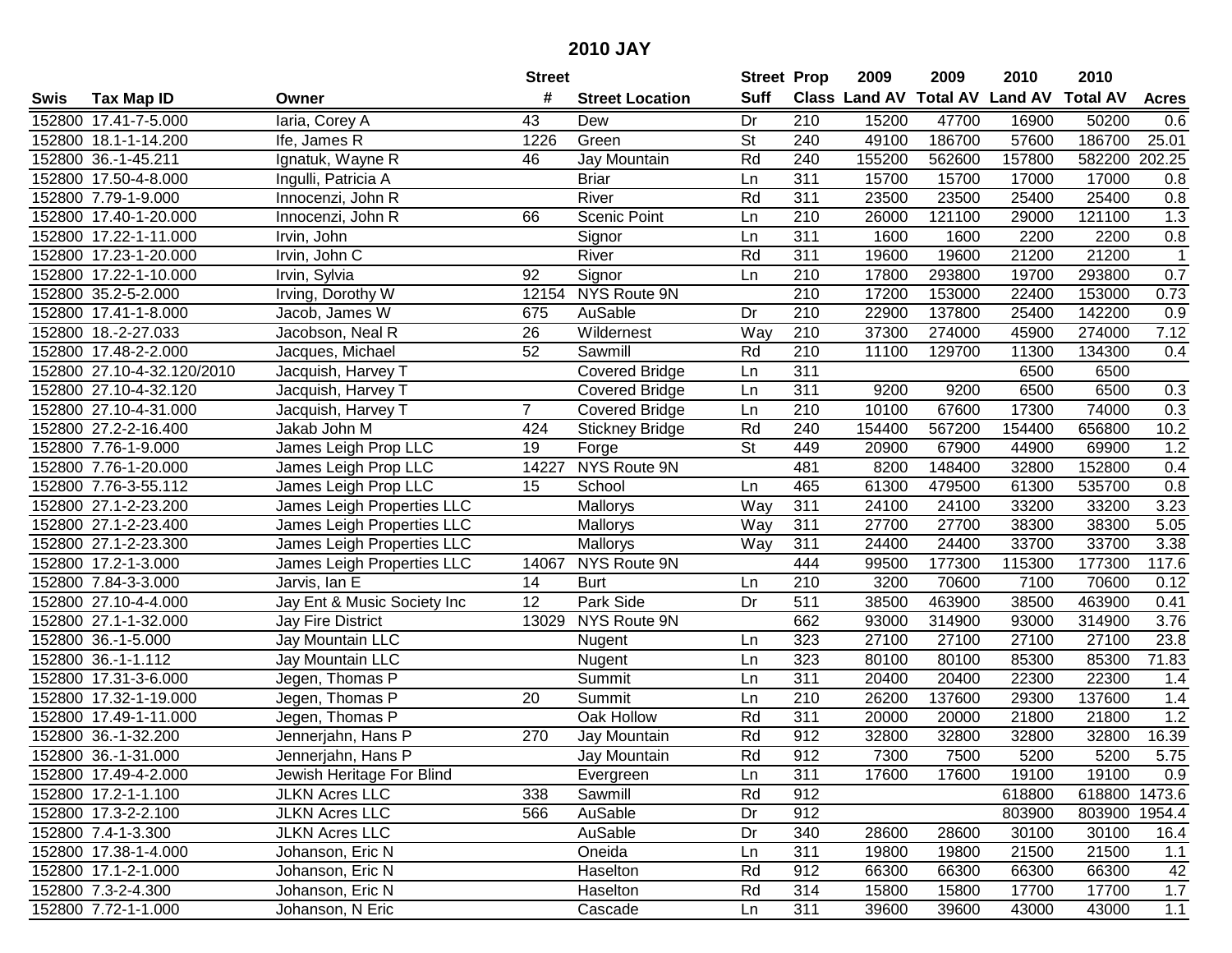| #<br><b>Suff</b><br>Class Land AV Total AV Land AV<br><b>Total AV</b><br><b>Acres</b><br><b>Tax Map ID</b><br><b>Street Location</b><br>Swis<br>Owner<br>Johanson, N Eric<br>Rd<br>210<br>152800 7.71-1-4.000<br>150<br>30500<br>192300<br>33800<br>168300<br>0.8<br>River<br>Haselton<br>Rd<br>912<br>44300<br>44300<br>22<br>152800 7.3-2-1.000<br>44300<br>44300<br>Johanson, N Eric<br>114.5<br>152800 7.3-2-2.000<br>Haselton<br>Rd<br>912<br>118900<br>118900<br>120900<br>120900<br>Johanson, N Eric<br>124<br>210<br>22900<br>228400<br>25400<br>228400<br>0.9<br>152800 17.58-1-7.000<br>Johnson, Andrew P<br>Tannenbaum<br>Ln<br>12084 NYS Route 9N<br>21700<br>152800 35.2-5-28.000<br>210<br>142400<br>26400<br>142400<br>0.83<br>Johnson, Daniel E<br>12094 NYS Route 9N<br>10500<br>0.4<br>152800 35.2-5-30.000<br>210<br>151900<br>19400<br>151900<br>Johnson, Fredric J<br><b>NYS Route 9N</b><br>152800 35.2-5-29.000<br>314<br>23500<br>23500<br>6.7<br>Johnson, Fredric J<br>23500<br>23500<br>210<br>152800 17.2-1-13.000<br>14062 NYS Route 9N<br>10600<br>133600<br>16800<br>133600<br>0.28<br>Johnson, Patricia J<br>152800 17.2-1-14.000<br><b>NYS Route 9N</b><br>311<br>6400<br>6400<br>6400<br>6400<br>0.25<br>Johnson, Patricia J<br>12108 NYS Route 9N<br>210<br>29000<br>126000<br>33200<br>152400<br>2.57<br>152800 35.2-5-31.100<br>Johnson, Paul D<br>210<br>20200<br>31300<br>152800 35.8-3-8.000<br>Johnson, William J<br>25<br>Trumbulls<br>Rd<br>119700<br>125600<br>1.9<br>St<br>152800 17.40-4-15.000<br>Johnston, Mark J<br>Alder<br>311<br>17600<br>17600<br>19100<br>19100<br>0.9<br>311<br>0.9<br>152800 17.41-8-13.000<br>Dr<br>17600<br>17600<br>19100<br>19100<br>Johnston, Michael A<br>Dew<br>311<br>152800 17.49-4-15.000<br>Johnston, Timothy J<br>Fern<br>17600<br>17600<br>19100<br>19100<br>0.9<br>Ln<br>Rd<br>312<br>4.36<br>152800 7.3-2-4.200<br>Haselton<br>32400<br>39200<br>35400<br>43200<br>Jones Gary<br>Rd<br>314<br>152800 7.3-2-5.200<br>12500<br>12500<br>12500<br>12500<br>0.85<br>Jones, Gary<br>Haselton<br>$\overline{311}$<br>1.2<br>Jordan, Vincent J III<br>152800 17.48-1-25.000<br>20000<br>20000<br>21800<br>21800<br>Rockledge<br>Ln<br>Rd<br>48.74<br>152800 8.-2-4.000<br>530<br>Grove<br>240<br>72300<br>189100<br>71800<br>187500<br>Joy, Bruce E<br>NYS Route 86<br>152800 27.1-3-40.000<br>6675<br>210<br>25600<br>68700<br>28500<br>68700<br>Joy, Dean A<br>1.1<br>20700<br>3.2<br>152800 8.3-1-48.200<br>Joy, Kenneth W<br>314<br>19700<br>19700<br>20700<br>Rolling Mill Hill<br>Rd<br>$\overline{3}$<br>Rd<br>210<br>30200<br>124200<br>34400<br>129300<br>152800 8.3-1-47.000<br>Joy, Kenneth W<br>293<br>Rolling Mill Hill<br>Rd<br>270<br>59100<br>1.22<br>152800 8.-2-3.100<br>Joy, Richard H<br>Grove<br>26600<br>73800<br>29400<br>505<br>Rd<br>312<br>172000<br>271.2<br>152800 8.3-1-41.000<br>Joy, Timothy G<br>466<br>Grove<br>153900<br>164000<br>166000<br>Tr<br>311<br>152800 17.23-2-13.000<br>19600<br>19600<br>21200<br>21200<br>Juricek, Charles J Jr<br>$\mathbf 1$<br>Cayuga<br>942<br>Rd<br>240<br>42200<br>244400<br>43200<br>244400<br>17<br>152800 18.3-1-26.320<br>Kahn, Joseph H Jr<br><b>Stickney Bridge</b><br>311<br>17600<br>17600<br>19100<br>19100<br>0.9<br>152800 17.22-2-13.000<br>Kalita, Paul S<br>Ln<br>Algonquin<br>152800 27.1-2-13.122<br>10<br>210<br>23800<br>159100<br>143200<br>Kane, Andy D<br>Homestead<br>Way<br>27500<br>0.91<br>311<br>21000<br>152800 27.1-2-13.210<br>NYS Route 86<br>19000<br>19000<br>21000<br>Kane, Carolyn<br>0.97<br>210<br>152800 17.30-2-6.000<br>184<br>25600<br>98000<br>28500<br>109600<br>1.1<br>Kasserra, Claudia<br>Sequoia Mountain<br>Ln<br>$\overline{26}$<br>$\overline{210}$<br>25400<br>28200<br>152800 17.48-1-16.000<br>Kasun, Dennis P<br>144600<br>144600<br>$\mathbf{1}$<br>Rockledge<br>Ln<br>152800 27.2-2-39.000<br>Rd<br>240<br>119900<br>310700<br>136900<br>310700<br>110.6<br>Katz, Gerald M<br>88<br>Hazen<br>152800 17.31-2-4.000<br>311<br>17600<br>17600<br>19100<br>19100<br>0.9<br>Kaupinen, Allan G<br>Raccoon<br>Ln<br>311<br>NYS Route 9N<br>1200<br>1200<br>152800 27.10-6-10.000<br>900<br>900<br>0.04<br>Kazanas, Lee<br>$\overline{210}$<br>15700<br>85300<br>0.6<br>152800 27.2-1-8.000<br>13115 NYS Route 9N<br>76500<br>23000<br>Kazanas, Lee<br>152800 27.23-3-11.000<br>Kazanas, Lee C<br>42<br>Traum<br>Ln<br>210<br>25800<br>179500<br>28800<br>170500<br>1.2<br>311<br>152800 17.4-1-32.000<br>Kazanas, Lee C<br>NYS Route 9N<br>9200<br>9200<br>10200<br>10200<br>0.47<br>411<br>9200<br>131300<br>131300<br>152800 7.76-2-8.000<br>Kazanas, Lee C<br>14<br>Church<br>29900<br>0.3<br>Ln<br>210<br>152800 17.23-3-5.000<br>Kearns-Suloff, Stefanie A<br>45<br>Signor<br>23000<br>163000<br>28500<br>163000<br>1.1<br>Ln<br>152800 27.23-1-4.000<br>14<br>210<br>25400<br>$\overline{1}$<br>Kearns, Frank X<br>Almweg<br>Ln<br>191600<br>28200<br>191600<br><b>Bob</b><br>322<br>28800<br>19.06<br>152800 7.4-1-3.120<br>Keefer Michael<br>Way<br>28800<br>37900<br>37900<br>311<br>152800 17.48-2-3.000<br>Keegan, James H Jr<br>Poplar<br>17600<br>17600<br>19100<br>19100<br>0.9<br>Dr<br>152800 27.1-2-11.000<br>Keegan, Ronald E<br>NYS Route 86<br>311<br>14100<br>14100<br>14100<br>14100<br>0.57 |  | <b>Street</b> | <b>Street Prop</b> | 2009 | 2009 | 2010 | 2010 |  |
|------------------------------------------------------------------------------------------------------------------------------------------------------------------------------------------------------------------------------------------------------------------------------------------------------------------------------------------------------------------------------------------------------------------------------------------------------------------------------------------------------------------------------------------------------------------------------------------------------------------------------------------------------------------------------------------------------------------------------------------------------------------------------------------------------------------------------------------------------------------------------------------------------------------------------------------------------------------------------------------------------------------------------------------------------------------------------------------------------------------------------------------------------------------------------------------------------------------------------------------------------------------------------------------------------------------------------------------------------------------------------------------------------------------------------------------------------------------------------------------------------------------------------------------------------------------------------------------------------------------------------------------------------------------------------------------------------------------------------------------------------------------------------------------------------------------------------------------------------------------------------------------------------------------------------------------------------------------------------------------------------------------------------------------------------------------------------------------------------------------------------------------------------------------------------------------------------------------------------------------------------------------------------------------------------------------------------------------------------------------------------------------------------------------------------------------------------------------------------------------------------------------------------------------------------------------------------------------------------------------------------------------------------------------------------------------------------------------------------------------------------------------------------------------------------------------------------------------------------------------------------------------------------------------------------------------------------------------------------------------------------------------------------------------------------------------------------------------------------------------------------------------------------------------------------------------------------------------------------------------------------------------------------------------------------------------------------------------------------------------------------------------------------------------------------------------------------------------------------------------------------------------------------------------------------------------------------------------------------------------------------------------------------------------------------------------------------------------------------------------------------------------------------------------------------------------------------------------------------------------------------------------------------------------------------------------------------------------------------------------------------------------------------------------------------------------------------------------------------------------------------------------------------------------------------------------------------------------------------------------------------------------------------------------------------------------------------------------------------------------------------------------------------------------------------------------------------------------------------------------------------------------------------------------------------------------------------------------------------------------------------------------------------------------------------------------------------------------------------------------------------------------------------------------------------------------------------------------------------------------------------------------------------------------------------------------------------------------------------------------------------------------------------------------------------------------------------------------------------------------------------------------------------------------------------------------------------------------------------------------------------------------------------------------------------------------------|--|---------------|--------------------|------|------|------|------|--|
|                                                                                                                                                                                                                                                                                                                                                                                                                                                                                                                                                                                                                                                                                                                                                                                                                                                                                                                                                                                                                                                                                                                                                                                                                                                                                                                                                                                                                                                                                                                                                                                                                                                                                                                                                                                                                                                                                                                                                                                                                                                                                                                                                                                                                                                                                                                                                                                                                                                                                                                                                                                                                                                                                                                                                                                                                                                                                                                                                                                                                                                                                                                                                                                                                                                                                                                                                                                                                                                                                                                                                                                                                                                                                                                                                                                                                                                                                                                                                                                                                                                                                                                                                                                                                                                                                                                                                                                                                                                                                                                                                                                                                                                                                                                                                                                                                                                                                                                                                                                                                                                                                                                                                                                                                                                                                                                        |  |               |                    |      |      |      |      |  |
|                                                                                                                                                                                                                                                                                                                                                                                                                                                                                                                                                                                                                                                                                                                                                                                                                                                                                                                                                                                                                                                                                                                                                                                                                                                                                                                                                                                                                                                                                                                                                                                                                                                                                                                                                                                                                                                                                                                                                                                                                                                                                                                                                                                                                                                                                                                                                                                                                                                                                                                                                                                                                                                                                                                                                                                                                                                                                                                                                                                                                                                                                                                                                                                                                                                                                                                                                                                                                                                                                                                                                                                                                                                                                                                                                                                                                                                                                                                                                                                                                                                                                                                                                                                                                                                                                                                                                                                                                                                                                                                                                                                                                                                                                                                                                                                                                                                                                                                                                                                                                                                                                                                                                                                                                                                                                                                        |  |               |                    |      |      |      |      |  |
|                                                                                                                                                                                                                                                                                                                                                                                                                                                                                                                                                                                                                                                                                                                                                                                                                                                                                                                                                                                                                                                                                                                                                                                                                                                                                                                                                                                                                                                                                                                                                                                                                                                                                                                                                                                                                                                                                                                                                                                                                                                                                                                                                                                                                                                                                                                                                                                                                                                                                                                                                                                                                                                                                                                                                                                                                                                                                                                                                                                                                                                                                                                                                                                                                                                                                                                                                                                                                                                                                                                                                                                                                                                                                                                                                                                                                                                                                                                                                                                                                                                                                                                                                                                                                                                                                                                                                                                                                                                                                                                                                                                                                                                                                                                                                                                                                                                                                                                                                                                                                                                                                                                                                                                                                                                                                                                        |  |               |                    |      |      |      |      |  |
|                                                                                                                                                                                                                                                                                                                                                                                                                                                                                                                                                                                                                                                                                                                                                                                                                                                                                                                                                                                                                                                                                                                                                                                                                                                                                                                                                                                                                                                                                                                                                                                                                                                                                                                                                                                                                                                                                                                                                                                                                                                                                                                                                                                                                                                                                                                                                                                                                                                                                                                                                                                                                                                                                                                                                                                                                                                                                                                                                                                                                                                                                                                                                                                                                                                                                                                                                                                                                                                                                                                                                                                                                                                                                                                                                                                                                                                                                                                                                                                                                                                                                                                                                                                                                                                                                                                                                                                                                                                                                                                                                                                                                                                                                                                                                                                                                                                                                                                                                                                                                                                                                                                                                                                                                                                                                                                        |  |               |                    |      |      |      |      |  |
|                                                                                                                                                                                                                                                                                                                                                                                                                                                                                                                                                                                                                                                                                                                                                                                                                                                                                                                                                                                                                                                                                                                                                                                                                                                                                                                                                                                                                                                                                                                                                                                                                                                                                                                                                                                                                                                                                                                                                                                                                                                                                                                                                                                                                                                                                                                                                                                                                                                                                                                                                                                                                                                                                                                                                                                                                                                                                                                                                                                                                                                                                                                                                                                                                                                                                                                                                                                                                                                                                                                                                                                                                                                                                                                                                                                                                                                                                                                                                                                                                                                                                                                                                                                                                                                                                                                                                                                                                                                                                                                                                                                                                                                                                                                                                                                                                                                                                                                                                                                                                                                                                                                                                                                                                                                                                                                        |  |               |                    |      |      |      |      |  |
|                                                                                                                                                                                                                                                                                                                                                                                                                                                                                                                                                                                                                                                                                                                                                                                                                                                                                                                                                                                                                                                                                                                                                                                                                                                                                                                                                                                                                                                                                                                                                                                                                                                                                                                                                                                                                                                                                                                                                                                                                                                                                                                                                                                                                                                                                                                                                                                                                                                                                                                                                                                                                                                                                                                                                                                                                                                                                                                                                                                                                                                                                                                                                                                                                                                                                                                                                                                                                                                                                                                                                                                                                                                                                                                                                                                                                                                                                                                                                                                                                                                                                                                                                                                                                                                                                                                                                                                                                                                                                                                                                                                                                                                                                                                                                                                                                                                                                                                                                                                                                                                                                                                                                                                                                                                                                                                        |  |               |                    |      |      |      |      |  |
|                                                                                                                                                                                                                                                                                                                                                                                                                                                                                                                                                                                                                                                                                                                                                                                                                                                                                                                                                                                                                                                                                                                                                                                                                                                                                                                                                                                                                                                                                                                                                                                                                                                                                                                                                                                                                                                                                                                                                                                                                                                                                                                                                                                                                                                                                                                                                                                                                                                                                                                                                                                                                                                                                                                                                                                                                                                                                                                                                                                                                                                                                                                                                                                                                                                                                                                                                                                                                                                                                                                                                                                                                                                                                                                                                                                                                                                                                                                                                                                                                                                                                                                                                                                                                                                                                                                                                                                                                                                                                                                                                                                                                                                                                                                                                                                                                                                                                                                                                                                                                                                                                                                                                                                                                                                                                                                        |  |               |                    |      |      |      |      |  |
|                                                                                                                                                                                                                                                                                                                                                                                                                                                                                                                                                                                                                                                                                                                                                                                                                                                                                                                                                                                                                                                                                                                                                                                                                                                                                                                                                                                                                                                                                                                                                                                                                                                                                                                                                                                                                                                                                                                                                                                                                                                                                                                                                                                                                                                                                                                                                                                                                                                                                                                                                                                                                                                                                                                                                                                                                                                                                                                                                                                                                                                                                                                                                                                                                                                                                                                                                                                                                                                                                                                                                                                                                                                                                                                                                                                                                                                                                                                                                                                                                                                                                                                                                                                                                                                                                                                                                                                                                                                                                                                                                                                                                                                                                                                                                                                                                                                                                                                                                                                                                                                                                                                                                                                                                                                                                                                        |  |               |                    |      |      |      |      |  |
|                                                                                                                                                                                                                                                                                                                                                                                                                                                                                                                                                                                                                                                                                                                                                                                                                                                                                                                                                                                                                                                                                                                                                                                                                                                                                                                                                                                                                                                                                                                                                                                                                                                                                                                                                                                                                                                                                                                                                                                                                                                                                                                                                                                                                                                                                                                                                                                                                                                                                                                                                                                                                                                                                                                                                                                                                                                                                                                                                                                                                                                                                                                                                                                                                                                                                                                                                                                                                                                                                                                                                                                                                                                                                                                                                                                                                                                                                                                                                                                                                                                                                                                                                                                                                                                                                                                                                                                                                                                                                                                                                                                                                                                                                                                                                                                                                                                                                                                                                                                                                                                                                                                                                                                                                                                                                                                        |  |               |                    |      |      |      |      |  |
|                                                                                                                                                                                                                                                                                                                                                                                                                                                                                                                                                                                                                                                                                                                                                                                                                                                                                                                                                                                                                                                                                                                                                                                                                                                                                                                                                                                                                                                                                                                                                                                                                                                                                                                                                                                                                                                                                                                                                                                                                                                                                                                                                                                                                                                                                                                                                                                                                                                                                                                                                                                                                                                                                                                                                                                                                                                                                                                                                                                                                                                                                                                                                                                                                                                                                                                                                                                                                                                                                                                                                                                                                                                                                                                                                                                                                                                                                                                                                                                                                                                                                                                                                                                                                                                                                                                                                                                                                                                                                                                                                                                                                                                                                                                                                                                                                                                                                                                                                                                                                                                                                                                                                                                                                                                                                                                        |  |               |                    |      |      |      |      |  |
|                                                                                                                                                                                                                                                                                                                                                                                                                                                                                                                                                                                                                                                                                                                                                                                                                                                                                                                                                                                                                                                                                                                                                                                                                                                                                                                                                                                                                                                                                                                                                                                                                                                                                                                                                                                                                                                                                                                                                                                                                                                                                                                                                                                                                                                                                                                                                                                                                                                                                                                                                                                                                                                                                                                                                                                                                                                                                                                                                                                                                                                                                                                                                                                                                                                                                                                                                                                                                                                                                                                                                                                                                                                                                                                                                                                                                                                                                                                                                                                                                                                                                                                                                                                                                                                                                                                                                                                                                                                                                                                                                                                                                                                                                                                                                                                                                                                                                                                                                                                                                                                                                                                                                                                                                                                                                                                        |  |               |                    |      |      |      |      |  |
|                                                                                                                                                                                                                                                                                                                                                                                                                                                                                                                                                                                                                                                                                                                                                                                                                                                                                                                                                                                                                                                                                                                                                                                                                                                                                                                                                                                                                                                                                                                                                                                                                                                                                                                                                                                                                                                                                                                                                                                                                                                                                                                                                                                                                                                                                                                                                                                                                                                                                                                                                                                                                                                                                                                                                                                                                                                                                                                                                                                                                                                                                                                                                                                                                                                                                                                                                                                                                                                                                                                                                                                                                                                                                                                                                                                                                                                                                                                                                                                                                                                                                                                                                                                                                                                                                                                                                                                                                                                                                                                                                                                                                                                                                                                                                                                                                                                                                                                                                                                                                                                                                                                                                                                                                                                                                                                        |  |               |                    |      |      |      |      |  |
|                                                                                                                                                                                                                                                                                                                                                                                                                                                                                                                                                                                                                                                                                                                                                                                                                                                                                                                                                                                                                                                                                                                                                                                                                                                                                                                                                                                                                                                                                                                                                                                                                                                                                                                                                                                                                                                                                                                                                                                                                                                                                                                                                                                                                                                                                                                                                                                                                                                                                                                                                                                                                                                                                                                                                                                                                                                                                                                                                                                                                                                                                                                                                                                                                                                                                                                                                                                                                                                                                                                                                                                                                                                                                                                                                                                                                                                                                                                                                                                                                                                                                                                                                                                                                                                                                                                                                                                                                                                                                                                                                                                                                                                                                                                                                                                                                                                                                                                                                                                                                                                                                                                                                                                                                                                                                                                        |  |               |                    |      |      |      |      |  |
|                                                                                                                                                                                                                                                                                                                                                                                                                                                                                                                                                                                                                                                                                                                                                                                                                                                                                                                                                                                                                                                                                                                                                                                                                                                                                                                                                                                                                                                                                                                                                                                                                                                                                                                                                                                                                                                                                                                                                                                                                                                                                                                                                                                                                                                                                                                                                                                                                                                                                                                                                                                                                                                                                                                                                                                                                                                                                                                                                                                                                                                                                                                                                                                                                                                                                                                                                                                                                                                                                                                                                                                                                                                                                                                                                                                                                                                                                                                                                                                                                                                                                                                                                                                                                                                                                                                                                                                                                                                                                                                                                                                                                                                                                                                                                                                                                                                                                                                                                                                                                                                                                                                                                                                                                                                                                                                        |  |               |                    |      |      |      |      |  |
|                                                                                                                                                                                                                                                                                                                                                                                                                                                                                                                                                                                                                                                                                                                                                                                                                                                                                                                                                                                                                                                                                                                                                                                                                                                                                                                                                                                                                                                                                                                                                                                                                                                                                                                                                                                                                                                                                                                                                                                                                                                                                                                                                                                                                                                                                                                                                                                                                                                                                                                                                                                                                                                                                                                                                                                                                                                                                                                                                                                                                                                                                                                                                                                                                                                                                                                                                                                                                                                                                                                                                                                                                                                                                                                                                                                                                                                                                                                                                                                                                                                                                                                                                                                                                                                                                                                                                                                                                                                                                                                                                                                                                                                                                                                                                                                                                                                                                                                                                                                                                                                                                                                                                                                                                                                                                                                        |  |               |                    |      |      |      |      |  |
|                                                                                                                                                                                                                                                                                                                                                                                                                                                                                                                                                                                                                                                                                                                                                                                                                                                                                                                                                                                                                                                                                                                                                                                                                                                                                                                                                                                                                                                                                                                                                                                                                                                                                                                                                                                                                                                                                                                                                                                                                                                                                                                                                                                                                                                                                                                                                                                                                                                                                                                                                                                                                                                                                                                                                                                                                                                                                                                                                                                                                                                                                                                                                                                                                                                                                                                                                                                                                                                                                                                                                                                                                                                                                                                                                                                                                                                                                                                                                                                                                                                                                                                                                                                                                                                                                                                                                                                                                                                                                                                                                                                                                                                                                                                                                                                                                                                                                                                                                                                                                                                                                                                                                                                                                                                                                                                        |  |               |                    |      |      |      |      |  |
|                                                                                                                                                                                                                                                                                                                                                                                                                                                                                                                                                                                                                                                                                                                                                                                                                                                                                                                                                                                                                                                                                                                                                                                                                                                                                                                                                                                                                                                                                                                                                                                                                                                                                                                                                                                                                                                                                                                                                                                                                                                                                                                                                                                                                                                                                                                                                                                                                                                                                                                                                                                                                                                                                                                                                                                                                                                                                                                                                                                                                                                                                                                                                                                                                                                                                                                                                                                                                                                                                                                                                                                                                                                                                                                                                                                                                                                                                                                                                                                                                                                                                                                                                                                                                                                                                                                                                                                                                                                                                                                                                                                                                                                                                                                                                                                                                                                                                                                                                                                                                                                                                                                                                                                                                                                                                                                        |  |               |                    |      |      |      |      |  |
|                                                                                                                                                                                                                                                                                                                                                                                                                                                                                                                                                                                                                                                                                                                                                                                                                                                                                                                                                                                                                                                                                                                                                                                                                                                                                                                                                                                                                                                                                                                                                                                                                                                                                                                                                                                                                                                                                                                                                                                                                                                                                                                                                                                                                                                                                                                                                                                                                                                                                                                                                                                                                                                                                                                                                                                                                                                                                                                                                                                                                                                                                                                                                                                                                                                                                                                                                                                                                                                                                                                                                                                                                                                                                                                                                                                                                                                                                                                                                                                                                                                                                                                                                                                                                                                                                                                                                                                                                                                                                                                                                                                                                                                                                                                                                                                                                                                                                                                                                                                                                                                                                                                                                                                                                                                                                                                        |  |               |                    |      |      |      |      |  |
|                                                                                                                                                                                                                                                                                                                                                                                                                                                                                                                                                                                                                                                                                                                                                                                                                                                                                                                                                                                                                                                                                                                                                                                                                                                                                                                                                                                                                                                                                                                                                                                                                                                                                                                                                                                                                                                                                                                                                                                                                                                                                                                                                                                                                                                                                                                                                                                                                                                                                                                                                                                                                                                                                                                                                                                                                                                                                                                                                                                                                                                                                                                                                                                                                                                                                                                                                                                                                                                                                                                                                                                                                                                                                                                                                                                                                                                                                                                                                                                                                                                                                                                                                                                                                                                                                                                                                                                                                                                                                                                                                                                                                                                                                                                                                                                                                                                                                                                                                                                                                                                                                                                                                                                                                                                                                                                        |  |               |                    |      |      |      |      |  |
|                                                                                                                                                                                                                                                                                                                                                                                                                                                                                                                                                                                                                                                                                                                                                                                                                                                                                                                                                                                                                                                                                                                                                                                                                                                                                                                                                                                                                                                                                                                                                                                                                                                                                                                                                                                                                                                                                                                                                                                                                                                                                                                                                                                                                                                                                                                                                                                                                                                                                                                                                                                                                                                                                                                                                                                                                                                                                                                                                                                                                                                                                                                                                                                                                                                                                                                                                                                                                                                                                                                                                                                                                                                                                                                                                                                                                                                                                                                                                                                                                                                                                                                                                                                                                                                                                                                                                                                                                                                                                                                                                                                                                                                                                                                                                                                                                                                                                                                                                                                                                                                                                                                                                                                                                                                                                                                        |  |               |                    |      |      |      |      |  |
|                                                                                                                                                                                                                                                                                                                                                                                                                                                                                                                                                                                                                                                                                                                                                                                                                                                                                                                                                                                                                                                                                                                                                                                                                                                                                                                                                                                                                                                                                                                                                                                                                                                                                                                                                                                                                                                                                                                                                                                                                                                                                                                                                                                                                                                                                                                                                                                                                                                                                                                                                                                                                                                                                                                                                                                                                                                                                                                                                                                                                                                                                                                                                                                                                                                                                                                                                                                                                                                                                                                                                                                                                                                                                                                                                                                                                                                                                                                                                                                                                                                                                                                                                                                                                                                                                                                                                                                                                                                                                                                                                                                                                                                                                                                                                                                                                                                                                                                                                                                                                                                                                                                                                                                                                                                                                                                        |  |               |                    |      |      |      |      |  |
|                                                                                                                                                                                                                                                                                                                                                                                                                                                                                                                                                                                                                                                                                                                                                                                                                                                                                                                                                                                                                                                                                                                                                                                                                                                                                                                                                                                                                                                                                                                                                                                                                                                                                                                                                                                                                                                                                                                                                                                                                                                                                                                                                                                                                                                                                                                                                                                                                                                                                                                                                                                                                                                                                                                                                                                                                                                                                                                                                                                                                                                                                                                                                                                                                                                                                                                                                                                                                                                                                                                                                                                                                                                                                                                                                                                                                                                                                                                                                                                                                                                                                                                                                                                                                                                                                                                                                                                                                                                                                                                                                                                                                                                                                                                                                                                                                                                                                                                                                                                                                                                                                                                                                                                                                                                                                                                        |  |               |                    |      |      |      |      |  |
|                                                                                                                                                                                                                                                                                                                                                                                                                                                                                                                                                                                                                                                                                                                                                                                                                                                                                                                                                                                                                                                                                                                                                                                                                                                                                                                                                                                                                                                                                                                                                                                                                                                                                                                                                                                                                                                                                                                                                                                                                                                                                                                                                                                                                                                                                                                                                                                                                                                                                                                                                                                                                                                                                                                                                                                                                                                                                                                                                                                                                                                                                                                                                                                                                                                                                                                                                                                                                                                                                                                                                                                                                                                                                                                                                                                                                                                                                                                                                                                                                                                                                                                                                                                                                                                                                                                                                                                                                                                                                                                                                                                                                                                                                                                                                                                                                                                                                                                                                                                                                                                                                                                                                                                                                                                                                                                        |  |               |                    |      |      |      |      |  |
|                                                                                                                                                                                                                                                                                                                                                                                                                                                                                                                                                                                                                                                                                                                                                                                                                                                                                                                                                                                                                                                                                                                                                                                                                                                                                                                                                                                                                                                                                                                                                                                                                                                                                                                                                                                                                                                                                                                                                                                                                                                                                                                                                                                                                                                                                                                                                                                                                                                                                                                                                                                                                                                                                                                                                                                                                                                                                                                                                                                                                                                                                                                                                                                                                                                                                                                                                                                                                                                                                                                                                                                                                                                                                                                                                                                                                                                                                                                                                                                                                                                                                                                                                                                                                                                                                                                                                                                                                                                                                                                                                                                                                                                                                                                                                                                                                                                                                                                                                                                                                                                                                                                                                                                                                                                                                                                        |  |               |                    |      |      |      |      |  |
|                                                                                                                                                                                                                                                                                                                                                                                                                                                                                                                                                                                                                                                                                                                                                                                                                                                                                                                                                                                                                                                                                                                                                                                                                                                                                                                                                                                                                                                                                                                                                                                                                                                                                                                                                                                                                                                                                                                                                                                                                                                                                                                                                                                                                                                                                                                                                                                                                                                                                                                                                                                                                                                                                                                                                                                                                                                                                                                                                                                                                                                                                                                                                                                                                                                                                                                                                                                                                                                                                                                                                                                                                                                                                                                                                                                                                                                                                                                                                                                                                                                                                                                                                                                                                                                                                                                                                                                                                                                                                                                                                                                                                                                                                                                                                                                                                                                                                                                                                                                                                                                                                                                                                                                                                                                                                                                        |  |               |                    |      |      |      |      |  |
|                                                                                                                                                                                                                                                                                                                                                                                                                                                                                                                                                                                                                                                                                                                                                                                                                                                                                                                                                                                                                                                                                                                                                                                                                                                                                                                                                                                                                                                                                                                                                                                                                                                                                                                                                                                                                                                                                                                                                                                                                                                                                                                                                                                                                                                                                                                                                                                                                                                                                                                                                                                                                                                                                                                                                                                                                                                                                                                                                                                                                                                                                                                                                                                                                                                                                                                                                                                                                                                                                                                                                                                                                                                                                                                                                                                                                                                                                                                                                                                                                                                                                                                                                                                                                                                                                                                                                                                                                                                                                                                                                                                                                                                                                                                                                                                                                                                                                                                                                                                                                                                                                                                                                                                                                                                                                                                        |  |               |                    |      |      |      |      |  |
|                                                                                                                                                                                                                                                                                                                                                                                                                                                                                                                                                                                                                                                                                                                                                                                                                                                                                                                                                                                                                                                                                                                                                                                                                                                                                                                                                                                                                                                                                                                                                                                                                                                                                                                                                                                                                                                                                                                                                                                                                                                                                                                                                                                                                                                                                                                                                                                                                                                                                                                                                                                                                                                                                                                                                                                                                                                                                                                                                                                                                                                                                                                                                                                                                                                                                                                                                                                                                                                                                                                                                                                                                                                                                                                                                                                                                                                                                                                                                                                                                                                                                                                                                                                                                                                                                                                                                                                                                                                                                                                                                                                                                                                                                                                                                                                                                                                                                                                                                                                                                                                                                                                                                                                                                                                                                                                        |  |               |                    |      |      |      |      |  |
|                                                                                                                                                                                                                                                                                                                                                                                                                                                                                                                                                                                                                                                                                                                                                                                                                                                                                                                                                                                                                                                                                                                                                                                                                                                                                                                                                                                                                                                                                                                                                                                                                                                                                                                                                                                                                                                                                                                                                                                                                                                                                                                                                                                                                                                                                                                                                                                                                                                                                                                                                                                                                                                                                                                                                                                                                                                                                                                                                                                                                                                                                                                                                                                                                                                                                                                                                                                                                                                                                                                                                                                                                                                                                                                                                                                                                                                                                                                                                                                                                                                                                                                                                                                                                                                                                                                                                                                                                                                                                                                                                                                                                                                                                                                                                                                                                                                                                                                                                                                                                                                                                                                                                                                                                                                                                                                        |  |               |                    |      |      |      |      |  |
|                                                                                                                                                                                                                                                                                                                                                                                                                                                                                                                                                                                                                                                                                                                                                                                                                                                                                                                                                                                                                                                                                                                                                                                                                                                                                                                                                                                                                                                                                                                                                                                                                                                                                                                                                                                                                                                                                                                                                                                                                                                                                                                                                                                                                                                                                                                                                                                                                                                                                                                                                                                                                                                                                                                                                                                                                                                                                                                                                                                                                                                                                                                                                                                                                                                                                                                                                                                                                                                                                                                                                                                                                                                                                                                                                                                                                                                                                                                                                                                                                                                                                                                                                                                                                                                                                                                                                                                                                                                                                                                                                                                                                                                                                                                                                                                                                                                                                                                                                                                                                                                                                                                                                                                                                                                                                                                        |  |               |                    |      |      |      |      |  |
|                                                                                                                                                                                                                                                                                                                                                                                                                                                                                                                                                                                                                                                                                                                                                                                                                                                                                                                                                                                                                                                                                                                                                                                                                                                                                                                                                                                                                                                                                                                                                                                                                                                                                                                                                                                                                                                                                                                                                                                                                                                                                                                                                                                                                                                                                                                                                                                                                                                                                                                                                                                                                                                                                                                                                                                                                                                                                                                                                                                                                                                                                                                                                                                                                                                                                                                                                                                                                                                                                                                                                                                                                                                                                                                                                                                                                                                                                                                                                                                                                                                                                                                                                                                                                                                                                                                                                                                                                                                                                                                                                                                                                                                                                                                                                                                                                                                                                                                                                                                                                                                                                                                                                                                                                                                                                                                        |  |               |                    |      |      |      |      |  |
|                                                                                                                                                                                                                                                                                                                                                                                                                                                                                                                                                                                                                                                                                                                                                                                                                                                                                                                                                                                                                                                                                                                                                                                                                                                                                                                                                                                                                                                                                                                                                                                                                                                                                                                                                                                                                                                                                                                                                                                                                                                                                                                                                                                                                                                                                                                                                                                                                                                                                                                                                                                                                                                                                                                                                                                                                                                                                                                                                                                                                                                                                                                                                                                                                                                                                                                                                                                                                                                                                                                                                                                                                                                                                                                                                                                                                                                                                                                                                                                                                                                                                                                                                                                                                                                                                                                                                                                                                                                                                                                                                                                                                                                                                                                                                                                                                                                                                                                                                                                                                                                                                                                                                                                                                                                                                                                        |  |               |                    |      |      |      |      |  |
|                                                                                                                                                                                                                                                                                                                                                                                                                                                                                                                                                                                                                                                                                                                                                                                                                                                                                                                                                                                                                                                                                                                                                                                                                                                                                                                                                                                                                                                                                                                                                                                                                                                                                                                                                                                                                                                                                                                                                                                                                                                                                                                                                                                                                                                                                                                                                                                                                                                                                                                                                                                                                                                                                                                                                                                                                                                                                                                                                                                                                                                                                                                                                                                                                                                                                                                                                                                                                                                                                                                                                                                                                                                                                                                                                                                                                                                                                                                                                                                                                                                                                                                                                                                                                                                                                                                                                                                                                                                                                                                                                                                                                                                                                                                                                                                                                                                                                                                                                                                                                                                                                                                                                                                                                                                                                                                        |  |               |                    |      |      |      |      |  |
|                                                                                                                                                                                                                                                                                                                                                                                                                                                                                                                                                                                                                                                                                                                                                                                                                                                                                                                                                                                                                                                                                                                                                                                                                                                                                                                                                                                                                                                                                                                                                                                                                                                                                                                                                                                                                                                                                                                                                                                                                                                                                                                                                                                                                                                                                                                                                                                                                                                                                                                                                                                                                                                                                                                                                                                                                                                                                                                                                                                                                                                                                                                                                                                                                                                                                                                                                                                                                                                                                                                                                                                                                                                                                                                                                                                                                                                                                                                                                                                                                                                                                                                                                                                                                                                                                                                                                                                                                                                                                                                                                                                                                                                                                                                                                                                                                                                                                                                                                                                                                                                                                                                                                                                                                                                                                                                        |  |               |                    |      |      |      |      |  |
|                                                                                                                                                                                                                                                                                                                                                                                                                                                                                                                                                                                                                                                                                                                                                                                                                                                                                                                                                                                                                                                                                                                                                                                                                                                                                                                                                                                                                                                                                                                                                                                                                                                                                                                                                                                                                                                                                                                                                                                                                                                                                                                                                                                                                                                                                                                                                                                                                                                                                                                                                                                                                                                                                                                                                                                                                                                                                                                                                                                                                                                                                                                                                                                                                                                                                                                                                                                                                                                                                                                                                                                                                                                                                                                                                                                                                                                                                                                                                                                                                                                                                                                                                                                                                                                                                                                                                                                                                                                                                                                                                                                                                                                                                                                                                                                                                                                                                                                                                                                                                                                                                                                                                                                                                                                                                                                        |  |               |                    |      |      |      |      |  |
|                                                                                                                                                                                                                                                                                                                                                                                                                                                                                                                                                                                                                                                                                                                                                                                                                                                                                                                                                                                                                                                                                                                                                                                                                                                                                                                                                                                                                                                                                                                                                                                                                                                                                                                                                                                                                                                                                                                                                                                                                                                                                                                                                                                                                                                                                                                                                                                                                                                                                                                                                                                                                                                                                                                                                                                                                                                                                                                                                                                                                                                                                                                                                                                                                                                                                                                                                                                                                                                                                                                                                                                                                                                                                                                                                                                                                                                                                                                                                                                                                                                                                                                                                                                                                                                                                                                                                                                                                                                                                                                                                                                                                                                                                                                                                                                                                                                                                                                                                                                                                                                                                                                                                                                                                                                                                                                        |  |               |                    |      |      |      |      |  |
|                                                                                                                                                                                                                                                                                                                                                                                                                                                                                                                                                                                                                                                                                                                                                                                                                                                                                                                                                                                                                                                                                                                                                                                                                                                                                                                                                                                                                                                                                                                                                                                                                                                                                                                                                                                                                                                                                                                                                                                                                                                                                                                                                                                                                                                                                                                                                                                                                                                                                                                                                                                                                                                                                                                                                                                                                                                                                                                                                                                                                                                                                                                                                                                                                                                                                                                                                                                                                                                                                                                                                                                                                                                                                                                                                                                                                                                                                                                                                                                                                                                                                                                                                                                                                                                                                                                                                                                                                                                                                                                                                                                                                                                                                                                                                                                                                                                                                                                                                                                                                                                                                                                                                                                                                                                                                                                        |  |               |                    |      |      |      |      |  |
|                                                                                                                                                                                                                                                                                                                                                                                                                                                                                                                                                                                                                                                                                                                                                                                                                                                                                                                                                                                                                                                                                                                                                                                                                                                                                                                                                                                                                                                                                                                                                                                                                                                                                                                                                                                                                                                                                                                                                                                                                                                                                                                                                                                                                                                                                                                                                                                                                                                                                                                                                                                                                                                                                                                                                                                                                                                                                                                                                                                                                                                                                                                                                                                                                                                                                                                                                                                                                                                                                                                                                                                                                                                                                                                                                                                                                                                                                                                                                                                                                                                                                                                                                                                                                                                                                                                                                                                                                                                                                                                                                                                                                                                                                                                                                                                                                                                                                                                                                                                                                                                                                                                                                                                                                                                                                                                        |  |               |                    |      |      |      |      |  |
|                                                                                                                                                                                                                                                                                                                                                                                                                                                                                                                                                                                                                                                                                                                                                                                                                                                                                                                                                                                                                                                                                                                                                                                                                                                                                                                                                                                                                                                                                                                                                                                                                                                                                                                                                                                                                                                                                                                                                                                                                                                                                                                                                                                                                                                                                                                                                                                                                                                                                                                                                                                                                                                                                                                                                                                                                                                                                                                                                                                                                                                                                                                                                                                                                                                                                                                                                                                                                                                                                                                                                                                                                                                                                                                                                                                                                                                                                                                                                                                                                                                                                                                                                                                                                                                                                                                                                                                                                                                                                                                                                                                                                                                                                                                                                                                                                                                                                                                                                                                                                                                                                                                                                                                                                                                                                                                        |  |               |                    |      |      |      |      |  |
|                                                                                                                                                                                                                                                                                                                                                                                                                                                                                                                                                                                                                                                                                                                                                                                                                                                                                                                                                                                                                                                                                                                                                                                                                                                                                                                                                                                                                                                                                                                                                                                                                                                                                                                                                                                                                                                                                                                                                                                                                                                                                                                                                                                                                                                                                                                                                                                                                                                                                                                                                                                                                                                                                                                                                                                                                                                                                                                                                                                                                                                                                                                                                                                                                                                                                                                                                                                                                                                                                                                                                                                                                                                                                                                                                                                                                                                                                                                                                                                                                                                                                                                                                                                                                                                                                                                                                                                                                                                                                                                                                                                                                                                                                                                                                                                                                                                                                                                                                                                                                                                                                                                                                                                                                                                                                                                        |  |               |                    |      |      |      |      |  |
|                                                                                                                                                                                                                                                                                                                                                                                                                                                                                                                                                                                                                                                                                                                                                                                                                                                                                                                                                                                                                                                                                                                                                                                                                                                                                                                                                                                                                                                                                                                                                                                                                                                                                                                                                                                                                                                                                                                                                                                                                                                                                                                                                                                                                                                                                                                                                                                                                                                                                                                                                                                                                                                                                                                                                                                                                                                                                                                                                                                                                                                                                                                                                                                                                                                                                                                                                                                                                                                                                                                                                                                                                                                                                                                                                                                                                                                                                                                                                                                                                                                                                                                                                                                                                                                                                                                                                                                                                                                                                                                                                                                                                                                                                                                                                                                                                                                                                                                                                                                                                                                                                                                                                                                                                                                                                                                        |  |               |                    |      |      |      |      |  |
|                                                                                                                                                                                                                                                                                                                                                                                                                                                                                                                                                                                                                                                                                                                                                                                                                                                                                                                                                                                                                                                                                                                                                                                                                                                                                                                                                                                                                                                                                                                                                                                                                                                                                                                                                                                                                                                                                                                                                                                                                                                                                                                                                                                                                                                                                                                                                                                                                                                                                                                                                                                                                                                                                                                                                                                                                                                                                                                                                                                                                                                                                                                                                                                                                                                                                                                                                                                                                                                                                                                                                                                                                                                                                                                                                                                                                                                                                                                                                                                                                                                                                                                                                                                                                                                                                                                                                                                                                                                                                                                                                                                                                                                                                                                                                                                                                                                                                                                                                                                                                                                                                                                                                                                                                                                                                                                        |  |               |                    |      |      |      |      |  |
|                                                                                                                                                                                                                                                                                                                                                                                                                                                                                                                                                                                                                                                                                                                                                                                                                                                                                                                                                                                                                                                                                                                                                                                                                                                                                                                                                                                                                                                                                                                                                                                                                                                                                                                                                                                                                                                                                                                                                                                                                                                                                                                                                                                                                                                                                                                                                                                                                                                                                                                                                                                                                                                                                                                                                                                                                                                                                                                                                                                                                                                                                                                                                                                                                                                                                                                                                                                                                                                                                                                                                                                                                                                                                                                                                                                                                                                                                                                                                                                                                                                                                                                                                                                                                                                                                                                                                                                                                                                                                                                                                                                                                                                                                                                                                                                                                                                                                                                                                                                                                                                                                                                                                                                                                                                                                                                        |  |               |                    |      |      |      |      |  |
|                                                                                                                                                                                                                                                                                                                                                                                                                                                                                                                                                                                                                                                                                                                                                                                                                                                                                                                                                                                                                                                                                                                                                                                                                                                                                                                                                                                                                                                                                                                                                                                                                                                                                                                                                                                                                                                                                                                                                                                                                                                                                                                                                                                                                                                                                                                                                                                                                                                                                                                                                                                                                                                                                                                                                                                                                                                                                                                                                                                                                                                                                                                                                                                                                                                                                                                                                                                                                                                                                                                                                                                                                                                                                                                                                                                                                                                                                                                                                                                                                                                                                                                                                                                                                                                                                                                                                                                                                                                                                                                                                                                                                                                                                                                                                                                                                                                                                                                                                                                                                                                                                                                                                                                                                                                                                                                        |  |               |                    |      |      |      |      |  |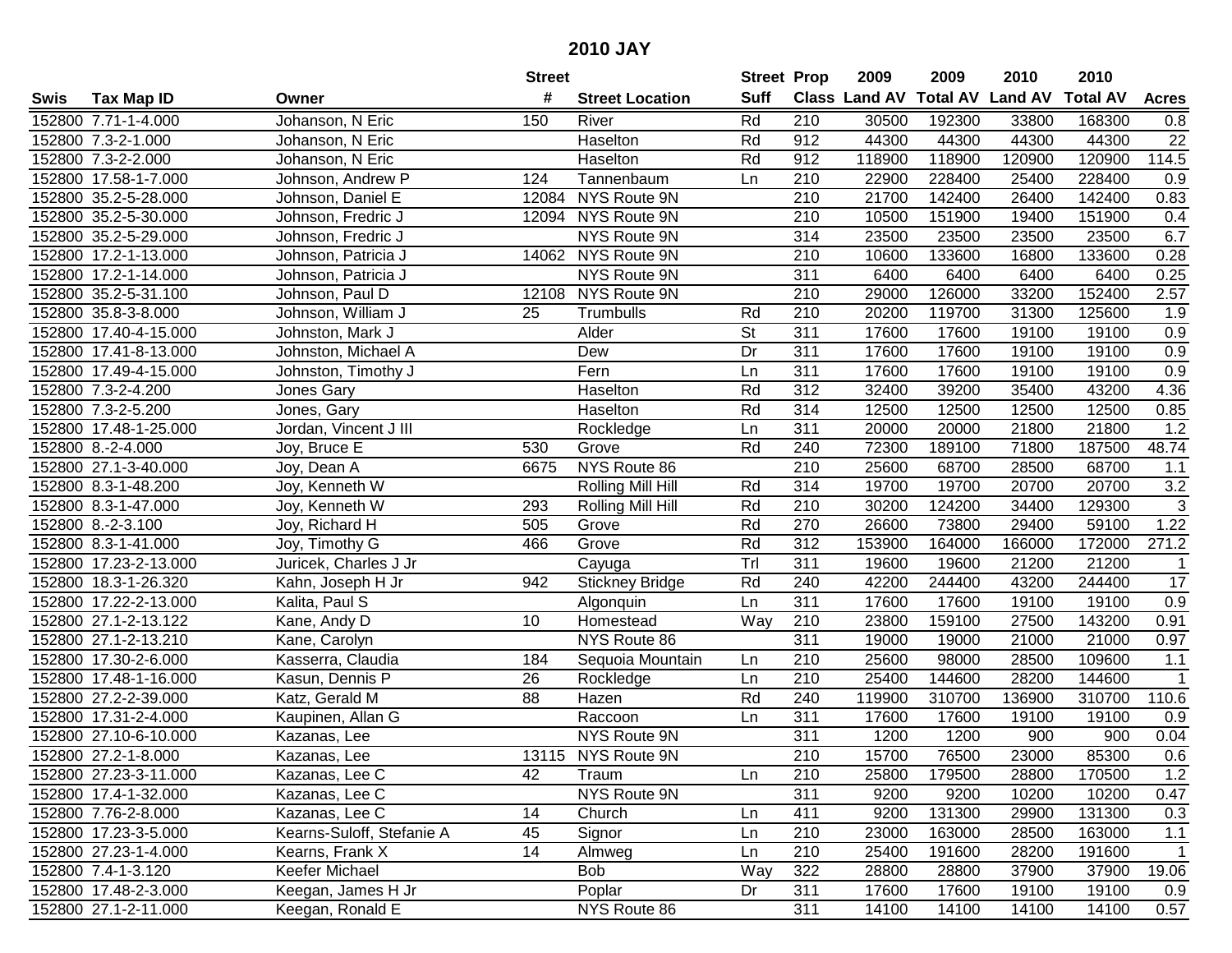| #<br><b>Suff</b><br>Class Land AV Total AV Land AV<br><b>Total AV</b><br><b>Tax Map ID</b><br><b>Street Location</b><br><b>Acres</b><br>Swis<br>Owner<br>Rd<br>152800 35.4-4-1.100<br>Keiffer, Lewis R<br>895<br><b>Bartlett</b><br>210<br>33700<br>218000<br>2.74<br>Rd<br>322<br>57.63<br>152800 35.4-4-1.200<br>Keiffer, Lewis R<br><b>Bartlett</b><br>76000<br>79000<br>152800 17.32-4-16.000<br>Kelliher, William J<br>39<br><b>St</b><br>210<br>22900<br>109900<br>25400<br>109900<br>0.9<br>Dogwood<br>311<br>19800<br>21500<br>21500<br>1.1<br>152800 17.48-1-19.000<br>Kelly, Robert F Jr<br>Rockledge<br>Ln<br>19800<br>Rd<br>152800 36.1-2-4.000<br>Kempes, Richard S<br>340<br>240<br>36500<br>97700<br>39100<br>102600<br>12.41<br>Trumbulls<br>152800 27.3-1-32.000<br>11<br>Way<br>260<br>10200<br>45000<br>17300<br>45000<br>0.3<br>Kenna Bruce E<br>Taggart<br>Way<br>260<br>61200<br>61200<br>0.7<br>152800 27.3-1-30.000<br>Kenna, Bruce E<br>10<br>18300<br>24500<br>Taggart<br>314<br>152800 27.3-1-31.000<br>Glen<br>Rd<br>11800<br>13000<br>13000<br>0.6<br>Kenna, Bruce E<br>11800<br>203200<br>152800 27.10-4-37.000<br>Kennedy, Kevin W<br>54<br><b>Howard Heights</b><br>210<br>10200<br>19400<br>195300<br>0.4<br>Ln<br>312<br>0.2<br>152800 7.84-2-13.000<br><b>Broad</b><br>6200<br>18000<br>11800<br>18000<br>Kennedy, Tracy<br>Ln<br>152800 7.84-5-16.000<br>210<br>9700<br>86200<br>0.4<br>Kennedy, Tracy<br>43<br><b>Burt</b><br>86200<br>16100<br>Ln<br>152800 27.2-2-66.000<br>201<br>John Fountain<br>Rd<br>210<br>14100<br>113900<br>22200<br>118100<br>0.54<br>Kentile, Bernard M<br>Tr<br>210<br>152800 17.23-2-8.000<br>14<br>25400<br>109400<br>28200<br>109400<br>Kenyon, Ross H<br>Cayuga<br>Trl<br>311<br>1.3<br>152800 17.23-2-9.000<br>Kenyon, William E<br>20200<br>22000<br>22000<br>Cayuga<br>20200<br>Oak Hollow<br>Rd<br>311<br>21800<br>1.2<br>152800 17.41-3-1.000<br>Kim, Katherine S<br>20000<br>20000<br>21800<br>Rd<br>210<br>152800 27.1-3-12.000<br>25900<br>264900<br>28900<br>251100<br>1.37<br>King, William L Jr<br>19<br>Danielle<br>$\overline{\mathsf{St}}$<br>64<br>210<br>76100<br>0.9<br>152800 17.40-4-8.000<br>Beech<br>22900<br>73200<br>25400<br>Kinsman, Joanna<br>Rd<br>1.65<br>152800 18.3-1-5.052<br>859<br>210<br>27500<br>109900<br>30600<br>110800<br>Kirchner, Michael J<br><b>Stickney Bridge</b><br>1.2<br>152800 17.48-1-22.000<br>13<br>210<br>25800<br>97700<br>28800<br>97700<br>Kirschenbaum, Martin<br>Rockledge<br>Ln<br>0.9<br><b>Bartlett</b><br>Rd<br>311<br>1800<br>1800<br>1900<br>1900<br>152800 35.4-4-9.000<br>Kissling, Roger E<br>0.8<br>311<br>15700<br>15700<br>17000<br>152800 17.49-3-3.000<br>Hawthorne<br>Ln<br>17000<br>Klebba, Kevin<br>$1.1$<br>152800 17.49-3-1.000<br>Klebba, Kevin E<br>43<br>Hawthorne<br>210<br>25600<br>465000<br>28500<br>441900<br>Ln<br>311<br>1.4<br>152800 17.49-3-2.000<br>20400<br>20400<br>22300<br>22300<br>Klebba, Kevin E<br>Hawthorne<br>Ln<br>3.3<br>152800 18.3-1-19.000<br>Santo<br>314<br>36300<br>36300<br>43700<br>43700<br>Klein, Malcolm W<br>Ln<br>Santo<br>5.4<br>41<br>210<br>35000<br>199100<br>55500<br>199100<br>152800 18.3-1-18.000<br>Klein, Malcolm W<br>Ln<br>Santo<br>322<br>46700<br>11.81<br>152800 18.3-1-26.230<br>46700<br>46700<br>Klein, Malcolm W<br>Ln<br>46700<br>Santo<br>322<br>47900<br>12.32<br>152800 18.3-1-26.220<br>47900<br>47900<br>47900<br>Klein, Malcolm W<br>Ln<br>St<br>118700<br>106700<br>152800 7.76-1-27.000<br>Klewin, Michael T<br>28<br>220<br>6200<br>11800<br>0.2<br>Forge<br>210<br>152800 17.23-1-3.000<br>76<br>Signor<br>Ln<br>17800<br>120900<br>120900<br>0.7<br>19700<br>Kline, Theodora<br>40<br>Tr<br>$\overline{210}$<br>111900<br>28500<br>116500<br>152800 17.23-3-1.000<br>25600<br>1.1<br>Klock, Tammy<br>Mohawk<br>Rd<br>312<br>35400<br>35900<br>37200<br>38000<br>16.4<br>152800 17.2-1-25.111<br>Kloss, Maryellen<br><b>Stickney Bridge</b><br>37200<br>$\overline{4}$<br>152800 17.2-1-25.300<br>Rd<br>210<br>32200<br>229800<br>232600<br>Kloss, Maryellen<br>1232<br><b>Stickney Bridge</b><br>$\overline{210}$<br>173700<br>179200<br>8.36<br>152800 35.8-1-39.000<br>Klotzko, Eric W<br>624000<br>624000<br><b>Mountain Meadows</b><br>270<br>152800 7.4-1-4.000<br>1097<br>AuSable<br>Dr<br>34300<br>70500<br>36900<br>61400<br>10<br>Knapp, Ralph<br>152800 7.4-1-3.212<br>Knapp, Ralph<br>AuSable<br>Dr<br>311<br>32900<br>32900<br>35500<br>35500<br>8.41<br>Rd<br>152800 35.8-1-22.000<br>Knauer, Donald W<br>20<br>Springfield<br>210<br>7200<br>156500<br>13000<br>158000<br>0.2<br>Knopf, Gregory S<br>311<br>19100<br>152800 17.41-8-8.000<br>Ridge Top<br>17600<br>17600<br>19100<br>0.9<br>Ln<br>Rd<br>210<br>6.5<br>152800 35.8-3-6.000<br>Kohr, William J<br>31000<br>131000<br>44200<br>131000<br>59<br>Trumbulls<br>152800 17.32-1-14.000<br>Kolev, Dobrin R<br>28<br>Scenic Point<br>210<br>1.3<br>26000<br>137600<br>29000<br>141100<br>Ln<br>Oneida<br>311<br>152800 17.30-2-8.000<br>Komp Steve<br>19600<br>19600<br>21200<br>21200<br>$\mathbf{1}$<br>Ln<br>Komp, Steven J<br>311<br>152800 17.41-6-5.000<br><b>Butternut</b><br>17600<br>17600<br>19100<br>19100<br>0.9<br>Ln<br>152800 36.1-1-60.000<br>62400 |  |                         | <b>Street</b> |      | <b>Street Prop</b> |     | 2009 | 2009   | 2010  | 2010   |      |
|------------------------------------------------------------------------------------------------------------------------------------------------------------------------------------------------------------------------------------------------------------------------------------------------------------------------------------------------------------------------------------------------------------------------------------------------------------------------------------------------------------------------------------------------------------------------------------------------------------------------------------------------------------------------------------------------------------------------------------------------------------------------------------------------------------------------------------------------------------------------------------------------------------------------------------------------------------------------------------------------------------------------------------------------------------------------------------------------------------------------------------------------------------------------------------------------------------------------------------------------------------------------------------------------------------------------------------------------------------------------------------------------------------------------------------------------------------------------------------------------------------------------------------------------------------------------------------------------------------------------------------------------------------------------------------------------------------------------------------------------------------------------------------------------------------------------------------------------------------------------------------------------------------------------------------------------------------------------------------------------------------------------------------------------------------------------------------------------------------------------------------------------------------------------------------------------------------------------------------------------------------------------------------------------------------------------------------------------------------------------------------------------------------------------------------------------------------------------------------------------------------------------------------------------------------------------------------------------------------------------------------------------------------------------------------------------------------------------------------------------------------------------------------------------------------------------------------------------------------------------------------------------------------------------------------------------------------------------------------------------------------------------------------------------------------------------------------------------------------------------------------------------------------------------------------------------------------------------------------------------------------------------------------------------------------------------------------------------------------------------------------------------------------------------------------------------------------------------------------------------------------------------------------------------------------------------------------------------------------------------------------------------------------------------------------------------------------------------------------------------------------------------------------------------------------------------------------------------------------------------------------------------------------------------------------------------------------------------------------------------------------------------------------------------------------------------------------------------------------------------------------------------------------------------------------------------------------------------------------------------------------------------------------------------------------------------------------------------------------------------------------------------------------------------------------------------------------------------------------------------------------------------------------------------------------------------------------------------------------------------------------------------------------------------------------------------------------------------------------------------------------------------------------------------------------------------------------------------------------------------------------------------------------------------------------------------------------------------------------------------------------------------------------------------------------------------------------------------------------------------------------------------------------------------------------------------------------------------------------------------------------------|--|-------------------------|---------------|------|--------------------|-----|------|--------|-------|--------|------|
|                                                                                                                                                                                                                                                                                                                                                                                                                                                                                                                                                                                                                                                                                                                                                                                                                                                                                                                                                                                                                                                                                                                                                                                                                                                                                                                                                                                                                                                                                                                                                                                                                                                                                                                                                                                                                                                                                                                                                                                                                                                                                                                                                                                                                                                                                                                                                                                                                                                                                                                                                                                                                                                                                                                                                                                                                                                                                                                                                                                                                                                                                                                                                                                                                                                                                                                                                                                                                                                                                                                                                                                                                                                                                                                                                                                                                                                                                                                                                                                                                                                                                                                                                                                                                                                                                                                                                                                                                                                                                                                                                                                                                                                                                                                                                                                                                                                                                                                                                                                                                                                                                                                                                                                                                                                                  |  |                         |               |      |                    |     |      |        |       |        |      |
|                                                                                                                                                                                                                                                                                                                                                                                                                                                                                                                                                                                                                                                                                                                                                                                                                                                                                                                                                                                                                                                                                                                                                                                                                                                                                                                                                                                                                                                                                                                                                                                                                                                                                                                                                                                                                                                                                                                                                                                                                                                                                                                                                                                                                                                                                                                                                                                                                                                                                                                                                                                                                                                                                                                                                                                                                                                                                                                                                                                                                                                                                                                                                                                                                                                                                                                                                                                                                                                                                                                                                                                                                                                                                                                                                                                                                                                                                                                                                                                                                                                                                                                                                                                                                                                                                                                                                                                                                                                                                                                                                                                                                                                                                                                                                                                                                                                                                                                                                                                                                                                                                                                                                                                                                                                                  |  |                         |               |      |                    |     |      |        |       |        |      |
|                                                                                                                                                                                                                                                                                                                                                                                                                                                                                                                                                                                                                                                                                                                                                                                                                                                                                                                                                                                                                                                                                                                                                                                                                                                                                                                                                                                                                                                                                                                                                                                                                                                                                                                                                                                                                                                                                                                                                                                                                                                                                                                                                                                                                                                                                                                                                                                                                                                                                                                                                                                                                                                                                                                                                                                                                                                                                                                                                                                                                                                                                                                                                                                                                                                                                                                                                                                                                                                                                                                                                                                                                                                                                                                                                                                                                                                                                                                                                                                                                                                                                                                                                                                                                                                                                                                                                                                                                                                                                                                                                                                                                                                                                                                                                                                                                                                                                                                                                                                                                                                                                                                                                                                                                                                                  |  |                         |               |      |                    |     |      |        |       |        |      |
|                                                                                                                                                                                                                                                                                                                                                                                                                                                                                                                                                                                                                                                                                                                                                                                                                                                                                                                                                                                                                                                                                                                                                                                                                                                                                                                                                                                                                                                                                                                                                                                                                                                                                                                                                                                                                                                                                                                                                                                                                                                                                                                                                                                                                                                                                                                                                                                                                                                                                                                                                                                                                                                                                                                                                                                                                                                                                                                                                                                                                                                                                                                                                                                                                                                                                                                                                                                                                                                                                                                                                                                                                                                                                                                                                                                                                                                                                                                                                                                                                                                                                                                                                                                                                                                                                                                                                                                                                                                                                                                                                                                                                                                                                                                                                                                                                                                                                                                                                                                                                                                                                                                                                                                                                                                                  |  |                         |               |      |                    |     |      |        |       |        |      |
|                                                                                                                                                                                                                                                                                                                                                                                                                                                                                                                                                                                                                                                                                                                                                                                                                                                                                                                                                                                                                                                                                                                                                                                                                                                                                                                                                                                                                                                                                                                                                                                                                                                                                                                                                                                                                                                                                                                                                                                                                                                                                                                                                                                                                                                                                                                                                                                                                                                                                                                                                                                                                                                                                                                                                                                                                                                                                                                                                                                                                                                                                                                                                                                                                                                                                                                                                                                                                                                                                                                                                                                                                                                                                                                                                                                                                                                                                                                                                                                                                                                                                                                                                                                                                                                                                                                                                                                                                                                                                                                                                                                                                                                                                                                                                                                                                                                                                                                                                                                                                                                                                                                                                                                                                                                                  |  |                         |               |      |                    |     |      |        |       |        |      |
|                                                                                                                                                                                                                                                                                                                                                                                                                                                                                                                                                                                                                                                                                                                                                                                                                                                                                                                                                                                                                                                                                                                                                                                                                                                                                                                                                                                                                                                                                                                                                                                                                                                                                                                                                                                                                                                                                                                                                                                                                                                                                                                                                                                                                                                                                                                                                                                                                                                                                                                                                                                                                                                                                                                                                                                                                                                                                                                                                                                                                                                                                                                                                                                                                                                                                                                                                                                                                                                                                                                                                                                                                                                                                                                                                                                                                                                                                                                                                                                                                                                                                                                                                                                                                                                                                                                                                                                                                                                                                                                                                                                                                                                                                                                                                                                                                                                                                                                                                                                                                                                                                                                                                                                                                                                                  |  |                         |               |      |                    |     |      |        |       |        |      |
|                                                                                                                                                                                                                                                                                                                                                                                                                                                                                                                                                                                                                                                                                                                                                                                                                                                                                                                                                                                                                                                                                                                                                                                                                                                                                                                                                                                                                                                                                                                                                                                                                                                                                                                                                                                                                                                                                                                                                                                                                                                                                                                                                                                                                                                                                                                                                                                                                                                                                                                                                                                                                                                                                                                                                                                                                                                                                                                                                                                                                                                                                                                                                                                                                                                                                                                                                                                                                                                                                                                                                                                                                                                                                                                                                                                                                                                                                                                                                                                                                                                                                                                                                                                                                                                                                                                                                                                                                                                                                                                                                                                                                                                                                                                                                                                                                                                                                                                                                                                                                                                                                                                                                                                                                                                                  |  |                         |               |      |                    |     |      |        |       |        |      |
|                                                                                                                                                                                                                                                                                                                                                                                                                                                                                                                                                                                                                                                                                                                                                                                                                                                                                                                                                                                                                                                                                                                                                                                                                                                                                                                                                                                                                                                                                                                                                                                                                                                                                                                                                                                                                                                                                                                                                                                                                                                                                                                                                                                                                                                                                                                                                                                                                                                                                                                                                                                                                                                                                                                                                                                                                                                                                                                                                                                                                                                                                                                                                                                                                                                                                                                                                                                                                                                                                                                                                                                                                                                                                                                                                                                                                                                                                                                                                                                                                                                                                                                                                                                                                                                                                                                                                                                                                                                                                                                                                                                                                                                                                                                                                                                                                                                                                                                                                                                                                                                                                                                                                                                                                                                                  |  |                         |               |      |                    |     |      |        |       |        |      |
|                                                                                                                                                                                                                                                                                                                                                                                                                                                                                                                                                                                                                                                                                                                                                                                                                                                                                                                                                                                                                                                                                                                                                                                                                                                                                                                                                                                                                                                                                                                                                                                                                                                                                                                                                                                                                                                                                                                                                                                                                                                                                                                                                                                                                                                                                                                                                                                                                                                                                                                                                                                                                                                                                                                                                                                                                                                                                                                                                                                                                                                                                                                                                                                                                                                                                                                                                                                                                                                                                                                                                                                                                                                                                                                                                                                                                                                                                                                                                                                                                                                                                                                                                                                                                                                                                                                                                                                                                                                                                                                                                                                                                                                                                                                                                                                                                                                                                                                                                                                                                                                                                                                                                                                                                                                                  |  |                         |               |      |                    |     |      |        |       |        |      |
|                                                                                                                                                                                                                                                                                                                                                                                                                                                                                                                                                                                                                                                                                                                                                                                                                                                                                                                                                                                                                                                                                                                                                                                                                                                                                                                                                                                                                                                                                                                                                                                                                                                                                                                                                                                                                                                                                                                                                                                                                                                                                                                                                                                                                                                                                                                                                                                                                                                                                                                                                                                                                                                                                                                                                                                                                                                                                                                                                                                                                                                                                                                                                                                                                                                                                                                                                                                                                                                                                                                                                                                                                                                                                                                                                                                                                                                                                                                                                                                                                                                                                                                                                                                                                                                                                                                                                                                                                                                                                                                                                                                                                                                                                                                                                                                                                                                                                                                                                                                                                                                                                                                                                                                                                                                                  |  |                         |               |      |                    |     |      |        |       |        |      |
|                                                                                                                                                                                                                                                                                                                                                                                                                                                                                                                                                                                                                                                                                                                                                                                                                                                                                                                                                                                                                                                                                                                                                                                                                                                                                                                                                                                                                                                                                                                                                                                                                                                                                                                                                                                                                                                                                                                                                                                                                                                                                                                                                                                                                                                                                                                                                                                                                                                                                                                                                                                                                                                                                                                                                                                                                                                                                                                                                                                                                                                                                                                                                                                                                                                                                                                                                                                                                                                                                                                                                                                                                                                                                                                                                                                                                                                                                                                                                                                                                                                                                                                                                                                                                                                                                                                                                                                                                                                                                                                                                                                                                                                                                                                                                                                                                                                                                                                                                                                                                                                                                                                                                                                                                                                                  |  |                         |               |      |                    |     |      |        |       |        |      |
|                                                                                                                                                                                                                                                                                                                                                                                                                                                                                                                                                                                                                                                                                                                                                                                                                                                                                                                                                                                                                                                                                                                                                                                                                                                                                                                                                                                                                                                                                                                                                                                                                                                                                                                                                                                                                                                                                                                                                                                                                                                                                                                                                                                                                                                                                                                                                                                                                                                                                                                                                                                                                                                                                                                                                                                                                                                                                                                                                                                                                                                                                                                                                                                                                                                                                                                                                                                                                                                                                                                                                                                                                                                                                                                                                                                                                                                                                                                                                                                                                                                                                                                                                                                                                                                                                                                                                                                                                                                                                                                                                                                                                                                                                                                                                                                                                                                                                                                                                                                                                                                                                                                                                                                                                                                                  |  |                         |               |      |                    |     |      |        |       |        |      |
|                                                                                                                                                                                                                                                                                                                                                                                                                                                                                                                                                                                                                                                                                                                                                                                                                                                                                                                                                                                                                                                                                                                                                                                                                                                                                                                                                                                                                                                                                                                                                                                                                                                                                                                                                                                                                                                                                                                                                                                                                                                                                                                                                                                                                                                                                                                                                                                                                                                                                                                                                                                                                                                                                                                                                                                                                                                                                                                                                                                                                                                                                                                                                                                                                                                                                                                                                                                                                                                                                                                                                                                                                                                                                                                                                                                                                                                                                                                                                                                                                                                                                                                                                                                                                                                                                                                                                                                                                                                                                                                                                                                                                                                                                                                                                                                                                                                                                                                                                                                                                                                                                                                                                                                                                                                                  |  |                         |               |      |                    |     |      |        |       |        |      |
|                                                                                                                                                                                                                                                                                                                                                                                                                                                                                                                                                                                                                                                                                                                                                                                                                                                                                                                                                                                                                                                                                                                                                                                                                                                                                                                                                                                                                                                                                                                                                                                                                                                                                                                                                                                                                                                                                                                                                                                                                                                                                                                                                                                                                                                                                                                                                                                                                                                                                                                                                                                                                                                                                                                                                                                                                                                                                                                                                                                                                                                                                                                                                                                                                                                                                                                                                                                                                                                                                                                                                                                                                                                                                                                                                                                                                                                                                                                                                                                                                                                                                                                                                                                                                                                                                                                                                                                                                                                                                                                                                                                                                                                                                                                                                                                                                                                                                                                                                                                                                                                                                                                                                                                                                                                                  |  |                         |               |      |                    |     |      |        |       |        |      |
|                                                                                                                                                                                                                                                                                                                                                                                                                                                                                                                                                                                                                                                                                                                                                                                                                                                                                                                                                                                                                                                                                                                                                                                                                                                                                                                                                                                                                                                                                                                                                                                                                                                                                                                                                                                                                                                                                                                                                                                                                                                                                                                                                                                                                                                                                                                                                                                                                                                                                                                                                                                                                                                                                                                                                                                                                                                                                                                                                                                                                                                                                                                                                                                                                                                                                                                                                                                                                                                                                                                                                                                                                                                                                                                                                                                                                                                                                                                                                                                                                                                                                                                                                                                                                                                                                                                                                                                                                                                                                                                                                                                                                                                                                                                                                                                                                                                                                                                                                                                                                                                                                                                                                                                                                                                                  |  |                         |               |      |                    |     |      |        |       |        |      |
|                                                                                                                                                                                                                                                                                                                                                                                                                                                                                                                                                                                                                                                                                                                                                                                                                                                                                                                                                                                                                                                                                                                                                                                                                                                                                                                                                                                                                                                                                                                                                                                                                                                                                                                                                                                                                                                                                                                                                                                                                                                                                                                                                                                                                                                                                                                                                                                                                                                                                                                                                                                                                                                                                                                                                                                                                                                                                                                                                                                                                                                                                                                                                                                                                                                                                                                                                                                                                                                                                                                                                                                                                                                                                                                                                                                                                                                                                                                                                                                                                                                                                                                                                                                                                                                                                                                                                                                                                                                                                                                                                                                                                                                                                                                                                                                                                                                                                                                                                                                                                                                                                                                                                                                                                                                                  |  |                         |               |      |                    |     |      |        |       |        |      |
|                                                                                                                                                                                                                                                                                                                                                                                                                                                                                                                                                                                                                                                                                                                                                                                                                                                                                                                                                                                                                                                                                                                                                                                                                                                                                                                                                                                                                                                                                                                                                                                                                                                                                                                                                                                                                                                                                                                                                                                                                                                                                                                                                                                                                                                                                                                                                                                                                                                                                                                                                                                                                                                                                                                                                                                                                                                                                                                                                                                                                                                                                                                                                                                                                                                                                                                                                                                                                                                                                                                                                                                                                                                                                                                                                                                                                                                                                                                                                                                                                                                                                                                                                                                                                                                                                                                                                                                                                                                                                                                                                                                                                                                                                                                                                                                                                                                                                                                                                                                                                                                                                                                                                                                                                                                                  |  |                         |               |      |                    |     |      |        |       |        |      |
|                                                                                                                                                                                                                                                                                                                                                                                                                                                                                                                                                                                                                                                                                                                                                                                                                                                                                                                                                                                                                                                                                                                                                                                                                                                                                                                                                                                                                                                                                                                                                                                                                                                                                                                                                                                                                                                                                                                                                                                                                                                                                                                                                                                                                                                                                                                                                                                                                                                                                                                                                                                                                                                                                                                                                                                                                                                                                                                                                                                                                                                                                                                                                                                                                                                                                                                                                                                                                                                                                                                                                                                                                                                                                                                                                                                                                                                                                                                                                                                                                                                                                                                                                                                                                                                                                                                                                                                                                                                                                                                                                                                                                                                                                                                                                                                                                                                                                                                                                                                                                                                                                                                                                                                                                                                                  |  |                         |               |      |                    |     |      |        |       |        |      |
|                                                                                                                                                                                                                                                                                                                                                                                                                                                                                                                                                                                                                                                                                                                                                                                                                                                                                                                                                                                                                                                                                                                                                                                                                                                                                                                                                                                                                                                                                                                                                                                                                                                                                                                                                                                                                                                                                                                                                                                                                                                                                                                                                                                                                                                                                                                                                                                                                                                                                                                                                                                                                                                                                                                                                                                                                                                                                                                                                                                                                                                                                                                                                                                                                                                                                                                                                                                                                                                                                                                                                                                                                                                                                                                                                                                                                                                                                                                                                                                                                                                                                                                                                                                                                                                                                                                                                                                                                                                                                                                                                                                                                                                                                                                                                                                                                                                                                                                                                                                                                                                                                                                                                                                                                                                                  |  |                         |               |      |                    |     |      |        |       |        |      |
|                                                                                                                                                                                                                                                                                                                                                                                                                                                                                                                                                                                                                                                                                                                                                                                                                                                                                                                                                                                                                                                                                                                                                                                                                                                                                                                                                                                                                                                                                                                                                                                                                                                                                                                                                                                                                                                                                                                                                                                                                                                                                                                                                                                                                                                                                                                                                                                                                                                                                                                                                                                                                                                                                                                                                                                                                                                                                                                                                                                                                                                                                                                                                                                                                                                                                                                                                                                                                                                                                                                                                                                                                                                                                                                                                                                                                                                                                                                                                                                                                                                                                                                                                                                                                                                                                                                                                                                                                                                                                                                                                                                                                                                                                                                                                                                                                                                                                                                                                                                                                                                                                                                                                                                                                                                                  |  |                         |               |      |                    |     |      |        |       |        |      |
|                                                                                                                                                                                                                                                                                                                                                                                                                                                                                                                                                                                                                                                                                                                                                                                                                                                                                                                                                                                                                                                                                                                                                                                                                                                                                                                                                                                                                                                                                                                                                                                                                                                                                                                                                                                                                                                                                                                                                                                                                                                                                                                                                                                                                                                                                                                                                                                                                                                                                                                                                                                                                                                                                                                                                                                                                                                                                                                                                                                                                                                                                                                                                                                                                                                                                                                                                                                                                                                                                                                                                                                                                                                                                                                                                                                                                                                                                                                                                                                                                                                                                                                                                                                                                                                                                                                                                                                                                                                                                                                                                                                                                                                                                                                                                                                                                                                                                                                                                                                                                                                                                                                                                                                                                                                                  |  |                         |               |      |                    |     |      |        |       |        |      |
|                                                                                                                                                                                                                                                                                                                                                                                                                                                                                                                                                                                                                                                                                                                                                                                                                                                                                                                                                                                                                                                                                                                                                                                                                                                                                                                                                                                                                                                                                                                                                                                                                                                                                                                                                                                                                                                                                                                                                                                                                                                                                                                                                                                                                                                                                                                                                                                                                                                                                                                                                                                                                                                                                                                                                                                                                                                                                                                                                                                                                                                                                                                                                                                                                                                                                                                                                                                                                                                                                                                                                                                                                                                                                                                                                                                                                                                                                                                                                                                                                                                                                                                                                                                                                                                                                                                                                                                                                                                                                                                                                                                                                                                                                                                                                                                                                                                                                                                                                                                                                                                                                                                                                                                                                                                                  |  |                         |               |      |                    |     |      |        |       |        |      |
|                                                                                                                                                                                                                                                                                                                                                                                                                                                                                                                                                                                                                                                                                                                                                                                                                                                                                                                                                                                                                                                                                                                                                                                                                                                                                                                                                                                                                                                                                                                                                                                                                                                                                                                                                                                                                                                                                                                                                                                                                                                                                                                                                                                                                                                                                                                                                                                                                                                                                                                                                                                                                                                                                                                                                                                                                                                                                                                                                                                                                                                                                                                                                                                                                                                                                                                                                                                                                                                                                                                                                                                                                                                                                                                                                                                                                                                                                                                                                                                                                                                                                                                                                                                                                                                                                                                                                                                                                                                                                                                                                                                                                                                                                                                                                                                                                                                                                                                                                                                                                                                                                                                                                                                                                                                                  |  |                         |               |      |                    |     |      |        |       |        |      |
|                                                                                                                                                                                                                                                                                                                                                                                                                                                                                                                                                                                                                                                                                                                                                                                                                                                                                                                                                                                                                                                                                                                                                                                                                                                                                                                                                                                                                                                                                                                                                                                                                                                                                                                                                                                                                                                                                                                                                                                                                                                                                                                                                                                                                                                                                                                                                                                                                                                                                                                                                                                                                                                                                                                                                                                                                                                                                                                                                                                                                                                                                                                                                                                                                                                                                                                                                                                                                                                                                                                                                                                                                                                                                                                                                                                                                                                                                                                                                                                                                                                                                                                                                                                                                                                                                                                                                                                                                                                                                                                                                                                                                                                                                                                                                                                                                                                                                                                                                                                                                                                                                                                                                                                                                                                                  |  |                         |               |      |                    |     |      |        |       |        |      |
|                                                                                                                                                                                                                                                                                                                                                                                                                                                                                                                                                                                                                                                                                                                                                                                                                                                                                                                                                                                                                                                                                                                                                                                                                                                                                                                                                                                                                                                                                                                                                                                                                                                                                                                                                                                                                                                                                                                                                                                                                                                                                                                                                                                                                                                                                                                                                                                                                                                                                                                                                                                                                                                                                                                                                                                                                                                                                                                                                                                                                                                                                                                                                                                                                                                                                                                                                                                                                                                                                                                                                                                                                                                                                                                                                                                                                                                                                                                                                                                                                                                                                                                                                                                                                                                                                                                                                                                                                                                                                                                                                                                                                                                                                                                                                                                                                                                                                                                                                                                                                                                                                                                                                                                                                                                                  |  |                         |               |      |                    |     |      |        |       |        |      |
|                                                                                                                                                                                                                                                                                                                                                                                                                                                                                                                                                                                                                                                                                                                                                                                                                                                                                                                                                                                                                                                                                                                                                                                                                                                                                                                                                                                                                                                                                                                                                                                                                                                                                                                                                                                                                                                                                                                                                                                                                                                                                                                                                                                                                                                                                                                                                                                                                                                                                                                                                                                                                                                                                                                                                                                                                                                                                                                                                                                                                                                                                                                                                                                                                                                                                                                                                                                                                                                                                                                                                                                                                                                                                                                                                                                                                                                                                                                                                                                                                                                                                                                                                                                                                                                                                                                                                                                                                                                                                                                                                                                                                                                                                                                                                                                                                                                                                                                                                                                                                                                                                                                                                                                                                                                                  |  |                         |               |      |                    |     |      |        |       |        |      |
|                                                                                                                                                                                                                                                                                                                                                                                                                                                                                                                                                                                                                                                                                                                                                                                                                                                                                                                                                                                                                                                                                                                                                                                                                                                                                                                                                                                                                                                                                                                                                                                                                                                                                                                                                                                                                                                                                                                                                                                                                                                                                                                                                                                                                                                                                                                                                                                                                                                                                                                                                                                                                                                                                                                                                                                                                                                                                                                                                                                                                                                                                                                                                                                                                                                                                                                                                                                                                                                                                                                                                                                                                                                                                                                                                                                                                                                                                                                                                                                                                                                                                                                                                                                                                                                                                                                                                                                                                                                                                                                                                                                                                                                                                                                                                                                                                                                                                                                                                                                                                                                                                                                                                                                                                                                                  |  |                         |               |      |                    |     |      |        |       |        |      |
|                                                                                                                                                                                                                                                                                                                                                                                                                                                                                                                                                                                                                                                                                                                                                                                                                                                                                                                                                                                                                                                                                                                                                                                                                                                                                                                                                                                                                                                                                                                                                                                                                                                                                                                                                                                                                                                                                                                                                                                                                                                                                                                                                                                                                                                                                                                                                                                                                                                                                                                                                                                                                                                                                                                                                                                                                                                                                                                                                                                                                                                                                                                                                                                                                                                                                                                                                                                                                                                                                                                                                                                                                                                                                                                                                                                                                                                                                                                                                                                                                                                                                                                                                                                                                                                                                                                                                                                                                                                                                                                                                                                                                                                                                                                                                                                                                                                                                                                                                                                                                                                                                                                                                                                                                                                                  |  |                         |               |      |                    |     |      |        |       |        |      |
|                                                                                                                                                                                                                                                                                                                                                                                                                                                                                                                                                                                                                                                                                                                                                                                                                                                                                                                                                                                                                                                                                                                                                                                                                                                                                                                                                                                                                                                                                                                                                                                                                                                                                                                                                                                                                                                                                                                                                                                                                                                                                                                                                                                                                                                                                                                                                                                                                                                                                                                                                                                                                                                                                                                                                                                                                                                                                                                                                                                                                                                                                                                                                                                                                                                                                                                                                                                                                                                                                                                                                                                                                                                                                                                                                                                                                                                                                                                                                                                                                                                                                                                                                                                                                                                                                                                                                                                                                                                                                                                                                                                                                                                                                                                                                                                                                                                                                                                                                                                                                                                                                                                                                                                                                                                                  |  |                         |               |      |                    |     |      |        |       |        |      |
|                                                                                                                                                                                                                                                                                                                                                                                                                                                                                                                                                                                                                                                                                                                                                                                                                                                                                                                                                                                                                                                                                                                                                                                                                                                                                                                                                                                                                                                                                                                                                                                                                                                                                                                                                                                                                                                                                                                                                                                                                                                                                                                                                                                                                                                                                                                                                                                                                                                                                                                                                                                                                                                                                                                                                                                                                                                                                                                                                                                                                                                                                                                                                                                                                                                                                                                                                                                                                                                                                                                                                                                                                                                                                                                                                                                                                                                                                                                                                                                                                                                                                                                                                                                                                                                                                                                                                                                                                                                                                                                                                                                                                                                                                                                                                                                                                                                                                                                                                                                                                                                                                                                                                                                                                                                                  |  |                         |               |      |                    |     |      |        |       |        |      |
|                                                                                                                                                                                                                                                                                                                                                                                                                                                                                                                                                                                                                                                                                                                                                                                                                                                                                                                                                                                                                                                                                                                                                                                                                                                                                                                                                                                                                                                                                                                                                                                                                                                                                                                                                                                                                                                                                                                                                                                                                                                                                                                                                                                                                                                                                                                                                                                                                                                                                                                                                                                                                                                                                                                                                                                                                                                                                                                                                                                                                                                                                                                                                                                                                                                                                                                                                                                                                                                                                                                                                                                                                                                                                                                                                                                                                                                                                                                                                                                                                                                                                                                                                                                                                                                                                                                                                                                                                                                                                                                                                                                                                                                                                                                                                                                                                                                                                                                                                                                                                                                                                                                                                                                                                                                                  |  |                         |               |      |                    |     |      |        |       |        |      |
|                                                                                                                                                                                                                                                                                                                                                                                                                                                                                                                                                                                                                                                                                                                                                                                                                                                                                                                                                                                                                                                                                                                                                                                                                                                                                                                                                                                                                                                                                                                                                                                                                                                                                                                                                                                                                                                                                                                                                                                                                                                                                                                                                                                                                                                                                                                                                                                                                                                                                                                                                                                                                                                                                                                                                                                                                                                                                                                                                                                                                                                                                                                                                                                                                                                                                                                                                                                                                                                                                                                                                                                                                                                                                                                                                                                                                                                                                                                                                                                                                                                                                                                                                                                                                                                                                                                                                                                                                                                                                                                                                                                                                                                                                                                                                                                                                                                                                                                                                                                                                                                                                                                                                                                                                                                                  |  |                         |               |      |                    |     |      |        |       |        |      |
|                                                                                                                                                                                                                                                                                                                                                                                                                                                                                                                                                                                                                                                                                                                                                                                                                                                                                                                                                                                                                                                                                                                                                                                                                                                                                                                                                                                                                                                                                                                                                                                                                                                                                                                                                                                                                                                                                                                                                                                                                                                                                                                                                                                                                                                                                                                                                                                                                                                                                                                                                                                                                                                                                                                                                                                                                                                                                                                                                                                                                                                                                                                                                                                                                                                                                                                                                                                                                                                                                                                                                                                                                                                                                                                                                                                                                                                                                                                                                                                                                                                                                                                                                                                                                                                                                                                                                                                                                                                                                                                                                                                                                                                                                                                                                                                                                                                                                                                                                                                                                                                                                                                                                                                                                                                                  |  |                         |               |      |                    |     |      |        |       |        |      |
|                                                                                                                                                                                                                                                                                                                                                                                                                                                                                                                                                                                                                                                                                                                                                                                                                                                                                                                                                                                                                                                                                                                                                                                                                                                                                                                                                                                                                                                                                                                                                                                                                                                                                                                                                                                                                                                                                                                                                                                                                                                                                                                                                                                                                                                                                                                                                                                                                                                                                                                                                                                                                                                                                                                                                                                                                                                                                                                                                                                                                                                                                                                                                                                                                                                                                                                                                                                                                                                                                                                                                                                                                                                                                                                                                                                                                                                                                                                                                                                                                                                                                                                                                                                                                                                                                                                                                                                                                                                                                                                                                                                                                                                                                                                                                                                                                                                                                                                                                                                                                                                                                                                                                                                                                                                                  |  |                         |               |      |                    |     |      |        |       |        |      |
|                                                                                                                                                                                                                                                                                                                                                                                                                                                                                                                                                                                                                                                                                                                                                                                                                                                                                                                                                                                                                                                                                                                                                                                                                                                                                                                                                                                                                                                                                                                                                                                                                                                                                                                                                                                                                                                                                                                                                                                                                                                                                                                                                                                                                                                                                                                                                                                                                                                                                                                                                                                                                                                                                                                                                                                                                                                                                                                                                                                                                                                                                                                                                                                                                                                                                                                                                                                                                                                                                                                                                                                                                                                                                                                                                                                                                                                                                                                                                                                                                                                                                                                                                                                                                                                                                                                                                                                                                                                                                                                                                                                                                                                                                                                                                                                                                                                                                                                                                                                                                                                                                                                                                                                                                                                                  |  |                         |               |      |                    |     |      |        |       |        |      |
|                                                                                                                                                                                                                                                                                                                                                                                                                                                                                                                                                                                                                                                                                                                                                                                                                                                                                                                                                                                                                                                                                                                                                                                                                                                                                                                                                                                                                                                                                                                                                                                                                                                                                                                                                                                                                                                                                                                                                                                                                                                                                                                                                                                                                                                                                                                                                                                                                                                                                                                                                                                                                                                                                                                                                                                                                                                                                                                                                                                                                                                                                                                                                                                                                                                                                                                                                                                                                                                                                                                                                                                                                                                                                                                                                                                                                                                                                                                                                                                                                                                                                                                                                                                                                                                                                                                                                                                                                                                                                                                                                                                                                                                                                                                                                                                                                                                                                                                                                                                                                                                                                                                                                                                                                                                                  |  |                         |               |      |                    |     |      |        |       |        |      |
|                                                                                                                                                                                                                                                                                                                                                                                                                                                                                                                                                                                                                                                                                                                                                                                                                                                                                                                                                                                                                                                                                                                                                                                                                                                                                                                                                                                                                                                                                                                                                                                                                                                                                                                                                                                                                                                                                                                                                                                                                                                                                                                                                                                                                                                                                                                                                                                                                                                                                                                                                                                                                                                                                                                                                                                                                                                                                                                                                                                                                                                                                                                                                                                                                                                                                                                                                                                                                                                                                                                                                                                                                                                                                                                                                                                                                                                                                                                                                                                                                                                                                                                                                                                                                                                                                                                                                                                                                                                                                                                                                                                                                                                                                                                                                                                                                                                                                                                                                                                                                                                                                                                                                                                                                                                                  |  |                         |               |      |                    |     |      |        |       |        |      |
|                                                                                                                                                                                                                                                                                                                                                                                                                                                                                                                                                                                                                                                                                                                                                                                                                                                                                                                                                                                                                                                                                                                                                                                                                                                                                                                                                                                                                                                                                                                                                                                                                                                                                                                                                                                                                                                                                                                                                                                                                                                                                                                                                                                                                                                                                                                                                                                                                                                                                                                                                                                                                                                                                                                                                                                                                                                                                                                                                                                                                                                                                                                                                                                                                                                                                                                                                                                                                                                                                                                                                                                                                                                                                                                                                                                                                                                                                                                                                                                                                                                                                                                                                                                                                                                                                                                                                                                                                                                                                                                                                                                                                                                                                                                                                                                                                                                                                                                                                                                                                                                                                                                                                                                                                                                                  |  |                         |               |      |                    |     |      |        |       |        |      |
|                                                                                                                                                                                                                                                                                                                                                                                                                                                                                                                                                                                                                                                                                                                                                                                                                                                                                                                                                                                                                                                                                                                                                                                                                                                                                                                                                                                                                                                                                                                                                                                                                                                                                                                                                                                                                                                                                                                                                                                                                                                                                                                                                                                                                                                                                                                                                                                                                                                                                                                                                                                                                                                                                                                                                                                                                                                                                                                                                                                                                                                                                                                                                                                                                                                                                                                                                                                                                                                                                                                                                                                                                                                                                                                                                                                                                                                                                                                                                                                                                                                                                                                                                                                                                                                                                                                                                                                                                                                                                                                                                                                                                                                                                                                                                                                                                                                                                                                                                                                                                                                                                                                                                                                                                                                                  |  |                         |               |      |                    |     |      |        |       |        |      |
|                                                                                                                                                                                                                                                                                                                                                                                                                                                                                                                                                                                                                                                                                                                                                                                                                                                                                                                                                                                                                                                                                                                                                                                                                                                                                                                                                                                                                                                                                                                                                                                                                                                                                                                                                                                                                                                                                                                                                                                                                                                                                                                                                                                                                                                                                                                                                                                                                                                                                                                                                                                                                                                                                                                                                                                                                                                                                                                                                                                                                                                                                                                                                                                                                                                                                                                                                                                                                                                                                                                                                                                                                                                                                                                                                                                                                                                                                                                                                                                                                                                                                                                                                                                                                                                                                                                                                                                                                                                                                                                                                                                                                                                                                                                                                                                                                                                                                                                                                                                                                                                                                                                                                                                                                                                                  |  |                         |               |      |                    |     |      |        |       |        |      |
|                                                                                                                                                                                                                                                                                                                                                                                                                                                                                                                                                                                                                                                                                                                                                                                                                                                                                                                                                                                                                                                                                                                                                                                                                                                                                                                                                                                                                                                                                                                                                                                                                                                                                                                                                                                                                                                                                                                                                                                                                                                                                                                                                                                                                                                                                                                                                                                                                                                                                                                                                                                                                                                                                                                                                                                                                                                                                                                                                                                                                                                                                                                                                                                                                                                                                                                                                                                                                                                                                                                                                                                                                                                                                                                                                                                                                                                                                                                                                                                                                                                                                                                                                                                                                                                                                                                                                                                                                                                                                                                                                                                                                                                                                                                                                                                                                                                                                                                                                                                                                                                                                                                                                                                                                                                                  |  |                         |               |      |                    |     |      |        |       |        |      |
|                                                                                                                                                                                                                                                                                                                                                                                                                                                                                                                                                                                                                                                                                                                                                                                                                                                                                                                                                                                                                                                                                                                                                                                                                                                                                                                                                                                                                                                                                                                                                                                                                                                                                                                                                                                                                                                                                                                                                                                                                                                                                                                                                                                                                                                                                                                                                                                                                                                                                                                                                                                                                                                                                                                                                                                                                                                                                                                                                                                                                                                                                                                                                                                                                                                                                                                                                                                                                                                                                                                                                                                                                                                                                                                                                                                                                                                                                                                                                                                                                                                                                                                                                                                                                                                                                                                                                                                                                                                                                                                                                                                                                                                                                                                                                                                                                                                                                                                                                                                                                                                                                                                                                                                                                                                                  |  |                         |               |      |                    |     |      |        |       |        |      |
|                                                                                                                                                                                                                                                                                                                                                                                                                                                                                                                                                                                                                                                                                                                                                                                                                                                                                                                                                                                                                                                                                                                                                                                                                                                                                                                                                                                                                                                                                                                                                                                                                                                                                                                                                                                                                                                                                                                                                                                                                                                                                                                                                                                                                                                                                                                                                                                                                                                                                                                                                                                                                                                                                                                                                                                                                                                                                                                                                                                                                                                                                                                                                                                                                                                                                                                                                                                                                                                                                                                                                                                                                                                                                                                                                                                                                                                                                                                                                                                                                                                                                                                                                                                                                                                                                                                                                                                                                                                                                                                                                                                                                                                                                                                                                                                                                                                                                                                                                                                                                                                                                                                                                                                                                                                                  |  | Kortepeter-Ragan, Erica | 66            | Glen | Rd                 | 240 |      | 173400 | 65000 | 181200 | 41.2 |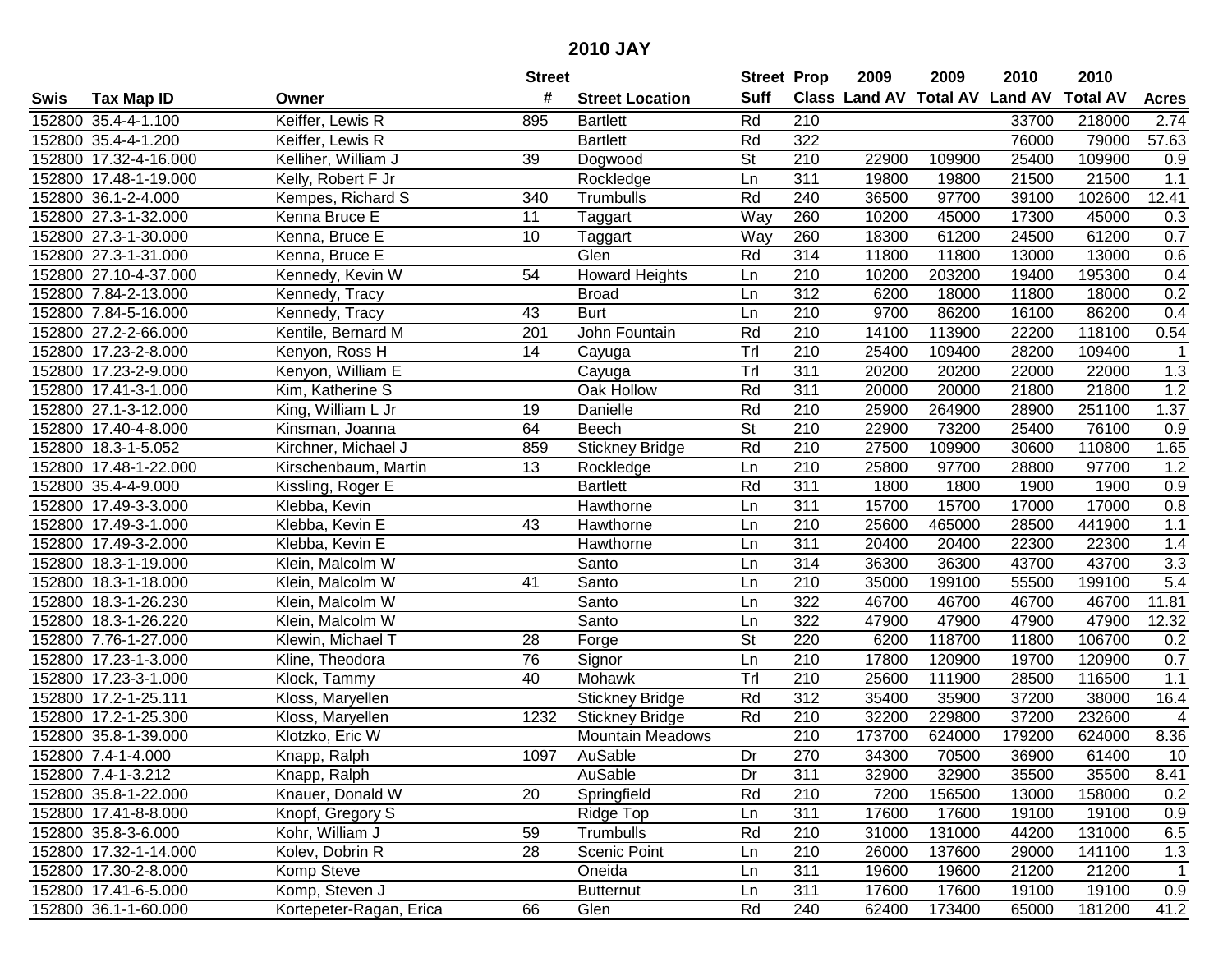| #<br><b>Suff</b><br>Class Land AV<br><b>Total AV</b><br><b>Land AV</b><br><b>Total AV</b><br><b>Acres</b><br><b>Tax Map ID</b><br><b>Street Location</b><br>Swis<br>Owner<br>Rd<br>314<br>152800 36.1-1-28.200<br>Kortepeter, Mark<br>29800<br>29800<br>31600<br>31600<br>Glen<br>6.1<br><b>St</b><br>24100<br>101700<br>152800 17.32-5-1.000<br>16<br>Dogwood<br>210<br>98600<br>26800<br>0.95<br>Kovacs, John F<br><b>St</b><br>152800 17.32-5-2.000<br>Kovacs, John F<br>Dogwood<br>311<br>17600<br>17600<br>19100<br>19100<br>0.9<br>$\overline{311}$<br>152800 17.23-1-9.000<br>Signor<br>19600<br>19600<br>21200<br>21200<br>$\mathbf{1}$<br>Kowalik, Joseph<br>Ln<br>Rd<br>$\overline{210}$<br>0.6<br>152800 35.8-3-7.000<br>27<br>Trumbulls<br>15700<br>146300<br>23000<br>160000<br>Kowanko, Kay T<br>260<br>0.78<br>152800 27.10-4-20.000<br>Krajcirovic, Thomas P<br>26<br><b>Covered Bridge</b><br>16000<br>62400<br>25600<br>62400<br>Ln<br>0.9<br>152800 17.49-4-13.000<br>Kramer, Debra<br>210<br>22900<br>168300<br>25400<br>162800<br>89<br>Fern<br>Ln<br><b>Sugar House</b><br>Way<br>210<br>1.3<br>152800 35.8-1-3.000<br>Krawiec, Wesley<br>6<br>26800<br>75200<br>29600<br>75200<br>311<br>20600<br>1.5<br>152800 17.41-8-4.000<br>Krempler, Scott<br>Cherry<br>20600<br>22600<br>22600<br>Ln<br>1.2<br>Kristin LLC<br>311<br>20000<br>21800<br>152800 17.49-1-13.000<br>Ridge Top<br>20000<br>21800<br>Ln<br>152800 17.23-1-8.000<br>Krivosik, Karol<br>210<br>15200<br>57900<br>0.6<br>Deer Run<br>57900<br>16900<br>16<br>Ln<br>21200<br>152800 17.41-3-21.000<br>Kroll John<br>Butternut<br>311<br>19600<br>19600<br>21200<br>Ln<br>1<br>210<br>188200<br>0.7<br>152800 7.79-2-57.000<br>Kroll Peter S<br>43<br>Dr<br>17800<br>188200<br>19700<br>Antler<br>311<br>14800<br>152800 17.41-3-22.000<br>Kroll, John<br>Cherry<br>13700<br>13700<br>14800<br>0.7<br>Ln<br>Oak Hollow<br>Rd<br>311<br>19100<br>0.9<br>152800 17.41-3-25.000<br>Kroll, John<br>17600<br>17600<br>19100<br>311<br>152800 17.41-3-23.000<br>15700<br>15700<br>17000<br>17000<br>0.8<br>Kroll, John A<br>Cherry<br>Ln<br>$\overline{210}$<br>0.9<br>22900<br>118200<br>152800 17.41-3-24.000<br>Kroll, John J<br>16<br>Cherry<br>116700<br>25400<br>Ln<br>54<br>Dr<br>210<br>0.9<br>152800 7.79-5-2.000<br>Kroll, Peter<br>Antler<br>22900<br>175300<br>25400<br>180300<br>210<br>26400<br>1.51<br>152800 17.48-1-32.000<br>Krueger, Frank K<br>163<br><b>Scenic Point</b><br>310800<br>29600<br>310800<br>Ln<br>311<br>1.3<br>152800 17.48-1-31.000<br>Krueger, Frank K<br>Scenic Point<br>25100<br>25100<br>27300<br>27300<br>Ln<br>50<br>152800 18.1-1-9.120<br>Pulitzer<br>Way<br>250<br>80900<br>651300<br>101700<br>651300<br>Kruger, Helene A<br>76<br><b>St</b><br>482<br>9200<br>0.3<br>152800 7.76-1-15.000<br>Kueller, Alexander P<br>35<br>Forge<br>142500<br>29900<br>146800<br>11<br>210<br>10300<br>215400<br>0.5<br>152800 27.10-4-47.000<br>Kunaszuk Rose M<br><b>Howard Heights</b><br>Ln<br>200000<br>21600<br>323<br>25100<br>25100<br>26600<br>16.35<br>152800 36.1-1-12.120<br>Straight<br>Rd<br>26600<br>Kuntz, Constance B<br>Rd<br>$\overline{210}$<br>197800<br>$\mathbf{3}$<br>30200<br>34400<br>197800<br>152800 27.4-1-10.000<br>Kuntz, Constance B<br>108<br>Hesseltine<br>152800 7.76-3-62.100<br>18<br>School<br>210<br>8100<br>148000<br>146400<br>Kurz, John A<br>15700<br>0.36<br>Ln<br>$\overline{210}$<br>60<br>22900<br>248200<br>248200<br>152800 17.49-4-6.000<br>Kyea Christopher K<br>Ln<br>25400<br>0.9<br>Evergreen<br>152800 18.3-1-35.000<br>786<br>Rd<br>210<br>27400<br>156500<br>37700<br>Hazen<br>156500<br>1.6<br>Kyea, Christopher K<br>$\overline{\mathsf{St}}$<br>220<br>151300<br>0.2<br>152800 7.76-3-11.000<br>16<br>6200<br>151300<br>11800<br>Kyea, Pamela G<br>College<br>210<br>152800 7.84-5-15.000<br>$\overline{41}$<br>6200<br>83700<br>0.2<br>LaBombard, Howard H<br><b>Burt</b><br>Ln<br>83700<br>11800<br>311<br>1.2<br>152800 17.49-3-31.000<br><b>Ridge Top</b><br>21800<br>LaBonte, Francois<br>Ln<br>20000<br>20000<br>21800<br>0.5<br>152800 27.3-1-33.000<br>Lachman, David C<br>9<br>Way<br>260<br>13000<br>45000<br>21600<br>45000<br>Taggart<br>311<br>17600<br>17600<br>19100<br>19100<br>0.9<br>152800 17.49-3-24.000<br>Ladau, Erwin<br>Gooseberry<br>Ln<br>Trl<br>0.7<br>$\overline{210}$<br>152800 17.22-2-4.000<br>61<br>17800<br>158100<br>19700<br>148500<br>Ladensack, Karen A<br>Cayuga<br>152800 18.3-1-17.200<br>LaDieu, Jeffrey A<br>972<br><b>Stickney Bridge</b><br>Rd<br>210<br>33500<br>255000<br>36100<br>255000<br>9.1<br>152800 18.3-1-17.100<br>LaDieu, Jeffrey A<br>986<br><b>Stickney Bridge</b><br>Rd<br>240<br>117900<br>165400<br>170300<br>105.4<br>120500<br>108800<br>152800 7.84-1-18.200<br>10<br>Intervale<br>210<br>19500<br>21900<br>112100<br>LaDuke, John E<br>Ave<br>0.95<br>311<br>152800 7.84-1-6.000<br>NYS Route 9N<br>4000<br>1.4<br>Lafferty John E<br>4000<br>4500<br>4500<br>1.2<br>152800 7.84-1-14.000<br>Lafferty, John E<br>36<br>Intervale<br>210<br>20900<br>63400<br>20800<br>65300<br>Ave<br>28<br>210<br>152800 7.84-1-13.000<br>Lafferty, John E<br>Intervale<br>10300<br>90600<br>17000<br>95000<br>0.5<br>Ave<br>27<br>152800 7.84-1-2.000<br>Lafferty, John E<br>210<br>9200<br>23200<br>17000<br>23200<br>0.5<br>Intervale<br>Ave<br>270<br>152800 7.75-3-1.000<br>18100<br>18700<br>45400<br>0.69<br>LaFountain, Crystal<br>199<br>Church<br>57600<br>Ln |  | <b>Street</b> | <b>Street Prop</b> | 2009 | 2009 | 2010 | 2010 |  |
|---------------------------------------------------------------------------------------------------------------------------------------------------------------------------------------------------------------------------------------------------------------------------------------------------------------------------------------------------------------------------------------------------------------------------------------------------------------------------------------------------------------------------------------------------------------------------------------------------------------------------------------------------------------------------------------------------------------------------------------------------------------------------------------------------------------------------------------------------------------------------------------------------------------------------------------------------------------------------------------------------------------------------------------------------------------------------------------------------------------------------------------------------------------------------------------------------------------------------------------------------------------------------------------------------------------------------------------------------------------------------------------------------------------------------------------------------------------------------------------------------------------------------------------------------------------------------------------------------------------------------------------------------------------------------------------------------------------------------------------------------------------------------------------------------------------------------------------------------------------------------------------------------------------------------------------------------------------------------------------------------------------------------------------------------------------------------------------------------------------------------------------------------------------------------------------------------------------------------------------------------------------------------------------------------------------------------------------------------------------------------------------------------------------------------------------------------------------------------------------------------------------------------------------------------------------------------------------------------------------------------------------------------------------------------------------------------------------------------------------------------------------------------------------------------------------------------------------------------------------------------------------------------------------------------------------------------------------------------------------------------------------------------------------------------------------------------------------------------------------------------------------------------------------------------------------------------------------------------------------------------------------------------------------------------------------------------------------------------------------------------------------------------------------------------------------------------------------------------------------------------------------------------------------------------------------------------------------------------------------------------------------------------------------------------------------------------------------------------------------------------------------------------------------------------------------------------------------------------------------------------------------------------------------------------------------------------------------------------------------------------------------------------------------------------------------------------------------------------------------------------------------------------------------------------------------------------------------------------------------------------------------------------------------------------------------------------------------------------------------------------------------------------------------------------------------------------------------------------------------------------------------------------------------------------------------------------------------------------------------------------------------------------------------------------------------------------------------------------------------------------------------------------------------------------------------------------------------------------------------------------------------------------------------------------------------------------------------------------------------------------------------------------------------------------------------------------------------------------------------------------------------------------------------------------------------------------------------------------------------------------------------------------------------------------------------------------------------------------------------------------------------------------------------------------------------------------------------------------------------------------|--|---------------|--------------------|------|------|------|------|--|
|                                                                                                                                                                                                                                                                                                                                                                                                                                                                                                                                                                                                                                                                                                                                                                                                                                                                                                                                                                                                                                                                                                                                                                                                                                                                                                                                                                                                                                                                                                                                                                                                                                                                                                                                                                                                                                                                                                                                                                                                                                                                                                                                                                                                                                                                                                                                                                                                                                                                                                                                                                                                                                                                                                                                                                                                                                                                                                                                                                                                                                                                                                                                                                                                                                                                                                                                                                                                                                                                                                                                                                                                                                                                                                                                                                                                                                                                                                                                                                                                                                                                                                                                                                                                                                                                                                                                                                                                                                                                                                                                                                                                                                                                                                                                                                                                                                                                                                                                                                                                                                                                                                                                                                                                                                                                                                                                                                                                                                                                                                   |  |               |                    |      |      |      |      |  |
|                                                                                                                                                                                                                                                                                                                                                                                                                                                                                                                                                                                                                                                                                                                                                                                                                                                                                                                                                                                                                                                                                                                                                                                                                                                                                                                                                                                                                                                                                                                                                                                                                                                                                                                                                                                                                                                                                                                                                                                                                                                                                                                                                                                                                                                                                                                                                                                                                                                                                                                                                                                                                                                                                                                                                                                                                                                                                                                                                                                                                                                                                                                                                                                                                                                                                                                                                                                                                                                                                                                                                                                                                                                                                                                                                                                                                                                                                                                                                                                                                                                                                                                                                                                                                                                                                                                                                                                                                                                                                                                                                                                                                                                                                                                                                                                                                                                                                                                                                                                                                                                                                                                                                                                                                                                                                                                                                                                                                                                                                                   |  |               |                    |      |      |      |      |  |
|                                                                                                                                                                                                                                                                                                                                                                                                                                                                                                                                                                                                                                                                                                                                                                                                                                                                                                                                                                                                                                                                                                                                                                                                                                                                                                                                                                                                                                                                                                                                                                                                                                                                                                                                                                                                                                                                                                                                                                                                                                                                                                                                                                                                                                                                                                                                                                                                                                                                                                                                                                                                                                                                                                                                                                                                                                                                                                                                                                                                                                                                                                                                                                                                                                                                                                                                                                                                                                                                                                                                                                                                                                                                                                                                                                                                                                                                                                                                                                                                                                                                                                                                                                                                                                                                                                                                                                                                                                                                                                                                                                                                                                                                                                                                                                                                                                                                                                                                                                                                                                                                                                                                                                                                                                                                                                                                                                                                                                                                                                   |  |               |                    |      |      |      |      |  |
|                                                                                                                                                                                                                                                                                                                                                                                                                                                                                                                                                                                                                                                                                                                                                                                                                                                                                                                                                                                                                                                                                                                                                                                                                                                                                                                                                                                                                                                                                                                                                                                                                                                                                                                                                                                                                                                                                                                                                                                                                                                                                                                                                                                                                                                                                                                                                                                                                                                                                                                                                                                                                                                                                                                                                                                                                                                                                                                                                                                                                                                                                                                                                                                                                                                                                                                                                                                                                                                                                                                                                                                                                                                                                                                                                                                                                                                                                                                                                                                                                                                                                                                                                                                                                                                                                                                                                                                                                                                                                                                                                                                                                                                                                                                                                                                                                                                                                                                                                                                                                                                                                                                                                                                                                                                                                                                                                                                                                                                                                                   |  |               |                    |      |      |      |      |  |
|                                                                                                                                                                                                                                                                                                                                                                                                                                                                                                                                                                                                                                                                                                                                                                                                                                                                                                                                                                                                                                                                                                                                                                                                                                                                                                                                                                                                                                                                                                                                                                                                                                                                                                                                                                                                                                                                                                                                                                                                                                                                                                                                                                                                                                                                                                                                                                                                                                                                                                                                                                                                                                                                                                                                                                                                                                                                                                                                                                                                                                                                                                                                                                                                                                                                                                                                                                                                                                                                                                                                                                                                                                                                                                                                                                                                                                                                                                                                                                                                                                                                                                                                                                                                                                                                                                                                                                                                                                                                                                                                                                                                                                                                                                                                                                                                                                                                                                                                                                                                                                                                                                                                                                                                                                                                                                                                                                                                                                                                                                   |  |               |                    |      |      |      |      |  |
|                                                                                                                                                                                                                                                                                                                                                                                                                                                                                                                                                                                                                                                                                                                                                                                                                                                                                                                                                                                                                                                                                                                                                                                                                                                                                                                                                                                                                                                                                                                                                                                                                                                                                                                                                                                                                                                                                                                                                                                                                                                                                                                                                                                                                                                                                                                                                                                                                                                                                                                                                                                                                                                                                                                                                                                                                                                                                                                                                                                                                                                                                                                                                                                                                                                                                                                                                                                                                                                                                                                                                                                                                                                                                                                                                                                                                                                                                                                                                                                                                                                                                                                                                                                                                                                                                                                                                                                                                                                                                                                                                                                                                                                                                                                                                                                                                                                                                                                                                                                                                                                                                                                                                                                                                                                                                                                                                                                                                                                                                                   |  |               |                    |      |      |      |      |  |
|                                                                                                                                                                                                                                                                                                                                                                                                                                                                                                                                                                                                                                                                                                                                                                                                                                                                                                                                                                                                                                                                                                                                                                                                                                                                                                                                                                                                                                                                                                                                                                                                                                                                                                                                                                                                                                                                                                                                                                                                                                                                                                                                                                                                                                                                                                                                                                                                                                                                                                                                                                                                                                                                                                                                                                                                                                                                                                                                                                                                                                                                                                                                                                                                                                                                                                                                                                                                                                                                                                                                                                                                                                                                                                                                                                                                                                                                                                                                                                                                                                                                                                                                                                                                                                                                                                                                                                                                                                                                                                                                                                                                                                                                                                                                                                                                                                                                                                                                                                                                                                                                                                                                                                                                                                                                                                                                                                                                                                                                                                   |  |               |                    |      |      |      |      |  |
|                                                                                                                                                                                                                                                                                                                                                                                                                                                                                                                                                                                                                                                                                                                                                                                                                                                                                                                                                                                                                                                                                                                                                                                                                                                                                                                                                                                                                                                                                                                                                                                                                                                                                                                                                                                                                                                                                                                                                                                                                                                                                                                                                                                                                                                                                                                                                                                                                                                                                                                                                                                                                                                                                                                                                                                                                                                                                                                                                                                                                                                                                                                                                                                                                                                                                                                                                                                                                                                                                                                                                                                                                                                                                                                                                                                                                                                                                                                                                                                                                                                                                                                                                                                                                                                                                                                                                                                                                                                                                                                                                                                                                                                                                                                                                                                                                                                                                                                                                                                                                                                                                                                                                                                                                                                                                                                                                                                                                                                                                                   |  |               |                    |      |      |      |      |  |
|                                                                                                                                                                                                                                                                                                                                                                                                                                                                                                                                                                                                                                                                                                                                                                                                                                                                                                                                                                                                                                                                                                                                                                                                                                                                                                                                                                                                                                                                                                                                                                                                                                                                                                                                                                                                                                                                                                                                                                                                                                                                                                                                                                                                                                                                                                                                                                                                                                                                                                                                                                                                                                                                                                                                                                                                                                                                                                                                                                                                                                                                                                                                                                                                                                                                                                                                                                                                                                                                                                                                                                                                                                                                                                                                                                                                                                                                                                                                                                                                                                                                                                                                                                                                                                                                                                                                                                                                                                                                                                                                                                                                                                                                                                                                                                                                                                                                                                                                                                                                                                                                                                                                                                                                                                                                                                                                                                                                                                                                                                   |  |               |                    |      |      |      |      |  |
|                                                                                                                                                                                                                                                                                                                                                                                                                                                                                                                                                                                                                                                                                                                                                                                                                                                                                                                                                                                                                                                                                                                                                                                                                                                                                                                                                                                                                                                                                                                                                                                                                                                                                                                                                                                                                                                                                                                                                                                                                                                                                                                                                                                                                                                                                                                                                                                                                                                                                                                                                                                                                                                                                                                                                                                                                                                                                                                                                                                                                                                                                                                                                                                                                                                                                                                                                                                                                                                                                                                                                                                                                                                                                                                                                                                                                                                                                                                                                                                                                                                                                                                                                                                                                                                                                                                                                                                                                                                                                                                                                                                                                                                                                                                                                                                                                                                                                                                                                                                                                                                                                                                                                                                                                                                                                                                                                                                                                                                                                                   |  |               |                    |      |      |      |      |  |
|                                                                                                                                                                                                                                                                                                                                                                                                                                                                                                                                                                                                                                                                                                                                                                                                                                                                                                                                                                                                                                                                                                                                                                                                                                                                                                                                                                                                                                                                                                                                                                                                                                                                                                                                                                                                                                                                                                                                                                                                                                                                                                                                                                                                                                                                                                                                                                                                                                                                                                                                                                                                                                                                                                                                                                                                                                                                                                                                                                                                                                                                                                                                                                                                                                                                                                                                                                                                                                                                                                                                                                                                                                                                                                                                                                                                                                                                                                                                                                                                                                                                                                                                                                                                                                                                                                                                                                                                                                                                                                                                                                                                                                                                                                                                                                                                                                                                                                                                                                                                                                                                                                                                                                                                                                                                                                                                                                                                                                                                                                   |  |               |                    |      |      |      |      |  |
|                                                                                                                                                                                                                                                                                                                                                                                                                                                                                                                                                                                                                                                                                                                                                                                                                                                                                                                                                                                                                                                                                                                                                                                                                                                                                                                                                                                                                                                                                                                                                                                                                                                                                                                                                                                                                                                                                                                                                                                                                                                                                                                                                                                                                                                                                                                                                                                                                                                                                                                                                                                                                                                                                                                                                                                                                                                                                                                                                                                                                                                                                                                                                                                                                                                                                                                                                                                                                                                                                                                                                                                                                                                                                                                                                                                                                                                                                                                                                                                                                                                                                                                                                                                                                                                                                                                                                                                                                                                                                                                                                                                                                                                                                                                                                                                                                                                                                                                                                                                                                                                                                                                                                                                                                                                                                                                                                                                                                                                                                                   |  |               |                    |      |      |      |      |  |
|                                                                                                                                                                                                                                                                                                                                                                                                                                                                                                                                                                                                                                                                                                                                                                                                                                                                                                                                                                                                                                                                                                                                                                                                                                                                                                                                                                                                                                                                                                                                                                                                                                                                                                                                                                                                                                                                                                                                                                                                                                                                                                                                                                                                                                                                                                                                                                                                                                                                                                                                                                                                                                                                                                                                                                                                                                                                                                                                                                                                                                                                                                                                                                                                                                                                                                                                                                                                                                                                                                                                                                                                                                                                                                                                                                                                                                                                                                                                                                                                                                                                                                                                                                                                                                                                                                                                                                                                                                                                                                                                                                                                                                                                                                                                                                                                                                                                                                                                                                                                                                                                                                                                                                                                                                                                                                                                                                                                                                                                                                   |  |               |                    |      |      |      |      |  |
|                                                                                                                                                                                                                                                                                                                                                                                                                                                                                                                                                                                                                                                                                                                                                                                                                                                                                                                                                                                                                                                                                                                                                                                                                                                                                                                                                                                                                                                                                                                                                                                                                                                                                                                                                                                                                                                                                                                                                                                                                                                                                                                                                                                                                                                                                                                                                                                                                                                                                                                                                                                                                                                                                                                                                                                                                                                                                                                                                                                                                                                                                                                                                                                                                                                                                                                                                                                                                                                                                                                                                                                                                                                                                                                                                                                                                                                                                                                                                                                                                                                                                                                                                                                                                                                                                                                                                                                                                                                                                                                                                                                                                                                                                                                                                                                                                                                                                                                                                                                                                                                                                                                                                                                                                                                                                                                                                                                                                                                                                                   |  |               |                    |      |      |      |      |  |
|                                                                                                                                                                                                                                                                                                                                                                                                                                                                                                                                                                                                                                                                                                                                                                                                                                                                                                                                                                                                                                                                                                                                                                                                                                                                                                                                                                                                                                                                                                                                                                                                                                                                                                                                                                                                                                                                                                                                                                                                                                                                                                                                                                                                                                                                                                                                                                                                                                                                                                                                                                                                                                                                                                                                                                                                                                                                                                                                                                                                                                                                                                                                                                                                                                                                                                                                                                                                                                                                                                                                                                                                                                                                                                                                                                                                                                                                                                                                                                                                                                                                                                                                                                                                                                                                                                                                                                                                                                                                                                                                                                                                                                                                                                                                                                                                                                                                                                                                                                                                                                                                                                                                                                                                                                                                                                                                                                                                                                                                                                   |  |               |                    |      |      |      |      |  |
|                                                                                                                                                                                                                                                                                                                                                                                                                                                                                                                                                                                                                                                                                                                                                                                                                                                                                                                                                                                                                                                                                                                                                                                                                                                                                                                                                                                                                                                                                                                                                                                                                                                                                                                                                                                                                                                                                                                                                                                                                                                                                                                                                                                                                                                                                                                                                                                                                                                                                                                                                                                                                                                                                                                                                                                                                                                                                                                                                                                                                                                                                                                                                                                                                                                                                                                                                                                                                                                                                                                                                                                                                                                                                                                                                                                                                                                                                                                                                                                                                                                                                                                                                                                                                                                                                                                                                                                                                                                                                                                                                                                                                                                                                                                                                                                                                                                                                                                                                                                                                                                                                                                                                                                                                                                                                                                                                                                                                                                                                                   |  |               |                    |      |      |      |      |  |
|                                                                                                                                                                                                                                                                                                                                                                                                                                                                                                                                                                                                                                                                                                                                                                                                                                                                                                                                                                                                                                                                                                                                                                                                                                                                                                                                                                                                                                                                                                                                                                                                                                                                                                                                                                                                                                                                                                                                                                                                                                                                                                                                                                                                                                                                                                                                                                                                                                                                                                                                                                                                                                                                                                                                                                                                                                                                                                                                                                                                                                                                                                                                                                                                                                                                                                                                                                                                                                                                                                                                                                                                                                                                                                                                                                                                                                                                                                                                                                                                                                                                                                                                                                                                                                                                                                                                                                                                                                                                                                                                                                                                                                                                                                                                                                                                                                                                                                                                                                                                                                                                                                                                                                                                                                                                                                                                                                                                                                                                                                   |  |               |                    |      |      |      |      |  |
|                                                                                                                                                                                                                                                                                                                                                                                                                                                                                                                                                                                                                                                                                                                                                                                                                                                                                                                                                                                                                                                                                                                                                                                                                                                                                                                                                                                                                                                                                                                                                                                                                                                                                                                                                                                                                                                                                                                                                                                                                                                                                                                                                                                                                                                                                                                                                                                                                                                                                                                                                                                                                                                                                                                                                                                                                                                                                                                                                                                                                                                                                                                                                                                                                                                                                                                                                                                                                                                                                                                                                                                                                                                                                                                                                                                                                                                                                                                                                                                                                                                                                                                                                                                                                                                                                                                                                                                                                                                                                                                                                                                                                                                                                                                                                                                                                                                                                                                                                                                                                                                                                                                                                                                                                                                                                                                                                                                                                                                                                                   |  |               |                    |      |      |      |      |  |
|                                                                                                                                                                                                                                                                                                                                                                                                                                                                                                                                                                                                                                                                                                                                                                                                                                                                                                                                                                                                                                                                                                                                                                                                                                                                                                                                                                                                                                                                                                                                                                                                                                                                                                                                                                                                                                                                                                                                                                                                                                                                                                                                                                                                                                                                                                                                                                                                                                                                                                                                                                                                                                                                                                                                                                                                                                                                                                                                                                                                                                                                                                                                                                                                                                                                                                                                                                                                                                                                                                                                                                                                                                                                                                                                                                                                                                                                                                                                                                                                                                                                                                                                                                                                                                                                                                                                                                                                                                                                                                                                                                                                                                                                                                                                                                                                                                                                                                                                                                                                                                                                                                                                                                                                                                                                                                                                                                                                                                                                                                   |  |               |                    |      |      |      |      |  |
|                                                                                                                                                                                                                                                                                                                                                                                                                                                                                                                                                                                                                                                                                                                                                                                                                                                                                                                                                                                                                                                                                                                                                                                                                                                                                                                                                                                                                                                                                                                                                                                                                                                                                                                                                                                                                                                                                                                                                                                                                                                                                                                                                                                                                                                                                                                                                                                                                                                                                                                                                                                                                                                                                                                                                                                                                                                                                                                                                                                                                                                                                                                                                                                                                                                                                                                                                                                                                                                                                                                                                                                                                                                                                                                                                                                                                                                                                                                                                                                                                                                                                                                                                                                                                                                                                                                                                                                                                                                                                                                                                                                                                                                                                                                                                                                                                                                                                                                                                                                                                                                                                                                                                                                                                                                                                                                                                                                                                                                                                                   |  |               |                    |      |      |      |      |  |
|                                                                                                                                                                                                                                                                                                                                                                                                                                                                                                                                                                                                                                                                                                                                                                                                                                                                                                                                                                                                                                                                                                                                                                                                                                                                                                                                                                                                                                                                                                                                                                                                                                                                                                                                                                                                                                                                                                                                                                                                                                                                                                                                                                                                                                                                                                                                                                                                                                                                                                                                                                                                                                                                                                                                                                                                                                                                                                                                                                                                                                                                                                                                                                                                                                                                                                                                                                                                                                                                                                                                                                                                                                                                                                                                                                                                                                                                                                                                                                                                                                                                                                                                                                                                                                                                                                                                                                                                                                                                                                                                                                                                                                                                                                                                                                                                                                                                                                                                                                                                                                                                                                                                                                                                                                                                                                                                                                                                                                                                                                   |  |               |                    |      |      |      |      |  |
|                                                                                                                                                                                                                                                                                                                                                                                                                                                                                                                                                                                                                                                                                                                                                                                                                                                                                                                                                                                                                                                                                                                                                                                                                                                                                                                                                                                                                                                                                                                                                                                                                                                                                                                                                                                                                                                                                                                                                                                                                                                                                                                                                                                                                                                                                                                                                                                                                                                                                                                                                                                                                                                                                                                                                                                                                                                                                                                                                                                                                                                                                                                                                                                                                                                                                                                                                                                                                                                                                                                                                                                                                                                                                                                                                                                                                                                                                                                                                                                                                                                                                                                                                                                                                                                                                                                                                                                                                                                                                                                                                                                                                                                                                                                                                                                                                                                                                                                                                                                                                                                                                                                                                                                                                                                                                                                                                                                                                                                                                                   |  |               |                    |      |      |      |      |  |
|                                                                                                                                                                                                                                                                                                                                                                                                                                                                                                                                                                                                                                                                                                                                                                                                                                                                                                                                                                                                                                                                                                                                                                                                                                                                                                                                                                                                                                                                                                                                                                                                                                                                                                                                                                                                                                                                                                                                                                                                                                                                                                                                                                                                                                                                                                                                                                                                                                                                                                                                                                                                                                                                                                                                                                                                                                                                                                                                                                                                                                                                                                                                                                                                                                                                                                                                                                                                                                                                                                                                                                                                                                                                                                                                                                                                                                                                                                                                                                                                                                                                                                                                                                                                                                                                                                                                                                                                                                                                                                                                                                                                                                                                                                                                                                                                                                                                                                                                                                                                                                                                                                                                                                                                                                                                                                                                                                                                                                                                                                   |  |               |                    |      |      |      |      |  |
|                                                                                                                                                                                                                                                                                                                                                                                                                                                                                                                                                                                                                                                                                                                                                                                                                                                                                                                                                                                                                                                                                                                                                                                                                                                                                                                                                                                                                                                                                                                                                                                                                                                                                                                                                                                                                                                                                                                                                                                                                                                                                                                                                                                                                                                                                                                                                                                                                                                                                                                                                                                                                                                                                                                                                                                                                                                                                                                                                                                                                                                                                                                                                                                                                                                                                                                                                                                                                                                                                                                                                                                                                                                                                                                                                                                                                                                                                                                                                                                                                                                                                                                                                                                                                                                                                                                                                                                                                                                                                                                                                                                                                                                                                                                                                                                                                                                                                                                                                                                                                                                                                                                                                                                                                                                                                                                                                                                                                                                                                                   |  |               |                    |      |      |      |      |  |
|                                                                                                                                                                                                                                                                                                                                                                                                                                                                                                                                                                                                                                                                                                                                                                                                                                                                                                                                                                                                                                                                                                                                                                                                                                                                                                                                                                                                                                                                                                                                                                                                                                                                                                                                                                                                                                                                                                                                                                                                                                                                                                                                                                                                                                                                                                                                                                                                                                                                                                                                                                                                                                                                                                                                                                                                                                                                                                                                                                                                                                                                                                                                                                                                                                                                                                                                                                                                                                                                                                                                                                                                                                                                                                                                                                                                                                                                                                                                                                                                                                                                                                                                                                                                                                                                                                                                                                                                                                                                                                                                                                                                                                                                                                                                                                                                                                                                                                                                                                                                                                                                                                                                                                                                                                                                                                                                                                                                                                                                                                   |  |               |                    |      |      |      |      |  |
|                                                                                                                                                                                                                                                                                                                                                                                                                                                                                                                                                                                                                                                                                                                                                                                                                                                                                                                                                                                                                                                                                                                                                                                                                                                                                                                                                                                                                                                                                                                                                                                                                                                                                                                                                                                                                                                                                                                                                                                                                                                                                                                                                                                                                                                                                                                                                                                                                                                                                                                                                                                                                                                                                                                                                                                                                                                                                                                                                                                                                                                                                                                                                                                                                                                                                                                                                                                                                                                                                                                                                                                                                                                                                                                                                                                                                                                                                                                                                                                                                                                                                                                                                                                                                                                                                                                                                                                                                                                                                                                                                                                                                                                                                                                                                                                                                                                                                                                                                                                                                                                                                                                                                                                                                                                                                                                                                                                                                                                                                                   |  |               |                    |      |      |      |      |  |
|                                                                                                                                                                                                                                                                                                                                                                                                                                                                                                                                                                                                                                                                                                                                                                                                                                                                                                                                                                                                                                                                                                                                                                                                                                                                                                                                                                                                                                                                                                                                                                                                                                                                                                                                                                                                                                                                                                                                                                                                                                                                                                                                                                                                                                                                                                                                                                                                                                                                                                                                                                                                                                                                                                                                                                                                                                                                                                                                                                                                                                                                                                                                                                                                                                                                                                                                                                                                                                                                                                                                                                                                                                                                                                                                                                                                                                                                                                                                                                                                                                                                                                                                                                                                                                                                                                                                                                                                                                                                                                                                                                                                                                                                                                                                                                                                                                                                                                                                                                                                                                                                                                                                                                                                                                                                                                                                                                                                                                                                                                   |  |               |                    |      |      |      |      |  |
|                                                                                                                                                                                                                                                                                                                                                                                                                                                                                                                                                                                                                                                                                                                                                                                                                                                                                                                                                                                                                                                                                                                                                                                                                                                                                                                                                                                                                                                                                                                                                                                                                                                                                                                                                                                                                                                                                                                                                                                                                                                                                                                                                                                                                                                                                                                                                                                                                                                                                                                                                                                                                                                                                                                                                                                                                                                                                                                                                                                                                                                                                                                                                                                                                                                                                                                                                                                                                                                                                                                                                                                                                                                                                                                                                                                                                                                                                                                                                                                                                                                                                                                                                                                                                                                                                                                                                                                                                                                                                                                                                                                                                                                                                                                                                                                                                                                                                                                                                                                                                                                                                                                                                                                                                                                                                                                                                                                                                                                                                                   |  |               |                    |      |      |      |      |  |
|                                                                                                                                                                                                                                                                                                                                                                                                                                                                                                                                                                                                                                                                                                                                                                                                                                                                                                                                                                                                                                                                                                                                                                                                                                                                                                                                                                                                                                                                                                                                                                                                                                                                                                                                                                                                                                                                                                                                                                                                                                                                                                                                                                                                                                                                                                                                                                                                                                                                                                                                                                                                                                                                                                                                                                                                                                                                                                                                                                                                                                                                                                                                                                                                                                                                                                                                                                                                                                                                                                                                                                                                                                                                                                                                                                                                                                                                                                                                                                                                                                                                                                                                                                                                                                                                                                                                                                                                                                                                                                                                                                                                                                                                                                                                                                                                                                                                                                                                                                                                                                                                                                                                                                                                                                                                                                                                                                                                                                                                                                   |  |               |                    |      |      |      |      |  |
|                                                                                                                                                                                                                                                                                                                                                                                                                                                                                                                                                                                                                                                                                                                                                                                                                                                                                                                                                                                                                                                                                                                                                                                                                                                                                                                                                                                                                                                                                                                                                                                                                                                                                                                                                                                                                                                                                                                                                                                                                                                                                                                                                                                                                                                                                                                                                                                                                                                                                                                                                                                                                                                                                                                                                                                                                                                                                                                                                                                                                                                                                                                                                                                                                                                                                                                                                                                                                                                                                                                                                                                                                                                                                                                                                                                                                                                                                                                                                                                                                                                                                                                                                                                                                                                                                                                                                                                                                                                                                                                                                                                                                                                                                                                                                                                                                                                                                                                                                                                                                                                                                                                                                                                                                                                                                                                                                                                                                                                                                                   |  |               |                    |      |      |      |      |  |
|                                                                                                                                                                                                                                                                                                                                                                                                                                                                                                                                                                                                                                                                                                                                                                                                                                                                                                                                                                                                                                                                                                                                                                                                                                                                                                                                                                                                                                                                                                                                                                                                                                                                                                                                                                                                                                                                                                                                                                                                                                                                                                                                                                                                                                                                                                                                                                                                                                                                                                                                                                                                                                                                                                                                                                                                                                                                                                                                                                                                                                                                                                                                                                                                                                                                                                                                                                                                                                                                                                                                                                                                                                                                                                                                                                                                                                                                                                                                                                                                                                                                                                                                                                                                                                                                                                                                                                                                                                                                                                                                                                                                                                                                                                                                                                                                                                                                                                                                                                                                                                                                                                                                                                                                                                                                                                                                                                                                                                                                                                   |  |               |                    |      |      |      |      |  |
|                                                                                                                                                                                                                                                                                                                                                                                                                                                                                                                                                                                                                                                                                                                                                                                                                                                                                                                                                                                                                                                                                                                                                                                                                                                                                                                                                                                                                                                                                                                                                                                                                                                                                                                                                                                                                                                                                                                                                                                                                                                                                                                                                                                                                                                                                                                                                                                                                                                                                                                                                                                                                                                                                                                                                                                                                                                                                                                                                                                                                                                                                                                                                                                                                                                                                                                                                                                                                                                                                                                                                                                                                                                                                                                                                                                                                                                                                                                                                                                                                                                                                                                                                                                                                                                                                                                                                                                                                                                                                                                                                                                                                                                                                                                                                                                                                                                                                                                                                                                                                                                                                                                                                                                                                                                                                                                                                                                                                                                                                                   |  |               |                    |      |      |      |      |  |
|                                                                                                                                                                                                                                                                                                                                                                                                                                                                                                                                                                                                                                                                                                                                                                                                                                                                                                                                                                                                                                                                                                                                                                                                                                                                                                                                                                                                                                                                                                                                                                                                                                                                                                                                                                                                                                                                                                                                                                                                                                                                                                                                                                                                                                                                                                                                                                                                                                                                                                                                                                                                                                                                                                                                                                                                                                                                                                                                                                                                                                                                                                                                                                                                                                                                                                                                                                                                                                                                                                                                                                                                                                                                                                                                                                                                                                                                                                                                                                                                                                                                                                                                                                                                                                                                                                                                                                                                                                                                                                                                                                                                                                                                                                                                                                                                                                                                                                                                                                                                                                                                                                                                                                                                                                                                                                                                                                                                                                                                                                   |  |               |                    |      |      |      |      |  |
|                                                                                                                                                                                                                                                                                                                                                                                                                                                                                                                                                                                                                                                                                                                                                                                                                                                                                                                                                                                                                                                                                                                                                                                                                                                                                                                                                                                                                                                                                                                                                                                                                                                                                                                                                                                                                                                                                                                                                                                                                                                                                                                                                                                                                                                                                                                                                                                                                                                                                                                                                                                                                                                                                                                                                                                                                                                                                                                                                                                                                                                                                                                                                                                                                                                                                                                                                                                                                                                                                                                                                                                                                                                                                                                                                                                                                                                                                                                                                                                                                                                                                                                                                                                                                                                                                                                                                                                                                                                                                                                                                                                                                                                                                                                                                                                                                                                                                                                                                                                                                                                                                                                                                                                                                                                                                                                                                                                                                                                                                                   |  |               |                    |      |      |      |      |  |
|                                                                                                                                                                                                                                                                                                                                                                                                                                                                                                                                                                                                                                                                                                                                                                                                                                                                                                                                                                                                                                                                                                                                                                                                                                                                                                                                                                                                                                                                                                                                                                                                                                                                                                                                                                                                                                                                                                                                                                                                                                                                                                                                                                                                                                                                                                                                                                                                                                                                                                                                                                                                                                                                                                                                                                                                                                                                                                                                                                                                                                                                                                                                                                                                                                                                                                                                                                                                                                                                                                                                                                                                                                                                                                                                                                                                                                                                                                                                                                                                                                                                                                                                                                                                                                                                                                                                                                                                                                                                                                                                                                                                                                                                                                                                                                                                                                                                                                                                                                                                                                                                                                                                                                                                                                                                                                                                                                                                                                                                                                   |  |               |                    |      |      |      |      |  |
|                                                                                                                                                                                                                                                                                                                                                                                                                                                                                                                                                                                                                                                                                                                                                                                                                                                                                                                                                                                                                                                                                                                                                                                                                                                                                                                                                                                                                                                                                                                                                                                                                                                                                                                                                                                                                                                                                                                                                                                                                                                                                                                                                                                                                                                                                                                                                                                                                                                                                                                                                                                                                                                                                                                                                                                                                                                                                                                                                                                                                                                                                                                                                                                                                                                                                                                                                                                                                                                                                                                                                                                                                                                                                                                                                                                                                                                                                                                                                                                                                                                                                                                                                                                                                                                                                                                                                                                                                                                                                                                                                                                                                                                                                                                                                                                                                                                                                                                                                                                                                                                                                                                                                                                                                                                                                                                                                                                                                                                                                                   |  |               |                    |      |      |      |      |  |
|                                                                                                                                                                                                                                                                                                                                                                                                                                                                                                                                                                                                                                                                                                                                                                                                                                                                                                                                                                                                                                                                                                                                                                                                                                                                                                                                                                                                                                                                                                                                                                                                                                                                                                                                                                                                                                                                                                                                                                                                                                                                                                                                                                                                                                                                                                                                                                                                                                                                                                                                                                                                                                                                                                                                                                                                                                                                                                                                                                                                                                                                                                                                                                                                                                                                                                                                                                                                                                                                                                                                                                                                                                                                                                                                                                                                                                                                                                                                                                                                                                                                                                                                                                                                                                                                                                                                                                                                                                                                                                                                                                                                                                                                                                                                                                                                                                                                                                                                                                                                                                                                                                                                                                                                                                                                                                                                                                                                                                                                                                   |  |               |                    |      |      |      |      |  |
|                                                                                                                                                                                                                                                                                                                                                                                                                                                                                                                                                                                                                                                                                                                                                                                                                                                                                                                                                                                                                                                                                                                                                                                                                                                                                                                                                                                                                                                                                                                                                                                                                                                                                                                                                                                                                                                                                                                                                                                                                                                                                                                                                                                                                                                                                                                                                                                                                                                                                                                                                                                                                                                                                                                                                                                                                                                                                                                                                                                                                                                                                                                                                                                                                                                                                                                                                                                                                                                                                                                                                                                                                                                                                                                                                                                                                                                                                                                                                                                                                                                                                                                                                                                                                                                                                                                                                                                                                                                                                                                                                                                                                                                                                                                                                                                                                                                                                                                                                                                                                                                                                                                                                                                                                                                                                                                                                                                                                                                                                                   |  |               |                    |      |      |      |      |  |
|                                                                                                                                                                                                                                                                                                                                                                                                                                                                                                                                                                                                                                                                                                                                                                                                                                                                                                                                                                                                                                                                                                                                                                                                                                                                                                                                                                                                                                                                                                                                                                                                                                                                                                                                                                                                                                                                                                                                                                                                                                                                                                                                                                                                                                                                                                                                                                                                                                                                                                                                                                                                                                                                                                                                                                                                                                                                                                                                                                                                                                                                                                                                                                                                                                                                                                                                                                                                                                                                                                                                                                                                                                                                                                                                                                                                                                                                                                                                                                                                                                                                                                                                                                                                                                                                                                                                                                                                                                                                                                                                                                                                                                                                                                                                                                                                                                                                                                                                                                                                                                                                                                                                                                                                                                                                                                                                                                                                                                                                                                   |  |               |                    |      |      |      |      |  |
|                                                                                                                                                                                                                                                                                                                                                                                                                                                                                                                                                                                                                                                                                                                                                                                                                                                                                                                                                                                                                                                                                                                                                                                                                                                                                                                                                                                                                                                                                                                                                                                                                                                                                                                                                                                                                                                                                                                                                                                                                                                                                                                                                                                                                                                                                                                                                                                                                                                                                                                                                                                                                                                                                                                                                                                                                                                                                                                                                                                                                                                                                                                                                                                                                                                                                                                                                                                                                                                                                                                                                                                                                                                                                                                                                                                                                                                                                                                                                                                                                                                                                                                                                                                                                                                                                                                                                                                                                                                                                                                                                                                                                                                                                                                                                                                                                                                                                                                                                                                                                                                                                                                                                                                                                                                                                                                                                                                                                                                                                                   |  |               |                    |      |      |      |      |  |
|                                                                                                                                                                                                                                                                                                                                                                                                                                                                                                                                                                                                                                                                                                                                                                                                                                                                                                                                                                                                                                                                                                                                                                                                                                                                                                                                                                                                                                                                                                                                                                                                                                                                                                                                                                                                                                                                                                                                                                                                                                                                                                                                                                                                                                                                                                                                                                                                                                                                                                                                                                                                                                                                                                                                                                                                                                                                                                                                                                                                                                                                                                                                                                                                                                                                                                                                                                                                                                                                                                                                                                                                                                                                                                                                                                                                                                                                                                                                                                                                                                                                                                                                                                                                                                                                                                                                                                                                                                                                                                                                                                                                                                                                                                                                                                                                                                                                                                                                                                                                                                                                                                                                                                                                                                                                                                                                                                                                                                                                                                   |  |               |                    |      |      |      |      |  |
|                                                                                                                                                                                                                                                                                                                                                                                                                                                                                                                                                                                                                                                                                                                                                                                                                                                                                                                                                                                                                                                                                                                                                                                                                                                                                                                                                                                                                                                                                                                                                                                                                                                                                                                                                                                                                                                                                                                                                                                                                                                                                                                                                                                                                                                                                                                                                                                                                                                                                                                                                                                                                                                                                                                                                                                                                                                                                                                                                                                                                                                                                                                                                                                                                                                                                                                                                                                                                                                                                                                                                                                                                                                                                                                                                                                                                                                                                                                                                                                                                                                                                                                                                                                                                                                                                                                                                                                                                                                                                                                                                                                                                                                                                                                                                                                                                                                                                                                                                                                                                                                                                                                                                                                                                                                                                                                                                                                                                                                                                                   |  |               |                    |      |      |      |      |  |
|                                                                                                                                                                                                                                                                                                                                                                                                                                                                                                                                                                                                                                                                                                                                                                                                                                                                                                                                                                                                                                                                                                                                                                                                                                                                                                                                                                                                                                                                                                                                                                                                                                                                                                                                                                                                                                                                                                                                                                                                                                                                                                                                                                                                                                                                                                                                                                                                                                                                                                                                                                                                                                                                                                                                                                                                                                                                                                                                                                                                                                                                                                                                                                                                                                                                                                                                                                                                                                                                                                                                                                                                                                                                                                                                                                                                                                                                                                                                                                                                                                                                                                                                                                                                                                                                                                                                                                                                                                                                                                                                                                                                                                                                                                                                                                                                                                                                                                                                                                                                                                                                                                                                                                                                                                                                                                                                                                                                                                                                                                   |  |               |                    |      |      |      |      |  |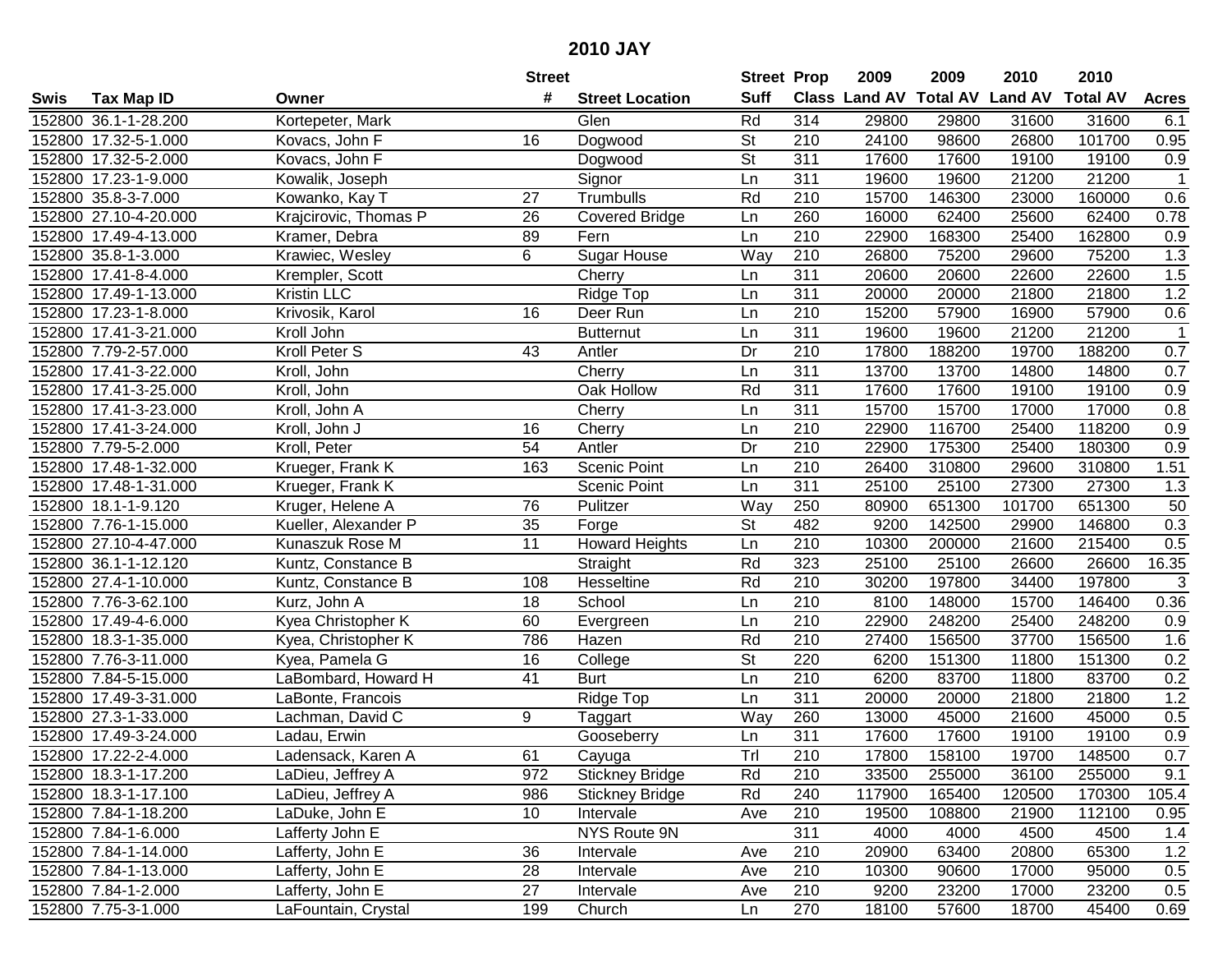|        |                       |                      | <b>Street</b> |                         | <b>Street Prop</b>       |                  | 2009   | 2009   | 2010                           | 2010            |                |
|--------|-----------------------|----------------------|---------------|-------------------------|--------------------------|------------------|--------|--------|--------------------------------|-----------------|----------------|
| Swis   | <b>Tax Map ID</b>     | Owner                | #             | <b>Street Location</b>  | <b>Suff</b>              |                  |        |        | Class Land AV Total AV Land AV | <b>Total AV</b> | <b>Acres</b>   |
|        | 152800 7.75-2-17.000  | LaFountain, Sheila A | 103           | Church                  | Ln                       | 210              | 7800   | 76800  | 15300                          | 76800           | 0.4            |
|        | 152800 8.3-1-27.000   | LaFountain, Tricia W | 220           | Grove                   | Rd                       | 210              | 26200  | 79800  | 28800                          | 81300           | $\mathbf{1}$   |
|        | 152800 27.2-2-44.000  | LaGoy, Bert          | 164           | <b>Stickney Bridge</b>  | Rd                       | 210              | 13100  | 101400 | 21600                          | 101400          | 0.5            |
|        | 152800 7.76-1-33.000  | LaGoy, Greta L       | 9             | Pleasant                | <b>St</b>                | 210              | 4100   | 84900  | 7600                           | 84900           | 0.13           |
|        | 152800 18.3-1-1.000   | LaGoy, Milton L      | 1171          | <b>Stickney Bridge</b>  | Rd                       | 210              | 26600  | 167300 | 29400                          | 167300          | 1.2            |
|        | 152800 18.3-1-3.200   | LaGoy, Milton L      |               | Stickney Bridge         | Rd                       | $\overline{312}$ | 11800  | 27600  | 13000                          | 33500           | 0.6            |
|        | 152800 17.2-1-17.000  | LaHart, Anthony J    | 391           | Sheldrake               | Rd                       | 210              | 27600  | 65900  | 30800                          | 49400           | 1.7            |
|        | 152800 7.84-4-2.001   | LaHue, Daniel R      | 15            | <b>Burt</b>             | Ln                       | 230              | 5300   | 96800  | 11800                          | 96800           | 0.2            |
|        | 152800 35.8-1-35.000  | Lally, Patrick A     | 96            | <b>Mountain Meadows</b> | Way                      | $\overline{210}$ | 100800 | 263000 | 102000                         | 392200          | 3.38           |
|        | 152800 7.76-3-52.000  | LaMarque, Mary L     | 10            | Grove                   | Rd                       | 210              | 1600   | 80400  | 3500                           | 80400           | 0.06           |
|        | 152800 27.23-1-6.000  | Lamiman, Marilyn C   | 28            | Almweg                  | Ln                       | 210              | 26600  | 180200 | 29900                          | 162800          | 1.6            |
|        | 152800 18.1-1-27.000  | Lamoy, Linda         |               | <b>Stickney Bridge</b>  | Rd                       | 311              | 7900   | 7900   | 6500                           | 6500            | 0.3            |
|        | 152800 18.1-1-26.000  | Lamoy, Linda         |               | <b>Stickney Bridge</b>  | Rd                       | 311              | 5100   | 5100   | 4300                           | 4300            | 0.2            |
|        | 152800 18.3-1-2.100   | Lamoy, Linda A       |               | <b>Stickney Bridge</b>  | Rd                       | 312              | 41300  | 45400  | 43300                          | 45400           | 25.1           |
|        | 152800 18.1-1-28.000  | Lamoy, Linda A       | 1122          | <b>Stickney Bridge</b>  | Rd                       | 240              | 40000  | 149400 | 42600                          | 149400          | 16.3           |
|        | 152800 18.1-1-33.000  | Lamoy, Linda A       |               | <b>Stickney Bridge</b>  | Rd                       | 312              | 5100   | 5100   | 4300                           | 5400            | 0.2            |
|        | 152800 18.1-1-32.000  | Lamoy, Linda A       |               | <b>Stickney Bridge</b>  | Rd                       | 311              | 5100   | 5100   | 4300                           | 4300            | 0.2            |
|        | 152800 17.23-4-6.000  | Lampack, Robert T    |               | Sequoia Mountain        | Ln                       | 311              | 17600  | 17600  | 19100                          | 19100           | 0.9            |
|        | 152800 17.23-4-5.000  | Lampack, Robert T    | 38            | Seneca                  | Trl                      | 210              | 17800  | 136500 | 19700                          | 136500          | 0.7            |
|        | 152800 17.40-4-13.000 | Lamy, George L       |               | Alder                   | <b>St</b>                | 311              | 17600  | 17600  | 19100                          | 19100           | 0.9            |
|        | 152800 7.79-2-25.000  | Lamy, George L       |               | River                   | Rd                       | 311              | 19600  | 19600  | 21200                          | 21200           | $\overline{1}$ |
|        | 152800 7.79-2-40.000  | Lamy, George L       |               | Whitetail               | Ln                       | 311              | 15700  | 15700  | 17000                          | 17000           | $0.8\,$        |
| 152800 | 17.31-3-8.000         | Lancellotti, Anthony |               | Summit                  | Ln                       | 311              | 20200  | 20200  | 22000                          | 22000           | 1.3            |
| 152800 | 17.32-3-2.000         | Lancellotti, Roger   | 12            | Fir                     | St                       | 210              | 22900  | 145600 | 25400                          | 149800          | 0.9            |
|        | 152800 7.79-2-39.000  | Lancellotti, Roger J |               | Whitetail               | Ln                       | 311              | 19600  | 19600  | 21200                          | 21200           | $\overline{1}$ |
|        | 152800 17.23-1-7.000  | Lancellotti, Roger J |               | Signor                  | Ln                       | 311              | 15700  | 15700  | 17000                          | 17000           | 0.8            |
|        | 152800 7.72-1-2.000   | Lancellotti, Roger J |               | Cascade                 | Ln                       | 311              | 40000  | 40000  | 43500                          | 43500           | 1.2            |
|        | 152800 17.32-4-6.000  | Lancellotti, Roger J |               | Elm                     | St                       | 311              | 17600  | 17600  | 19100                          | 19100           | 0.9            |
|        | 152800 17.40-3-14.000 | Lancellotti, Roger J |               | Sawmill                 | Rd                       | 311              | 20000  | 20000  | 21800                          | 21800           | 1.2            |
|        | 152800 35.2-5-23.000  | Landau, Peter R      |               | 12080 NYS Route 9N      |                          | 240              | 170500 | 257400 | 178700                         | 257400          | 200            |
|        | 152800 17.41-6-4.000  | Landis, Stephanie G  | 76            | <b>Butternut</b>        | Ln                       | $\overline{210}$ | 22900  | 136500 | 25400                          | 136500          | 0.9            |
|        | 152800 17.49-1-1.000  | Landis, Stephanie G  |               | Oak Hollow              | Rd                       | 311              | 15700  | 15700  | 17000                          | 17000           | 0.8            |
|        | 152800 17.40-3-9.000  | Langdon, Earl F      | 59            | Beech                   | $\overline{\mathsf{St}}$ | $\overline{210}$ | 22900  | 136900 | 25400                          | 141000          | 0.9            |
|        | 152800 17.50-4-13.000 | Lange, Robert        |               | <b>Briar</b>            | Ln                       | 311              | 20600  | 20600  | 22600                          | 22600           | 1.5            |
|        | 152800 17.50-4-12.000 | Lange, Robert        | 43            | Briar                   | Ln                       | 210              | 26000  | 208100 | 29000                          | 195300          | 1.3            |
|        | 152800 17.50-4-7.000  | Lange, Robert        |               | Cottontail              | Ln                       | 311              | 27300  | 27300  | 28900                          | 28900           | 9.6            |
|        | 152800 17.3-2-4.100   | Lankey, Thomas       |               | NYS Route 86            |                          | 323              | 89600  | 89600  | 93600                          | 93600           | 94.2           |
|        | 152800 17.3-2-4.200   | Lankey, Thomas       |               | NYS Route 86            |                          | 312              | 28700  | 32300  | 29400                          | 32300           | 3.8            |
|        | 152800 7.76-3-24.000  | Larsen, Denis        |               | 14194 NYS Route 9N      |                          | 210              | 5300   | 131300 | 11800                          | 132500          | 0.2            |
|        | 152800 17.23-6-2.000  | Larsen, Denis F      | 53            | Red Fox                 | Dr                       | 210              | 25400  | 74600  | 28200                          | 94700           | 1              |
|        | 152800 36.1-2-7.100   | Lashinsky, Barry     |               | Trumbulls               | Rd                       | 323              | 141500 | 141500 | 148300                         | 148300          | 75.1           |
|        | 152800 17.48-1-8.000  | Lashway, Kim J       |               | Scenic Point            | Ln                       | 311              | 19600  | 19600  | 21200                          | 21200           | $\overline{1}$ |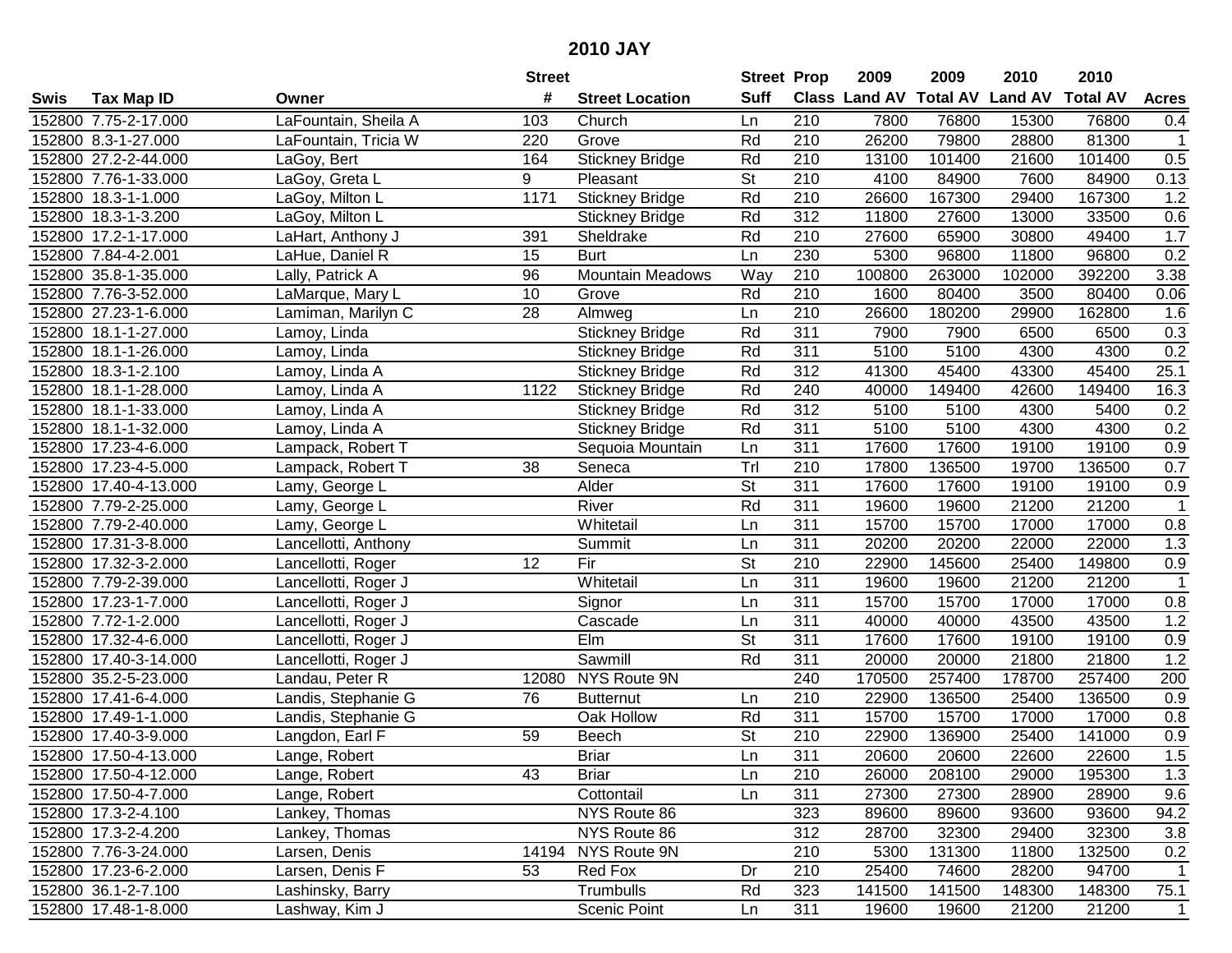|      |                       |                          | <b>Street</b> |                        | <b>Street Prop</b>       |                  | 2009                 | 2009            | 2010           | 2010            |              |
|------|-----------------------|--------------------------|---------------|------------------------|--------------------------|------------------|----------------------|-----------------|----------------|-----------------|--------------|
| Swis | <b>Tax Map ID</b>     | Owner                    | #             | <b>Street Location</b> | <b>Suff</b>              |                  | <b>Class Land AV</b> | <b>Total AV</b> | <b>Land AV</b> | <b>Total AV</b> | <b>Acres</b> |
|      | 152800 28.1-1-11.200  | Lashway, Lorraine J      | 598           | Hazen                  | Rd                       | 210              | 11000                | 73600           | 19400          | 75300           | 0.4          |
|      | 152800 8.3-1-31.000   | Latham, Arthur           | 239           | Grove                  | Rd                       | 210              | 8800                 | 88800           | 17900          | 88800           | 0.33         |
|      | 152800 8.3-1-32.200   | Latham, Arthur           |               | Grove                  | Rd                       | 311              | 1500                 | 1500            | 1500           | 1500            | 0.52         |
|      | 152800 8.3-1-32.110   | Latham, Arthur J         |               | Grove                  | Rd                       | $\overline{311}$ | 1200                 | 1200            | 1400           | 1400            | 0.5          |
|      | 152800 17.40-4-19.000 | Laudadio, Frank          |               | Alder                  | <b>St</b>                | 311              | 17600                | 17600           | 19100          | 19100           | 0.9          |
|      | 152800 17.4-2-3.000   | Laundry, Richard A       | 20            | Orchard                | Ln                       | 210              | 10200                | 74400           | 17300          | 74400           | 0.3          |
|      | 152800 17.41-9-8.000  | Lautenschuetz, Shawn     | 3             | Evergreen              | Ln                       | 210              | 26000                | 122900          | 29000          | 126800          | 1.3          |
|      | 152800 35.4-3-23.000  | Lawas, Kristine A        |               | <b>NYS Route 9N</b>    |                          | 311              | 23600                | 23600           | 24800          | 24800           | 5.1          |
|      | 152800 17.30-2-4.000  | <b>Lawler Realty LLC</b> |               | Sequoia Mountain       | Ln                       | 311              | 19600                | 19600           | 21200          | 21200           | $\mathbf 1$  |
|      | 152800 17.23-2-15.000 | Lawler Realty LLC        |               | Cayuga                 | Trl                      | 311              | 17600                | 17600           | 19100          | 19100           | 0.9          |
|      | 152800 7.79-2-44.000  | Lawler Realty LLC        |               | Whitetail              | Ln                       | 311              | 19600                | 19600           | 21200          | 21200           | -1           |
|      | 152800 7.79-2-1.000   | Lawler Realty LLC        |               | River                  | Rd                       | 311              | 17600                | 17600           | 19100          | 19100           | 0.9          |
|      | 152800 17.32-2-1.000  | <b>Lawler Realty LLC</b> |               | Sawmill                | Rd                       | 311              | 20200                | 20200           | 22000          | 22000           | 1.3          |
|      | 152800 17.41-3-9.000  | Lawler Realty LLC        |               | AuSable                | Dr                       | 311              | 17600                | 17600           | 19100          | 19100           | 0.9          |
|      | 152800 35.2-5-25.410  | _awrence Ladd P          |               | NYS Route 9N           |                          | 311              | 12000                | 12000           | 12600          | 12600           | 3.38         |
|      | 152800 35.2-5-25.200  | Lawrence, Alan           | 27            | Lawrence               | Way                      | 210              | 28500                | 124500          | 32000          | 124500          | 2.13         |
|      | 152800 35.2-5-24.110  | Lawrence, Bonnie L       | 6             | Lawrence               | Way                      | 270              | 33900                | 80400           | 39600          | 67600           | 4.84         |
|      | 152800 35.2-5-25.130  | Lawrence, Calvin         | 12042         | NYS Route 9N           |                          | 270              | 27800                | 74600           | 31000          | 56300           | 1.8          |
|      | 152800 35.2-4-22.000  | Lawrence, Desmond Jr     | 1008          | <b>Bartlett</b>        | Rd                       | 270              | 15500                | 37100           | 22900          | 25700           | 0.59         |
|      | 152800 35.2-5-24.120  | Lawrence, Ladd P         | 50            | Lawrence               | Way                      | 210              | 17500                | 77000           | 31300          | 78700           | 1.9          |
|      | 152800 35.2-5-24.130  | Lawrence, Ladd P         |               | NYS Route 9N           |                          | 323              | 8700                 | 8700            | 9200           | 9200            | 3.3          |
|      | 152800 36.1-1-1.000   | Lawrence, Richard E Jr   | 12349         | NYS Route 9N           |                          | 210              | 29000                | 95000           | 32700          | 99800           | 2.4          |
|      | 152800 17.50-1-16.000 | Lawrence, Richard E Jr   | 75            | Evergreen              | Ln                       | 210              | 22900                | 180500          | 25400          | 169900          | 0.9          |
|      | 152800 27.1-1-12.111  | Leavens, Jody L          | 6687          | NYS Route 86           |                          | 210              | 28100                | 130200          | 31000          | 130200          | 1.26         |
|      | 152800 35.2-5-26.000  | LeClair, Gregory         | 12046         | NYS Route 9N           |                          | 210              | 15700                | 111600          | 23000          | 111600          | 0.6          |
|      | 152800 27.3-1-9.000   | LeClair, Jason           |               | NYS Route 9N           |                          | 314              | 2600                 | 2600            | 3600           | 3600            | 1.35         |
|      | 152800 17.49-4-11.000 | LeClair, Jason           | 100           | Evergreen              | Ln                       | 210              | 22900                | 142400          | 25400          | 142400          | 0.9          |
|      | 152800 7.79-1-3.000   | LeCompte, Gaeten         |               | River                  | Rd                       | 311              | 23500                | 23500           | 25400          | 25400           | 0.8          |
|      | 152800 7.76-1-25.000  | Ledwith, Debra A         | 32            | Forge                  | $\overline{\mathsf{St}}$ | 220              | 3100                 | 110600          | 5900           | 103500          | 0.1          |
|      | 152800 17.41-3-19.000 | Lee, Cheun Chan          |               | <b>Oak Hollow</b>      | Rd                       | 311              | 17600                | 17600           | 19100          | 19100           | 0.9          |
|      | 152800 17.49-1-14.000 | Lee, Dennis C            |               | Ridge Top              | Ln                       | 311              | 20000                | 20000           | 21800          | 21800           | 1.2          |
|      | 152800 17.31-1-4.000  | Lee, Dennis C            | 116           | Sequoia Mountain       | Ln                       | 210              | 22900                | 127300          | 25400          | 127300          | 0.9          |
|      | 152800 7.79-2-17.000  | Lee, Dennis C            |               | River                  | Rd                       | 311              | 19800                | 19800           | 21500          | 21500           | 1.1          |
|      | 152800 7.79-3-4.000   | Lee, Kin                 |               | River                  | Rd                       | 311              | 31200                | 31200           | 35300          | 35300           | 1.9          |
|      | 152800 17.41-3-18.000 | Lee, Kwan Tong           |               | <b>Butternut</b>       | Ln                       | 311              | 17600                | 17600           | 19100          | 19100           | 0.9          |
|      | 152800 7.79-3-5.000   | Lee, Larry               |               | River                  | Rd                       | 311              | 29600                | 29600           | 32200          | 32200           | 1.1          |
|      | 152800 7.79-2-23.000  | Lee, Wing Ying           |               | Muskrat                | Dr                       | 311              | 15700                | 15700           | 17000          | 17000           | 0.8          |
|      | 152800 7.76-1-6.000   | Leigh James Prop LLC     | 9             | Forge                  | <b>St</b>                | 210              | 6200                 | 73600           | 11800          | 73600           | 0.2          |
|      | 152800 17.40-3-6.000  | Leiper, George C         | 42            | Cedar                  | <b>St</b>                | 210              | 22900                | 95600           | 25400          | 120500          | 0.9          |
|      | 152800 27.3-1-36.000  | Lemassena, Robert F      | 621           | Glen                   | Rd                       | 260              | 31200                | 53200           | 34400          | 53200           | $\sqrt{3}$   |
|      | 152800 17.49-3-13.000 | Leon Albert D            | 5             | Hawthorne              | Ln                       | 210              | 22900                | 144400          | 25400          | 144400          | 0.9          |
|      | 152800 27.2-2-4.000   | Leshko, Gary L           | 140           | John Fountain          | Rd                       | 240              | 36500                | 411700          | 53500          | 415800          | 12.47        |
|      |                       |                          |               |                        |                          |                  |                      |                 |                |                 |              |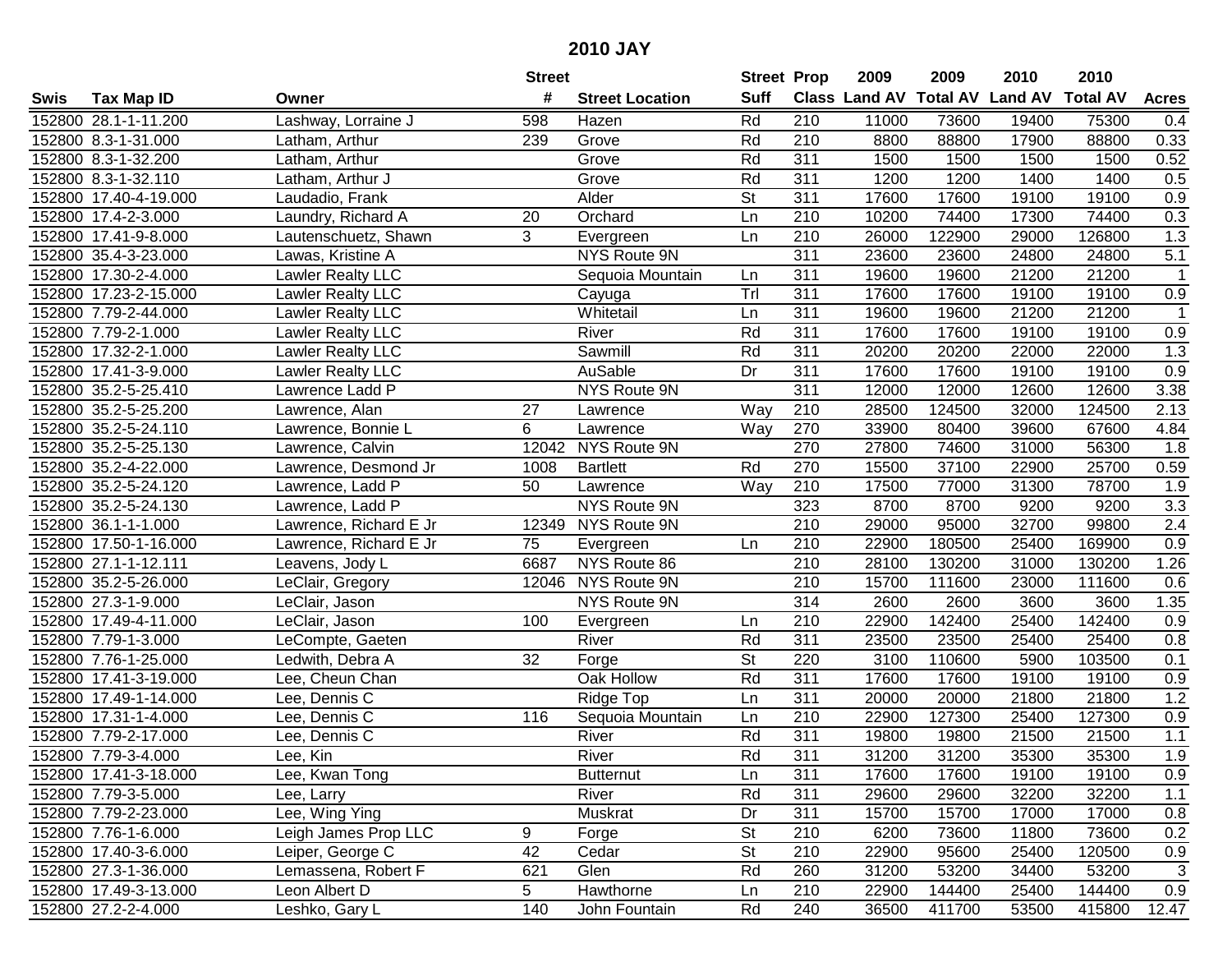|      |                       |                       | <b>Street</b>   |                        | <b>Street Prop</b> |                  | 2009                 | 2009            | 2010           | 2010            |                   |
|------|-----------------------|-----------------------|-----------------|------------------------|--------------------|------------------|----------------------|-----------------|----------------|-----------------|-------------------|
| Swis | <b>Tax Map ID</b>     | Owner                 | #               | <b>Street Location</b> | <b>Suff</b>        |                  | <b>Class Land AV</b> | <b>Total AV</b> | <b>Land AV</b> | <b>Total AV</b> | <b>Acres</b>      |
|      | 152800 17.33-1-12.000 | Letourneur, Raymond J | 159             | Alder                  | <b>St</b>          | 210              | 25400                | 126600          | 28200          | 126600          | 1                 |
|      | 152800 7.79-1-6.000   | Levine, Ronald        |                 | River                  | Rd                 | 311              | 26500                | 26500           | 28600          | 28600           | 0.9               |
|      | 152800 7.79-2-6.000   | Levine, Ronald E      | 205             | River                  | Rd                 | 210              | 22900                | 157800          | 25400          | 157800          | 0.9               |
|      | 152800 17.49-3-26.000 | Lewis, Clifton W Jr   |                 | Gooseberry             | Ln                 | 311              | 17600                | 17600           | 19100          | 19100           | 0.9               |
|      | 152800 17.31-3-11.000 | Leyhane, Diane        | 40              | Summit                 | Ln                 | 210              | 26400                | 184500          | 29600          | 184500          | 1.5               |
|      | 152800 35.2-5-25.420  | Liebman, Mark         | 43              | Lawrence               | Way                | 210              | 28000                | 93100           | 31300          | 98400           | 1.91              |
|      | 152800 27.1-3-17.000  | Light, Donald P       | 55              | Danielle               | Rd                 | 210              | 28300                | 239700          | 32200          | 239700          | $\overline{2.44}$ |
|      | 152800 17.23-2-14.000 | Lightfoot, Thomas C   |                 | Cayuga                 | Trl                | 311              | 19600                | 19600           | 21200          | 21200           | $\mathbf 1$       |
|      | 152800 27.2-2-11.000  | Likewise, Roger L     |                 | <b>Stickney Bridge</b> | Rd                 | 311              | 12600                | 12600           | 12600          | 12600           | 1.6               |
|      | 152800 27.2-2-10.000  | Likewise, Roger L     | 343             | <b>Stickney Bridge</b> | Rd                 | 210              | 27600                | 146500          | 30800          | 146900          | 1.7               |
|      | 152800 27.2-2-16.500  | Lilly, Ronnie         |                 | <b>Stickney Bridge</b> | Rd                 | 322              | 101700               | 101700          | 101700         | 101700          | 10.1              |
|      | 152800 27.1-3-34.000  | Lincoln, William      | 49              | <b>Bills</b>           | Ln                 | 210              | 27200                | 132500          | 31200          | 136500          | 1.9               |
|      | 152800 27.1-3-30.000  | Lincoln, William      | $\overline{11}$ | <b>Bills</b>           | Ln                 | 312              | 20500                | 22000           | 22700          | 25700           | 1.46              |
|      | 152800 35.8-1-21.200  | Lincoln-Day, Rosamond | 16              | Springfield            | Rd                 | 210              | 17300                | 110000          | 25900          | 110000          | 0.66              |
|      | 152800 27.2-1-2.000   | Lincoln, Brooke A     | 13159           | NYS Route 9N           |                    | 210              | 27200                | 140400          | 30400          | 140400          | 1.56              |
|      | 152800 8.3-1-61.000   | Lincoln, Corey M      | 11              | Pigeon Hill            | Ln                 | 210              | 10200                | 78800           | 17500          | 78800           | 0.31              |
|      | 152800 27.10-4-13.000 | Lincoln, James H      |                 | John Fountain          | Rd                 | $\overline{311}$ | 3700                 | 3700            | 2600           | 2600            | 0.12              |
|      | 152800 27.10-4-17.000 | Lincoln, James H      |                 | John Fountain          | Rd                 | 311              | 3000                 | 3000            | 2800           | 2800            | 0.13              |
|      | 152800 27.1-1-2.036   | Lincoln, James H      |                 | John Fountain          | Rd                 | 314              | 1700                 | 1700            | 1800           | 1800            | 0.68              |
|      | 152800 27.10-4-16.000 | Lincoln, James H      | 5               | <b>Brick Store</b>     | Ln                 | 210              | 8100                 | 145700          | 16600          | 147800          | 0.27              |
|      | 152800 27.10-4-11.000 | Lincoln, James H      |                 | John Fountain          | Rd                 | 311              | 13800                | 13800           | 16600          | 16600           | 0.9               |
|      | 152800 27.1-1-1.110   | Lincoln, James H      |                 | John Fountain          | Rd                 | 322              | 29300                | 29300           | 34600          | 34600           | 22.72             |
|      | 152800 35.2-4-5.000   | Lincoln, Jimmy R      | 1062            | <b>Bartlett</b>        | Rd                 | 220              | 10700                | 95100           | 19500          | 102600          | 0.3               |
|      | 152800 27.1-3-35.000  | Lincoln, Kevin C      | 32              | <b>Bills</b>           | Ln                 | 210              | 26500                | 146900          | 31500          | 150100          | 2.29              |
|      | 152800 7.75-2-18.000  | Lincoln, Mary R       | 97              | Church                 | Ln                 | 210              | 19500                | 108800          | 22600          | 108800          | $\mathbf 1$       |
|      | 152800 36.1-1-11.300  | Lincoln, Robert E Jr  | 191             | Valley                 | Rd                 | 210              | 30600                | 147600          | 35000          | 147600          | 3.2               |
|      | 152800 27.4-1-16.200  | Lincoln, Robert E Sr  | 244             | Hazen                  | Rd                 | 210              | 30400                | 104500          | 42000          | 104500          | 5.7               |
|      | 152800 27.1-3-33.000  | Lincoln, William      |                 | <b>Bills</b>           | Ln                 | 311              | 19700                | 19700           | 21300          | 21300           | 1.03              |
|      | 152800 27.1-3-43.300  | Lincoln, William      |                 | <b>Bills</b>           | Ln                 | $\overline{311}$ | 19600                | 19600           | 21200          | 21200           | 1.01              |
|      | 152800 27.1-3-43.400  | Lincoln, William      |                 | <b>Bills</b>           | Ln                 | $\overline{311}$ | 19600                | 19600           | 21200          | 21200           | $\mathbf 1$       |
|      | 152800 27.1-3-43.100  | Lincoln, William      |                 | <b>Bills</b>           | Ln                 | $\overline{311}$ | 19800                | 19800           | 21500          | 21500           | 1.11              |
|      | 152800 27.1-3-32.000  | Lincoln, William      |                 | <b>Bills</b>           | Ln                 | 311              | 20400                | 20400           | 22500          | 22500           | 1.39              |
|      | 152800 27.1-3-43.200  | Lincoln, William      |                 | <b>Bills</b>           | Ln                 | 311              | 19600                | 19600           | 21200          | 21200           | 1.01              |
|      | 152800 27.10-6-1.000  | Lincoln, William H II | 6700            | NYS Route 86           |                    | $\overline{210}$ | 21600                | 91000           | 30500          | 93700           | 1.6               |
|      | 152800 17.32-4-19.000 | Lindemann, John       | 13              | Dogwood                | St                 | 210              | 22900                | 89000           | 25400          | 91100           | 0.9               |
|      | 152800 18.3-1-31.300  | Lippincott, Jane S    |                 | Hazen                  | Rd                 | 314              | 16600                | 16600           | 24300          | 24300           | 4                 |
|      | 152800 17.41-7-1.000  | Lippman, Sanford      |                 | Oak Hollow             | Rd                 | 311              | 15700                | 15700           | 17000          | 17000           | 0.8               |
|      | 152800 17.49-1-4.000  | Lirio, Oscar C        | 127             | Oak Hollow             | Rd                 | 210              | 22900                | 188400          | 25400          | 180700          | 0.9               |
|      | 152800 17.49-1-5.000  | Lirio, Oscar C        |                 | Oak Hollow             | Rd                 | 311              | 9800                 | 9800            | 10600          | 10600           | 0.5               |
|      | 152800 7.4-2-1.200    | Lisacchi, Leonard     | 19              | Goldenoaks Nubble      | Way                | 210              | 12500                | 110000          | 18000          | 110000          | 0.61              |
|      | 152800 17.49-4-16.000 | Lisacchi, Leonard G   | 61              | Fern                   | Ln                 | 210              | 22900                | 235800          | 25400          | 235800          | 0.9               |
|      | 152800 35.8-3-5.100   | Little Mark D         |                 | NYS Route 9N           |                    | 314              | 36000                | 36000           | 42000          | 42000           | 12                |
|      |                       |                       |                 |                        |                    |                  |                      |                 |                |                 |                   |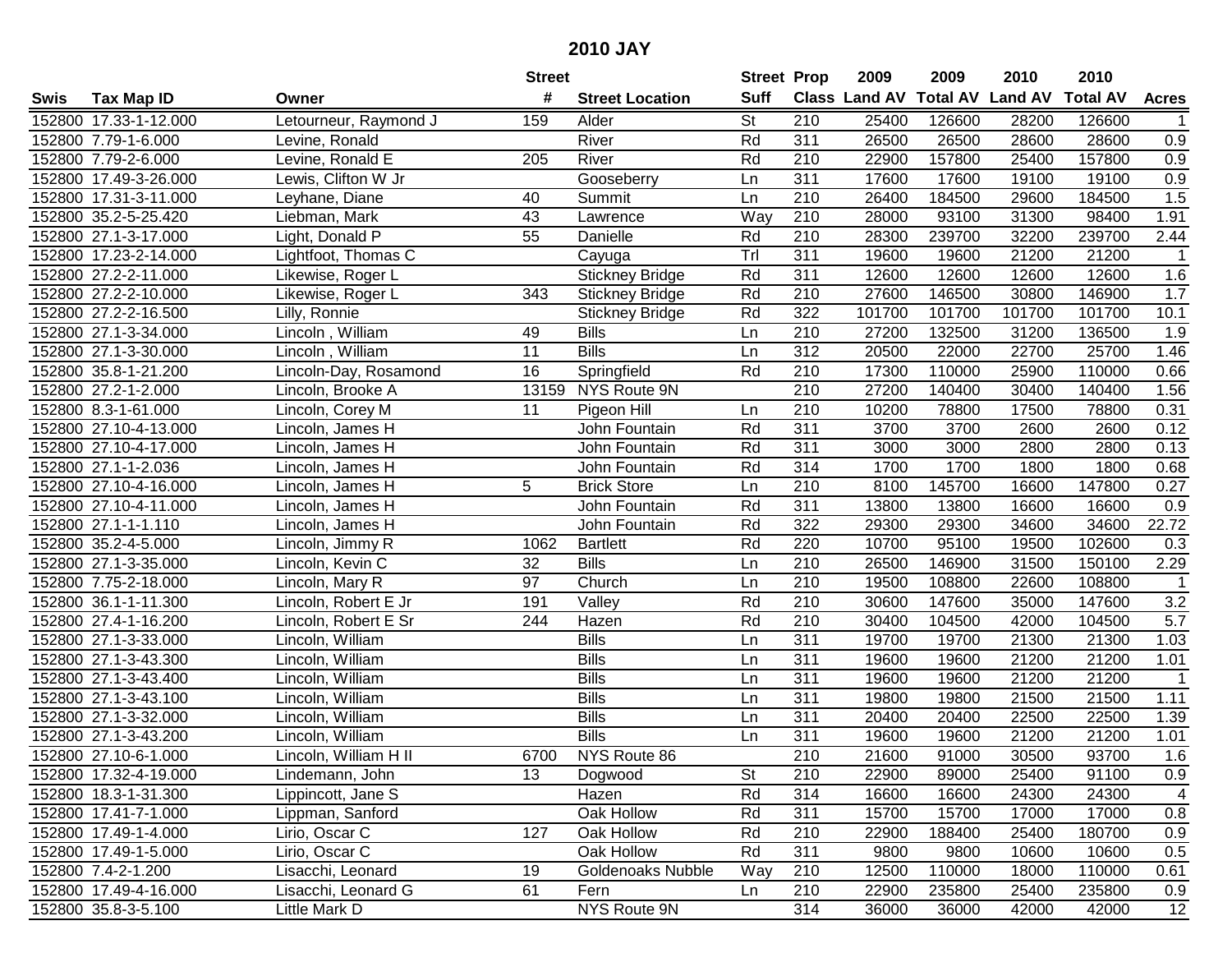| #<br><b>Suff</b><br><b>Total AV</b><br><b>Class Land AV</b><br><b>Land AV</b><br><b>Total AV</b><br><b>Tax Map ID</b><br><b>Street Location</b><br>Swis<br>Owner<br>Rd<br>312<br>140400<br>152800 35.8-3-15.000<br>Little Mark D<br>Trumbulls<br>140400<br>150500<br>150500<br>311<br>152800 7.79-3-6.000<br>River<br>Rd<br>29400<br>29400<br>31800<br>31800<br>Lobo, Philip<br>152800 36.-1-29.200<br>Localio, William H<br>347<br>Rd<br>47200<br>218500<br>38200<br>222600<br>Jay Mountain<br>260<br>152800 7.76-1-12.200<br>St<br>311<br>1700<br>1700<br>1900<br>1900<br>Locklin, Bruce<br>Forge<br>$\overline{\mathsf{St}}$<br>152800 7.76-1-14.000<br>Locklin, Bruce A<br>31<br>210<br>9200<br>108500<br>15200<br>108500<br>Forge<br>Rd<br>152800 36.1-1-17.120<br>Lolacono, Marc<br>148<br>$\overline{\mathsf{Valley}}$<br>210<br>32000<br>103600<br>36900<br>130100<br>152800 27.10-4-60.000<br>LOJ Inc<br>NYS Route 9N<br>311<br>4500<br>4500<br>5300<br>5300<br>LOJ Inc<br>210<br>372900<br>152800 27.1-2-24.200<br>NYS Route 9N<br>41200<br>372900<br>64100<br>12863<br>Lombardo, Richard M<br>311<br>20000<br>152800 17.23-1-10.000<br>Dr<br>20000<br>21800<br>21800<br>Antler |                  |
|-------------------------------------------------------------------------------------------------------------------------------------------------------------------------------------------------------------------------------------------------------------------------------------------------------------------------------------------------------------------------------------------------------------------------------------------------------------------------------------------------------------------------------------------------------------------------------------------------------------------------------------------------------------------------------------------------------------------------------------------------------------------------------------------------------------------------------------------------------------------------------------------------------------------------------------------------------------------------------------------------------------------------------------------------------------------------------------------------------------------------------------------------------------------------------------------|------------------|
|                                                                                                                                                                                                                                                                                                                                                                                                                                                                                                                                                                                                                                                                                                                                                                                                                                                                                                                                                                                                                                                                                                                                                                                           | <b>Acres</b>     |
|                                                                                                                                                                                                                                                                                                                                                                                                                                                                                                                                                                                                                                                                                                                                                                                                                                                                                                                                                                                                                                                                                                                                                                                           | 32.1             |
|                                                                                                                                                                                                                                                                                                                                                                                                                                                                                                                                                                                                                                                                                                                                                                                                                                                                                                                                                                                                                                                                                                                                                                                           | $\mathbf{1}$     |
|                                                                                                                                                                                                                                                                                                                                                                                                                                                                                                                                                                                                                                                                                                                                                                                                                                                                                                                                                                                                                                                                                                                                                                                           | 11.48            |
|                                                                                                                                                                                                                                                                                                                                                                                                                                                                                                                                                                                                                                                                                                                                                                                                                                                                                                                                                                                                                                                                                                                                                                                           | 0.11             |
|                                                                                                                                                                                                                                                                                                                                                                                                                                                                                                                                                                                                                                                                                                                                                                                                                                                                                                                                                                                                                                                                                                                                                                                           | 0.3              |
|                                                                                                                                                                                                                                                                                                                                                                                                                                                                                                                                                                                                                                                                                                                                                                                                                                                                                                                                                                                                                                                                                                                                                                                           | $\overline{3.9}$ |
|                                                                                                                                                                                                                                                                                                                                                                                                                                                                                                                                                                                                                                                                                                                                                                                                                                                                                                                                                                                                                                                                                                                                                                                           | 1.5              |
|                                                                                                                                                                                                                                                                                                                                                                                                                                                                                                                                                                                                                                                                                                                                                                                                                                                                                                                                                                                                                                                                                                                                                                                           | 8.48             |
|                                                                                                                                                                                                                                                                                                                                                                                                                                                                                                                                                                                                                                                                                                                                                                                                                                                                                                                                                                                                                                                                                                                                                                                           | 1.2              |
| 152800 27.1-3-13.000<br>NYS Route 86<br>311<br>22200<br>20300<br>20300<br>22200<br>Long Kathryn A                                                                                                                                                                                                                                                                                                                                                                                                                                                                                                                                                                                                                                                                                                                                                                                                                                                                                                                                                                                                                                                                                         | 1.37             |
| 21500<br>152800 7.79-2-52.000<br>Whitetail<br>311<br>19800<br>19800<br>21500<br>Longinetti, Raymond<br>Ln                                                                                                                                                                                                                                                                                                                                                                                                                                                                                                                                                                                                                                                                                                                                                                                                                                                                                                                                                                                                                                                                                 | 1.1              |
| 210<br>152800 7.79-2-51.000<br>Whitetail<br>25400<br>202800<br>28200<br>192600<br>Longinetti, Raymond J<br>115<br>Ln                                                                                                                                                                                                                                                                                                                                                                                                                                                                                                                                                                                                                                                                                                                                                                                                                                                                                                                                                                                                                                                                      | 1                |
| 210<br>152800 35.8-2-1.100<br>Rd<br>26400<br>144400<br>29100<br>144400<br>Longmire, Stephen<br>25<br>Springfield                                                                                                                                                                                                                                                                                                                                                                                                                                                                                                                                                                                                                                                                                                                                                                                                                                                                                                                                                                                                                                                                          | 1.12             |
| 34<br>Rd<br>152800 17.48-2-11.000<br>Longo Raymond G<br>Sawmill<br>210<br>20300<br>165900<br>22600<br>165900                                                                                                                                                                                                                                                                                                                                                                                                                                                                                                                                                                                                                                                                                                                                                                                                                                                                                                                                                                                                                                                                              | 0.8              |
| Dr<br>311<br>152800<br>17.41-7-7.000<br>17600<br>17600<br>19100<br>19100<br>Longo, Raymond G<br>Dew                                                                                                                                                                                                                                                                                                                                                                                                                                                                                                                                                                                                                                                                                                                                                                                                                                                                                                                                                                                                                                                                                       | 0.9              |
| Rd<br>311<br>9800<br>9800<br>10600<br>152800 17.41-7-2.000<br>Longo, Raymond G<br>Oak Hollow<br>10600                                                                                                                                                                                                                                                                                                                                                                                                                                                                                                                                                                                                                                                                                                                                                                                                                                                                                                                                                                                                                                                                                     | 0.5              |
| 311<br>152800 17.58-1-14.000<br>17600<br>17600<br>19100<br>19100<br>Longo, Raymond P<br>Cottontail<br>Ln                                                                                                                                                                                                                                                                                                                                                                                                                                                                                                                                                                                                                                                                                                                                                                                                                                                                                                                                                                                                                                                                                  | 0.9              |
| Rd<br>152800 7.79-2-10.000<br>River<br>210<br>17800<br>332800<br>19700<br>332800<br>Looney, Robert L<br>167                                                                                                                                                                                                                                                                                                                                                                                                                                                                                                                                                                                                                                                                                                                                                                                                                                                                                                                                                                                                                                                                               | 0.7              |
| Rd<br>210<br>152800 18.3-1-4.200<br>Losso, Carlo V<br>839<br><b>Stickney Bridge</b><br>33000<br>180000<br>35600<br>186000                                                                                                                                                                                                                                                                                                                                                                                                                                                                                                                                                                                                                                                                                                                                                                                                                                                                                                                                                                                                                                                                 | 8.52             |
| Rd<br>152800 18.3-1-4.100<br>Losso, Raymond B<br>869<br>240<br>107600<br>230600<br>110200<br>238700<br><b>Stickney Bridge</b>                                                                                                                                                                                                                                                                                                                                                                                                                                                                                                                                                                                                                                                                                                                                                                                                                                                                                                                                                                                                                                                             | 99.11            |
| 240<br>37400<br>187500<br>152800 18.1-1-9.002<br>13<br>Pulitzer<br>Way<br>181200<br>40000<br>Lowe, William T                                                                                                                                                                                                                                                                                                                                                                                                                                                                                                                                                                                                                                                                                                                                                                                                                                                                                                                                                                                                                                                                              | 13.4             |
| 7.84-5-14.000<br>Lowther, Emma J<br>39<br><b>Burt</b><br>210<br>6200<br>71500<br>11800<br>73000<br>152800<br>Ln                                                                                                                                                                                                                                                                                                                                                                                                                                                                                                                                                                                                                                                                                                                                                                                                                                                                                                                                                                                                                                                                           | 0.2              |
| 30<br><b>Burt</b><br>210<br>9200<br>152800<br>7.84-5-7.000<br>Lowther, Henry D<br>83600<br>15200<br>85500<br>Ln                                                                                                                                                                                                                                                                                                                                                                                                                                                                                                                                                                                                                                                                                                                                                                                                                                                                                                                                                                                                                                                                           | 0.3              |
| 210<br>107100<br>152800 7.84-2-9.000<br>20<br>6200<br>107100<br><b>Broad</b><br>11800<br>Lowther, Jeremy M<br>Ln                                                                                                                                                                                                                                                                                                                                                                                                                                                                                                                                                                                                                                                                                                                                                                                                                                                                                                                                                                                                                                                                          | 0.2              |
| 311<br>Dr<br>19800<br>21500<br>152800 7.79-4-5.000<br>Luber, Edward<br>Muskrat<br>19800<br>21500                                                                                                                                                                                                                                                                                                                                                                                                                                                                                                                                                                                                                                                                                                                                                                                                                                                                                                                                                                                                                                                                                          | 1.1              |
| 311<br>24700<br>26800<br>152800 17.48-1-14.000<br>Lucas, Janet P<br>Scenic Point<br>24700<br>26800<br>Ln                                                                                                                                                                                                                                                                                                                                                                                                                                                                                                                                                                                                                                                                                                                                                                                                                                                                                                                                                                                                                                                                                  | $1.1$            |
| 240<br>346800<br>152800 18.3-1-26.210<br>Ludovico, John F<br>16<br>Santo<br>Ln<br>44200<br>372900<br>68400                                                                                                                                                                                                                                                                                                                                                                                                                                                                                                                                                                                                                                                                                                                                                                                                                                                                                                                                                                                                                                                                                | 10               |
| 152800 27.2-2-2.100<br>Lupu, Virgil<br>John Fountain<br>Rd<br>314<br>92000<br>92000<br>94000<br>94000                                                                                                                                                                                                                                                                                                                                                                                                                                                                                                                                                                                                                                                                                                                                                                                                                                                                                                                                                                                                                                                                                     | $\overline{5}$   |
| 210<br>152800 17.23-5-4.000<br>51<br>20300<br>22600<br>85800<br>MacDonald, Nancy A<br>Sequoia Mountain<br>Ln<br>85800                                                                                                                                                                                                                                                                                                                                                                                                                                                                                                                                                                                                                                                                                                                                                                                                                                                                                                                                                                                                                                                                     | 0.8              |
| $\overline{373}$<br>Rd<br>$\overline{210}$<br>328500<br>328500<br>152800 45.-1-3.000<br>Jay Mountain<br>57000<br>62200<br>MacGaffey, Wyatt                                                                                                                                                                                                                                                                                                                                                                                                                                                                                                                                                                                                                                                                                                                                                                                                                                                                                                                                                                                                                                                | 6.1              |
| $\overline{311}$<br>20400<br>22300<br>22300<br>152800 17.40-1-15.000<br>Macinick, Carol G<br>Scenic Point<br>20400<br>Ln                                                                                                                                                                                                                                                                                                                                                                                                                                                                                                                                                                                                                                                                                                                                                                                                                                                                                                                                                                                                                                                                  | 1.4              |
| 152800 35.4-3-12.000<br>311<br>12500<br>12500<br>13800<br>MacKenzie, Kevin B<br>NYS Route 9N<br>13800                                                                                                                                                                                                                                                                                                                                                                                                                                                                                                                                                                                                                                                                                                                                                                                                                                                                                                                                                                                                                                                                                     | 0.64             |
| NYS Route 9N<br>270<br>45200<br>152800 35.4-3-11.000<br>MacKenzie, Kevin B<br>11930<br>26200<br>58600<br>28800                                                                                                                                                                                                                                                                                                                                                                                                                                                                                                                                                                                                                                                                                                                                                                                                                                                                                                                                                                                                                                                                            | $\overline{1}$   |
| Sheldrake<br>Rd<br>323<br>152800 18.1-1-24.111<br>58600<br>58600<br>58600<br>58600<br>MacKinnon, Katherine                                                                                                                                                                                                                                                                                                                                                                                                                                                                                                                                                                                                                                                                                                                                                                                                                                                                                                                                                                                                                                                                                | 33.1             |
| 152800 18.-2-28.100<br>MacKinnon, Katherine<br><b>Black Mountain</b><br>Ln<br>912<br>98900<br>115900<br>90100<br>107200                                                                                                                                                                                                                                                                                                                                                                                                                                                                                                                                                                                                                                                                                                                                                                                                                                                                                                                                                                                                                                                                   | 77.1             |
| 152800 27.3-1-37.000<br>Macrae-Gibson, Gavin<br>Glen<br>Rd<br>260<br>31000<br>46600<br>621<br>27800<br>46600                                                                                                                                                                                                                                                                                                                                                                                                                                                                                                                                                                                                                                                                                                                                                                                                                                                                                                                                                                                                                                                                              | 1.8              |
| Sawmill<br>21500<br>152800 17.23-6-16.000<br>Madden, David F<br>Rd<br>311<br>19800<br>19800<br>21500                                                                                                                                                                                                                                                                                                                                                                                                                                                                                                                                                                                                                                                                                                                                                                                                                                                                                                                                                                                                                                                                                      | 1.1              |
| 12975 NYS Route 9N<br>311<br>10300<br>24100<br>24100<br>152800 27.10-1-8.000<br>Madden, James J<br>38600                                                                                                                                                                                                                                                                                                                                                                                                                                                                                                                                                                                                                                                                                                                                                                                                                                                                                                                                                                                                                                                                                  | 0.4              |
| 12983 NYS Route 9N<br>210<br>152800 27.10-1-6.000<br>Madden, James J<br>12300<br>118000<br>17900<br>118000                                                                                                                                                                                                                                                                                                                                                                                                                                                                                                                                                                                                                                                                                                                                                                                                                                                                                                                                                                                                                                                                                | 0.6              |
| Rd<br>311<br>152800 27.2-2-62.000<br>Madden, Joseph<br>John Fountain<br>3200<br>3200<br>4500<br>4500                                                                                                                                                                                                                                                                                                                                                                                                                                                                                                                                                                                                                                                                                                                                                                                                                                                                                                                                                                                                                                                                                      | 1.6              |
| 13106 NYS Route 9N<br>210<br>152800 27.2-2-61.000<br>27800<br>206300<br>31000<br>206300<br>Madden, Joseph                                                                                                                                                                                                                                                                                                                                                                                                                                                                                                                                                                                                                                                                                                                                                                                                                                                                                                                                                                                                                                                                                 | 1.8              |
| 210<br>152800 17.58-1-2.000<br>Madden, William T III<br>116<br>Ln<br>22900<br>143300<br>143300<br>25400<br>Evergreen                                                                                                                                                                                                                                                                                                                                                                                                                                                                                                                                                                                                                                                                                                                                                                                                                                                                                                                                                                                                                                                                      |                  |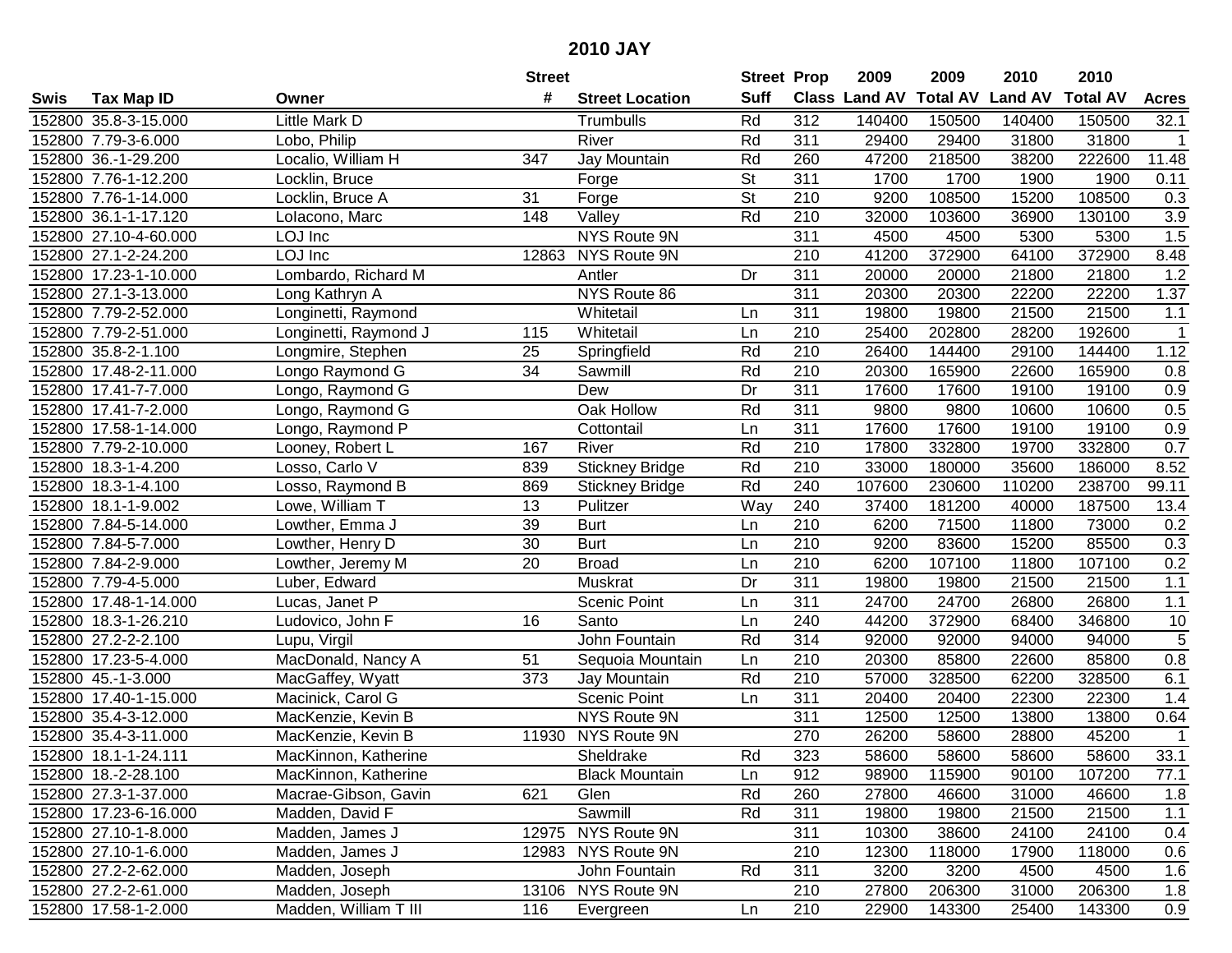|      |                       |                           | <b>Street</b> |                        | <b>Street Prop</b>       |                  | 2009          | 2009   | 2010                    | 2010            |                  |
|------|-----------------------|---------------------------|---------------|------------------------|--------------------------|------------------|---------------|--------|-------------------------|-----------------|------------------|
| Swis | <b>Tax Map ID</b>     | Owner                     | #             | <b>Street Location</b> | Suff                     |                  | Class Land AV |        | <b>Total AV Land AV</b> | <b>Total AV</b> | <b>Acres</b>     |
|      | 152800 7.84-1-8.025   | Maicus, Gayle             | 14072         | NYS Route 9N           |                          | 210              | 22400         | 121700 | 20500                   | 117200          | 1.1              |
|      | 152800 7.84-3-14.000  | Maicus, Pearl E           | 7             | <b>Broad</b>           | Ln                       | 220              | 8200          | 116800 | 16000                   | 116800          | 0.39             |
|      | 152800 17.41-6-6.000  | Maier-Hallihan, Angelique | 91            | Cherry                 | Ln                       | 210              | 22900         | 143800 | 25400                   | 143800          | 0.9              |
|      | 152800 27.2-2-6.000   | Maier, Robert T           | 199           | <b>Stickney Bridge</b> | Rd                       | 210              | 35600         | 94000  | 38300                   | 94000           | 11.5             |
|      | 152800 7.75-2-11.200  | Mainini Jeanine           | 125           | Church                 | Ln                       | 220              | 6200          | 71500  | 11800                   | 61600           | 0.2              |
|      | 152800 17.4-1-5.000   | Mainini Jeanine           | 13515         | NYS Route 9N           |                          | $\overline{210}$ | 33000         | 130200 | 38300                   | 130200          | 4.4              |
|      | 152800 27.23-2-8.000  | Mainzer, Thomas R         | 47            | Almweg                 | Ln                       | 210              | 25600         | 251500 | 28500                   | 231400          | 1.1              |
|      | 152800 17.32-1-7.000  | Maloney, Richard G        |               | Sawmill                | Rd                       | 311              | 20000         | 20000  | 21800                   | 21800           | 1.2              |
|      | 152800 17.48-1-28.000 | Malskis, Brian J          | 45            | Rockledge              | Ln                       | 210              | 26000         | 146200 | 29000                   | 129900          | 1.3              |
|      | 152800 17.48-1-27.000 | Malskis, Joseph           |               | Rockledge              | Ln                       | 311              | 24700         | 24700  | 26800                   | 26800           | 1.1              |
|      | 152800 17.48-1-15.000 | Malskis, Joseph W         |               | Rockledge              | Ln                       | 311              | 19600         | 19600  | 21200                   | 21200           | 1                |
|      | 152800 17.48-1-26.000 | Malskis, Joseph W         | 37            | Rockledge              | Ln                       | 210              | 25600         | 176300 | 28500                   | 176300          | 1.1              |
|      | 152800 17.32-3-4.000  | Malskis, Joseph W Jr      | 28            | Fir                    | $\overline{\mathsf{St}}$ | 210              | 22900         | 100200 | 25400                   | 107500          | 0.9              |
|      | 152800 28.1-1-6.100   | Mandracchia, James        | 635           | Hazen                  | Rd                       | 210              | 30000         | 189500 | 40500                   | 177600          | 5.19             |
|      | 152800 28.1-1-6.200   | Mandracchia, James        |               | Hazen                  | Rd                       | 311              | 28000         | 28000  | 28000                   | 28000           | 5.19             |
|      | 152800 27.2-1-10.000  | Manley, Gilbert           | 13107         | NYS Route 9N           |                          | 210              | 13100         | 103700 | 21600                   | 106900          | 0.5              |
|      | 152800 27.10-4-48.000 | Manley, Terri L           | 17            | <b>Howard Heights</b>  | Ln                       | 210              | 10300         | 80000  | 21600                   | 82400           | 0.5              |
|      | 152800 7.76-3-41.100  | Manning, Daniel T III     | 14226         | NYS Route 9N           | $\overline{\mathsf{St}}$ | 481              | 9400          | 123200 | 22800                   | 126900          | 0.2              |
|      | 152800 35.2-3-2.000   | Manning, Daniel T III     | 12337         | NYS Route 9N           |                          | 210              | 23600         | 167800 | 27400                   | 176200          | 0.9              |
|      | 152800 7.76-1-2.000   | Manning, John T           | 24            | Church                 | Ln                       | 210              | 8300          | 122200 | 15200                   | 122200          | 0.3              |
|      | 152800 28.1-1-3.000   | Manning, John T Jr        | 615           | Hazen                  | Rd                       | 210              | 30400         | 178000 | 34700                   | 178000          | $\overline{3.1}$ |
|      | 152800 7.76-3-10.000  | Manning, Melissa S        | 12            | College                | <b>St</b>                | 210              | 9200          | 128500 | 15200                   | 137800          | 0.3              |
|      | 152800 17.22-2-3.000  | Mannino, Frank P          | 123           | Signor                 | Ln                       | 210              | 17800         | 105700 | 19700                   | 115000          | 0.7              |
|      | 152800 17.49-4-14.000 | Mannino, Frank P          |               | Fern                   | Ln                       | 311              | 17600         | 17600  | 19100                   | 19100           | 0.9              |
|      | 152800 17.4-1-10.200  | Mantz, Thomas L           |               | NYS Route 9N           |                          | 314              | 16100         | 16100  | 22900                   | 22900           | 3.9              |
|      | 152800 7.79-2-56.000  | Manuelyan, Ruben          |               | Antler                 | Dr                       | 311              | 17600         | 17600  | 19100                   | 19100           | 0.9              |
|      | 152800 17.2-1-29.100  | Mapes, Joan               | 1239          | <b>Stickney Bridge</b> | Rd                       | 210              | 31300         | 160000 | 36000                   | 165700          | 3.56             |
|      | 152800 17.50-4-16.000 | Marino, Maria G           | 43            | Cottontail             | Ln                       | 210              | 22900         | 114100 | 25400                   | 114100          | 0.9              |
|      | 152800 17.40-1-14.000 | Markiewicz, Robert M      | 106           | Scenic Point           | Ln                       | $\overline{210}$ | 26200         | 202400 | 26400                   | 177800          | 1.4              |
|      | 152800 17.32-4-9.000  | Marks, Philip             |               | Elm                    | $\overline{\mathsf{St}}$ | $\overline{311}$ | 17600         | 17600  | 19100                   | 19100           | 0.9              |
|      | 152800 18.3-1-32.200  | Marshall, Helene M        |               | Hazen                  | Rd                       | $\overline{311}$ | 23800         | 23800  | 24300                   | 24300           | $\overline{0.9}$ |
|      | 152800 7.75-2-5.000   | Martin, Crystal A         | 173           | Church                 | Ln                       | 210              | 12000         | 78900  | 17100                   | 78900           | 0.51             |
|      | 152800 8.-2-3.200     | Martin, Philip D Sr       | 515           | Grove                  | Rd                       | 270              | 17000         | 56400  | 23800                   | 31600           | 0.65             |
|      | 152800 7.75-2-2.000   | Martin, Steven            | 185           | Church                 | Ln                       | $\overline{210}$ | 7800          | 68100  | 15200                   | 72300           | 0.3              |
|      | 152800 7.75-2-1.000   | Martin, Steven D          |               | Church                 | Ln                       | 311              | 7700          | 7700   | 8500                    | 8500            | 0.5              |
|      | 152800 17.50-2-1.000  | Martineau, James E Jr     |               | Ridge Top              | Ln                       | 311              | 17600         | 17600  | 19100                   | 19100           | 0.9              |
|      | 152800 7.79-2-53.000  | Marx, Ronald              |               | Whitetail              | Ln                       | 311              | 19800         | 19800  | 21500                   | 21500           | 1.1              |
|      | 152800 17.49-3-35.000 | Marx, Ronald              |               | Fern                   | Ln                       | 311              | 17600         | 17600  | 19100                   | 19100           | 0.9              |
|      | 152800 17.49-3-36.000 | Marx, Ronald              |               | Fern                   | Ln                       | 311              | 17600         | 17600  | 19100                   | 19100           | 0.9              |
|      | 152800 17.41-3-10.000 | Marx, Ronnie              |               | AuSable                | Dr                       | 311              | 23900         | 23900  | 25500                   | 25500           | 5.8              |
|      | 152800 17.41-3-28.000 | Mason, Aubrey G           | 20            | Cherry                 | Ln                       | 210              | 22900         | 94700  | 25400                   | 97900           | 0.9              |
|      | 152800 7.84-2-22.000  | Matyas, Jeanne            |               | River                  | Rd                       | 311              | 7600          | 7600   | 7600                    | 7600            | 0.4              |
|      |                       |                           |               |                        |                          |                  |               |        |                         |                 |                  |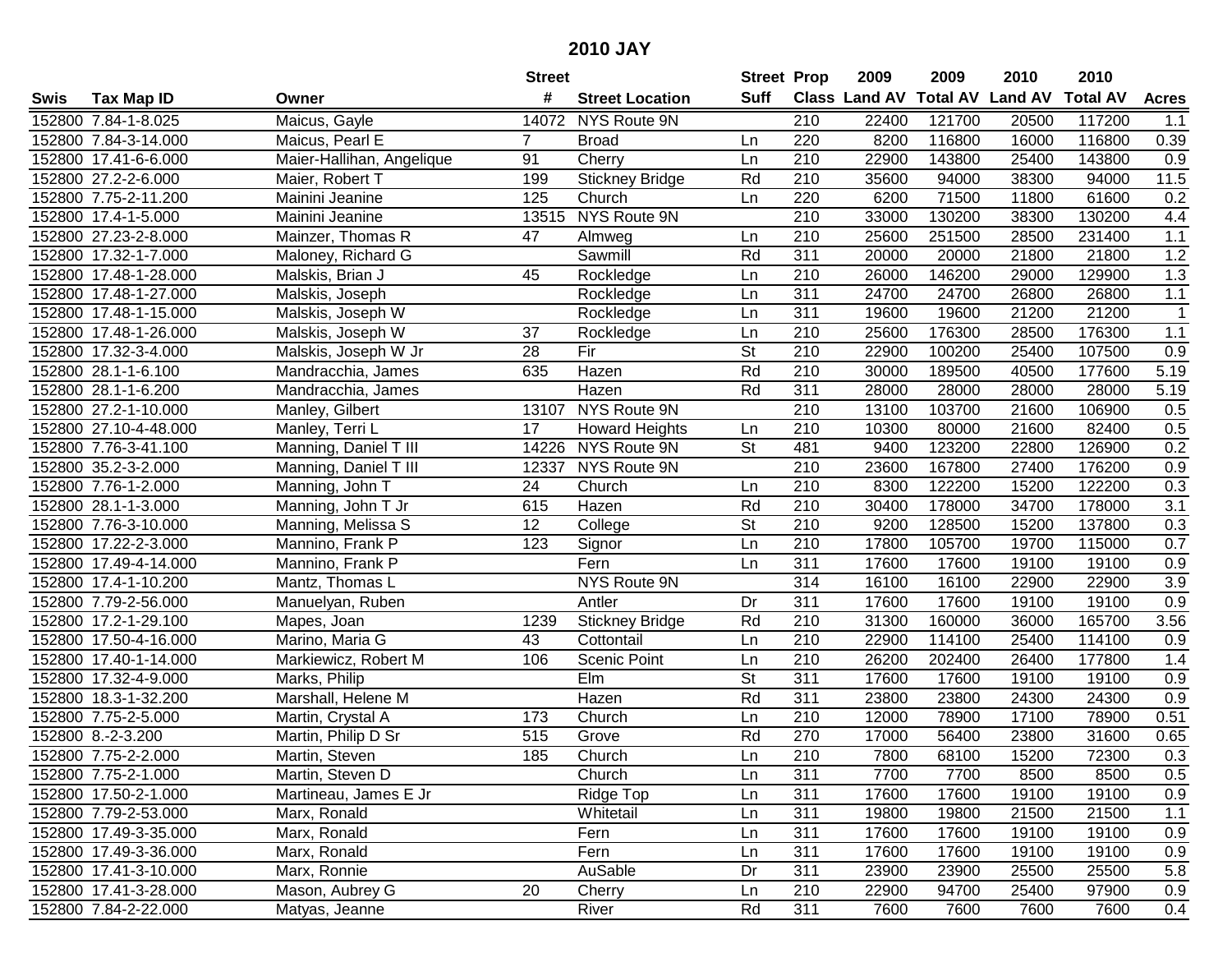|      |                           |                            | <b>Street</b>    |                        | <b>Street Prop</b>       |                  | 2009                 | 2009   | 2010                    | 2010            |                  |
|------|---------------------------|----------------------------|------------------|------------------------|--------------------------|------------------|----------------------|--------|-------------------------|-----------------|------------------|
| Swis | <b>Tax Map ID</b>         | Owner                      | #                | <b>Street Location</b> | <b>Suff</b>              |                  | <b>Class Land AV</b> |        | <b>Total AV Land AV</b> | <b>Total AV</b> | <b>Acres</b>     |
|      | 152800 7.76-3-57.000      | Matzel, Elizabeth H        | 8                | School                 | Ln                       | 210              | 9700                 | 151900 | 16100                   | 151900          | 0.4              |
|      | 152800 7.79-2-15.000      | <b>McAlevey Marlene</b>    |                  | River                  | Rd                       | 311              | 19600                | 19600  | 21200                   | 21200           | $\mathbf{1}$     |
|      | 152800 7.79-2-14.000      | McAlevey, John F           | 88               | Whitetail              | Ln                       | 210              | 18000                | 128600 | 20000                   | 133100          | 0.71             |
|      | 152800 17.58-1-30.000     | McBride, Rosetta B         |                  | Cottontail             | Ln                       | 311              | 13700                | 13700  | 14800                   | 14800           | 0.7              |
|      | 152800 7.84-4-6.000       | McCabe Justin J            | 21               | Burt                   | Ln                       | 210              | 3100                 | 71700  | 5900                    | 73300           | 0.1              |
|      | 152800 27.10-1-7.000      | McCabe-Herringshaw, Cora J | 12979            | NYS Route 9N           |                          | 210              | 9200                 | 72100  | 15200                   | 75000           | 0.3              |
|      | 152800 27.2-1-3.000       | McCabe, John F             | 13151            | NYS Route 9N           |                          | 210              | 26200                | 82700  | 28800                   | 85000           | $\mathbf 1$      |
|      | 152800 17.32-5-6.000      | McCoy, Robert J            | 56               | Dogwood                | $\overline{\mathsf{St}}$ | 210              | 22900                | 178900 | 25400                   | 178000          | 0.9              |
|      | 152800 17.33-2-5.100      | McDermott, Robert J        | $\overline{721}$ | AuSable                | Dr                       | $\overline{210}$ | 21800                | 234400 | 24300                   | 234400          | 0.86             |
|      | 152800 27.10-4-7.000      | <b>McDonald Thomas</b>     | 16               | John Fountain          | Rd                       | 210              | 6500                 | 83800  | 13000                   | 97700           | 0.2              |
|      | 152800 27.10-2-7.000      | McDonald, Brian P          | 13               | John Fountain          | Rd                       | 210              | 20700                | 158300 | 29100                   | 158300          | 1.1              |
|      | 152800 36.1-1-45.000      | McDonald, Craig W          | 23               | Anthony                | Rd                       | 210              | 27700                | 115300 | 33600                   | 121600          | 2.7              |
|      | 152800 7.79-2-33.000      | McDonald, David            |                  | Muskrat                | Dr                       | 311              | 15700                | 15700  | 17000                   | 17000           | 0.8              |
|      | 152800 36.-1-54.000       | McDonald, David M          | 52               | Jay Mountain           | Rd                       | 210              | 46600                | 116200 | 50500                   | 118500          | 9.1              |
|      | 152800 27.10-6-5.000      | McDonald, James F          | 6746             | NYS Route 86           |                          | 210              | 14400                | 93600  | 24500                   | 96400           | 0.7              |
|      | 152800 27.10-4-73.000     | McDonald, Jay E            | 12952            | NYS Route 9N           |                          | 210              | 6500                 | 86100  | 13000                   | 88600           | 0.2              |
|      | 152800 27.3-1-29.000      | McDonald, Jessica C        | 645              | Glen                   | Rd                       | 210              | 26400                | 70400  | 29100                   | 81800           | 1.1              |
|      | 152800 17.32-1-4.000      | McDonald, Kevin            | $\overline{7}$   | Scenic Point           | Ln                       | 210              | 26000                | 152300 | 29000                   | 142500          | 1.3              |
|      | 152800 36.-1-29.100       | McDonald, Lawrence J       | 319              | Jay Mountain           | Rd                       | 240              | 41100                | 100800 | 43700                   | 103800          | 17.5             |
|      | 152800 27.10-4-69.075     | McDonald, Philip           | 4                | Park Side              | Dr                       | 210              | 7600                 | 120900 | 14900                   | 120900          | 0.23             |
|      | 152800 27.10-2-13.000     | McDonald, Scott K          | 12996            | NYS Route 9N           |                          | 210              | 14400                | 185600 | 24500                   | 185600          | 0.7              |
|      | 152800 17.4-1-35.000      | McDonald, Scott K          | 13289            | NYS Route 9N           |                          | 210              | 29800                | 152100 | 33800                   | 152100          | 2.8              |
|      | 152800 7.84-4-5.000       | McDonald, Thomas           | 23               | <b>Burt</b>            | Ln                       | 280              | 3400                 | 74200  | 5900                    | 74200           | 0.1              |
|      | 152800 27.10-4-6.000/2010 | McDonald, Thomas           | 12               | John Fountain          | Rd                       | 210              |                      |        | 6500                    | 55800           |                  |
|      | 152800 27.10-4-6.000      | McDonald, Thomas           | $\overline{12}$  | John Fountain          | Rd                       | 210              | 3200                 | 48000  | 6500                    | 55800           | 0.1              |
|      | 152800 17.48-1-1.000      | McDonough Kevin J          | 165              | Scenic Point           | Ln                       | 210              | 25800                | 268300 | 35800                   | 261800          | 1.2              |
|      | 152800 17.48-1-2.000      | McDonough Kevin J          |                  | <b>Scenic Point</b>    | Ln                       | 311              | 24700                | 24700  | 26800                   | 26800           | 1.1              |
|      | 152800 17.48-1-33.000     | McDonough Kevin J          |                  | Scenic Point           | Ln                       | 311              | 24900                | 24900  | 27100                   | 27100           | 1.21             |
|      | 152800 35.2-5-22.100      | McDowell, Sheila           | 12116            | NYS Route 9N           |                          | 210              | 19300                | 124500 | 39900                   | 133100          | 5.4              |
|      | 152800 27.4-1-30.000      | McFarland, Edward          | 532              | Glen                   | Rd                       | 240              | 55100                | 153400 | 57700                   | 153400          | 33.1             |
|      | 152800 17.49-3-42.000     | McFaul, Norman P           | 96               | Fern                   | Ln                       | $\overline{210}$ | 22900                | 168100 | 25400                   | 146300          | 0.9              |
|      | 152800 35.2-4-19.110      | McGaughey, Michael W       |                  | <b>Bartlett</b>        | Rd                       | 323              | 6600                 | 6600   | 6600                    | 6600            | 2.2              |
|      | 152800 35.2-4-1.000       | McGaughey, Monica          | 171              | Springfield            | Rd                       | $\overline{210}$ | 26200                | 71000  | 28800                   | 95700           | $\overline{1}$   |
|      | 152800 35.2-5-18.000      | McGuire, Charles R         | $\overline{29}$  | Pine Ridge             | Ln                       | $\overline{210}$ | 23600                | 227100 | 27400                   | 201000          | $\overline{0.9}$ |
|      | 152800 7.75-2-8.000       | McKiernan, William R       | 153              | Church                 | Ln                       | 210              | 12300                | 96800  | 16100                   | 96800           | 0.6              |
|      | 152800 27.1-2-21.234      | McLaughlin Donald W        | 6680             | NYS Route 86           |                          | 280              | 94200                | 364500 | 102000                  | 364500          | 20.31            |
|      | 152800 27.10-4-23.100     | McLean, Michael P          |                  | <b>Covered Bridge</b>  | Ln                       | 311              | 4700                 | 4700   | 4300                    | 4300            | 0.2              |
|      | 152800 27.10-4-22.200     | McLean, Michael P          | 12               | <b>Covered Bridge</b>  | Ln                       | 210              | 3600                 | 91900  | 6500                    | 91900           | 0.1              |
|      | 152800 27.10-4-64.000     | McLean, Nancy L            |                  | 12893 NYS Route 9N     |                          | 210              | 23200                | 104400 | 32700                   | 106500          | 2.3              |
|      | 152800 7.84-1-19.000      | McLean, Nancy L            |                  | 14098 NYS Route 9N     |                          | 210              | 10300                | 94700  | 17000                   | 97000           | 0.5              |
|      | 152800 17.41-9-1.000      | McLean, Walter J II        | 152              | Ridge Top              | Ln                       | 210              | 11800                | 11800  | 16900                   | 154800          | 0.6              |
|      | 152800 27.3-1-49.200      | Mear, Annie                | 103              | Veith                  | Way                      | 210              | 36400                | 82500  | 47800                   | 86600           | 6.1              |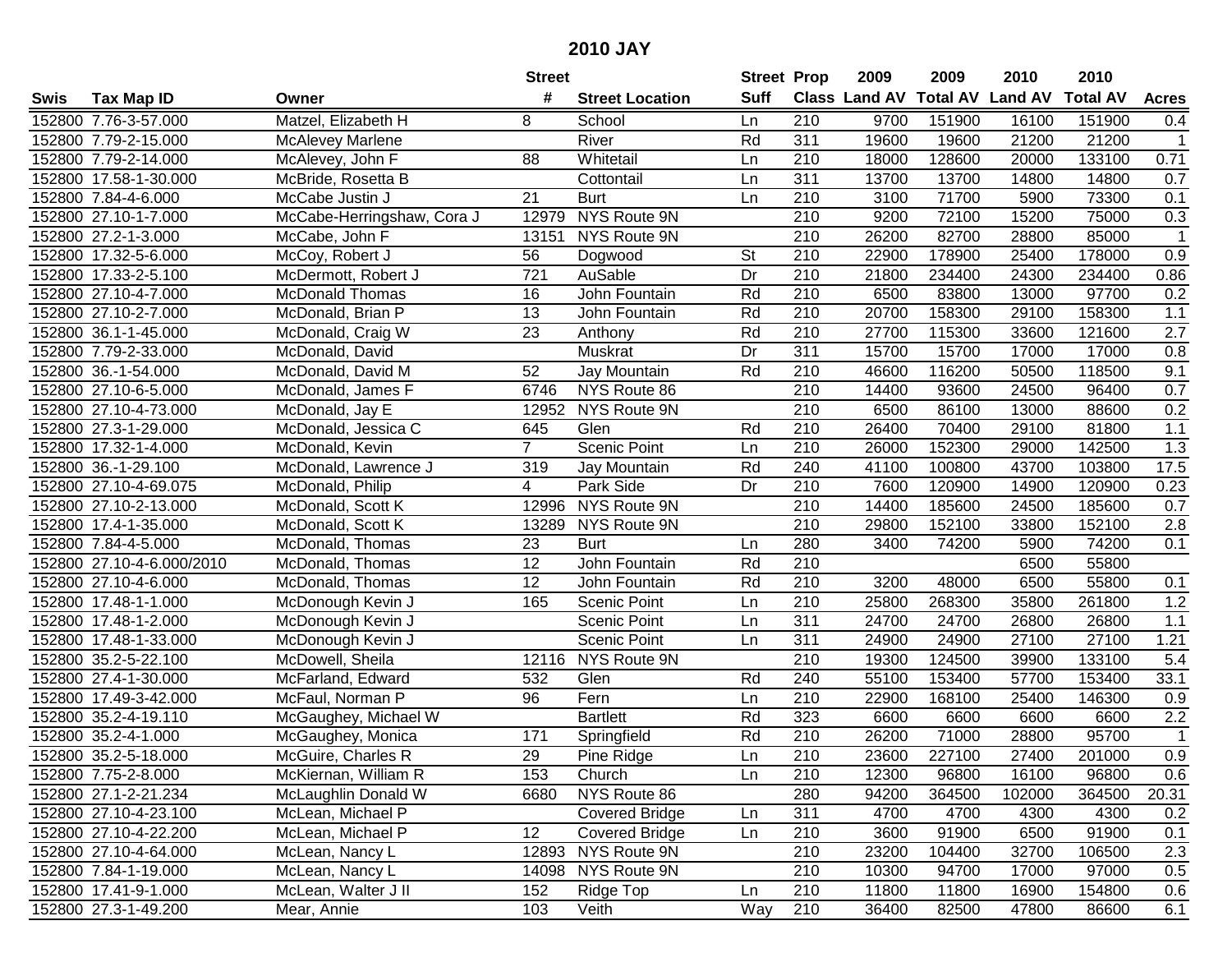|      |                       |                         | <b>Street</b>  |                        | <b>Street Prop</b>       |                  | 2009  | 2009   | 2010                           | 2010            |                  |
|------|-----------------------|-------------------------|----------------|------------------------|--------------------------|------------------|-------|--------|--------------------------------|-----------------|------------------|
| Swis | <b>Tax Map ID</b>     | Owner                   | #              | <b>Street Location</b> | <b>Suff</b>              |                  |       |        | Class Land AV Total AV Land AV | <b>Total AV</b> | <b>Acres</b>     |
|      | 152800 27.3-1-49.120  | Mear, Annie             |                | Veith                  | Way                      | 311              | 14800 | 14800  | 16800                          | 16800           | 6                |
|      | 152800 7.76-3-29.000  | Meconi, Robert          | 14208          | NYS Route 9N           |                          | 210              | 6500  | 90600  | 11800                          | 93600           | $0.2\,$          |
|      | 152800 27.23-2-9.000  | Mehrman, John           | 43             | Almweg                 | Ln                       | 210              | 25400 | 178800 | 28200                          | 178800          | $\overline{1}$   |
|      | 152800 18.-2-12.000   | Mejlak, Amy E           | 889            | Green                  | $\overline{\mathsf{St}}$ | 240              | 35500 | 166500 | 38100                          | 166500          | 11.3             |
|      | 152800 18.-2-5.000    | Melville Sandra A       | 995            | Green                  | <b>St</b>                | 210              | 30100 | 118800 | 32700                          | 118800          | 5.3              |
|      | 152800 17.40-1-18.000 | Merrick-Gass, Menilyn T |                | Scenic Pt              | Ln                       | 311              | 20200 | 20200  | 22000                          | 22000           | 1.3              |
|      | 152800 17.41-4-2.000  | Merrihew, Tina M        |                | Oak Hollow             | Rd                       | 311              | 15700 | 15700  | 17000                          | 17000           | 0.8              |
|      | 152800 36.1-2-6.000   | Meslar, Deborah VH      | 335            | Trumbulls              | Rd                       | 210              | 55400 | 438100 | 73000                          | 450700          | 9.06             |
|      | 152800 35.8-1-24.000  | Metcalf, Ellen I        | 40             | Ebenezer               | Way                      | $\overline{210}$ | 31800 | 306900 | 36600                          | 291500          | 3.8              |
|      | 152800 35.8-1-25.000  | Metcalf, Paul N         |                | Springfield            | Rd                       | 311              | 19600 | 19600  | 19600                          | 19600           | $\mathbf 1$      |
|      | 152800 7.84-5-2.000   | Methodist Church        | 27             | <b>Broad</b>           | Ln                       | 210              | 3100  | 104100 | 5900                           | 99900           | 0.1              |
|      | 152800 7.76-1-13.037  | Methodist Church        |                | 14215 NYS Route 9N     |                          | 620              | 32100 | 217100 | 32500                          | 217100          | 0.39             |
|      | 152800 35.8-1-11.100  | Methodist Church        | 12199          | NYS Route 9N           |                          | 620              | 18300 | 138300 | 38500                          | 138300          | 1.7              |
|      | 152800 27.10-4-72.000 | Methodist Parsonage     | 12938          | NYS Route 9N           |                          | 620              | 13400 | 66100  | 13800                          | 71400           | 0.6              |
|      | 152800 35.8-1-4.000   | Meyer, Cora J           | $\overline{7}$ | <b>Sugar House</b>     | Way                      | 210              | 10700 | 314800 | 19400                          | 314800          | 0.4              |
|      | 152800 17.31-2-16.000 | Meyer, Douglas C        | 29             | <b>Bruin</b>           | Ln                       | 210              | 22900 | 127300 | 25400                          | 127300          | 0.9              |
|      | 152800 27.10-1-1.110  | Meyer, William O II     |                | NYS Route 86           |                          | $\overline{210}$ | 6500  | 63700  | 11800                          | 66500           | 0.2              |
|      | 152800 7.79-1-2.000   | Mian, Munir M           | 178            | River                  | Rd                       | 210              | 30500 | 152800 | 33800                          | 143900          | 0.8              |
|      | 152800 27.10-1-20.000 | Mihill, Richard G       | 6711           | NYS Route 86           |                          | 270              | 10000 | 42600  | 16400                          | 29800           | 0.26             |
|      | 152800 17.2-1-15.000  | Millar, James D         | 14058          | NYS Route 9N           |                          | 210              | 13900 | 64300  | 22000                          | 64300           | 0.53             |
|      | 152800 17.4-1-22.200  | Miller, Carol L         | 138            | Carey                  | Rd                       | 210              | 27600 | 127000 | 30800                          | 130200          | 1.7              |
|      | 152800 8.3-1-39.000   | Miller, Cole D          | 420            | Grove                  | Rd                       | 210              | 23600 | 103600 | 27400                          | 103600          | 0.9              |
|      | 152800 17.41-4-6.000  | Miller, Craig C         | 22             | Aspen                  | Ln                       | 210              | 22900 | 135400 | 25400                          | 128200          | 0.9              |
|      | 152800 17.32-1-16.000 | Miller, Dolores J       | 16             | Scenic Point           | Ln                       | 210              | 25800 | 135200 | 28800                          | 139500          | 1.2              |
|      | 152800 18.3-1-40.301  | Miller, Gerald S        | 778            | Hazen                  | Rd                       | $\overline{210}$ | 25000 | 181900 | 39500                          | 169700          | 0.83             |
|      | 152800 27.2-2-53.122  | Miller, Matthew F       |                | John Fountain          | Rd                       | 311              | 1100  | 1100   | 1100                           | 1100            | 0.29             |
|      | 152800 27.2-2-53.200  | Miller, Matthew F       | 167            | John Fountain          | Rd                       | 210              | 13100 | 145100 | 21600                          | 145100          | 0.5              |
|      | 152800 17.50-1-13.000 | Miller, Steven W        | 99             | Evergreen              | Ln                       | 210              | 22900 | 259800 | 25400                          | 259800          | 0.9              |
|      | 152800 17.40-5-13.000 | Minai, Nail             |                | AuSable                | Dr                       | 311              | 17600 | 17600  | 19100                          | 19100           | 0.9              |
|      | 152800 17.23-1-2.000  | Minogue, Robert J       | 259            | River                  | Rd                       | $\overline{210}$ | 22900 | 182400 | 25400                          | 175100          | 0.9              |
|      | 152800 17.23-3-7.000  | Mintz, Paul F           |                | Signor                 | Ln                       | $\overline{311}$ | 19800 | 19800  | 21500                          | 21500           | 1.1              |
|      | 152800 17.23-3-18.000 | Mintz, Paul F           |                | Seneca                 | TrI                      | 311              | 19700 | 19700  | 21400                          | 21400           | 1.06             |
|      | 152800 17.50-3-1.000  | Miolla, Mitchell R      |                | Tannenbaum             | Ln                       | 311              | 22000 | 22000  | 24600                          | 24600           | $\overline{2.2}$ |
|      | 152800 27.10-4-32.110 | Mitchell, Dianne        | 17             | <b>Covered Bridge</b>  | Ln                       | $\overline{210}$ | 9700  | 38000  | 17300                          | 41100           | 0.3              |
|      | 152800 7.3-2-5.100    | Mitchell, Frederick B   |                | Haselton               | Rd                       | 314              | 12900 | 12900  | 12900                          | 12900           | 0.82             |
|      | 152800 7.3-2-3.000    | Mitchell, Frederick B   |                | Haselton               | Rd                       | 323              | 34300 | 34300  | 39600                          | 39600           | 21               |
|      | 152800 7.3-2-4.100    | Mitchell, Frederick B   | 2236           | Haselton               | Rd                       | 260              | 45800 | 73600  | 49700                          | 96000           | 8.26             |
|      | 152800 7.3-2-6.000    | Mitchell, Frederick B   |                | Haselton               | Rd                       | 314              | 5100  | 5100   | 5100                           | 5100            | 0.2              |
|      | 152800 7.79-4-8.000   | Mitchell, Homer         | 40             | Whitetail              | Ln                       | 210              | 25400 | 144800 | 28200                          | 146900          | $\overline{1}$   |
|      | 152800 7.84-1-7.000   | Mitchell, Michael       | 14             | Intervale              | Ave                      | 270              | 14800 | 42100  | 17900                          | 42100           | 0.8              |
|      | 152800 27.4-1-19.200  | Mitchell, Roger         | 120            | Hesseltine             | Rd                       | 240              | 64700 | 272600 | 67300                          | 272600          | 43.73            |
|      | 152800 17.40-5-15.000 | Mitchell, Troy C        | 637            | AuSable                | Dr                       | 210              | 22900 | 114500 | 25400                          | 116500          | 0.9              |
|      |                       |                         |                |                        |                          |                  |       |        |                                |                 |                  |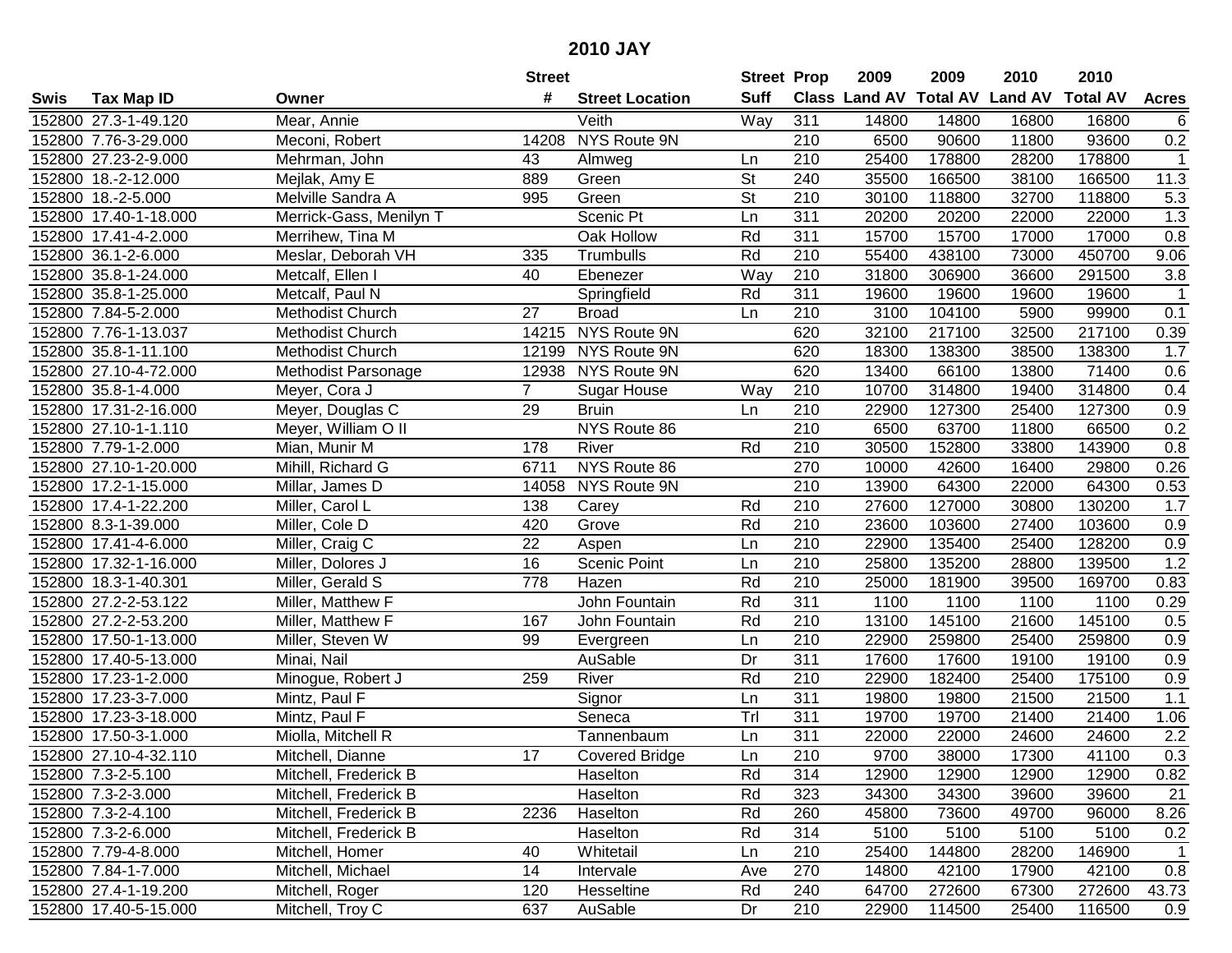|      |                       |                               | <b>Street</b>   |                        | <b>Street Prop</b>       |                  | 2009          | 2009            | 2010           | 2010            |                  |
|------|-----------------------|-------------------------------|-----------------|------------------------|--------------------------|------------------|---------------|-----------------|----------------|-----------------|------------------|
| Swis | <b>Tax Map ID</b>     | Owner                         | #               | <b>Street Location</b> | <b>Suff</b>              |                  | Class Land AV | <b>Total AV</b> | <b>Land AV</b> | <b>Total AV</b> | <b>Acres</b>     |
|      | 152800 35.8-3-9.130   | Monaco, Gladys B              | 6               | Artos                  | Way                      | 210              | 10700         | 154400          | 19900          | 159600          | 0.42             |
|      | 152800 35.8-2-3.000   | Monaco, Theresa V             | 15              | Springfield            | Rd                       | 210              | 26400         | 136500          | 29100          | 136500          | 1.1              |
|      | 152800 35.8-3-12.000  | Monaco, Timothy L             | 12177           | NYS Route 9N           |                          | 432              | 8200          | 59800           | 29600          | 59800           | 0.29             |
|      | 152800 35.8-3-11.000  | Monaco, Timothy L             |                 | NYS Route 9N           |                          | 314              | 2600          | 2600            | 2600           | 2600            | 0.11             |
|      | 152800 27.10-4-27.000 | Montgomery, Mark DT           |                 | Glen                   | Rd                       | 311              | 8900          | 8900            | 12500          | 12500           | 0.58             |
|      | 152800 27.10-4-26.000 | Montgomery, Mark DT           |                 | Glen                   | Rd                       | 311              | 3100          | 3100            | 2200           | 2200            | 0.1              |
|      | 152800 35.4-3-20.000  | Moody, Clara A                | 12002           | NYS Route 9N           |                          | 210              | 21000         | 70300           | 25900          | 70300           | 0.8              |
|      | 152800 17.42-1-16.000 | Mooney, Ann R                 | 84              | Spruce                 | Ln                       | 210              | 17800         | 104500          | 19700          | 109300          | 0.7              |
|      | 152800 17.33-2-2.000  | Moresco, Harry T              | 160             | Alder                  | $\overline{\mathsf{St}}$ | $\overline{210}$ | 22900         | 96100           | 25400          | 96100           | 0.9              |
|      | 152800 27.23-3-4.000  | Morgan, David C               | 19              | Hochsteig              | Ln                       | 210              | 26200         | 148400          | 29300          | 148400          | 1.4              |
|      | 152800 35.2-4-17.110  | Morgan, Heather               | 987             | <b>Bartlett</b>        | Rd                       | 210              | 35200         | 116700          | 50800          | 118800          | $\overline{3.7}$ |
|      | 152800 17.23-3-12.000 | Morgan, Luke H                |                 | Sequoia Mountain       | Ln                       | 311              | 20000         | 20000           | 21800          | 21800           | 1.2              |
|      | 152800 7.71-1-5.000   | Moriarty, Robert L Jr         | 140             | River                  | Rd                       | 210              | 26700         | 223200          | 29600          | 209000          | 0.7              |
|      | 152800 27.1-2-9.000   | Morrell, John                 |                 | NYS Route 86           |                          | 322              | 39100         | 39100           | 39100          | 39100           | 17.4             |
|      | 152800 36.1-1-65.120  | Morris, William G Jr          | 324             | Trumbulls              | Rd                       | 240              | 85500         | 329700          | 89400          | 329700          | 52.32            |
|      | 152800 27.10-6-27.000 | Morrison, Donald J            |                 | NYS Route 86           |                          | 311              | 22300         | 22300           | 24900          | 24900           | 4.02             |
|      | 152800 27.10-6-2.000  | Morrison, Donald J            |                 | NYS Route 86           |                          | 311              | 53000         | 53000           | 53000          | 53000           | 10               |
|      | 152800 27.10-6-14.000 | Morrison, Donald J            | 15              | Southmayd              | Way                      | 210              | 21800         | 192500          | 30800          | 192500          | 1.7              |
|      | 152800 27.10-6-4.000  | Morrison, Donald J            |                 | Southmayd              | Way                      | 311              | 11400         | 11400           | 15900          | 15900           | 1.45             |
|      | 152800 27.10-6-26.000 | Morrison, Donald J            |                 | Southmayd              | Way                      | 311              | 24100         | 24100           | 27400          | 27400           | 4.46             |
|      | 152800 17.48-2-8.000  | Morrison, Robert J            | 23              | Lakeside               | Dr                       | 210              | 22900         | 139800          | 25400          | 139800          | 0.9              |
|      | 152800 17.40-4-5.000  | Morrow, Karen J               |                 | Beech                  | <b>St</b>                | 311              | 17600         | 17600           | 19100          | 19100           | 0.9              |
|      | 152800 27.3-1-17.000  | Morrow, Paula J               | 725             | Glen                   | Rd                       | 210              | 11000         | 86000           | 19900          | 86000           | 0.42             |
|      | 152800 35.2-3-5.000   | <b>Mountain View Cemetery</b> | 12319           | NYS Route 9N           |                          | 695              | 20800         | 22900           | 20800          | 22900           | 3.2              |
|      | 152800 7.84-3-9.000   | Mousseau, Timothy J           | 19              | <b>Broad</b>           | Ln                       | 210              | 3100          | 69800           | 5900           | 69800           | 0.1              |
|      | 152800 7.84-3-10.000  | Mousseau, Timothy J           |                 | <b>Broad</b>           | Ln                       | 311              | 2100          | 2100            | 2100           | 2100            | 0.1              |
|      | 152800 17.22-2-11.000 | Moy, Yuen M                   |                 | Algonquin              | Ln                       | 311              | 19600         | 19600           | 21200          | 21200           | 1                |
|      | 152800 27.10-6-19.000 | Mullane, John                 |                 | 12935 NYS Route 9N     |                          | 210              | 21900         | 113500          | 30900          | 116900          | 1.74             |
|      | 152800 17.50-2-6.000  | Mulligan, James F Jr          |                 | Spruce                 | Ln                       | 311              | 15700         | 15700           | 17000          | 17000           | 0.8              |
|      | 152800 17.40-4-20.000 | Munch, Richard                | 67              | Alder                  | $\overline{\mathsf{St}}$ | $\overline{210}$ | 22900         | 104100          | 25400          | 107800          | 0.9              |
|      | 152800 35.2-4-7.000   | Munter, John                  | 1070            | <b>Bartlett</b>        | Rd                       | $\overline{210}$ | 28400         | 177100          | 31900          | 177100          | 2.1              |
|      | 152800 7.84-2-8.000   | Murphy, Kelly                 | 18              | <b>Broad</b>           | Ln                       | 210              | 5300          | 71900           | 11800          | 74000           | 0.2              |
|      | 152800 7.76-3-62.200  | Murphy, Kelly L               | $\overline{20}$ | School                 | Ln                       | 210              | 2700          | 51300           | 5900           | 55300           | 0.1              |
|      | 152800 18.1-1-24.120  | Murphy, Raymond               | 70              | Sheldrake              | Rd                       | 240              | 96900         | 194900          | 99500          | 200700          | 79.56            |
|      | 152800 7.84-2-18.002  | Murphy, Thomas W              | 500             | Sheldrake              | Rd                       | 210              | 9700          | 81100           | 12100          | 82500           | 0.35             |
|      | 152800 27.10-1-21.000 | Murray, John                  | 6715            | NYS Route 86           |                          | 311              | 14900         | 14900           | 16400          | 16400           | 0.76             |
|      | 152800 7.84-4-1.000   | Murray, John D                | 11              | Garso                  | Ln                       | 210              | 1900          | 28300           | 3500           | 27200           | 0.06             |
|      | 152800 27.2-2-65.100  | Murray, John D                |                 | 13130 NYS Route 9N     |                          | 415              | 21300         | 181400          | 55500          | 181400          | 6.41             |
|      | 152800 7.75-2-4.000   | Murray, Walter                | 179             | Church                 | Ln                       | 220              | 7800          | 72800           | 15200          | 72800           | 0.3              |
|      | 152800 27.2-2-23.002  | Mussells, James J             | 527             | Hazen                  | Rd                       | 240              | 66400         | 322800          | 66400          | 305400          | 26.5             |
|      | 152800 17.41-4-4.000  | Myers, Kenneth O              |                 | Aspen                  | Ln                       | 311              | 17600         | 17600           | 19100          | 19100           | 0.9              |
|      | 152800 17.32-4-17.000 | Myers, Kenneth O              |                 | Dogwood                | $\overline{\mathsf{St}}$ | 311              | 17600         | 17600           | 19100          | 19100           | 0.9              |
|      |                       |                               |                 |                        |                          |                  |               |                 |                |                 |                  |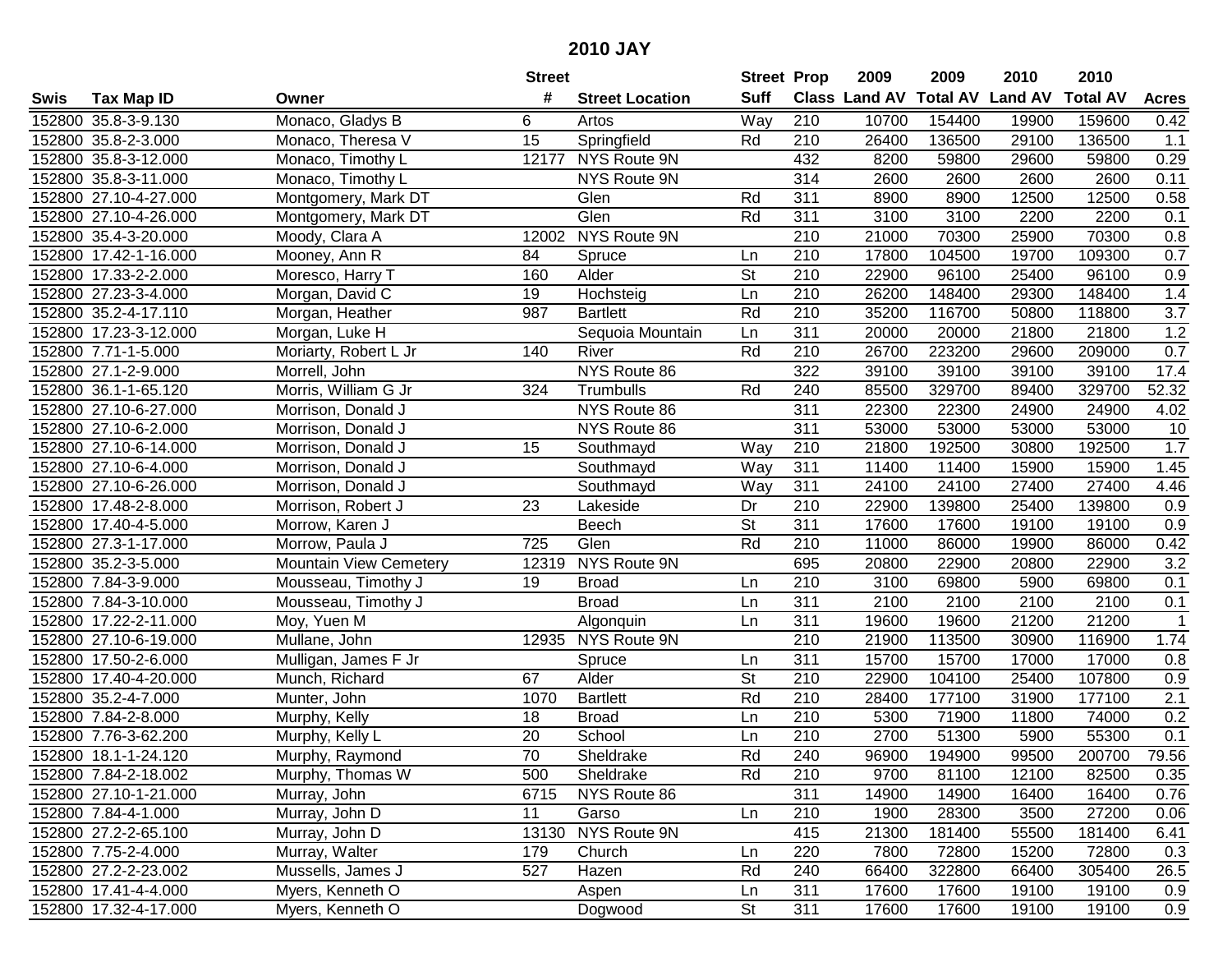|      |                       |                        | <b>Street</b>   |                        | <b>Street Prop</b>       |                  | 2009                          | 2009   | 2010           | 2010            |                         |
|------|-----------------------|------------------------|-----------------|------------------------|--------------------------|------------------|-------------------------------|--------|----------------|-----------------|-------------------------|
| Swis | <b>Tax Map ID</b>     | Owner                  | #               | <b>Street Location</b> | <b>Suff</b>              |                  | <b>Class Land AV Total AV</b> |        | <b>Land AV</b> | <b>Total AV</b> | <b>Acres</b>            |
|      | 152800 7.71-2-10.000  | Myers, Kenneth O       |                 | Cascade                | Ln                       | 311              | 40000                         | 40000  | 43500          | 43500           | 1.2                     |
|      | 152800 27.2-2-12.100  | Nadler, Jack           | 391             | <b>Stickney Bridge</b> | Rd                       | 240              | 124100                        | 558600 | 133900         | 558600          | 121.4                   |
|      | 152800 27.23-1-2.000  | Najim-Snyder, Diane E  |                 | Forest                 | Ln                       | 311              | 10600                         | 10600  | 10600          | 10600           | 0.5                     |
|      | 152800 17.40-4-3.000  | Nally, James H         | 20              | <b>Beech</b>           | $\overline{\mathsf{St}}$ | 210              | 21600                         | 122900 | 24000          | 116800          | 0.85                    |
|      | 152800 17.48-2-14.000 | Nally, James H         |                 | Lakeside               | Dr                       | 311              | 19800                         | 19800  | 21500          | 21500           | 1.1                     |
|      | 152800 17.49-4-8.000  | Napoli, Lt Col Anthony |                 | Evergreen              | Ln                       | 311              | 17600                         | 17600  | 19100          | 19100           | 0.9                     |
|      | 152800 17.49-4-7.000  | Napoli, Lt Col Anthony |                 | Evergreen              | Ln                       | 311              | 17600                         | 17600  | 19100          | 19100           | 0.9                     |
|      | 152800 17.23-2-11.000 | Nasholds, Craig D      | $\overline{38}$ | Cayuga                 | Trl                      | 210              | 22900                         | 116500 | 25400          | 116500          | 0.9                     |
|      | 152800 17.41-3-15.000 | Nedele, Jon            |                 | <b>Butternut</b>       | Ln                       | 311              | 17600                         | 17600  | 19100          | 19100           | 0.9                     |
|      | 152800 17.41-3-8.000  | Nedele, Jon            |                 | Oak Hollow             | Rd                       | 311              | 17600                         | 17600  | 19100          | 19100           | 0.9                     |
|      | 152800 17.41-5-3.000  | Nedele, Jon W          | 36              | <b>Butternut</b>       | Ln                       | 210              | 22900                         | 149800 | 25400          | 146600          | 0.9                     |
|      | 152800 17.30-1-7.000  | Neely, William C III   |                 | Algonquin              | Ln                       | 311              | 21600                         | 21600  | 24000          | 24000           | $\overline{\mathbf{c}}$ |
|      | 152800 27.10-4-63.000 | Nelson, Gary J         | 12900           | NYS Route 9N           |                          | 210              | 24300                         | 89400  | 34400          | 92100           | $\overline{3}$          |
|      | 152800 27.4-1-33.111  | Nelson, Gary J         | 18              | Nugent                 | Ln                       | 240              | 40200                         | 71100  | 42800          | 71100           | $16.\overline{5}$       |
|      | 152800 7.76-3-59.000  | Nelson, Roger D        | 6               | Woodyard               | Ln                       | 210              | 9700                          | 100000 | 16100          | 100000          | 0.4                     |
|      | 152800 35.4-3-16.200  | Nelson, Thomas S       |                 | NYS Route 9N           |                          | 311              | 3100                          | 3100   | 4300           | 4300            | 1.54                    |
|      | 152800 7.84-2-2.000   | Nelson, Tyler          | 524             | Sheldrake              | Rd                       | 220              | 7800                          | 64900  | 15200          | 64900           | 0.3                     |
|      | 152800 27.3-1-58.000  | Nemec, Ralf            | 447             | Glen                   | Rd                       | 240              | 45200                         | 204900 | 55400          | 204900          | 10.5                    |
|      | 152800 35.2-5-25.120  | Newell, Bruce R        | 12032           | NYS Route 9N           |                          | 210              | 33000                         | 83000  | 38300          | 83000           | 4.4                     |
|      | 152800 27.10-6-22.000 | Newman, Gerald A       |                 | NYS Route 9N           |                          | 311              | 15300                         | 15300  | 18400          | 18400           | 1.01                    |
|      | 152800 27.10-6-23.000 | Newman, Gerald A       | 32              | Shalton                | Way                      | 210              | 20500                         | 243000 | 28800          | 243000          | $\mathbf{1}$            |
|      | 152800 8.-2-10.200    | Newman, James W        | 681             | Green                  | St                       | 210              | 34300                         | 195700 | 36900          | 187700          | $10$                    |
|      | 152800 7.79-2-21.000  | Ng, Kai Cho            |                 | River                  | Rd                       | 311              | 19600                         | 19600  | 21200          | 21200           | $\mathbf{1}$            |
|      | 152800 27.3-1-42.200  | Nichol, Kurt L         | 11              | <b>Birch Tree</b>      | Way                      | 240              | 46200                         | 255000 | 52200          | 255000          | 10.98                   |
|      | 152800 27.1-3-16.000  | Nichols, Ellis L       | 47              | Danielle               | Rd                       | $\overline{210}$ | 20100                         | 303100 | 32800          | 316700          | 2.64                    |
|      | 152800 35.8-1-10.000  | Nichols, Jeanne B      |                 | 12215 NYS Route 9N     |                          | $\overline{210}$ | 28200                         | 235500 | 31600          | 235500          | $\overline{c}$          |
|      | 152800 7.79-1-10.000  | Nicol, Sandra V        | 240             | River                  | Rd                       | 210              | 34300                         | 174900 | 38100          | 191600          | 0.9                     |
|      | 152800 7.79-2-2.000   | Nicol, Thomas B        |                 | River                  | Rd                       | 311              | 17600                         | 17600  | 19100          | 19100           | 0.9                     |
|      | 152800 18.3-1-30.200  | Nicoll, Thomas S       | 45              | Murcray                | Ln                       | $\overline{210}$ | 38900                         | 232000 | 52600          | 222700          | 9.5                     |
|      | 152800 18.1-1-35.001  | Niemann, Kelly J       | $\overline{7}$  | Sheldrake              | Rd                       | 240              | 35900                         | 212700 | 52900          | 212700          | 11.75                   |
|      | 152800 17.30-2-7.000  | Niemiec, Mark A        | 188             | Sequoia Mountain       | Ln                       | $\overline{210}$ | 19600                         | 182400 | 28200          | 227300          | $\mathbf 1$             |
|      | 152800 27.10-1-15.100 | Nieves, Magali         | 6727            | NYS Route 86           |                          | $\overline{210}$ | 10400                         | 143800 | 16400          | 143800          | 0.44                    |
|      | 152800 27.4-1-7.000   | Niles, Sharon P        |                 | Hesseltine             | Rd                       | 314              | 19800                         | 19800  | 22800          | 22800           | 2.36                    |
|      | 152800 27.4-1-6.100   | Niles, Sharon P        |                 | Hesseltine             | Rd                       | 323              | 3600                          | 3600   | 5000           | 5000            | 1.8                     |
|      | 152800 17.49-2-6.000  | Nilsen, Stanley F      |                 | Ridge Top              | Ln                       | 311              | 8700                          | 8700   | 8700           | 8700            | 0.4                     |
|      | 152800 17.48-2-10.000 | Nixon, Lindsay R       | 44              | Sawmill                | Rd                       | 210              | 25400                         | 129900 | 28200          | 159000          | $\mathbf{1}$            |
|      | 152800 27.2-1-6.200   | Nolan, Gene F          |                 | 13133 NYS Route 9N     |                          | 270              | 13100                         | 74900  | 21600          | 74900           | 0.5                     |
|      | 152800 27.10-4-39.000 | Nolan, John            | 44              | <b>Howard Heights</b>  | Ln                       | 210              | 9600                          | 132900 | 17300          | 132900          | 0.3                     |
|      | 152800 27.10-4-40.000 | Nolan, John M          |                 | <b>Howard Heights</b>  | Ln                       | 311              | 12300                         | 12300  | 13000          | 13000           | 0.6                     |
|      | 152800 27.2-1-1.210   | Norman, James S        |                 | 13163 NYS Route 9N     |                          | 210              |                               |        | 36200          | 161800          | 3.65                    |
|      | 152800 27.2-2-16.600  | North Jay Assoc LLC    |                 | <b>Stickney Bridge</b> | Rd                       | 322              | 102100                        | 102100 | 102100         | 102100          | 10.41                   |
|      | 152800 17.4-1-25.110  | North Jay Assoc LLC    | 464             | <b>Stickney Bridge</b> | Rd                       | 323              | 181500                        | 181500 | 181500         | 181500          | 121                     |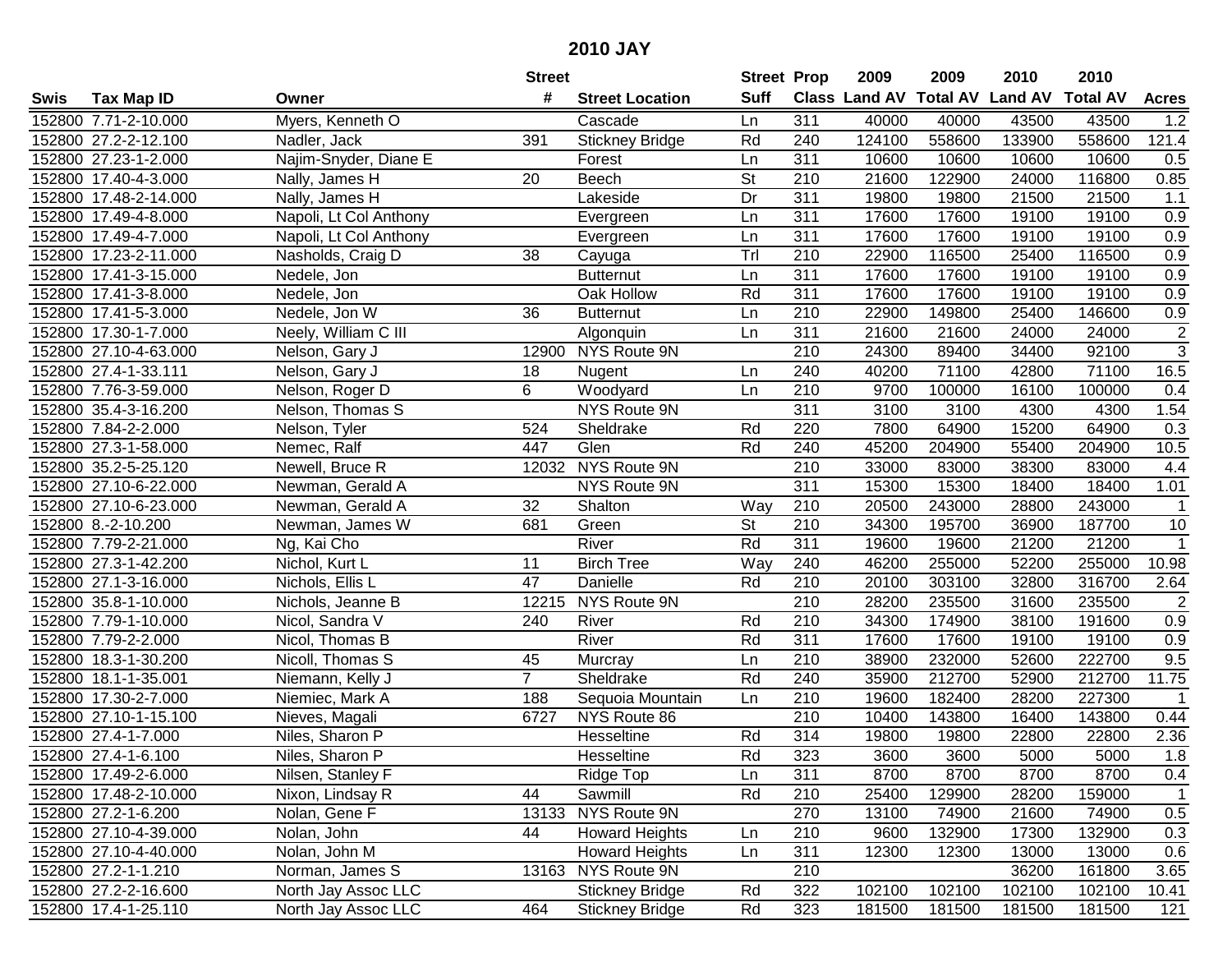|      |                               |                               | <b>Street</b>   |                            | <b>Street Prop</b>       |                  | 2009          | 2009            | 2010           | 2010            |                  |
|------|-------------------------------|-------------------------------|-----------------|----------------------------|--------------------------|------------------|---------------|-----------------|----------------|-----------------|------------------|
| Swis | <b>Tax Map ID</b>             | Owner                         | #               | <b>Street Location</b>     | <b>Suff</b>              |                  | Class Land AV | <b>Total AV</b> | <b>Land AV</b> | <b>Total AV</b> | <b>Acres</b>     |
|      | 152800 27.2-2-16.100          | North Jay Assoc LLC           |                 | <b>Stickney Bridge</b>     | Rd                       | 322              | 180300        | 180300          | 185700         | 185700          | 138.7            |
|      | 152800 27.2-2-17.000          | North Jay Assoc LLC           |                 | Hazen                      | Rd                       | 323              | 32200         | 32200           | 34200          | 34200           | 15               |
|      | 152800 17.4-1-26.000          | North Jay Assoc LLC           |                 | <b>Stickney Bridge</b>     | Rd                       | 323              | 70800         | 70800           | 74400          | 74400           | 53.5             |
|      | 152800 17.4-1-13.000          | North Jay Assoc LLC           |                 | Clark                      | Ln                       | 323              | 74800         | 74800           | 80300          | 80300           | 72.3             |
|      | 152800 18.3-1-8.000           | North Jay Cemetery Assoc      | 948             | <b>Stickney Bridge</b>     | Rd                       | 695              | 12300         | 12300           | 12300          | 12300           | 0.7              |
|      | 152800 17.32-5-14.000         | North, Blake                  | 55              | Cedar                      | $\overline{\mathsf{St}}$ | 210              | 22900         | 165400          | 25400          | 157200          | 0.9              |
|      | 152800 7.79-4-2.000           | Northeast Log Homes Bldrs LLC |                 | Muskrat                    | Dr                       | 311              | 15700         | 15700           | 17000          | 17000           | 0.8              |
|      | 152800 7.76-3-23.000          | Norton, Neal                  | 14192           | NYS Route 9N               |                          | 220              | 2800          | 49000           | 5900           | 49000           | 0.1              |
|      | 152800 35.8-1-23.000          | Norton, Sylvia L              | 24              | Springfield                | Rd                       | $\overline{210}$ | 27900         | 185000          | 31200          | 185000          | 1.86             |
|      | 152800 36.-1-50.200           | Novajosky, Eugene J           | 120             | Jay Mountain               | Rd                       | 210              | 31000         | 138600          | 35500          | 138600          | 3.4              |
|      | 152800 17.4-1-46.130          | <b>NRLL East LLC</b>          |                 | NYS Route 9N               |                          | 311              | 13500         | 13500           | 13500          | 13500           | $\mathbf 1$      |
|      | 152800 27.3-1-51.000          | Nye, Ann                      | 491             | Glen                       | Rd                       | 210              | 28800         | 72400           | 32400          | 72400           | 2.3              |
|      | 152800 27.3-1-24.000          | <b>NYSEG Corp</b>             | 682             | Glen                       | Rd                       | 872              | 15100         | 976338          | 15100          | 817895          | 0.78             |
|      | 152800 628.-9999-131.600/1881 | <b>NYSEG Corp</b>             |                 | <b>Total Electric Dist</b> |                          | 884              | 0             | 3117439         | $\Omega$       | 3537360         | $\pmb{0}$        |
|      | 152800 628.-9999-131.600/1001 | <b>NYSEG Corp</b>             |                 | Northeast Grouped Tra      |                          | 882              | 0             | 200224          | $\Omega$       | 370768          | $\mathbf 0$      |
|      | 152800 7.4-1-2.000            | <b>NYSEG Corp</b>             |                 | AuSable                    | Dr                       | 322              | 59100         | 59100           | 59100          | 59100           | 45.5             |
|      | 152800 17.2-1-2.000           | <b>NYSEG Corp</b>             |                 | AuSable                    | Dr                       | 330              | 5600          | 5600            | 5600           | 5600            | $\overline{5.3}$ |
|      | 152800 18.1-1-16.000          | <b>NYSEG Corp</b>             | 1035            | <b>Stickney Bridge</b>     | Rd                       | 872              | 16000         | 96308           | 16000          | 79485           | 1.3              |
|      | 152800 7.79-3-1.000           | Oat, Charles B                | 132             | River                      | Rd                       | 210              | 22900         | 89000           | 25400          | 95500           | 0.6              |
|      | 152800 17.79-2-1.000          | OBrien, Frank E               | 28              | Forest                     | Ln                       | 210              | 26000         | 148500          | 29000          | 141000          | 1.3              |
|      | 152800 17.4-1-24.000          | Oehler, Karla M               | 593             | <b>Stickney Bridge</b>     | Rd                       | $\overline{210}$ | 29200         | 228600          | 33000          | 247500          | 2.5              |
|      | 152800 36.1-1-65.200          | Oettgen, Herbert F            |                 | Trumbulls                  | Rd                       | 322              | 32100         | 32100           | 59800          | 59800           | 43.48            |
|      | 152800 36.1-1-25.000          | Oettgen, Herbert F            | 297             | Trumbulls                  | Rd                       | 240              | 55800         | 204800          | 59000          | 204800          | 26.6             |
|      | 152800 17.23-6-6.000          | Ohmann, Bruce                 | 23              | Red Fox                    | Dr                       | 210              | 25400         | 120900          | 28200          | 120900          | $\overline{1}$   |
|      | 152800 36.-1-34.120           | OKeefe, Eugene H              | 203             | Jay Mountain               | Rd                       | 240              | 58000         | 126500          | 58000          | 126500          | $\overline{15}$  |
|      | 152800 17.41-4-1.000          | OKeefe, John W                |                 | Oak Hollow                 | Rd                       | 311              | 11800         | 11800           | 12700          | 12700           | 0.6              |
|      | 152800 27.1-2-28.330          | OKeefe, Michael               |                 | NYS Route 9N               |                          | 311              | 25100         | 25100           | 29300          | 29300           | 3.75             |
|      | 152800 17.41-3-27.000         | Oldach, James                 | 18              | Cherry                     | Ln                       | 210              | 22900         | 200100          | 25400          | 200100          | 0.9              |
|      | 152800 35.8-1-41.000          | Oliwa, Eliza M                |                 | <b>Mountain Meadows</b>    |                          | 311              | 1300          | 1300            | 1300           | 1300            | 0.43             |
|      | 152800 35.8-1-1.000           | Oliwa, Eliza M                | 18              | Sugar House                | Way                      | 113              | 125000        | 400100          | 125000         | 400100          | 21.27            |
|      | 152800 36.1-1-14.000          | Olsen, George L               | 93              | Straight                   | Rd                       | 260              | 48300         | 53700           | 50900          | 53700           | 25.5             |
|      | 152800 27.2-2-45.000          | ONeill, Michael K             | 163             | <b>Stickney Bridge</b>     | Rd                       | 210              | 13900         | 178000          | 22000          | 178000          | 0.53             |
|      | 152800 27.10-4-49.000         | ONeill, Thomas P              | $\overline{21}$ | <b>Howard Heights</b>      | Ln                       | $\overline{210}$ | 10700         | 97300           | 19400          | 100200          | 0.4              |
|      | 152800 27.2-3-5.000           | Oppenheim, Moira E            |                 | Hazen                      | Rd                       | 322              | 62400         | 62400           | 71100          | 71100           | 56               |
|      | 152800 27.2-3-8.000           | Oppenheim, Moira E            |                 | Hazen                      | Rd                       | 314              | 30600         | 30600           | 36900          | 36900           | 6.48             |
|      | 152800 27.4-1-8.002           | Osenbaugh, Paul               | 179             | Hesseltine                 | Rd                       | 240              | 49000         | 176400          | 44000          | 176400          | 17.9             |
|      | 152800 18.1-1-25.100          | Otis, Marvin                  | 1148            | <b>Stickney Bridge</b>     | Rd                       | 240              | 44300         | 226300          | 46900          | 226300          | 21.16            |
|      | 152800 17.49-3-20.000         | Ottomano, Karen               | 60              | Gooseberry                 | Ln                       | 210              | 22900         | 155000          | 25400          | 155000          | 0.9              |
|      | 152800 27.2-2-47.000          | Oxbrow, Adrian                |                 | <b>Stickney Bridge</b>     | Rd                       | 321              | 102600        | 102600          | 92300          | 92300           | 37.9             |
|      | 152800 27.4-1-14.000          | Pagano, Frank P               | 164             | Hesseltine                 | Rd                       | 260              | 56800         | 70000           | 56800          | 73500           | 35               |
|      | 152800 27.4-1-9.000           | Pagano, Frank P               |                 | Hesseltine                 | Rd                       | 323              | 43800         | 43800           | 41300          | 41300           | 40.68            |
|      | 152800 27.1-2-27.000          | Pane, Lori J                  | $\overline{73}$ | Wainwright                 | Way                      | 210              | 40000         | 176100          | 44200          | 176100          | 1.34             |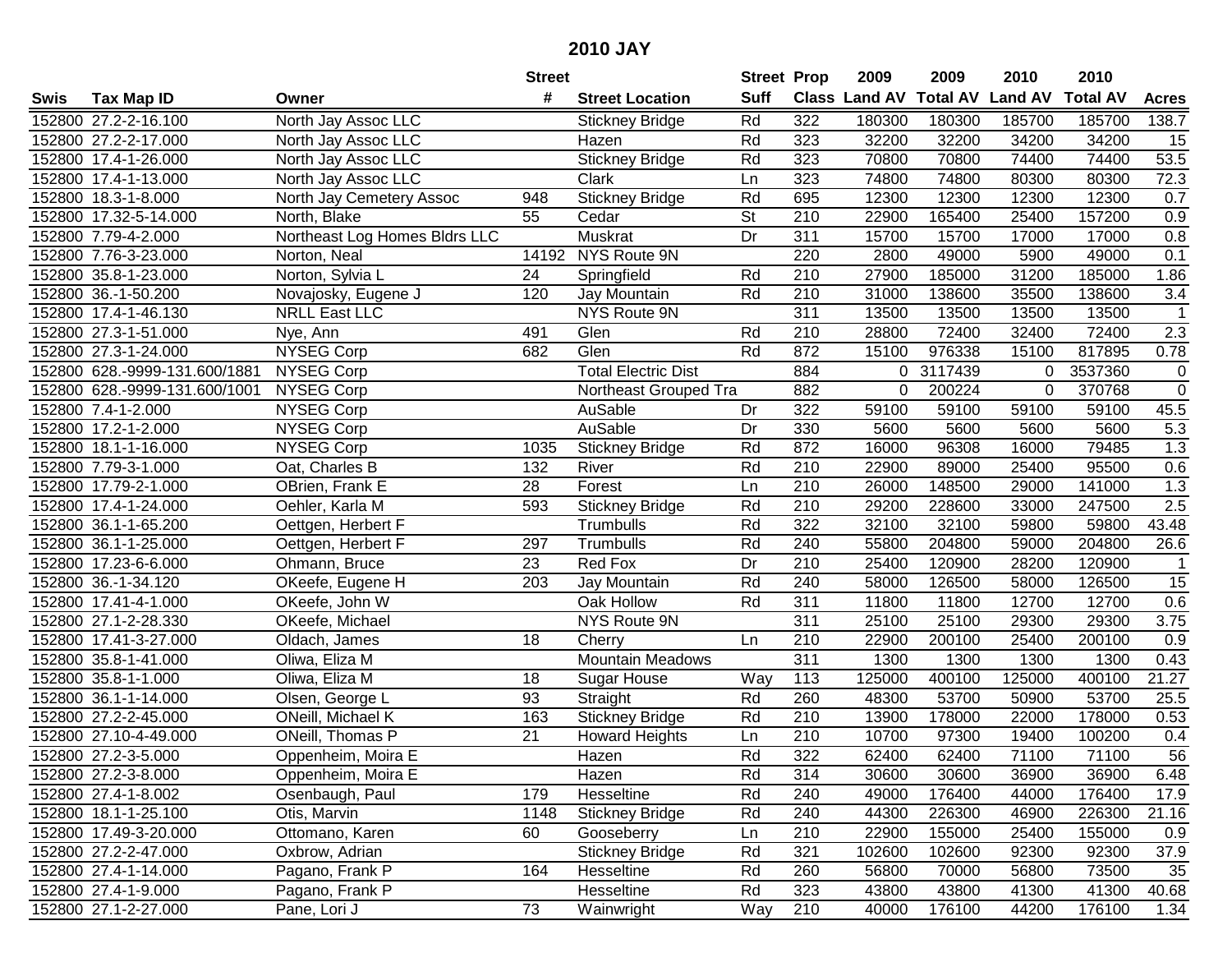|      |                       |                     | <b>Street</b>   |                        | <b>Street Prop</b> |                  | 2009                          | 2009   | 2010           | 2010            |                |
|------|-----------------------|---------------------|-----------------|------------------------|--------------------|------------------|-------------------------------|--------|----------------|-----------------|----------------|
| Swis | <b>Tax Map ID</b>     | Owner               | #               | <b>Street Location</b> | <b>Suff</b>        |                  | <b>Class Land AV Total AV</b> |        | <b>Land AV</b> | <b>Total AV</b> | <b>Acres</b>   |
|      | 152800 17.58-1-10.000 | Paproski, Ronald J  |                 | Tannenbaum             | Ln                 | 311              | 17600                         | 17600  | 19100          | 19100           | 0.9            |
|      | 152800 17.58-1-8.000  | Paproski, Ronald J  |                 | Tannenbaum             | Ln                 | 311              | 17600                         | 17600  | 19100          | 19100           | 0.9            |
|      | 152800 17.58-1-13.000 | Paproski, Ronald J  |                 | Cottontail             | Ln                 | 311              | 17600                         | 17600  | 19100          | 19100           | 0.9            |
|      | 152800 17.58-1-11.000 | Paproski, Ronald J  | 135             | Tannenbaum             | Ln                 | 210              | 22900                         | 219100 | 25400          | 234000          | 0.9            |
|      | 152800 17.49-3-30.000 | Parker James A      | 9               | Gooseberry             | Ln                 | 210              | 22900                         | 208100 | 25400          | 208100          | 0.9            |
|      | 152800 35.2-4-24.200  | Parks, Joseph P     |                 | <b>Bartlett</b>        | Rd                 | 311              | 7800                          | 7800   | 7800           | 7800            | 0.27           |
|      | 152800 35.2-4-6.000   | Parks, Joseph P     | 1058            | <b>Bartlett</b>        | Rd                 | 270              | 10200                         | 38600  | 17300          | 21700           | 0.3            |
|      | 152800 17.48-2-12.000 | Patell, Thomas W    |                 | Lakeside               | Dr                 | 311              | 19600                         | 19600  | 21200          | 21200           | $\mathbf 1$    |
|      | 152800 17.48-2-13.000 | Patell, Thomas W    |                 | Lakeside               | Dr                 | 311              | 17600                         | 17600  | 19100          | 19100           | 0.9            |
|      | 152800 17.30-1-14.000 | Patenaude Trina L   | 28              | Oneida                 | Ln                 | 210              | 25400                         | 217700 | 28200          | 279700          | -1             |
|      | 152800 27.10-4-41.000 | Patenaude, Amanda J | 32              | <b>Howard Heights</b>  | Ln                 | 210              | 9600                          | 166000 | 17300          | 172200          | 0.3            |
|      | 152800 17.49-5-1.000  | Patilla, David      |                 | Evergreen              | Ln                 | 311              | 17600                         | 17600  | 19100          | 19100           | 0.9            |
|      | 152800 8.3-1-17.000   | Patnode, Rosemary E | 97              | Grove                  | Rd                 | $\overline{210}$ | 9400                          | 41400  | 17500          | 41400           | 0.4            |
|      | 152800 27.4-1-3.320   | Patrie, Carol A     | 590             | Glen                   | Rd                 | 210              | 26300                         | 184800 | 29000          | 181900          | 1.07           |
|      | 152800 17.49-1-6.000  | Patterson, Deborah  |                 | Oak Hollow             | Rd                 | 311              | 19800                         | 19800  | 21500          | 21500           | 1.1            |
|      | 152800 7.76-3-7.000   | Pattno, Elizabeth A | 6               | College                | St                 | 210              | 3100                          | 94900  | 5900           | 94900           | 0.1            |
|      | 152800 7.76-3-64.000  | Pattno, Elizabeth A |                 | 14168 NYS Route 9N     |                    | 482              | 18500                         | 36100  | 30500          | 37200           | 0.9            |
|      | 152800 7.76-3-6.000   | Pattno, Elizabeth S | 14171           | NYS Route 9N           |                    | 484              | 6500                          | 86300  | 22800          | 86300           | 0.2            |
|      | 152800 8.3-1-11.200   | Pattno, John F      |                 | Grove                  | Rd                 | 322              | 34300                         | 34300  | 36300          | 36300           | 17.37          |
|      | 152800 8.3-1-10.000   | Pattno, John F      |                 | Rolling Mill Hill      | Rd                 | 322              | 63600                         | 63600  | 63600          | 63600           | 44.74          |
|      | 152800 7.76-1-10.036  | Pattno, John F      | 14217           | NYS Route 9N           |                    | 411              | 6500                          | 147300 | 22800          | 147300          | 0.2            |
|      | 152800 7.76-3-4.000   | Pattno, John F      | $\overline{2}$  | College                | <b>St</b>          | 210              | 3100                          | 116200 | 5900           | 116200          | 0.1            |
|      | 152800 7.76-1-3.000   | Pattno, John F      | 3               | Forge                  | St                 | 411              | 6200                          | 140700 | 11800          | 140700          | 0.2            |
|      | 152800 17.31-3-1.000  | Pattno, John F      |                 | Sawmill                | Rd                 | 311              | 20600                         | 20600  | 22600          | 22600           | 1.5            |
|      | 152800 36.1-1-55.000  | Paul, Laura A       |                 | Glen                   | Rd                 | 314              | 22200                         | 22200  | 25200          | 25200           | 2.3            |
|      | 152800 17.30-1-17.000 | Pauley Glen         |                 | Oneida                 | Ln                 | 311              | 19600                         | 19600  | 21200          | 21200           | $\overline{1}$ |
|      | 152800 7.79-2-7.000   | Pauley, Amber       | 197             | River                  | Rd                 | 210              | 20300                         | 329900 | 22600          | 329900          | 0.8            |
|      | 152800 17.49-3-9.000  | Pauley, Glen        | 15              | Maple                  | Ln                 | 311              | 22900                         | 22900  | 22900          | 22900           | 0.9            |
|      | 152800 17.23-4-1.000  | Paulstich, David    | $\overline{14}$ | Mohawk                 | Trl                | $\overline{210}$ | 25600                         | 254900 | 28500          | 260400          | 1.1            |
|      | 152800 17.40-1-17.000 | Paulstich, David E  | $\overline{88}$ | Scenic Point           | Ln                 | $\overline{210}$ | 26000                         | 278800 | 29000          | 278800          | 1.3            |
|      | 152800 17.49-4-4.000  | Pavia, Anthony A    |                 | Evergreen              | Ln                 | 311              | 17600                         | 17600  | 19100          | 19100           | 0.9            |
|      | 152800 17.31-1-1.000  | Payton, Alfred G    | 24              | Algonquin              | Ln                 | 210              | 25600                         | 166100 | 28500          | 157000          | 1.1            |
|      | 152800 17.23-1-4.000  | Peacock, Gregory    | $\overline{15}$ | Deer Run               | Ln                 | 311              | 11800                         | 11800  | 12700          | 12700           | 0.6            |
|      | 152800 17.41-3-26.000 | Peacock, Gregory L  |                 | Oak Hollow             | Rd                 | 311              | 15700                         | 15700  | 17000          | 17000           | 0.8            |
|      | 152800 17.23-3-10.000 | Peacock, Gregory L  |                 | Signor                 | Ln                 | 311              | 19800                         | 19800  | 21500          | 21500           | 1.1            |
|      | 152800 7.79-2-34.000  | Peacock, Gregory L  |                 | Muskrat                | Dr                 | 311              | 17600                         | 17600  | 19100          | 19100           | 0.9            |
|      | 152800 17.40-4-1.000  | Pearson, Sandra E   | 27              | Alder                  | <b>St</b>          | 210              | 25800                         | 127500 | 28800          | 125300          | 1.2            |
|      | 152800 27.1-2-1.000   | Peck, Joseph A      |                 | NYS Route 86           |                    | 311              | 8400                          | 8400   | 8600           | 8600            | 0.4            |
|      | 152800 35.8-1-31.000  | Pedrick, Gregory A  | 70              | Springfield            | Rd                 | 210              | 101200                        | 258900 | 102500         | 258900          | 3.5            |
|      | 152800 36.-1-53.000   | Peduzzi, Mark       | 267             | Anthony                | Rd                 | 210              | 41600                         | 142000 | 35700          | 146300          | 8.7            |
|      | 152800 36.-1-2.000    | Pelkey, Beatrice    | 339             | Glen                   | Rd                 | 210              | 29200                         | 89600  | 32900          | 89600           | 2.48           |
|      | 152800 36.-1-1.114    | Pelkey, Beatrice    |                 | Glen                   | Rd                 | 312              | 27300                         | 28000  | 17300          | 21800           | 24.1           |
|      |                       |                     |                 |                        |                    |                  |                               |        |                |                 |                |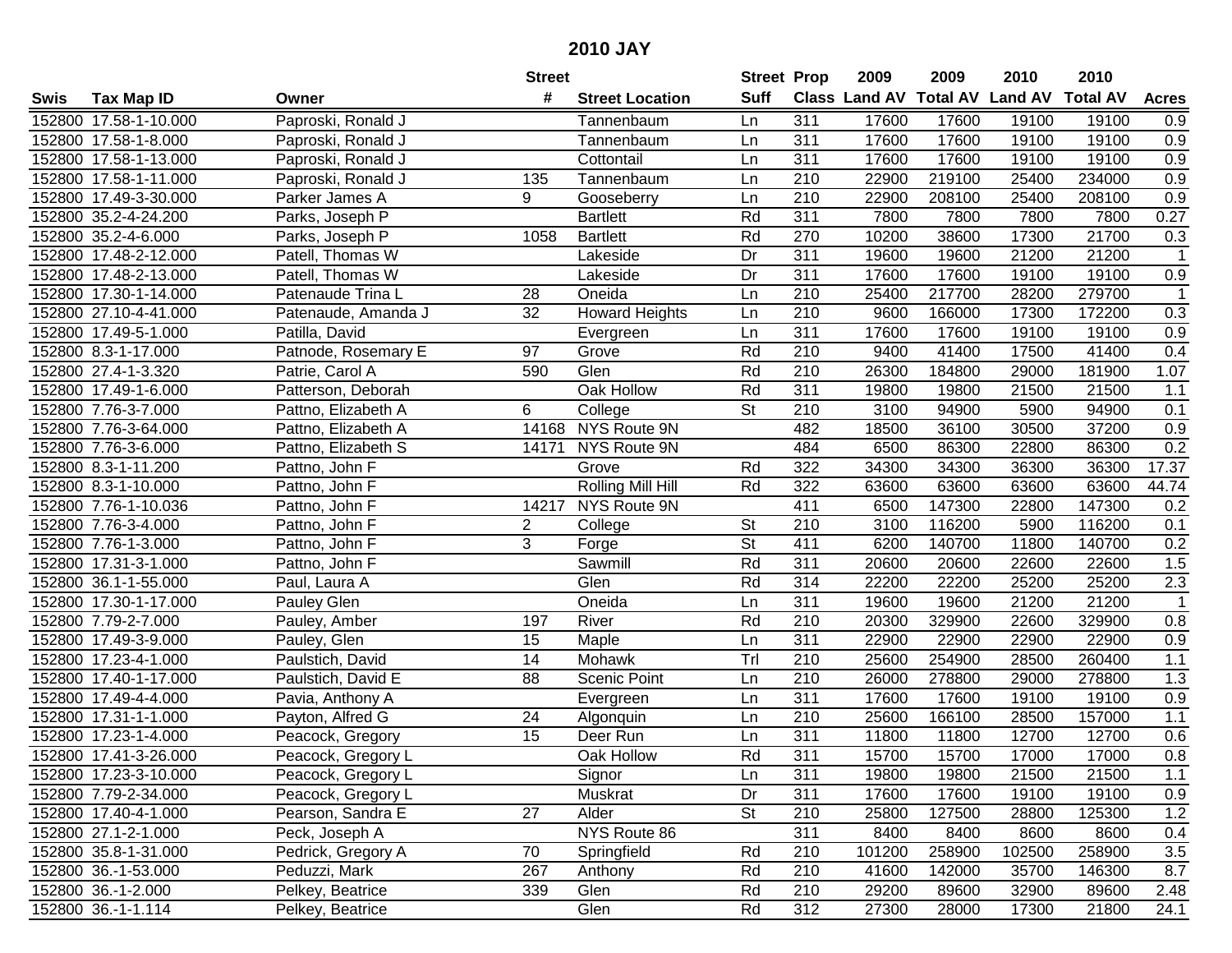|      |                       |                       | <b>Street</b>   |                          | <b>Street Prop</b>       |                  | 2009          | 2009            | 2010           | 2010            |              |
|------|-----------------------|-----------------------|-----------------|--------------------------|--------------------------|------------------|---------------|-----------------|----------------|-----------------|--------------|
| Swis | <b>Tax Map ID</b>     | Owner                 | #               | <b>Street Location</b>   | <b>Suff</b>              |                  | Class Land AV | <b>Total AV</b> | <b>Land AV</b> | <b>Total AV</b> | <b>Acres</b> |
|      | 152800 17.49-3-22.000 | Pellegrini, Frank C   |                 | Gooseberry               | Ln                       | 311              | 17600         | 17600           | 19100          | 19100           | 0.9          |
|      | 152800 36.1-3-4.000   | Pentifallo, Joni M    | 21              | Valley                   | Rd                       | 210              | 41200         | 444900          | 143700         | 444900          | 3.1          |
|      | 152800 17.32-4-2.000  | Perkins, Jody R       |                 | Elm                      | St                       | 311              | 17600         | 17600           | 19100          | 19100           | 0.9          |
|      | 152800 8.3-1-43.000   | Perkins, Jody R       | 398             | <b>Rolling Mill Hill</b> | Rd                       | 240              | 54200         | 289600          | 57300          | 289600          | 26.28        |
|      | 152800 17.23-1-13.000 | Perotti, Mark J       |                 | Signor                   | Ln                       | $\overline{311}$ | 19600         | 19600           | 21800          | 21800           | 1.2          |
|      | 152800 17.50-1-7.000  | Perpetua, Dennis A II | 92              | Tannenbaum               | Ln                       | 210              | 22900         | 223100          | 25400          | 223100          | 0.9          |
|      | 152800 17.48-1-4.000  | Perry, Jeffry G       | 152             | <b>Scenic Point</b>      | Ln                       | 210              | 25800         | 162100          | 28800          | 154300          | 1.2          |
|      | 152800 27.2-2-16.200  | Persico, Stephen F    |                 | <b>Stickney Bridge</b>   | Rd                       | 322              | 118300        | 118300          | 118300         | 118300          | 13.22        |
|      | 152800 17.41-1-7.000  | Peters, Linnea E      | 687             | AuSable                  | Dr                       | $\overline{210}$ | 22900         | 139600          | 25400          | 139600          | 0.9          |
|      | 152800 17.50-2-2.000  | Petersen, Bruce       |                 | Tannenbaum               | Ln                       | 311              | 27600         | 27600           | 29200          | 29200           | 9.9          |
|      | 152800 17.42-1-12.000 | Petersen, Bruce C     | 108             | Spruce                   | Ln                       | 210              | 20300         | 120900          | 22600          | 123000          | 0.8          |
|      | 152800 27.1-2-18.000  | Peterson, Forest      |                 | NYS Route 86             |                          | 912              | 133400        | 133400          | 133400         | 133400          | 211.9        |
|      | 152800 17.2-1-27.000  | Pfendler, Aaron       | 1225            | <b>Stickney Bridge</b>   | Rd                       | 210              | 27800         | 115300          | 31000          | 106700          | 1.8          |
|      | 152800 17.22-2-8.000  | Phelan, Gary          |                 | Cayuga                   | Trl                      | 311              | 17600         | 17600           | 19100          | 19100           | 0.9          |
|      | 152800 17.23-5-1.000  | Philo, John D         |                 | Sequoia Mountain         | Ln                       | 311              | 20000         | 20000           | 21800          | 21800           | 1.2          |
|      | 152800 17.58-1-6.000  | Phoenix Assets LLC    |                 | Evergreen                | Ln                       | 311              | 17600         | 17600           | 19100          | 19100           | 0.9          |
|      | 152800 7.84-5-11.000  | Pierce, Thomas        | 33              | <b>Burt</b>              | Ln                       | 230              | 9200          | 112100          | 15200          | 112100          | 0.3          |
|      | 152800 7.71-2-1.000   | Pina, Frank           | 83              | Cascade                  | Ln                       | 210              | 39000         | 196900          | 58100          | 200600          | 1.3          |
|      | 152800 36.1-1-10.000  | Pinsdorf, Robert      | 141             | Valley                   | Rd                       | 210              | 29000         | 70800           | 32700          | 70800           | $2.4\,$      |
|      | 152800 35.2-5-12.000  | Pirone, Joseph M      | 26              | Pine Ridge               | Ln                       | 311              | 19800         | 19800           | 21900          | 21900           | $1.1$        |
|      | 152800 35.2-5-11.000  | Pirone, Joseph M      |                 | Pine Ridge               | Ln                       | 311              | 19600         | 19600           | 21600          | 21600           | 0.8          |
|      | 152800 17.41-3-29.000 | Platis, Ellee         | 28              | Cherry                   | Ln                       | 210              | 22900         | 190000          | 25400          | 184700          | 0.9          |
|      | 152800 7.79-5-15.000  | Platt, Robert F       | 36              | Fawn                     | Dr                       | 210              | 25600         | 130200          | 28500          | 129800          | $1.1$        |
|      | 152800 35.4-3-5.026   | Plotino, Joseph       | 30              | Ark                      | Rd                       | 210              | 34200         | 223900          | 47200          | 230000          | 5            |
|      | 152800 8.3-1-33.300   | Plumadore, David TJ   | 282             | Grove                    | Rd                       | 270              | 10200         | 33000           | 17300          | 23200           | 0.3          |
|      | 152800 7.76-1-29.000  | Plumadore, John K     | 16              | Forge                    | $\overline{\mathsf{St}}$ | 210              | 3100          | 77300           | 5900           | 77300           | 0.1          |
|      | 152800 17.30-1-10.000 | Plumley, David        |                 | Algonquin                | Ln                       | $\overline{311}$ | 20200         | 20200           | 22000          | 22000           | 1.3          |
|      | 152800 17.22-2-5.000  | Plumley, David W      | 58              | Cayuga                   | Tr                       | 210              | 25400         | 117300          | 28200          | 117300          | $\mathbf{1}$ |
|      | 152800 17.22-2-7.000  | Plumley, David W      |                 | Cayuga                   | Trl                      | 311              | 19600         | 19600           | 21200          | 21200           | $\mathbf{1}$ |
|      | 152800 17.23-3-6.000  | Plumley, Lisa E       | $\overline{37}$ | Signor                   | Ln                       | $\overline{210}$ | 25400         | 158900          | 28200          | 147700          | $\mathbf{1}$ |
|      | 152800 17.42-1-19.000 | Plunkett, Carole M    | $\overline{87}$ | Spruce                   | Ln                       | $\overline{210}$ | 22900         | 126400          | 25400          | 129100          | 0.9          |
|      | 152800 17.42-1-20.000 | Plunkett, John P      |                 | Spruce                   | Ln                       | 311              | 15700         | 15700           | 17000          | 17000           | 0.8          |
|      | 152800 7.75-2-12.000  | Pociask, Bernie       |                 | Church                   | Ln                       | 312              | 6900          | 14500           | 6900           | 10500           | 0.22         |
|      | 152800 7.79-1-4.000   | Polcyn, Stanley J     | 192             | River                    | Rd                       | 210              | 25400         | 235900          | 28200          | 224100          | 0.8          |
|      | 152800 17.50-2-11.000 | Poldma, Alar          |                 | Spruce                   | Ln                       | 210              | 25600         | 175800          | 28500          | 167000          | 1.1          |
|      | 152800 17.41-1-2.000  | Politi, Anthony F     |                 | Alder                    | <b>St</b>                | 311              | 17600         | 17600           | 19100          | 19100           | 0.9          |
|      | 152800 35.4-3-19.000  | Poljanic, Joseph A    |                 | 11984 NYS Route 9N       |                          | 210              | 34300         | 132700          | 54000          | 137100          | 10           |
|      | 152800 27.23-3-2.000  | Pomercy, John H       | 11              | Hochsteig                | Ln                       | 210              | 25400         | 284000          | 28200          | 284000          | $\mathbf{1}$ |
|      | 152800 27.23-3-1.000  | Pomercy, John H       |                 | Hochsteig                | Ln                       | 311              | 20000         | 20000           | 21800          | 21800           | 1.2          |
|      | 152800 17.32-6-1.000  | Porter, David E       | 48              | Cedar                    | <b>St</b>                | 210              | 22900         | 177100          | 25400          | 179700          | 0.9          |
|      | 152800 36.1-1-44.100  | Porter, Matthew       |                 | Anthony                  | Rd                       | 314              | 19300         | 19300           | 23600          | 23600           | 4.82         |
|      | 152800 27.2-1-7.000   | Portman, Johann       |                 | 13121 NYS Route 9N       |                          | 210              | 26400         | 233400          | 29100          | 223700          | 1.1          |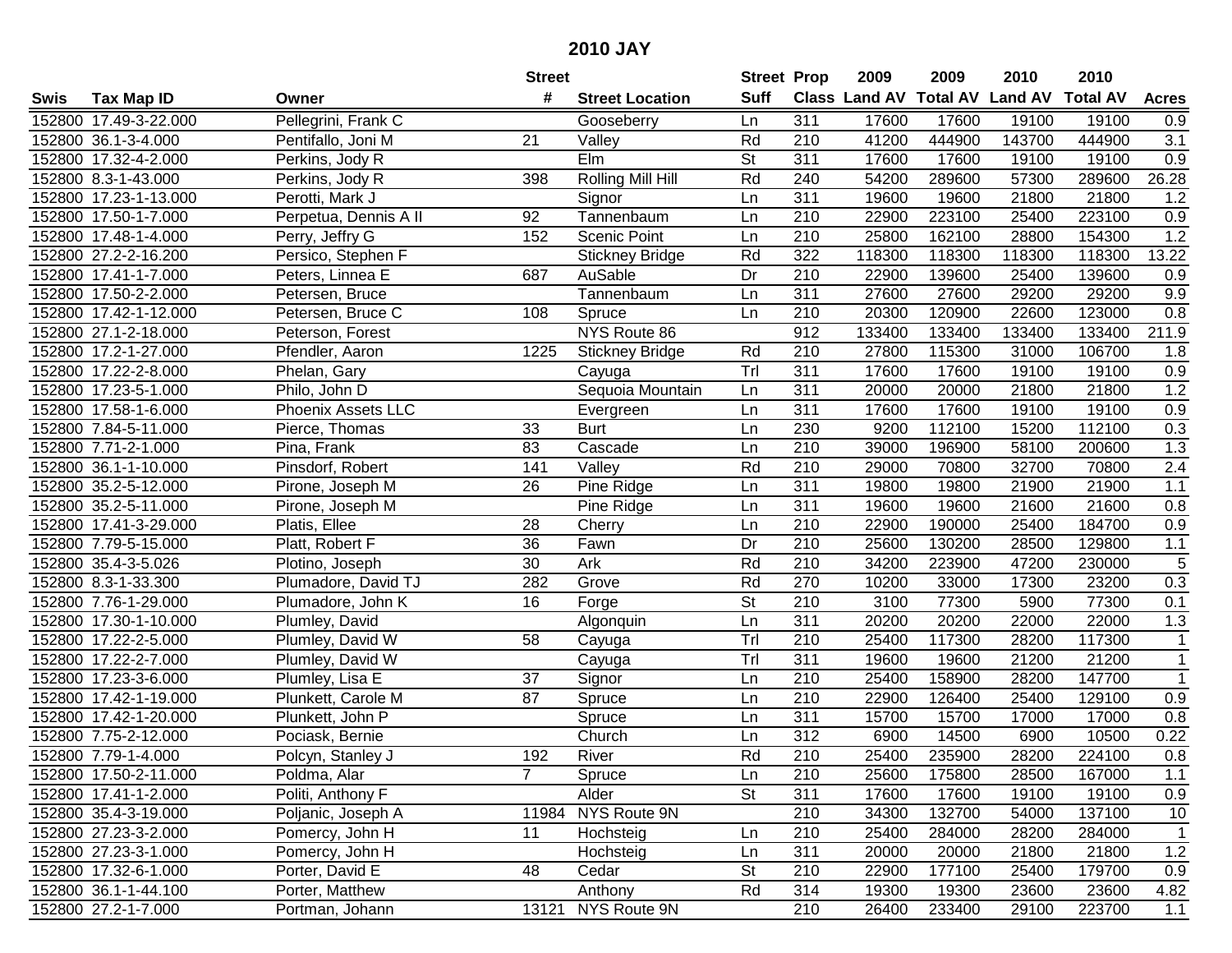|      |                       |                                  | <b>Street</b>   |                        | <b>Street Prop</b>       |                  | 2009                 | 2009   | 2010                    | 2010            |              |
|------|-----------------------|----------------------------------|-----------------|------------------------|--------------------------|------------------|----------------------|--------|-------------------------|-----------------|--------------|
| Swis | <b>Tax Map ID</b>     | Owner                            | #               | <b>Street Location</b> | <b>Suff</b>              |                  | <b>Class Land AV</b> |        | <b>Total AV Land AV</b> | <b>Total AV</b> | <b>Acres</b> |
|      | 152800 17.79-1-7.000  | Portmann, Johann R               |                 | Forest                 | Ln                       | 311              | 20000                | 20000  | 21800                   | 21800           | 1.2          |
|      | 152800 17.41-1-3.000  | Post, Lawrence R                 | 134             | Alder                  | $\overline{\mathsf{St}}$ | 260              | 22900                | 42000  | 25400                   | 42000           | 0.9          |
|      | 152800 17.23-6-3.000  | Potter, Stephen W                | 43              | Red Fox                | Dr                       | 210              | 25400                | 142900 | 28200                   | 142900          | $\mathbf{1}$ |
|      | 152800 36.-1-4.000    | Potthast, Charles A              | 354             | Glen                   | Rd                       | 210              | 27000                | 194000 | 29900                   | 200800          | 1.4          |
|      | 152800 36.-1-1.111    | Potthast, Charles A              | 362             | Glen                   | Rd                       | $\overline{312}$ | 40200                | 71300  | 52200                   | 52200           | 35           |
|      | 152800 36.-1-37.000   | Pravata, Francis                 | 150             | Jay Mountain           | Rd                       | 210              | 43200                | 174800 | 51000                   | 174800          | 5.9          |
|      | 152800 27.2-1-14.200  | Pray, Brian C                    | 13083           | NYS Route 9N           |                          | 210              | 12100                | 100500 | 20700                   | 100500          | 0.46         |
|      | 152800 27.2-1-14.100  | Pray, Joan C                     | 13079           | NYS Route 9N           |                          | 270              | 15700                | 72200  | 23000                   | 57800           | 0.6          |
|      | 152800 27.23-3-15.000 | Prazoff, Aaron                   | 51              | Hochsteig              | Ln                       | $\overline{210}$ | 22900                | 178500 | 25400                   | 171400          | 0.9          |
|      | 152800 27.3-1-38.200  | Prentiss, Carl E Jr              | 479             | Valley                 | Rd                       | 210              | 30600                | 162700 | 35000                   | 166700          | 3.22         |
|      | 152800 27.3-1-38.100  | Prentiss, Marjorie B             | 507             | Valley                 | Rd                       | 240              | 108800               | 180800 | 111400                  | 187500          | 92.78        |
|      | 152800 35.8-2-4.000   | Prescott, Marlene B              | 3               | Springfield            | Rd                       | 210              | 56200                | 378900 | 72100                   | 359900          | 4.03         |
|      | 152800 17.41-2-6.000  | Preston, Linda M                 | $\overline{32}$ | Oak Hollow             | Rd                       | 210              | 22900                | 100800 | 25400                   | 102300          | 0.9          |
|      | 152800 27.10-1-2.000  | Preston, Roger E                 | 13021           | NYS Route 9N           |                          | 210              | 9600                 | 62200  | 15200                   | 73100           | 0.3          |
|      | 152800 7.79-5-3.000   | Price, Michelle E                | 154             | Whitetail              | Ln                       | 210              | 22900                | 133300 | 25400                   | 133300          | 0.9          |
|      | 152800 17.48-1-18.000 | Price, Michelle E                |                 | Rockledge              | Ln                       | 311              | 19600                | 19600  | 21200                   | 21200           | $\mathbf{1}$ |
|      | 152800 18.-2-8.009    | Prins, Robertus                  | 965             | Green                  | $\overline{\mathsf{St}}$ | 210              | 26300                | 118800 | 29000                   | 124700          | 1.06         |
|      | 152800 7.79-4-3.000   | <b>Prudential Relocation Inc</b> | 61              | Muskrat                | Dr                       | 210              | 25400                | 305400 | 28200                   | 274800          | $\mathbf 1$  |
|      | 152800 27.4-1-6.200   | <b>Prudential Relocation Inc</b> | 113             | Hesseltine             | Rd                       | 210              | 28900                | 209500 | 32600                   | 199000          | 2.34         |
|      | 152800 7.84-1-17.000  | Pulitzer, Susan L                |                 | River                  | Rd                       | 311              | 3800                 | 3800   | 4600                    | 4600            | 5.4          |
|      | 152800 8.3-1-68.000   | Pulsifer, Arthur R               | 396             | Grove                  | Rd                       | 210              | 18300                | 76800  | 24500                   | 76800           | 0.7          |
|      | 152800 35.2-4-3.000   | Pulsifer, Chester                | 1066            | <b>Bartlett</b>        | Rd                       | 210              | 10700                | 125000 | 17300                   | 125000          | 0.3          |
|      | 152800 35.2-3-15.000  | Pulsifer, John F                 | 128             | Springfield            | Rd                       | 240              | 50600                | 127500 | 46700                   | 116200          | 20.9         |
|      | 152800 27.10-2-14.000 | Pulsifer, Sadie M                | 13000           | NYS Route 9N           |                          | 210              | 20500                | 114200 | 28800                   | 114200          | $\mathbf 1$  |
|      | 152800 27.10-1-9.000  | Pulsifer, Thomas J               | 6755            | NYS Route 86           |                          | $\overline{210}$ | 14400                | 116000 | 18800                   | 116000          | 0.7          |
|      | 152800 8.3-1-7.000    | Pulsifer, Wallace N III          | 29              | Rolling Mill Hill      | Rd                       | 210              | 28400                | 157400 | 31900                   | 153800          | 2.1          |
|      | 152800 36.1-1-8.000   | Purtill, Thomas M                |                 | Trumbulls              | Rd                       | 311              | 21200                | 21200  | 23700                   | 23700           | 1.75         |
|      | 152800 36.1-3-5.000   | Purtill, Thomas M                | 9               | Valley                 | Rd                       | 210              | 51300                | 519900 | 114700                  | 519900          | 6.99         |
|      | 152800 36.1-1-73.000  | Rabideau, David M                | 94              | Trumbulls              | Rd                       | 210              | 26200                | 50900  | 28800                   | 54400           | $\mathbf{1}$ |
|      | 152800 27.3-1-8.000   | Rabideau, Marvin D               |                 | 12742 NYS Route 9N     |                          | $\overline{210}$ | 28800                | 93300  | 32400                   | 93300           | 2.3          |
|      | 152800 17.42-1-24.000 | Radlin, Barry L                  |                 | Spruce                 | Ln                       | 311              | 13700                | 13700  | 14800                   | 14800           | 0.7          |
|      | 152800 17.42-1-23.000 | Radlin, Barry L                  |                 | Spruce                 | Ln                       | 311              | 17600                | 17600  | 19100                   | 19100           | 0.9          |
|      | 152800 17.79-2-7.000  | Ramsey, Stephen M                | 74              | Forest                 | Ln                       | $\overline{210}$ | 20300                | 179500 | 22600                   | 163100          | 0.8          |
|      | 152800 17.4-1-25.200  | Rapp, Gene                       | 509             | <b>Stickney Bridge</b> | Rd                       | 240              | 46800                | 258800 | 109100                  | 262700          | 11.28        |
|      | 152800 17.42-1-1.000  | Raskin, M Dylan                  | 3               | Tannenbaum             | Ln                       | 210              | 25800                | 165500 | 28800                   | 157200          | 1.2          |
|      | 152800 18.-2-10.000   | Rata, Alexander Jr               | 943             | Green                  | <b>St</b>                | 210              | 33100                | 141800 | 35700                   | 141800          | 8.7          |
|      | 152800 27.3-1-40.123  | Raykiewicz, Gary                 | 10              | <b>Birch Tree</b>      | Way                      | 240              | 35300                | 137600 | 37900                   | 137600          | 11.1         |
|      | 152800 17.49-3-27.000 | Reeves, Connie L                 | 31              | Gooseberry             | Ln                       | 210              | 22900                | 177700 | 25400                   | 177700          | 0.9          |
|      | 152800 17.49-3-37.000 | Reeves, Connie L                 |                 | Fern                   | Ln                       | 311              | 17600                | 17600  | 19100                   | 19100           | 0.9          |
|      | 152800 17.41-9-9.000  | Reeves, Connie L                 |                 | Ridge Top              | Ln                       | 311              | 15700                | 15700  | 17000                   | 17000           | 0.8          |
|      | 152800 17.23-1-19.000 | Reilly, Jane E                   |                 | Signor                 | Ln                       | 311              | 11800                | 11800  | 12700                   | 12700           | 0.6          |
|      | 152800 17.23-1-18.000 | Reilly, Jane E                   | 72              | Signor                 | Ln                       | 210              | 15200                | 152900 | 16900                   | 140000          | 0.6          |
|      |                       |                                  |                 |                        |                          |                  |                      |        |                         |                 |              |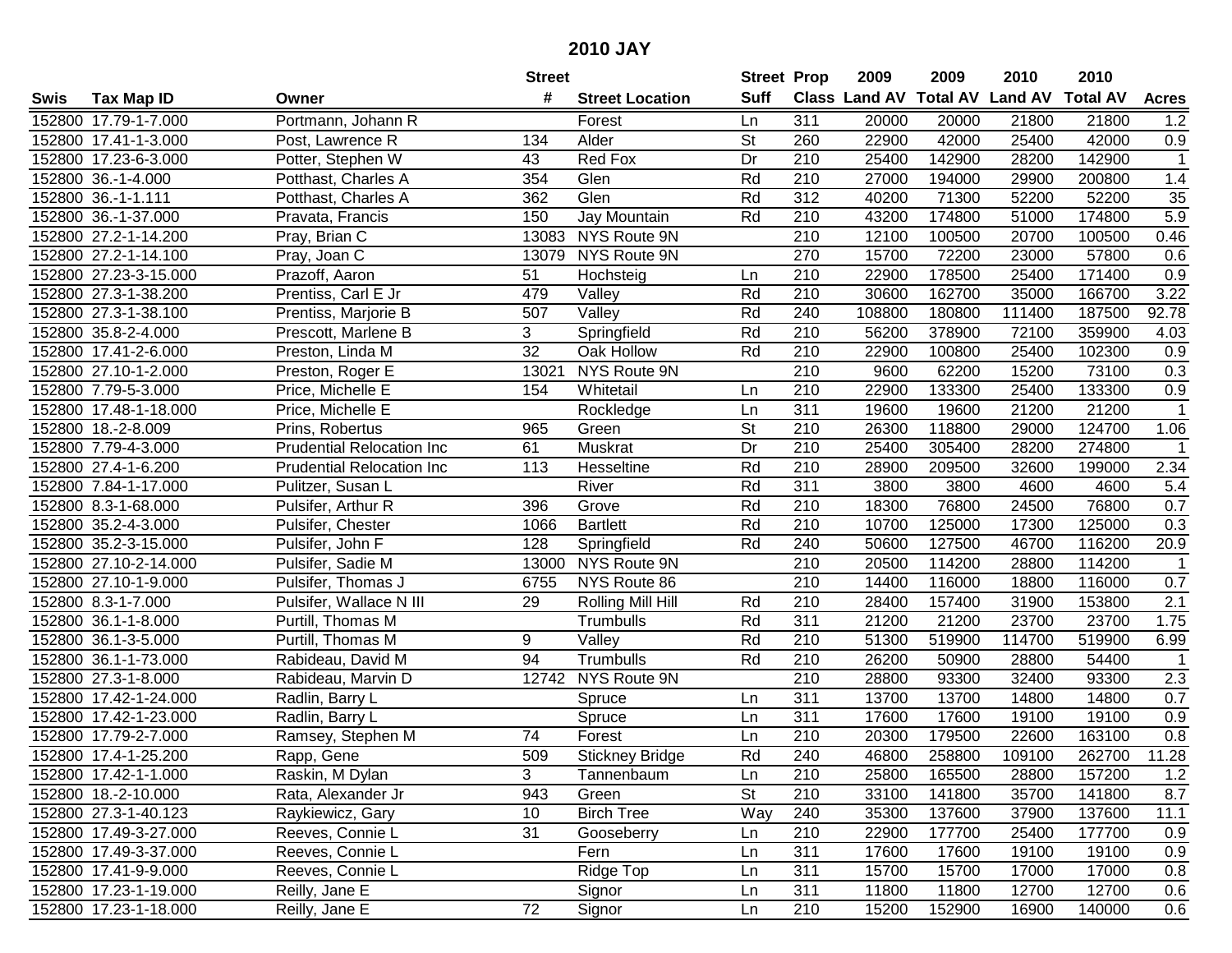| #<br><b>Suff</b><br><b>Class Land AV Total AV</b><br><b>Land AV</b><br><b>Total AV</b><br><b>Tax Map ID</b><br><b>Street Location</b><br><b>Acres</b><br>Swis<br>Owner<br>152800 17.23-3-2.000<br>Reilly, Jane E<br>Signor<br>311<br>19800<br>19800<br>21500<br>21500<br>1.1<br>Ln<br>311<br>21500<br>152800 17.23-1-17.000<br>Signor<br>19800<br>19800<br>21500<br>1.1<br>Reilly, Jane E<br>Ln<br>152800 17.23-5-17.000<br>Reina, Rosemarie L<br>Red Fox<br>Dr<br>311<br>19600<br>19600<br>21200<br>21200<br>$\mathbf 1$<br>Red Fox<br>Dr<br>311<br>19600<br>21200<br>21200<br>$\mathbf{1}$<br>152800 17.23-5-15.000<br>Reina, Rosemarie L<br>19600<br>0.96<br>152800 7.75-2-9.210<br>149<br>270<br>19700<br>36500<br>22100<br>27900<br>Reinmann, Mark E<br>Church<br>Ln<br>12198 NYS Route 9N<br>484<br>152800 35.8-3-14.000<br>Rendco LLC<br>13100<br>109300<br>39400<br>109300<br>0.8<br>Rd<br>210<br>11200<br>69800<br>152800 35.8-1-26.000<br>Renderer, Byron<br>28<br>Springfield<br>66300<br>19400<br>0.4<br>Rd<br>210<br>5.7<br>$\overline{32}$<br>35600<br>166300<br>42000<br>174600<br>152800 35.8-1-12.002<br>Renderer, Scott M<br>Springfield<br>12138 NYS Route 9N<br>$\overline{210}$<br>0.5<br>152800 35.2-5-6.000<br>Renz John J<br>13100<br>73900<br>21600<br>88600<br>12122 NYS Route 9N<br>210<br>39300<br>87800<br>152800 35.2-5-15.032<br>Renz, Frederick A III<br>18300<br>81600<br>0.82<br>12134 NYS Route 9N<br>210<br>151200<br>152800 35.2-5-7.000<br>Renz, John J<br>27800<br>31000<br>158300<br>1.8<br>152800 7.79-2-20.000<br>113<br>River<br>210<br>25400<br>71000<br>28200<br>85000<br><b>Rey Trust</b><br>Rd<br>1<br>311<br>1.2<br>Reynolds, Carol Q<br>Forest<br>20000<br>21800<br>21800<br>152800 17.79-1-6.000<br>Ln<br>20000<br>Rd<br>270<br>35600<br>152800 8.3-1-40.100<br>Reynolds, Kathleen<br>384<br>Grove<br>27800<br>44100<br>31000<br>1.8<br>210<br>152800 17.79-1-5.000<br>65<br>Forest<br>22900<br>214300<br>25400<br>203600<br>0.9<br>Reynolds, Michael<br>Ln<br>311<br>152800 7.79-2-46.000<br>Whitetail<br>13700<br>13700<br>14800<br>14800<br>0.7<br>Reynolds, Spencer R<br>Ln<br>$\overline{210}$<br>Rd<br>5.22<br>152800 27.3-1-59.200<br>Reynolds, Steven<br>490<br>Glen<br>34600<br>155500<br>40600<br>155500<br>$\overline{\mathsf{St}}$<br>152800 7.76-1-28.100<br>20<br>Forge<br>230<br>2700<br>73400<br>7600<br>73400<br>0.13<br>Rhino, Barbara J<br>152800 17.49-4-17.000<br>Rhodes, Shawn L<br>Fern<br>311<br>17600<br>17600<br>19100<br>19100<br>0.9<br>Ln<br>152800 7.76-1-22.000<br>Riccardelli, Michael A<br>14219<br>NYS Route 9N<br>230<br>3500<br>85600<br>5900<br>85600<br>0.1<br>220<br>7200<br>77200<br>0.23<br>152800 7.76-3-58.000<br>Riccardelli, Michael A<br>4<br>77200<br>13500<br>Woodyard<br>Ln<br>152800 7.75-2-10.100<br>Richard, Glenn A<br>131<br>Church<br>210<br>30400<br>95300<br>34600<br>89800<br>6.23<br>Ln<br>River<br>Rd<br>210<br>0.9<br>152800 17.23-1-1.000<br>Richards, David K<br>256<br>34300<br>152900<br>38100<br>145300<br>152800 18.3-1-14.000<br><b>Black Mountain</b><br>314<br>21500<br>21500<br>28400<br>28400<br>1.4<br>Richards, Harold L<br>Ln<br>$\overline{\mathsf{St}}$<br>$\overline{210}$<br>152800 7.76-2-1.000<br>3100<br>90100<br>0.1<br>Richards, Sarah P<br>4<br>Pleasant<br>88500<br>5900<br>6<br>Rd<br>210<br>2700<br>7600<br>152800 7.76-3-50.000<br>Richards, Stephen J<br>Grove<br>85800<br>108700<br>0.13<br>311<br>152800 7.79-2-47.000<br>13700<br>Richardson, Lisa S<br>Whitetail<br>Ln<br>13700<br>14800<br>14800<br>0.7<br>$\sqrt{2}$<br>Rd<br>210<br>28200<br>152800 35.2-3-9.000<br>138<br>78200<br>31600<br>78200<br>Richardson, Thomas<br>Springfield<br>Rd<br>$\overline{210}$<br>152800 36.1-1-22.110<br>36<br>16000<br>48700<br>23200<br>48700<br>0.61<br>Richardson, Wallace E<br>Valley<br>Rd<br>323<br>77600<br>152800 36.-1-26.100<br>Rickard Gregory J<br>Jay Mountain<br>77600<br>81700<br>81700<br>90.8<br>152800 36.-1-52.000<br>127<br>Rd<br>240<br>160400<br>Rickard Gregory J<br>Jay Mountain<br>56600<br>56900<br>160400<br>16.2<br>152800 27.2-2-58.000<br>Riedl, Irene M<br>13078 NYS Route 9N<br>210<br>24100<br>140600<br>27600<br>140600<br>0.92<br>152800 35.2-3-4.000<br>NYS Route 9N<br>$\overline{210}$<br>19900<br>146300<br>0.76<br>Rielly, Carl J<br>12327<br>142000<br>25300<br>Signor<br>311<br>152800 17.23-1-14.000<br>19600<br>19600<br>21200<br>21200<br>Riga Richard A<br>$\mathbf{1}$<br>Ln<br>152800 36.1-1-7.000<br>Riley, Patrick C<br>Valley<br>Rd<br>270<br>15400<br>53900<br>22800<br>45400<br>0.58<br><b>St</b><br>152800 8.-2-9.000<br>Ring, Harold L<br>622<br>Green<br>240<br>131800<br>384800<br>134400<br>384800<br>141.58<br>Riordan, John C<br>311<br>19600<br>21200<br>21200<br>152800 17.58-1-3.000<br>Evergreen<br>Ln<br>19600<br>$\mathbf{1}$<br>13144 NYS Route 9N<br>152800 27.2-2-27.001<br>Ripley, Thomas L<br>210<br>29600<br>90400<br>33600<br>97600<br>2.7<br>152800 27.2-2-67.000<br>Ripley, Thomas L<br>13140 NYS Route 9N<br>270<br>0.2<br>6900<br>25700<br>13000<br>15000<br>152800 17.31-3-14.000<br>Ritchie, William G<br>210<br>26800<br>30200<br>1.7<br>17<br>Iris<br>129900<br>129900<br>Ln<br>Ritchie, William G<br>311<br>152800 17.31-3-13.000<br>Summit<br>20400<br>20400<br>22300<br>22300<br>1.4<br>Ln<br>152800 7.75-2-9.100<br>Church<br>312<br>Rittelman, Dawn<br>26800<br>25800<br>27000<br>10.9<br>Ln<br>28600 |  | <b>Street</b> | <b>Street Prop</b> | 2009 | 2009 | 2010 | 2010 |  |
|-------------------------------------------------------------------------------------------------------------------------------------------------------------------------------------------------------------------------------------------------------------------------------------------------------------------------------------------------------------------------------------------------------------------------------------------------------------------------------------------------------------------------------------------------------------------------------------------------------------------------------------------------------------------------------------------------------------------------------------------------------------------------------------------------------------------------------------------------------------------------------------------------------------------------------------------------------------------------------------------------------------------------------------------------------------------------------------------------------------------------------------------------------------------------------------------------------------------------------------------------------------------------------------------------------------------------------------------------------------------------------------------------------------------------------------------------------------------------------------------------------------------------------------------------------------------------------------------------------------------------------------------------------------------------------------------------------------------------------------------------------------------------------------------------------------------------------------------------------------------------------------------------------------------------------------------------------------------------------------------------------------------------------------------------------------------------------------------------------------------------------------------------------------------------------------------------------------------------------------------------------------------------------------------------------------------------------------------------------------------------------------------------------------------------------------------------------------------------------------------------------------------------------------------------------------------------------------------------------------------------------------------------------------------------------------------------------------------------------------------------------------------------------------------------------------------------------------------------------------------------------------------------------------------------------------------------------------------------------------------------------------------------------------------------------------------------------------------------------------------------------------------------------------------------------------------------------------------------------------------------------------------------------------------------------------------------------------------------------------------------------------------------------------------------------------------------------------------------------------------------------------------------------------------------------------------------------------------------------------------------------------------------------------------------------------------------------------------------------------------------------------------------------------------------------------------------------------------------------------------------------------------------------------------------------------------------------------------------------------------------------------------------------------------------------------------------------------------------------------------------------------------------------------------------------------------------------------------------------------------------------------------------------------------------------------------------------------------------------------------------------------------------------------------------------------------------------------------------------------------------------------------------------------------------------------------------------------------------------------------------------------------------------------------------------------------------------------------------------------------------------------------------------------------------------------------------------------------------------------------------------------------------------------------------------------------------------------------------------------------------------------------------------------------------------------------------------------------------------------------------------------------------------------------------------------------------------------------------------------------------------------------------------------------------------------------------------------------------------------------------------------------------------------------------------------|--|---------------|--------------------|------|------|------|------|--|
|                                                                                                                                                                                                                                                                                                                                                                                                                                                                                                                                                                                                                                                                                                                                                                                                                                                                                                                                                                                                                                                                                                                                                                                                                                                                                                                                                                                                                                                                                                                                                                                                                                                                                                                                                                                                                                                                                                                                                                                                                                                                                                                                                                                                                                                                                                                                                                                                                                                                                                                                                                                                                                                                                                                                                                                                                                                                                                                                                                                                                                                                                                                                                                                                                                                                                                                                                                                                                                                                                                                                                                                                                                                                                                                                                                                                                                                                                                                                                                                                                                                                                                                                                                                                                                                                                                                                                                                                                                                                                                                                                                                                                                                                                                                                                                                                                                                                                                                                                                                                                                                                                                                                                                                                                                                                                                                                                                                                                                     |  |               |                    |      |      |      |      |  |
|                                                                                                                                                                                                                                                                                                                                                                                                                                                                                                                                                                                                                                                                                                                                                                                                                                                                                                                                                                                                                                                                                                                                                                                                                                                                                                                                                                                                                                                                                                                                                                                                                                                                                                                                                                                                                                                                                                                                                                                                                                                                                                                                                                                                                                                                                                                                                                                                                                                                                                                                                                                                                                                                                                                                                                                                                                                                                                                                                                                                                                                                                                                                                                                                                                                                                                                                                                                                                                                                                                                                                                                                                                                                                                                                                                                                                                                                                                                                                                                                                                                                                                                                                                                                                                                                                                                                                                                                                                                                                                                                                                                                                                                                                                                                                                                                                                                                                                                                                                                                                                                                                                                                                                                                                                                                                                                                                                                                                                     |  |               |                    |      |      |      |      |  |
|                                                                                                                                                                                                                                                                                                                                                                                                                                                                                                                                                                                                                                                                                                                                                                                                                                                                                                                                                                                                                                                                                                                                                                                                                                                                                                                                                                                                                                                                                                                                                                                                                                                                                                                                                                                                                                                                                                                                                                                                                                                                                                                                                                                                                                                                                                                                                                                                                                                                                                                                                                                                                                                                                                                                                                                                                                                                                                                                                                                                                                                                                                                                                                                                                                                                                                                                                                                                                                                                                                                                                                                                                                                                                                                                                                                                                                                                                                                                                                                                                                                                                                                                                                                                                                                                                                                                                                                                                                                                                                                                                                                                                                                                                                                                                                                                                                                                                                                                                                                                                                                                                                                                                                                                                                                                                                                                                                                                                                     |  |               |                    |      |      |      |      |  |
|                                                                                                                                                                                                                                                                                                                                                                                                                                                                                                                                                                                                                                                                                                                                                                                                                                                                                                                                                                                                                                                                                                                                                                                                                                                                                                                                                                                                                                                                                                                                                                                                                                                                                                                                                                                                                                                                                                                                                                                                                                                                                                                                                                                                                                                                                                                                                                                                                                                                                                                                                                                                                                                                                                                                                                                                                                                                                                                                                                                                                                                                                                                                                                                                                                                                                                                                                                                                                                                                                                                                                                                                                                                                                                                                                                                                                                                                                                                                                                                                                                                                                                                                                                                                                                                                                                                                                                                                                                                                                                                                                                                                                                                                                                                                                                                                                                                                                                                                                                                                                                                                                                                                                                                                                                                                                                                                                                                                                                     |  |               |                    |      |      |      |      |  |
|                                                                                                                                                                                                                                                                                                                                                                                                                                                                                                                                                                                                                                                                                                                                                                                                                                                                                                                                                                                                                                                                                                                                                                                                                                                                                                                                                                                                                                                                                                                                                                                                                                                                                                                                                                                                                                                                                                                                                                                                                                                                                                                                                                                                                                                                                                                                                                                                                                                                                                                                                                                                                                                                                                                                                                                                                                                                                                                                                                                                                                                                                                                                                                                                                                                                                                                                                                                                                                                                                                                                                                                                                                                                                                                                                                                                                                                                                                                                                                                                                                                                                                                                                                                                                                                                                                                                                                                                                                                                                                                                                                                                                                                                                                                                                                                                                                                                                                                                                                                                                                                                                                                                                                                                                                                                                                                                                                                                                                     |  |               |                    |      |      |      |      |  |
|                                                                                                                                                                                                                                                                                                                                                                                                                                                                                                                                                                                                                                                                                                                                                                                                                                                                                                                                                                                                                                                                                                                                                                                                                                                                                                                                                                                                                                                                                                                                                                                                                                                                                                                                                                                                                                                                                                                                                                                                                                                                                                                                                                                                                                                                                                                                                                                                                                                                                                                                                                                                                                                                                                                                                                                                                                                                                                                                                                                                                                                                                                                                                                                                                                                                                                                                                                                                                                                                                                                                                                                                                                                                                                                                                                                                                                                                                                                                                                                                                                                                                                                                                                                                                                                                                                                                                                                                                                                                                                                                                                                                                                                                                                                                                                                                                                                                                                                                                                                                                                                                                                                                                                                                                                                                                                                                                                                                                                     |  |               |                    |      |      |      |      |  |
|                                                                                                                                                                                                                                                                                                                                                                                                                                                                                                                                                                                                                                                                                                                                                                                                                                                                                                                                                                                                                                                                                                                                                                                                                                                                                                                                                                                                                                                                                                                                                                                                                                                                                                                                                                                                                                                                                                                                                                                                                                                                                                                                                                                                                                                                                                                                                                                                                                                                                                                                                                                                                                                                                                                                                                                                                                                                                                                                                                                                                                                                                                                                                                                                                                                                                                                                                                                                                                                                                                                                                                                                                                                                                                                                                                                                                                                                                                                                                                                                                                                                                                                                                                                                                                                                                                                                                                                                                                                                                                                                                                                                                                                                                                                                                                                                                                                                                                                                                                                                                                                                                                                                                                                                                                                                                                                                                                                                                                     |  |               |                    |      |      |      |      |  |
|                                                                                                                                                                                                                                                                                                                                                                                                                                                                                                                                                                                                                                                                                                                                                                                                                                                                                                                                                                                                                                                                                                                                                                                                                                                                                                                                                                                                                                                                                                                                                                                                                                                                                                                                                                                                                                                                                                                                                                                                                                                                                                                                                                                                                                                                                                                                                                                                                                                                                                                                                                                                                                                                                                                                                                                                                                                                                                                                                                                                                                                                                                                                                                                                                                                                                                                                                                                                                                                                                                                                                                                                                                                                                                                                                                                                                                                                                                                                                                                                                                                                                                                                                                                                                                                                                                                                                                                                                                                                                                                                                                                                                                                                                                                                                                                                                                                                                                                                                                                                                                                                                                                                                                                                                                                                                                                                                                                                                                     |  |               |                    |      |      |      |      |  |
|                                                                                                                                                                                                                                                                                                                                                                                                                                                                                                                                                                                                                                                                                                                                                                                                                                                                                                                                                                                                                                                                                                                                                                                                                                                                                                                                                                                                                                                                                                                                                                                                                                                                                                                                                                                                                                                                                                                                                                                                                                                                                                                                                                                                                                                                                                                                                                                                                                                                                                                                                                                                                                                                                                                                                                                                                                                                                                                                                                                                                                                                                                                                                                                                                                                                                                                                                                                                                                                                                                                                                                                                                                                                                                                                                                                                                                                                                                                                                                                                                                                                                                                                                                                                                                                                                                                                                                                                                                                                                                                                                                                                                                                                                                                                                                                                                                                                                                                                                                                                                                                                                                                                                                                                                                                                                                                                                                                                                                     |  |               |                    |      |      |      |      |  |
|                                                                                                                                                                                                                                                                                                                                                                                                                                                                                                                                                                                                                                                                                                                                                                                                                                                                                                                                                                                                                                                                                                                                                                                                                                                                                                                                                                                                                                                                                                                                                                                                                                                                                                                                                                                                                                                                                                                                                                                                                                                                                                                                                                                                                                                                                                                                                                                                                                                                                                                                                                                                                                                                                                                                                                                                                                                                                                                                                                                                                                                                                                                                                                                                                                                                                                                                                                                                                                                                                                                                                                                                                                                                                                                                                                                                                                                                                                                                                                                                                                                                                                                                                                                                                                                                                                                                                                                                                                                                                                                                                                                                                                                                                                                                                                                                                                                                                                                                                                                                                                                                                                                                                                                                                                                                                                                                                                                                                                     |  |               |                    |      |      |      |      |  |
|                                                                                                                                                                                                                                                                                                                                                                                                                                                                                                                                                                                                                                                                                                                                                                                                                                                                                                                                                                                                                                                                                                                                                                                                                                                                                                                                                                                                                                                                                                                                                                                                                                                                                                                                                                                                                                                                                                                                                                                                                                                                                                                                                                                                                                                                                                                                                                                                                                                                                                                                                                                                                                                                                                                                                                                                                                                                                                                                                                                                                                                                                                                                                                                                                                                                                                                                                                                                                                                                                                                                                                                                                                                                                                                                                                                                                                                                                                                                                                                                                                                                                                                                                                                                                                                                                                                                                                                                                                                                                                                                                                                                                                                                                                                                                                                                                                                                                                                                                                                                                                                                                                                                                                                                                                                                                                                                                                                                                                     |  |               |                    |      |      |      |      |  |
|                                                                                                                                                                                                                                                                                                                                                                                                                                                                                                                                                                                                                                                                                                                                                                                                                                                                                                                                                                                                                                                                                                                                                                                                                                                                                                                                                                                                                                                                                                                                                                                                                                                                                                                                                                                                                                                                                                                                                                                                                                                                                                                                                                                                                                                                                                                                                                                                                                                                                                                                                                                                                                                                                                                                                                                                                                                                                                                                                                                                                                                                                                                                                                                                                                                                                                                                                                                                                                                                                                                                                                                                                                                                                                                                                                                                                                                                                                                                                                                                                                                                                                                                                                                                                                                                                                                                                                                                                                                                                                                                                                                                                                                                                                                                                                                                                                                                                                                                                                                                                                                                                                                                                                                                                                                                                                                                                                                                                                     |  |               |                    |      |      |      |      |  |
|                                                                                                                                                                                                                                                                                                                                                                                                                                                                                                                                                                                                                                                                                                                                                                                                                                                                                                                                                                                                                                                                                                                                                                                                                                                                                                                                                                                                                                                                                                                                                                                                                                                                                                                                                                                                                                                                                                                                                                                                                                                                                                                                                                                                                                                                                                                                                                                                                                                                                                                                                                                                                                                                                                                                                                                                                                                                                                                                                                                                                                                                                                                                                                                                                                                                                                                                                                                                                                                                                                                                                                                                                                                                                                                                                                                                                                                                                                                                                                                                                                                                                                                                                                                                                                                                                                                                                                                                                                                                                                                                                                                                                                                                                                                                                                                                                                                                                                                                                                                                                                                                                                                                                                                                                                                                                                                                                                                                                                     |  |               |                    |      |      |      |      |  |
|                                                                                                                                                                                                                                                                                                                                                                                                                                                                                                                                                                                                                                                                                                                                                                                                                                                                                                                                                                                                                                                                                                                                                                                                                                                                                                                                                                                                                                                                                                                                                                                                                                                                                                                                                                                                                                                                                                                                                                                                                                                                                                                                                                                                                                                                                                                                                                                                                                                                                                                                                                                                                                                                                                                                                                                                                                                                                                                                                                                                                                                                                                                                                                                                                                                                                                                                                                                                                                                                                                                                                                                                                                                                                                                                                                                                                                                                                                                                                                                                                                                                                                                                                                                                                                                                                                                                                                                                                                                                                                                                                                                                                                                                                                                                                                                                                                                                                                                                                                                                                                                                                                                                                                                                                                                                                                                                                                                                                                     |  |               |                    |      |      |      |      |  |
|                                                                                                                                                                                                                                                                                                                                                                                                                                                                                                                                                                                                                                                                                                                                                                                                                                                                                                                                                                                                                                                                                                                                                                                                                                                                                                                                                                                                                                                                                                                                                                                                                                                                                                                                                                                                                                                                                                                                                                                                                                                                                                                                                                                                                                                                                                                                                                                                                                                                                                                                                                                                                                                                                                                                                                                                                                                                                                                                                                                                                                                                                                                                                                                                                                                                                                                                                                                                                                                                                                                                                                                                                                                                                                                                                                                                                                                                                                                                                                                                                                                                                                                                                                                                                                                                                                                                                                                                                                                                                                                                                                                                                                                                                                                                                                                                                                                                                                                                                                                                                                                                                                                                                                                                                                                                                                                                                                                                                                     |  |               |                    |      |      |      |      |  |
|                                                                                                                                                                                                                                                                                                                                                                                                                                                                                                                                                                                                                                                                                                                                                                                                                                                                                                                                                                                                                                                                                                                                                                                                                                                                                                                                                                                                                                                                                                                                                                                                                                                                                                                                                                                                                                                                                                                                                                                                                                                                                                                                                                                                                                                                                                                                                                                                                                                                                                                                                                                                                                                                                                                                                                                                                                                                                                                                                                                                                                                                                                                                                                                                                                                                                                                                                                                                                                                                                                                                                                                                                                                                                                                                                                                                                                                                                                                                                                                                                                                                                                                                                                                                                                                                                                                                                                                                                                                                                                                                                                                                                                                                                                                                                                                                                                                                                                                                                                                                                                                                                                                                                                                                                                                                                                                                                                                                                                     |  |               |                    |      |      |      |      |  |
|                                                                                                                                                                                                                                                                                                                                                                                                                                                                                                                                                                                                                                                                                                                                                                                                                                                                                                                                                                                                                                                                                                                                                                                                                                                                                                                                                                                                                                                                                                                                                                                                                                                                                                                                                                                                                                                                                                                                                                                                                                                                                                                                                                                                                                                                                                                                                                                                                                                                                                                                                                                                                                                                                                                                                                                                                                                                                                                                                                                                                                                                                                                                                                                                                                                                                                                                                                                                                                                                                                                                                                                                                                                                                                                                                                                                                                                                                                                                                                                                                                                                                                                                                                                                                                                                                                                                                                                                                                                                                                                                                                                                                                                                                                                                                                                                                                                                                                                                                                                                                                                                                                                                                                                                                                                                                                                                                                                                                                     |  |               |                    |      |      |      |      |  |
|                                                                                                                                                                                                                                                                                                                                                                                                                                                                                                                                                                                                                                                                                                                                                                                                                                                                                                                                                                                                                                                                                                                                                                                                                                                                                                                                                                                                                                                                                                                                                                                                                                                                                                                                                                                                                                                                                                                                                                                                                                                                                                                                                                                                                                                                                                                                                                                                                                                                                                                                                                                                                                                                                                                                                                                                                                                                                                                                                                                                                                                                                                                                                                                                                                                                                                                                                                                                                                                                                                                                                                                                                                                                                                                                                                                                                                                                                                                                                                                                                                                                                                                                                                                                                                                                                                                                                                                                                                                                                                                                                                                                                                                                                                                                                                                                                                                                                                                                                                                                                                                                                                                                                                                                                                                                                                                                                                                                                                     |  |               |                    |      |      |      |      |  |
|                                                                                                                                                                                                                                                                                                                                                                                                                                                                                                                                                                                                                                                                                                                                                                                                                                                                                                                                                                                                                                                                                                                                                                                                                                                                                                                                                                                                                                                                                                                                                                                                                                                                                                                                                                                                                                                                                                                                                                                                                                                                                                                                                                                                                                                                                                                                                                                                                                                                                                                                                                                                                                                                                                                                                                                                                                                                                                                                                                                                                                                                                                                                                                                                                                                                                                                                                                                                                                                                                                                                                                                                                                                                                                                                                                                                                                                                                                                                                                                                                                                                                                                                                                                                                                                                                                                                                                                                                                                                                                                                                                                                                                                                                                                                                                                                                                                                                                                                                                                                                                                                                                                                                                                                                                                                                                                                                                                                                                     |  |               |                    |      |      |      |      |  |
|                                                                                                                                                                                                                                                                                                                                                                                                                                                                                                                                                                                                                                                                                                                                                                                                                                                                                                                                                                                                                                                                                                                                                                                                                                                                                                                                                                                                                                                                                                                                                                                                                                                                                                                                                                                                                                                                                                                                                                                                                                                                                                                                                                                                                                                                                                                                                                                                                                                                                                                                                                                                                                                                                                                                                                                                                                                                                                                                                                                                                                                                                                                                                                                                                                                                                                                                                                                                                                                                                                                                                                                                                                                                                                                                                                                                                                                                                                                                                                                                                                                                                                                                                                                                                                                                                                                                                                                                                                                                                                                                                                                                                                                                                                                                                                                                                                                                                                                                                                                                                                                                                                                                                                                                                                                                                                                                                                                                                                     |  |               |                    |      |      |      |      |  |
|                                                                                                                                                                                                                                                                                                                                                                                                                                                                                                                                                                                                                                                                                                                                                                                                                                                                                                                                                                                                                                                                                                                                                                                                                                                                                                                                                                                                                                                                                                                                                                                                                                                                                                                                                                                                                                                                                                                                                                                                                                                                                                                                                                                                                                                                                                                                                                                                                                                                                                                                                                                                                                                                                                                                                                                                                                                                                                                                                                                                                                                                                                                                                                                                                                                                                                                                                                                                                                                                                                                                                                                                                                                                                                                                                                                                                                                                                                                                                                                                                                                                                                                                                                                                                                                                                                                                                                                                                                                                                                                                                                                                                                                                                                                                                                                                                                                                                                                                                                                                                                                                                                                                                                                                                                                                                                                                                                                                                                     |  |               |                    |      |      |      |      |  |
|                                                                                                                                                                                                                                                                                                                                                                                                                                                                                                                                                                                                                                                                                                                                                                                                                                                                                                                                                                                                                                                                                                                                                                                                                                                                                                                                                                                                                                                                                                                                                                                                                                                                                                                                                                                                                                                                                                                                                                                                                                                                                                                                                                                                                                                                                                                                                                                                                                                                                                                                                                                                                                                                                                                                                                                                                                                                                                                                                                                                                                                                                                                                                                                                                                                                                                                                                                                                                                                                                                                                                                                                                                                                                                                                                                                                                                                                                                                                                                                                                                                                                                                                                                                                                                                                                                                                                                                                                                                                                                                                                                                                                                                                                                                                                                                                                                                                                                                                                                                                                                                                                                                                                                                                                                                                                                                                                                                                                                     |  |               |                    |      |      |      |      |  |
|                                                                                                                                                                                                                                                                                                                                                                                                                                                                                                                                                                                                                                                                                                                                                                                                                                                                                                                                                                                                                                                                                                                                                                                                                                                                                                                                                                                                                                                                                                                                                                                                                                                                                                                                                                                                                                                                                                                                                                                                                                                                                                                                                                                                                                                                                                                                                                                                                                                                                                                                                                                                                                                                                                                                                                                                                                                                                                                                                                                                                                                                                                                                                                                                                                                                                                                                                                                                                                                                                                                                                                                                                                                                                                                                                                                                                                                                                                                                                                                                                                                                                                                                                                                                                                                                                                                                                                                                                                                                                                                                                                                                                                                                                                                                                                                                                                                                                                                                                                                                                                                                                                                                                                                                                                                                                                                                                                                                                                     |  |               |                    |      |      |      |      |  |
|                                                                                                                                                                                                                                                                                                                                                                                                                                                                                                                                                                                                                                                                                                                                                                                                                                                                                                                                                                                                                                                                                                                                                                                                                                                                                                                                                                                                                                                                                                                                                                                                                                                                                                                                                                                                                                                                                                                                                                                                                                                                                                                                                                                                                                                                                                                                                                                                                                                                                                                                                                                                                                                                                                                                                                                                                                                                                                                                                                                                                                                                                                                                                                                                                                                                                                                                                                                                                                                                                                                                                                                                                                                                                                                                                                                                                                                                                                                                                                                                                                                                                                                                                                                                                                                                                                                                                                                                                                                                                                                                                                                                                                                                                                                                                                                                                                                                                                                                                                                                                                                                                                                                                                                                                                                                                                                                                                                                                                     |  |               |                    |      |      |      |      |  |
|                                                                                                                                                                                                                                                                                                                                                                                                                                                                                                                                                                                                                                                                                                                                                                                                                                                                                                                                                                                                                                                                                                                                                                                                                                                                                                                                                                                                                                                                                                                                                                                                                                                                                                                                                                                                                                                                                                                                                                                                                                                                                                                                                                                                                                                                                                                                                                                                                                                                                                                                                                                                                                                                                                                                                                                                                                                                                                                                                                                                                                                                                                                                                                                                                                                                                                                                                                                                                                                                                                                                                                                                                                                                                                                                                                                                                                                                                                                                                                                                                                                                                                                                                                                                                                                                                                                                                                                                                                                                                                                                                                                                                                                                                                                                                                                                                                                                                                                                                                                                                                                                                                                                                                                                                                                                                                                                                                                                                                     |  |               |                    |      |      |      |      |  |
|                                                                                                                                                                                                                                                                                                                                                                                                                                                                                                                                                                                                                                                                                                                                                                                                                                                                                                                                                                                                                                                                                                                                                                                                                                                                                                                                                                                                                                                                                                                                                                                                                                                                                                                                                                                                                                                                                                                                                                                                                                                                                                                                                                                                                                                                                                                                                                                                                                                                                                                                                                                                                                                                                                                                                                                                                                                                                                                                                                                                                                                                                                                                                                                                                                                                                                                                                                                                                                                                                                                                                                                                                                                                                                                                                                                                                                                                                                                                                                                                                                                                                                                                                                                                                                                                                                                                                                                                                                                                                                                                                                                                                                                                                                                                                                                                                                                                                                                                                                                                                                                                                                                                                                                                                                                                                                                                                                                                                                     |  |               |                    |      |      |      |      |  |
|                                                                                                                                                                                                                                                                                                                                                                                                                                                                                                                                                                                                                                                                                                                                                                                                                                                                                                                                                                                                                                                                                                                                                                                                                                                                                                                                                                                                                                                                                                                                                                                                                                                                                                                                                                                                                                                                                                                                                                                                                                                                                                                                                                                                                                                                                                                                                                                                                                                                                                                                                                                                                                                                                                                                                                                                                                                                                                                                                                                                                                                                                                                                                                                                                                                                                                                                                                                                                                                                                                                                                                                                                                                                                                                                                                                                                                                                                                                                                                                                                                                                                                                                                                                                                                                                                                                                                                                                                                                                                                                                                                                                                                                                                                                                                                                                                                                                                                                                                                                                                                                                                                                                                                                                                                                                                                                                                                                                                                     |  |               |                    |      |      |      |      |  |
|                                                                                                                                                                                                                                                                                                                                                                                                                                                                                                                                                                                                                                                                                                                                                                                                                                                                                                                                                                                                                                                                                                                                                                                                                                                                                                                                                                                                                                                                                                                                                                                                                                                                                                                                                                                                                                                                                                                                                                                                                                                                                                                                                                                                                                                                                                                                                                                                                                                                                                                                                                                                                                                                                                                                                                                                                                                                                                                                                                                                                                                                                                                                                                                                                                                                                                                                                                                                                                                                                                                                                                                                                                                                                                                                                                                                                                                                                                                                                                                                                                                                                                                                                                                                                                                                                                                                                                                                                                                                                                                                                                                                                                                                                                                                                                                                                                                                                                                                                                                                                                                                                                                                                                                                                                                                                                                                                                                                                                     |  |               |                    |      |      |      |      |  |
|                                                                                                                                                                                                                                                                                                                                                                                                                                                                                                                                                                                                                                                                                                                                                                                                                                                                                                                                                                                                                                                                                                                                                                                                                                                                                                                                                                                                                                                                                                                                                                                                                                                                                                                                                                                                                                                                                                                                                                                                                                                                                                                                                                                                                                                                                                                                                                                                                                                                                                                                                                                                                                                                                                                                                                                                                                                                                                                                                                                                                                                                                                                                                                                                                                                                                                                                                                                                                                                                                                                                                                                                                                                                                                                                                                                                                                                                                                                                                                                                                                                                                                                                                                                                                                                                                                                                                                                                                                                                                                                                                                                                                                                                                                                                                                                                                                                                                                                                                                                                                                                                                                                                                                                                                                                                                                                                                                                                                                     |  |               |                    |      |      |      |      |  |
|                                                                                                                                                                                                                                                                                                                                                                                                                                                                                                                                                                                                                                                                                                                                                                                                                                                                                                                                                                                                                                                                                                                                                                                                                                                                                                                                                                                                                                                                                                                                                                                                                                                                                                                                                                                                                                                                                                                                                                                                                                                                                                                                                                                                                                                                                                                                                                                                                                                                                                                                                                                                                                                                                                                                                                                                                                                                                                                                                                                                                                                                                                                                                                                                                                                                                                                                                                                                                                                                                                                                                                                                                                                                                                                                                                                                                                                                                                                                                                                                                                                                                                                                                                                                                                                                                                                                                                                                                                                                                                                                                                                                                                                                                                                                                                                                                                                                                                                                                                                                                                                                                                                                                                                                                                                                                                                                                                                                                                     |  |               |                    |      |      |      |      |  |
|                                                                                                                                                                                                                                                                                                                                                                                                                                                                                                                                                                                                                                                                                                                                                                                                                                                                                                                                                                                                                                                                                                                                                                                                                                                                                                                                                                                                                                                                                                                                                                                                                                                                                                                                                                                                                                                                                                                                                                                                                                                                                                                                                                                                                                                                                                                                                                                                                                                                                                                                                                                                                                                                                                                                                                                                                                                                                                                                                                                                                                                                                                                                                                                                                                                                                                                                                                                                                                                                                                                                                                                                                                                                                                                                                                                                                                                                                                                                                                                                                                                                                                                                                                                                                                                                                                                                                                                                                                                                                                                                                                                                                                                                                                                                                                                                                                                                                                                                                                                                                                                                                                                                                                                                                                                                                                                                                                                                                                     |  |               |                    |      |      |      |      |  |
|                                                                                                                                                                                                                                                                                                                                                                                                                                                                                                                                                                                                                                                                                                                                                                                                                                                                                                                                                                                                                                                                                                                                                                                                                                                                                                                                                                                                                                                                                                                                                                                                                                                                                                                                                                                                                                                                                                                                                                                                                                                                                                                                                                                                                                                                                                                                                                                                                                                                                                                                                                                                                                                                                                                                                                                                                                                                                                                                                                                                                                                                                                                                                                                                                                                                                                                                                                                                                                                                                                                                                                                                                                                                                                                                                                                                                                                                                                                                                                                                                                                                                                                                                                                                                                                                                                                                                                                                                                                                                                                                                                                                                                                                                                                                                                                                                                                                                                                                                                                                                                                                                                                                                                                                                                                                                                                                                                                                                                     |  |               |                    |      |      |      |      |  |
|                                                                                                                                                                                                                                                                                                                                                                                                                                                                                                                                                                                                                                                                                                                                                                                                                                                                                                                                                                                                                                                                                                                                                                                                                                                                                                                                                                                                                                                                                                                                                                                                                                                                                                                                                                                                                                                                                                                                                                                                                                                                                                                                                                                                                                                                                                                                                                                                                                                                                                                                                                                                                                                                                                                                                                                                                                                                                                                                                                                                                                                                                                                                                                                                                                                                                                                                                                                                                                                                                                                                                                                                                                                                                                                                                                                                                                                                                                                                                                                                                                                                                                                                                                                                                                                                                                                                                                                                                                                                                                                                                                                                                                                                                                                                                                                                                                                                                                                                                                                                                                                                                                                                                                                                                                                                                                                                                                                                                                     |  |               |                    |      |      |      |      |  |
|                                                                                                                                                                                                                                                                                                                                                                                                                                                                                                                                                                                                                                                                                                                                                                                                                                                                                                                                                                                                                                                                                                                                                                                                                                                                                                                                                                                                                                                                                                                                                                                                                                                                                                                                                                                                                                                                                                                                                                                                                                                                                                                                                                                                                                                                                                                                                                                                                                                                                                                                                                                                                                                                                                                                                                                                                                                                                                                                                                                                                                                                                                                                                                                                                                                                                                                                                                                                                                                                                                                                                                                                                                                                                                                                                                                                                                                                                                                                                                                                                                                                                                                                                                                                                                                                                                                                                                                                                                                                                                                                                                                                                                                                                                                                                                                                                                                                                                                                                                                                                                                                                                                                                                                                                                                                                                                                                                                                                                     |  |               |                    |      |      |      |      |  |
|                                                                                                                                                                                                                                                                                                                                                                                                                                                                                                                                                                                                                                                                                                                                                                                                                                                                                                                                                                                                                                                                                                                                                                                                                                                                                                                                                                                                                                                                                                                                                                                                                                                                                                                                                                                                                                                                                                                                                                                                                                                                                                                                                                                                                                                                                                                                                                                                                                                                                                                                                                                                                                                                                                                                                                                                                                                                                                                                                                                                                                                                                                                                                                                                                                                                                                                                                                                                                                                                                                                                                                                                                                                                                                                                                                                                                                                                                                                                                                                                                                                                                                                                                                                                                                                                                                                                                                                                                                                                                                                                                                                                                                                                                                                                                                                                                                                                                                                                                                                                                                                                                                                                                                                                                                                                                                                                                                                                                                     |  |               |                    |      |      |      |      |  |
|                                                                                                                                                                                                                                                                                                                                                                                                                                                                                                                                                                                                                                                                                                                                                                                                                                                                                                                                                                                                                                                                                                                                                                                                                                                                                                                                                                                                                                                                                                                                                                                                                                                                                                                                                                                                                                                                                                                                                                                                                                                                                                                                                                                                                                                                                                                                                                                                                                                                                                                                                                                                                                                                                                                                                                                                                                                                                                                                                                                                                                                                                                                                                                                                                                                                                                                                                                                                                                                                                                                                                                                                                                                                                                                                                                                                                                                                                                                                                                                                                                                                                                                                                                                                                                                                                                                                                                                                                                                                                                                                                                                                                                                                                                                                                                                                                                                                                                                                                                                                                                                                                                                                                                                                                                                                                                                                                                                                                                     |  |               |                    |      |      |      |      |  |
|                                                                                                                                                                                                                                                                                                                                                                                                                                                                                                                                                                                                                                                                                                                                                                                                                                                                                                                                                                                                                                                                                                                                                                                                                                                                                                                                                                                                                                                                                                                                                                                                                                                                                                                                                                                                                                                                                                                                                                                                                                                                                                                                                                                                                                                                                                                                                                                                                                                                                                                                                                                                                                                                                                                                                                                                                                                                                                                                                                                                                                                                                                                                                                                                                                                                                                                                                                                                                                                                                                                                                                                                                                                                                                                                                                                                                                                                                                                                                                                                                                                                                                                                                                                                                                                                                                                                                                                                                                                                                                                                                                                                                                                                                                                                                                                                                                                                                                                                                                                                                                                                                                                                                                                                                                                                                                                                                                                                                                     |  |               |                    |      |      |      |      |  |
|                                                                                                                                                                                                                                                                                                                                                                                                                                                                                                                                                                                                                                                                                                                                                                                                                                                                                                                                                                                                                                                                                                                                                                                                                                                                                                                                                                                                                                                                                                                                                                                                                                                                                                                                                                                                                                                                                                                                                                                                                                                                                                                                                                                                                                                                                                                                                                                                                                                                                                                                                                                                                                                                                                                                                                                                                                                                                                                                                                                                                                                                                                                                                                                                                                                                                                                                                                                                                                                                                                                                                                                                                                                                                                                                                                                                                                                                                                                                                                                                                                                                                                                                                                                                                                                                                                                                                                                                                                                                                                                                                                                                                                                                                                                                                                                                                                                                                                                                                                                                                                                                                                                                                                                                                                                                                                                                                                                                                                     |  |               |                    |      |      |      |      |  |
|                                                                                                                                                                                                                                                                                                                                                                                                                                                                                                                                                                                                                                                                                                                                                                                                                                                                                                                                                                                                                                                                                                                                                                                                                                                                                                                                                                                                                                                                                                                                                                                                                                                                                                                                                                                                                                                                                                                                                                                                                                                                                                                                                                                                                                                                                                                                                                                                                                                                                                                                                                                                                                                                                                                                                                                                                                                                                                                                                                                                                                                                                                                                                                                                                                                                                                                                                                                                                                                                                                                                                                                                                                                                                                                                                                                                                                                                                                                                                                                                                                                                                                                                                                                                                                                                                                                                                                                                                                                                                                                                                                                                                                                                                                                                                                                                                                                                                                                                                                                                                                                                                                                                                                                                                                                                                                                                                                                                                                     |  |               |                    |      |      |      |      |  |
|                                                                                                                                                                                                                                                                                                                                                                                                                                                                                                                                                                                                                                                                                                                                                                                                                                                                                                                                                                                                                                                                                                                                                                                                                                                                                                                                                                                                                                                                                                                                                                                                                                                                                                                                                                                                                                                                                                                                                                                                                                                                                                                                                                                                                                                                                                                                                                                                                                                                                                                                                                                                                                                                                                                                                                                                                                                                                                                                                                                                                                                                                                                                                                                                                                                                                                                                                                                                                                                                                                                                                                                                                                                                                                                                                                                                                                                                                                                                                                                                                                                                                                                                                                                                                                                                                                                                                                                                                                                                                                                                                                                                                                                                                                                                                                                                                                                                                                                                                                                                                                                                                                                                                                                                                                                                                                                                                                                                                                     |  |               |                    |      |      |      |      |  |
|                                                                                                                                                                                                                                                                                                                                                                                                                                                                                                                                                                                                                                                                                                                                                                                                                                                                                                                                                                                                                                                                                                                                                                                                                                                                                                                                                                                                                                                                                                                                                                                                                                                                                                                                                                                                                                                                                                                                                                                                                                                                                                                                                                                                                                                                                                                                                                                                                                                                                                                                                                                                                                                                                                                                                                                                                                                                                                                                                                                                                                                                                                                                                                                                                                                                                                                                                                                                                                                                                                                                                                                                                                                                                                                                                                                                                                                                                                                                                                                                                                                                                                                                                                                                                                                                                                                                                                                                                                                                                                                                                                                                                                                                                                                                                                                                                                                                                                                                                                                                                                                                                                                                                                                                                                                                                                                                                                                                                                     |  |               |                    |      |      |      |      |  |
|                                                                                                                                                                                                                                                                                                                                                                                                                                                                                                                                                                                                                                                                                                                                                                                                                                                                                                                                                                                                                                                                                                                                                                                                                                                                                                                                                                                                                                                                                                                                                                                                                                                                                                                                                                                                                                                                                                                                                                                                                                                                                                                                                                                                                                                                                                                                                                                                                                                                                                                                                                                                                                                                                                                                                                                                                                                                                                                                                                                                                                                                                                                                                                                                                                                                                                                                                                                                                                                                                                                                                                                                                                                                                                                                                                                                                                                                                                                                                                                                                                                                                                                                                                                                                                                                                                                                                                                                                                                                                                                                                                                                                                                                                                                                                                                                                                                                                                                                                                                                                                                                                                                                                                                                                                                                                                                                                                                                                                     |  |               |                    |      |      |      |      |  |
|                                                                                                                                                                                                                                                                                                                                                                                                                                                                                                                                                                                                                                                                                                                                                                                                                                                                                                                                                                                                                                                                                                                                                                                                                                                                                                                                                                                                                                                                                                                                                                                                                                                                                                                                                                                                                                                                                                                                                                                                                                                                                                                                                                                                                                                                                                                                                                                                                                                                                                                                                                                                                                                                                                                                                                                                                                                                                                                                                                                                                                                                                                                                                                                                                                                                                                                                                                                                                                                                                                                                                                                                                                                                                                                                                                                                                                                                                                                                                                                                                                                                                                                                                                                                                                                                                                                                                                                                                                                                                                                                                                                                                                                                                                                                                                                                                                                                                                                                                                                                                                                                                                                                                                                                                                                                                                                                                                                                                                     |  |               |                    |      |      |      |      |  |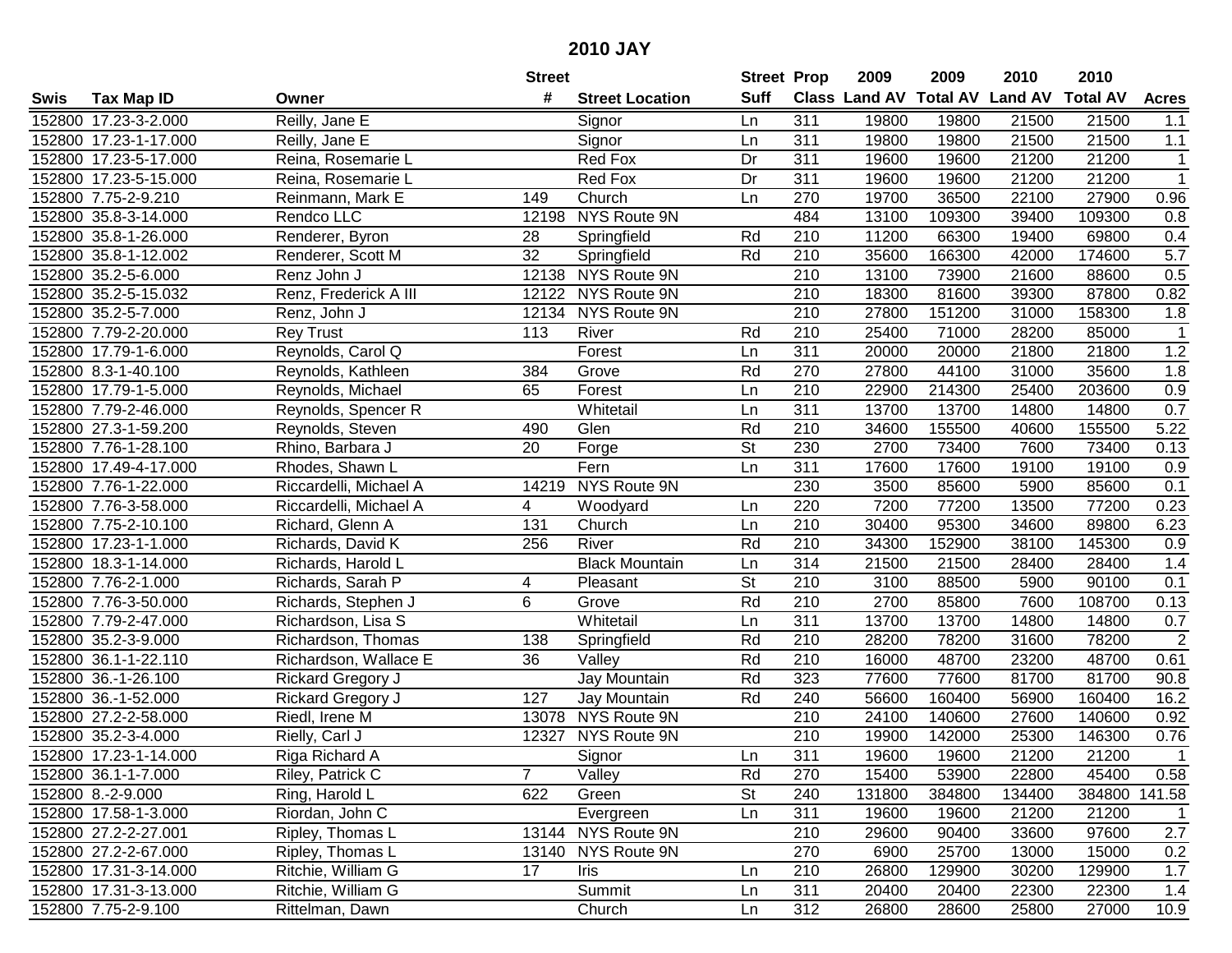|        |                       |                          | <b>Street</b>   |                        | <b>Street Prop</b>       |     | 2009                 | 2009            | 2010           | 2010            |                |
|--------|-----------------------|--------------------------|-----------------|------------------------|--------------------------|-----|----------------------|-----------------|----------------|-----------------|----------------|
| Swis   | Tax Map ID            | Owner                    | #               | <b>Street Location</b> | <b>Suff</b>              |     | <b>Class Land AV</b> | <b>Total AV</b> | <b>Land AV</b> | <b>Total AV</b> | <b>Acres</b>   |
|        | 152800 27.4-1-8.100   | Rivera, Gilbert          |                 | Hesseltine             | Rd                       | 323 | 37900                | 37900           | 43900          | 43900           | 15.24          |
|        | 152800 7.79-2-48.000  | Rivera, Ramon E          |                 | Whitetail              | Ln                       | 311 | 19600                | 19600           | 21200          | 21200           | $\mathbf 1$    |
|        | 152800 35.2-5-21.100  | Robards, Sherman M       | 50              | Pine Ridge             | Ln                       | 210 | 26400                | 279000          | 29100          | 279000          | 1.09           |
|        | 152800 27.3-1-47.000  | Robbins, Cecil F         | 473             | Valley                 | Rd                       | 210 | 18300                | 57300           | 24500          | 63000           | 0.7            |
|        | 152800 17.30-1-15.000 | Roberts, James J         |                 | Oneida                 | Ln                       | 311 | 19800                | 19800           | 21500          | 21500           | 1.1            |
|        | 152800 35.8-1-19.000  | Roberts, Wayne A         | $\overline{12}$ | Springfield            | Rd                       | 210 | 13600                | 138700          | 21900          | 138700          | 0.52           |
|        | 152800 35.8-1-14.000  | Roberts, Wayne A         |                 | Springfield            | Rd                       | 311 | 5100                 | 5100            | 4300           | 4300            | 0.2            |
|        | 152800 17.32-5-11.000 | Robertson, Duncan G      |                 | Cedar                  | $\overline{\mathsf{St}}$ | 311 | 17600                | 17600           | 19100          | 19100           | 0.9            |
|        | 152800 7.76-1-18.000  | Robins, Douglas          | 14235           | NYS Route 9N           |                          | 481 | 11700                | 27800           | 11400          | 28600           | 0.1            |
|        | 152800 27.3-1-4.200   | Robinson, Thomas K       | 18              | Stonehouse             | Ln                       | 314 | 19300                | 19300           | 27200          | 27200           | $\sqrt{3}$     |
|        | 152800 17.40-1-19.000 | Roche, Rolando           | 74              | <b>Scenic Point</b>    | Ln                       | 210 | 26200                | 184800          | 29300          | 177900          | 1.4            |
|        | 152800 27.1-2-23.100  | Rock, Michael            | 21              | Mallorys               | Way                      | 210 | 107000               | 436900          | 100300         | 436900          | 5.43           |
|        | 152800 35.2-5-25.300  | Rockwell, Harry P Jr     | 29              | Lawrence               | Way                      | 210 | 31300                | 123300          | 35900          | 124900          | 3.53           |
|        | 152800 27.4-1-34.000  | Rocky Branch Cottage LLC | 41              | Nugent                 | Ln                       | 210 | 35800                | 180200          | 42200          | 187600          | 5.8            |
|        | 152800 17.32-1-12.000 | Rodriguez, Robert I      | 49              | Summit                 | Ln                       | 210 | 26200                | 103600          | 29300          | 106400          | 1.4            |
|        | 152800 35.4-3-16.100  | Romanowski, Meda B       | 11943           | NYS Route 9N           |                          | 210 | 28500                | 60300           | 32100          | 61500           | 2.17           |
|        | 152800 7.84-5-3.000   | Rondeau, Joseph D        | 29              | <b>Broad</b>           | Ln                       | 210 | 3100                 | 85900           | 5900           | 85900           | 0.1            |
|        | 152800 45.-1-2.000    | Rooney, James S          | 407             | Jay Mountain           | Rd                       | 240 | 107200               | 204900          | 121700         | 274400          | 108.6          |
|        | 152800 45.-1-8.000    | Rooney, James S          |                 | Jay Mountain           | Rd                       | 323 | 46800                | 46800           | 49900          | 49900           | 80             |
|        | 152800 36.-1-20.000   | Rooney, James S          |                 | Jay Mountain           | Rd                       | 323 | 69900                | 69900           | 75800          | 75800           | 108.5          |
|        | 152800 45.-1-14.000   | Rooney, James S          |                 | Jay Mountain           | Rd                       | 323 | 48500                | 48500           | 54900          | 54900           | 89.92          |
|        | 152800 45.-1-9.000    | Rooney, William          |                 | Jay Mountain           | Rd                       | 323 | 51200                | 51200           | 54700          | 54700           | 87.5           |
| 152800 | 17.41-1-10.000        | Roque, Harvey            | 661             | AuSable                | Dr                       | 210 | 22900                | 135500          | 25400          | 128700          | 0.9            |
| 152800 | 17.40-5-10.000        | Roque, Harvey            |                 | AuSable                | Dr                       | 311 | 17600                | 17600           | 19100          | 19100           | 0.9            |
|        | 152800 17.41-8-14.000 | Rorvik, Roy              |                 | Ridge Top              | Ln                       | 311 | 19600                | 19600           | 21200          | 21200           | $\overline{1}$ |
|        | 152800 27.2-1-5.100   | Rosen, Robert F          |                 | 13135 NYS Route 9N     |                          | 210 | 26200                | 121700          | 28900          | 124500          | 1.02           |
|        | 152800 27.2-1-5.200   | Rosen, Robert W          | 13137           | NYS Route 9N           |                          | 484 | 11000                | 114600          | 18600          | 114600          | 0.36           |
|        | 152800 27.2-2-65.200  | Rosen, Robert W Jr       |                 | 13112 NYS Route 9N     |                          | 210 | 28800                | 234400          | 32400          | 235600          | 2.29           |
|        | 152800 18.3-1-21.100  | Rosenblum, Seth J        | 69              | Santo                  | Ln                       | 240 | 98800                | 277700          | 198800         | 285300          | 70.65          |
|        | 152800 18.3-1-20.000  | Rosenblum, Seth J        |                 | Santo                  | Ln                       | 912 | 46700                | 46700           | 49700          | 49700           | 20.2           |
|        | 152800 27.1-1-5.034   | Rosenblum, Seth J Dr     | 13036           | NYS Route 9N           |                          | 483 | 23600                | 158800          | 27400          | 158800          | 0.9            |
|        | 152800 17.22-1-1.000  | Rosenzweig, Arthur       | 134             | Signor                 | Ln                       | 210 | 25100                | 142800          | 27900          | 142800          | 0.66           |
|        | 152800 17.22-2-2.000  | Rosenzweig, Arthur       |                 | Signor                 | Ln                       | 311 | 11800                | 11800           | 12700          | 12700           | 0.6            |
|        | 152800 17.22-1-5.000  | Rosenzweig, Arthur       |                 | River                  | Rd                       | 311 | 32300                | 32300           | 33100          | 33100           | 1.3            |
|        | 152800 17.22-1-3.000  | Rosenzweig, Arthur       |                 | Signor                 | Ln                       | 311 | 23500                | 23500           | 25400          | 25400           | 0.8            |
|        | 152800 17.22-1-2.000  | Rosenzweig, Arthur       |                 | Signor                 | Ln                       | 311 | 20600                | 20600           | 22300          | 22300           | 0.7            |
|        | 152800 27.10-4-61.000 | Rosio, James             | 12888           | NYS Route 9N           |                          | 210 | 21300                | 115800          | 29900          | 115800          | 1.4            |
|        | 152800 7.76-3-65.000  | Ross, Christina L        |                 | 14155 NYS Route 9N     |                          | 220 | 10300                | 98200           | 17000          | 103500          | 0.5            |
|        | 152800 17.41-2-5.000  | Rossi, Michael L         | 28              | Oak Hollow             | Rd                       | 210 | 20600                | 116500          | 22800          | 118000          | 0.9            |
|        | 152800 36.-1-35.000   | Rottner, Wendy S         | 193             | Jay Mountain           | Rd                       | 260 | 53000                | 168200          | 64800          | 168200          | 10             |
|        | 152800 36.-1-34.200   | Rottner, Wendy S         |                 | Jay Mountain           | Rd                       | 323 | 32600                | 32600           | 34600          | 34600           | 15.4           |
|        | 152800 8.3-1-4.000    | Rougeau, Richard M       | 48              | Grove                  | Rd                       | 210 | 18300                | 46600           | 24500          | 46600           | 0.7            |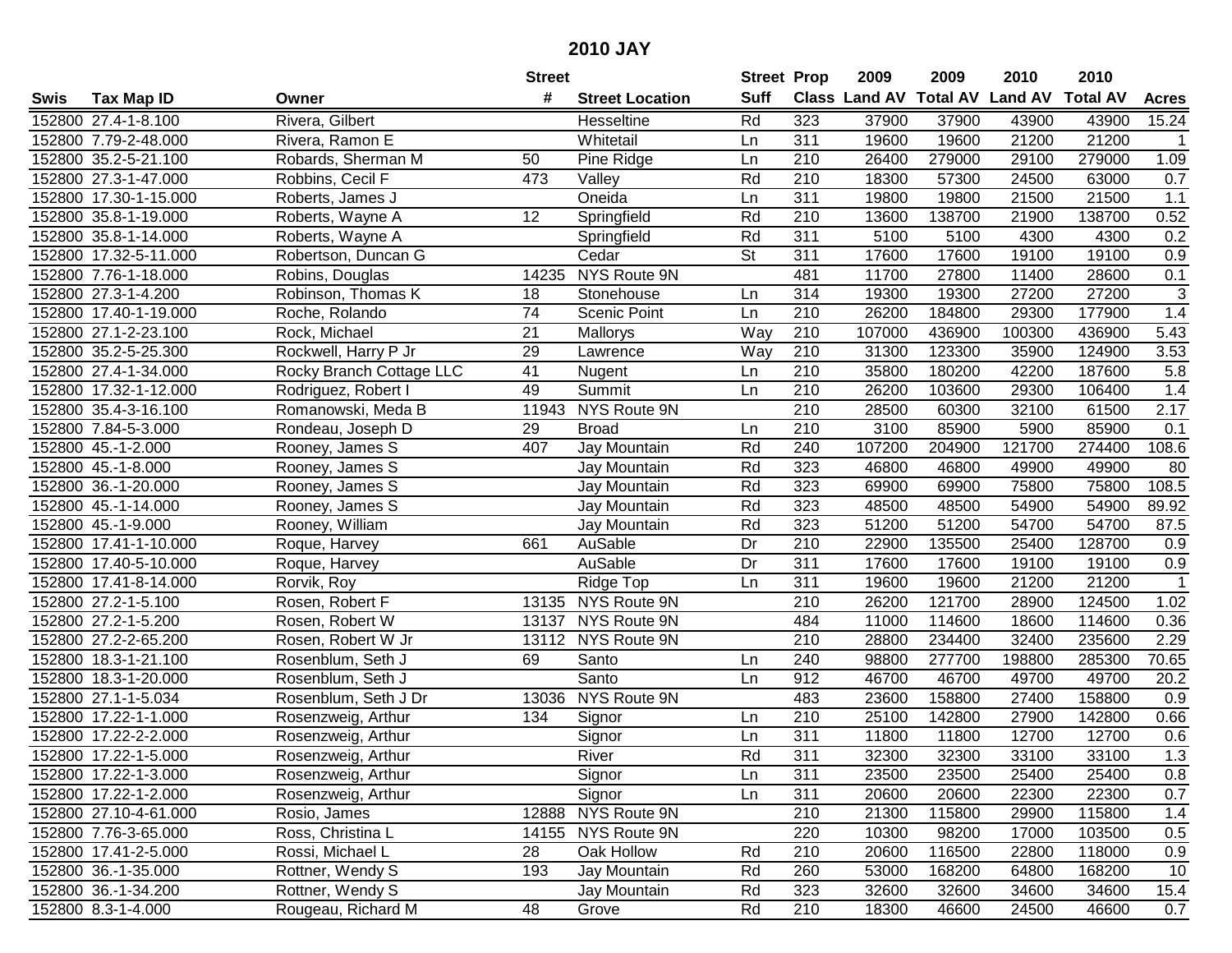|      |                       |                          | <b>Street</b>   |                          | <b>Street Prop</b>       |                  | 2009   | 2009   | 2010                           | 2010            |                  |
|------|-----------------------|--------------------------|-----------------|--------------------------|--------------------------|------------------|--------|--------|--------------------------------|-----------------|------------------|
| Swis | <b>Tax Map ID</b>     | Owner                    | #               | <b>Street Location</b>   | <b>Suff</b>              |                  |        |        | Class Land AV Total AV Land AV | <b>Total AV</b> | <b>Acres</b>     |
|      | 152800 45.-1-28.462   | Rouse, Susan D           | 822             | <b>Styles Brook</b>      | Rd                       | 210              | 40600  | 117800 | 49000                          | 126200          | 8.2              |
|      | 152800 35.8-1-13.100  | Rowe, Bruce D            |                 | Springfield              | Rd                       | 311              | 2600   | 2600   | 2600                           | 2600            | 0.1              |
|      | 152800 35.8-1-9.001   | Rowe, Bruce D            | 62              | Springfield              | Rd                       | 210              | 29200  | 320900 | 33000                          | 326100          | 2.5              |
|      | 152800 17.23-3-14.003 | Rowland, David A         | 24              | Sequoia Mountain         | Ln                       | $\overline{210}$ | 29600  | 196700 | 34100                          | 196700          | 3.1              |
|      | 152800 17.50-4-9.000  | Rowland, David A         |                 | <b>Briar</b>             | Ln                       | 311              | 19800  | 19800  | 21500                          | 21500           | 1.1              |
|      | 152800 7.79-5-12.000  | Rowland, William J       |                 | Fawn                     | $\overline{Dr}$          | 311              | 19800  | 19800  | 21500                          | 21500           | 1.1              |
|      | 152800 17.32-3-10.000 | Rowley, Jack Jr          |                 | EIm                      | <b>St</b>                | 311              | 17600  | 17600  | 19100                          | 19100           | 0.9              |
|      | 152800 17.32-3-7.000  | Rowley, Jack Jr          |                 | Fir                      | $\overline{\mathsf{St}}$ | 311              | 17600  | 17600  | 19100                          | 19100           | 0.9              |
|      | 152800 8.3-1-48.100   | Ruest, Albert A Jr       | 313             | <b>Rolling Mill Hill</b> | Rd                       | 240              | 35900  | 90000  | 38500                          | 90000           | 11.8             |
|      | 152800 35.4-4-8.000   | Ruff, Gary A             |                 | <b>Bartlett</b>          | Rd                       | 311              | 61600  | 61600  | 63600                          | 63600           | 47.7             |
|      | 152800 7.71-2-8.000   | Ruffer, Matthew          |                 | Cascade                  | Ln                       | 311              | 40000  | 40000  | 43500                          | 43500           | 1.2              |
|      | 152800 17.49-3-43.000 | Ruffrage, Barbara        |                 | Fern                     | Ln                       | 311              | 15700  | 15700  | 17000                          | 17000           | 0.8              |
|      | 152800 18.3-1-2.200   | Rumsey, Aaron L          | 1129            | <b>Stickney Bridge</b>   | Rd                       | 210              | 17800  | 68300  | 24200                          | 68300           | 0.68             |
|      | 152800 7.75-2-3.000   | Rushia, Wilfred J        | 183             | Church                   | Ln                       | 210              | 8200   | 86300  | 16100                          | 86300           | 0.4              |
|      | 152800 7.79-2-43.000  | Rusignuolo, Robert A     | 32              | Whitetail                | Ln                       | 210              | 25600  | 161700 | 28500                          | 161700          | 1.1              |
|      | 152800 17.49-4-9.000  | Russell, Robert I        |                 | Evergreen                | Ln                       | 311              | 17600  | 17600  | 19100                          | 19100           | 0.9              |
|      | 152800 8.3-1-5.200    | Ryan, John J             | 60              | Grove                    | Rd                       | $\overline{210}$ | 10200  | 40200  | 17500                          | 75800           | 0.31             |
|      | 152800 8.3-1-66.000   | Ryan, John J             |                 | Grove                    | Rd                       | 314              | 10000  | 10000  | 11000                          | 11000           | 4.4              |
|      | 152800 8.-2-1.200     | Ryan, John J Jr          | 585             | Grove                    | Rd                       | 280              | 150900 | 356000 | 163000                         | 362400          | 150              |
|      | 152800 7.76-3-32.000  | Ryan, John J Sr          |                 | 14212 NYS Route 9N       |                          | 220              | 3100   | 65400  | 5900                           | 65400           | 0.1              |
|      | 152800 7.76-3-31.000  | Ryan, John J Sr          | 14210           | NYS Route 9N             |                          | 210              | 3100   | 56700  | 5900                           | 56700           | 0.1              |
|      | 152800 8.-2-1.110     | Ryan, Robert B           | 745             | Green                    | <b>St</b>                | 240              | 66700  | 311000 | 70000                          | 319400          | 38.75            |
|      | 152800 27.4-1-12.000  | Rymers, Robert W         |                 | Hesseltine               | Rd                       | 323              | 23800  | 23800  | 25800                          | 25800           | 5.7              |
|      | 152800 7.84-5-25.000  | Ryno, Betty A            | 468             | Sheldrake                | Rd                       | 210              | 9200   | 151600 | 16100                          | 147000          | 0.4              |
|      | 152800 27.1-1-30.000  | Saccone, Curtis M        | 13035           | NYS Route 9N             |                          | 280              | 13100  | 89000  | 21700                          | 97900           | 0.5              |
|      | 152800 27.1-3-22.000  | Sala, Stephen            |                 | NYS Route 86             |                          | 311              | 19600  | 19600  | 21200                          | 21200           | 1.01             |
|      | 152800 17.50-4-11.000 | Salegna, Arthur J        |                 | <b>Briar</b>             | Ln                       | 311              | 19800  | 19800  | 21500                          | 21500           | 1.1              |
|      | 152800 27.23-3-8.000  | Sallese, Patricia A      | 41              | Traum                    | Ln                       | 220              | 25800  | 275900 | 28800                          | 253900          | 1.2              |
|      | 152800 27.1-1-25.000  | Saltmarsh & Straight Inc | 13063           | NYS Route 9N             |                          | 260              | 10700  | 25200  | 6500                           | 25200           | 0.3              |
|      | 152800 7.75-1-1.000   | Sample, Scott R          | 176             | Church                   | Ln                       | 220              | 4800   | 81200  | 11800                          | 81200           | 0.2              |
|      | 152800 17.32-3-5.000  | Sanpietro, John          | 36              | Fir                      | $\overline{\mathsf{St}}$ | 210              | 25100  | 203200 | 27900                          | 198700          | 0.99             |
|      | 152800 17.32-2-10.000 | Sanpietro, John          |                 | Fir                      | $\overline{\mathsf{St}}$ | $\overline{311}$ | 17600  | 17600  | 19100                          | 19100           | 0.9              |
|      | 152800 17.32-2-9.000  | Sanpietro, John          | $\overline{43}$ | Fir                      | $\overline{\mathsf{St}}$ | $\overline{210}$ | 22900  | 248100 | 25400                          | 248100          | $\overline{0.9}$ |
|      | 152800 17.32-2-11.000 | Sanpietro, John III      |                 | Fir                      | $\overline{\mathsf{St}}$ | 311              | 17600  | 17600  | 19100                          | 19100           | $\overline{0.9}$ |
|      | 152800 17.50-4-20.000 | Santa Maria, Craig       |                 | Spruce                   | Ln                       | 311              | 20200  | 20200  | 22000                          | 22000           | 1.3              |
|      | 152800 17.50-4-4.000  | Santa Maria, Craig       |                 | Spruce                   | Ln                       | 311              | 20000  | 20000  | 21800                          | 21800           | $1.2$            |
|      | 152800 17.50-1-14.000 | Santa Maria, Craig       | 85              | Evergreen                | Ln                       | 311              | 17600  | 17600  | 19100                          | 19100           | 0.9              |
|      | 152800 17.50-4-2.000  | Santa Maria, Craig M     | 28              | Spruce                   | Ln                       | 210              | 25800  | 115100 | 28800                          | 121500          | 1.2              |
|      | 152800 17.50-1-1.000  | Santa Maria, Patrick     |                 | Tannenbaum               | Ln                       | 311              | 17600  | 17600  | 19100                          | 19100           | 0.9              |
|      | 152800 7.76-1-30.000  | Santa Maria, Patrick     |                 | College                  | <b>St</b>                | 311              | 3100   | 3100   | 3100                           | 3100            | 0.1              |
|      | 152800 7.84-1-22.024  | Santa Maria, Patrick V   |                 | 14076 NYS Route 9N       |                          | 210              | 18300  | 126700 | 24500                          | 126700          | 0.7              |
|      | 152800 17.41-1-1.000  | Santana, Angelo          | 116             | Alder                    | $\overline{\mathsf{St}}$ | 210              | 22900  | 120900 | 25400                          | 123600          | 0.9              |
|      |                       |                          |                 |                          |                          |                  |        |        |                                |                 |                  |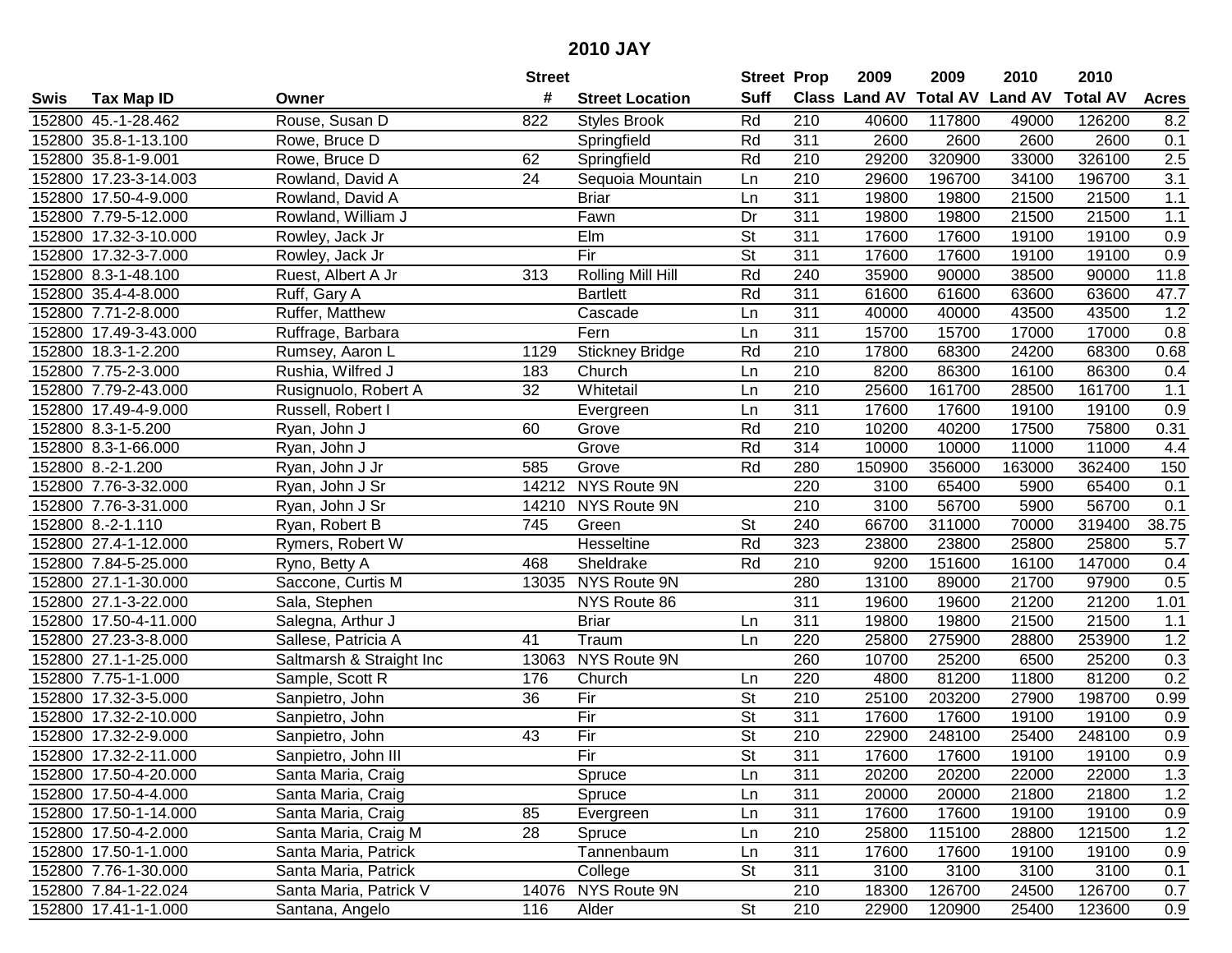| #<br><b>Suff</b><br><b>Class Land AV</b><br><b>Total AV</b><br><b>Land AV</b><br><b>Total AV</b><br><b>Tax Map ID</b><br><b>Street Location</b><br><b>Acres</b><br>Swis<br>Owner<br>Rd<br>311<br>152800 7.79-2-12.000<br>Santasiero, Robert<br>11800<br>11800<br>12700<br>12700<br>River<br>0.6<br>Whitetail<br>107100<br>152800 7.79-2-13.000<br>92<br>210<br>15200<br>16900<br>107100<br>0.6<br>Santasiero, Robert<br>Ln<br>152800 7.76-3-25.000<br>14196 NYS Route 9N<br>210<br>6500<br>76700<br>11800<br>81000<br>0.2<br>Santini, Dennis<br>Santini, Dennis P<br>433<br>9200<br>92200<br>92200<br>0.3<br>152800 7.76-3-26.000<br>6<br>School<br>29900<br>Ln.<br>30<br>152800 7.76-1-26.000<br><b>St</b><br>220<br>3100<br>107400<br>107400<br>0.1<br>Santor, Deanna L<br>Forge<br>5900<br>3<br>$\overline{210}$<br>0.2<br>152800 7.76-3-61.000<br>Santor, John C<br>Woodyard<br>6200<br>85100<br>11800<br>85100<br>Ln<br>152800 27.23-3-12.000<br>Sanville, James N III<br>32<br>210<br>25400<br>161800<br>153700<br>Traum<br>Ln<br>28200<br>$\mathbf 1$<br>1.2<br>152800 17.49-3-4.000<br>8<br>$\overline{210}$<br>25800<br>164400<br>28800<br>159500<br>Sauer, Knut F<br>Maple<br>Ln<br>NYS Route 9N<br>$\overline{210}$<br>27000<br>171900<br>152800 35.8-1-5.000<br>Savage, Victoria L<br>12247<br>29900<br>171900<br>1.4<br>799400<br>152800 18.3-1-23.000<br><b>SAW Properties LLC</b><br>113<br>Santo<br>280<br>799400<br>1400400<br>1400400<br>410<br>Ln<br>$\overline{322}$<br>157600<br>$\overline{52.7}$<br>152800 28.1-1-10.113<br><b>SAW Properties LLC</b><br>Murcray<br>157600<br>177600<br>177600<br>Ln<br>255900<br>152800 17.4-2-16.000<br>Orchard<br>210<br>21000<br>38900<br>255900<br>Sawyer, Jeffrey R<br>11<br>Ln<br>0.8<br>$\overline{11}$<br>152800 17.41-9-7.000<br>210<br>22900<br>120800<br>25400<br>124100<br>0.9<br>Scalamandre, Fred<br>Ln<br>Evergreen<br>Rd<br>311<br>29700<br>152800 7.79-1-7.000<br>River<br>22400<br>22400<br>29700<br>0.7<br>Scavo, Annie F<br>210<br>1.5<br>152800 17.40-1-13.000<br><b>Scenic Point</b><br>26400<br>192300<br>29600<br>192300<br>Scavo, Louis J<br>110<br>Ln<br>Rd<br>210<br>152800 7.79-2-4.000<br>227<br>River<br>20300<br>230000<br>22600<br>230000<br>0.8<br>Scavotto, Michael<br>Rd<br>$\overline{311}$<br>17600<br>17600<br>0.9<br>152800 7.79-2-3.000<br>River<br>19100<br>19100<br>Scavotto, Michael<br>Rd<br>323<br>3.5<br>20100<br>20100<br>24300<br>24300<br>152800 27.4-1-11.200<br>Schaaf-Rymers, Suzanne E<br>Hesseltine<br>3.5<br>323<br>Rd<br>20100<br>20100<br>24300<br>24300<br>152800 27.4-1-11.100<br>Schaaf, William C<br>Hesseltine<br>1.2<br>152800 17.38-1-3.000<br>210<br>25800<br>239800<br>28800<br>239800<br>Schefsky, Robert<br>206<br>Sequoia Mountain<br>Ln<br>Rd<br>270<br>37500<br>76500<br>11.49<br>152800 36.1-1-23.100<br>Schmaelzle, Ralph<br>171<br>Trumbulls<br>76500<br>40100<br>311<br>152800 17.41-4-5.000<br>Schneider, Thomas G<br>17600<br>17600<br>19100<br>19100<br>0.9<br>Aspen<br>Ln<br>311<br>0.9<br>152800 17.41-4-12.000<br>17600<br>17600<br>19100<br>19100<br>Schneider, Thomas G<br><b>Butternut</b><br>Ln<br>54<br>152800 27.2-3-6.000<br>Hazen<br>Rd<br>322<br>64900<br>64900<br>69300<br>69300<br>Scholl, Diane E<br>Rd<br>$\overline{311}$<br>5.62<br>152800 27.2-3-7.000<br>Hazen<br>28800<br>28800<br>34500<br>34500<br>Scholl, Diane E<br>612<br>166100<br>3500500<br>152800 7.76-1-1.100<br>School Dist 1<br>28<br>Church<br>133300<br>4600600<br>9.28<br>Ln<br>152800 7.76-1-1.200<br>62<br>612<br>1.7<br>School Dist 1<br>Church<br>Ln<br>78000<br>154400<br>78000<br>162100<br>311<br>17600<br>152800 17.50-1-3.000<br>Schuelein, Joan<br>17600<br>19100<br>19100<br>0.9<br>Tannenbaum<br>Ln<br>311<br>152800 17.50-1-2.000<br>17600<br>17600<br>19100<br>19100<br>0.9<br>Ln<br>Schuelein, Joan<br>Tannenbaum<br>$\overline{311}$<br>17600<br>17600<br>19100<br>152800 17.50-1-5.000<br>19100<br>0.9<br>Schuelein, Joan<br>Tannenbaum<br>Ln<br>152800 17.50-1-4.000<br>$\overline{210}$<br>25400<br>111700<br>$\overline{0.9}$<br>68<br>22900<br>109500<br>Schuelein, Robert H<br>Tannenbaum<br>Ln<br>152800 27.2-2-36.000<br>Rd<br>270<br>6900<br>38200<br>13000<br>25900<br>0.2<br>Schultz, Sandra<br>123<br>Hazen<br><b>NYS Route 9N</b><br>912<br>121000<br>196.9<br>152800 26.4-2-1.000<br>114600<br>114600<br>121000<br>Schwalbaum, Martin B<br>152800 27.3-1-1.000<br>173<br>260<br>19800<br>40700<br>23000<br>40700<br>1.5<br>Schwalbaum, Martin B<br>Stonehouse<br>Ln<br>152800 27.3-1-35.000<br>Schwalbaum, Martin B<br>Stonehouse<br>Ln<br>912<br>79900<br>79900<br>86100<br>86100<br>122<br>912<br>24800<br>6<br>152800 27.3-1-2.000<br>Schwalbaum, Martin B<br>Stonehouse<br>Ln<br>16900<br>16900<br>24800<br>152800 27.1-2-30.000<br>912<br>83700<br>83700<br>75100<br>75100<br>83.4<br>Schwalbaum, Martin B<br>213<br>Stonehouse<br>Ln<br>912<br>107500<br>233600<br>152800 27.1-2-29.000<br>Schwalbaum, Martin B<br>198<br>226800<br>110600<br>80.1<br>Stonehouse<br>Ln<br>312<br>152800 27.3-1-3.000<br>Schwalbaum, Martin B<br>97<br>Stonehouse<br>35600<br>39200<br>37600<br>37900<br>18.8<br>Ln<br>211200<br>152800 7.79-5-6.000<br>Schwarting, Peter<br>27<br>Whitetail<br>210<br>20300<br>22600<br>209400<br>0.8<br>Ln |                      |                  | <b>Street</b> |        | <b>Street Prop</b> |     | 2009  | 2009   | 2010  | 2010   |     |
|-------------------------------------------------------------------------------------------------------------------------------------------------------------------------------------------------------------------------------------------------------------------------------------------------------------------------------------------------------------------------------------------------------------------------------------------------------------------------------------------------------------------------------------------------------------------------------------------------------------------------------------------------------------------------------------------------------------------------------------------------------------------------------------------------------------------------------------------------------------------------------------------------------------------------------------------------------------------------------------------------------------------------------------------------------------------------------------------------------------------------------------------------------------------------------------------------------------------------------------------------------------------------------------------------------------------------------------------------------------------------------------------------------------------------------------------------------------------------------------------------------------------------------------------------------------------------------------------------------------------------------------------------------------------------------------------------------------------------------------------------------------------------------------------------------------------------------------------------------------------------------------------------------------------------------------------------------------------------------------------------------------------------------------------------------------------------------------------------------------------------------------------------------------------------------------------------------------------------------------------------------------------------------------------------------------------------------------------------------------------------------------------------------------------------------------------------------------------------------------------------------------------------------------------------------------------------------------------------------------------------------------------------------------------------------------------------------------------------------------------------------------------------------------------------------------------------------------------------------------------------------------------------------------------------------------------------------------------------------------------------------------------------------------------------------------------------------------------------------------------------------------------------------------------------------------------------------------------------------------------------------------------------------------------------------------------------------------------------------------------------------------------------------------------------------------------------------------------------------------------------------------------------------------------------------------------------------------------------------------------------------------------------------------------------------------------------------------------------------------------------------------------------------------------------------------------------------------------------------------------------------------------------------------------------------------------------------------------------------------------------------------------------------------------------------------------------------------------------------------------------------------------------------------------------------------------------------------------------------------------------------------------------------------------------------------------------------------------------------------------------------------------------------------------------------------------------------------------------------------------------------------------------------------------------------------------------------------------------------------------------------------------------------------------------------------------------------------------------------------------------------------------------------------------------------------------------------------------------------------------------------------------------------------------------------------------------------------------------------------------------------------------------------------------------------------------------------------------------------------------------------------------------------------------------------------------------------------------------------------------------------------------------------------------|----------------------|------------------|---------------|--------|--------------------|-----|-------|--------|-------|--------|-----|
|                                                                                                                                                                                                                                                                                                                                                                                                                                                                                                                                                                                                                                                                                                                                                                                                                                                                                                                                                                                                                                                                                                                                                                                                                                                                                                                                                                                                                                                                                                                                                                                                                                                                                                                                                                                                                                                                                                                                                                                                                                                                                                                                                                                                                                                                                                                                                                                                                                                                                                                                                                                                                                                                                                                                                                                                                                                                                                                                                                                                                                                                                                                                                                                                                                                                                                                                                                                                                                                                                                                                                                                                                                                                                                                                                                                                                                                                                                                                                                                                                                                                                                                                                                                                                                                                                                                                                                                                                                                                                                                                                                                                                                                                                                                                                                                                                                                                                                                                                                                                                                                                                                                                                                                                                                                                                           |                      |                  |               |        |                    |     |       |        |       |        |     |
|                                                                                                                                                                                                                                                                                                                                                                                                                                                                                                                                                                                                                                                                                                                                                                                                                                                                                                                                                                                                                                                                                                                                                                                                                                                                                                                                                                                                                                                                                                                                                                                                                                                                                                                                                                                                                                                                                                                                                                                                                                                                                                                                                                                                                                                                                                                                                                                                                                                                                                                                                                                                                                                                                                                                                                                                                                                                                                                                                                                                                                                                                                                                                                                                                                                                                                                                                                                                                                                                                                                                                                                                                                                                                                                                                                                                                                                                                                                                                                                                                                                                                                                                                                                                                                                                                                                                                                                                                                                                                                                                                                                                                                                                                                                                                                                                                                                                                                                                                                                                                                                                                                                                                                                                                                                                                           |                      |                  |               |        |                    |     |       |        |       |        |     |
|                                                                                                                                                                                                                                                                                                                                                                                                                                                                                                                                                                                                                                                                                                                                                                                                                                                                                                                                                                                                                                                                                                                                                                                                                                                                                                                                                                                                                                                                                                                                                                                                                                                                                                                                                                                                                                                                                                                                                                                                                                                                                                                                                                                                                                                                                                                                                                                                                                                                                                                                                                                                                                                                                                                                                                                                                                                                                                                                                                                                                                                                                                                                                                                                                                                                                                                                                                                                                                                                                                                                                                                                                                                                                                                                                                                                                                                                                                                                                                                                                                                                                                                                                                                                                                                                                                                                                                                                                                                                                                                                                                                                                                                                                                                                                                                                                                                                                                                                                                                                                                                                                                                                                                                                                                                                                           |                      |                  |               |        |                    |     |       |        |       |        |     |
|                                                                                                                                                                                                                                                                                                                                                                                                                                                                                                                                                                                                                                                                                                                                                                                                                                                                                                                                                                                                                                                                                                                                                                                                                                                                                                                                                                                                                                                                                                                                                                                                                                                                                                                                                                                                                                                                                                                                                                                                                                                                                                                                                                                                                                                                                                                                                                                                                                                                                                                                                                                                                                                                                                                                                                                                                                                                                                                                                                                                                                                                                                                                                                                                                                                                                                                                                                                                                                                                                                                                                                                                                                                                                                                                                                                                                                                                                                                                                                                                                                                                                                                                                                                                                                                                                                                                                                                                                                                                                                                                                                                                                                                                                                                                                                                                                                                                                                                                                                                                                                                                                                                                                                                                                                                                                           |                      |                  |               |        |                    |     |       |        |       |        |     |
|                                                                                                                                                                                                                                                                                                                                                                                                                                                                                                                                                                                                                                                                                                                                                                                                                                                                                                                                                                                                                                                                                                                                                                                                                                                                                                                                                                                                                                                                                                                                                                                                                                                                                                                                                                                                                                                                                                                                                                                                                                                                                                                                                                                                                                                                                                                                                                                                                                                                                                                                                                                                                                                                                                                                                                                                                                                                                                                                                                                                                                                                                                                                                                                                                                                                                                                                                                                                                                                                                                                                                                                                                                                                                                                                                                                                                                                                                                                                                                                                                                                                                                                                                                                                                                                                                                                                                                                                                                                                                                                                                                                                                                                                                                                                                                                                                                                                                                                                                                                                                                                                                                                                                                                                                                                                                           |                      |                  |               |        |                    |     |       |        |       |        |     |
|                                                                                                                                                                                                                                                                                                                                                                                                                                                                                                                                                                                                                                                                                                                                                                                                                                                                                                                                                                                                                                                                                                                                                                                                                                                                                                                                                                                                                                                                                                                                                                                                                                                                                                                                                                                                                                                                                                                                                                                                                                                                                                                                                                                                                                                                                                                                                                                                                                                                                                                                                                                                                                                                                                                                                                                                                                                                                                                                                                                                                                                                                                                                                                                                                                                                                                                                                                                                                                                                                                                                                                                                                                                                                                                                                                                                                                                                                                                                                                                                                                                                                                                                                                                                                                                                                                                                                                                                                                                                                                                                                                                                                                                                                                                                                                                                                                                                                                                                                                                                                                                                                                                                                                                                                                                                                           |                      |                  |               |        |                    |     |       |        |       |        |     |
|                                                                                                                                                                                                                                                                                                                                                                                                                                                                                                                                                                                                                                                                                                                                                                                                                                                                                                                                                                                                                                                                                                                                                                                                                                                                                                                                                                                                                                                                                                                                                                                                                                                                                                                                                                                                                                                                                                                                                                                                                                                                                                                                                                                                                                                                                                                                                                                                                                                                                                                                                                                                                                                                                                                                                                                                                                                                                                                                                                                                                                                                                                                                                                                                                                                                                                                                                                                                                                                                                                                                                                                                                                                                                                                                                                                                                                                                                                                                                                                                                                                                                                                                                                                                                                                                                                                                                                                                                                                                                                                                                                                                                                                                                                                                                                                                                                                                                                                                                                                                                                                                                                                                                                                                                                                                                           |                      |                  |               |        |                    |     |       |        |       |        |     |
|                                                                                                                                                                                                                                                                                                                                                                                                                                                                                                                                                                                                                                                                                                                                                                                                                                                                                                                                                                                                                                                                                                                                                                                                                                                                                                                                                                                                                                                                                                                                                                                                                                                                                                                                                                                                                                                                                                                                                                                                                                                                                                                                                                                                                                                                                                                                                                                                                                                                                                                                                                                                                                                                                                                                                                                                                                                                                                                                                                                                                                                                                                                                                                                                                                                                                                                                                                                                                                                                                                                                                                                                                                                                                                                                                                                                                                                                                                                                                                                                                                                                                                                                                                                                                                                                                                                                                                                                                                                                                                                                                                                                                                                                                                                                                                                                                                                                                                                                                                                                                                                                                                                                                                                                                                                                                           |                      |                  |               |        |                    |     |       |        |       |        |     |
|                                                                                                                                                                                                                                                                                                                                                                                                                                                                                                                                                                                                                                                                                                                                                                                                                                                                                                                                                                                                                                                                                                                                                                                                                                                                                                                                                                                                                                                                                                                                                                                                                                                                                                                                                                                                                                                                                                                                                                                                                                                                                                                                                                                                                                                                                                                                                                                                                                                                                                                                                                                                                                                                                                                                                                                                                                                                                                                                                                                                                                                                                                                                                                                                                                                                                                                                                                                                                                                                                                                                                                                                                                                                                                                                                                                                                                                                                                                                                                                                                                                                                                                                                                                                                                                                                                                                                                                                                                                                                                                                                                                                                                                                                                                                                                                                                                                                                                                                                                                                                                                                                                                                                                                                                                                                                           |                      |                  |               |        |                    |     |       |        |       |        |     |
|                                                                                                                                                                                                                                                                                                                                                                                                                                                                                                                                                                                                                                                                                                                                                                                                                                                                                                                                                                                                                                                                                                                                                                                                                                                                                                                                                                                                                                                                                                                                                                                                                                                                                                                                                                                                                                                                                                                                                                                                                                                                                                                                                                                                                                                                                                                                                                                                                                                                                                                                                                                                                                                                                                                                                                                                                                                                                                                                                                                                                                                                                                                                                                                                                                                                                                                                                                                                                                                                                                                                                                                                                                                                                                                                                                                                                                                                                                                                                                                                                                                                                                                                                                                                                                                                                                                                                                                                                                                                                                                                                                                                                                                                                                                                                                                                                                                                                                                                                                                                                                                                                                                                                                                                                                                                                           |                      |                  |               |        |                    |     |       |        |       |        |     |
|                                                                                                                                                                                                                                                                                                                                                                                                                                                                                                                                                                                                                                                                                                                                                                                                                                                                                                                                                                                                                                                                                                                                                                                                                                                                                                                                                                                                                                                                                                                                                                                                                                                                                                                                                                                                                                                                                                                                                                                                                                                                                                                                                                                                                                                                                                                                                                                                                                                                                                                                                                                                                                                                                                                                                                                                                                                                                                                                                                                                                                                                                                                                                                                                                                                                                                                                                                                                                                                                                                                                                                                                                                                                                                                                                                                                                                                                                                                                                                                                                                                                                                                                                                                                                                                                                                                                                                                                                                                                                                                                                                                                                                                                                                                                                                                                                                                                                                                                                                                                                                                                                                                                                                                                                                                                                           |                      |                  |               |        |                    |     |       |        |       |        |     |
|                                                                                                                                                                                                                                                                                                                                                                                                                                                                                                                                                                                                                                                                                                                                                                                                                                                                                                                                                                                                                                                                                                                                                                                                                                                                                                                                                                                                                                                                                                                                                                                                                                                                                                                                                                                                                                                                                                                                                                                                                                                                                                                                                                                                                                                                                                                                                                                                                                                                                                                                                                                                                                                                                                                                                                                                                                                                                                                                                                                                                                                                                                                                                                                                                                                                                                                                                                                                                                                                                                                                                                                                                                                                                                                                                                                                                                                                                                                                                                                                                                                                                                                                                                                                                                                                                                                                                                                                                                                                                                                                                                                                                                                                                                                                                                                                                                                                                                                                                                                                                                                                                                                                                                                                                                                                                           |                      |                  |               |        |                    |     |       |        |       |        |     |
|                                                                                                                                                                                                                                                                                                                                                                                                                                                                                                                                                                                                                                                                                                                                                                                                                                                                                                                                                                                                                                                                                                                                                                                                                                                                                                                                                                                                                                                                                                                                                                                                                                                                                                                                                                                                                                                                                                                                                                                                                                                                                                                                                                                                                                                                                                                                                                                                                                                                                                                                                                                                                                                                                                                                                                                                                                                                                                                                                                                                                                                                                                                                                                                                                                                                                                                                                                                                                                                                                                                                                                                                                                                                                                                                                                                                                                                                                                                                                                                                                                                                                                                                                                                                                                                                                                                                                                                                                                                                                                                                                                                                                                                                                                                                                                                                                                                                                                                                                                                                                                                                                                                                                                                                                                                                                           |                      |                  |               |        |                    |     |       |        |       |        |     |
|                                                                                                                                                                                                                                                                                                                                                                                                                                                                                                                                                                                                                                                                                                                                                                                                                                                                                                                                                                                                                                                                                                                                                                                                                                                                                                                                                                                                                                                                                                                                                                                                                                                                                                                                                                                                                                                                                                                                                                                                                                                                                                                                                                                                                                                                                                                                                                                                                                                                                                                                                                                                                                                                                                                                                                                                                                                                                                                                                                                                                                                                                                                                                                                                                                                                                                                                                                                                                                                                                                                                                                                                                                                                                                                                                                                                                                                                                                                                                                                                                                                                                                                                                                                                                                                                                                                                                                                                                                                                                                                                                                                                                                                                                                                                                                                                                                                                                                                                                                                                                                                                                                                                                                                                                                                                                           |                      |                  |               |        |                    |     |       |        |       |        |     |
|                                                                                                                                                                                                                                                                                                                                                                                                                                                                                                                                                                                                                                                                                                                                                                                                                                                                                                                                                                                                                                                                                                                                                                                                                                                                                                                                                                                                                                                                                                                                                                                                                                                                                                                                                                                                                                                                                                                                                                                                                                                                                                                                                                                                                                                                                                                                                                                                                                                                                                                                                                                                                                                                                                                                                                                                                                                                                                                                                                                                                                                                                                                                                                                                                                                                                                                                                                                                                                                                                                                                                                                                                                                                                                                                                                                                                                                                                                                                                                                                                                                                                                                                                                                                                                                                                                                                                                                                                                                                                                                                                                                                                                                                                                                                                                                                                                                                                                                                                                                                                                                                                                                                                                                                                                                                                           |                      |                  |               |        |                    |     |       |        |       |        |     |
|                                                                                                                                                                                                                                                                                                                                                                                                                                                                                                                                                                                                                                                                                                                                                                                                                                                                                                                                                                                                                                                                                                                                                                                                                                                                                                                                                                                                                                                                                                                                                                                                                                                                                                                                                                                                                                                                                                                                                                                                                                                                                                                                                                                                                                                                                                                                                                                                                                                                                                                                                                                                                                                                                                                                                                                                                                                                                                                                                                                                                                                                                                                                                                                                                                                                                                                                                                                                                                                                                                                                                                                                                                                                                                                                                                                                                                                                                                                                                                                                                                                                                                                                                                                                                                                                                                                                                                                                                                                                                                                                                                                                                                                                                                                                                                                                                                                                                                                                                                                                                                                                                                                                                                                                                                                                                           |                      |                  |               |        |                    |     |       |        |       |        |     |
|                                                                                                                                                                                                                                                                                                                                                                                                                                                                                                                                                                                                                                                                                                                                                                                                                                                                                                                                                                                                                                                                                                                                                                                                                                                                                                                                                                                                                                                                                                                                                                                                                                                                                                                                                                                                                                                                                                                                                                                                                                                                                                                                                                                                                                                                                                                                                                                                                                                                                                                                                                                                                                                                                                                                                                                                                                                                                                                                                                                                                                                                                                                                                                                                                                                                                                                                                                                                                                                                                                                                                                                                                                                                                                                                                                                                                                                                                                                                                                                                                                                                                                                                                                                                                                                                                                                                                                                                                                                                                                                                                                                                                                                                                                                                                                                                                                                                                                                                                                                                                                                                                                                                                                                                                                                                                           |                      |                  |               |        |                    |     |       |        |       |        |     |
|                                                                                                                                                                                                                                                                                                                                                                                                                                                                                                                                                                                                                                                                                                                                                                                                                                                                                                                                                                                                                                                                                                                                                                                                                                                                                                                                                                                                                                                                                                                                                                                                                                                                                                                                                                                                                                                                                                                                                                                                                                                                                                                                                                                                                                                                                                                                                                                                                                                                                                                                                                                                                                                                                                                                                                                                                                                                                                                                                                                                                                                                                                                                                                                                                                                                                                                                                                                                                                                                                                                                                                                                                                                                                                                                                                                                                                                                                                                                                                                                                                                                                                                                                                                                                                                                                                                                                                                                                                                                                                                                                                                                                                                                                                                                                                                                                                                                                                                                                                                                                                                                                                                                                                                                                                                                                           |                      |                  |               |        |                    |     |       |        |       |        |     |
|                                                                                                                                                                                                                                                                                                                                                                                                                                                                                                                                                                                                                                                                                                                                                                                                                                                                                                                                                                                                                                                                                                                                                                                                                                                                                                                                                                                                                                                                                                                                                                                                                                                                                                                                                                                                                                                                                                                                                                                                                                                                                                                                                                                                                                                                                                                                                                                                                                                                                                                                                                                                                                                                                                                                                                                                                                                                                                                                                                                                                                                                                                                                                                                                                                                                                                                                                                                                                                                                                                                                                                                                                                                                                                                                                                                                                                                                                                                                                                                                                                                                                                                                                                                                                                                                                                                                                                                                                                                                                                                                                                                                                                                                                                                                                                                                                                                                                                                                                                                                                                                                                                                                                                                                                                                                                           |                      |                  |               |        |                    |     |       |        |       |        |     |
|                                                                                                                                                                                                                                                                                                                                                                                                                                                                                                                                                                                                                                                                                                                                                                                                                                                                                                                                                                                                                                                                                                                                                                                                                                                                                                                                                                                                                                                                                                                                                                                                                                                                                                                                                                                                                                                                                                                                                                                                                                                                                                                                                                                                                                                                                                                                                                                                                                                                                                                                                                                                                                                                                                                                                                                                                                                                                                                                                                                                                                                                                                                                                                                                                                                                                                                                                                                                                                                                                                                                                                                                                                                                                                                                                                                                                                                                                                                                                                                                                                                                                                                                                                                                                                                                                                                                                                                                                                                                                                                                                                                                                                                                                                                                                                                                                                                                                                                                                                                                                                                                                                                                                                                                                                                                                           |                      |                  |               |        |                    |     |       |        |       |        |     |
|                                                                                                                                                                                                                                                                                                                                                                                                                                                                                                                                                                                                                                                                                                                                                                                                                                                                                                                                                                                                                                                                                                                                                                                                                                                                                                                                                                                                                                                                                                                                                                                                                                                                                                                                                                                                                                                                                                                                                                                                                                                                                                                                                                                                                                                                                                                                                                                                                                                                                                                                                                                                                                                                                                                                                                                                                                                                                                                                                                                                                                                                                                                                                                                                                                                                                                                                                                                                                                                                                                                                                                                                                                                                                                                                                                                                                                                                                                                                                                                                                                                                                                                                                                                                                                                                                                                                                                                                                                                                                                                                                                                                                                                                                                                                                                                                                                                                                                                                                                                                                                                                                                                                                                                                                                                                                           |                      |                  |               |        |                    |     |       |        |       |        |     |
|                                                                                                                                                                                                                                                                                                                                                                                                                                                                                                                                                                                                                                                                                                                                                                                                                                                                                                                                                                                                                                                                                                                                                                                                                                                                                                                                                                                                                                                                                                                                                                                                                                                                                                                                                                                                                                                                                                                                                                                                                                                                                                                                                                                                                                                                                                                                                                                                                                                                                                                                                                                                                                                                                                                                                                                                                                                                                                                                                                                                                                                                                                                                                                                                                                                                                                                                                                                                                                                                                                                                                                                                                                                                                                                                                                                                                                                                                                                                                                                                                                                                                                                                                                                                                                                                                                                                                                                                                                                                                                                                                                                                                                                                                                                                                                                                                                                                                                                                                                                                                                                                                                                                                                                                                                                                                           |                      |                  |               |        |                    |     |       |        |       |        |     |
|                                                                                                                                                                                                                                                                                                                                                                                                                                                                                                                                                                                                                                                                                                                                                                                                                                                                                                                                                                                                                                                                                                                                                                                                                                                                                                                                                                                                                                                                                                                                                                                                                                                                                                                                                                                                                                                                                                                                                                                                                                                                                                                                                                                                                                                                                                                                                                                                                                                                                                                                                                                                                                                                                                                                                                                                                                                                                                                                                                                                                                                                                                                                                                                                                                                                                                                                                                                                                                                                                                                                                                                                                                                                                                                                                                                                                                                                                                                                                                                                                                                                                                                                                                                                                                                                                                                                                                                                                                                                                                                                                                                                                                                                                                                                                                                                                                                                                                                                                                                                                                                                                                                                                                                                                                                                                           |                      |                  |               |        |                    |     |       |        |       |        |     |
|                                                                                                                                                                                                                                                                                                                                                                                                                                                                                                                                                                                                                                                                                                                                                                                                                                                                                                                                                                                                                                                                                                                                                                                                                                                                                                                                                                                                                                                                                                                                                                                                                                                                                                                                                                                                                                                                                                                                                                                                                                                                                                                                                                                                                                                                                                                                                                                                                                                                                                                                                                                                                                                                                                                                                                                                                                                                                                                                                                                                                                                                                                                                                                                                                                                                                                                                                                                                                                                                                                                                                                                                                                                                                                                                                                                                                                                                                                                                                                                                                                                                                                                                                                                                                                                                                                                                                                                                                                                                                                                                                                                                                                                                                                                                                                                                                                                                                                                                                                                                                                                                                                                                                                                                                                                                                           |                      |                  |               |        |                    |     |       |        |       |        |     |
|                                                                                                                                                                                                                                                                                                                                                                                                                                                                                                                                                                                                                                                                                                                                                                                                                                                                                                                                                                                                                                                                                                                                                                                                                                                                                                                                                                                                                                                                                                                                                                                                                                                                                                                                                                                                                                                                                                                                                                                                                                                                                                                                                                                                                                                                                                                                                                                                                                                                                                                                                                                                                                                                                                                                                                                                                                                                                                                                                                                                                                                                                                                                                                                                                                                                                                                                                                                                                                                                                                                                                                                                                                                                                                                                                                                                                                                                                                                                                                                                                                                                                                                                                                                                                                                                                                                                                                                                                                                                                                                                                                                                                                                                                                                                                                                                                                                                                                                                                                                                                                                                                                                                                                                                                                                                                           |                      |                  |               |        |                    |     |       |        |       |        |     |
|                                                                                                                                                                                                                                                                                                                                                                                                                                                                                                                                                                                                                                                                                                                                                                                                                                                                                                                                                                                                                                                                                                                                                                                                                                                                                                                                                                                                                                                                                                                                                                                                                                                                                                                                                                                                                                                                                                                                                                                                                                                                                                                                                                                                                                                                                                                                                                                                                                                                                                                                                                                                                                                                                                                                                                                                                                                                                                                                                                                                                                                                                                                                                                                                                                                                                                                                                                                                                                                                                                                                                                                                                                                                                                                                                                                                                                                                                                                                                                                                                                                                                                                                                                                                                                                                                                                                                                                                                                                                                                                                                                                                                                                                                                                                                                                                                                                                                                                                                                                                                                                                                                                                                                                                                                                                                           |                      |                  |               |        |                    |     |       |        |       |        |     |
|                                                                                                                                                                                                                                                                                                                                                                                                                                                                                                                                                                                                                                                                                                                                                                                                                                                                                                                                                                                                                                                                                                                                                                                                                                                                                                                                                                                                                                                                                                                                                                                                                                                                                                                                                                                                                                                                                                                                                                                                                                                                                                                                                                                                                                                                                                                                                                                                                                                                                                                                                                                                                                                                                                                                                                                                                                                                                                                                                                                                                                                                                                                                                                                                                                                                                                                                                                                                                                                                                                                                                                                                                                                                                                                                                                                                                                                                                                                                                                                                                                                                                                                                                                                                                                                                                                                                                                                                                                                                                                                                                                                                                                                                                                                                                                                                                                                                                                                                                                                                                                                                                                                                                                                                                                                                                           |                      |                  |               |        |                    |     |       |        |       |        |     |
|                                                                                                                                                                                                                                                                                                                                                                                                                                                                                                                                                                                                                                                                                                                                                                                                                                                                                                                                                                                                                                                                                                                                                                                                                                                                                                                                                                                                                                                                                                                                                                                                                                                                                                                                                                                                                                                                                                                                                                                                                                                                                                                                                                                                                                                                                                                                                                                                                                                                                                                                                                                                                                                                                                                                                                                                                                                                                                                                                                                                                                                                                                                                                                                                                                                                                                                                                                                                                                                                                                                                                                                                                                                                                                                                                                                                                                                                                                                                                                                                                                                                                                                                                                                                                                                                                                                                                                                                                                                                                                                                                                                                                                                                                                                                                                                                                                                                                                                                                                                                                                                                                                                                                                                                                                                                                           |                      |                  |               |        |                    |     |       |        |       |        |     |
|                                                                                                                                                                                                                                                                                                                                                                                                                                                                                                                                                                                                                                                                                                                                                                                                                                                                                                                                                                                                                                                                                                                                                                                                                                                                                                                                                                                                                                                                                                                                                                                                                                                                                                                                                                                                                                                                                                                                                                                                                                                                                                                                                                                                                                                                                                                                                                                                                                                                                                                                                                                                                                                                                                                                                                                                                                                                                                                                                                                                                                                                                                                                                                                                                                                                                                                                                                                                                                                                                                                                                                                                                                                                                                                                                                                                                                                                                                                                                                                                                                                                                                                                                                                                                                                                                                                                                                                                                                                                                                                                                                                                                                                                                                                                                                                                                                                                                                                                                                                                                                                                                                                                                                                                                                                                                           |                      |                  |               |        |                    |     |       |        |       |        |     |
|                                                                                                                                                                                                                                                                                                                                                                                                                                                                                                                                                                                                                                                                                                                                                                                                                                                                                                                                                                                                                                                                                                                                                                                                                                                                                                                                                                                                                                                                                                                                                                                                                                                                                                                                                                                                                                                                                                                                                                                                                                                                                                                                                                                                                                                                                                                                                                                                                                                                                                                                                                                                                                                                                                                                                                                                                                                                                                                                                                                                                                                                                                                                                                                                                                                                                                                                                                                                                                                                                                                                                                                                                                                                                                                                                                                                                                                                                                                                                                                                                                                                                                                                                                                                                                                                                                                                                                                                                                                                                                                                                                                                                                                                                                                                                                                                                                                                                                                                                                                                                                                                                                                                                                                                                                                                                           |                      |                  |               |        |                    |     |       |        |       |        |     |
|                                                                                                                                                                                                                                                                                                                                                                                                                                                                                                                                                                                                                                                                                                                                                                                                                                                                                                                                                                                                                                                                                                                                                                                                                                                                                                                                                                                                                                                                                                                                                                                                                                                                                                                                                                                                                                                                                                                                                                                                                                                                                                                                                                                                                                                                                                                                                                                                                                                                                                                                                                                                                                                                                                                                                                                                                                                                                                                                                                                                                                                                                                                                                                                                                                                                                                                                                                                                                                                                                                                                                                                                                                                                                                                                                                                                                                                                                                                                                                                                                                                                                                                                                                                                                                                                                                                                                                                                                                                                                                                                                                                                                                                                                                                                                                                                                                                                                                                                                                                                                                                                                                                                                                                                                                                                                           |                      |                  |               |        |                    |     |       |        |       |        |     |
|                                                                                                                                                                                                                                                                                                                                                                                                                                                                                                                                                                                                                                                                                                                                                                                                                                                                                                                                                                                                                                                                                                                                                                                                                                                                                                                                                                                                                                                                                                                                                                                                                                                                                                                                                                                                                                                                                                                                                                                                                                                                                                                                                                                                                                                                                                                                                                                                                                                                                                                                                                                                                                                                                                                                                                                                                                                                                                                                                                                                                                                                                                                                                                                                                                                                                                                                                                                                                                                                                                                                                                                                                                                                                                                                                                                                                                                                                                                                                                                                                                                                                                                                                                                                                                                                                                                                                                                                                                                                                                                                                                                                                                                                                                                                                                                                                                                                                                                                                                                                                                                                                                                                                                                                                                                                                           |                      |                  |               |        |                    |     |       |        |       |        |     |
|                                                                                                                                                                                                                                                                                                                                                                                                                                                                                                                                                                                                                                                                                                                                                                                                                                                                                                                                                                                                                                                                                                                                                                                                                                                                                                                                                                                                                                                                                                                                                                                                                                                                                                                                                                                                                                                                                                                                                                                                                                                                                                                                                                                                                                                                                                                                                                                                                                                                                                                                                                                                                                                                                                                                                                                                                                                                                                                                                                                                                                                                                                                                                                                                                                                                                                                                                                                                                                                                                                                                                                                                                                                                                                                                                                                                                                                                                                                                                                                                                                                                                                                                                                                                                                                                                                                                                                                                                                                                                                                                                                                                                                                                                                                                                                                                                                                                                                                                                                                                                                                                                                                                                                                                                                                                                           |                      |                  |               |        |                    |     |       |        |       |        |     |
|                                                                                                                                                                                                                                                                                                                                                                                                                                                                                                                                                                                                                                                                                                                                                                                                                                                                                                                                                                                                                                                                                                                                                                                                                                                                                                                                                                                                                                                                                                                                                                                                                                                                                                                                                                                                                                                                                                                                                                                                                                                                                                                                                                                                                                                                                                                                                                                                                                                                                                                                                                                                                                                                                                                                                                                                                                                                                                                                                                                                                                                                                                                                                                                                                                                                                                                                                                                                                                                                                                                                                                                                                                                                                                                                                                                                                                                                                                                                                                                                                                                                                                                                                                                                                                                                                                                                                                                                                                                                                                                                                                                                                                                                                                                                                                                                                                                                                                                                                                                                                                                                                                                                                                                                                                                                                           |                      |                  |               |        |                    |     |       |        |       |        |     |
|                                                                                                                                                                                                                                                                                                                                                                                                                                                                                                                                                                                                                                                                                                                                                                                                                                                                                                                                                                                                                                                                                                                                                                                                                                                                                                                                                                                                                                                                                                                                                                                                                                                                                                                                                                                                                                                                                                                                                                                                                                                                                                                                                                                                                                                                                                                                                                                                                                                                                                                                                                                                                                                                                                                                                                                                                                                                                                                                                                                                                                                                                                                                                                                                                                                                                                                                                                                                                                                                                                                                                                                                                                                                                                                                                                                                                                                                                                                                                                                                                                                                                                                                                                                                                                                                                                                                                                                                                                                                                                                                                                                                                                                                                                                                                                                                                                                                                                                                                                                                                                                                                                                                                                                                                                                                                           |                      |                  |               |        |                    |     |       |        |       |        |     |
|                                                                                                                                                                                                                                                                                                                                                                                                                                                                                                                                                                                                                                                                                                                                                                                                                                                                                                                                                                                                                                                                                                                                                                                                                                                                                                                                                                                                                                                                                                                                                                                                                                                                                                                                                                                                                                                                                                                                                                                                                                                                                                                                                                                                                                                                                                                                                                                                                                                                                                                                                                                                                                                                                                                                                                                                                                                                                                                                                                                                                                                                                                                                                                                                                                                                                                                                                                                                                                                                                                                                                                                                                                                                                                                                                                                                                                                                                                                                                                                                                                                                                                                                                                                                                                                                                                                                                                                                                                                                                                                                                                                                                                                                                                                                                                                                                                                                                                                                                                                                                                                                                                                                                                                                                                                                                           |                      |                  |               |        |                    |     |       |        |       |        |     |
|                                                                                                                                                                                                                                                                                                                                                                                                                                                                                                                                                                                                                                                                                                                                                                                                                                                                                                                                                                                                                                                                                                                                                                                                                                                                                                                                                                                                                                                                                                                                                                                                                                                                                                                                                                                                                                                                                                                                                                                                                                                                                                                                                                                                                                                                                                                                                                                                                                                                                                                                                                                                                                                                                                                                                                                                                                                                                                                                                                                                                                                                                                                                                                                                                                                                                                                                                                                                                                                                                                                                                                                                                                                                                                                                                                                                                                                                                                                                                                                                                                                                                                                                                                                                                                                                                                                                                                                                                                                                                                                                                                                                                                                                                                                                                                                                                                                                                                                                                                                                                                                                                                                                                                                                                                                                                           |                      |                  |               |        |                    |     |       |        |       |        |     |
|                                                                                                                                                                                                                                                                                                                                                                                                                                                                                                                                                                                                                                                                                                                                                                                                                                                                                                                                                                                                                                                                                                                                                                                                                                                                                                                                                                                                                                                                                                                                                                                                                                                                                                                                                                                                                                                                                                                                                                                                                                                                                                                                                                                                                                                                                                                                                                                                                                                                                                                                                                                                                                                                                                                                                                                                                                                                                                                                                                                                                                                                                                                                                                                                                                                                                                                                                                                                                                                                                                                                                                                                                                                                                                                                                                                                                                                                                                                                                                                                                                                                                                                                                                                                                                                                                                                                                                                                                                                                                                                                                                                                                                                                                                                                                                                                                                                                                                                                                                                                                                                                                                                                                                                                                                                                                           |                      |                  |               |        |                    |     |       |        |       |        |     |
|                                                                                                                                                                                                                                                                                                                                                                                                                                                                                                                                                                                                                                                                                                                                                                                                                                                                                                                                                                                                                                                                                                                                                                                                                                                                                                                                                                                                                                                                                                                                                                                                                                                                                                                                                                                                                                                                                                                                                                                                                                                                                                                                                                                                                                                                                                                                                                                                                                                                                                                                                                                                                                                                                                                                                                                                                                                                                                                                                                                                                                                                                                                                                                                                                                                                                                                                                                                                                                                                                                                                                                                                                                                                                                                                                                                                                                                                                                                                                                                                                                                                                                                                                                                                                                                                                                                                                                                                                                                                                                                                                                                                                                                                                                                                                                                                                                                                                                                                                                                                                                                                                                                                                                                                                                                                                           |                      |                  |               |        |                    |     |       |        |       |        |     |
|                                                                                                                                                                                                                                                                                                                                                                                                                                                                                                                                                                                                                                                                                                                                                                                                                                                                                                                                                                                                                                                                                                                                                                                                                                                                                                                                                                                                                                                                                                                                                                                                                                                                                                                                                                                                                                                                                                                                                                                                                                                                                                                                                                                                                                                                                                                                                                                                                                                                                                                                                                                                                                                                                                                                                                                                                                                                                                                                                                                                                                                                                                                                                                                                                                                                                                                                                                                                                                                                                                                                                                                                                                                                                                                                                                                                                                                                                                                                                                                                                                                                                                                                                                                                                                                                                                                                                                                                                                                                                                                                                                                                                                                                                                                                                                                                                                                                                                                                                                                                                                                                                                                                                                                                                                                                                           |                      |                  |               |        |                    |     |       |        |       |        |     |
|                                                                                                                                                                                                                                                                                                                                                                                                                                                                                                                                                                                                                                                                                                                                                                                                                                                                                                                                                                                                                                                                                                                                                                                                                                                                                                                                                                                                                                                                                                                                                                                                                                                                                                                                                                                                                                                                                                                                                                                                                                                                                                                                                                                                                                                                                                                                                                                                                                                                                                                                                                                                                                                                                                                                                                                                                                                                                                                                                                                                                                                                                                                                                                                                                                                                                                                                                                                                                                                                                                                                                                                                                                                                                                                                                                                                                                                                                                                                                                                                                                                                                                                                                                                                                                                                                                                                                                                                                                                                                                                                                                                                                                                                                                                                                                                                                                                                                                                                                                                                                                                                                                                                                                                                                                                                                           |                      |                  |               |        |                    |     |       |        |       |        |     |
|                                                                                                                                                                                                                                                                                                                                                                                                                                                                                                                                                                                                                                                                                                                                                                                                                                                                                                                                                                                                                                                                                                                                                                                                                                                                                                                                                                                                                                                                                                                                                                                                                                                                                                                                                                                                                                                                                                                                                                                                                                                                                                                                                                                                                                                                                                                                                                                                                                                                                                                                                                                                                                                                                                                                                                                                                                                                                                                                                                                                                                                                                                                                                                                                                                                                                                                                                                                                                                                                                                                                                                                                                                                                                                                                                                                                                                                                                                                                                                                                                                                                                                                                                                                                                                                                                                                                                                                                                                                                                                                                                                                                                                                                                                                                                                                                                                                                                                                                                                                                                                                                                                                                                                                                                                                                                           | 152800 17.41-8-3.000 | Schwartz, Cary H | 76            | Cherry | Ln                 | 210 | 22900 | 106600 | 25400 | 110900 | 0.9 |
| 322<br>152800 8.3-1-25.000<br>Rd<br>61700<br>64900<br>72.2<br>Schwartz, Darryl<br>Grove<br>61700<br>64900                                                                                                                                                                                                                                                                                                                                                                                                                                                                                                                                                                                                                                                                                                                                                                                                                                                                                                                                                                                                                                                                                                                                                                                                                                                                                                                                                                                                                                                                                                                                                                                                                                                                                                                                                                                                                                                                                                                                                                                                                                                                                                                                                                                                                                                                                                                                                                                                                                                                                                                                                                                                                                                                                                                                                                                                                                                                                                                                                                                                                                                                                                                                                                                                                                                                                                                                                                                                                                                                                                                                                                                                                                                                                                                                                                                                                                                                                                                                                                                                                                                                                                                                                                                                                                                                                                                                                                                                                                                                                                                                                                                                                                                                                                                                                                                                                                                                                                                                                                                                                                                                                                                                                                                 |                      |                  |               |        |                    |     |       |        |       |        |     |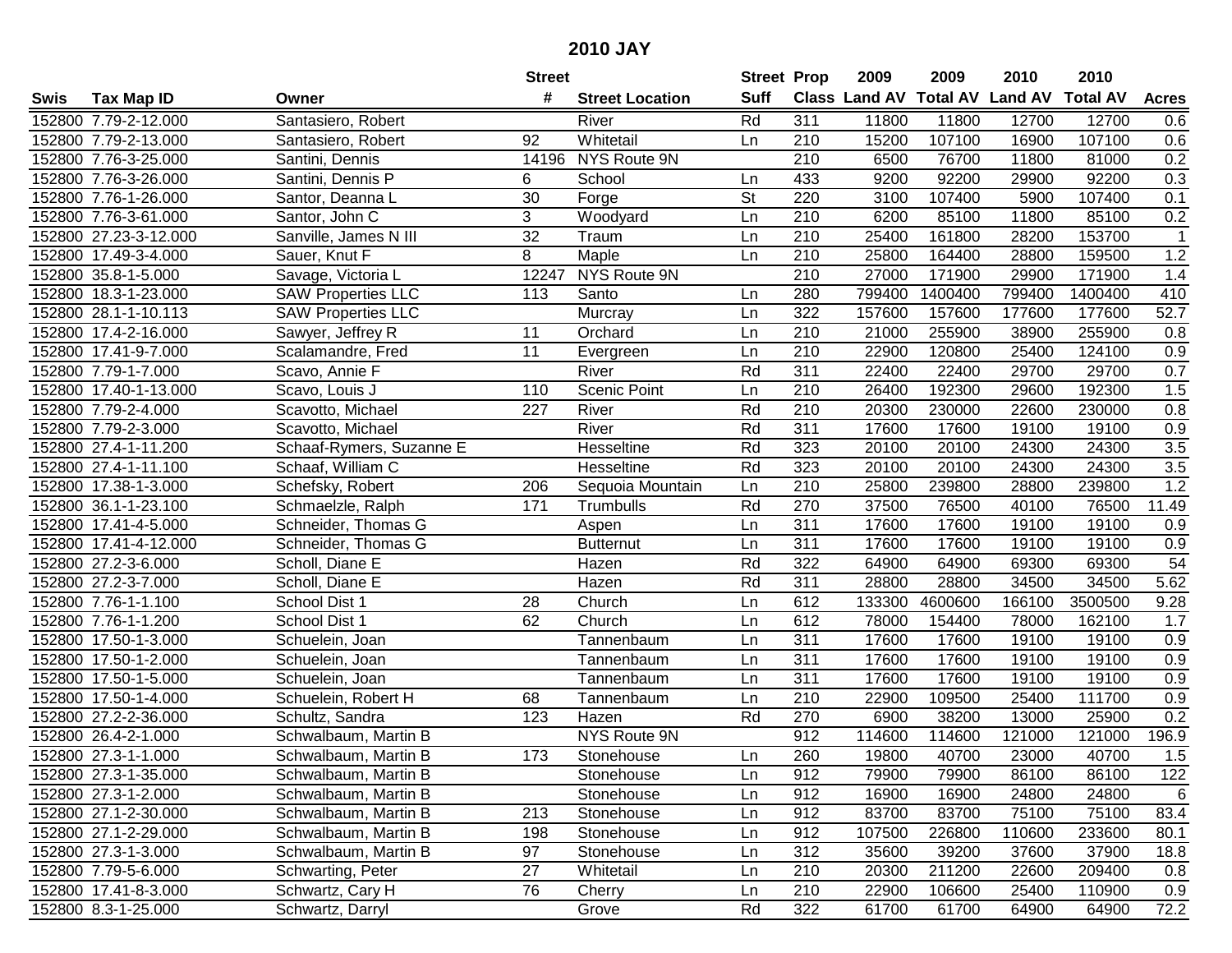| #<br><b>Suff</b><br><b>Total AV</b><br><b>Land AV</b><br><b>Class Land AV</b><br><b>Total AV</b><br><b>Tax Map ID</b><br><b>Street Location</b><br><b>Acres</b><br>Swis<br>Owner<br>Schwarz, Rainer<br>152800 17.48-1-17.000<br>311<br>19800<br>19800<br>21500<br>21500<br>Rockledge<br>1.1<br>Ln<br>311<br>152800 17.41-9-4.000<br>20200<br>20200<br>22000<br>22000<br>1.3<br>Schweitzer, Frederick<br>Ridge Top<br>Ln<br>NYS Route 9N<br>$\mathbf{1}$<br>152800 17.2-1-30.000<br>Scriver, Russell H Sr<br>13743<br>210<br>26200<br>70100<br>28800<br>70100<br>Rd<br>240<br>43800<br>130000<br>136500<br>20.5<br>152800 35.2-4-13.027<br>Segall, Robert C<br><b>Bartlett</b><br>46400<br>919<br>311<br>152800 17.32-3-11.000<br>Selzer Claudine L<br>Elm<br><b>St</b><br>17600<br>17600<br>19100<br>19100<br>0.9<br>EIm<br>$\overline{\mathsf{St}}$<br>0.9<br>152800 17.32-3-12.000<br>Selzer, Claudine L<br>41<br>210<br>22900<br>280600<br>25400<br>269200<br>0.7<br>152800 17.23-1-11.000<br>Dr<br>311<br>13700<br>13700<br>Selzer, William<br>Antler<br>14800<br>14800<br>Rd<br>210<br>0.9<br>152800 17.41-3-11.000<br>Selzner, Thomas J<br>$\overline{219}$<br>Oak Hollow<br>22900<br>149100<br>25400<br>142000<br>$\overline{210}$<br>10100<br>0.3<br>152800 27.10-4-28.000<br>Sepulveda-Goulet, Lora D<br>10<br><b>Howard Heights</b><br>119300<br>17300<br>119300<br>Ln<br>311<br>17600<br>0.9<br>152800 17.49-3-16.000<br>17600<br>19100<br>19100<br>Serafin, Laura L<br>Gooseberry<br>Ln<br>NYS Route 9N<br>512<br>11700<br>0.1<br>152800 7.76-3-44.000<br>Serino, Sierra<br>14232<br>56100<br>11700<br>60600<br>152800 17.58-1-15.000<br>72<br>Cottontail<br>210<br>22900<br>69900<br>25400<br>84300<br>0.9<br>Serson, Douglas<br>Ln<br>322<br>18.7<br>152800 17.4-1-42.100<br>NYS Route 9N<br>30200<br>32200<br>39800<br>Shade Tree Holdings Inc<br>39800<br>311<br>152800 27.10-6-21.000<br>Shalton, Chester C<br>NYS Route 9N<br>15300<br>15300<br>18400<br>18400<br>$\mathbf 1$<br>NYS Route 9N<br>210<br>2.63<br>152800 27.10-6-20.000<br>Shalton, Chester C<br>12923<br>23600<br>103600<br>33400<br>103600<br>152800 27.10-6-24.000<br>Shalton<br>210<br>31700<br>220000<br>45300<br>220000<br>6.9<br>Shalton, Chester C<br>47<br>Way<br>Rd<br>210<br>19700<br>0.75<br>1011<br>130200<br>25200<br>130200<br>152800 18.1-1-15.200<br>Shambo, David J<br><b>Stickney Bridge</b><br>1.2<br>15<br>210<br>25800<br>158700<br>28800<br>164400<br>152800 17.48-1-23.000<br>Shambo, Keith D<br>Rockledge<br>Ln<br>152800 27.23-1-7.000<br>30<br>Almweg<br>210<br>25400<br>190600<br>28200<br>175400<br>$\mathbf{1}$<br>Shambo, Stephen J<br>Ln<br>NYS Route 9N<br>311<br>10500<br>10500<br>16900<br>16900<br>1.6<br>152800 17.4-1-40.000<br>Shampeny Associates Inc<br>0.3<br>NYS Route 9N<br>464<br>12300<br>90400<br>29200<br>90400<br>152800 17.4-2-19.000<br>Shampeny Associates Inc<br>13267<br>311<br>1.4<br>152800 7.71-2-4.000<br>Shampeny, Richard W<br>Cascade<br>38900<br>38900<br>58000<br>58000<br>65<br>Ln<br>311<br>0.9<br>152800 17.41-9-6.000<br>Evergreen<br>Ln<br>17600<br>17600<br>19100<br>19100<br>Shampeny, Richard W<br>311<br>$1.1$<br>152800 17.38-1-6.000<br>Sequoia Mountain<br>19800<br>19800<br>21500<br>21500<br>Shampeny, Richard W<br>Ln<br>311<br>1.1<br>152800 17.38-1-2.000<br>19800<br>19800<br>21500<br>21500<br>Shampeny, Richard W<br>Sequoia Mountain<br>Ln<br>6<br>210<br>26000<br>218700<br>338700<br>1.3<br>152800 17.31-3-4.000<br>Shampeny, Richard W<br>Ln<br>29000<br><b>Iris</b><br>152800 7.71-2-5.000<br>Cascade<br>311<br>Shampeny, Richard W<br>Ln<br>40200<br>40200<br>44500<br>44500<br>1.5<br>210<br>25400<br>155700<br>155700<br>152800 17.79-2-5.000<br>5<br>28200<br>$\mathbf 1$<br>Shapiro, David<br>Traum<br>Ln<br>311<br>$\mathbf{1}$<br>152800 17.79-2-4.000<br>Traum<br>19600<br>21200<br>21200<br>Ln<br>19600<br>Shapiro, David<br>33<br>$\overline{210}$<br>7800<br>15200<br>98100<br>0.3<br>152800 7.76-3-54.000<br>School<br>98100<br>Sharland, Carol<br>Ln<br>687<br>Rd<br>240<br>448700<br>212300<br>462100<br>270<br>152800 17.4-1-23.000<br><b>Stickney Bridge</b><br>180000<br><b>Sheehan Family Trust</b><br>Rd<br>152800 17.4-1-27.000<br>323<br>88700<br>88700<br>93100<br>93100<br>86.8<br><b>Sheehan Family Trust</b><br><b>Stickney Bridge</b><br>210<br>28200<br>142900<br>152800 17.48-1-30.000<br>155<br><b>Scenic Point</b><br>25400<br>142900<br>Sheetz, Bryan H<br>Ln<br>$\mathbf{1}$<br>Rd<br>$\overline{210}$<br>152800 8.3-1-29.110<br>219<br>Grove<br>114500<br>$\mathbf{1}$<br>Sheffield, Valda<br>29000<br>152800 27.2-2-32.111<br>Sheffler, Karen<br>169<br>Hazen<br>Rd<br>240<br>42000<br>125700<br>44600<br>125700<br>18.54<br>NYS Route 9N<br>312<br>152800 7.4-3-1.000<br>15500<br>17100<br>26200<br>Sheldrake, Albert<br>25300<br>1.1<br>97300<br>109900<br>152800 8.3-1-49.002<br>263<br>Rolling Mill Hill<br>Rd<br>240<br>116900<br>99900<br>80<br>Sheldrake, Albert<br>167<br>270<br>12300<br>57100<br>0.6<br>152800 7.75-2-6.000<br>Sheldrake, Delia E<br>Church<br>Ln<br>57100<br>17900<br>Ridge Top<br>311<br>152800 17.42-1-6.000<br>Sheldrake, James<br>19600<br>19600<br>21200<br>21200<br>$\mathbf{1}$<br>Ln<br>311<br>$1.2$<br>152800 17.42-1-7.000<br>Ridge Top<br>20000<br>20000<br>21800<br>21800<br>Sheldrake, James<br>Ln<br>152800 17.30-1-8.000<br>Oneida<br>311<br>19600<br>19600<br>21200<br>21200<br>Sheldrake, James<br>Ln<br>1<br>152800 17.50-3-7.000 |  |                    | <b>Street</b> |            | <b>Street Prop</b> |     | 2009  | 2009  | 2010  | 2010  |     |
|------------------------------------------------------------------------------------------------------------------------------------------------------------------------------------------------------------------------------------------------------------------------------------------------------------------------------------------------------------------------------------------------------------------------------------------------------------------------------------------------------------------------------------------------------------------------------------------------------------------------------------------------------------------------------------------------------------------------------------------------------------------------------------------------------------------------------------------------------------------------------------------------------------------------------------------------------------------------------------------------------------------------------------------------------------------------------------------------------------------------------------------------------------------------------------------------------------------------------------------------------------------------------------------------------------------------------------------------------------------------------------------------------------------------------------------------------------------------------------------------------------------------------------------------------------------------------------------------------------------------------------------------------------------------------------------------------------------------------------------------------------------------------------------------------------------------------------------------------------------------------------------------------------------------------------------------------------------------------------------------------------------------------------------------------------------------------------------------------------------------------------------------------------------------------------------------------------------------------------------------------------------------------------------------------------------------------------------------------------------------------------------------------------------------------------------------------------------------------------------------------------------------------------------------------------------------------------------------------------------------------------------------------------------------------------------------------------------------------------------------------------------------------------------------------------------------------------------------------------------------------------------------------------------------------------------------------------------------------------------------------------------------------------------------------------------------------------------------------------------------------------------------------------------------------------------------------------------------------------------------------------------------------------------------------------------------------------------------------------------------------------------------------------------------------------------------------------------------------------------------------------------------------------------------------------------------------------------------------------------------------------------------------------------------------------------------------------------------------------------------------------------------------------------------------------------------------------------------------------------------------------------------------------------------------------------------------------------------------------------------------------------------------------------------------------------------------------------------------------------------------------------------------------------------------------------------------------------------------------------------------------------------------------------------------------------------------------------------------------------------------------------------------------------------------------------------------------------------------------------------------------------------------------------------------------------------------------------------------------------------------------------------------------------------------------------------------------------------------------------------------------------------------------------------------------------------------------------------------------------------------------------------------------------------------------------------------------------------------------------------------------------------------------------------------------------------------------------------------------------------------------------------------------------------------------------------------------------------------------------------------------------------------------------------------------------------------------------------------------------------------------------------------------------------------------------------------------------------------------------|--|--------------------|---------------|------------|--------------------|-----|-------|-------|-------|-------|-----|
|                                                                                                                                                                                                                                                                                                                                                                                                                                                                                                                                                                                                                                                                                                                                                                                                                                                                                                                                                                                                                                                                                                                                                                                                                                                                                                                                                                                                                                                                                                                                                                                                                                                                                                                                                                                                                                                                                                                                                                                                                                                                                                                                                                                                                                                                                                                                                                                                                                                                                                                                                                                                                                                                                                                                                                                                                                                                                                                                                                                                                                                                                                                                                                                                                                                                                                                                                                                                                                                                                                                                                                                                                                                                                                                                                                                                                                                                                                                                                                                                                                                                                                                                                                                                                                                                                                                                                                                                                                                                                                                                                                                                                                                                                                                                                                                                                                                                                                                                                                                                                                                                                                                                                                                                                                                                                                                                                                                                                                                                                          |  |                    |               |            |                    |     |       |       |       |       |     |
|                                                                                                                                                                                                                                                                                                                                                                                                                                                                                                                                                                                                                                                                                                                                                                                                                                                                                                                                                                                                                                                                                                                                                                                                                                                                                                                                                                                                                                                                                                                                                                                                                                                                                                                                                                                                                                                                                                                                                                                                                                                                                                                                                                                                                                                                                                                                                                                                                                                                                                                                                                                                                                                                                                                                                                                                                                                                                                                                                                                                                                                                                                                                                                                                                                                                                                                                                                                                                                                                                                                                                                                                                                                                                                                                                                                                                                                                                                                                                                                                                                                                                                                                                                                                                                                                                                                                                                                                                                                                                                                                                                                                                                                                                                                                                                                                                                                                                                                                                                                                                                                                                                                                                                                                                                                                                                                                                                                                                                                                                          |  |                    |               |            |                    |     |       |       |       |       |     |
|                                                                                                                                                                                                                                                                                                                                                                                                                                                                                                                                                                                                                                                                                                                                                                                                                                                                                                                                                                                                                                                                                                                                                                                                                                                                                                                                                                                                                                                                                                                                                                                                                                                                                                                                                                                                                                                                                                                                                                                                                                                                                                                                                                                                                                                                                                                                                                                                                                                                                                                                                                                                                                                                                                                                                                                                                                                                                                                                                                                                                                                                                                                                                                                                                                                                                                                                                                                                                                                                                                                                                                                                                                                                                                                                                                                                                                                                                                                                                                                                                                                                                                                                                                                                                                                                                                                                                                                                                                                                                                                                                                                                                                                                                                                                                                                                                                                                                                                                                                                                                                                                                                                                                                                                                                                                                                                                                                                                                                                                                          |  |                    |               |            |                    |     |       |       |       |       |     |
|                                                                                                                                                                                                                                                                                                                                                                                                                                                                                                                                                                                                                                                                                                                                                                                                                                                                                                                                                                                                                                                                                                                                                                                                                                                                                                                                                                                                                                                                                                                                                                                                                                                                                                                                                                                                                                                                                                                                                                                                                                                                                                                                                                                                                                                                                                                                                                                                                                                                                                                                                                                                                                                                                                                                                                                                                                                                                                                                                                                                                                                                                                                                                                                                                                                                                                                                                                                                                                                                                                                                                                                                                                                                                                                                                                                                                                                                                                                                                                                                                                                                                                                                                                                                                                                                                                                                                                                                                                                                                                                                                                                                                                                                                                                                                                                                                                                                                                                                                                                                                                                                                                                                                                                                                                                                                                                                                                                                                                                                                          |  |                    |               |            |                    |     |       |       |       |       |     |
|                                                                                                                                                                                                                                                                                                                                                                                                                                                                                                                                                                                                                                                                                                                                                                                                                                                                                                                                                                                                                                                                                                                                                                                                                                                                                                                                                                                                                                                                                                                                                                                                                                                                                                                                                                                                                                                                                                                                                                                                                                                                                                                                                                                                                                                                                                                                                                                                                                                                                                                                                                                                                                                                                                                                                                                                                                                                                                                                                                                                                                                                                                                                                                                                                                                                                                                                                                                                                                                                                                                                                                                                                                                                                                                                                                                                                                                                                                                                                                                                                                                                                                                                                                                                                                                                                                                                                                                                                                                                                                                                                                                                                                                                                                                                                                                                                                                                                                                                                                                                                                                                                                                                                                                                                                                                                                                                                                                                                                                                                          |  |                    |               |            |                    |     |       |       |       |       |     |
|                                                                                                                                                                                                                                                                                                                                                                                                                                                                                                                                                                                                                                                                                                                                                                                                                                                                                                                                                                                                                                                                                                                                                                                                                                                                                                                                                                                                                                                                                                                                                                                                                                                                                                                                                                                                                                                                                                                                                                                                                                                                                                                                                                                                                                                                                                                                                                                                                                                                                                                                                                                                                                                                                                                                                                                                                                                                                                                                                                                                                                                                                                                                                                                                                                                                                                                                                                                                                                                                                                                                                                                                                                                                                                                                                                                                                                                                                                                                                                                                                                                                                                                                                                                                                                                                                                                                                                                                                                                                                                                                                                                                                                                                                                                                                                                                                                                                                                                                                                                                                                                                                                                                                                                                                                                                                                                                                                                                                                                                                          |  |                    |               |            |                    |     |       |       |       |       |     |
|                                                                                                                                                                                                                                                                                                                                                                                                                                                                                                                                                                                                                                                                                                                                                                                                                                                                                                                                                                                                                                                                                                                                                                                                                                                                                                                                                                                                                                                                                                                                                                                                                                                                                                                                                                                                                                                                                                                                                                                                                                                                                                                                                                                                                                                                                                                                                                                                                                                                                                                                                                                                                                                                                                                                                                                                                                                                                                                                                                                                                                                                                                                                                                                                                                                                                                                                                                                                                                                                                                                                                                                                                                                                                                                                                                                                                                                                                                                                                                                                                                                                                                                                                                                                                                                                                                                                                                                                                                                                                                                                                                                                                                                                                                                                                                                                                                                                                                                                                                                                                                                                                                                                                                                                                                                                                                                                                                                                                                                                                          |  |                    |               |            |                    |     |       |       |       |       |     |
|                                                                                                                                                                                                                                                                                                                                                                                                                                                                                                                                                                                                                                                                                                                                                                                                                                                                                                                                                                                                                                                                                                                                                                                                                                                                                                                                                                                                                                                                                                                                                                                                                                                                                                                                                                                                                                                                                                                                                                                                                                                                                                                                                                                                                                                                                                                                                                                                                                                                                                                                                                                                                                                                                                                                                                                                                                                                                                                                                                                                                                                                                                                                                                                                                                                                                                                                                                                                                                                                                                                                                                                                                                                                                                                                                                                                                                                                                                                                                                                                                                                                                                                                                                                                                                                                                                                                                                                                                                                                                                                                                                                                                                                                                                                                                                                                                                                                                                                                                                                                                                                                                                                                                                                                                                                                                                                                                                                                                                                                                          |  |                    |               |            |                    |     |       |       |       |       |     |
|                                                                                                                                                                                                                                                                                                                                                                                                                                                                                                                                                                                                                                                                                                                                                                                                                                                                                                                                                                                                                                                                                                                                                                                                                                                                                                                                                                                                                                                                                                                                                                                                                                                                                                                                                                                                                                                                                                                                                                                                                                                                                                                                                                                                                                                                                                                                                                                                                                                                                                                                                                                                                                                                                                                                                                                                                                                                                                                                                                                                                                                                                                                                                                                                                                                                                                                                                                                                                                                                                                                                                                                                                                                                                                                                                                                                                                                                                                                                                                                                                                                                                                                                                                                                                                                                                                                                                                                                                                                                                                                                                                                                                                                                                                                                                                                                                                                                                                                                                                                                                                                                                                                                                                                                                                                                                                                                                                                                                                                                                          |  |                    |               |            |                    |     |       |       |       |       |     |
|                                                                                                                                                                                                                                                                                                                                                                                                                                                                                                                                                                                                                                                                                                                                                                                                                                                                                                                                                                                                                                                                                                                                                                                                                                                                                                                                                                                                                                                                                                                                                                                                                                                                                                                                                                                                                                                                                                                                                                                                                                                                                                                                                                                                                                                                                                                                                                                                                                                                                                                                                                                                                                                                                                                                                                                                                                                                                                                                                                                                                                                                                                                                                                                                                                                                                                                                                                                                                                                                                                                                                                                                                                                                                                                                                                                                                                                                                                                                                                                                                                                                                                                                                                                                                                                                                                                                                                                                                                                                                                                                                                                                                                                                                                                                                                                                                                                                                                                                                                                                                                                                                                                                                                                                                                                                                                                                                                                                                                                                                          |  |                    |               |            |                    |     |       |       |       |       |     |
|                                                                                                                                                                                                                                                                                                                                                                                                                                                                                                                                                                                                                                                                                                                                                                                                                                                                                                                                                                                                                                                                                                                                                                                                                                                                                                                                                                                                                                                                                                                                                                                                                                                                                                                                                                                                                                                                                                                                                                                                                                                                                                                                                                                                                                                                                                                                                                                                                                                                                                                                                                                                                                                                                                                                                                                                                                                                                                                                                                                                                                                                                                                                                                                                                                                                                                                                                                                                                                                                                                                                                                                                                                                                                                                                                                                                                                                                                                                                                                                                                                                                                                                                                                                                                                                                                                                                                                                                                                                                                                                                                                                                                                                                                                                                                                                                                                                                                                                                                                                                                                                                                                                                                                                                                                                                                                                                                                                                                                                                                          |  |                    |               |            |                    |     |       |       |       |       |     |
|                                                                                                                                                                                                                                                                                                                                                                                                                                                                                                                                                                                                                                                                                                                                                                                                                                                                                                                                                                                                                                                                                                                                                                                                                                                                                                                                                                                                                                                                                                                                                                                                                                                                                                                                                                                                                                                                                                                                                                                                                                                                                                                                                                                                                                                                                                                                                                                                                                                                                                                                                                                                                                                                                                                                                                                                                                                                                                                                                                                                                                                                                                                                                                                                                                                                                                                                                                                                                                                                                                                                                                                                                                                                                                                                                                                                                                                                                                                                                                                                                                                                                                                                                                                                                                                                                                                                                                                                                                                                                                                                                                                                                                                                                                                                                                                                                                                                                                                                                                                                                                                                                                                                                                                                                                                                                                                                                                                                                                                                                          |  |                    |               |            |                    |     |       |       |       |       |     |
|                                                                                                                                                                                                                                                                                                                                                                                                                                                                                                                                                                                                                                                                                                                                                                                                                                                                                                                                                                                                                                                                                                                                                                                                                                                                                                                                                                                                                                                                                                                                                                                                                                                                                                                                                                                                                                                                                                                                                                                                                                                                                                                                                                                                                                                                                                                                                                                                                                                                                                                                                                                                                                                                                                                                                                                                                                                                                                                                                                                                                                                                                                                                                                                                                                                                                                                                                                                                                                                                                                                                                                                                                                                                                                                                                                                                                                                                                                                                                                                                                                                                                                                                                                                                                                                                                                                                                                                                                                                                                                                                                                                                                                                                                                                                                                                                                                                                                                                                                                                                                                                                                                                                                                                                                                                                                                                                                                                                                                                                                          |  |                    |               |            |                    |     |       |       |       |       |     |
|                                                                                                                                                                                                                                                                                                                                                                                                                                                                                                                                                                                                                                                                                                                                                                                                                                                                                                                                                                                                                                                                                                                                                                                                                                                                                                                                                                                                                                                                                                                                                                                                                                                                                                                                                                                                                                                                                                                                                                                                                                                                                                                                                                                                                                                                                                                                                                                                                                                                                                                                                                                                                                                                                                                                                                                                                                                                                                                                                                                                                                                                                                                                                                                                                                                                                                                                                                                                                                                                                                                                                                                                                                                                                                                                                                                                                                                                                                                                                                                                                                                                                                                                                                                                                                                                                                                                                                                                                                                                                                                                                                                                                                                                                                                                                                                                                                                                                                                                                                                                                                                                                                                                                                                                                                                                                                                                                                                                                                                                                          |  |                    |               |            |                    |     |       |       |       |       |     |
|                                                                                                                                                                                                                                                                                                                                                                                                                                                                                                                                                                                                                                                                                                                                                                                                                                                                                                                                                                                                                                                                                                                                                                                                                                                                                                                                                                                                                                                                                                                                                                                                                                                                                                                                                                                                                                                                                                                                                                                                                                                                                                                                                                                                                                                                                                                                                                                                                                                                                                                                                                                                                                                                                                                                                                                                                                                                                                                                                                                                                                                                                                                                                                                                                                                                                                                                                                                                                                                                                                                                                                                                                                                                                                                                                                                                                                                                                                                                                                                                                                                                                                                                                                                                                                                                                                                                                                                                                                                                                                                                                                                                                                                                                                                                                                                                                                                                                                                                                                                                                                                                                                                                                                                                                                                                                                                                                                                                                                                                                          |  |                    |               |            |                    |     |       |       |       |       |     |
|                                                                                                                                                                                                                                                                                                                                                                                                                                                                                                                                                                                                                                                                                                                                                                                                                                                                                                                                                                                                                                                                                                                                                                                                                                                                                                                                                                                                                                                                                                                                                                                                                                                                                                                                                                                                                                                                                                                                                                                                                                                                                                                                                                                                                                                                                                                                                                                                                                                                                                                                                                                                                                                                                                                                                                                                                                                                                                                                                                                                                                                                                                                                                                                                                                                                                                                                                                                                                                                                                                                                                                                                                                                                                                                                                                                                                                                                                                                                                                                                                                                                                                                                                                                                                                                                                                                                                                                                                                                                                                                                                                                                                                                                                                                                                                                                                                                                                                                                                                                                                                                                                                                                                                                                                                                                                                                                                                                                                                                                                          |  |                    |               |            |                    |     |       |       |       |       |     |
|                                                                                                                                                                                                                                                                                                                                                                                                                                                                                                                                                                                                                                                                                                                                                                                                                                                                                                                                                                                                                                                                                                                                                                                                                                                                                                                                                                                                                                                                                                                                                                                                                                                                                                                                                                                                                                                                                                                                                                                                                                                                                                                                                                                                                                                                                                                                                                                                                                                                                                                                                                                                                                                                                                                                                                                                                                                                                                                                                                                                                                                                                                                                                                                                                                                                                                                                                                                                                                                                                                                                                                                                                                                                                                                                                                                                                                                                                                                                                                                                                                                                                                                                                                                                                                                                                                                                                                                                                                                                                                                                                                                                                                                                                                                                                                                                                                                                                                                                                                                                                                                                                                                                                                                                                                                                                                                                                                                                                                                                                          |  |                    |               |            |                    |     |       |       |       |       |     |
|                                                                                                                                                                                                                                                                                                                                                                                                                                                                                                                                                                                                                                                                                                                                                                                                                                                                                                                                                                                                                                                                                                                                                                                                                                                                                                                                                                                                                                                                                                                                                                                                                                                                                                                                                                                                                                                                                                                                                                                                                                                                                                                                                                                                                                                                                                                                                                                                                                                                                                                                                                                                                                                                                                                                                                                                                                                                                                                                                                                                                                                                                                                                                                                                                                                                                                                                                                                                                                                                                                                                                                                                                                                                                                                                                                                                                                                                                                                                                                                                                                                                                                                                                                                                                                                                                                                                                                                                                                                                                                                                                                                                                                                                                                                                                                                                                                                                                                                                                                                                                                                                                                                                                                                                                                                                                                                                                                                                                                                                                          |  |                    |               |            |                    |     |       |       |       |       |     |
|                                                                                                                                                                                                                                                                                                                                                                                                                                                                                                                                                                                                                                                                                                                                                                                                                                                                                                                                                                                                                                                                                                                                                                                                                                                                                                                                                                                                                                                                                                                                                                                                                                                                                                                                                                                                                                                                                                                                                                                                                                                                                                                                                                                                                                                                                                                                                                                                                                                                                                                                                                                                                                                                                                                                                                                                                                                                                                                                                                                                                                                                                                                                                                                                                                                                                                                                                                                                                                                                                                                                                                                                                                                                                                                                                                                                                                                                                                                                                                                                                                                                                                                                                                                                                                                                                                                                                                                                                                                                                                                                                                                                                                                                                                                                                                                                                                                                                                                                                                                                                                                                                                                                                                                                                                                                                                                                                                                                                                                                                          |  |                    |               |            |                    |     |       |       |       |       |     |
|                                                                                                                                                                                                                                                                                                                                                                                                                                                                                                                                                                                                                                                                                                                                                                                                                                                                                                                                                                                                                                                                                                                                                                                                                                                                                                                                                                                                                                                                                                                                                                                                                                                                                                                                                                                                                                                                                                                                                                                                                                                                                                                                                                                                                                                                                                                                                                                                                                                                                                                                                                                                                                                                                                                                                                                                                                                                                                                                                                                                                                                                                                                                                                                                                                                                                                                                                                                                                                                                                                                                                                                                                                                                                                                                                                                                                                                                                                                                                                                                                                                                                                                                                                                                                                                                                                                                                                                                                                                                                                                                                                                                                                                                                                                                                                                                                                                                                                                                                                                                                                                                                                                                                                                                                                                                                                                                                                                                                                                                                          |  |                    |               |            |                    |     |       |       |       |       |     |
|                                                                                                                                                                                                                                                                                                                                                                                                                                                                                                                                                                                                                                                                                                                                                                                                                                                                                                                                                                                                                                                                                                                                                                                                                                                                                                                                                                                                                                                                                                                                                                                                                                                                                                                                                                                                                                                                                                                                                                                                                                                                                                                                                                                                                                                                                                                                                                                                                                                                                                                                                                                                                                                                                                                                                                                                                                                                                                                                                                                                                                                                                                                                                                                                                                                                                                                                                                                                                                                                                                                                                                                                                                                                                                                                                                                                                                                                                                                                                                                                                                                                                                                                                                                                                                                                                                                                                                                                                                                                                                                                                                                                                                                                                                                                                                                                                                                                                                                                                                                                                                                                                                                                                                                                                                                                                                                                                                                                                                                                                          |  |                    |               |            |                    |     |       |       |       |       |     |
|                                                                                                                                                                                                                                                                                                                                                                                                                                                                                                                                                                                                                                                                                                                                                                                                                                                                                                                                                                                                                                                                                                                                                                                                                                                                                                                                                                                                                                                                                                                                                                                                                                                                                                                                                                                                                                                                                                                                                                                                                                                                                                                                                                                                                                                                                                                                                                                                                                                                                                                                                                                                                                                                                                                                                                                                                                                                                                                                                                                                                                                                                                                                                                                                                                                                                                                                                                                                                                                                                                                                                                                                                                                                                                                                                                                                                                                                                                                                                                                                                                                                                                                                                                                                                                                                                                                                                                                                                                                                                                                                                                                                                                                                                                                                                                                                                                                                                                                                                                                                                                                                                                                                                                                                                                                                                                                                                                                                                                                                                          |  |                    |               |            |                    |     |       |       |       |       |     |
|                                                                                                                                                                                                                                                                                                                                                                                                                                                                                                                                                                                                                                                                                                                                                                                                                                                                                                                                                                                                                                                                                                                                                                                                                                                                                                                                                                                                                                                                                                                                                                                                                                                                                                                                                                                                                                                                                                                                                                                                                                                                                                                                                                                                                                                                                                                                                                                                                                                                                                                                                                                                                                                                                                                                                                                                                                                                                                                                                                                                                                                                                                                                                                                                                                                                                                                                                                                                                                                                                                                                                                                                                                                                                                                                                                                                                                                                                                                                                                                                                                                                                                                                                                                                                                                                                                                                                                                                                                                                                                                                                                                                                                                                                                                                                                                                                                                                                                                                                                                                                                                                                                                                                                                                                                                                                                                                                                                                                                                                                          |  |                    |               |            |                    |     |       |       |       |       |     |
|                                                                                                                                                                                                                                                                                                                                                                                                                                                                                                                                                                                                                                                                                                                                                                                                                                                                                                                                                                                                                                                                                                                                                                                                                                                                                                                                                                                                                                                                                                                                                                                                                                                                                                                                                                                                                                                                                                                                                                                                                                                                                                                                                                                                                                                                                                                                                                                                                                                                                                                                                                                                                                                                                                                                                                                                                                                                                                                                                                                                                                                                                                                                                                                                                                                                                                                                                                                                                                                                                                                                                                                                                                                                                                                                                                                                                                                                                                                                                                                                                                                                                                                                                                                                                                                                                                                                                                                                                                                                                                                                                                                                                                                                                                                                                                                                                                                                                                                                                                                                                                                                                                                                                                                                                                                                                                                                                                                                                                                                                          |  |                    |               |            |                    |     |       |       |       |       |     |
|                                                                                                                                                                                                                                                                                                                                                                                                                                                                                                                                                                                                                                                                                                                                                                                                                                                                                                                                                                                                                                                                                                                                                                                                                                                                                                                                                                                                                                                                                                                                                                                                                                                                                                                                                                                                                                                                                                                                                                                                                                                                                                                                                                                                                                                                                                                                                                                                                                                                                                                                                                                                                                                                                                                                                                                                                                                                                                                                                                                                                                                                                                                                                                                                                                                                                                                                                                                                                                                                                                                                                                                                                                                                                                                                                                                                                                                                                                                                                                                                                                                                                                                                                                                                                                                                                                                                                                                                                                                                                                                                                                                                                                                                                                                                                                                                                                                                                                                                                                                                                                                                                                                                                                                                                                                                                                                                                                                                                                                                                          |  |                    |               |            |                    |     |       |       |       |       |     |
|                                                                                                                                                                                                                                                                                                                                                                                                                                                                                                                                                                                                                                                                                                                                                                                                                                                                                                                                                                                                                                                                                                                                                                                                                                                                                                                                                                                                                                                                                                                                                                                                                                                                                                                                                                                                                                                                                                                                                                                                                                                                                                                                                                                                                                                                                                                                                                                                                                                                                                                                                                                                                                                                                                                                                                                                                                                                                                                                                                                                                                                                                                                                                                                                                                                                                                                                                                                                                                                                                                                                                                                                                                                                                                                                                                                                                                                                                                                                                                                                                                                                                                                                                                                                                                                                                                                                                                                                                                                                                                                                                                                                                                                                                                                                                                                                                                                                                                                                                                                                                                                                                                                                                                                                                                                                                                                                                                                                                                                                                          |  |                    |               |            |                    |     |       |       |       |       |     |
|                                                                                                                                                                                                                                                                                                                                                                                                                                                                                                                                                                                                                                                                                                                                                                                                                                                                                                                                                                                                                                                                                                                                                                                                                                                                                                                                                                                                                                                                                                                                                                                                                                                                                                                                                                                                                                                                                                                                                                                                                                                                                                                                                                                                                                                                                                                                                                                                                                                                                                                                                                                                                                                                                                                                                                                                                                                                                                                                                                                                                                                                                                                                                                                                                                                                                                                                                                                                                                                                                                                                                                                                                                                                                                                                                                                                                                                                                                                                                                                                                                                                                                                                                                                                                                                                                                                                                                                                                                                                                                                                                                                                                                                                                                                                                                                                                                                                                                                                                                                                                                                                                                                                                                                                                                                                                                                                                                                                                                                                                          |  |                    |               |            |                    |     |       |       |       |       |     |
|                                                                                                                                                                                                                                                                                                                                                                                                                                                                                                                                                                                                                                                                                                                                                                                                                                                                                                                                                                                                                                                                                                                                                                                                                                                                                                                                                                                                                                                                                                                                                                                                                                                                                                                                                                                                                                                                                                                                                                                                                                                                                                                                                                                                                                                                                                                                                                                                                                                                                                                                                                                                                                                                                                                                                                                                                                                                                                                                                                                                                                                                                                                                                                                                                                                                                                                                                                                                                                                                                                                                                                                                                                                                                                                                                                                                                                                                                                                                                                                                                                                                                                                                                                                                                                                                                                                                                                                                                                                                                                                                                                                                                                                                                                                                                                                                                                                                                                                                                                                                                                                                                                                                                                                                                                                                                                                                                                                                                                                                                          |  |                    |               |            |                    |     |       |       |       |       |     |
|                                                                                                                                                                                                                                                                                                                                                                                                                                                                                                                                                                                                                                                                                                                                                                                                                                                                                                                                                                                                                                                                                                                                                                                                                                                                                                                                                                                                                                                                                                                                                                                                                                                                                                                                                                                                                                                                                                                                                                                                                                                                                                                                                                                                                                                                                                                                                                                                                                                                                                                                                                                                                                                                                                                                                                                                                                                                                                                                                                                                                                                                                                                                                                                                                                                                                                                                                                                                                                                                                                                                                                                                                                                                                                                                                                                                                                                                                                                                                                                                                                                                                                                                                                                                                                                                                                                                                                                                                                                                                                                                                                                                                                                                                                                                                                                                                                                                                                                                                                                                                                                                                                                                                                                                                                                                                                                                                                                                                                                                                          |  |                    |               |            |                    |     |       |       |       |       |     |
|                                                                                                                                                                                                                                                                                                                                                                                                                                                                                                                                                                                                                                                                                                                                                                                                                                                                                                                                                                                                                                                                                                                                                                                                                                                                                                                                                                                                                                                                                                                                                                                                                                                                                                                                                                                                                                                                                                                                                                                                                                                                                                                                                                                                                                                                                                                                                                                                                                                                                                                                                                                                                                                                                                                                                                                                                                                                                                                                                                                                                                                                                                                                                                                                                                                                                                                                                                                                                                                                                                                                                                                                                                                                                                                                                                                                                                                                                                                                                                                                                                                                                                                                                                                                                                                                                                                                                                                                                                                                                                                                                                                                                                                                                                                                                                                                                                                                                                                                                                                                                                                                                                                                                                                                                                                                                                                                                                                                                                                                                          |  |                    |               |            |                    |     |       |       |       |       |     |
|                                                                                                                                                                                                                                                                                                                                                                                                                                                                                                                                                                                                                                                                                                                                                                                                                                                                                                                                                                                                                                                                                                                                                                                                                                                                                                                                                                                                                                                                                                                                                                                                                                                                                                                                                                                                                                                                                                                                                                                                                                                                                                                                                                                                                                                                                                                                                                                                                                                                                                                                                                                                                                                                                                                                                                                                                                                                                                                                                                                                                                                                                                                                                                                                                                                                                                                                                                                                                                                                                                                                                                                                                                                                                                                                                                                                                                                                                                                                                                                                                                                                                                                                                                                                                                                                                                                                                                                                                                                                                                                                                                                                                                                                                                                                                                                                                                                                                                                                                                                                                                                                                                                                                                                                                                                                                                                                                                                                                                                                                          |  |                    |               |            |                    |     |       |       |       |       |     |
|                                                                                                                                                                                                                                                                                                                                                                                                                                                                                                                                                                                                                                                                                                                                                                                                                                                                                                                                                                                                                                                                                                                                                                                                                                                                                                                                                                                                                                                                                                                                                                                                                                                                                                                                                                                                                                                                                                                                                                                                                                                                                                                                                                                                                                                                                                                                                                                                                                                                                                                                                                                                                                                                                                                                                                                                                                                                                                                                                                                                                                                                                                                                                                                                                                                                                                                                                                                                                                                                                                                                                                                                                                                                                                                                                                                                                                                                                                                                                                                                                                                                                                                                                                                                                                                                                                                                                                                                                                                                                                                                                                                                                                                                                                                                                                                                                                                                                                                                                                                                                                                                                                                                                                                                                                                                                                                                                                                                                                                                                          |  |                    |               |            |                    |     |       |       |       |       |     |
|                                                                                                                                                                                                                                                                                                                                                                                                                                                                                                                                                                                                                                                                                                                                                                                                                                                                                                                                                                                                                                                                                                                                                                                                                                                                                                                                                                                                                                                                                                                                                                                                                                                                                                                                                                                                                                                                                                                                                                                                                                                                                                                                                                                                                                                                                                                                                                                                                                                                                                                                                                                                                                                                                                                                                                                                                                                                                                                                                                                                                                                                                                                                                                                                                                                                                                                                                                                                                                                                                                                                                                                                                                                                                                                                                                                                                                                                                                                                                                                                                                                                                                                                                                                                                                                                                                                                                                                                                                                                                                                                                                                                                                                                                                                                                                                                                                                                                                                                                                                                                                                                                                                                                                                                                                                                                                                                                                                                                                                                                          |  |                    |               |            |                    |     |       |       |       |       |     |
|                                                                                                                                                                                                                                                                                                                                                                                                                                                                                                                                                                                                                                                                                                                                                                                                                                                                                                                                                                                                                                                                                                                                                                                                                                                                                                                                                                                                                                                                                                                                                                                                                                                                                                                                                                                                                                                                                                                                                                                                                                                                                                                                                                                                                                                                                                                                                                                                                                                                                                                                                                                                                                                                                                                                                                                                                                                                                                                                                                                                                                                                                                                                                                                                                                                                                                                                                                                                                                                                                                                                                                                                                                                                                                                                                                                                                                                                                                                                                                                                                                                                                                                                                                                                                                                                                                                                                                                                                                                                                                                                                                                                                                                                                                                                                                                                                                                                                                                                                                                                                                                                                                                                                                                                                                                                                                                                                                                                                                                                                          |  |                    |               |            |                    |     |       |       |       |       |     |
|                                                                                                                                                                                                                                                                                                                                                                                                                                                                                                                                                                                                                                                                                                                                                                                                                                                                                                                                                                                                                                                                                                                                                                                                                                                                                                                                                                                                                                                                                                                                                                                                                                                                                                                                                                                                                                                                                                                                                                                                                                                                                                                                                                                                                                                                                                                                                                                                                                                                                                                                                                                                                                                                                                                                                                                                                                                                                                                                                                                                                                                                                                                                                                                                                                                                                                                                                                                                                                                                                                                                                                                                                                                                                                                                                                                                                                                                                                                                                                                                                                                                                                                                                                                                                                                                                                                                                                                                                                                                                                                                                                                                                                                                                                                                                                                                                                                                                                                                                                                                                                                                                                                                                                                                                                                                                                                                                                                                                                                                                          |  |                    |               |            |                    |     |       |       |       |       |     |
|                                                                                                                                                                                                                                                                                                                                                                                                                                                                                                                                                                                                                                                                                                                                                                                                                                                                                                                                                                                                                                                                                                                                                                                                                                                                                                                                                                                                                                                                                                                                                                                                                                                                                                                                                                                                                                                                                                                                                                                                                                                                                                                                                                                                                                                                                                                                                                                                                                                                                                                                                                                                                                                                                                                                                                                                                                                                                                                                                                                                                                                                                                                                                                                                                                                                                                                                                                                                                                                                                                                                                                                                                                                                                                                                                                                                                                                                                                                                                                                                                                                                                                                                                                                                                                                                                                                                                                                                                                                                                                                                                                                                                                                                                                                                                                                                                                                                                                                                                                                                                                                                                                                                                                                                                                                                                                                                                                                                                                                                                          |  |                    |               |            |                    |     |       |       |       |       |     |
|                                                                                                                                                                                                                                                                                                                                                                                                                                                                                                                                                                                                                                                                                                                                                                                                                                                                                                                                                                                                                                                                                                                                                                                                                                                                                                                                                                                                                                                                                                                                                                                                                                                                                                                                                                                                                                                                                                                                                                                                                                                                                                                                                                                                                                                                                                                                                                                                                                                                                                                                                                                                                                                                                                                                                                                                                                                                                                                                                                                                                                                                                                                                                                                                                                                                                                                                                                                                                                                                                                                                                                                                                                                                                                                                                                                                                                                                                                                                                                                                                                                                                                                                                                                                                                                                                                                                                                                                                                                                                                                                                                                                                                                                                                                                                                                                                                                                                                                                                                                                                                                                                                                                                                                                                                                                                                                                                                                                                                                                                          |  |                    |               |            |                    |     |       |       |       |       |     |
|                                                                                                                                                                                                                                                                                                                                                                                                                                                                                                                                                                                                                                                                                                                                                                                                                                                                                                                                                                                                                                                                                                                                                                                                                                                                                                                                                                                                                                                                                                                                                                                                                                                                                                                                                                                                                                                                                                                                                                                                                                                                                                                                                                                                                                                                                                                                                                                                                                                                                                                                                                                                                                                                                                                                                                                                                                                                                                                                                                                                                                                                                                                                                                                                                                                                                                                                                                                                                                                                                                                                                                                                                                                                                                                                                                                                                                                                                                                                                                                                                                                                                                                                                                                                                                                                                                                                                                                                                                                                                                                                                                                                                                                                                                                                                                                                                                                                                                                                                                                                                                                                                                                                                                                                                                                                                                                                                                                                                                                                                          |  |                    |               |            |                    |     |       |       |       |       |     |
|                                                                                                                                                                                                                                                                                                                                                                                                                                                                                                                                                                                                                                                                                                                                                                                                                                                                                                                                                                                                                                                                                                                                                                                                                                                                                                                                                                                                                                                                                                                                                                                                                                                                                                                                                                                                                                                                                                                                                                                                                                                                                                                                                                                                                                                                                                                                                                                                                                                                                                                                                                                                                                                                                                                                                                                                                                                                                                                                                                                                                                                                                                                                                                                                                                                                                                                                                                                                                                                                                                                                                                                                                                                                                                                                                                                                                                                                                                                                                                                                                                                                                                                                                                                                                                                                                                                                                                                                                                                                                                                                                                                                                                                                                                                                                                                                                                                                                                                                                                                                                                                                                                                                                                                                                                                                                                                                                                                                                                                                                          |  |                    |               |            |                    |     |       |       |       |       |     |
|                                                                                                                                                                                                                                                                                                                                                                                                                                                                                                                                                                                                                                                                                                                                                                                                                                                                                                                                                                                                                                                                                                                                                                                                                                                                                                                                                                                                                                                                                                                                                                                                                                                                                                                                                                                                                                                                                                                                                                                                                                                                                                                                                                                                                                                                                                                                                                                                                                                                                                                                                                                                                                                                                                                                                                                                                                                                                                                                                                                                                                                                                                                                                                                                                                                                                                                                                                                                                                                                                                                                                                                                                                                                                                                                                                                                                                                                                                                                                                                                                                                                                                                                                                                                                                                                                                                                                                                                                                                                                                                                                                                                                                                                                                                                                                                                                                                                                                                                                                                                                                                                                                                                                                                                                                                                                                                                                                                                                                                                                          |  |                    |               |            |                    |     |       |       |       |       |     |
|                                                                                                                                                                                                                                                                                                                                                                                                                                                                                                                                                                                                                                                                                                                                                                                                                                                                                                                                                                                                                                                                                                                                                                                                                                                                                                                                                                                                                                                                                                                                                                                                                                                                                                                                                                                                                                                                                                                                                                                                                                                                                                                                                                                                                                                                                                                                                                                                                                                                                                                                                                                                                                                                                                                                                                                                                                                                                                                                                                                                                                                                                                                                                                                                                                                                                                                                                                                                                                                                                                                                                                                                                                                                                                                                                                                                                                                                                                                                                                                                                                                                                                                                                                                                                                                                                                                                                                                                                                                                                                                                                                                                                                                                                                                                                                                                                                                                                                                                                                                                                                                                                                                                                                                                                                                                                                                                                                                                                                                                                          |  |                    |               |            |                    |     |       |       |       |       |     |
|                                                                                                                                                                                                                                                                                                                                                                                                                                                                                                                                                                                                                                                                                                                                                                                                                                                                                                                                                                                                                                                                                                                                                                                                                                                                                                                                                                                                                                                                                                                                                                                                                                                                                                                                                                                                                                                                                                                                                                                                                                                                                                                                                                                                                                                                                                                                                                                                                                                                                                                                                                                                                                                                                                                                                                                                                                                                                                                                                                                                                                                                                                                                                                                                                                                                                                                                                                                                                                                                                                                                                                                                                                                                                                                                                                                                                                                                                                                                                                                                                                                                                                                                                                                                                                                                                                                                                                                                                                                                                                                                                                                                                                                                                                                                                                                                                                                                                                                                                                                                                                                                                                                                                                                                                                                                                                                                                                                                                                                                                          |  |                    |               |            |                    |     |       |       |       |       |     |
|                                                                                                                                                                                                                                                                                                                                                                                                                                                                                                                                                                                                                                                                                                                                                                                                                                                                                                                                                                                                                                                                                                                                                                                                                                                                                                                                                                                                                                                                                                                                                                                                                                                                                                                                                                                                                                                                                                                                                                                                                                                                                                                                                                                                                                                                                                                                                                                                                                                                                                                                                                                                                                                                                                                                                                                                                                                                                                                                                                                                                                                                                                                                                                                                                                                                                                                                                                                                                                                                                                                                                                                                                                                                                                                                                                                                                                                                                                                                                                                                                                                                                                                                                                                                                                                                                                                                                                                                                                                                                                                                                                                                                                                                                                                                                                                                                                                                                                                                                                                                                                                                                                                                                                                                                                                                                                                                                                                                                                                                                          |  | Sheldrake, James W |               | Cottontail | Ln                 | 311 | 17600 | 17600 | 19100 | 19100 | 0.9 |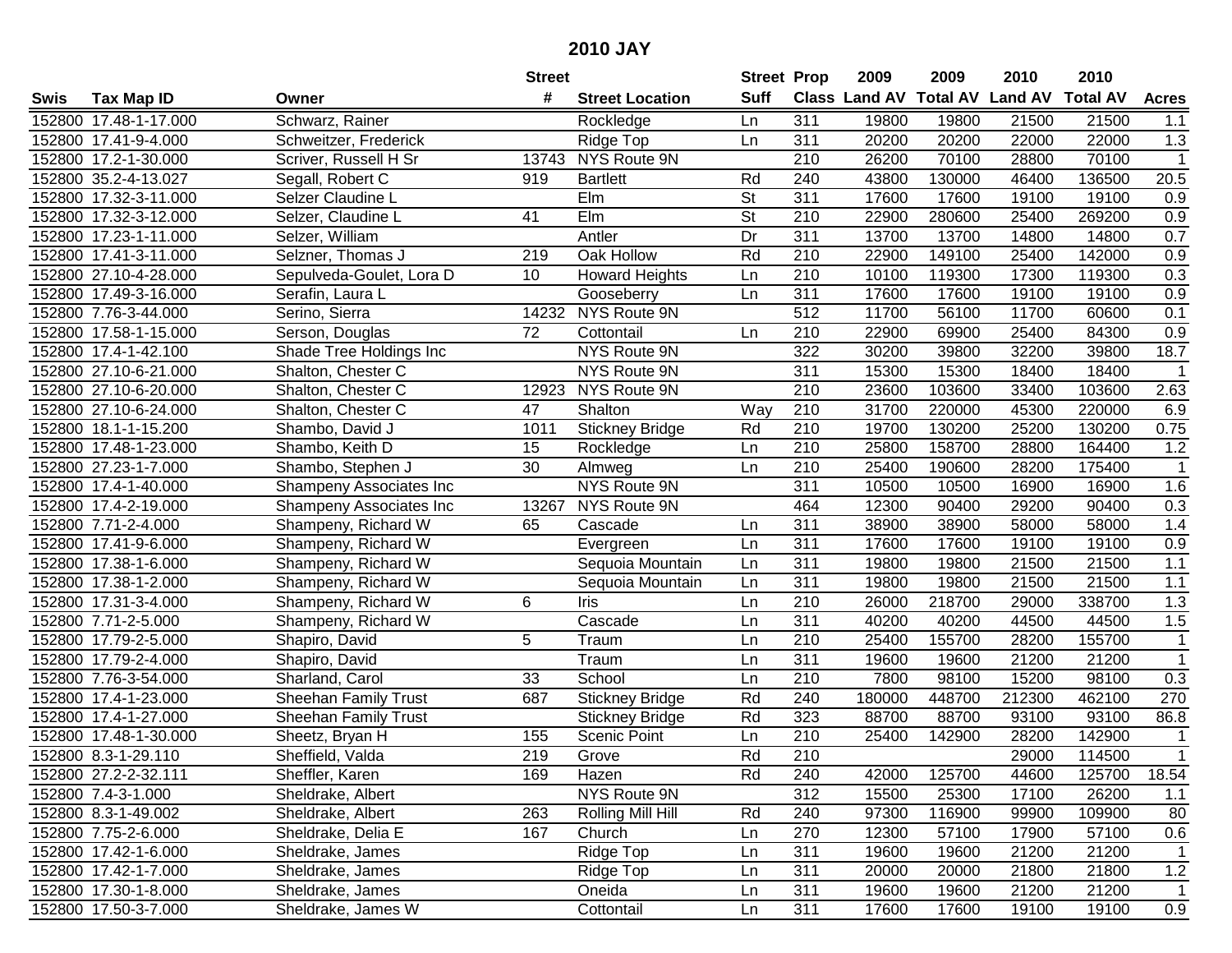|        |                       |                     | <b>Street</b>   |                        | <b>Street Prop</b>       |                  | 2009                          | 2009   | 2010           | 2010            |                  |
|--------|-----------------------|---------------------|-----------------|------------------------|--------------------------|------------------|-------------------------------|--------|----------------|-----------------|------------------|
| Swis   | <b>Tax Map ID</b>     | Owner               | #               | <b>Street Location</b> | <b>Suff</b>              |                  | <b>Class Land AV Total AV</b> |        | <b>Land AV</b> | <b>Total AV</b> | <b>Acres</b>     |
|        | 152800 17.41-6-3.000  | Sheldrake, James W  |                 | <b>Butternut</b>       | Ln                       | 311              | 17600                         | 17600  | 19100          | 19100           | 0.9              |
|        | 152800 17.32-2-3.000  | Sheldrake, James W  |                 | Cross                  | <b>St</b>                | 311              | 21000                         | 21000  | 23200          | 23200           | 1.7              |
|        | 152800 17.48-2-1.000  | Sheldrake, James W  |                 | Sawmill                | Rd                       | 311              | 19600                         | 19600  | 21200          | 21200           | $\mathbf{1}$     |
|        | 152800 8.3-1-50.000   | Sheldrake, James W  |                 | Rolling Mill Hill      | Rd                       | 322              | 155200                        | 155200 | 155200         | 155200          | 264.92           |
|        | 152800 18.1-1-6.100   | Sheldrake, John J   | 254             | Sheldrake              | Rd                       | 240              | 41100                         | 127000 | 43700          | 127000          | 17.59            |
|        | 152800 18.1-1-6.300   | Sheldrake, John J   | 214             | Sheldrake              | Rd                       | 210              | 31300                         | 51800  | 33900          | 54400           | 6.67             |
|        | 152800 8.3-1-55.000   | Sheldrake, Robert J | 144             | Rolling Mill Hill      | Rd                       | 210              | 31500                         | 71500  | 34100          | 71500           | 6.9              |
|        | 152800 18.1-1-2.000   | Sheldrake, Wesley E |                 | Sheldrake              | Rd                       | 314              | 24200                         | 24200  | 26200          | 26200           | 6.13             |
|        | 152800 18.1-1-4.000   | Sheldrake, Wesley E | 298             | Sheldrake              | Rd                       | $\overline{210}$ | 27200                         | 133600 | 30200          | 133600          | 1.5              |
|        | 152800 18.1-1-5.130   | Sheldrake, Wesley E |                 | Sheldrake              | Rd                       | 323              | 69500                         | 69500  | 71500          | 71500           | 56.42            |
|        | 152800 17.23-5-7.000  | Sherman, Ernest J   |                 | Sequoia Mountain       | Ln                       | 311              | 19600                         | 19600  | 21200          | 21200           | -1               |
|        | 152800 28.1-1-16.100  | Sherman, Gregory R  | 636             | Hazen                  | Rd                       | 311              | 30000                         | 36400  | 50000          | 50000           | 3.42             |
|        | 152800 17.33-1-15.000 | Sherry, David J     | 129             | Alder                  | $\overline{\mathsf{St}}$ | 210              | 22900                         | 133100 | 25400          | 133100          | 0.9              |
| 152800 | 17.23-6-10.000        | Sidat, Donald       |                 | Raccoon                | Ln                       | 311              | 19600                         | 19600  | 21200          | 21200           | $\mathbf 1$      |
| 152800 | 17.23-5-3.000         | Signorelli, Frank L | 57              | Sequoia Mountain       | Ln                       | 210              | 22900                         | 202500 | 25400          | 197900          | 0.9              |
|        | 152800 17.40-4-7.000  | Silberto, Jane E    |                 | Beech                  | <b>St</b>                | 311              | 17600                         | 17600  | 19100          | 19100           | 0.9              |
|        | 152800 27.3-1-18.000  | Simpson, Brian      | 723             | Glen                   | Rd                       | 210              | 10700                         | 36400  | 17300          | 39600           | 0.3              |
| 152800 | 17.33-2-1.000         | Simpson, Jack       | 152             | Alder                  | $\overline{\mathsf{St}}$ | 210              | 22900                         | 140800 | 25400          | 133300          | 0.9              |
|        | 152800 18.3-1-34.000  | Simpson, Jocelyn    |                 | Hazen                  | Rd                       | 311              | 26100                         | 26100  | 29200          | 29200           | 1.8              |
|        | 152800 7.84-1-11.000  | Simpson, Richard G  | 24              | Invervale              | Ave                      | 210              | 9200                          | 74000  | 15300          | 76900           | 0.5              |
|        | 152800 7.84-1-12.000  | Simpson, Richard G  | 26              | Intervale              | Ave                      | 210              | 5500                          | 24500  | 13600          | 25200           | 0.3              |
| 152800 | 17.42-1-18.000        | Simpson, Richard G  | 71              | Spruce                 | Ln                       | 210              | 25800                         | 133100 | 28800          | 138600          | 1.2              |
| 152800 | 18.-2-11.002          | Sinkoff, Nancy      | 907             | Green                  | St                       | 240              | 110000                        | 237000 | 112600         | 237000          | 94.08            |
|        | 152800 45.-1-4.000    | Sinopoli, Anthony J | 465             | Jay Mountain           | Rd                       | 260              | 3200                          | 57400  | 6500           | 60300           | 0.1              |
|        | 152800 36.-1-48.000   | Sinopoli, David B   | 64              | Jay Mountain           | Rd                       | 240              | 81900                         | 256400 | 98900          | 268300          | 62.9             |
|        | 152800 27.1-3-15.000  | Siquier, Joanna M   |                 | NYS Route 86           |                          | 311              | 22600                         | 22600  | 25400          | 25400           | 2.51             |
|        | 152800 27.3-1-43.210  | Skalski, Johnny     | 398             | Valley                 | Rd                       | 210              | 28000                         | 96500  | 34400          | 101300          | 3                |
|        | 152800 17.41-8-7.000  | Skinner, Richmond L | 183             | Ridge Top              | Ln                       | 210              | 26200                         | 162800 | 29300          | 162800          | 1.4              |
|        | 152800 17.32-4-12.000 | Slater, Harold J Jr | $\overline{71}$ | Dogwood                | $\overline{\mathsf{St}}$ | 210              | 22900                         | 130300 | 25400          | 130300          | 0.9              |
|        | 152800 17.79-1-8.000  | Smiles, Gregory J   | $\overline{73}$ | Forest                 | Ln                       | $\overline{210}$ | 26000                         | 124800 | 29000          | 124800          | 1.3              |
|        | 152800 17.58-1-9.000  | Smith, Barry W      |                 | Tannenbaum             | Ln                       | 311              | 17600                         | 17600  | 19100          | 19100           | 0.9              |
|        | 152800 27.2-2-14.000  | Smith, Christian L  | 400             | <b>Stickney Bridge</b> | Rd                       | 210              | 29900                         | 85300  | 33200          | 92700           | 1.5              |
|        | 152800 17.32-4-7.000  | Smith, George C     |                 | EIm                    | $\overline{St}$          | 311              | 17600                         | 17600  | 19100          | 19100           | $\overline{0.9}$ |
|        | 152800 17.32-4-8.000  | Smith, George C     | 60              | EIm                    | $\overline{\mathsf{St}}$ | $\overline{210}$ | 22900                         | 118900 | 25400          | 118900          | $\overline{0.9}$ |
|        | 152800 18.3-1-10.000  | Smith, James C      | 1265            | Green                  | <b>St</b>                | 210              | 29000                         | 58200  | 32700          | 58200           | 2.4              |
|        | 152800 18.3-1-11.000  | Smith, James C      | 1267            | Green                  | <b>St</b>                | 210              | 28400                         | 113600 | 31900          | 113600          | 2.1              |
|        | 152800 36.-1-49.000   | Smith, Jeffrey M    | 134             | Jay Mountain           | Rd                       | 210              | 35600                         | 139800 | 42000          | 139800          | 5.7              |
|        | 152800 27.10-2-8.000  | Smith, Jeffrey M    | 9               | John Fountain          | Rd                       | 210              | 20500                         | 115000 | 28800          | 115000          | $\overline{1}$   |
|        | 152800 27.10-4-24.000 | Smith, Jennifer G   | 750             | Glen                   | Rd                       | 210              | 12300                         | 117300 | 23000          | 117300          | 0.59             |
|        | 152800 17.4-1-46.110  | Smith, John D II    |                 | NYS Route 9N           |                          | 322              | 88700                         | 88700  | 88700          | 88700           | 98.6             |
|        | 152800 27.3-1-13.000  | Smith, John D III   | 542             | Valley                 | Rd                       | 240              | 44600                         | 134500 | 44500          | 139100          | 27.2             |
|        | 152800 27.1-1-31.000  | Smith, Lawrence     |                 | 13051 NYS Route 9N     |                          | 240              | 40800                         | 134900 | 43400          | 142800          | 17.2             |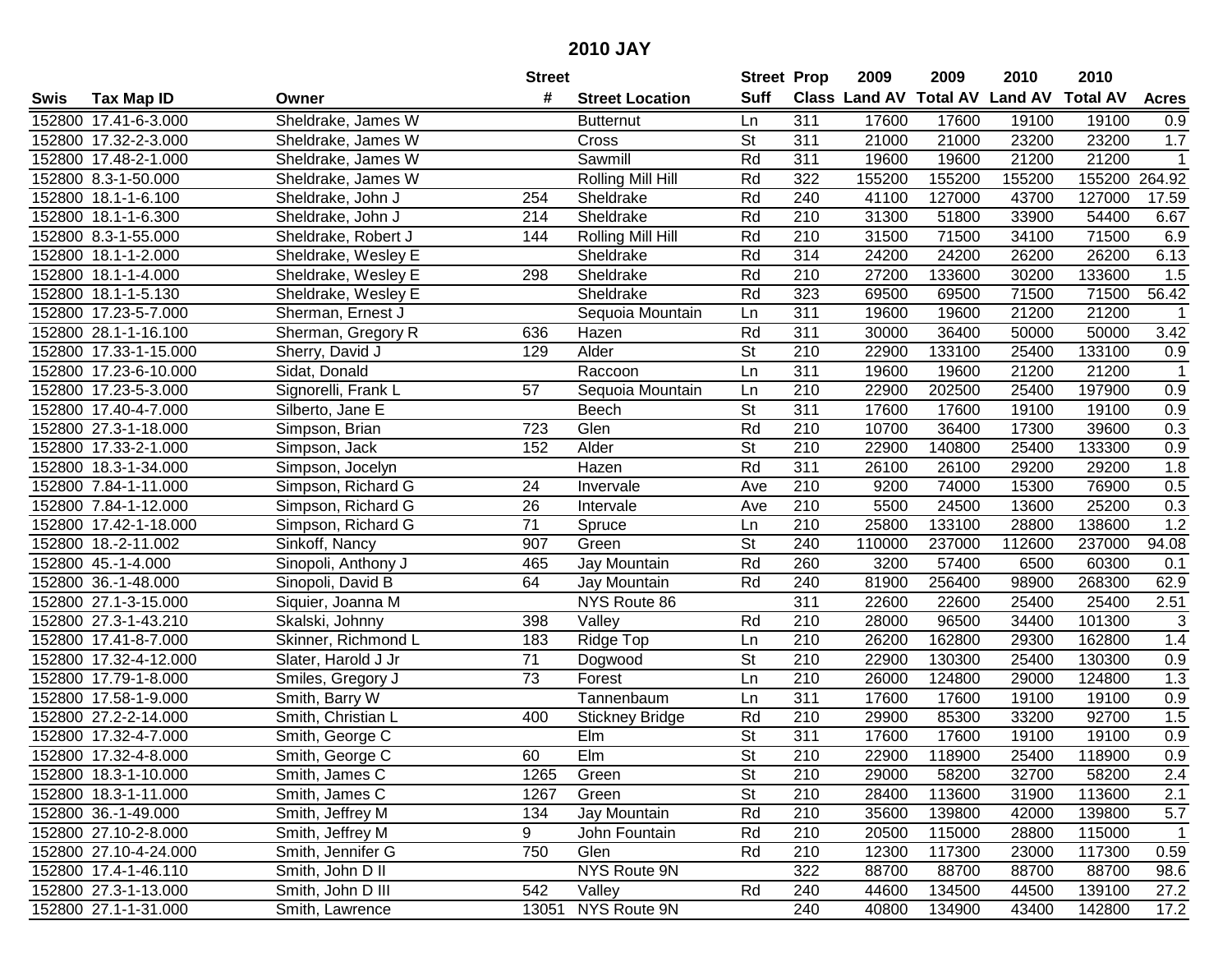|      |                       |                      | <b>Street</b> |                        | <b>Street Prop</b>       |                  | 2009                 | 2009            | 2010           | 2010            |                |
|------|-----------------------|----------------------|---------------|------------------------|--------------------------|------------------|----------------------|-----------------|----------------|-----------------|----------------|
| Swis | <b>Tax Map ID</b>     | Owner                | #             | <b>Street Location</b> | <b>Suff</b>              |                  | <b>Class Land AV</b> | <b>Total AV</b> | <b>Land AV</b> | <b>Total AV</b> | <b>Acres</b>   |
|      | 152800 17.50-4-21.000 | Smith, Leonard J     | 15            | Cottontail             | Ln                       | 210              | 22900                | 258200          | 25400          | 258200          | 0.9            |
|      | 152800 17.50-4-1.000  | Smith, Leonard J     |               | Cottontail             | Ln                       | 311              | 17600                | 17600           | 19100          | 19100           | 0.9            |
|      | 152800 27.2-2-63.000  | Smith, Marianne P    | 177           | John Fountain          | Rd                       | 210              | 26400                | 166000          | 29400          | 169600          | 1.2            |
|      | 152800 7.84-3-1.200   | Smith, Marion E      | 6             | <b>Burt</b>            | Ln                       | 210              | 5300                 | 73100           | 9400           | 73100           | 0.16           |
|      | 152800 27.4-1-33.114  | Smith, Nicole        |               | Nugent                 | Ln                       | 323              | 26400                | 26400           | 26400          | 26400           | 5.9            |
|      | 152800 35.4-4-4.000   | Smith, Patricia T    | 823           | <b>Bartlett</b>        | Rd                       | 260              | 22000                | 30000           | 18100          | 30000           | 0.84           |
|      | 152800 27.10-4-9.000  | Smith, Philip D      |               | John Fountain          | Rd                       | 311              | 14900                | 14900           | 15600          | 15600           | 2.8            |
|      | 152800 27.10-4-8.000  | Smith, Phillip       |               | John Fountain          | Rd                       | 314              | 7500                 | 7500            | 6500           | 6500            | 0.3            |
|      | 152800 35.4-3-13.000  | Smith, Richard V     | 11934         | NYS Route 9N           |                          | $\overline{210}$ | 13100                | 138300          | 21600          | 138300          | 0.5            |
|      | 152800 27.3-1-45.000  | Smith, Stanley       | 419           | Valley                 | Rd                       | 210              | 21200                | 45000           | 24600          | 54900           | 0.9            |
|      | 152800 17.32-4-13.000 | Smith, Sylvia        |               | Dogwood                | $\overline{\mathsf{St}}$ | 311              | 17600                | 17600           | 19100          | 19100           | 0.9            |
|      | 152800 27.10-6-16.000 | Smith, Thomas F      | 12937         | NYS Route 9N           |                          | 210              | 21200                | 215400          | 29800          | 215400          | 1.36           |
|      | 152800 17.23-5-6.000  | Smith, Timothy G     | 35            | Sequoia Mountain       | Ln                       | 210              | 25400                | 116200          | 28200          | 116200          |                |
|      | 152800 17.32-1-1.000  | Snare, David J       | 215           | Sawmill                | Rd                       | 210              | 25600                | 138200          | 28500          | 138200          | $1.1$          |
|      | 152800 7.76-3-60.000  | Snow, Emerson W      | 5             | Woodyard               | Ln                       | 210              | 9200                 | 63300           | 15200          | 64800           | 0.3            |
|      | 152800 27.3-1-19.000  | Snow, John C         | 712           | Glen                   | Rd                       | 210              | 18300                | 127500          | 24500          | 131300          | 0.7            |
|      | 152800 17.32-5-7.000  | Snow, John C Jr      | 68            | Dogwood                | $\overline{\mathsf{St}}$ | $\overline{210}$ | 22900                | 275000          | 25400          | 261300          | 0.9            |
|      | 152800 17.32-5-8.000  | Snow, John C Jr      |               | Dogwood                | $\overline{\mathsf{St}}$ | 311              | 17600                | 17600           | 19100          | 19100           | 0.9            |
|      | 152800 27.2-2-12.200  | Snow, Matthew J      | 365           | <b>Stickney Bridge</b> | Rd                       | 210              | 33000                | 177100          | 38300          | 177100          | 4.4            |
|      | 152800 7.75-2-16.000  | Snow, Michael J      | 107           | Church                 | Ln                       | 210              | 9700                 | 81200           | 16200          | 81200           | 0.5            |
|      | 152800 7.75-2-14.000  | Snow, Michael J      | 115           | Church                 | Ln                       | 210              | 11600                | 73100           | 16100          | 63600           | 0.6            |
|      | 152800 17.31-2-10.000 | Snow, Nathan         |               | <b>Bruin</b>           | Ln                       | 311              | 17600                | 17600           | 19100          | 19100           | 0.9            |
|      | 152800 17.31-2-9.000  | Snow, Nathan         | 36            | <b>Bruin</b>           | Ln                       | 210              | 22900                | 158800          | 25400          | 158800          | 0.9            |
|      | 152800 7.75-2-20.100  | Snow, Thomas R       |               | Church                 | Ln                       | 311              | 5800                 | 65000           | 400            | 400             | 0.11           |
|      | 152800 7.75-2-20.200  | Snow, Thomas R Jr    | 87            | Church                 | Ln                       | 210              | 400                  | 400             | 12900          | 68200           | 0.22           |
|      | 152800 8.-2-1.120     | Snyder, Vickie L     | 733           | Green                  | $\overline{\mathsf{St}}$ | 240              | 62600                | 182200          | 62600          | 182200          | 45.39          |
|      | 152800 17.40-2-4.000  | Snye, Gertrude E     | 25            | Cedar                  | $\overline{\mathsf{St}}$ | 210              | 22900                | 75200           | 25400          | 75200           | 0.9            |
|      | 152800 18.-2-16.031   | Soderholm, Paul R    | 115           | <b>Black Mountain</b>  | Ln                       | 312              | 172300               | 198000          | 167300         | 198000          | 19.23          |
|      | 152800 18.1-1-14.120  | Soderholm, Paul R    | 41            | Dockum                 | Way                      | 210              | 26200                | 123100          | 43200          | 137100          | $\mathbf 1$    |
|      | 152800 18.-2-13.000   | Sothard, Ann         | 847           | Green                  | $\overline{\mathsf{St}}$ | $\overline{210}$ | 32500                | 80000           | 35100          | 80000           | $\overline{8}$ |
|      | 152800 8.3-1-36.032   | Soulier, Michael F   |               | Grove                  | Rd                       | 322              | 28700                | 28700           | 30700          | 30700           | 11.1           |
|      | 152800 7.84-5-5.000   | Soulier, Michael F   | 33            | <b>Broad</b>           | Ln                       | 220              | 3100                 | 84300           | 5900           | 84300           | 0.1            |
|      | 152800 8.3-1-37.100   | Soulier, Michael F   |               | Grove                  | Rd                       | 912              | 90000                | 90000           | 90000          | 90000           | 100            |
|      | 152800 27.2-2-60.100  | Sourwine, Carmen F   |               | 13090 NYS Route 9N     |                          | $\overline{210}$ | 34500                | 152100          | 40400          | 152100          | 5.13           |
|      | 152800 27.2-2-60.200  | Sourwine, Carmen F   |               | NYS Route 9N           |                          | 311              | 4000                 | 4000            | 5600           | 5600            | 1.99           |
|      | 152800 17.23-2-7.000  | Sousis, Jeddy        | 96            | Sequoia Mountain       | Ln                       | 210              | 25600                | 226300          | 28500          | 214900          | 1.1            |
|      | 152800 28.-3-10.000   | Southmayd, Maurice J |               | Nugent                 | Ln                       | 323              | 32200                | 32200           | 35800          | 35800           | 47.7           |
|      | 152800 28.-3-12.000   | Southmayd, Maurice J |               | Nugent                 | Ln                       | 323              | 74300                | 74300           | 77800          | 77800           | 112.7          |
|      | 152800 27.4-1-25.000  | Southmayd, Maurice J | 306           | Lincoln Hill           | Ln                       | 312              | 49800                | 63000           | 45200          | 63000           | 27.2           |
|      | 152800 27.10-6-12.000 | Southmayd, Maurice J |               | NYS Route 9N           |                          | 311              | 15600                | 15600           | 19500          | 19500           | 1.62           |
|      | 152800 27.10-6-9.000  | Southmayd, Maurice J |               | NYS Route 9N           |                          | 312              | 5000                 | 49300           | 3500           | 28800           | 0.16           |
|      | 152800 27.10-6-13.000 | Southmayd, Maurice J |               | NYS Route 9N           |                          | 311              | 14100                | 14100           | 14100          | 14100           | 0.63           |
|      |                       |                      |               |                        |                          |                  |                      |                 |                |                 |                |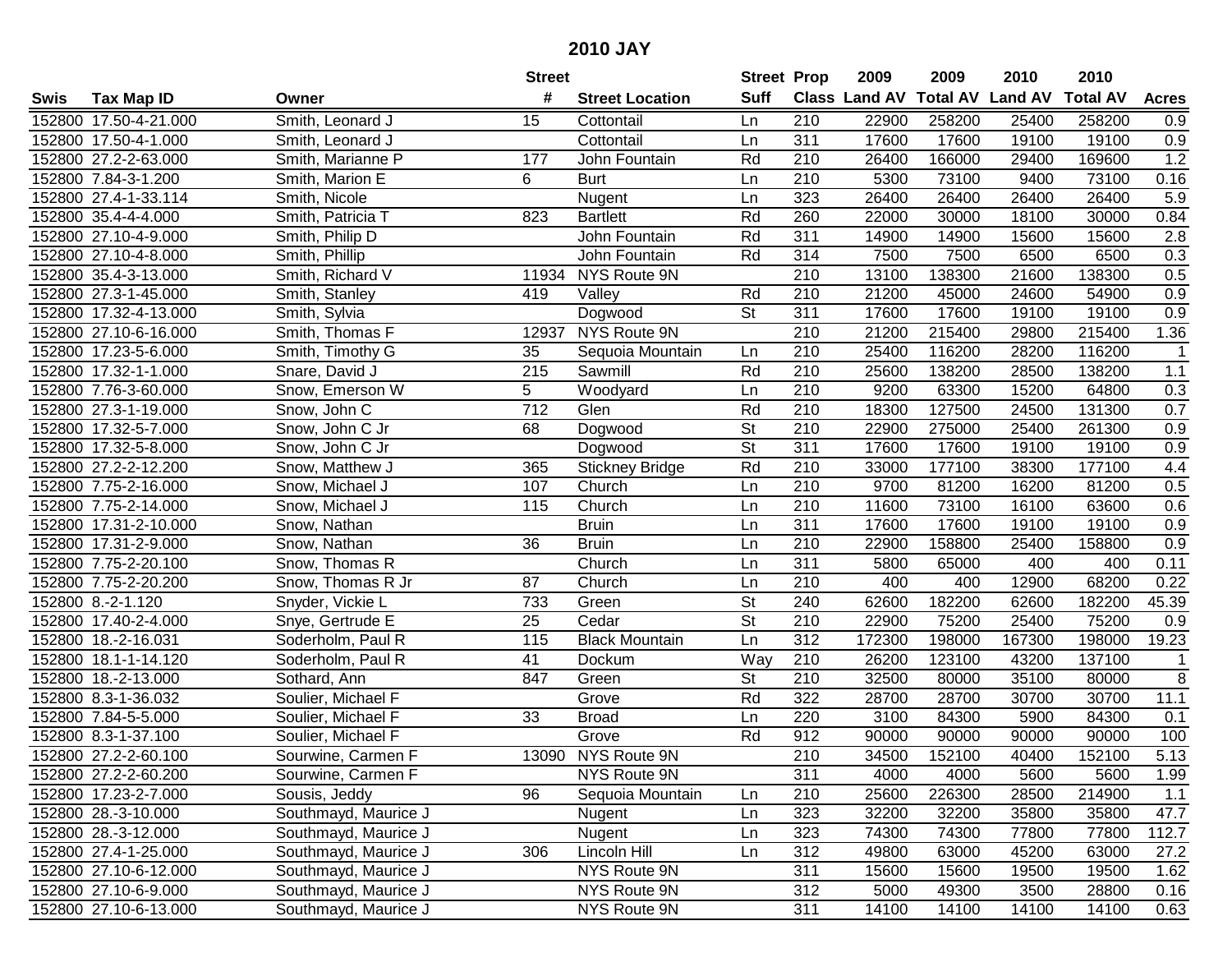|        |                       |                                   | <b>Street</b>   |                        | <b>Street Prop</b>       |                  | 2009          | 2009   | 2010                    | 2010            |                |
|--------|-----------------------|-----------------------------------|-----------------|------------------------|--------------------------|------------------|---------------|--------|-------------------------|-----------------|----------------|
| Swis   | <b>Tax Map ID</b>     | Owner                             | #               | <b>Street Location</b> | Suff                     |                  | Class Land AV |        | <b>Total AV Land AV</b> | <b>Total AV</b> | <b>Acres</b>   |
|        | 152800 27.10-4-70.069 | Southmayd, Maurice Jr             | 12928           | NYS Route 9N           |                          | 210              | 27200         | 275700 | 35200                   | 281300          | 3.2            |
|        | 152800 27.4-1-26.000  | Southmayd, Roberta I              |                 | Lincoln Hill           | Ln                       | 323              | 12600         | 12600  | 16200                   | 16200           | 7.1            |
|        | 152800 35.2-5-27.000  | Spear, John L                     | 12058           | NYS Route 9N           |                          | 210              | 35600         | 181200 | 39600                   | 181200          | 4.87           |
|        | 152800 17.48-1-5.000  | Spletzer, Stacy                   | 144             | <b>Scenic Point</b>    | Ln                       | 210              | 25800         | 158900 | 28800                   | 154000          | 1.2            |
|        | 152800 17.2-1-20.210  | Spoon, Randy E                    |                 | Spoon Circle           | Way                      | 323              | 25100         | 25100  | 27100                   | 27100           | 7.15           |
|        | 152800 17.2-1-21.000  | Spoon, Randy E                    | 10              | Spoon Circle           | Way                      | 210              | 26800         | 123200 | 29600                   | 123200          | 1.3            |
|        | 152800 27.2-2-37.000  | Spooner, William D                | 117             | Hazen                  | Rd                       | 270              | 23600         | 41200  | 27400                   | 34300           | 0.9            |
|        | 152800 27.10-2-6.200  | Sprague, Ann S                    | $\overline{27}$ | John Fountain          | Rd                       | 210              | 13300         | 95000  | 23800                   | 98800           | 0.65           |
|        | 152800 27.23-3-5.000  | Sprague, Robert W                 | $\overline{27}$ | Hochsteig              | Ln                       | 210              | 25800         | 187700 | 28800                   | 178300          | 1.2            |
|        | 152800 7.76-3-39.000  | <b>SS&amp;J Northeast Dev LLC</b> | 14220           | NYS Route 9N           |                          | 481              | 3500          | 77100  | 12500                   | 79300           | 0.11           |
|        | 152800 7.76-3-17.000  | SS&J Northeast Dev LLC            | $\overline{7}$  | Church                 | Ln                       | 220              | 6200          | 125700 | 11800                   | 131900          | 0.2            |
|        | 152800 7.76-3-36.000  | SS&J Northeast Dev LLC            |                 | 14218 NYS Route 9N     |                          | 481              | 3500          | 69100  | 8000                    | 71200           | 0.07           |
|        | 152800 17.2-1-16.000  | SS&J Northeast Dev LLC            | 14046           | NYS Route 9N           |                          | 411              | 20500         | 113800 | 38800                   | 113800          | 1.78           |
|        | 152800 7.84-5-12.000  | St Germaine Ken Jr                | 35              | <b>Burt</b>            | Ln                       | 210              | 6200          | 54300  | 11800                   | 54300           | 0.2            |
|        | 152800 7.76-3-12.000  | St James Church                   | 13              | Church                 | Ln                       | 220              | 9200          | 93100  | 15200                   | 93100           | 0.3            |
|        | 152800 17.31-3-7.000  | St Yves, Robert A                 | 28              | Summit                 | Ln                       | 210              | 25800         | 127300 | 28800                   | 133600          | 1.2            |
|        | 152800 27.1-3-8.000   | Staats James D                    | 84              | Danielle               | Rd                       | 210              | 25700         | 153400 | 28600                   | 158200          | 1.13           |
|        | 152800 17.2-1-5.100   | Stackman, Eric                    |                 | NYS Route 9N           |                          | 311              | 10200         | 10200  | 21800                   | 21800           | 1.08           |
|        | 152800 17.2-1-20.110  | Stackman, Eric                    |                 | NYS Route 9N           |                          | 323              | 157500        | 157500 | 159000                  | 159000          | 225.52         |
|        | 152800 17.2-1-4.000   | Stackman, Eric C                  |                 | 14016 NYS Route 9N     |                          | 449              | 97400         | 126600 | 126800                  | 139300          | 131            |
|        | 152800 17.41-5-8.000  | Stanford, David L                 |                 | Cherry                 | Ln                       | 311              | 17600         | 17600  | 19100                   | 19100           | 0.9            |
|        | 152800 7.79-2-32.000  | <b>Stanley Chevrolet Inc</b>      |                 | River                  | Rd                       | 311              | 19600         | 19600  | 21200                   | 21200           | $\mathbf{1}$   |
| 152800 | 18.3-1-38.000         | Stanley, Marvin                   | 731             | <b>Stickney Bridge</b> | Rd                       | 210              | 9000          | 122400 | 16200                   | 125800          | 0.25           |
| 152800 | 18.3-1-36.230         | Stanley, Marvin J                 | 855             | Hazen                  | Rd                       | 312              | 38100         | 68100  | 46200                   | 69300           | 20.1           |
|        | 152800 35.2-3-1.200   | Stanley, Randolph J               | 66              | Wellscroft             | Way                      | 418              | 64100         | 608400 | 75200                   | 657300          | 15             |
|        | 152800 17.40-4-4.000  | Stark, Arthur W                   | 28              | Beech                  | $\overline{\mathsf{St}}$ | 210              | 22900         | 85500  | 25400                   | 94000           | 0.9            |
|        | 152800 27.1-1-1.120   | State of New York                 |                 | John Fountain          | Rd                       | 322              | 22300         | 22300  | 22300                   | 22300           | 10.8           |
|        | 152800 27.1-1-20.100  | Stefanik, Richard                 | 28              | Beagle Haven           | Way                      | 240              | 53700         | 326400 | 67300                   | 342200          | 14.76          |
|        | 152800 17.41-4-11.000 | Stehlin, Martin                   | 79              | <b>Butternut</b>       | Ln                       | 210              | 22900         | 191800 | 25400                   | 178400          | 0.9            |
|        | 152800 17.41-4-10.000 | Stehlin, Martin                   |                 | <b>Butternut</b>       | Ln                       | 311              | 17600         | 17600  | 19100                   | 19100           | 0.9            |
|        | 152800 17.23-4-4.000  | Steinberg, Gary R                 | $\overline{32}$ | Seneca                 | Tr                       | $\overline{210}$ | 25400         | 276700 | 28200                   | 276700          | $\overline{1}$ |
|        | 152800 27.10-6-3.000  | Steinley, Michael M               | 6732            | NYS Route 86           |                          | 210              | 31500         | 217400 | 45000                   | 217400          | 6.8            |
|        | 152800 8.3-1-64.000   | Stetson, Dennis J                 |                 | Grove                  | Rd                       | 311              | 23600         | 23600  | 23600                   | 23600           | 0.9            |
|        | 152800 27.1-2-16.000  | Stevens, Gene E                   | 6610            | NYS Route 86           |                          | $\overline{210}$ | 30200         | 86500  | 34400                   | 90600           | $\overline{3}$ |
|        | 152800 27.1-2-17.000  | Stevens, Gene E                   |                 | NYS Route 86           |                          | 314              | 12600         | 12600  | 13600                   | 13600           | 3              |
|        | 152800 27.1-2-15.000  | Stevens, Gene E                   |                 | NYS Route 86           |                          | 311              | 11400         | 11400  | 12300                   | 12300           | $\overline{c}$ |
|        | 152800 18.-2-24.400   | Stevenson, Celia                  | 107             | <b>Black Mountain</b>  | Ln                       | 312              | 32200         | 39400  | 30000                   | 39400           | $\overline{4}$ |
|        | 152800 8.3-2-4.000    | Stewart Micah J                   | 439             | Rolling Mill Hill      | Rd                       | 270              | 33000         | 65800  | 50800                   | 72400           | 8.87           |
|        | 152800 35.2-5-22.200  | Stewart, Brian S                  |                 | NYS Route 9N           |                          | 312              | 36900         | 80500  | 45700                   | 80500           | 19.8           |
|        | 152800 17.32-4-14.000 | Stewart, George R                 | 55              | Dogwood                | <b>St</b>                | 210              | 22900         | 115800 | 25400                   | 120100          | 0.9            |
|        | 152800 27.1-1-17.000  | Stiles, Daniel L                  |                 | NYS Route 9N           |                          | 322              | 38700         | 38700  | 40700                   | 40700           | 22.25          |
|        | 152800 27.1-1-18.000  | Stiles, Daniel L                  |                 | NYS Route 9N           |                          | 323              | 31600         | 31600  | 31600                   | 31600           | 29.4           |
|        |                       |                                   |                 |                        |                          |                  |               |        |                         |                 |                |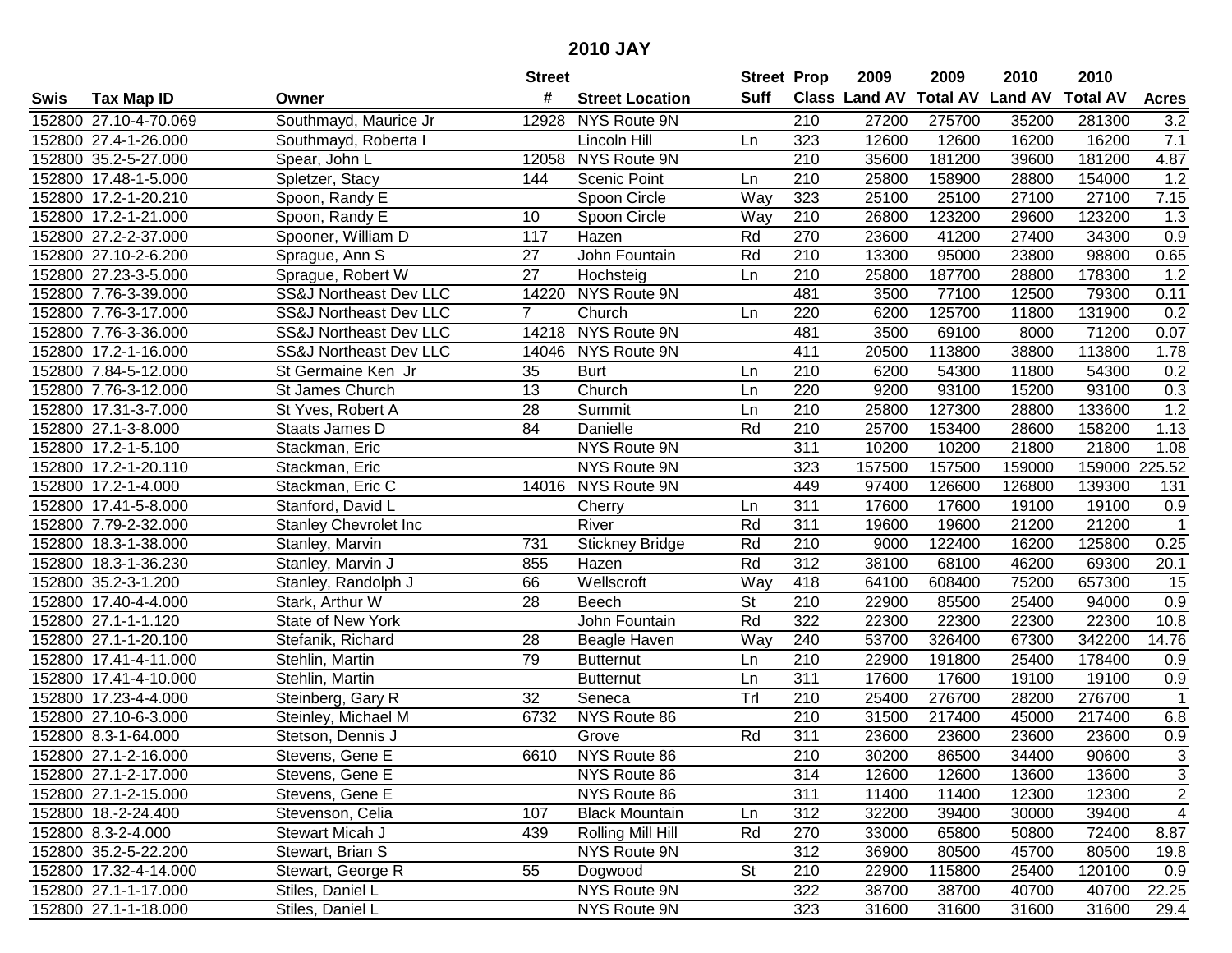| #<br><b>Suff</b><br>Class Land AV<br><b>Total AV Land AV</b><br><b>Total AV</b><br><b>Tax Map ID</b><br><b>Street Location</b><br><b>Acres</b><br>Swis<br>Owner<br><b>St</b><br>65800<br>152800 17.32-6-5.000<br>Stoehr, William F<br>84<br>Cedar<br>210<br>22900<br>63500<br>25400<br>0.9<br>NYS Route 9N<br>323<br>79900<br>140.73<br>152800 27.3-1-53.200<br>79900<br>86900<br>86900<br>Stone, G Scott<br>152800 27.3-1-52.000<br>Stone, G Scott<br>NYS Route 9N<br>210<br>29100<br>130400<br>32900<br>133100<br>2.47<br>12467<br><b>Stork-Barrie Family Trust</b><br>210<br>20100<br>72800<br>28800<br>72800<br>152800 27.10-4-21.000<br><b>Covered Bridge</b><br>$\mathbf{1}$<br>20<br>Ln<br>25.6<br>152800 36.1-1-32.000<br><b>Stork-Barrie Family Trust</b><br>232<br>Straight<br>Rd<br>240<br>54900<br>299000<br>65300<br>299000<br>Rd<br>$\overline{210}$<br>28400<br>177100<br>177100<br>$\overline{2.1}$<br>152800 27.3-1-43.102<br>Stork, Brian R<br>412<br>$\overline{\mathsf{Valley}}$<br>31900<br>Stout, Darryl W<br>323<br>Rd<br>210<br>26200<br>174200<br>174200<br>1.02<br>152800 27.3-1-49.310<br>Valley<br>28900<br>NYS Route 9N<br>323<br>1.2<br>2400<br>2400<br>2400<br>2400<br>152800 17.4-1-11.000<br>Strack, Jerry<br>311<br>15700<br>15700<br>0.8<br>152800 17.40-5-14.000<br>AuSable<br>Dr<br>17000<br>17000<br>Strack, Jerry<br>323<br>$\overline{2}$<br>NYS Route 9N<br>152800 17.4-1-12.000<br>4000<br>4000<br>4000<br>4000<br>Strack, Jerry<br>240<br>169200<br>291800<br>171800<br>401800<br>216.24<br>152800 36.1-1-20.100<br>Valley<br>Rd<br>Straight, Benjamin A<br>99<br>20700<br>152800 36.1-1-21.120<br>Valley<br>Rd<br>314<br>18800<br>18800<br>20700<br>3.2<br>Straight, Brian A<br>210<br>0.2<br>152800 7.84-3-11.000<br>15<br>5300<br>75300<br>11800<br>75300<br><b>Broad</b><br>Ln<br>Straight, Debra D<br>NYS Route 9N<br>210<br>2.6<br>152800 27.10-2-15.000<br>23500<br>166000<br>33300<br>166000<br>Straight, Gary J<br>13006<br>0.7<br>311<br>152800 7.79-2-45.000<br>Whitetail<br>13700<br>13700<br>14800<br>14800<br>Straight, Gretchen<br>Ln<br>$\sqrt{2}$<br>311<br>Rd<br>16500<br>16500<br>18200<br>18200<br>152800 36.1-1-20.200<br>Valley<br>Straight, Jeffrey A<br>Rd<br>1.33<br>210<br>94700<br>152800 36.1-1-17.211<br>134<br>26900<br>29700<br>94700<br>Straight, John R<br>Valley<br>311<br>1.5<br>152800 7.84-1-20.000<br>NYS Route 9N<br>16300<br>16300<br>18100<br>18100<br>Straight, Karin M<br>93.13<br>323<br>152800 36.1-1-22.120<br>Valley<br>96300<br>96300<br>101200<br>101200<br>Straight, Michael<br>Rd<br>Rd<br>152800 36.1-1-21.200<br>Valley<br>210<br>30400<br>164100<br>34700<br>164100<br>3.1<br>Straight, Michael W<br>75<br>Rd<br>0.5<br>120<br>210<br>13100<br>58900<br>152800 36.1-1-18.000<br>Straight, Richard<br>Valley<br>21600<br>59500<br>NYS Route 9N<br>0.54<br>152800 27.10-4-66.000<br>Straight, Robert J<br>12907<br>210<br>12000<br>104400<br>22200<br>106500<br>NYS Route 9N<br>210<br>11500<br>0.44<br>152800 27.2-2-64.000<br>Straight, William W<br>13072<br>121400<br>20300<br>121400<br>152800 27.1-1-26.000<br>Straight, William W<br>NYS Route 9N<br>311<br>7900<br>7900<br>6500<br>6500<br>0.3<br>311<br>NYS Route 86<br>2200<br>2200<br>3300<br>3300<br>1.18<br>152800 27.10-6-28.000<br>Straight, William W<br>323<br>26400<br>30300<br>152800 27.10-6-25.000<br>Straight, William W<br>NYS Route 9N<br>26400<br>30300<br>6.84<br>152800 27.1-1-24.200<br>311<br>7800<br>7800<br>Straight, William W<br>NYS Route 9N<br>7800<br>7800<br>0.36<br>NYS Route 9N<br>210<br>16400<br>100400<br>25900<br>152800 27.10-4-62.000<br>Straight, William W Jr<br>102400<br>0.8<br>12892<br>$\overline{311}$<br>152800 17.40-3-11.000<br><b>St</b><br>17600<br>17600<br>19100<br>19100<br>0.9<br>Strait, Gretchen<br>Beech<br>$\overline{\mathsf{St}}$<br>152800 17.40-5-5.000<br>$\overline{210}$<br>164800<br>25400<br>Streuli, Hanns<br>72<br>Alder<br>22900<br>157100<br>0.9<br>$\overline{\mathsf{St}}$<br>311<br>152800 17.40-5-4.000<br>Alder<br>17600<br>17600<br>19100<br>0.9<br>Streuli, Hanns<br>19100<br>15100<br>0.7<br>152800 36.-1-9.000<br>Ln<br>311<br>13700<br>13700<br>15100<br>Stringham, Paul<br>Nugent<br>311<br>152800 36.-1-42.061<br>15700<br>15700<br>17300<br>$\overline{0.8}$<br>Ln<br>17300<br>Stringham, Paul<br>Nugent<br>311<br>4.4<br>152800 36.-1-6.000<br>40<br><b>Whiskey Rock</b><br>Way<br>21900<br>21900<br>26000<br>26000<br>Stringham, Paul<br>152800 36.-1-14.001<br>Stringham, Paul<br>Nugent<br>Ln<br>311<br>17600<br>17600<br>19400<br>19400<br>0.9<br><b>St</b><br>0.9<br>152800 17.40-2-3.000<br>Stroebel, Ernst<br>33<br>Cedar<br>210<br>22900<br>127600<br>25400<br>127600<br><b>St</b><br>311<br>19100<br>152800 17.32-5-16.000<br>Stroebel, Ernst<br>Cedar<br>17600<br>17600<br>19100<br>0.9<br><b>St</b><br>311<br>0.9<br>152800 17.32-5-15.000<br>17600<br>17600<br>19100<br>19100<br>Stroebel, Karen D<br>Cedar<br>82<br>210<br>0.9<br>152800 17.49-3-40.000<br>Stuart, Michael<br>Fern<br>22900<br>180500<br>25400<br>176300<br>Ln<br>311<br>17600<br>0.9<br>152800 17.49-3-11.000<br>Studler, Donald J<br>Maple<br>Ln<br>17600<br>19100<br>19100<br>152800 17.58-1-29.000<br>Studler, Donald J<br>311<br>17600<br>17600<br>19100<br>19100<br>0.9<br>Cottontail<br>Ln<br>152800 17.31-2-5.000<br>311<br>Stuesse, Sherry L<br>17600<br>17600<br>19100<br>19100<br>0.9<br>Raccoon<br>Ln |  | <b>Street</b> | <b>Street Prop</b> | 2009 | 2009 | 2010 | 2010 |  |
|-------------------------------------------------------------------------------------------------------------------------------------------------------------------------------------------------------------------------------------------------------------------------------------------------------------------------------------------------------------------------------------------------------------------------------------------------------------------------------------------------------------------------------------------------------------------------------------------------------------------------------------------------------------------------------------------------------------------------------------------------------------------------------------------------------------------------------------------------------------------------------------------------------------------------------------------------------------------------------------------------------------------------------------------------------------------------------------------------------------------------------------------------------------------------------------------------------------------------------------------------------------------------------------------------------------------------------------------------------------------------------------------------------------------------------------------------------------------------------------------------------------------------------------------------------------------------------------------------------------------------------------------------------------------------------------------------------------------------------------------------------------------------------------------------------------------------------------------------------------------------------------------------------------------------------------------------------------------------------------------------------------------------------------------------------------------------------------------------------------------------------------------------------------------------------------------------------------------------------------------------------------------------------------------------------------------------------------------------------------------------------------------------------------------------------------------------------------------------------------------------------------------------------------------------------------------------------------------------------------------------------------------------------------------------------------------------------------------------------------------------------------------------------------------------------------------------------------------------------------------------------------------------------------------------------------------------------------------------------------------------------------------------------------------------------------------------------------------------------------------------------------------------------------------------------------------------------------------------------------------------------------------------------------------------------------------------------------------------------------------------------------------------------------------------------------------------------------------------------------------------------------------------------------------------------------------------------------------------------------------------------------------------------------------------------------------------------------------------------------------------------------------------------------------------------------------------------------------------------------------------------------------------------------------------------------------------------------------------------------------------------------------------------------------------------------------------------------------------------------------------------------------------------------------------------------------------------------------------------------------------------------------------------------------------------------------------------------------------------------------------------------------------------------------------------------------------------------------------------------------------------------------------------------------------------------------------------------------------------------------------------------------------------------------------------------------------------------------------------------------------------------------------------------------------------------------------------------------------------------------------------------------------------------------------------------------------------------------------------------------------------------------------------------------------------------------------------------------------------------------------------------------------------------------------------------------------------------------------------------------------------------------------------------------------------------------------------------------------------------------------------------------------------------------------------------------|--|---------------|--------------------|------|------|------|------|--|
|                                                                                                                                                                                                                                                                                                                                                                                                                                                                                                                                                                                                                                                                                                                                                                                                                                                                                                                                                                                                                                                                                                                                                                                                                                                                                                                                                                                                                                                                                                                                                                                                                                                                                                                                                                                                                                                                                                                                                                                                                                                                                                                                                                                                                                                                                                                                                                                                                                                                                                                                                                                                                                                                                                                                                                                                                                                                                                                                                                                                                                                                                                                                                                                                                                                                                                                                                                                                                                                                                                                                                                                                                                                                                                                                                                                                                                                                                                                                                                                                                                                                                                                                                                                                                                                                                                                                                                                                                                                                                                                                                                                                                                                                                                                                                                                                                                                                                                                                                                                                                                                                                                                                                                                                                                                                                                                                                                                                                                           |  |               |                    |      |      |      |      |  |
|                                                                                                                                                                                                                                                                                                                                                                                                                                                                                                                                                                                                                                                                                                                                                                                                                                                                                                                                                                                                                                                                                                                                                                                                                                                                                                                                                                                                                                                                                                                                                                                                                                                                                                                                                                                                                                                                                                                                                                                                                                                                                                                                                                                                                                                                                                                                                                                                                                                                                                                                                                                                                                                                                                                                                                                                                                                                                                                                                                                                                                                                                                                                                                                                                                                                                                                                                                                                                                                                                                                                                                                                                                                                                                                                                                                                                                                                                                                                                                                                                                                                                                                                                                                                                                                                                                                                                                                                                                                                                                                                                                                                                                                                                                                                                                                                                                                                                                                                                                                                                                                                                                                                                                                                                                                                                                                                                                                                                                           |  |               |                    |      |      |      |      |  |
|                                                                                                                                                                                                                                                                                                                                                                                                                                                                                                                                                                                                                                                                                                                                                                                                                                                                                                                                                                                                                                                                                                                                                                                                                                                                                                                                                                                                                                                                                                                                                                                                                                                                                                                                                                                                                                                                                                                                                                                                                                                                                                                                                                                                                                                                                                                                                                                                                                                                                                                                                                                                                                                                                                                                                                                                                                                                                                                                                                                                                                                                                                                                                                                                                                                                                                                                                                                                                                                                                                                                                                                                                                                                                                                                                                                                                                                                                                                                                                                                                                                                                                                                                                                                                                                                                                                                                                                                                                                                                                                                                                                                                                                                                                                                                                                                                                                                                                                                                                                                                                                                                                                                                                                                                                                                                                                                                                                                                                           |  |               |                    |      |      |      |      |  |
|                                                                                                                                                                                                                                                                                                                                                                                                                                                                                                                                                                                                                                                                                                                                                                                                                                                                                                                                                                                                                                                                                                                                                                                                                                                                                                                                                                                                                                                                                                                                                                                                                                                                                                                                                                                                                                                                                                                                                                                                                                                                                                                                                                                                                                                                                                                                                                                                                                                                                                                                                                                                                                                                                                                                                                                                                                                                                                                                                                                                                                                                                                                                                                                                                                                                                                                                                                                                                                                                                                                                                                                                                                                                                                                                                                                                                                                                                                                                                                                                                                                                                                                                                                                                                                                                                                                                                                                                                                                                                                                                                                                                                                                                                                                                                                                                                                                                                                                                                                                                                                                                                                                                                                                                                                                                                                                                                                                                                                           |  |               |                    |      |      |      |      |  |
|                                                                                                                                                                                                                                                                                                                                                                                                                                                                                                                                                                                                                                                                                                                                                                                                                                                                                                                                                                                                                                                                                                                                                                                                                                                                                                                                                                                                                                                                                                                                                                                                                                                                                                                                                                                                                                                                                                                                                                                                                                                                                                                                                                                                                                                                                                                                                                                                                                                                                                                                                                                                                                                                                                                                                                                                                                                                                                                                                                                                                                                                                                                                                                                                                                                                                                                                                                                                                                                                                                                                                                                                                                                                                                                                                                                                                                                                                                                                                                                                                                                                                                                                                                                                                                                                                                                                                                                                                                                                                                                                                                                                                                                                                                                                                                                                                                                                                                                                                                                                                                                                                                                                                                                                                                                                                                                                                                                                                                           |  |               |                    |      |      |      |      |  |
|                                                                                                                                                                                                                                                                                                                                                                                                                                                                                                                                                                                                                                                                                                                                                                                                                                                                                                                                                                                                                                                                                                                                                                                                                                                                                                                                                                                                                                                                                                                                                                                                                                                                                                                                                                                                                                                                                                                                                                                                                                                                                                                                                                                                                                                                                                                                                                                                                                                                                                                                                                                                                                                                                                                                                                                                                                                                                                                                                                                                                                                                                                                                                                                                                                                                                                                                                                                                                                                                                                                                                                                                                                                                                                                                                                                                                                                                                                                                                                                                                                                                                                                                                                                                                                                                                                                                                                                                                                                                                                                                                                                                                                                                                                                                                                                                                                                                                                                                                                                                                                                                                                                                                                                                                                                                                                                                                                                                                                           |  |               |                    |      |      |      |      |  |
|                                                                                                                                                                                                                                                                                                                                                                                                                                                                                                                                                                                                                                                                                                                                                                                                                                                                                                                                                                                                                                                                                                                                                                                                                                                                                                                                                                                                                                                                                                                                                                                                                                                                                                                                                                                                                                                                                                                                                                                                                                                                                                                                                                                                                                                                                                                                                                                                                                                                                                                                                                                                                                                                                                                                                                                                                                                                                                                                                                                                                                                                                                                                                                                                                                                                                                                                                                                                                                                                                                                                                                                                                                                                                                                                                                                                                                                                                                                                                                                                                                                                                                                                                                                                                                                                                                                                                                                                                                                                                                                                                                                                                                                                                                                                                                                                                                                                                                                                                                                                                                                                                                                                                                                                                                                                                                                                                                                                                                           |  |               |                    |      |      |      |      |  |
|                                                                                                                                                                                                                                                                                                                                                                                                                                                                                                                                                                                                                                                                                                                                                                                                                                                                                                                                                                                                                                                                                                                                                                                                                                                                                                                                                                                                                                                                                                                                                                                                                                                                                                                                                                                                                                                                                                                                                                                                                                                                                                                                                                                                                                                                                                                                                                                                                                                                                                                                                                                                                                                                                                                                                                                                                                                                                                                                                                                                                                                                                                                                                                                                                                                                                                                                                                                                                                                                                                                                                                                                                                                                                                                                                                                                                                                                                                                                                                                                                                                                                                                                                                                                                                                                                                                                                                                                                                                                                                                                                                                                                                                                                                                                                                                                                                                                                                                                                                                                                                                                                                                                                                                                                                                                                                                                                                                                                                           |  |               |                    |      |      |      |      |  |
|                                                                                                                                                                                                                                                                                                                                                                                                                                                                                                                                                                                                                                                                                                                                                                                                                                                                                                                                                                                                                                                                                                                                                                                                                                                                                                                                                                                                                                                                                                                                                                                                                                                                                                                                                                                                                                                                                                                                                                                                                                                                                                                                                                                                                                                                                                                                                                                                                                                                                                                                                                                                                                                                                                                                                                                                                                                                                                                                                                                                                                                                                                                                                                                                                                                                                                                                                                                                                                                                                                                                                                                                                                                                                                                                                                                                                                                                                                                                                                                                                                                                                                                                                                                                                                                                                                                                                                                                                                                                                                                                                                                                                                                                                                                                                                                                                                                                                                                                                                                                                                                                                                                                                                                                                                                                                                                                                                                                                                           |  |               |                    |      |      |      |      |  |
|                                                                                                                                                                                                                                                                                                                                                                                                                                                                                                                                                                                                                                                                                                                                                                                                                                                                                                                                                                                                                                                                                                                                                                                                                                                                                                                                                                                                                                                                                                                                                                                                                                                                                                                                                                                                                                                                                                                                                                                                                                                                                                                                                                                                                                                                                                                                                                                                                                                                                                                                                                                                                                                                                                                                                                                                                                                                                                                                                                                                                                                                                                                                                                                                                                                                                                                                                                                                                                                                                                                                                                                                                                                                                                                                                                                                                                                                                                                                                                                                                                                                                                                                                                                                                                                                                                                                                                                                                                                                                                                                                                                                                                                                                                                                                                                                                                                                                                                                                                                                                                                                                                                                                                                                                                                                                                                                                                                                                                           |  |               |                    |      |      |      |      |  |
|                                                                                                                                                                                                                                                                                                                                                                                                                                                                                                                                                                                                                                                                                                                                                                                                                                                                                                                                                                                                                                                                                                                                                                                                                                                                                                                                                                                                                                                                                                                                                                                                                                                                                                                                                                                                                                                                                                                                                                                                                                                                                                                                                                                                                                                                                                                                                                                                                                                                                                                                                                                                                                                                                                                                                                                                                                                                                                                                                                                                                                                                                                                                                                                                                                                                                                                                                                                                                                                                                                                                                                                                                                                                                                                                                                                                                                                                                                                                                                                                                                                                                                                                                                                                                                                                                                                                                                                                                                                                                                                                                                                                                                                                                                                                                                                                                                                                                                                                                                                                                                                                                                                                                                                                                                                                                                                                                                                                                                           |  |               |                    |      |      |      |      |  |
|                                                                                                                                                                                                                                                                                                                                                                                                                                                                                                                                                                                                                                                                                                                                                                                                                                                                                                                                                                                                                                                                                                                                                                                                                                                                                                                                                                                                                                                                                                                                                                                                                                                                                                                                                                                                                                                                                                                                                                                                                                                                                                                                                                                                                                                                                                                                                                                                                                                                                                                                                                                                                                                                                                                                                                                                                                                                                                                                                                                                                                                                                                                                                                                                                                                                                                                                                                                                                                                                                                                                                                                                                                                                                                                                                                                                                                                                                                                                                                                                                                                                                                                                                                                                                                                                                                                                                                                                                                                                                                                                                                                                                                                                                                                                                                                                                                                                                                                                                                                                                                                                                                                                                                                                                                                                                                                                                                                                                                           |  |               |                    |      |      |      |      |  |
|                                                                                                                                                                                                                                                                                                                                                                                                                                                                                                                                                                                                                                                                                                                                                                                                                                                                                                                                                                                                                                                                                                                                                                                                                                                                                                                                                                                                                                                                                                                                                                                                                                                                                                                                                                                                                                                                                                                                                                                                                                                                                                                                                                                                                                                                                                                                                                                                                                                                                                                                                                                                                                                                                                                                                                                                                                                                                                                                                                                                                                                                                                                                                                                                                                                                                                                                                                                                                                                                                                                                                                                                                                                                                                                                                                                                                                                                                                                                                                                                                                                                                                                                                                                                                                                                                                                                                                                                                                                                                                                                                                                                                                                                                                                                                                                                                                                                                                                                                                                                                                                                                                                                                                                                                                                                                                                                                                                                                                           |  |               |                    |      |      |      |      |  |
|                                                                                                                                                                                                                                                                                                                                                                                                                                                                                                                                                                                                                                                                                                                                                                                                                                                                                                                                                                                                                                                                                                                                                                                                                                                                                                                                                                                                                                                                                                                                                                                                                                                                                                                                                                                                                                                                                                                                                                                                                                                                                                                                                                                                                                                                                                                                                                                                                                                                                                                                                                                                                                                                                                                                                                                                                                                                                                                                                                                                                                                                                                                                                                                                                                                                                                                                                                                                                                                                                                                                                                                                                                                                                                                                                                                                                                                                                                                                                                                                                                                                                                                                                                                                                                                                                                                                                                                                                                                                                                                                                                                                                                                                                                                                                                                                                                                                                                                                                                                                                                                                                                                                                                                                                                                                                                                                                                                                                                           |  |               |                    |      |      |      |      |  |
|                                                                                                                                                                                                                                                                                                                                                                                                                                                                                                                                                                                                                                                                                                                                                                                                                                                                                                                                                                                                                                                                                                                                                                                                                                                                                                                                                                                                                                                                                                                                                                                                                                                                                                                                                                                                                                                                                                                                                                                                                                                                                                                                                                                                                                                                                                                                                                                                                                                                                                                                                                                                                                                                                                                                                                                                                                                                                                                                                                                                                                                                                                                                                                                                                                                                                                                                                                                                                                                                                                                                                                                                                                                                                                                                                                                                                                                                                                                                                                                                                                                                                                                                                                                                                                                                                                                                                                                                                                                                                                                                                                                                                                                                                                                                                                                                                                                                                                                                                                                                                                                                                                                                                                                                                                                                                                                                                                                                                                           |  |               |                    |      |      |      |      |  |
|                                                                                                                                                                                                                                                                                                                                                                                                                                                                                                                                                                                                                                                                                                                                                                                                                                                                                                                                                                                                                                                                                                                                                                                                                                                                                                                                                                                                                                                                                                                                                                                                                                                                                                                                                                                                                                                                                                                                                                                                                                                                                                                                                                                                                                                                                                                                                                                                                                                                                                                                                                                                                                                                                                                                                                                                                                                                                                                                                                                                                                                                                                                                                                                                                                                                                                                                                                                                                                                                                                                                                                                                                                                                                                                                                                                                                                                                                                                                                                                                                                                                                                                                                                                                                                                                                                                                                                                                                                                                                                                                                                                                                                                                                                                                                                                                                                                                                                                                                                                                                                                                                                                                                                                                                                                                                                                                                                                                                                           |  |               |                    |      |      |      |      |  |
|                                                                                                                                                                                                                                                                                                                                                                                                                                                                                                                                                                                                                                                                                                                                                                                                                                                                                                                                                                                                                                                                                                                                                                                                                                                                                                                                                                                                                                                                                                                                                                                                                                                                                                                                                                                                                                                                                                                                                                                                                                                                                                                                                                                                                                                                                                                                                                                                                                                                                                                                                                                                                                                                                                                                                                                                                                                                                                                                                                                                                                                                                                                                                                                                                                                                                                                                                                                                                                                                                                                                                                                                                                                                                                                                                                                                                                                                                                                                                                                                                                                                                                                                                                                                                                                                                                                                                                                                                                                                                                                                                                                                                                                                                                                                                                                                                                                                                                                                                                                                                                                                                                                                                                                                                                                                                                                                                                                                                                           |  |               |                    |      |      |      |      |  |
|                                                                                                                                                                                                                                                                                                                                                                                                                                                                                                                                                                                                                                                                                                                                                                                                                                                                                                                                                                                                                                                                                                                                                                                                                                                                                                                                                                                                                                                                                                                                                                                                                                                                                                                                                                                                                                                                                                                                                                                                                                                                                                                                                                                                                                                                                                                                                                                                                                                                                                                                                                                                                                                                                                                                                                                                                                                                                                                                                                                                                                                                                                                                                                                                                                                                                                                                                                                                                                                                                                                                                                                                                                                                                                                                                                                                                                                                                                                                                                                                                                                                                                                                                                                                                                                                                                                                                                                                                                                                                                                                                                                                                                                                                                                                                                                                                                                                                                                                                                                                                                                                                                                                                                                                                                                                                                                                                                                                                                           |  |               |                    |      |      |      |      |  |
|                                                                                                                                                                                                                                                                                                                                                                                                                                                                                                                                                                                                                                                                                                                                                                                                                                                                                                                                                                                                                                                                                                                                                                                                                                                                                                                                                                                                                                                                                                                                                                                                                                                                                                                                                                                                                                                                                                                                                                                                                                                                                                                                                                                                                                                                                                                                                                                                                                                                                                                                                                                                                                                                                                                                                                                                                                                                                                                                                                                                                                                                                                                                                                                                                                                                                                                                                                                                                                                                                                                                                                                                                                                                                                                                                                                                                                                                                                                                                                                                                                                                                                                                                                                                                                                                                                                                                                                                                                                                                                                                                                                                                                                                                                                                                                                                                                                                                                                                                                                                                                                                                                                                                                                                                                                                                                                                                                                                                                           |  |               |                    |      |      |      |      |  |
|                                                                                                                                                                                                                                                                                                                                                                                                                                                                                                                                                                                                                                                                                                                                                                                                                                                                                                                                                                                                                                                                                                                                                                                                                                                                                                                                                                                                                                                                                                                                                                                                                                                                                                                                                                                                                                                                                                                                                                                                                                                                                                                                                                                                                                                                                                                                                                                                                                                                                                                                                                                                                                                                                                                                                                                                                                                                                                                                                                                                                                                                                                                                                                                                                                                                                                                                                                                                                                                                                                                                                                                                                                                                                                                                                                                                                                                                                                                                                                                                                                                                                                                                                                                                                                                                                                                                                                                                                                                                                                                                                                                                                                                                                                                                                                                                                                                                                                                                                                                                                                                                                                                                                                                                                                                                                                                                                                                                                                           |  |               |                    |      |      |      |      |  |
|                                                                                                                                                                                                                                                                                                                                                                                                                                                                                                                                                                                                                                                                                                                                                                                                                                                                                                                                                                                                                                                                                                                                                                                                                                                                                                                                                                                                                                                                                                                                                                                                                                                                                                                                                                                                                                                                                                                                                                                                                                                                                                                                                                                                                                                                                                                                                                                                                                                                                                                                                                                                                                                                                                                                                                                                                                                                                                                                                                                                                                                                                                                                                                                                                                                                                                                                                                                                                                                                                                                                                                                                                                                                                                                                                                                                                                                                                                                                                                                                                                                                                                                                                                                                                                                                                                                                                                                                                                                                                                                                                                                                                                                                                                                                                                                                                                                                                                                                                                                                                                                                                                                                                                                                                                                                                                                                                                                                                                           |  |               |                    |      |      |      |      |  |
|                                                                                                                                                                                                                                                                                                                                                                                                                                                                                                                                                                                                                                                                                                                                                                                                                                                                                                                                                                                                                                                                                                                                                                                                                                                                                                                                                                                                                                                                                                                                                                                                                                                                                                                                                                                                                                                                                                                                                                                                                                                                                                                                                                                                                                                                                                                                                                                                                                                                                                                                                                                                                                                                                                                                                                                                                                                                                                                                                                                                                                                                                                                                                                                                                                                                                                                                                                                                                                                                                                                                                                                                                                                                                                                                                                                                                                                                                                                                                                                                                                                                                                                                                                                                                                                                                                                                                                                                                                                                                                                                                                                                                                                                                                                                                                                                                                                                                                                                                                                                                                                                                                                                                                                                                                                                                                                                                                                                                                           |  |               |                    |      |      |      |      |  |
|                                                                                                                                                                                                                                                                                                                                                                                                                                                                                                                                                                                                                                                                                                                                                                                                                                                                                                                                                                                                                                                                                                                                                                                                                                                                                                                                                                                                                                                                                                                                                                                                                                                                                                                                                                                                                                                                                                                                                                                                                                                                                                                                                                                                                                                                                                                                                                                                                                                                                                                                                                                                                                                                                                                                                                                                                                                                                                                                                                                                                                                                                                                                                                                                                                                                                                                                                                                                                                                                                                                                                                                                                                                                                                                                                                                                                                                                                                                                                                                                                                                                                                                                                                                                                                                                                                                                                                                                                                                                                                                                                                                                                                                                                                                                                                                                                                                                                                                                                                                                                                                                                                                                                                                                                                                                                                                                                                                                                                           |  |               |                    |      |      |      |      |  |
|                                                                                                                                                                                                                                                                                                                                                                                                                                                                                                                                                                                                                                                                                                                                                                                                                                                                                                                                                                                                                                                                                                                                                                                                                                                                                                                                                                                                                                                                                                                                                                                                                                                                                                                                                                                                                                                                                                                                                                                                                                                                                                                                                                                                                                                                                                                                                                                                                                                                                                                                                                                                                                                                                                                                                                                                                                                                                                                                                                                                                                                                                                                                                                                                                                                                                                                                                                                                                                                                                                                                                                                                                                                                                                                                                                                                                                                                                                                                                                                                                                                                                                                                                                                                                                                                                                                                                                                                                                                                                                                                                                                                                                                                                                                                                                                                                                                                                                                                                                                                                                                                                                                                                                                                                                                                                                                                                                                                                                           |  |               |                    |      |      |      |      |  |
|                                                                                                                                                                                                                                                                                                                                                                                                                                                                                                                                                                                                                                                                                                                                                                                                                                                                                                                                                                                                                                                                                                                                                                                                                                                                                                                                                                                                                                                                                                                                                                                                                                                                                                                                                                                                                                                                                                                                                                                                                                                                                                                                                                                                                                                                                                                                                                                                                                                                                                                                                                                                                                                                                                                                                                                                                                                                                                                                                                                                                                                                                                                                                                                                                                                                                                                                                                                                                                                                                                                                                                                                                                                                                                                                                                                                                                                                                                                                                                                                                                                                                                                                                                                                                                                                                                                                                                                                                                                                                                                                                                                                                                                                                                                                                                                                                                                                                                                                                                                                                                                                                                                                                                                                                                                                                                                                                                                                                                           |  |               |                    |      |      |      |      |  |
|                                                                                                                                                                                                                                                                                                                                                                                                                                                                                                                                                                                                                                                                                                                                                                                                                                                                                                                                                                                                                                                                                                                                                                                                                                                                                                                                                                                                                                                                                                                                                                                                                                                                                                                                                                                                                                                                                                                                                                                                                                                                                                                                                                                                                                                                                                                                                                                                                                                                                                                                                                                                                                                                                                                                                                                                                                                                                                                                                                                                                                                                                                                                                                                                                                                                                                                                                                                                                                                                                                                                                                                                                                                                                                                                                                                                                                                                                                                                                                                                                                                                                                                                                                                                                                                                                                                                                                                                                                                                                                                                                                                                                                                                                                                                                                                                                                                                                                                                                                                                                                                                                                                                                                                                                                                                                                                                                                                                                                           |  |               |                    |      |      |      |      |  |
|                                                                                                                                                                                                                                                                                                                                                                                                                                                                                                                                                                                                                                                                                                                                                                                                                                                                                                                                                                                                                                                                                                                                                                                                                                                                                                                                                                                                                                                                                                                                                                                                                                                                                                                                                                                                                                                                                                                                                                                                                                                                                                                                                                                                                                                                                                                                                                                                                                                                                                                                                                                                                                                                                                                                                                                                                                                                                                                                                                                                                                                                                                                                                                                                                                                                                                                                                                                                                                                                                                                                                                                                                                                                                                                                                                                                                                                                                                                                                                                                                                                                                                                                                                                                                                                                                                                                                                                                                                                                                                                                                                                                                                                                                                                                                                                                                                                                                                                                                                                                                                                                                                                                                                                                                                                                                                                                                                                                                                           |  |               |                    |      |      |      |      |  |
|                                                                                                                                                                                                                                                                                                                                                                                                                                                                                                                                                                                                                                                                                                                                                                                                                                                                                                                                                                                                                                                                                                                                                                                                                                                                                                                                                                                                                                                                                                                                                                                                                                                                                                                                                                                                                                                                                                                                                                                                                                                                                                                                                                                                                                                                                                                                                                                                                                                                                                                                                                                                                                                                                                                                                                                                                                                                                                                                                                                                                                                                                                                                                                                                                                                                                                                                                                                                                                                                                                                                                                                                                                                                                                                                                                                                                                                                                                                                                                                                                                                                                                                                                                                                                                                                                                                                                                                                                                                                                                                                                                                                                                                                                                                                                                                                                                                                                                                                                                                                                                                                                                                                                                                                                                                                                                                                                                                                                                           |  |               |                    |      |      |      |      |  |
|                                                                                                                                                                                                                                                                                                                                                                                                                                                                                                                                                                                                                                                                                                                                                                                                                                                                                                                                                                                                                                                                                                                                                                                                                                                                                                                                                                                                                                                                                                                                                                                                                                                                                                                                                                                                                                                                                                                                                                                                                                                                                                                                                                                                                                                                                                                                                                                                                                                                                                                                                                                                                                                                                                                                                                                                                                                                                                                                                                                                                                                                                                                                                                                                                                                                                                                                                                                                                                                                                                                                                                                                                                                                                                                                                                                                                                                                                                                                                                                                                                                                                                                                                                                                                                                                                                                                                                                                                                                                                                                                                                                                                                                                                                                                                                                                                                                                                                                                                                                                                                                                                                                                                                                                                                                                                                                                                                                                                                           |  |               |                    |      |      |      |      |  |
|                                                                                                                                                                                                                                                                                                                                                                                                                                                                                                                                                                                                                                                                                                                                                                                                                                                                                                                                                                                                                                                                                                                                                                                                                                                                                                                                                                                                                                                                                                                                                                                                                                                                                                                                                                                                                                                                                                                                                                                                                                                                                                                                                                                                                                                                                                                                                                                                                                                                                                                                                                                                                                                                                                                                                                                                                                                                                                                                                                                                                                                                                                                                                                                                                                                                                                                                                                                                                                                                                                                                                                                                                                                                                                                                                                                                                                                                                                                                                                                                                                                                                                                                                                                                                                                                                                                                                                                                                                                                                                                                                                                                                                                                                                                                                                                                                                                                                                                                                                                                                                                                                                                                                                                                                                                                                                                                                                                                                                           |  |               |                    |      |      |      |      |  |
|                                                                                                                                                                                                                                                                                                                                                                                                                                                                                                                                                                                                                                                                                                                                                                                                                                                                                                                                                                                                                                                                                                                                                                                                                                                                                                                                                                                                                                                                                                                                                                                                                                                                                                                                                                                                                                                                                                                                                                                                                                                                                                                                                                                                                                                                                                                                                                                                                                                                                                                                                                                                                                                                                                                                                                                                                                                                                                                                                                                                                                                                                                                                                                                                                                                                                                                                                                                                                                                                                                                                                                                                                                                                                                                                                                                                                                                                                                                                                                                                                                                                                                                                                                                                                                                                                                                                                                                                                                                                                                                                                                                                                                                                                                                                                                                                                                                                                                                                                                                                                                                                                                                                                                                                                                                                                                                                                                                                                                           |  |               |                    |      |      |      |      |  |
|                                                                                                                                                                                                                                                                                                                                                                                                                                                                                                                                                                                                                                                                                                                                                                                                                                                                                                                                                                                                                                                                                                                                                                                                                                                                                                                                                                                                                                                                                                                                                                                                                                                                                                                                                                                                                                                                                                                                                                                                                                                                                                                                                                                                                                                                                                                                                                                                                                                                                                                                                                                                                                                                                                                                                                                                                                                                                                                                                                                                                                                                                                                                                                                                                                                                                                                                                                                                                                                                                                                                                                                                                                                                                                                                                                                                                                                                                                                                                                                                                                                                                                                                                                                                                                                                                                                                                                                                                                                                                                                                                                                                                                                                                                                                                                                                                                                                                                                                                                                                                                                                                                                                                                                                                                                                                                                                                                                                                                           |  |               |                    |      |      |      |      |  |
|                                                                                                                                                                                                                                                                                                                                                                                                                                                                                                                                                                                                                                                                                                                                                                                                                                                                                                                                                                                                                                                                                                                                                                                                                                                                                                                                                                                                                                                                                                                                                                                                                                                                                                                                                                                                                                                                                                                                                                                                                                                                                                                                                                                                                                                                                                                                                                                                                                                                                                                                                                                                                                                                                                                                                                                                                                                                                                                                                                                                                                                                                                                                                                                                                                                                                                                                                                                                                                                                                                                                                                                                                                                                                                                                                                                                                                                                                                                                                                                                                                                                                                                                                                                                                                                                                                                                                                                                                                                                                                                                                                                                                                                                                                                                                                                                                                                                                                                                                                                                                                                                                                                                                                                                                                                                                                                                                                                                                                           |  |               |                    |      |      |      |      |  |
|                                                                                                                                                                                                                                                                                                                                                                                                                                                                                                                                                                                                                                                                                                                                                                                                                                                                                                                                                                                                                                                                                                                                                                                                                                                                                                                                                                                                                                                                                                                                                                                                                                                                                                                                                                                                                                                                                                                                                                                                                                                                                                                                                                                                                                                                                                                                                                                                                                                                                                                                                                                                                                                                                                                                                                                                                                                                                                                                                                                                                                                                                                                                                                                                                                                                                                                                                                                                                                                                                                                                                                                                                                                                                                                                                                                                                                                                                                                                                                                                                                                                                                                                                                                                                                                                                                                                                                                                                                                                                                                                                                                                                                                                                                                                                                                                                                                                                                                                                                                                                                                                                                                                                                                                                                                                                                                                                                                                                                           |  |               |                    |      |      |      |      |  |
|                                                                                                                                                                                                                                                                                                                                                                                                                                                                                                                                                                                                                                                                                                                                                                                                                                                                                                                                                                                                                                                                                                                                                                                                                                                                                                                                                                                                                                                                                                                                                                                                                                                                                                                                                                                                                                                                                                                                                                                                                                                                                                                                                                                                                                                                                                                                                                                                                                                                                                                                                                                                                                                                                                                                                                                                                                                                                                                                                                                                                                                                                                                                                                                                                                                                                                                                                                                                                                                                                                                                                                                                                                                                                                                                                                                                                                                                                                                                                                                                                                                                                                                                                                                                                                                                                                                                                                                                                                                                                                                                                                                                                                                                                                                                                                                                                                                                                                                                                                                                                                                                                                                                                                                                                                                                                                                                                                                                                                           |  |               |                    |      |      |      |      |  |
|                                                                                                                                                                                                                                                                                                                                                                                                                                                                                                                                                                                                                                                                                                                                                                                                                                                                                                                                                                                                                                                                                                                                                                                                                                                                                                                                                                                                                                                                                                                                                                                                                                                                                                                                                                                                                                                                                                                                                                                                                                                                                                                                                                                                                                                                                                                                                                                                                                                                                                                                                                                                                                                                                                                                                                                                                                                                                                                                                                                                                                                                                                                                                                                                                                                                                                                                                                                                                                                                                                                                                                                                                                                                                                                                                                                                                                                                                                                                                                                                                                                                                                                                                                                                                                                                                                                                                                                                                                                                                                                                                                                                                                                                                                                                                                                                                                                                                                                                                                                                                                                                                                                                                                                                                                                                                                                                                                                                                                           |  |               |                    |      |      |      |      |  |
|                                                                                                                                                                                                                                                                                                                                                                                                                                                                                                                                                                                                                                                                                                                                                                                                                                                                                                                                                                                                                                                                                                                                                                                                                                                                                                                                                                                                                                                                                                                                                                                                                                                                                                                                                                                                                                                                                                                                                                                                                                                                                                                                                                                                                                                                                                                                                                                                                                                                                                                                                                                                                                                                                                                                                                                                                                                                                                                                                                                                                                                                                                                                                                                                                                                                                                                                                                                                                                                                                                                                                                                                                                                                                                                                                                                                                                                                                                                                                                                                                                                                                                                                                                                                                                                                                                                                                                                                                                                                                                                                                                                                                                                                                                                                                                                                                                                                                                                                                                                                                                                                                                                                                                                                                                                                                                                                                                                                                                           |  |               |                    |      |      |      |      |  |
|                                                                                                                                                                                                                                                                                                                                                                                                                                                                                                                                                                                                                                                                                                                                                                                                                                                                                                                                                                                                                                                                                                                                                                                                                                                                                                                                                                                                                                                                                                                                                                                                                                                                                                                                                                                                                                                                                                                                                                                                                                                                                                                                                                                                                                                                                                                                                                                                                                                                                                                                                                                                                                                                                                                                                                                                                                                                                                                                                                                                                                                                                                                                                                                                                                                                                                                                                                                                                                                                                                                                                                                                                                                                                                                                                                                                                                                                                                                                                                                                                                                                                                                                                                                                                                                                                                                                                                                                                                                                                                                                                                                                                                                                                                                                                                                                                                                                                                                                                                                                                                                                                                                                                                                                                                                                                                                                                                                                                                           |  |               |                    |      |      |      |      |  |
|                                                                                                                                                                                                                                                                                                                                                                                                                                                                                                                                                                                                                                                                                                                                                                                                                                                                                                                                                                                                                                                                                                                                                                                                                                                                                                                                                                                                                                                                                                                                                                                                                                                                                                                                                                                                                                                                                                                                                                                                                                                                                                                                                                                                                                                                                                                                                                                                                                                                                                                                                                                                                                                                                                                                                                                                                                                                                                                                                                                                                                                                                                                                                                                                                                                                                                                                                                                                                                                                                                                                                                                                                                                                                                                                                                                                                                                                                                                                                                                                                                                                                                                                                                                                                                                                                                                                                                                                                                                                                                                                                                                                                                                                                                                                                                                                                                                                                                                                                                                                                                                                                                                                                                                                                                                                                                                                                                                                                                           |  |               |                    |      |      |      |      |  |
|                                                                                                                                                                                                                                                                                                                                                                                                                                                                                                                                                                                                                                                                                                                                                                                                                                                                                                                                                                                                                                                                                                                                                                                                                                                                                                                                                                                                                                                                                                                                                                                                                                                                                                                                                                                                                                                                                                                                                                                                                                                                                                                                                                                                                                                                                                                                                                                                                                                                                                                                                                                                                                                                                                                                                                                                                                                                                                                                                                                                                                                                                                                                                                                                                                                                                                                                                                                                                                                                                                                                                                                                                                                                                                                                                                                                                                                                                                                                                                                                                                                                                                                                                                                                                                                                                                                                                                                                                                                                                                                                                                                                                                                                                                                                                                                                                                                                                                                                                                                                                                                                                                                                                                                                                                                                                                                                                                                                                                           |  |               |                    |      |      |      |      |  |
|                                                                                                                                                                                                                                                                                                                                                                                                                                                                                                                                                                                                                                                                                                                                                                                                                                                                                                                                                                                                                                                                                                                                                                                                                                                                                                                                                                                                                                                                                                                                                                                                                                                                                                                                                                                                                                                                                                                                                                                                                                                                                                                                                                                                                                                                                                                                                                                                                                                                                                                                                                                                                                                                                                                                                                                                                                                                                                                                                                                                                                                                                                                                                                                                                                                                                                                                                                                                                                                                                                                                                                                                                                                                                                                                                                                                                                                                                                                                                                                                                                                                                                                                                                                                                                                                                                                                                                                                                                                                                                                                                                                                                                                                                                                                                                                                                                                                                                                                                                                                                                                                                                                                                                                                                                                                                                                                                                                                                                           |  |               |                    |      |      |      |      |  |
|                                                                                                                                                                                                                                                                                                                                                                                                                                                                                                                                                                                                                                                                                                                                                                                                                                                                                                                                                                                                                                                                                                                                                                                                                                                                                                                                                                                                                                                                                                                                                                                                                                                                                                                                                                                                                                                                                                                                                                                                                                                                                                                                                                                                                                                                                                                                                                                                                                                                                                                                                                                                                                                                                                                                                                                                                                                                                                                                                                                                                                                                                                                                                                                                                                                                                                                                                                                                                                                                                                                                                                                                                                                                                                                                                                                                                                                                                                                                                                                                                                                                                                                                                                                                                                                                                                                                                                                                                                                                                                                                                                                                                                                                                                                                                                                                                                                                                                                                                                                                                                                                                                                                                                                                                                                                                                                                                                                                                                           |  |               |                    |      |      |      |      |  |
|                                                                                                                                                                                                                                                                                                                                                                                                                                                                                                                                                                                                                                                                                                                                                                                                                                                                                                                                                                                                                                                                                                                                                                                                                                                                                                                                                                                                                                                                                                                                                                                                                                                                                                                                                                                                                                                                                                                                                                                                                                                                                                                                                                                                                                                                                                                                                                                                                                                                                                                                                                                                                                                                                                                                                                                                                                                                                                                                                                                                                                                                                                                                                                                                                                                                                                                                                                                                                                                                                                                                                                                                                                                                                                                                                                                                                                                                                                                                                                                                                                                                                                                                                                                                                                                                                                                                                                                                                                                                                                                                                                                                                                                                                                                                                                                                                                                                                                                                                                                                                                                                                                                                                                                                                                                                                                                                                                                                                                           |  |               |                    |      |      |      |      |  |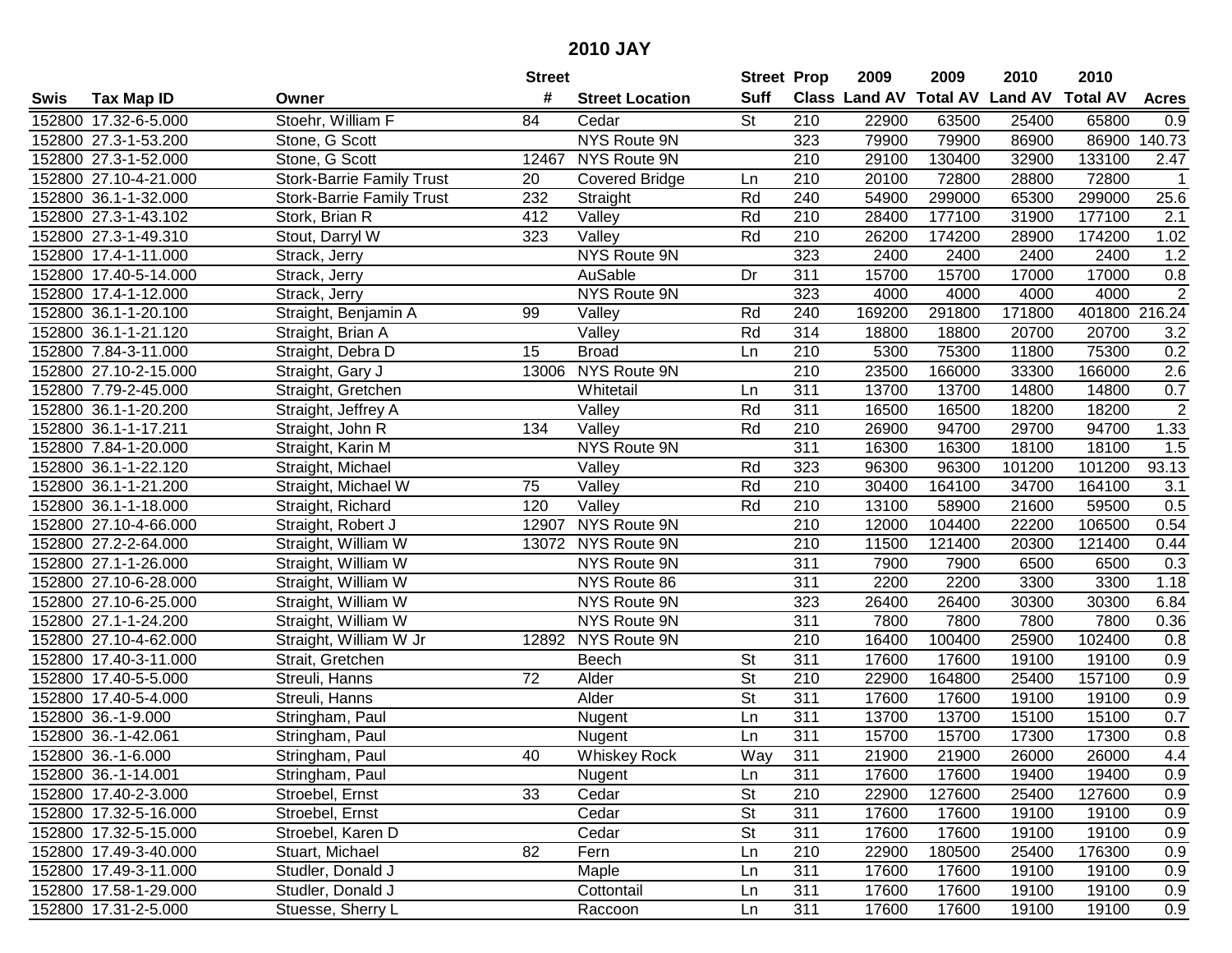| #<br><b>Suff</b><br><b>Class Land AV Total AV</b><br><b>Land AV</b><br><b>Total AV</b><br><b>Tax Map ID</b><br><b>Street Location</b><br><b>Acres</b><br>Swis<br>Owner<br>152800 17.30-1-5.000<br>Styles, Twitty J<br>311<br>19600<br>19600<br>21200<br>21200<br>Algonquin<br>Ln<br>15500<br>147000<br>152800 17.4-2-15.000<br>3<br>210<br>22900<br>147000<br>0.59<br>Sullivan Thomas J<br>Orchard<br>Ln<br>19<br>152800 17.50-2-9.000<br>210<br>26800<br>155200<br>30200<br>155200<br>Sullivan, William<br>Spruce<br>Ln<br>1.7<br>$\overline{311}$<br>1.2<br>20000<br>21800<br>152800 17.50-2-8.000<br>Sullivan, William H<br>Spruce<br>Ln<br>20000<br>21800<br>Tr<br>$\overline{311}$<br>152800 17.23-3-19.000<br>19600<br>19600<br>21200<br>21200<br>$\overline{1}$<br>Suloff, Steven A<br>Seneca<br>$\overline{31}$<br>0.45<br>152800 27.10-2-5.000<br>John Fountain<br>Rd<br>210<br>10400<br>148100<br>20500<br>148100<br>Summers, Rodney<br>152800 27.10-2-4.000<br>John Fountain<br>Rd<br>311<br>700<br>0.26<br>Summers, Rodney<br>9000<br>9000<br>700<br>311<br>152800 27.10-2-6.100<br>Rd<br>4000<br>4000<br>500<br>500<br>0.17<br>John Fountain<br>Summers, Rodney<br>311<br>20200<br>152800 8.3-1-5.100<br>Sunderland, Susan F<br>Rd<br>20200<br>17000<br>17000<br>1.29<br>Grove<br>311<br>20400<br>152800 17.49-1-7.000<br>Sutfin, William<br>Dew<br>Dr<br>20400<br>22300<br>22300<br>1.4<br>Dr<br>311<br>0.9<br>152800 17.41-8-15.000<br>Sutfin, William<br>Dew<br>17600<br>17600<br>19100<br>19100<br>152800 17.58-1-31.000<br>Sutfin, William<br>311<br>20200<br>20200<br>22000<br>22000<br>1.3<br>Tannenbaum<br>Ln<br>311<br>1.3<br>152800 7.79-5-1.000<br>Dr<br>20200<br>22000<br>22000<br>Svec, Paul T<br>20200<br>Antler<br>311<br>152800 17.49-2-3.000<br>17600<br>17600<br>19100<br>19100<br>0.9<br>Ridge Top<br>Ln<br>Sweetman, George<br>210<br>0.9<br>152800 17.49-2-2.000<br>78<br>Ridge Top<br>22900<br>163900<br>25400<br>157500<br>Sweetman, George M<br>Ln<br>311<br>152800 17.49-1-2.000<br>Oak Hollow<br>Rd<br>17600<br>17600<br>19100<br>19100<br>0.9<br>Tan-Liem, Jeanne<br>311<br>0.9<br>152800 17.41-9-13.000<br>Tan, Paul P<br>17600<br>17600<br>19100<br>19100<br>Ln<br>Tannenbaum<br>0.9<br>28<br>210<br>22900<br>150800<br>25400<br>150800<br>152800 17.41-9-12.000<br>Tan, Paul P G<br>Tannenbaum<br>Ln<br>1.1<br>152800 35.4-3-8.000<br>NYS Route 9N<br>260<br>26400<br>39200<br>29100<br>39200<br>Tanev, Valentin<br>11894<br>152800 17.32-5-4.000<br>40<br><b>St</b><br>210<br>22900<br>137200<br>25400<br>137200<br>0.9<br>Tatt, Richard<br>Dogwood<br>Rd<br>152800 27.2-2-9.120<br>210<br>26300<br>170700<br>28900<br>175600<br>1.05<br>303<br><b>Stickney Bridge</b><br>Taylor, June<br>Rd<br>140.4<br>152800 27.2-2-9.111<br>316<br>105<br>113200<br>127300<br>113200<br>127300<br>Taylor, Keith<br><b>Stickney Bridge</b><br>Rd<br>720<br>$\overline{4}$<br>152800 27.2-2-7.000<br>251<br>22100<br>65000<br>22100<br>65000<br>Taylor, Kent<br><b>Stickney Bridge</b><br>311<br>152800 27.1-3-39.000<br>NYS Route 86<br>20300<br>20300<br>22200<br>22200<br>1.34<br>Taylor, Kent T<br>152800 27.2-2-9.200<br>333<br>Rd<br>210<br>20700<br>124000<br>124000<br>25800<br>0.79<br>Taylor, Kent T<br><b>Stickney Bridge</b><br>Rd<br>312<br>51400<br>38700<br>7.1<br>152800 17.2-1-25.112<br>1196<br>108100<br>108100<br>Taylor, Mark D<br><b>Stickney Bridge</b><br>210<br>25400<br>337600<br>28200<br>354100<br>152800 27.23-3-13.000<br>39<br>Hochsteig<br>Taylor, Pierre<br>Ln<br>$\mathbf 1$<br>152800 27.4-1-16.110<br>91<br>314<br>94900<br>114100<br>103100<br>103100<br>Taylor, Wayne<br>Lincoln Hill<br>Ln<br>45.4<br>$\overline{\mathsf{St}}$<br>311<br>152800 17.32-5-9.000<br>17600<br>19100<br>Tedesco, Michael<br>Cross<br>17600<br>19100<br>0.9<br>$\overline{\mathsf{St}}$<br>$\overline{210}$<br>152800 17.33-1-1.000<br>Tedesco, Michael<br>93<br>25400<br>89500<br>28200<br>91500<br>Cedar<br>$\overline{1}$<br>Rd<br>152800 7.76-3-51.000<br>8<br>$\overline{210}$<br>3400<br>95800<br>7600<br>98200<br>0.13<br>Tedford, William H<br>Grove<br>152800 17.23-6-9.000<br>4<br>210<br>25400<br>94000<br>28200<br>94000<br>Tenniswood, Martin<br>Raccoon<br>Ln<br>$\overline{1}$<br>311<br>17600<br>17600<br>19100<br>$\overline{0.9}$<br>152800 17.49-3-15.000<br>19100<br>Teoli, Carol A<br>Gooseberry<br>Ln<br>Rd<br>$\overline{210}$<br>6.6<br>152800 36.1-1-43.000<br>Terry, Mitchell S<br>31200<br>116700<br>44500<br>7<br>119000<br>Anthony<br>152800 35.2-5-17.000<br>Terwilliger, David G<br>21<br>Pine Ridge<br>Ln<br>210<br>23600<br>210300<br>27400<br>210300<br>0.9<br>311<br>152800 17.2-1-7.000<br>Tetreault, Scott<br>14043 NYS Route 9N<br>8810<br>8400<br>8400<br>0.39<br>8810<br>311<br>9700<br>9700<br>152800 7.76-3-16.000<br>Tetreault, Scott<br>Church<br>9700<br>9700<br>0.4<br>Ln<br>NYS Route 9N<br>311<br>152800 17.2-1-8.000<br>4200<br>4200<br>0.35<br>Tetreault, Scott<br>7600<br>7600<br>5<br>Pigeon Hill<br>220<br>152800 8.3-1-65.000<br>Tetreault, Scott<br>17800<br>81800<br>24200<br>81800<br>0.68<br>Ln<br>14053 NYS Route 9N<br>220<br>10400<br>152800 17.2-1-10.000<br>Tetreault, Scott<br>91600<br>18100<br>100000<br>0.34<br>NYS Route 9N<br>152800 17.2-1-9.000<br>Tetreault, Scott<br>311<br>7900<br>7900<br>3700<br>3700<br>0.17<br>14181 NYS Route 9N<br>152800 7.76-3-20.000<br>220<br>3100<br>72800<br>4700<br>72800<br>Tetreault, Scott<br>0.08 |  | <b>Street</b> | <b>Street Prop</b> | 2009 | 2009 | 2010 | 2010 |  |
|-------------------------------------------------------------------------------------------------------------------------------------------------------------------------------------------------------------------------------------------------------------------------------------------------------------------------------------------------------------------------------------------------------------------------------------------------------------------------------------------------------------------------------------------------------------------------------------------------------------------------------------------------------------------------------------------------------------------------------------------------------------------------------------------------------------------------------------------------------------------------------------------------------------------------------------------------------------------------------------------------------------------------------------------------------------------------------------------------------------------------------------------------------------------------------------------------------------------------------------------------------------------------------------------------------------------------------------------------------------------------------------------------------------------------------------------------------------------------------------------------------------------------------------------------------------------------------------------------------------------------------------------------------------------------------------------------------------------------------------------------------------------------------------------------------------------------------------------------------------------------------------------------------------------------------------------------------------------------------------------------------------------------------------------------------------------------------------------------------------------------------------------------------------------------------------------------------------------------------------------------------------------------------------------------------------------------------------------------------------------------------------------------------------------------------------------------------------------------------------------------------------------------------------------------------------------------------------------------------------------------------------------------------------------------------------------------------------------------------------------------------------------------------------------------------------------------------------------------------------------------------------------------------------------------------------------------------------------------------------------------------------------------------------------------------------------------------------------------------------------------------------------------------------------------------------------------------------------------------------------------------------------------------------------------------------------------------------------------------------------------------------------------------------------------------------------------------------------------------------------------------------------------------------------------------------------------------------------------------------------------------------------------------------------------------------------------------------------------------------------------------------------------------------------------------------------------------------------------------------------------------------------------------------------------------------------------------------------------------------------------------------------------------------------------------------------------------------------------------------------------------------------------------------------------------------------------------------------------------------------------------------------------------------------------------------------------------------------------------------------------------------------------------------------------------------------------------------------------------------------------------------------------------------------------------------------------------------------------------------------------------------------------------------------------------------------------------------------------------------------------------------------------------------------------------------------------------------------------------------------------------------------------------------------------------------------------------------------------------------------------------------------------------------------------------------------------------------------------------------------------------------------------------------------------------------------------------------------------------------------------------------------------------------------------------------------------------------------------------------------------------------------------------------------------------------------------------------|--|---------------|--------------------|------|------|------|------|--|
|                                                                                                                                                                                                                                                                                                                                                                                                                                                                                                                                                                                                                                                                                                                                                                                                                                                                                                                                                                                                                                                                                                                                                                                                                                                                                                                                                                                                                                                                                                                                                                                                                                                                                                                                                                                                                                                                                                                                                                                                                                                                                                                                                                                                                                                                                                                                                                                                                                                                                                                                                                                                                                                                                                                                                                                                                                                                                                                                                                                                                                                                                                                                                                                                                                                                                                                                                                                                                                                                                                                                                                                                                                                                                                                                                                                                                                                                                                                                                                                                                                                                                                                                                                                                                                                                                                                                                                                                                                                                                                                                                                                                                                                                                                                                                                                                                                                                                                                                                                                                                                                                                                                                                                                                                                                                                                                                                                                                                                                             |  |               |                    |      |      |      |      |  |
|                                                                                                                                                                                                                                                                                                                                                                                                                                                                                                                                                                                                                                                                                                                                                                                                                                                                                                                                                                                                                                                                                                                                                                                                                                                                                                                                                                                                                                                                                                                                                                                                                                                                                                                                                                                                                                                                                                                                                                                                                                                                                                                                                                                                                                                                                                                                                                                                                                                                                                                                                                                                                                                                                                                                                                                                                                                                                                                                                                                                                                                                                                                                                                                                                                                                                                                                                                                                                                                                                                                                                                                                                                                                                                                                                                                                                                                                                                                                                                                                                                                                                                                                                                                                                                                                                                                                                                                                                                                                                                                                                                                                                                                                                                                                                                                                                                                                                                                                                                                                                                                                                                                                                                                                                                                                                                                                                                                                                                                             |  |               |                    |      |      |      |      |  |
|                                                                                                                                                                                                                                                                                                                                                                                                                                                                                                                                                                                                                                                                                                                                                                                                                                                                                                                                                                                                                                                                                                                                                                                                                                                                                                                                                                                                                                                                                                                                                                                                                                                                                                                                                                                                                                                                                                                                                                                                                                                                                                                                                                                                                                                                                                                                                                                                                                                                                                                                                                                                                                                                                                                                                                                                                                                                                                                                                                                                                                                                                                                                                                                                                                                                                                                                                                                                                                                                                                                                                                                                                                                                                                                                                                                                                                                                                                                                                                                                                                                                                                                                                                                                                                                                                                                                                                                                                                                                                                                                                                                                                                                                                                                                                                                                                                                                                                                                                                                                                                                                                                                                                                                                                                                                                                                                                                                                                                                             |  |               |                    |      |      |      |      |  |
|                                                                                                                                                                                                                                                                                                                                                                                                                                                                                                                                                                                                                                                                                                                                                                                                                                                                                                                                                                                                                                                                                                                                                                                                                                                                                                                                                                                                                                                                                                                                                                                                                                                                                                                                                                                                                                                                                                                                                                                                                                                                                                                                                                                                                                                                                                                                                                                                                                                                                                                                                                                                                                                                                                                                                                                                                                                                                                                                                                                                                                                                                                                                                                                                                                                                                                                                                                                                                                                                                                                                                                                                                                                                                                                                                                                                                                                                                                                                                                                                                                                                                                                                                                                                                                                                                                                                                                                                                                                                                                                                                                                                                                                                                                                                                                                                                                                                                                                                                                                                                                                                                                                                                                                                                                                                                                                                                                                                                                                             |  |               |                    |      |      |      |      |  |
|                                                                                                                                                                                                                                                                                                                                                                                                                                                                                                                                                                                                                                                                                                                                                                                                                                                                                                                                                                                                                                                                                                                                                                                                                                                                                                                                                                                                                                                                                                                                                                                                                                                                                                                                                                                                                                                                                                                                                                                                                                                                                                                                                                                                                                                                                                                                                                                                                                                                                                                                                                                                                                                                                                                                                                                                                                                                                                                                                                                                                                                                                                                                                                                                                                                                                                                                                                                                                                                                                                                                                                                                                                                                                                                                                                                                                                                                                                                                                                                                                                                                                                                                                                                                                                                                                                                                                                                                                                                                                                                                                                                                                                                                                                                                                                                                                                                                                                                                                                                                                                                                                                                                                                                                                                                                                                                                                                                                                                                             |  |               |                    |      |      |      |      |  |
|                                                                                                                                                                                                                                                                                                                                                                                                                                                                                                                                                                                                                                                                                                                                                                                                                                                                                                                                                                                                                                                                                                                                                                                                                                                                                                                                                                                                                                                                                                                                                                                                                                                                                                                                                                                                                                                                                                                                                                                                                                                                                                                                                                                                                                                                                                                                                                                                                                                                                                                                                                                                                                                                                                                                                                                                                                                                                                                                                                                                                                                                                                                                                                                                                                                                                                                                                                                                                                                                                                                                                                                                                                                                                                                                                                                                                                                                                                                                                                                                                                                                                                                                                                                                                                                                                                                                                                                                                                                                                                                                                                                                                                                                                                                                                                                                                                                                                                                                                                                                                                                                                                                                                                                                                                                                                                                                                                                                                                                             |  |               |                    |      |      |      |      |  |
|                                                                                                                                                                                                                                                                                                                                                                                                                                                                                                                                                                                                                                                                                                                                                                                                                                                                                                                                                                                                                                                                                                                                                                                                                                                                                                                                                                                                                                                                                                                                                                                                                                                                                                                                                                                                                                                                                                                                                                                                                                                                                                                                                                                                                                                                                                                                                                                                                                                                                                                                                                                                                                                                                                                                                                                                                                                                                                                                                                                                                                                                                                                                                                                                                                                                                                                                                                                                                                                                                                                                                                                                                                                                                                                                                                                                                                                                                                                                                                                                                                                                                                                                                                                                                                                                                                                                                                                                                                                                                                                                                                                                                                                                                                                                                                                                                                                                                                                                                                                                                                                                                                                                                                                                                                                                                                                                                                                                                                                             |  |               |                    |      |      |      |      |  |
|                                                                                                                                                                                                                                                                                                                                                                                                                                                                                                                                                                                                                                                                                                                                                                                                                                                                                                                                                                                                                                                                                                                                                                                                                                                                                                                                                                                                                                                                                                                                                                                                                                                                                                                                                                                                                                                                                                                                                                                                                                                                                                                                                                                                                                                                                                                                                                                                                                                                                                                                                                                                                                                                                                                                                                                                                                                                                                                                                                                                                                                                                                                                                                                                                                                                                                                                                                                                                                                                                                                                                                                                                                                                                                                                                                                                                                                                                                                                                                                                                                                                                                                                                                                                                                                                                                                                                                                                                                                                                                                                                                                                                                                                                                                                                                                                                                                                                                                                                                                                                                                                                                                                                                                                                                                                                                                                                                                                                                                             |  |               |                    |      |      |      |      |  |
|                                                                                                                                                                                                                                                                                                                                                                                                                                                                                                                                                                                                                                                                                                                                                                                                                                                                                                                                                                                                                                                                                                                                                                                                                                                                                                                                                                                                                                                                                                                                                                                                                                                                                                                                                                                                                                                                                                                                                                                                                                                                                                                                                                                                                                                                                                                                                                                                                                                                                                                                                                                                                                                                                                                                                                                                                                                                                                                                                                                                                                                                                                                                                                                                                                                                                                                                                                                                                                                                                                                                                                                                                                                                                                                                                                                                                                                                                                                                                                                                                                                                                                                                                                                                                                                                                                                                                                                                                                                                                                                                                                                                                                                                                                                                                                                                                                                                                                                                                                                                                                                                                                                                                                                                                                                                                                                                                                                                                                                             |  |               |                    |      |      |      |      |  |
|                                                                                                                                                                                                                                                                                                                                                                                                                                                                                                                                                                                                                                                                                                                                                                                                                                                                                                                                                                                                                                                                                                                                                                                                                                                                                                                                                                                                                                                                                                                                                                                                                                                                                                                                                                                                                                                                                                                                                                                                                                                                                                                                                                                                                                                                                                                                                                                                                                                                                                                                                                                                                                                                                                                                                                                                                                                                                                                                                                                                                                                                                                                                                                                                                                                                                                                                                                                                                                                                                                                                                                                                                                                                                                                                                                                                                                                                                                                                                                                                                                                                                                                                                                                                                                                                                                                                                                                                                                                                                                                                                                                                                                                                                                                                                                                                                                                                                                                                                                                                                                                                                                                                                                                                                                                                                                                                                                                                                                                             |  |               |                    |      |      |      |      |  |
|                                                                                                                                                                                                                                                                                                                                                                                                                                                                                                                                                                                                                                                                                                                                                                                                                                                                                                                                                                                                                                                                                                                                                                                                                                                                                                                                                                                                                                                                                                                                                                                                                                                                                                                                                                                                                                                                                                                                                                                                                                                                                                                                                                                                                                                                                                                                                                                                                                                                                                                                                                                                                                                                                                                                                                                                                                                                                                                                                                                                                                                                                                                                                                                                                                                                                                                                                                                                                                                                                                                                                                                                                                                                                                                                                                                                                                                                                                                                                                                                                                                                                                                                                                                                                                                                                                                                                                                                                                                                                                                                                                                                                                                                                                                                                                                                                                                                                                                                                                                                                                                                                                                                                                                                                                                                                                                                                                                                                                                             |  |               |                    |      |      |      |      |  |
|                                                                                                                                                                                                                                                                                                                                                                                                                                                                                                                                                                                                                                                                                                                                                                                                                                                                                                                                                                                                                                                                                                                                                                                                                                                                                                                                                                                                                                                                                                                                                                                                                                                                                                                                                                                                                                                                                                                                                                                                                                                                                                                                                                                                                                                                                                                                                                                                                                                                                                                                                                                                                                                                                                                                                                                                                                                                                                                                                                                                                                                                                                                                                                                                                                                                                                                                                                                                                                                                                                                                                                                                                                                                                                                                                                                                                                                                                                                                                                                                                                                                                                                                                                                                                                                                                                                                                                                                                                                                                                                                                                                                                                                                                                                                                                                                                                                                                                                                                                                                                                                                                                                                                                                                                                                                                                                                                                                                                                                             |  |               |                    |      |      |      |      |  |
|                                                                                                                                                                                                                                                                                                                                                                                                                                                                                                                                                                                                                                                                                                                                                                                                                                                                                                                                                                                                                                                                                                                                                                                                                                                                                                                                                                                                                                                                                                                                                                                                                                                                                                                                                                                                                                                                                                                                                                                                                                                                                                                                                                                                                                                                                                                                                                                                                                                                                                                                                                                                                                                                                                                                                                                                                                                                                                                                                                                                                                                                                                                                                                                                                                                                                                                                                                                                                                                                                                                                                                                                                                                                                                                                                                                                                                                                                                                                                                                                                                                                                                                                                                                                                                                                                                                                                                                                                                                                                                                                                                                                                                                                                                                                                                                                                                                                                                                                                                                                                                                                                                                                                                                                                                                                                                                                                                                                                                                             |  |               |                    |      |      |      |      |  |
|                                                                                                                                                                                                                                                                                                                                                                                                                                                                                                                                                                                                                                                                                                                                                                                                                                                                                                                                                                                                                                                                                                                                                                                                                                                                                                                                                                                                                                                                                                                                                                                                                                                                                                                                                                                                                                                                                                                                                                                                                                                                                                                                                                                                                                                                                                                                                                                                                                                                                                                                                                                                                                                                                                                                                                                                                                                                                                                                                                                                                                                                                                                                                                                                                                                                                                                                                                                                                                                                                                                                                                                                                                                                                                                                                                                                                                                                                                                                                                                                                                                                                                                                                                                                                                                                                                                                                                                                                                                                                                                                                                                                                                                                                                                                                                                                                                                                                                                                                                                                                                                                                                                                                                                                                                                                                                                                                                                                                                                             |  |               |                    |      |      |      |      |  |
|                                                                                                                                                                                                                                                                                                                                                                                                                                                                                                                                                                                                                                                                                                                                                                                                                                                                                                                                                                                                                                                                                                                                                                                                                                                                                                                                                                                                                                                                                                                                                                                                                                                                                                                                                                                                                                                                                                                                                                                                                                                                                                                                                                                                                                                                                                                                                                                                                                                                                                                                                                                                                                                                                                                                                                                                                                                                                                                                                                                                                                                                                                                                                                                                                                                                                                                                                                                                                                                                                                                                                                                                                                                                                                                                                                                                                                                                                                                                                                                                                                                                                                                                                                                                                                                                                                                                                                                                                                                                                                                                                                                                                                                                                                                                                                                                                                                                                                                                                                                                                                                                                                                                                                                                                                                                                                                                                                                                                                                             |  |               |                    |      |      |      |      |  |
|                                                                                                                                                                                                                                                                                                                                                                                                                                                                                                                                                                                                                                                                                                                                                                                                                                                                                                                                                                                                                                                                                                                                                                                                                                                                                                                                                                                                                                                                                                                                                                                                                                                                                                                                                                                                                                                                                                                                                                                                                                                                                                                                                                                                                                                                                                                                                                                                                                                                                                                                                                                                                                                                                                                                                                                                                                                                                                                                                                                                                                                                                                                                                                                                                                                                                                                                                                                                                                                                                                                                                                                                                                                                                                                                                                                                                                                                                                                                                                                                                                                                                                                                                                                                                                                                                                                                                                                                                                                                                                                                                                                                                                                                                                                                                                                                                                                                                                                                                                                                                                                                                                                                                                                                                                                                                                                                                                                                                                                             |  |               |                    |      |      |      |      |  |
|                                                                                                                                                                                                                                                                                                                                                                                                                                                                                                                                                                                                                                                                                                                                                                                                                                                                                                                                                                                                                                                                                                                                                                                                                                                                                                                                                                                                                                                                                                                                                                                                                                                                                                                                                                                                                                                                                                                                                                                                                                                                                                                                                                                                                                                                                                                                                                                                                                                                                                                                                                                                                                                                                                                                                                                                                                                                                                                                                                                                                                                                                                                                                                                                                                                                                                                                                                                                                                                                                                                                                                                                                                                                                                                                                                                                                                                                                                                                                                                                                                                                                                                                                                                                                                                                                                                                                                                                                                                                                                                                                                                                                                                                                                                                                                                                                                                                                                                                                                                                                                                                                                                                                                                                                                                                                                                                                                                                                                                             |  |               |                    |      |      |      |      |  |
|                                                                                                                                                                                                                                                                                                                                                                                                                                                                                                                                                                                                                                                                                                                                                                                                                                                                                                                                                                                                                                                                                                                                                                                                                                                                                                                                                                                                                                                                                                                                                                                                                                                                                                                                                                                                                                                                                                                                                                                                                                                                                                                                                                                                                                                                                                                                                                                                                                                                                                                                                                                                                                                                                                                                                                                                                                                                                                                                                                                                                                                                                                                                                                                                                                                                                                                                                                                                                                                                                                                                                                                                                                                                                                                                                                                                                                                                                                                                                                                                                                                                                                                                                                                                                                                                                                                                                                                                                                                                                                                                                                                                                                                                                                                                                                                                                                                                                                                                                                                                                                                                                                                                                                                                                                                                                                                                                                                                                                                             |  |               |                    |      |      |      |      |  |
|                                                                                                                                                                                                                                                                                                                                                                                                                                                                                                                                                                                                                                                                                                                                                                                                                                                                                                                                                                                                                                                                                                                                                                                                                                                                                                                                                                                                                                                                                                                                                                                                                                                                                                                                                                                                                                                                                                                                                                                                                                                                                                                                                                                                                                                                                                                                                                                                                                                                                                                                                                                                                                                                                                                                                                                                                                                                                                                                                                                                                                                                                                                                                                                                                                                                                                                                                                                                                                                                                                                                                                                                                                                                                                                                                                                                                                                                                                                                                                                                                                                                                                                                                                                                                                                                                                                                                                                                                                                                                                                                                                                                                                                                                                                                                                                                                                                                                                                                                                                                                                                                                                                                                                                                                                                                                                                                                                                                                                                             |  |               |                    |      |      |      |      |  |
|                                                                                                                                                                                                                                                                                                                                                                                                                                                                                                                                                                                                                                                                                                                                                                                                                                                                                                                                                                                                                                                                                                                                                                                                                                                                                                                                                                                                                                                                                                                                                                                                                                                                                                                                                                                                                                                                                                                                                                                                                                                                                                                                                                                                                                                                                                                                                                                                                                                                                                                                                                                                                                                                                                                                                                                                                                                                                                                                                                                                                                                                                                                                                                                                                                                                                                                                                                                                                                                                                                                                                                                                                                                                                                                                                                                                                                                                                                                                                                                                                                                                                                                                                                                                                                                                                                                                                                                                                                                                                                                                                                                                                                                                                                                                                                                                                                                                                                                                                                                                                                                                                                                                                                                                                                                                                                                                                                                                                                                             |  |               |                    |      |      |      |      |  |
|                                                                                                                                                                                                                                                                                                                                                                                                                                                                                                                                                                                                                                                                                                                                                                                                                                                                                                                                                                                                                                                                                                                                                                                                                                                                                                                                                                                                                                                                                                                                                                                                                                                                                                                                                                                                                                                                                                                                                                                                                                                                                                                                                                                                                                                                                                                                                                                                                                                                                                                                                                                                                                                                                                                                                                                                                                                                                                                                                                                                                                                                                                                                                                                                                                                                                                                                                                                                                                                                                                                                                                                                                                                                                                                                                                                                                                                                                                                                                                                                                                                                                                                                                                                                                                                                                                                                                                                                                                                                                                                                                                                                                                                                                                                                                                                                                                                                                                                                                                                                                                                                                                                                                                                                                                                                                                                                                                                                                                                             |  |               |                    |      |      |      |      |  |
|                                                                                                                                                                                                                                                                                                                                                                                                                                                                                                                                                                                                                                                                                                                                                                                                                                                                                                                                                                                                                                                                                                                                                                                                                                                                                                                                                                                                                                                                                                                                                                                                                                                                                                                                                                                                                                                                                                                                                                                                                                                                                                                                                                                                                                                                                                                                                                                                                                                                                                                                                                                                                                                                                                                                                                                                                                                                                                                                                                                                                                                                                                                                                                                                                                                                                                                                                                                                                                                                                                                                                                                                                                                                                                                                                                                                                                                                                                                                                                                                                                                                                                                                                                                                                                                                                                                                                                                                                                                                                                                                                                                                                                                                                                                                                                                                                                                                                                                                                                                                                                                                                                                                                                                                                                                                                                                                                                                                                                                             |  |               |                    |      |      |      |      |  |
|                                                                                                                                                                                                                                                                                                                                                                                                                                                                                                                                                                                                                                                                                                                                                                                                                                                                                                                                                                                                                                                                                                                                                                                                                                                                                                                                                                                                                                                                                                                                                                                                                                                                                                                                                                                                                                                                                                                                                                                                                                                                                                                                                                                                                                                                                                                                                                                                                                                                                                                                                                                                                                                                                                                                                                                                                                                                                                                                                                                                                                                                                                                                                                                                                                                                                                                                                                                                                                                                                                                                                                                                                                                                                                                                                                                                                                                                                                                                                                                                                                                                                                                                                                                                                                                                                                                                                                                                                                                                                                                                                                                                                                                                                                                                                                                                                                                                                                                                                                                                                                                                                                                                                                                                                                                                                                                                                                                                                                                             |  |               |                    |      |      |      |      |  |
|                                                                                                                                                                                                                                                                                                                                                                                                                                                                                                                                                                                                                                                                                                                                                                                                                                                                                                                                                                                                                                                                                                                                                                                                                                                                                                                                                                                                                                                                                                                                                                                                                                                                                                                                                                                                                                                                                                                                                                                                                                                                                                                                                                                                                                                                                                                                                                                                                                                                                                                                                                                                                                                                                                                                                                                                                                                                                                                                                                                                                                                                                                                                                                                                                                                                                                                                                                                                                                                                                                                                                                                                                                                                                                                                                                                                                                                                                                                                                                                                                                                                                                                                                                                                                                                                                                                                                                                                                                                                                                                                                                                                                                                                                                                                                                                                                                                                                                                                                                                                                                                                                                                                                                                                                                                                                                                                                                                                                                                             |  |               |                    |      |      |      |      |  |
|                                                                                                                                                                                                                                                                                                                                                                                                                                                                                                                                                                                                                                                                                                                                                                                                                                                                                                                                                                                                                                                                                                                                                                                                                                                                                                                                                                                                                                                                                                                                                                                                                                                                                                                                                                                                                                                                                                                                                                                                                                                                                                                                                                                                                                                                                                                                                                                                                                                                                                                                                                                                                                                                                                                                                                                                                                                                                                                                                                                                                                                                                                                                                                                                                                                                                                                                                                                                                                                                                                                                                                                                                                                                                                                                                                                                                                                                                                                                                                                                                                                                                                                                                                                                                                                                                                                                                                                                                                                                                                                                                                                                                                                                                                                                                                                                                                                                                                                                                                                                                                                                                                                                                                                                                                                                                                                                                                                                                                                             |  |               |                    |      |      |      |      |  |
|                                                                                                                                                                                                                                                                                                                                                                                                                                                                                                                                                                                                                                                                                                                                                                                                                                                                                                                                                                                                                                                                                                                                                                                                                                                                                                                                                                                                                                                                                                                                                                                                                                                                                                                                                                                                                                                                                                                                                                                                                                                                                                                                                                                                                                                                                                                                                                                                                                                                                                                                                                                                                                                                                                                                                                                                                                                                                                                                                                                                                                                                                                                                                                                                                                                                                                                                                                                                                                                                                                                                                                                                                                                                                                                                                                                                                                                                                                                                                                                                                                                                                                                                                                                                                                                                                                                                                                                                                                                                                                                                                                                                                                                                                                                                                                                                                                                                                                                                                                                                                                                                                                                                                                                                                                                                                                                                                                                                                                                             |  |               |                    |      |      |      |      |  |
|                                                                                                                                                                                                                                                                                                                                                                                                                                                                                                                                                                                                                                                                                                                                                                                                                                                                                                                                                                                                                                                                                                                                                                                                                                                                                                                                                                                                                                                                                                                                                                                                                                                                                                                                                                                                                                                                                                                                                                                                                                                                                                                                                                                                                                                                                                                                                                                                                                                                                                                                                                                                                                                                                                                                                                                                                                                                                                                                                                                                                                                                                                                                                                                                                                                                                                                                                                                                                                                                                                                                                                                                                                                                                                                                                                                                                                                                                                                                                                                                                                                                                                                                                                                                                                                                                                                                                                                                                                                                                                                                                                                                                                                                                                                                                                                                                                                                                                                                                                                                                                                                                                                                                                                                                                                                                                                                                                                                                                                             |  |               |                    |      |      |      |      |  |
|                                                                                                                                                                                                                                                                                                                                                                                                                                                                                                                                                                                                                                                                                                                                                                                                                                                                                                                                                                                                                                                                                                                                                                                                                                                                                                                                                                                                                                                                                                                                                                                                                                                                                                                                                                                                                                                                                                                                                                                                                                                                                                                                                                                                                                                                                                                                                                                                                                                                                                                                                                                                                                                                                                                                                                                                                                                                                                                                                                                                                                                                                                                                                                                                                                                                                                                                                                                                                                                                                                                                                                                                                                                                                                                                                                                                                                                                                                                                                                                                                                                                                                                                                                                                                                                                                                                                                                                                                                                                                                                                                                                                                                                                                                                                                                                                                                                                                                                                                                                                                                                                                                                                                                                                                                                                                                                                                                                                                                                             |  |               |                    |      |      |      |      |  |
|                                                                                                                                                                                                                                                                                                                                                                                                                                                                                                                                                                                                                                                                                                                                                                                                                                                                                                                                                                                                                                                                                                                                                                                                                                                                                                                                                                                                                                                                                                                                                                                                                                                                                                                                                                                                                                                                                                                                                                                                                                                                                                                                                                                                                                                                                                                                                                                                                                                                                                                                                                                                                                                                                                                                                                                                                                                                                                                                                                                                                                                                                                                                                                                                                                                                                                                                                                                                                                                                                                                                                                                                                                                                                                                                                                                                                                                                                                                                                                                                                                                                                                                                                                                                                                                                                                                                                                                                                                                                                                                                                                                                                                                                                                                                                                                                                                                                                                                                                                                                                                                                                                                                                                                                                                                                                                                                                                                                                                                             |  |               |                    |      |      |      |      |  |
|                                                                                                                                                                                                                                                                                                                                                                                                                                                                                                                                                                                                                                                                                                                                                                                                                                                                                                                                                                                                                                                                                                                                                                                                                                                                                                                                                                                                                                                                                                                                                                                                                                                                                                                                                                                                                                                                                                                                                                                                                                                                                                                                                                                                                                                                                                                                                                                                                                                                                                                                                                                                                                                                                                                                                                                                                                                                                                                                                                                                                                                                                                                                                                                                                                                                                                                                                                                                                                                                                                                                                                                                                                                                                                                                                                                                                                                                                                                                                                                                                                                                                                                                                                                                                                                                                                                                                                                                                                                                                                                                                                                                                                                                                                                                                                                                                                                                                                                                                                                                                                                                                                                                                                                                                                                                                                                                                                                                                                                             |  |               |                    |      |      |      |      |  |
|                                                                                                                                                                                                                                                                                                                                                                                                                                                                                                                                                                                                                                                                                                                                                                                                                                                                                                                                                                                                                                                                                                                                                                                                                                                                                                                                                                                                                                                                                                                                                                                                                                                                                                                                                                                                                                                                                                                                                                                                                                                                                                                                                                                                                                                                                                                                                                                                                                                                                                                                                                                                                                                                                                                                                                                                                                                                                                                                                                                                                                                                                                                                                                                                                                                                                                                                                                                                                                                                                                                                                                                                                                                                                                                                                                                                                                                                                                                                                                                                                                                                                                                                                                                                                                                                                                                                                                                                                                                                                                                                                                                                                                                                                                                                                                                                                                                                                                                                                                                                                                                                                                                                                                                                                                                                                                                                                                                                                                                             |  |               |                    |      |      |      |      |  |
|                                                                                                                                                                                                                                                                                                                                                                                                                                                                                                                                                                                                                                                                                                                                                                                                                                                                                                                                                                                                                                                                                                                                                                                                                                                                                                                                                                                                                                                                                                                                                                                                                                                                                                                                                                                                                                                                                                                                                                                                                                                                                                                                                                                                                                                                                                                                                                                                                                                                                                                                                                                                                                                                                                                                                                                                                                                                                                                                                                                                                                                                                                                                                                                                                                                                                                                                                                                                                                                                                                                                                                                                                                                                                                                                                                                                                                                                                                                                                                                                                                                                                                                                                                                                                                                                                                                                                                                                                                                                                                                                                                                                                                                                                                                                                                                                                                                                                                                                                                                                                                                                                                                                                                                                                                                                                                                                                                                                                                                             |  |               |                    |      |      |      |      |  |
|                                                                                                                                                                                                                                                                                                                                                                                                                                                                                                                                                                                                                                                                                                                                                                                                                                                                                                                                                                                                                                                                                                                                                                                                                                                                                                                                                                                                                                                                                                                                                                                                                                                                                                                                                                                                                                                                                                                                                                                                                                                                                                                                                                                                                                                                                                                                                                                                                                                                                                                                                                                                                                                                                                                                                                                                                                                                                                                                                                                                                                                                                                                                                                                                                                                                                                                                                                                                                                                                                                                                                                                                                                                                                                                                                                                                                                                                                                                                                                                                                                                                                                                                                                                                                                                                                                                                                                                                                                                                                                                                                                                                                                                                                                                                                                                                                                                                                                                                                                                                                                                                                                                                                                                                                                                                                                                                                                                                                                                             |  |               |                    |      |      |      |      |  |
|                                                                                                                                                                                                                                                                                                                                                                                                                                                                                                                                                                                                                                                                                                                                                                                                                                                                                                                                                                                                                                                                                                                                                                                                                                                                                                                                                                                                                                                                                                                                                                                                                                                                                                                                                                                                                                                                                                                                                                                                                                                                                                                                                                                                                                                                                                                                                                                                                                                                                                                                                                                                                                                                                                                                                                                                                                                                                                                                                                                                                                                                                                                                                                                                                                                                                                                                                                                                                                                                                                                                                                                                                                                                                                                                                                                                                                                                                                                                                                                                                                                                                                                                                                                                                                                                                                                                                                                                                                                                                                                                                                                                                                                                                                                                                                                                                                                                                                                                                                                                                                                                                                                                                                                                                                                                                                                                                                                                                                                             |  |               |                    |      |      |      |      |  |
|                                                                                                                                                                                                                                                                                                                                                                                                                                                                                                                                                                                                                                                                                                                                                                                                                                                                                                                                                                                                                                                                                                                                                                                                                                                                                                                                                                                                                                                                                                                                                                                                                                                                                                                                                                                                                                                                                                                                                                                                                                                                                                                                                                                                                                                                                                                                                                                                                                                                                                                                                                                                                                                                                                                                                                                                                                                                                                                                                                                                                                                                                                                                                                                                                                                                                                                                                                                                                                                                                                                                                                                                                                                                                                                                                                                                                                                                                                                                                                                                                                                                                                                                                                                                                                                                                                                                                                                                                                                                                                                                                                                                                                                                                                                                                                                                                                                                                                                                                                                                                                                                                                                                                                                                                                                                                                                                                                                                                                                             |  |               |                    |      |      |      |      |  |
|                                                                                                                                                                                                                                                                                                                                                                                                                                                                                                                                                                                                                                                                                                                                                                                                                                                                                                                                                                                                                                                                                                                                                                                                                                                                                                                                                                                                                                                                                                                                                                                                                                                                                                                                                                                                                                                                                                                                                                                                                                                                                                                                                                                                                                                                                                                                                                                                                                                                                                                                                                                                                                                                                                                                                                                                                                                                                                                                                                                                                                                                                                                                                                                                                                                                                                                                                                                                                                                                                                                                                                                                                                                                                                                                                                                                                                                                                                                                                                                                                                                                                                                                                                                                                                                                                                                                                                                                                                                                                                                                                                                                                                                                                                                                                                                                                                                                                                                                                                                                                                                                                                                                                                                                                                                                                                                                                                                                                                                             |  |               |                    |      |      |      |      |  |
|                                                                                                                                                                                                                                                                                                                                                                                                                                                                                                                                                                                                                                                                                                                                                                                                                                                                                                                                                                                                                                                                                                                                                                                                                                                                                                                                                                                                                                                                                                                                                                                                                                                                                                                                                                                                                                                                                                                                                                                                                                                                                                                                                                                                                                                                                                                                                                                                                                                                                                                                                                                                                                                                                                                                                                                                                                                                                                                                                                                                                                                                                                                                                                                                                                                                                                                                                                                                                                                                                                                                                                                                                                                                                                                                                                                                                                                                                                                                                                                                                                                                                                                                                                                                                                                                                                                                                                                                                                                                                                                                                                                                                                                                                                                                                                                                                                                                                                                                                                                                                                                                                                                                                                                                                                                                                                                                                                                                                                                             |  |               |                    |      |      |      |      |  |
|                                                                                                                                                                                                                                                                                                                                                                                                                                                                                                                                                                                                                                                                                                                                                                                                                                                                                                                                                                                                                                                                                                                                                                                                                                                                                                                                                                                                                                                                                                                                                                                                                                                                                                                                                                                                                                                                                                                                                                                                                                                                                                                                                                                                                                                                                                                                                                                                                                                                                                                                                                                                                                                                                                                                                                                                                                                                                                                                                                                                                                                                                                                                                                                                                                                                                                                                                                                                                                                                                                                                                                                                                                                                                                                                                                                                                                                                                                                                                                                                                                                                                                                                                                                                                                                                                                                                                                                                                                                                                                                                                                                                                                                                                                                                                                                                                                                                                                                                                                                                                                                                                                                                                                                                                                                                                                                                                                                                                                                             |  |               |                    |      |      |      |      |  |
|                                                                                                                                                                                                                                                                                                                                                                                                                                                                                                                                                                                                                                                                                                                                                                                                                                                                                                                                                                                                                                                                                                                                                                                                                                                                                                                                                                                                                                                                                                                                                                                                                                                                                                                                                                                                                                                                                                                                                                                                                                                                                                                                                                                                                                                                                                                                                                                                                                                                                                                                                                                                                                                                                                                                                                                                                                                                                                                                                                                                                                                                                                                                                                                                                                                                                                                                                                                                                                                                                                                                                                                                                                                                                                                                                                                                                                                                                                                                                                                                                                                                                                                                                                                                                                                                                                                                                                                                                                                                                                                                                                                                                                                                                                                                                                                                                                                                                                                                                                                                                                                                                                                                                                                                                                                                                                                                                                                                                                                             |  |               |                    |      |      |      |      |  |
|                                                                                                                                                                                                                                                                                                                                                                                                                                                                                                                                                                                                                                                                                                                                                                                                                                                                                                                                                                                                                                                                                                                                                                                                                                                                                                                                                                                                                                                                                                                                                                                                                                                                                                                                                                                                                                                                                                                                                                                                                                                                                                                                                                                                                                                                                                                                                                                                                                                                                                                                                                                                                                                                                                                                                                                                                                                                                                                                                                                                                                                                                                                                                                                                                                                                                                                                                                                                                                                                                                                                                                                                                                                                                                                                                                                                                                                                                                                                                                                                                                                                                                                                                                                                                                                                                                                                                                                                                                                                                                                                                                                                                                                                                                                                                                                                                                                                                                                                                                                                                                                                                                                                                                                                                                                                                                                                                                                                                                                             |  |               |                    |      |      |      |      |  |
|                                                                                                                                                                                                                                                                                                                                                                                                                                                                                                                                                                                                                                                                                                                                                                                                                                                                                                                                                                                                                                                                                                                                                                                                                                                                                                                                                                                                                                                                                                                                                                                                                                                                                                                                                                                                                                                                                                                                                                                                                                                                                                                                                                                                                                                                                                                                                                                                                                                                                                                                                                                                                                                                                                                                                                                                                                                                                                                                                                                                                                                                                                                                                                                                                                                                                                                                                                                                                                                                                                                                                                                                                                                                                                                                                                                                                                                                                                                                                                                                                                                                                                                                                                                                                                                                                                                                                                                                                                                                                                                                                                                                                                                                                                                                                                                                                                                                                                                                                                                                                                                                                                                                                                                                                                                                                                                                                                                                                                                             |  |               |                    |      |      |      |      |  |
|                                                                                                                                                                                                                                                                                                                                                                                                                                                                                                                                                                                                                                                                                                                                                                                                                                                                                                                                                                                                                                                                                                                                                                                                                                                                                                                                                                                                                                                                                                                                                                                                                                                                                                                                                                                                                                                                                                                                                                                                                                                                                                                                                                                                                                                                                                                                                                                                                                                                                                                                                                                                                                                                                                                                                                                                                                                                                                                                                                                                                                                                                                                                                                                                                                                                                                                                                                                                                                                                                                                                                                                                                                                                                                                                                                                                                                                                                                                                                                                                                                                                                                                                                                                                                                                                                                                                                                                                                                                                                                                                                                                                                                                                                                                                                                                                                                                                                                                                                                                                                                                                                                                                                                                                                                                                                                                                                                                                                                                             |  |               |                    |      |      |      |      |  |
|                                                                                                                                                                                                                                                                                                                                                                                                                                                                                                                                                                                                                                                                                                                                                                                                                                                                                                                                                                                                                                                                                                                                                                                                                                                                                                                                                                                                                                                                                                                                                                                                                                                                                                                                                                                                                                                                                                                                                                                                                                                                                                                                                                                                                                                                                                                                                                                                                                                                                                                                                                                                                                                                                                                                                                                                                                                                                                                                                                                                                                                                                                                                                                                                                                                                                                                                                                                                                                                                                                                                                                                                                                                                                                                                                                                                                                                                                                                                                                                                                                                                                                                                                                                                                                                                                                                                                                                                                                                                                                                                                                                                                                                                                                                                                                                                                                                                                                                                                                                                                                                                                                                                                                                                                                                                                                                                                                                                                                                             |  |               |                    |      |      |      |      |  |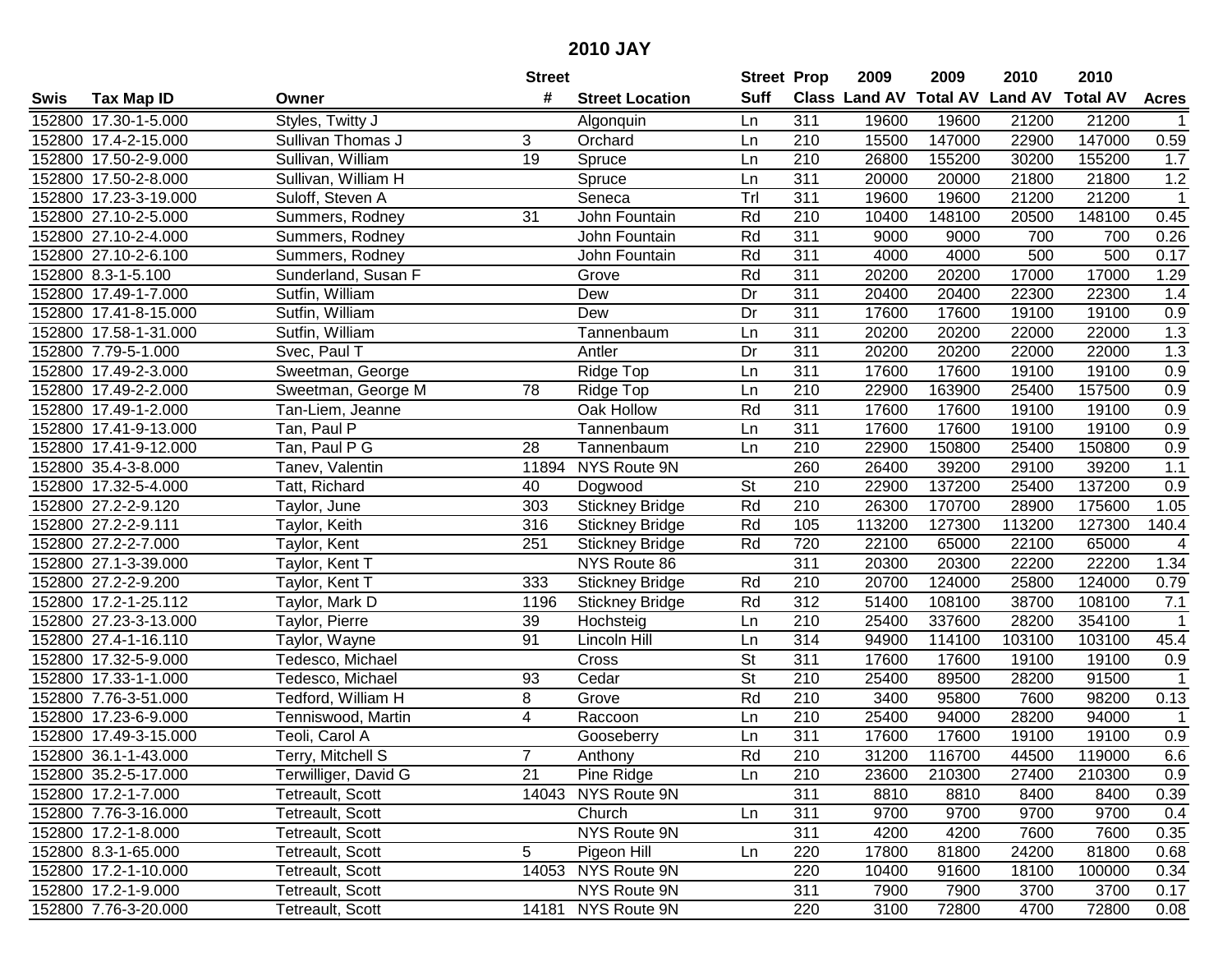|      |                       |                                | <b>Street</b>   |                        | <b>Street Prop</b>       |                  | 2009                 | 2009            | 2010           | 2010            |              |
|------|-----------------------|--------------------------------|-----------------|------------------------|--------------------------|------------------|----------------------|-----------------|----------------|-----------------|--------------|
| Swis | <b>Tax Map ID</b>     | Owner                          | #               | <b>Street Location</b> | <b>Suff</b>              |                  | <b>Class Land AV</b> | <b>Total AV</b> | <b>Land AV</b> | <b>Total AV</b> | <b>Acres</b> |
|      | 152800 27.2-2-31.100  | Thayer, Melissa G              | 340             | Hazen                  | Rd                       | 240              | 68300                | 184600          | 70900          | 184600          | 47.8         |
|      | 152800 17.4-1-28.112  | Theodorowicz, David I          | 10 <sup>°</sup> | <b>Thwaits</b>         | Way                      | 210              | 30600                | 99700           | 34200          | 104000          | 1.83         |
|      | 152800 17.4-1-31.220  | Thielemann, Thomas R Jr        | 13280           | NYS Route 9N           |                          | 240              | 43200                | 142300          | 60200          | 163800          | 29.3         |
|      | 152800 17.49-5-3.000  | Thomas, Gregory W              | 43              | Evergreen              | Ln.                      | 210              | 22900                | 82800           | 25400          | 82800           | 0.9          |
|      | 152800 17.49-5-2.000  | Thomas, Gregory W              |                 | Evergreen              | Ln                       | $\overline{311}$ | 17600                | 17600           | 19100          | 19100           | 0.9          |
|      | 152800 7.76-1-5.000   | Thomas, Robert T               | $\overline{7}$  | Forge                  | $\overline{\mathsf{St}}$ | 210              | 3100                 | 78200           | 5900           | 78200           | 0.1          |
|      | 152800 7.76-2-4.000   | Thomas, Robert T               | 12              | Pleasant               | $\overline{\mathsf{St}}$ | 230              | 6200                 | 30900           | 11800          | 21800           | 0.2          |
|      | 152800 35.2-5-10.000  | Thomas, Rodney B               | $\overline{38}$ | Pine Ridge             | Ln                       | 210              | 35800                | 209500          | 42200          | 209500          | 5.79         |
|      | 152800 17.49-2-5.000  | Thornhill, Gary                |                 | Ridge Top              | Ln                       | 311              | 19800                | 19800           | 21500          | 21500           | 1.1          |
|      | 152800 17.49-2-7.000  | Thornhill, Mary B              | 14              | Hawthorne              | Ln                       | 210              | 12700                | 158100          | 14100          | 156200          | 0.5          |
|      | 152800 17.49-2-8.000  | Thornhill, Mary G              |                 | Hawthorne              | Ln                       | 311              | 19600                | 19600           | 21200          | 21200           | $\mathbf{1}$ |
|      | 152800 8.3-1-6.000    | Thwaits Max III                | 9               | Rolling Mill Hill      | Rd                       | 210              | 18800                | 114100          | 24600          | 110300          | 0.71         |
|      | 152800 7.76-3-14.000  | Thwaits, Christopher           | 14173           | NYS Route 9N           |                          | 210              | 10300                | 88500           | 17000          | 88500           | 0.5          |
|      | 152800 17.4-1-30.200  | Thwaits, Daniel M              | 186             | <b>Thwaits</b>         | Way                      | 210              | 31900                | 201100          | 35700          | 196500          | 9.1          |
|      | 152800 27.1-2-20.000  | Thwaits, Debbie L              | 6672            | NYS Route 86           |                          | 210              | 27600                | 166400          | 30800          | 183000          | 1.7          |
|      | 152800 18.1-1-12.000  | Thwaits, John                  | 48              | Sheldrake              | Rd                       | 210              | 27600                | 152100          | 30800          | 152100          | 1.7          |
|      | 152800 7.4-2-1.130    | Thwaits, John H                | 3               | College                | $\overline{\mathsf{St}}$ | 210              | 21000                | 103000          | 25400          | 137800          | 2.21         |
|      | 152800 27.1-1-20.200  | Thwaits, Leslie                | $\overline{42}$ | Beagle Haven           | Way                      | 210              | 32200                | 213400          | 37200          | 213400          | 4            |
|      | 152800 27.2-2-31.200  | Thwaits, Max Jr                | 270             | Hazen                  | Rd                       | 240              | 36200                | 177800          | 38800          | 177800          | 12.1         |
|      | 152800 17.4-1-30.100  | Thwaits, Melvin M Jr           | 200             | <b>Thwaits</b>         | Way                      | 240              | 38300                | 75700           | 40900          | 75700           | 18.3         |
|      | 152800 27.2-1-12.000  | Thwaits, Ramona                | 13095           | NYS Route 9N           |                          | $\overline{210}$ | 13100                | 112500          | 21600          | 123300          | 0.5          |
|      | 152800 35.4-4-5.000   | Thwaits, Rita                  | 817             | <b>Bartlett</b>        | Rd                       | 210              | 28200                | 76000           | 31200          | 76000           | 1.87         |
|      | 152800 17.41-3-17.000 | Tienken, John A                |                 | <b>Butternut</b>       | Ln                       | 311              | 17600                | 17600           | 19100          | 19100           | 0.9          |
|      | 152800 17.41-3-16.000 | Tienken, John A                |                 | <b>Butternut</b>       | Ln                       | 311              | 17600                | 17600           | 19100          | 19100           | 0.9          |
|      | 152800 17.30-1-11.000 | Tienken, John A                |                 | Algonquin              | Ln                       | 311              | 20200                | 20200           | 22000          | 22000           | 1.3          |
|      | 152800 35.8-1-13.200  | Tomich, Rex                    | 54              | Springfield            | Rd                       | 210              | 26200                | 291100          | 28800          | 291100          | $\mathbf{1}$ |
|      | 152800 36.1-1-5.300   | <b>Topwater Properties Inc</b> | 78              | Old Eb                 | Way                      | 240              | 45700                | 528300          | 69900          | 528300          | 22.68        |
|      | 152800 27.2-1-1.220   | Torok, Alex Jr                 |                 | NYS Route 9N           |                          | 322              |                      |                 | 123900         | 123900          | 104.85       |
|      | 152800 36.1-1-28.100  | Torrance, Lee E                | 57              | Glen                   | Rd                       | 210              | 39700                | 121700          | 43600          | 125900          | 3.93         |
|      | 152800 7.84-5-24.000  | Torrance, Lee E                | 460             | Sheldrake              | Rd                       | $\overline{210}$ | 7800                 | 108800          | 15200          | 108800          | 0.3          |
|      | 152800 27.10-4-51.000 | Torrance, Robert               | 29              | <b>Howard Heights</b>  | Ln                       | 210              | 10200                | 103900          | 19400          | 107000          | 0.4          |
|      | 152800 7.79-2-30.000  | Torsland, Erik                 |                 | Muskrat                | Dr                       | 311              | 19800                | 19800           | 21500          | 21500           | $1.1$        |
|      | 152800 17.40-1-5.000  | Tosto, Frank                   | 111             | Sawmill                | Rd                       | $\overline{210}$ | 25600                | 244200          | 28500          | 227400          | 1.1          |
|      | 152800 8.3-1-36.200   | Town Of Black Brook            |                 | Grove                  | Rd                       | 853              | 14200                | 14200           | 14200          | 14200           | 1.94         |
|      | 152800 8.3-1-32.120   | Town Of Black Brook            |                 | Grove                  | Rd                       | 853              | 48600                | 82900           | 54100          | 82900           | 20.98        |
|      | 152800 7.84-1-16.000  | Town of Jay                    |                 | NYS Route 9N           |                          | 311              | 15100                | 15100           | 16400          | 16400           | 0.97         |
|      | 152800 36.1-1-71.200  | Town of Jay                    |                 | Trumbulls              | Rd                       | 822              | 18100                | 124200          | 33800          | 124200          | 0.52         |
|      | 152800 17.2-1-29.200  | Town Of Jay                    |                 | NYS Route 9N           |                          | 311              | 28200                | 28200           | 30200          | 30200           | 10.53        |
|      | 152800 7.4-1-3.211    | Town of Jay                    |                 | AuSable                | Dr                       | 323              | 20100                | 20100           | 20100          | 20100           | 17.64        |
|      | 152800 35.8-1-17.000  | Town Of Jay                    |                 | Springfield            | Rd                       | 593              | 11700                | 11700           | 11700          | 11700           | 0.1          |
|      | 152800 27.10-5-4.100  | Town Of Jay                    | 17              | Randys                 | Ln                       | 311              | 13100                | 13100           | 13100          | 13100           | 0.67         |
|      | 152800 8.3-1-11.122   | Town Of Jay                    | 149             | Grove                  | Rd                       | 312              | 310                  | 2800            | 310            | 2800            | 0.01         |
|      |                       |                                |                 |                        |                          |                  |                      |                 |                |                 |              |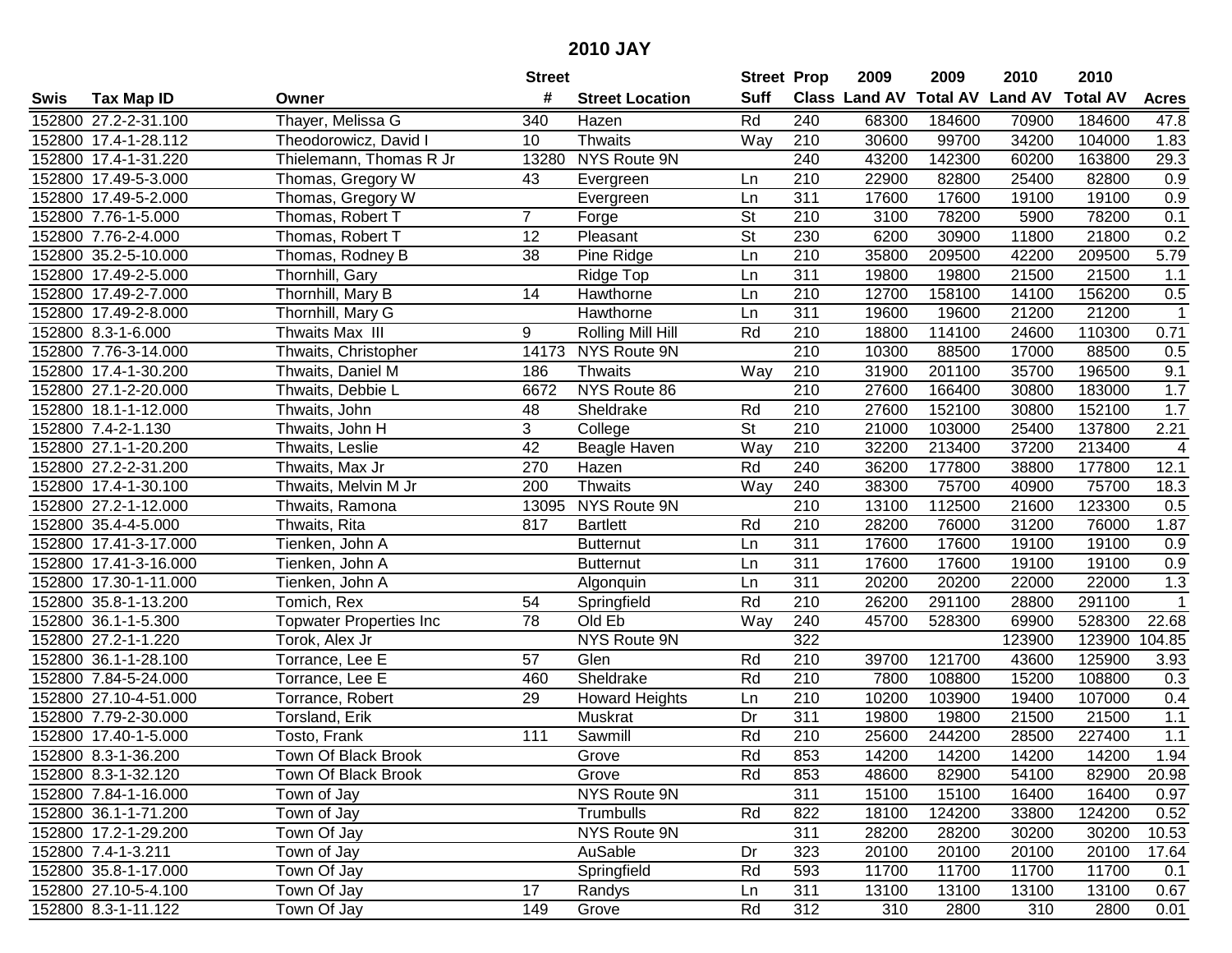|      |                       |                    | <b>Street</b>   |                        | <b>Street Prop</b> |     | 2009                 | 2009            | 2010           | 2010            |              |
|------|-----------------------|--------------------|-----------------|------------------------|--------------------|-----|----------------------|-----------------|----------------|-----------------|--------------|
| Swis | <b>Tax Map ID</b>     | Owner              | #               | <b>Street Location</b> | <b>Suff</b>        |     | <b>Class Land AV</b> | <b>Total AV</b> | <b>Land AV</b> | <b>Total AV</b> | <b>Acres</b> |
|      | 152800 8.3-1-12.000   | Town Of Jay        |                 | Grove                  | Rd                 | 311 | 16500                | 16500           | 16500          | 16500           | 0.66         |
|      | 152800 35.8-3-5.200   | Town Of Jay        |                 | NYS Route 9N           |                    | 311 | 16500                | 16500           | 19900          | 19900           | 1.63         |
|      | 152800 8.3-1-13.000   | Town Of Jay        |                 | Grove                  | Rd                 | 311 | 12900                | 12900           | 12900          | 12900           | 0.38         |
|      | 152800 8.3-1-14.000   | Town Of Jay        |                 | Grove                  | Rd                 | 311 | 15100                | 15100           | 15100          | 15100           | 0.53         |
|      | 152800 35.2-5-5.000   | Town Of Jay        |                 | <b>NYS Route 9N</b>    |                    | 311 | 20000                | 20000           | 22200          | 22200           | 1.2          |
|      | 152800 35.2-5-4.000   | Town Of Jay        |                 | <b>NYS Route 9N</b>    |                    | 311 | 15700                | 15700           | 17300          | 17300           | 0.8          |
|      | 152800 35.2-5-3.000   | Town Of Jay        |                 | NYS Route 9N           |                    | 311 | 2600                 | 2600            | 2600           | 2600            | 0.1          |
|      | 152800 8.3-1-16.100   | Town Of Jay        |                 | Grove                  | Rd                 | 311 | 18500                | 18500           | 19000          | 19000           | 0.88         |
|      | 152800 8.3-1-15.000   | Town of Jay        |                 | Grove                  | Rd                 | 311 | 14900                | 14900           | 14900          | 14900           | 0.51         |
|      | 152800 8.3-1-18.000   | Town Of Jay        |                 | Grove                  | Rd                 | 311 | 8600                 | 8600            | 8600           | 8600            | 0.2          |
|      | 152800 8.3-1-19.000   | Town Of Jay        |                 | Grove                  | Rd                 | 311 | 13200                | 13200           | 13200          | 13200           | 0.4          |
|      | 152800 8.3-1-20.000   | Town Of Jay        |                 | Grove                  | Rd                 | 311 | 15200                | 15200           | 15200          | 15200           | 0.54         |
|      | 152800 8.3-1-21.000   | Town Of Jay        |                 | Grove                  | Rd                 | 311 | 13200                | 13200           | 13200          | 13200           | 0.4          |
|      | 152800 8.3-1-22.000   | Town Of Jay        |                 | Grove                  | Rd                 | 311 | 13200                | 13200           | 13200          | 13200           | 0.4          |
|      | 152800 8.3-1-23.000   | Town Of Jay        | 139             | Grove                  | Rd                 | 311 | 11600                | 11600           | 11600          | 11600           | 0.3          |
|      | 152800 8.3-1-24.000   | Town Of Jay        |                 | Grove                  | Rd                 | 322 | 39800                | 39800           | 41800          | 41800           | 15.3         |
|      | 152800 8.3-1-16.200   | Town Of Jay        |                 | Grove                  | Rd                 | 311 | 12900                | 12900           | 12900          | 12900           | 0.38         |
|      | 152800 7.76-3-27.000  | Town Of Jay        | 3               | School                 | Ln                 | 311 | 8300                 | 8300            | 8300           | 8300            | 0.3          |
|      | 152800 7.76-3-55.111  | Town Of Jay        | $\overline{11}$ | School                 | Ln                 | 652 | 55400                | 1365600         | 55400          | 1365600         | 0.7          |
|      | 152800 7.76-3-30.000  | Town Of Jay        |                 | NYS Route 9N           |                    | 311 | 2400                 | 2400            | 2400           | 2400            | 0.1          |
|      | 152800 8.3-1-11.110   | Town Of Jay        | 140             | Grove                  | Rd                 | 592 | 32400                | 92400           | 32400          | 100700          | 19.41        |
|      | 152800 8.3-1-11.121   | Town Of Jay        |                 | Grove                  | Rd                 | 311 | 12400                | 12400           | 12400          | 12400           | 1.5          |
|      | 152800 7.4-1-3.220    | Town Of Jay        |                 | AuSable                | Dr                 | 311 | 18600                | 18600           | 20500          | 20500           | 0.95         |
|      | 152800 7.75-1-3.000   | Town Of Jay        |                 | Church                 | Ln                 | 311 | 8800                 | 8800            | 13500          | 13500           | 0.8          |
|      | 152800 7.84-1-5.220   | Town Of Jay        |                 | Intervale              | Ave                | 311 | 3300                 | 3300            | 3300           | 3300            | 0.11         |
|      | 152800 8.3-1-60.200   | Town Of Jay        | 52              | Rolling Mill Hill      | Rd                 | 822 | 12300                | 72200           | 43800          | 72200           | 0.5          |
|      | 152800 27.4-1-38.002  | Town Of Jay        | 73              | Nugent                 | Ln                 | 822 | 34700                | 269700          | 56000          | 202300          | 5.91         |
|      | 152800 7.84-1-9.008   | Town Of Jay        |                 | Intervale              | Ave                | 311 | 12800                | 12800           | 12800          | 12800           | 0.67         |
|      | 152800 7.84-1-5.210   | Town Of Jay        |                 | Intervale              | Ave                | 311 | 3300                 | 3300            | 3300           | 3300            | 0.11         |
|      | 152800 7.84-1-3.000   | Town Of Jay        |                 | Intervale              | Ave                | 311 | 6700                 | 6700            | 6700           | 6700            | 0.2          |
|      | 152800 7.84-1-1.000   | <b>Town Of Jay</b> |                 | <b>NYS Route 9N</b>    |                    | 311 | 12000                | 12000           | 12000          | 12000           | 0.6          |
|      | 152800 8.3-1-26.000   | Town Of Jay        | 196             | Grove                  | Rd                 | 311 | 32800                | 32800           | 40900          | 40900           | 13.7         |
|      | 152800 7.76-3-56.000  | Town Of Jay        |                 | School                 | Ln                 | 311 | 3400                 | 3400            | 3400           | 3400            | 0.1          |
|      | 152800 7.76-3-46.000  | Town Of Jay        |                 | NYS Route 9N           |                    | 438 | 14100                | 14100           | 16900          | 16900           | 0.5          |
|      | 152800 27.3-1-41.000  | Town Of Jay        |                 | Valley                 | Rd                 | 330 | 8900                 | 8900            | 8900           | 8900            | 0.5          |
|      | 152800 7.4-1-5.000    | Town Of Jay        |                 | AuSable                | Dr                 | 822 | 200                  | 200             | 200            | 200             | 0.01         |
|      | 152800 27.10-4-1.000  | Town Of Jay        |                 | NYS Route 9N           |                    | 593 | 23700                | 24200           | 26600          | 27100           | 0.54         |
|      | 152800 7.76-3-47.000  | Town Of Jay        | 54              | School                 | Ln                 | 593 | 22700                | 22700           | 31100          | 31100           | 1.4          |
|      | 152800 7.84-2-23.000  | Town Of Jay        | 508             | Sheldrake              | Rd                 | 651 | 6500                 | 29600           | 22800          | 30400           | 0.2          |
|      | 152800 36.-1-30.000   | Town Of Jay        |                 | Jay Mountain           | Rd                 | 314 | 5900                 | 5900            | 6500           | 6500            | 0.1          |
|      | 152800 27.10-4-18.000 | Town Of Jay        |                 | John Fountain          | Rd                 | 652 | 30900                | 30900           | 38600          | 48600           | 7.7          |
|      | 152800 7.76-3-63.000  | Town Of Jay        |                 | Forge                  | <b>St</b>          | 311 | 22500                | 22500           | 25600          | 25600           | 4.8          |
|      |                       |                    |                 |                        |                    |     |                      |                 |                |                 |              |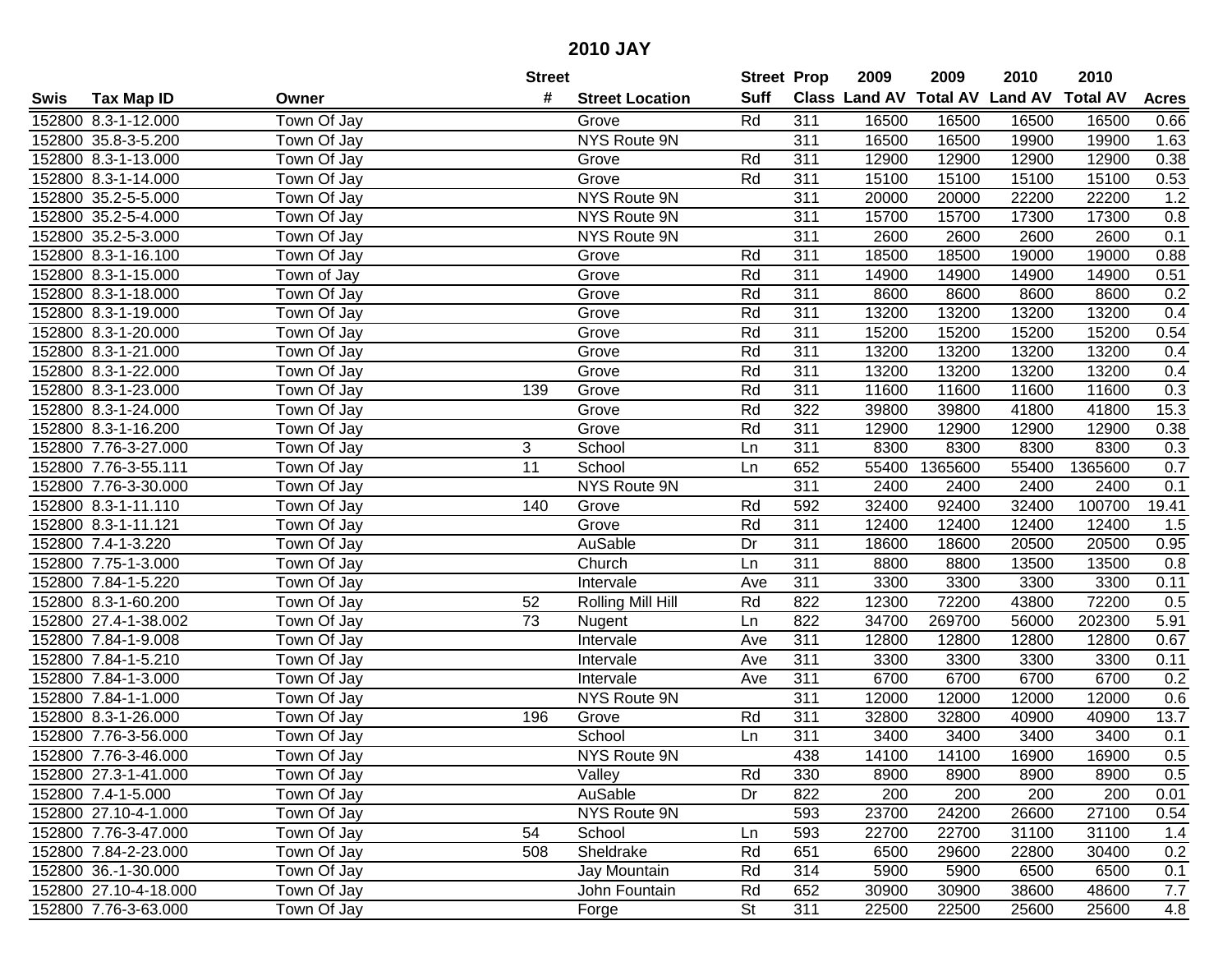|      |                       |                                 | <b>Street</b>   |                        | <b>Street Prop</b> |                  | 2009          | 2009            | 2010           | 2010            |                  |
|------|-----------------------|---------------------------------|-----------------|------------------------|--------------------|------------------|---------------|-----------------|----------------|-----------------|------------------|
| Swis | <b>Tax Map ID</b>     | Owner                           | #               | <b>Street Location</b> | <b>Suff</b>        |                  | Class Land AV | <b>Total AV</b> | <b>Land AV</b> | <b>Total AV</b> | <b>Acres</b>     |
|      | 152800 36.1-1-13.100  | Town Of Jay                     | 168             | Valley                 | Rd                 | 651              | 46200         | 398600          | 97900          | 410500          | 18.2             |
|      | 152800 35.8-1-28.001  | Town of Jay                     |                 | Mountain               | Mdws               | 311              | 11400         | 11400           | 11400          | 11400           | 5.71             |
|      | 152800 18.3-1-13.000  | Tracy, Richard F                | 70              | <b>Black Mountain</b>  | Ln                 | 260              | 27000         | 46000           | 27200          | 46000           | 1.4              |
|      | 152800 18.3-1-39.000  | Tracy, Richard F                |                 | Green                  | St                 | 314              | 13800         | 13800           | 13800          | 13800           | 0.5              |
|      | 152800 17.31-2-13.000 | Travers, Jerry                  | 255             | Sawmill                | Rd                 | 210              | 25800         | 162900          | 25800          | 167800          | 1.2              |
|      | 152800 17.41-1-5.000  | Tremblay, Beth A                |                 | <b>AuSable</b>         | Dr                 | 311              | 15700         | 15700           | 17000          | 17000           | 0.8              |
|      | 152800 17.41-1-6.000  | Tremblay, Beth A                | 695             | AuSable                | Dr                 | 210              | 22900         | 137800          | 25400          | 137800          | 0.9              |
|      | 152800 17.2-1-6.200   | Trinka, George E                |                 | 14033 NYS Route 9N     |                    | 210              | 27300         | 51200           | 30000          | 51200           | 1.54             |
|      | 152800 17.49-3-14.000 | <b>Triquest Ltd</b>             |                 | Ridge Top              | Ln                 | 311              | 13700         | 13700           | 14800          | 14800           | 0.7              |
|      | 152800 17.50-3-9.000  | <b>Triquest Ltd</b>             | 35              | Tannenbaum             | Ln                 | 312              | 22900         | 46100           | 25400          | 47800           | 0.9              |
|      | 152800 17.49-4-5.000  | <b>Triquest Ltd LLC</b>         | 52              | Evergreen              | Ln                 | 210              | 22900         | 241500          | 25400          | 286500          | 0.9              |
|      | 152800 17.49-1-15.000 | Trockel, Paul W                 |                 | Oak Hollow             | Rd                 | 311              | 17600         | 17600           | 19100          | 19100           | 0.9              |
|      | 152800 17.31-1-6.000  | Trockel, Paul W                 |                 | Algonquin              | Ln                 | 311              | 17600         | 17600           | 19100          | 19100           | 0.9              |
|      | 152800 17.41-3-30.000 | Tromblay, Dolores               |                 | Oak Hollow             | Rd                 | 311              | 9800          | 9800            | 10600          | 10600           | 0.5              |
|      | 152800 8.3-1-63.000   | Trombley, Vickie                | 12              | Rolling Mill Hill      | Rd                 | 210              | 7600          | 67400           | 14300          | 67400           | 0.22             |
|      | 152800 17.40-1-3.000  | Tropper, Carl                   |                 | Sawmill                | Rd                 | 311              | 19600         | 19600           | 21200          | 21200           | 1                |
|      | 152800 17.23-3-17.000 | Trueblood, Cecil R              | 37              | Seneca                 | Tr                 | 210              | 25400         | 125400          | 28200          | 125400          | $\mathbf{1}$     |
|      | 152800 7.84-5-18.000  | Trumbull, Bernard               | 45              | <b>Broad</b>           | Ln                 | 210              | 9200          | 90800           | 15200          | 87100           | 0.3              |
|      | 152800 35.2-4-8.000   | Trumbull, Michele R             | 163             | Springfield            | Rd                 | 270              | 15700         | 40900           | 23000          | 36500           | 0.6              |
|      | 152800 27.2-2-28.001  | Trumbull, Robert O              | 13136           | <b>NYS Route 9N</b>    |                    | 210              | 26200         | 106300          | 28800          | 109000          | $\mathbf{1}$     |
|      | 152800 27.3-1-46.000  | Trumbull, William J             | 435             | Valley                 | Rd                 | 210              | 33300         | 203700          | 38800          | 203700          | 4.56             |
|      | 152800 35.2-5-1.000   | Trumbull, William R             | 4               | Trumbulls              | Rd                 | 210              | 18900         | 99300           | 23300          | 102300          | 0.8              |
|      | 152800 36.1-1-62.200  | Trumbull, William R             | 36              | Coal                   | Way                | 312              | 50300         | 50300           | 67300          | 74700           | 27.73            |
|      | 152800 8.3-1-60.100   | Tucciarone, Anna H              | 32              | Rolling Mill Hill      | Rd                 | 270              | 39800         | 64700           | 42400          | 48500           | 16.13            |
|      | 152800 27.10-4-65.000 | Turbek Steven M                 |                 | 12903 NYS Route 9N     |                    | $\overline{311}$ | 13100         | 13100           | 10800          | 10800           | 0.5              |
|      | 152800 27.10-4-5.000  | Turbek, Stephen M               | 8               | Park Side              | Dr                 | 210              | 23200         | 138300          | 32700          | 138300          | 2.4              |
|      | 152800 27.1-2-22.000  | Turbek, Stephen M               |                 | 12913 NYS Route 9N     |                    | 240              | 75700         | 160900          | 78300          | 163800          | 56               |
|      | 152800 17.48-1-3.000  | Tyler, Guy                      | 158             | Scenic Point           | Ln                 | 210              | 25400         | 87700           | 35300          | 97700           | 1                |
|      | 152800 17.31-3-15.000 | Tyler, Martin                   | $\overline{24}$ | Iris                   | Ln                 | 210              | 26800         | 320500          | 30200          | 320500          | 1.7              |
|      | 152800 35.8-3-3.000   | <b>Upper Jay Fire District</b>  |                 | 12240 NYS Route 9N     |                    | 662              | 23400         | 190000          | 23000          | 195700          | 0.2              |
|      | 152800 35.8-3-1.100   | <b>Upper Jay Fire District</b>  |                 | <b>NYS Route 9N</b>    |                    | 311              | 4600          | 4600            | 5100           | 5100            | 1.45             |
|      | 152800 35.8-3-2.000   | <b>Upper Jay Fire District</b>  |                 | 12246 NYS Route 9N     |                    | 311              | 8400          | 8400            | 9200           | 9200            | $\overline{3.7}$ |
|      | 152800 35.2-4-18.000  | <b>Upper Jay Water District</b> |                 | <b>Bartlett</b>        | Rd                 | 845              | 9800          | 9800            | 10700          | 10700           | 0.24             |
|      | 152800 35.2-4-20.000  | <b>Upper Jay Water District</b> |                 | <b>Bartlett</b>        | Rd                 | 845              | 3900          | 4000            | 4300           | 4400            | 0.1              |
|      | 152800 27.3-1-14.200  | <b>Upper Jay Water District</b> | 585             | Valley                 | Rd                 | 822              | 1500          | 1500            | 1600           | 1600            | 0.06             |
|      | 152800 17.32-4-20.000 | Uss, Veronica                   | $7^{\circ}$     | Dogwood                | <b>St</b>          | 210              | 25400         | 179300          | 28200          | 172400          | $\mathbf 1$      |
|      | 152800 17.32-4-1.000  | Uss, Veronica                   |                 | Sawmill                | Rd                 | 311              | 13700         | 13700           | 14800          | 14800           | 0.7              |
|      | 152800 17.23-3-21.000 | Vacca, Vincent M                |                 | Seneca                 | Trl                | 311              | 19600         | 19600           | 21200          | 21200           | $\mathbf{1}$     |
|      | 152800 35.4-4-3.000   | Valentine, Eileen               | 830             | <b>Bartlett</b>        | Rd                 | 260              | 29200         | 39300           | 25800          | 42700           | 2.5              |
|      | 152800 17.30-2-3.000  | Valentine, Harvey               |                 | Sequoia Mountain       | Ln                 | 311              | 19600         | 19600           | 21200          | 21200           | -1               |
|      | 152800 17.30-2-1.000  | Valentine, Harvey               |                 | Oneida                 | Ln                 | 311              | 19800         | 19800           | 21500          | 21500           | 1.1              |
|      | 152800 17.30-2-12.000 | Valentine, Harvey               | 27              | Oneida                 | Ln                 | 210              | 25600         | 210300          | 28500          | 198800          | 1.1              |
|      |                       |                                 |                 |                        |                    |                  |               |                 |                |                 |                  |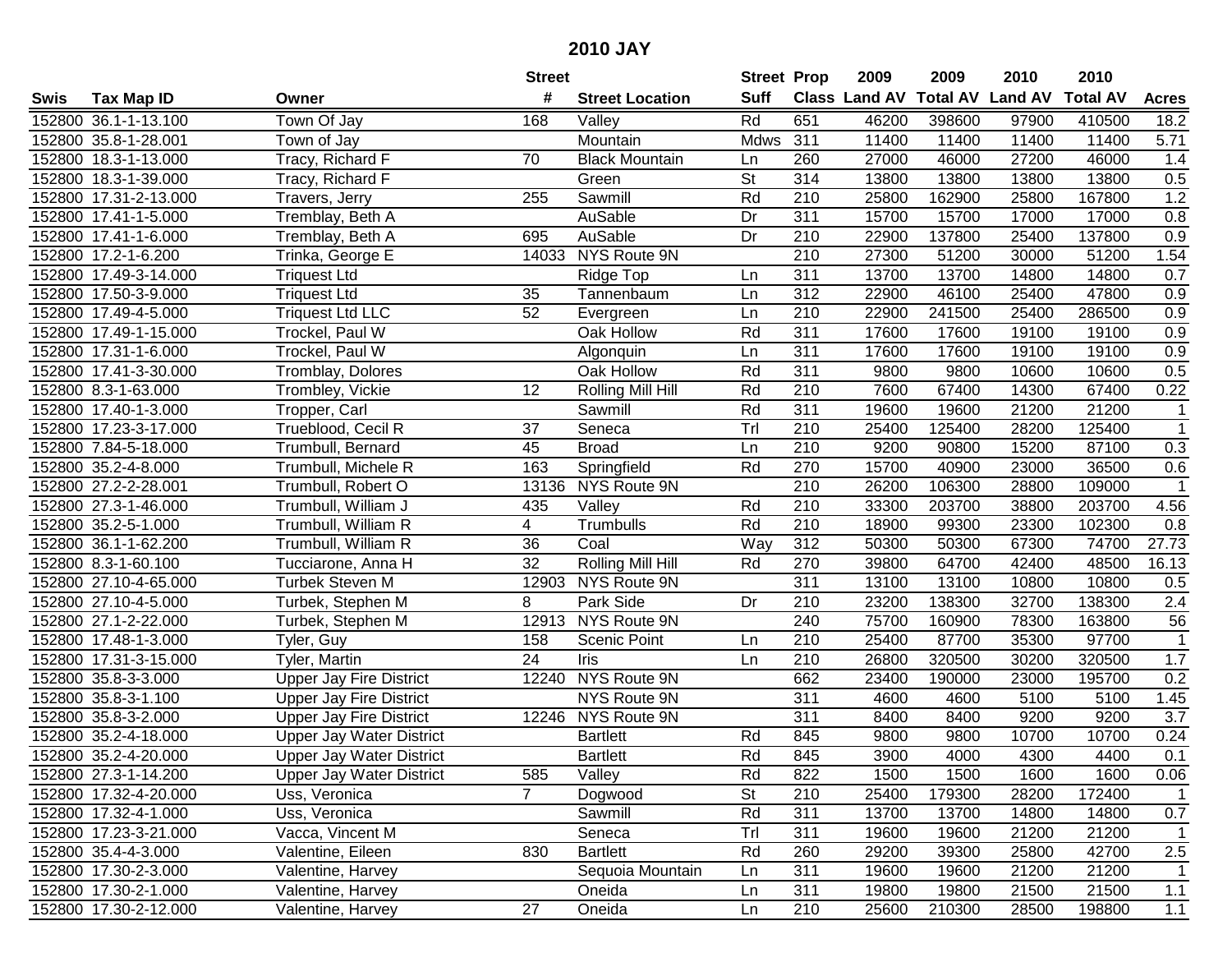|      |                               |                             | <b>Street</b> |                         | <b>Street Prop</b>       |                  | 2009          | 2009            | 2010           | 2010            |                  |
|------|-------------------------------|-----------------------------|---------------|-------------------------|--------------------------|------------------|---------------|-----------------|----------------|-----------------|------------------|
| Swis | <b>Tax Map ID</b>             | Owner                       | #             | <b>Street Location</b>  | <b>Suff</b>              |                  | Class Land AV | <b>Total AV</b> | <b>Land AV</b> | <b>Total AV</b> | <b>Acres</b>     |
|      | 152800 17.33-1-3.000          | <b>Valverde Carlos</b>      | 134           | Cross                   | <b>St</b>                | 210              | 28200         | 252900          | 32100          | 252900          | 2.4              |
|      | 152800 17.41-5-7.000          | Van Steenburg, Shannon M    | 31            | Cherry                  | Ln                       | 210              | 20600         | 137400          | 22800          | 137400          | 0.9              |
|      | 152800 36.1-1-5.400           | VanAuken, Brad              |               | Trumbulls               | Rd                       | 322              | 39000         | 39000           | 41000          | 41000           | 22.52            |
|      | 152800 36.1-1-5.100           | VanAuken, Brad              | 51            | Old Eb                  | Way                      | 240              | 52600         | 220900          | 48300          | 212100          | 22.62            |
|      | 152800 27.1-1-13.000          | VanBenschoten, Thomas A     | 6699          | NYS Route 86            |                          | 210              | 26800         | 139700          | 29600          | 139700          | 1.3              |
|      | 152800 17.4-1-33.000          | VanBenschoten, Thomas J     |               | <b>NYS Route 9N</b>     |                          | 311              | 16400         | 16400           | 16700          | 16700           | $\overline{3.1}$ |
|      | 152800 17.4-1-46.200          | Vanbenschoten, Thomas J     | 13311         | NYS Route 9N            |                          | 270              | 37200         | 140700          | 48800          | 140700          | 3                |
|      | 152800 17.4-2-13.000          | Vancour, Jacqueline         | 52            | Orchard                 | Ln                       | 210              | 12600         | 161600          | 21200          | 161600          | 0.48             |
|      | 152800 17.4-2-14.000          | Vancour, Jacqueline         |               | Orchard                 | Ln                       | 311              | 9200          | 9200            | 10200          | 10200           | 0.47             |
|      | 152800 27.2-1-13.000          | Vanguilder, Harry L         | 13091         | NYS Route 9N            |                          | 210              | 26400         | 73900           | 29100          | 73900           | 1.1              |
|      | 152800 27.1-1-4.035           | VanHolten, Mildred A        | 93            | John Fountain           | Rd                       | 240              | 47400         | 132100          | 58500          | 145200          | 11.6             |
|      | 152800 17.4-1-44.000          | VanHorn, John G             |               | NYS Route 9N            |                          | 311              | 12000         | 12000           | 12000          | 12000           | 1.5              |
|      | 152800 17.4-1-43.000          | VanHorn, John G             | 13249         | NYS Route 9N            |                          | 210              | 26200         | 67500           | 28800          | 67500           | $\mathbf{1}$     |
|      | 152800 27.1-2-28.312          | VanKuren, Shannon E         |               | NYS Route 9N            |                          | 311              | 24700         | 24700           | 28700          | 28700           | 3.53             |
|      | 152800 27.2-1-9.000           | VanSintmaartensdijk, Eric W | 13111         | NYS Route 9N            |                          | 210              | 15700         | 101900          | 23000          | 105700          | 0.6              |
|      | 152800 36.1-2-2.000           | Vanucchi, Rory              |               | Trumbulls               | Rd                       | 323              | 105700        | 105700          | 105700         | 105700          | 18.16            |
|      | 152800 27.2-2-34.000          | VanValkenburgh, Patrick     | 133           | Hazen                   | Rd                       | 270              | 6900          | 30600           | 13000          | 17100           | 0.2              |
|      | 152800 27.2-2-41.000          | Vanwijlen, J Paul           | 236           | <b>Stickney Bridge</b>  | Rd                       | 210              | 46300         | 273600          | 65300          | 273600          | 8.9              |
|      | 152800 27.2-2-52.000          | VanWormer, Richard R        | 188           | John Fountain           | Rd                       | 210              | 33400         | 254200          | 36000          | 263300          | 9.03             |
|      | 152800 17.41-8-5.000          | Varga, Thomas G             | 201           | Ridge Top               | Ln                       | 210              | 26000         | 142000          | 29000          | 135200          | 1.3              |
|      | 152800 27.4-1-17.000          | Varin, Susan                |               | Lincoln Hill            | Ln                       | 323              | 29600         | 29600           | 39600          | 39600           | $\boldsymbol{9}$ |
|      | 152800 35.2-3-11.000          | Varveri, Andrea M           | 164           | Springfield             | Rd                       | 210              | 32000         | 145300          | 36900          | 149700          | 3.9              |
|      | 152800 17.48-1-12.000         | Vasil, Marina A             | 133           | Scenic Point            | Ln                       | 210              | 26000         | 141500          | 36100          | 141500          | 1.3              |
|      | 152800 17.49-4-18.000         | Vasquez, Julio              | 39            | Fern                    | Ln                       | 210              | 22900         | 293600          | 25400          | 293600          | 0.9              |
|      | 152800 17.49-4-19.000         | Vasquez, Julio              |               | Fern                    | Ln                       | $\overline{311}$ | 17600         | 17600           | 19100          | 19100           | 0.9              |
|      | 152800 27.3-1-49.320          | Veith, Victoria             |               | Veith                   | Way                      | 311              | 21300         | 21300           | 24000          | 24000           | 1.84             |
|      | 152800 27.3-1-49.113          | Veith, Victoria F           | 20            | Veith                   | Way                      | 250              | 484800        | 1056900         | 484800         | 1056900         | 261.73           |
|      | 152800 27.3-1-49.112          | Veith, Victoria F           |               | NYS Route 9N            |                          | 312              | 23200         | 27000           | 26600          | 29100           | 2.8              |
|      | 152800 27.3-1-48.100          | Veith, Victoria F           |               | NYS Route 9N            |                          | 322              | 139300        | 139300          | 139300         | 139300          | 130.4            |
|      | 152800 17.33-2-6.000          | Velez, Richard              |               | AuSable                 | Dr                       | $\overline{311}$ | 13700         | 13700           | 14800          | 14800           | 0.7              |
|      | 152800 17.40-4-22.000         | Velit, John A               | 49            | Alder                   | $\overline{\mathsf{St}}$ | 210              | 21600         | 91400           | 24000          | 95100           | 0.85             |
|      | 152800 36.1-1-34.000          | Verity, William             |               | Straight                | Rd                       | 323              | 36900         | 36900           | 41100          | 41100           | 12.42            |
|      | 152800 628.-9999-631.900/1881 | Verizon New York Inc        |               | <b>Outside Plant</b>    |                          | 836              | 0             | 1385            | $\mathbf 0$    | 1116            | $\mathbf 0$      |
|      | 152800 17.30-2-5.000          | Verner, Joan H              | 168           | Sequoia Mountain        | Ln                       | 210              | 25400         | 128200          | 28200          | 128200          | $\mathbf{1}$     |
|      | 152800 17.23-3-9.000          | Vicaro, Donald M            | 17            | Signor                  | Ln                       | 210              | 25600         | 235900          | 28500          | 232500          | 1.1              |
|      | 152800 17.4-1-3.000           | Vidich, Lesley              |               | NYS Route 9N            |                          | 311              | 2600          | 2600            | 300            | 300             | 0.1              |
|      | 152800 17.4-1-1.200           | Vidich, Lesley              |               | NYS Route 9N            |                          | 314              | 20400         | 20400           | 25900          | 25900           | 5.8              |
|      | 152800 17.4-1-2.000           | Vidich, Lesley              | 13497         | NYS Route 9N            |                          | 210              | 13100         | 87100           | 21600          | 87100           | 0.5              |
|      | 152800 17.23-4-7.000          | Viens, Larry                |               | Sequoia Mountain        | Ln                       | 311              | 19600         | 19600           | 21200          | 21200           | $\mathbf 1$      |
|      | 152800 17.48-2-4.000          | Villa, Richard              |               | Alder                   | St                       | 311              | 20600         | 20600           | 22600          | 22600           | 1.5              |
|      | 152800 35.2-4-24.120          | Vincent, Daniel D           | 1042          | <b>Bartlett</b>         | Rd                       | 270              | 28400         | 55800           | 31900          | 78000           | 2.1              |
|      | 152800 35.8-1-29.000          | Vincent, Daniel D           | 42            | <b>Mountain Meadows</b> | Way                      | 210              | 105600        | 260400          | 107600         | 265600          | 4.97             |
|      |                               |                             |               |                         |                          |                  |               |                 |                |                 |                  |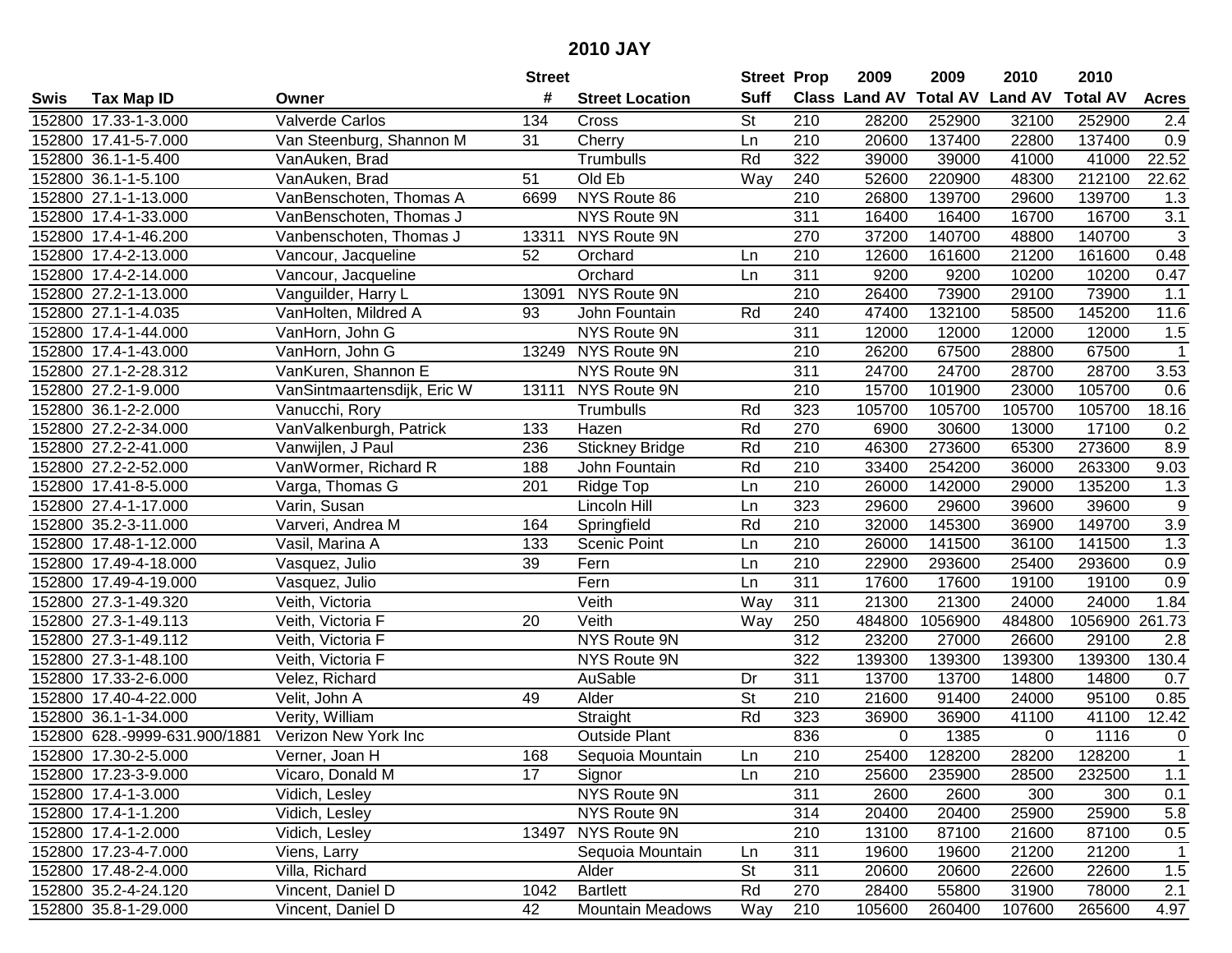| #<br><b>Suff</b><br>Class Land AV Total AV Land AV<br><b>Total AV</b><br><b>Tax Map ID</b><br><b>Street Location</b><br><b>Acres</b><br>Swis<br>Owner<br>152800 27.4-1-36.000<br>Vincent, Gretchen<br>8<br>210<br>26400<br>72300<br>29100<br>72300<br>1.1<br>Nugent<br>Ln<br>323<br>0.2<br>152800 27.4-1-39.000<br>Glen<br>Rd<br>2000<br>2000<br>2000<br>2000<br>Vincent, Gretchen<br>152800 35.2-4-24.110<br>1030<br>Rd<br>210<br>32500<br>142700<br>37600<br>147400<br>4.13<br>Vincent, Harry L<br><b>Bartlett</b><br>Rd<br>260<br>29800<br>47100<br>47100<br>2.8<br>152800 35.4-4-6.000<br>Vincent, Lionel J II<br>795<br><b>Bartlett</b><br>26600<br>$\overline{312}$<br>9.6<br>152800 35.4-4-7.000<br>762<br>Rd<br>27300<br>32800<br>29300<br>32800<br>Vincent, Lorraine<br><b>Bartlett</b><br>107400<br>$\overline{3.9}$<br>152800 36.1-1-17.110<br>8<br>Straight<br>Rd<br>210<br>32000<br>36900<br>112800<br>Vincent, Lorraine L<br>1064<br>Rd<br>210<br>13100<br>0.5<br>152800 35.2-4-4.000<br>Vincent, Matthew P<br><b>Bartlett</b><br>80600<br>21600<br>83600<br>$\overline{37}$<br>$\overline{Way}$<br>240<br>42000<br>249100<br>255800<br>18.5<br>152800 36.1-1-15.111<br>Vincent, Peter F<br><b>Bear Run</b><br>44600<br>Rd<br>270<br>14700<br>152800 35.2-3-7.000<br>Vitolins, Christal J<br>110<br>Springfield<br>33200<br>22500<br>24400<br>0.56<br>311<br>17600<br>152800 17.49-4-10.000<br>Vitti, Susan<br>17600<br>19100<br>19100<br>0.9<br>Ln<br>Evergreen<br>210<br>1.1<br>152800 7.79-5-4.000<br>Vizard, Frank<br>158<br>Whitetail<br>25600<br>130100<br>28500<br>124900<br>Ln<br>152800 27.4-1-41.130<br>593<br>Glen<br>Rd<br>210<br>28100<br>145900<br>31500<br>145900<br>1.95<br>Voigt, Arthur G<br>50<br>Valley<br>Rd<br>210<br>34700<br>91500<br>5.26<br>152800 36.1-1-22.130<br>Vondell, Mark<br>87100<br>40700<br>10<br>82500<br>152800 7.84-3-2.000<br>Votraw, Elaine M<br><b>Burt</b><br>Ln<br>210<br>2800<br>80000<br>5900<br>0.1<br>47<br>210<br>25400<br>228700<br>152800 27.23-3-14.000<br>23900<br>235800<br>0.9<br>Vuz, John J<br>Hochsteig<br>Ln<br>210<br>40<br>Rd<br>10300<br>46000<br>21600<br>47400<br>0.5<br>152800 27.10-4-14.000<br>Wade, Kathryn S<br>John Fountain<br>0.7<br>Rd<br>210<br>152800 7.79-1-5.000<br>198<br>River<br>22200<br>197500<br>24700<br>194000<br>Wainwright, Robert W<br>39<br>Sequoia Mountain<br>210<br>25400<br>65300<br>28200<br>66800<br>$\mathbf{1}$<br>152800 17.23-5-5.000<br>Wales, Warner<br>Ln<br>1.2<br>13048 NYS Route 9N<br>210<br>152800 27.1-1-28.000<br>Walker, Perry D<br>26600<br>152100<br>43800<br>162000<br>152800 36.1-1-23.200<br>Wallace Robert L<br>157<br>Rd<br>270<br>33300<br>68200<br>36500<br>56200<br>2.75<br>Trumbulls<br>311<br>19600<br>21200<br>21200<br>152800 7.79-2-18.000<br>Whitetail<br>Ln<br>19600<br>$\overline{1}$<br>Wallace, Michael<br>Rd<br>311<br>152800 36.1-1-23.300<br>21200<br>21200<br>26500<br>26500<br>2.75<br>Wallace, Robert<br>Trumbulls<br>Rd<br>311<br>152800 36.1-1-9.001<br>12200<br>12200<br>14900<br>14900<br>0.69<br>Wallace, Robert L<br>Valley<br>152800 36.1-1-70.000<br>158<br>Rd<br>210<br>30200<br>128600<br>41100<br>128600<br>5.4<br>Wallace, Robert L<br>Trumbulls<br>$\overline{311}$<br>152800 36.1-1-16.000<br>Rd<br>10000<br>14200<br>1.4<br>Straight<br>10000<br>14200<br>Wallace, Robert L<br>Glen<br>Rd<br>270<br>152800 27.4-1-3.310<br>Wallace, Robin L<br>586<br>11300<br>49800<br>20100<br>28900<br>0.43<br>$\sqrt{2}$<br>Rd<br>280<br>28400<br>115600<br>115600<br>152800 36.1-1-19.000<br>114<br>Valley<br>31900<br>Wallace, Thomas E<br>Rd<br>4.3<br>152800 27.4-1-3.100<br>598<br>Glen<br>210<br>32800<br>110600<br>38000<br>120200<br>Walsh, Anne M<br>$\overline{312}$<br>152800 27.2-2-1.000<br>13174<br>NYS Route 9N<br>99800<br>106600<br>106600<br>38.4<br>Walsh, Joseph F<br>99800<br>$\overline{210}$<br>169900<br>152800 17.79-2-8.000<br>84<br>Forest<br>20300<br>22600<br>169900<br>Walter, Blair B<br>0.8<br>Ln<br>$\overline{\mathsf{St}}$<br>Alder<br>$\overline{210}$<br>22900<br>97100<br>25400<br>97100<br>152800 17.40-5-9.000<br>Walter, Frank<br>106<br>0.9<br>Rd<br>7.9<br>152800 36.1-1-11.200<br>$\overline{\mathsf{Value}}$<br>210<br>32400<br>168400<br>35000<br>172300<br>Walton, Bryan D<br>207<br>152800 7.4-4-4.000<br>912<br>74100<br>74100<br>67.3<br>Pigeon Hill<br>Ln<br>74100<br>74100<br><b>Ward Agnes Realty LPA</b><br>220<br>$\,6$<br>152800 27.10-4-71.000<br>12934 NYS Route 9N<br>30000<br>129100<br>33300<br>129100<br>Ward Agnes Realty LPA<br>152800 27.2-1-15.000<br>Ward Agnes Realty LPA<br>NYS Route 9N<br>912<br>80500<br>80500<br>80500<br>80500<br>89.43<br>311<br>152800 27.10-4-36.000<br>Ward Agnes Realty LPA<br><b>Howard Heights</b><br>8200<br>8200<br>8600<br>8600<br>0.4<br>Ln<br>Rd<br>210<br>127600<br>137800<br>152800 27.3-1-15.200<br>Ward Agnes Realty LPA<br>703<br>Glen<br>6600<br>15600<br>0.24<br>152800 27.3-1-14.100<br>Ward Agnes Realty LPA<br>685<br>Glen<br>Rd<br>280<br>21200<br>141700<br>35200<br>148800<br>0.74<br>NYS Route 9N<br>Ward Agnes Realty LPA<br>912<br>152800 27.3-1-11.002<br>78800<br>78800<br>74600<br>74600<br>82.9<br>Ward Agnes Realty LPA<br>311<br>152800 27.10-4-46.000<br><b>Howard Heights</b><br>12300<br>12300<br>13000<br>13000<br>0.6<br>Ln<br>Ward Agnes Realty LPA<br>702<br>Rd<br>538200<br>152800 27.4-1-2.000<br>Glen<br>280<br>133500<br>215400<br>546900<br>66.3<br>NYS Route 9N<br>152800 17.4-1-29.000<br>912<br>Ward Agnes Realty LPA<br>118400<br>118400<br>125800 250.72<br>125800 |  | <b>Street</b> | <b>Street Prop</b> | 2009 | 2009 | 2010 | 2010 |  |
|---------------------------------------------------------------------------------------------------------------------------------------------------------------------------------------------------------------------------------------------------------------------------------------------------------------------------------------------------------------------------------------------------------------------------------------------------------------------------------------------------------------------------------------------------------------------------------------------------------------------------------------------------------------------------------------------------------------------------------------------------------------------------------------------------------------------------------------------------------------------------------------------------------------------------------------------------------------------------------------------------------------------------------------------------------------------------------------------------------------------------------------------------------------------------------------------------------------------------------------------------------------------------------------------------------------------------------------------------------------------------------------------------------------------------------------------------------------------------------------------------------------------------------------------------------------------------------------------------------------------------------------------------------------------------------------------------------------------------------------------------------------------------------------------------------------------------------------------------------------------------------------------------------------------------------------------------------------------------------------------------------------------------------------------------------------------------------------------------------------------------------------------------------------------------------------------------------------------------------------------------------------------------------------------------------------------------------------------------------------------------------------------------------------------------------------------------------------------------------------------------------------------------------------------------------------------------------------------------------------------------------------------------------------------------------------------------------------------------------------------------------------------------------------------------------------------------------------------------------------------------------------------------------------------------------------------------------------------------------------------------------------------------------------------------------------------------------------------------------------------------------------------------------------------------------------------------------------------------------------------------------------------------------------------------------------------------------------------------------------------------------------------------------------------------------------------------------------------------------------------------------------------------------------------------------------------------------------------------------------------------------------------------------------------------------------------------------------------------------------------------------------------------------------------------------------------------------------------------------------------------------------------------------------------------------------------------------------------------------------------------------------------------------------------------------------------------------------------------------------------------------------------------------------------------------------------------------------------------------------------------------------------------------------------------------------------------------------------------------------------------------------------------------------------------------------------------------------------------------------------------------------------------------------------------------------------------------------------------------------------------------------------------------------------------------------------------------------------------------------------------------------------------------------------------------------------------------------------------------------------------------------------------------------------------------------------------------------------------------------------------------------------------------------------------------------------------------------------------------------------------------------------------------------------------------------------------------------------------------------------------------------------------------------------------------------------------------------------------------------------------------------------------------------------------------------------------------------------------------------------------------------------------------------------------------------------------|--|---------------|--------------------|------|------|------|------|--|
|                                                                                                                                                                                                                                                                                                                                                                                                                                                                                                                                                                                                                                                                                                                                                                                                                                                                                                                                                                                                                                                                                                                                                                                                                                                                                                                                                                                                                                                                                                                                                                                                                                                                                                                                                                                                                                                                                                                                                                                                                                                                                                                                                                                                                                                                                                                                                                                                                                                                                                                                                                                                                                                                                                                                                                                                                                                                                                                                                                                                                                                                                                                                                                                                                                                                                                                                                                                                                                                                                                                                                                                                                                                                                                                                                                                                                                                                                                                                                                                                                                                                                                                                                                                                                                                                                                                                                                                                                                                                                                                                                                                                                                                                                                                                                                                                                                                                                                                                                                                                                                                                                                                                                                                                                                                                                                                                                                                                                                                                                                                                                                           |  |               |                    |      |      |      |      |  |
|                                                                                                                                                                                                                                                                                                                                                                                                                                                                                                                                                                                                                                                                                                                                                                                                                                                                                                                                                                                                                                                                                                                                                                                                                                                                                                                                                                                                                                                                                                                                                                                                                                                                                                                                                                                                                                                                                                                                                                                                                                                                                                                                                                                                                                                                                                                                                                                                                                                                                                                                                                                                                                                                                                                                                                                                                                                                                                                                                                                                                                                                                                                                                                                                                                                                                                                                                                                                                                                                                                                                                                                                                                                                                                                                                                                                                                                                                                                                                                                                                                                                                                                                                                                                                                                                                                                                                                                                                                                                                                                                                                                                                                                                                                                                                                                                                                                                                                                                                                                                                                                                                                                                                                                                                                                                                                                                                                                                                                                                                                                                                                           |  |               |                    |      |      |      |      |  |
|                                                                                                                                                                                                                                                                                                                                                                                                                                                                                                                                                                                                                                                                                                                                                                                                                                                                                                                                                                                                                                                                                                                                                                                                                                                                                                                                                                                                                                                                                                                                                                                                                                                                                                                                                                                                                                                                                                                                                                                                                                                                                                                                                                                                                                                                                                                                                                                                                                                                                                                                                                                                                                                                                                                                                                                                                                                                                                                                                                                                                                                                                                                                                                                                                                                                                                                                                                                                                                                                                                                                                                                                                                                                                                                                                                                                                                                                                                                                                                                                                                                                                                                                                                                                                                                                                                                                                                                                                                                                                                                                                                                                                                                                                                                                                                                                                                                                                                                                                                                                                                                                                                                                                                                                                                                                                                                                                                                                                                                                                                                                                                           |  |               |                    |      |      |      |      |  |
|                                                                                                                                                                                                                                                                                                                                                                                                                                                                                                                                                                                                                                                                                                                                                                                                                                                                                                                                                                                                                                                                                                                                                                                                                                                                                                                                                                                                                                                                                                                                                                                                                                                                                                                                                                                                                                                                                                                                                                                                                                                                                                                                                                                                                                                                                                                                                                                                                                                                                                                                                                                                                                                                                                                                                                                                                                                                                                                                                                                                                                                                                                                                                                                                                                                                                                                                                                                                                                                                                                                                                                                                                                                                                                                                                                                                                                                                                                                                                                                                                                                                                                                                                                                                                                                                                                                                                                                                                                                                                                                                                                                                                                                                                                                                                                                                                                                                                                                                                                                                                                                                                                                                                                                                                                                                                                                                                                                                                                                                                                                                                                           |  |               |                    |      |      |      |      |  |
|                                                                                                                                                                                                                                                                                                                                                                                                                                                                                                                                                                                                                                                                                                                                                                                                                                                                                                                                                                                                                                                                                                                                                                                                                                                                                                                                                                                                                                                                                                                                                                                                                                                                                                                                                                                                                                                                                                                                                                                                                                                                                                                                                                                                                                                                                                                                                                                                                                                                                                                                                                                                                                                                                                                                                                                                                                                                                                                                                                                                                                                                                                                                                                                                                                                                                                                                                                                                                                                                                                                                                                                                                                                                                                                                                                                                                                                                                                                                                                                                                                                                                                                                                                                                                                                                                                                                                                                                                                                                                                                                                                                                                                                                                                                                                                                                                                                                                                                                                                                                                                                                                                                                                                                                                                                                                                                                                                                                                                                                                                                                                                           |  |               |                    |      |      |      |      |  |
|                                                                                                                                                                                                                                                                                                                                                                                                                                                                                                                                                                                                                                                                                                                                                                                                                                                                                                                                                                                                                                                                                                                                                                                                                                                                                                                                                                                                                                                                                                                                                                                                                                                                                                                                                                                                                                                                                                                                                                                                                                                                                                                                                                                                                                                                                                                                                                                                                                                                                                                                                                                                                                                                                                                                                                                                                                                                                                                                                                                                                                                                                                                                                                                                                                                                                                                                                                                                                                                                                                                                                                                                                                                                                                                                                                                                                                                                                                                                                                                                                                                                                                                                                                                                                                                                                                                                                                                                                                                                                                                                                                                                                                                                                                                                                                                                                                                                                                                                                                                                                                                                                                                                                                                                                                                                                                                                                                                                                                                                                                                                                                           |  |               |                    |      |      |      |      |  |
|                                                                                                                                                                                                                                                                                                                                                                                                                                                                                                                                                                                                                                                                                                                                                                                                                                                                                                                                                                                                                                                                                                                                                                                                                                                                                                                                                                                                                                                                                                                                                                                                                                                                                                                                                                                                                                                                                                                                                                                                                                                                                                                                                                                                                                                                                                                                                                                                                                                                                                                                                                                                                                                                                                                                                                                                                                                                                                                                                                                                                                                                                                                                                                                                                                                                                                                                                                                                                                                                                                                                                                                                                                                                                                                                                                                                                                                                                                                                                                                                                                                                                                                                                                                                                                                                                                                                                                                                                                                                                                                                                                                                                                                                                                                                                                                                                                                                                                                                                                                                                                                                                                                                                                                                                                                                                                                                                                                                                                                                                                                                                                           |  |               |                    |      |      |      |      |  |
|                                                                                                                                                                                                                                                                                                                                                                                                                                                                                                                                                                                                                                                                                                                                                                                                                                                                                                                                                                                                                                                                                                                                                                                                                                                                                                                                                                                                                                                                                                                                                                                                                                                                                                                                                                                                                                                                                                                                                                                                                                                                                                                                                                                                                                                                                                                                                                                                                                                                                                                                                                                                                                                                                                                                                                                                                                                                                                                                                                                                                                                                                                                                                                                                                                                                                                                                                                                                                                                                                                                                                                                                                                                                                                                                                                                                                                                                                                                                                                                                                                                                                                                                                                                                                                                                                                                                                                                                                                                                                                                                                                                                                                                                                                                                                                                                                                                                                                                                                                                                                                                                                                                                                                                                                                                                                                                                                                                                                                                                                                                                                                           |  |               |                    |      |      |      |      |  |
|                                                                                                                                                                                                                                                                                                                                                                                                                                                                                                                                                                                                                                                                                                                                                                                                                                                                                                                                                                                                                                                                                                                                                                                                                                                                                                                                                                                                                                                                                                                                                                                                                                                                                                                                                                                                                                                                                                                                                                                                                                                                                                                                                                                                                                                                                                                                                                                                                                                                                                                                                                                                                                                                                                                                                                                                                                                                                                                                                                                                                                                                                                                                                                                                                                                                                                                                                                                                                                                                                                                                                                                                                                                                                                                                                                                                                                                                                                                                                                                                                                                                                                                                                                                                                                                                                                                                                                                                                                                                                                                                                                                                                                                                                                                                                                                                                                                                                                                                                                                                                                                                                                                                                                                                                                                                                                                                                                                                                                                                                                                                                                           |  |               |                    |      |      |      |      |  |
|                                                                                                                                                                                                                                                                                                                                                                                                                                                                                                                                                                                                                                                                                                                                                                                                                                                                                                                                                                                                                                                                                                                                                                                                                                                                                                                                                                                                                                                                                                                                                                                                                                                                                                                                                                                                                                                                                                                                                                                                                                                                                                                                                                                                                                                                                                                                                                                                                                                                                                                                                                                                                                                                                                                                                                                                                                                                                                                                                                                                                                                                                                                                                                                                                                                                                                                                                                                                                                                                                                                                                                                                                                                                                                                                                                                                                                                                                                                                                                                                                                                                                                                                                                                                                                                                                                                                                                                                                                                                                                                                                                                                                                                                                                                                                                                                                                                                                                                                                                                                                                                                                                                                                                                                                                                                                                                                                                                                                                                                                                                                                                           |  |               |                    |      |      |      |      |  |
|                                                                                                                                                                                                                                                                                                                                                                                                                                                                                                                                                                                                                                                                                                                                                                                                                                                                                                                                                                                                                                                                                                                                                                                                                                                                                                                                                                                                                                                                                                                                                                                                                                                                                                                                                                                                                                                                                                                                                                                                                                                                                                                                                                                                                                                                                                                                                                                                                                                                                                                                                                                                                                                                                                                                                                                                                                                                                                                                                                                                                                                                                                                                                                                                                                                                                                                                                                                                                                                                                                                                                                                                                                                                                                                                                                                                                                                                                                                                                                                                                                                                                                                                                                                                                                                                                                                                                                                                                                                                                                                                                                                                                                                                                                                                                                                                                                                                                                                                                                                                                                                                                                                                                                                                                                                                                                                                                                                                                                                                                                                                                                           |  |               |                    |      |      |      |      |  |
|                                                                                                                                                                                                                                                                                                                                                                                                                                                                                                                                                                                                                                                                                                                                                                                                                                                                                                                                                                                                                                                                                                                                                                                                                                                                                                                                                                                                                                                                                                                                                                                                                                                                                                                                                                                                                                                                                                                                                                                                                                                                                                                                                                                                                                                                                                                                                                                                                                                                                                                                                                                                                                                                                                                                                                                                                                                                                                                                                                                                                                                                                                                                                                                                                                                                                                                                                                                                                                                                                                                                                                                                                                                                                                                                                                                                                                                                                                                                                                                                                                                                                                                                                                                                                                                                                                                                                                                                                                                                                                                                                                                                                                                                                                                                                                                                                                                                                                                                                                                                                                                                                                                                                                                                                                                                                                                                                                                                                                                                                                                                                                           |  |               |                    |      |      |      |      |  |
|                                                                                                                                                                                                                                                                                                                                                                                                                                                                                                                                                                                                                                                                                                                                                                                                                                                                                                                                                                                                                                                                                                                                                                                                                                                                                                                                                                                                                                                                                                                                                                                                                                                                                                                                                                                                                                                                                                                                                                                                                                                                                                                                                                                                                                                                                                                                                                                                                                                                                                                                                                                                                                                                                                                                                                                                                                                                                                                                                                                                                                                                                                                                                                                                                                                                                                                                                                                                                                                                                                                                                                                                                                                                                                                                                                                                                                                                                                                                                                                                                                                                                                                                                                                                                                                                                                                                                                                                                                                                                                                                                                                                                                                                                                                                                                                                                                                                                                                                                                                                                                                                                                                                                                                                                                                                                                                                                                                                                                                                                                                                                                           |  |               |                    |      |      |      |      |  |
|                                                                                                                                                                                                                                                                                                                                                                                                                                                                                                                                                                                                                                                                                                                                                                                                                                                                                                                                                                                                                                                                                                                                                                                                                                                                                                                                                                                                                                                                                                                                                                                                                                                                                                                                                                                                                                                                                                                                                                                                                                                                                                                                                                                                                                                                                                                                                                                                                                                                                                                                                                                                                                                                                                                                                                                                                                                                                                                                                                                                                                                                                                                                                                                                                                                                                                                                                                                                                                                                                                                                                                                                                                                                                                                                                                                                                                                                                                                                                                                                                                                                                                                                                                                                                                                                                                                                                                                                                                                                                                                                                                                                                                                                                                                                                                                                                                                                                                                                                                                                                                                                                                                                                                                                                                                                                                                                                                                                                                                                                                                                                                           |  |               |                    |      |      |      |      |  |
|                                                                                                                                                                                                                                                                                                                                                                                                                                                                                                                                                                                                                                                                                                                                                                                                                                                                                                                                                                                                                                                                                                                                                                                                                                                                                                                                                                                                                                                                                                                                                                                                                                                                                                                                                                                                                                                                                                                                                                                                                                                                                                                                                                                                                                                                                                                                                                                                                                                                                                                                                                                                                                                                                                                                                                                                                                                                                                                                                                                                                                                                                                                                                                                                                                                                                                                                                                                                                                                                                                                                                                                                                                                                                                                                                                                                                                                                                                                                                                                                                                                                                                                                                                                                                                                                                                                                                                                                                                                                                                                                                                                                                                                                                                                                                                                                                                                                                                                                                                                                                                                                                                                                                                                                                                                                                                                                                                                                                                                                                                                                                                           |  |               |                    |      |      |      |      |  |
|                                                                                                                                                                                                                                                                                                                                                                                                                                                                                                                                                                                                                                                                                                                                                                                                                                                                                                                                                                                                                                                                                                                                                                                                                                                                                                                                                                                                                                                                                                                                                                                                                                                                                                                                                                                                                                                                                                                                                                                                                                                                                                                                                                                                                                                                                                                                                                                                                                                                                                                                                                                                                                                                                                                                                                                                                                                                                                                                                                                                                                                                                                                                                                                                                                                                                                                                                                                                                                                                                                                                                                                                                                                                                                                                                                                                                                                                                                                                                                                                                                                                                                                                                                                                                                                                                                                                                                                                                                                                                                                                                                                                                                                                                                                                                                                                                                                                                                                                                                                                                                                                                                                                                                                                                                                                                                                                                                                                                                                                                                                                                                           |  |               |                    |      |      |      |      |  |
|                                                                                                                                                                                                                                                                                                                                                                                                                                                                                                                                                                                                                                                                                                                                                                                                                                                                                                                                                                                                                                                                                                                                                                                                                                                                                                                                                                                                                                                                                                                                                                                                                                                                                                                                                                                                                                                                                                                                                                                                                                                                                                                                                                                                                                                                                                                                                                                                                                                                                                                                                                                                                                                                                                                                                                                                                                                                                                                                                                                                                                                                                                                                                                                                                                                                                                                                                                                                                                                                                                                                                                                                                                                                                                                                                                                                                                                                                                                                                                                                                                                                                                                                                                                                                                                                                                                                                                                                                                                                                                                                                                                                                                                                                                                                                                                                                                                                                                                                                                                                                                                                                                                                                                                                                                                                                                                                                                                                                                                                                                                                                                           |  |               |                    |      |      |      |      |  |
|                                                                                                                                                                                                                                                                                                                                                                                                                                                                                                                                                                                                                                                                                                                                                                                                                                                                                                                                                                                                                                                                                                                                                                                                                                                                                                                                                                                                                                                                                                                                                                                                                                                                                                                                                                                                                                                                                                                                                                                                                                                                                                                                                                                                                                                                                                                                                                                                                                                                                                                                                                                                                                                                                                                                                                                                                                                                                                                                                                                                                                                                                                                                                                                                                                                                                                                                                                                                                                                                                                                                                                                                                                                                                                                                                                                                                                                                                                                                                                                                                                                                                                                                                                                                                                                                                                                                                                                                                                                                                                                                                                                                                                                                                                                                                                                                                                                                                                                                                                                                                                                                                                                                                                                                                                                                                                                                                                                                                                                                                                                                                                           |  |               |                    |      |      |      |      |  |
|                                                                                                                                                                                                                                                                                                                                                                                                                                                                                                                                                                                                                                                                                                                                                                                                                                                                                                                                                                                                                                                                                                                                                                                                                                                                                                                                                                                                                                                                                                                                                                                                                                                                                                                                                                                                                                                                                                                                                                                                                                                                                                                                                                                                                                                                                                                                                                                                                                                                                                                                                                                                                                                                                                                                                                                                                                                                                                                                                                                                                                                                                                                                                                                                                                                                                                                                                                                                                                                                                                                                                                                                                                                                                                                                                                                                                                                                                                                                                                                                                                                                                                                                                                                                                                                                                                                                                                                                                                                                                                                                                                                                                                                                                                                                                                                                                                                                                                                                                                                                                                                                                                                                                                                                                                                                                                                                                                                                                                                                                                                                                                           |  |               |                    |      |      |      |      |  |
|                                                                                                                                                                                                                                                                                                                                                                                                                                                                                                                                                                                                                                                                                                                                                                                                                                                                                                                                                                                                                                                                                                                                                                                                                                                                                                                                                                                                                                                                                                                                                                                                                                                                                                                                                                                                                                                                                                                                                                                                                                                                                                                                                                                                                                                                                                                                                                                                                                                                                                                                                                                                                                                                                                                                                                                                                                                                                                                                                                                                                                                                                                                                                                                                                                                                                                                                                                                                                                                                                                                                                                                                                                                                                                                                                                                                                                                                                                                                                                                                                                                                                                                                                                                                                                                                                                                                                                                                                                                                                                                                                                                                                                                                                                                                                                                                                                                                                                                                                                                                                                                                                                                                                                                                                                                                                                                                                                                                                                                                                                                                                                           |  |               |                    |      |      |      |      |  |
|                                                                                                                                                                                                                                                                                                                                                                                                                                                                                                                                                                                                                                                                                                                                                                                                                                                                                                                                                                                                                                                                                                                                                                                                                                                                                                                                                                                                                                                                                                                                                                                                                                                                                                                                                                                                                                                                                                                                                                                                                                                                                                                                                                                                                                                                                                                                                                                                                                                                                                                                                                                                                                                                                                                                                                                                                                                                                                                                                                                                                                                                                                                                                                                                                                                                                                                                                                                                                                                                                                                                                                                                                                                                                                                                                                                                                                                                                                                                                                                                                                                                                                                                                                                                                                                                                                                                                                                                                                                                                                                                                                                                                                                                                                                                                                                                                                                                                                                                                                                                                                                                                                                                                                                                                                                                                                                                                                                                                                                                                                                                                                           |  |               |                    |      |      |      |      |  |
|                                                                                                                                                                                                                                                                                                                                                                                                                                                                                                                                                                                                                                                                                                                                                                                                                                                                                                                                                                                                                                                                                                                                                                                                                                                                                                                                                                                                                                                                                                                                                                                                                                                                                                                                                                                                                                                                                                                                                                                                                                                                                                                                                                                                                                                                                                                                                                                                                                                                                                                                                                                                                                                                                                                                                                                                                                                                                                                                                                                                                                                                                                                                                                                                                                                                                                                                                                                                                                                                                                                                                                                                                                                                                                                                                                                                                                                                                                                                                                                                                                                                                                                                                                                                                                                                                                                                                                                                                                                                                                                                                                                                                                                                                                                                                                                                                                                                                                                                                                                                                                                                                                                                                                                                                                                                                                                                                                                                                                                                                                                                                                           |  |               |                    |      |      |      |      |  |
|                                                                                                                                                                                                                                                                                                                                                                                                                                                                                                                                                                                                                                                                                                                                                                                                                                                                                                                                                                                                                                                                                                                                                                                                                                                                                                                                                                                                                                                                                                                                                                                                                                                                                                                                                                                                                                                                                                                                                                                                                                                                                                                                                                                                                                                                                                                                                                                                                                                                                                                                                                                                                                                                                                                                                                                                                                                                                                                                                                                                                                                                                                                                                                                                                                                                                                                                                                                                                                                                                                                                                                                                                                                                                                                                                                                                                                                                                                                                                                                                                                                                                                                                                                                                                                                                                                                                                                                                                                                                                                                                                                                                                                                                                                                                                                                                                                                                                                                                                                                                                                                                                                                                                                                                                                                                                                                                                                                                                                                                                                                                                                           |  |               |                    |      |      |      |      |  |
|                                                                                                                                                                                                                                                                                                                                                                                                                                                                                                                                                                                                                                                                                                                                                                                                                                                                                                                                                                                                                                                                                                                                                                                                                                                                                                                                                                                                                                                                                                                                                                                                                                                                                                                                                                                                                                                                                                                                                                                                                                                                                                                                                                                                                                                                                                                                                                                                                                                                                                                                                                                                                                                                                                                                                                                                                                                                                                                                                                                                                                                                                                                                                                                                                                                                                                                                                                                                                                                                                                                                                                                                                                                                                                                                                                                                                                                                                                                                                                                                                                                                                                                                                                                                                                                                                                                                                                                                                                                                                                                                                                                                                                                                                                                                                                                                                                                                                                                                                                                                                                                                                                                                                                                                                                                                                                                                                                                                                                                                                                                                                                           |  |               |                    |      |      |      |      |  |
|                                                                                                                                                                                                                                                                                                                                                                                                                                                                                                                                                                                                                                                                                                                                                                                                                                                                                                                                                                                                                                                                                                                                                                                                                                                                                                                                                                                                                                                                                                                                                                                                                                                                                                                                                                                                                                                                                                                                                                                                                                                                                                                                                                                                                                                                                                                                                                                                                                                                                                                                                                                                                                                                                                                                                                                                                                                                                                                                                                                                                                                                                                                                                                                                                                                                                                                                                                                                                                                                                                                                                                                                                                                                                                                                                                                                                                                                                                                                                                                                                                                                                                                                                                                                                                                                                                                                                                                                                                                                                                                                                                                                                                                                                                                                                                                                                                                                                                                                                                                                                                                                                                                                                                                                                                                                                                                                                                                                                                                                                                                                                                           |  |               |                    |      |      |      |      |  |
|                                                                                                                                                                                                                                                                                                                                                                                                                                                                                                                                                                                                                                                                                                                                                                                                                                                                                                                                                                                                                                                                                                                                                                                                                                                                                                                                                                                                                                                                                                                                                                                                                                                                                                                                                                                                                                                                                                                                                                                                                                                                                                                                                                                                                                                                                                                                                                                                                                                                                                                                                                                                                                                                                                                                                                                                                                                                                                                                                                                                                                                                                                                                                                                                                                                                                                                                                                                                                                                                                                                                                                                                                                                                                                                                                                                                                                                                                                                                                                                                                                                                                                                                                                                                                                                                                                                                                                                                                                                                                                                                                                                                                                                                                                                                                                                                                                                                                                                                                                                                                                                                                                                                                                                                                                                                                                                                                                                                                                                                                                                                                                           |  |               |                    |      |      |      |      |  |
|                                                                                                                                                                                                                                                                                                                                                                                                                                                                                                                                                                                                                                                                                                                                                                                                                                                                                                                                                                                                                                                                                                                                                                                                                                                                                                                                                                                                                                                                                                                                                                                                                                                                                                                                                                                                                                                                                                                                                                                                                                                                                                                                                                                                                                                                                                                                                                                                                                                                                                                                                                                                                                                                                                                                                                                                                                                                                                                                                                                                                                                                                                                                                                                                                                                                                                                                                                                                                                                                                                                                                                                                                                                                                                                                                                                                                                                                                                                                                                                                                                                                                                                                                                                                                                                                                                                                                                                                                                                                                                                                                                                                                                                                                                                                                                                                                                                                                                                                                                                                                                                                                                                                                                                                                                                                                                                                                                                                                                                                                                                                                                           |  |               |                    |      |      |      |      |  |
|                                                                                                                                                                                                                                                                                                                                                                                                                                                                                                                                                                                                                                                                                                                                                                                                                                                                                                                                                                                                                                                                                                                                                                                                                                                                                                                                                                                                                                                                                                                                                                                                                                                                                                                                                                                                                                                                                                                                                                                                                                                                                                                                                                                                                                                                                                                                                                                                                                                                                                                                                                                                                                                                                                                                                                                                                                                                                                                                                                                                                                                                                                                                                                                                                                                                                                                                                                                                                                                                                                                                                                                                                                                                                                                                                                                                                                                                                                                                                                                                                                                                                                                                                                                                                                                                                                                                                                                                                                                                                                                                                                                                                                                                                                                                                                                                                                                                                                                                                                                                                                                                                                                                                                                                                                                                                                                                                                                                                                                                                                                                                                           |  |               |                    |      |      |      |      |  |
|                                                                                                                                                                                                                                                                                                                                                                                                                                                                                                                                                                                                                                                                                                                                                                                                                                                                                                                                                                                                                                                                                                                                                                                                                                                                                                                                                                                                                                                                                                                                                                                                                                                                                                                                                                                                                                                                                                                                                                                                                                                                                                                                                                                                                                                                                                                                                                                                                                                                                                                                                                                                                                                                                                                                                                                                                                                                                                                                                                                                                                                                                                                                                                                                                                                                                                                                                                                                                                                                                                                                                                                                                                                                                                                                                                                                                                                                                                                                                                                                                                                                                                                                                                                                                                                                                                                                                                                                                                                                                                                                                                                                                                                                                                                                                                                                                                                                                                                                                                                                                                                                                                                                                                                                                                                                                                                                                                                                                                                                                                                                                                           |  |               |                    |      |      |      |      |  |
|                                                                                                                                                                                                                                                                                                                                                                                                                                                                                                                                                                                                                                                                                                                                                                                                                                                                                                                                                                                                                                                                                                                                                                                                                                                                                                                                                                                                                                                                                                                                                                                                                                                                                                                                                                                                                                                                                                                                                                                                                                                                                                                                                                                                                                                                                                                                                                                                                                                                                                                                                                                                                                                                                                                                                                                                                                                                                                                                                                                                                                                                                                                                                                                                                                                                                                                                                                                                                                                                                                                                                                                                                                                                                                                                                                                                                                                                                                                                                                                                                                                                                                                                                                                                                                                                                                                                                                                                                                                                                                                                                                                                                                                                                                                                                                                                                                                                                                                                                                                                                                                                                                                                                                                                                                                                                                                                                                                                                                                                                                                                                                           |  |               |                    |      |      |      |      |  |
|                                                                                                                                                                                                                                                                                                                                                                                                                                                                                                                                                                                                                                                                                                                                                                                                                                                                                                                                                                                                                                                                                                                                                                                                                                                                                                                                                                                                                                                                                                                                                                                                                                                                                                                                                                                                                                                                                                                                                                                                                                                                                                                                                                                                                                                                                                                                                                                                                                                                                                                                                                                                                                                                                                                                                                                                                                                                                                                                                                                                                                                                                                                                                                                                                                                                                                                                                                                                                                                                                                                                                                                                                                                                                                                                                                                                                                                                                                                                                                                                                                                                                                                                                                                                                                                                                                                                                                                                                                                                                                                                                                                                                                                                                                                                                                                                                                                                                                                                                                                                                                                                                                                                                                                                                                                                                                                                                                                                                                                                                                                                                                           |  |               |                    |      |      |      |      |  |
|                                                                                                                                                                                                                                                                                                                                                                                                                                                                                                                                                                                                                                                                                                                                                                                                                                                                                                                                                                                                                                                                                                                                                                                                                                                                                                                                                                                                                                                                                                                                                                                                                                                                                                                                                                                                                                                                                                                                                                                                                                                                                                                                                                                                                                                                                                                                                                                                                                                                                                                                                                                                                                                                                                                                                                                                                                                                                                                                                                                                                                                                                                                                                                                                                                                                                                                                                                                                                                                                                                                                                                                                                                                                                                                                                                                                                                                                                                                                                                                                                                                                                                                                                                                                                                                                                                                                                                                                                                                                                                                                                                                                                                                                                                                                                                                                                                                                                                                                                                                                                                                                                                                                                                                                                                                                                                                                                                                                                                                                                                                                                                           |  |               |                    |      |      |      |      |  |
|                                                                                                                                                                                                                                                                                                                                                                                                                                                                                                                                                                                                                                                                                                                                                                                                                                                                                                                                                                                                                                                                                                                                                                                                                                                                                                                                                                                                                                                                                                                                                                                                                                                                                                                                                                                                                                                                                                                                                                                                                                                                                                                                                                                                                                                                                                                                                                                                                                                                                                                                                                                                                                                                                                                                                                                                                                                                                                                                                                                                                                                                                                                                                                                                                                                                                                                                                                                                                                                                                                                                                                                                                                                                                                                                                                                                                                                                                                                                                                                                                                                                                                                                                                                                                                                                                                                                                                                                                                                                                                                                                                                                                                                                                                                                                                                                                                                                                                                                                                                                                                                                                                                                                                                                                                                                                                                                                                                                                                                                                                                                                                           |  |               |                    |      |      |      |      |  |
|                                                                                                                                                                                                                                                                                                                                                                                                                                                                                                                                                                                                                                                                                                                                                                                                                                                                                                                                                                                                                                                                                                                                                                                                                                                                                                                                                                                                                                                                                                                                                                                                                                                                                                                                                                                                                                                                                                                                                                                                                                                                                                                                                                                                                                                                                                                                                                                                                                                                                                                                                                                                                                                                                                                                                                                                                                                                                                                                                                                                                                                                                                                                                                                                                                                                                                                                                                                                                                                                                                                                                                                                                                                                                                                                                                                                                                                                                                                                                                                                                                                                                                                                                                                                                                                                                                                                                                                                                                                                                                                                                                                                                                                                                                                                                                                                                                                                                                                                                                                                                                                                                                                                                                                                                                                                                                                                                                                                                                                                                                                                                                           |  |               |                    |      |      |      |      |  |
|                                                                                                                                                                                                                                                                                                                                                                                                                                                                                                                                                                                                                                                                                                                                                                                                                                                                                                                                                                                                                                                                                                                                                                                                                                                                                                                                                                                                                                                                                                                                                                                                                                                                                                                                                                                                                                                                                                                                                                                                                                                                                                                                                                                                                                                                                                                                                                                                                                                                                                                                                                                                                                                                                                                                                                                                                                                                                                                                                                                                                                                                                                                                                                                                                                                                                                                                                                                                                                                                                                                                                                                                                                                                                                                                                                                                                                                                                                                                                                                                                                                                                                                                                                                                                                                                                                                                                                                                                                                                                                                                                                                                                                                                                                                                                                                                                                                                                                                                                                                                                                                                                                                                                                                                                                                                                                                                                                                                                                                                                                                                                                           |  |               |                    |      |      |      |      |  |
|                                                                                                                                                                                                                                                                                                                                                                                                                                                                                                                                                                                                                                                                                                                                                                                                                                                                                                                                                                                                                                                                                                                                                                                                                                                                                                                                                                                                                                                                                                                                                                                                                                                                                                                                                                                                                                                                                                                                                                                                                                                                                                                                                                                                                                                                                                                                                                                                                                                                                                                                                                                                                                                                                                                                                                                                                                                                                                                                                                                                                                                                                                                                                                                                                                                                                                                                                                                                                                                                                                                                                                                                                                                                                                                                                                                                                                                                                                                                                                                                                                                                                                                                                                                                                                                                                                                                                                                                                                                                                                                                                                                                                                                                                                                                                                                                                                                                                                                                                                                                                                                                                                                                                                                                                                                                                                                                                                                                                                                                                                                                                                           |  |               |                    |      |      |      |      |  |
|                                                                                                                                                                                                                                                                                                                                                                                                                                                                                                                                                                                                                                                                                                                                                                                                                                                                                                                                                                                                                                                                                                                                                                                                                                                                                                                                                                                                                                                                                                                                                                                                                                                                                                                                                                                                                                                                                                                                                                                                                                                                                                                                                                                                                                                                                                                                                                                                                                                                                                                                                                                                                                                                                                                                                                                                                                                                                                                                                                                                                                                                                                                                                                                                                                                                                                                                                                                                                                                                                                                                                                                                                                                                                                                                                                                                                                                                                                                                                                                                                                                                                                                                                                                                                                                                                                                                                                                                                                                                                                                                                                                                                                                                                                                                                                                                                                                                                                                                                                                                                                                                                                                                                                                                                                                                                                                                                                                                                                                                                                                                                                           |  |               |                    |      |      |      |      |  |
|                                                                                                                                                                                                                                                                                                                                                                                                                                                                                                                                                                                                                                                                                                                                                                                                                                                                                                                                                                                                                                                                                                                                                                                                                                                                                                                                                                                                                                                                                                                                                                                                                                                                                                                                                                                                                                                                                                                                                                                                                                                                                                                                                                                                                                                                                                                                                                                                                                                                                                                                                                                                                                                                                                                                                                                                                                                                                                                                                                                                                                                                                                                                                                                                                                                                                                                                                                                                                                                                                                                                                                                                                                                                                                                                                                                                                                                                                                                                                                                                                                                                                                                                                                                                                                                                                                                                                                                                                                                                                                                                                                                                                                                                                                                                                                                                                                                                                                                                                                                                                                                                                                                                                                                                                                                                                                                                                                                                                                                                                                                                                                           |  |               |                    |      |      |      |      |  |
|                                                                                                                                                                                                                                                                                                                                                                                                                                                                                                                                                                                                                                                                                                                                                                                                                                                                                                                                                                                                                                                                                                                                                                                                                                                                                                                                                                                                                                                                                                                                                                                                                                                                                                                                                                                                                                                                                                                                                                                                                                                                                                                                                                                                                                                                                                                                                                                                                                                                                                                                                                                                                                                                                                                                                                                                                                                                                                                                                                                                                                                                                                                                                                                                                                                                                                                                                                                                                                                                                                                                                                                                                                                                                                                                                                                                                                                                                                                                                                                                                                                                                                                                                                                                                                                                                                                                                                                                                                                                                                                                                                                                                                                                                                                                                                                                                                                                                                                                                                                                                                                                                                                                                                                                                                                                                                                                                                                                                                                                                                                                                                           |  |               |                    |      |      |      |      |  |
|                                                                                                                                                                                                                                                                                                                                                                                                                                                                                                                                                                                                                                                                                                                                                                                                                                                                                                                                                                                                                                                                                                                                                                                                                                                                                                                                                                                                                                                                                                                                                                                                                                                                                                                                                                                                                                                                                                                                                                                                                                                                                                                                                                                                                                                                                                                                                                                                                                                                                                                                                                                                                                                                                                                                                                                                                                                                                                                                                                                                                                                                                                                                                                                                                                                                                                                                                                                                                                                                                                                                                                                                                                                                                                                                                                                                                                                                                                                                                                                                                                                                                                                                                                                                                                                                                                                                                                                                                                                                                                                                                                                                                                                                                                                                                                                                                                                                                                                                                                                                                                                                                                                                                                                                                                                                                                                                                                                                                                                                                                                                                                           |  |               |                    |      |      |      |      |  |
|                                                                                                                                                                                                                                                                                                                                                                                                                                                                                                                                                                                                                                                                                                                                                                                                                                                                                                                                                                                                                                                                                                                                                                                                                                                                                                                                                                                                                                                                                                                                                                                                                                                                                                                                                                                                                                                                                                                                                                                                                                                                                                                                                                                                                                                                                                                                                                                                                                                                                                                                                                                                                                                                                                                                                                                                                                                                                                                                                                                                                                                                                                                                                                                                                                                                                                                                                                                                                                                                                                                                                                                                                                                                                                                                                                                                                                                                                                                                                                                                                                                                                                                                                                                                                                                                                                                                                                                                                                                                                                                                                                                                                                                                                                                                                                                                                                                                                                                                                                                                                                                                                                                                                                                                                                                                                                                                                                                                                                                                                                                                                                           |  |               |                    |      |      |      |      |  |
|                                                                                                                                                                                                                                                                                                                                                                                                                                                                                                                                                                                                                                                                                                                                                                                                                                                                                                                                                                                                                                                                                                                                                                                                                                                                                                                                                                                                                                                                                                                                                                                                                                                                                                                                                                                                                                                                                                                                                                                                                                                                                                                                                                                                                                                                                                                                                                                                                                                                                                                                                                                                                                                                                                                                                                                                                                                                                                                                                                                                                                                                                                                                                                                                                                                                                                                                                                                                                                                                                                                                                                                                                                                                                                                                                                                                                                                                                                                                                                                                                                                                                                                                                                                                                                                                                                                                                                                                                                                                                                                                                                                                                                                                                                                                                                                                                                                                                                                                                                                                                                                                                                                                                                                                                                                                                                                                                                                                                                                                                                                                                                           |  |               |                    |      |      |      |      |  |
|                                                                                                                                                                                                                                                                                                                                                                                                                                                                                                                                                                                                                                                                                                                                                                                                                                                                                                                                                                                                                                                                                                                                                                                                                                                                                                                                                                                                                                                                                                                                                                                                                                                                                                                                                                                                                                                                                                                                                                                                                                                                                                                                                                                                                                                                                                                                                                                                                                                                                                                                                                                                                                                                                                                                                                                                                                                                                                                                                                                                                                                                                                                                                                                                                                                                                                                                                                                                                                                                                                                                                                                                                                                                                                                                                                                                                                                                                                                                                                                                                                                                                                                                                                                                                                                                                                                                                                                                                                                                                                                                                                                                                                                                                                                                                                                                                                                                                                                                                                                                                                                                                                                                                                                                                                                                                                                                                                                                                                                                                                                                                                           |  |               |                    |      |      |      |      |  |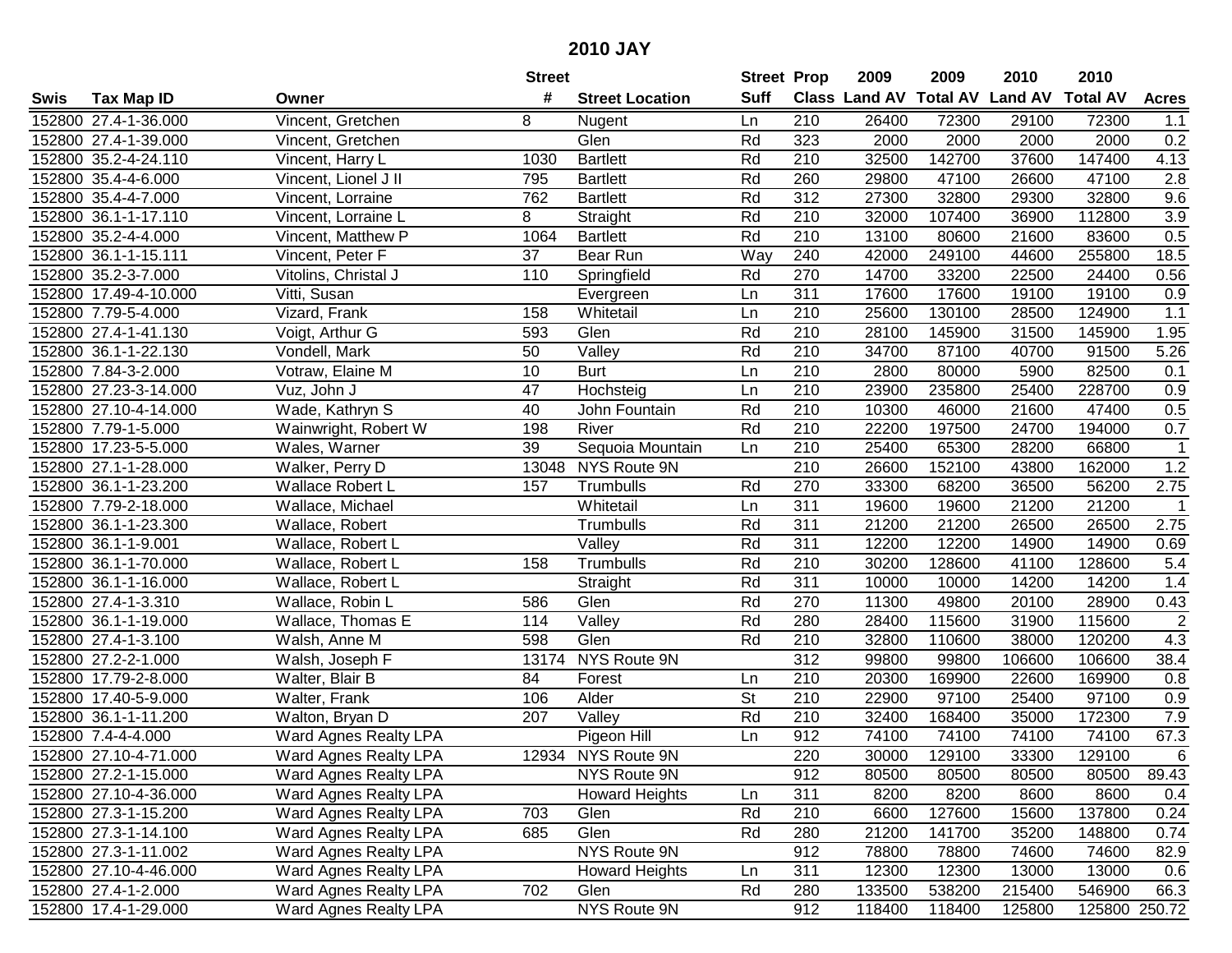|      |                       |                       | <b>Street</b> |                        | <b>Street Prop</b> |                  | 2009                           | 2009    | 2010   | 2010            |                   |
|------|-----------------------|-----------------------|---------------|------------------------|--------------------|------------------|--------------------------------|---------|--------|-----------------|-------------------|
| Swis | <b>Tax Map ID</b>     | Owner                 | #             | <b>Street Location</b> | <b>Suff</b>        |                  | Class Land AV Total AV Land AV |         |        | <b>Total AV</b> | <b>Acres</b>      |
|      | 152800 27.10-4-29.000 | Ward Agnes Realty LPA |               | <b>Howard Heights</b>  | Ln                 | 311              | 6400                           | 6400    | 6500   | 6500            | 0.3               |
|      | 152800 27.10-4-30.000 | Ward Agnes Realty LPA |               | <b>Howard Heights</b>  | Ln                 | 311              | 6400                           | 6400    | 5600   | 5600            | 0.26              |
|      | 152800 27.10-4-35.000 | Ward Agnes Realty LPA |               | <b>Covered Bridge</b>  | Ln                 | 311              | 34100                          | 34100   | 36100  | 36100           | 17.1              |
|      | 152800 27.3-1-15.130  | Ward Agnes Realty LPA | 711           | Glen                   | Rd                 | 210              | 14000                          | 65600   | 9700   | 69000           | 0.15              |
|      | 152800 27.3-1-15.120  | Ward Agnes Realty LPA | 707           | Glen                   | Rd                 | 210              | 14000                          | 64100   | 9100   | 65000           | 0.14              |
|      | 152800 36.1-1-71.100  | Ward Agnes Realty LPA |               | Trumbulls              | Rd                 | 912              | 66100                          | 66100   | 66100  | 66100           | 64.48             |
|      | 152800 27.3-1-56.000  | Ward Lumber Co Inc    |               | Stonehouse             | Ln                 | 912              | 72600                          | 72600   | 76200  | 76200           | 102.1             |
|      | 152800 27.4-1-1.000   | Ward Lumber Co Inc    |               | Glen                   | Rd                 | 312              | 10500                          | 12400   | 8600   | 12400           | 0.4               |
|      | 152800 27.3-1-39.100  | Ward Lumber Co Inc    | 472           | Valley                 | Rd                 | 912              | 90300                          | 90300   | 95000  | 95000           | $\overline{113}$  |
|      | 152800 27.10-4-23.200 | Ward Lumber Co Inc    |               | Covered Bridge Ln      |                    | 311              | 17400                          | 17400   | 18300  | 18300           | 3.74              |
|      | 152800 27.3-1-15.110  | Ward Lumber Co Inc    | 697           | Glen                   | Rd                 | 449              | 42700                          | 496000  | 66200  | 505900          | 9.4               |
|      | 152800 17.4-2-12.000  | Ward Lumber Co Inc    |               | Orchard                | Ln                 | 311              | 9800                           | 9800    | 10800  | 10800           | 0.5               |
|      | 152800 17.4-2-8.000   | Ward Lumber Co Inc    |               | Orchard                | Ln                 | $\overline{311}$ | 9800                           | 9800    | 10800  | 10800           | 0.5               |
|      | 152800 27.4-1-37.000  | Ward Lumber Co Inc    |               | Lincoln Hill           | Ln                 | 323              | 4000                           | 4000    | 5600   | 5600            | $\overline{2}$    |
|      | 152800 17.4-2-9.000   | Ward Lumber Co Inc    |               | Orchard                | Ln                 | $\overline{311}$ | 8500                           | 8500    | 9100   | 9100            | 0.42              |
|      | 152800 17.2-1-24.000  | Ward Lumber Co Inc    |               | NYS Route 9N           |                    | 323              | 36900                          | 36900   | 38800  | 38800           | 32.6              |
|      | 152800 17.4-2-6.000   | Ward Lumber Co Inc    |               | Orchard                | Ln                 | 311              | 8100                           | 8100    | 7100   | 7100            | 0.33              |
|      | 152800 17.4-2-5.000   | Ward Lumber Co Inc    |               | Orchard                | Ln                 | 311              | 9000                           | 9000    | 9900   | 9900            | 0.46              |
|      | 152800 36.-1-11.006   | Ward Lumber Co Inc    |               | Nugent                 | Ln                 | 912              | 388500                         | 388500  | 364900 | 364900          | 814.02            |
|      | 152800 8.-2-7.004     | Ward Lumber Co Inc    |               | Grove                  | Rd                 | 912              | 261200                         | 261200  | 261200 | 261200 575.07   |                   |
|      | 152800 17.4-2-17.000  | Ward Lumber Co Inc    |               | Orchard                | Ln                 | $\overline{311}$ | 8100                           | 8100    | 8100   | 8100            | 0.34              |
|      | 152800 27.1-1-16.000  | Ward Lumber Co Inc    |               | NYS Route 86           |                    | 910              | 10500                          | 10500   | 10500  | 10500           | 9.1               |
|      | 152800 36.1-1-12.111  | Ward Lumber Co Inc    |               | Straight               | Rd                 | 910              | 24700                          | 24700   | 24700  | 24700           | 27.4              |
|      | 152800 17.4-2-7.000   | Ward Lumber Co Inc    |               | Orchard                | Ln                 | 311              | 8300                           | 8300    | 8000   | 8000            | 0.37              |
|      | 152800 27.4-1-23.000  | Ward Lumber Co Inc    |               | Lincoln Hill           | Ln                 | 912              | 63900                          | 63900   | 52500  | 52500           | $\overline{58.3}$ |
|      | 152800 17.4-2-18.000  | Ward Lumber Co Inc    |               | Orchard                | Ln                 | 311              | 8400                           | 8400    | 8400   | 8400            | 0.39              |
|      | 152800 27.4-1-29.000  | Ward Lumber Co Inc    |               | Hesseltine             | Rd                 | 912              | 56300                          | 56300   | 54600  | 54600           | 60.71             |
|      | 152800 17.4-2-20.000  | Ward Lumber Co Inc    |               | Orchard                | Ln                 | 311              | 10100                          | 10100   | 12500  | 12500           | 0.58              |
|      | 152800 27.3-1-55.000  | Ward Lumber Co Inc    | 39            | Stonehouse             | Ln                 | 912              | 73600                          | 73600   | 77300  | 77300           | 105.3             |
|      | 152800 27.3-1-23.000  | Ward Lumber Co Inc    |               | Glen                   | Rd                 | 444              | 115800                         | 1086100 | 115800 | 1086100         | 22.5              |
|      | 152800 17.4-2-1.000   | Ward Lumber Co Inc    |               | Orchard                | Ln                 | 311              | 7800                           | 7800    | 5800   | 5800            | 0.27              |
|      | 152800 27.3-1-22.000  | Ward Lumber Co Inc    |               | Glen                   | Rd                 | 311              | 7900                           | 7900    | 6500   | 6500            | 0.3               |
|      | 152800 27.3-1-20.000  | Ward Lumber Co Inc    |               | Glen                   | Rd                 | 311              | 7900                           | 7900    | 6500   | 6500            | 0.3               |
|      | 152800 27.3-1-21.000  | Ward Lumber Co Inc    |               | Glen                   | Rd                 | 311              | 5100                           | 5100    | 4300   | 4300            | 0.2               |
|      | 152800 7.84-3-7.000   | Ward, Carol F         | 22            | Burt                   | Ln                 | 210              | 3100                           | 68300   | 5900   | 70300           | 0.1               |
|      | 152800 8.3-1-28.000   | Ward, Dennis G        | 228           | Grove                  | Rd                 | 210              | 26400                          | 102300  | 29100  | 102300          | 1.1               |
|      | 152800 27.3-1-25.000  | Ward, Janet G         | 670           | Glen                   | Rd                 | 210              | 27000                          | 265100  | 29900  | 265100          | 1.4               |
|      | 152800 36.1-1-12.112  | Ward, Jeffrey A       | 248           | Valley                 | Rd                 | 240              | 32400                          | 282700  | 55800  | 296800          | 31                |
|      | 152800 27.10-4-56.200 | Ward, Julie L         |               | <b>Howard Heights</b>  | Ln                 | 311              | 12300                          | 12300   | 13000  | 13000           | 0.6               |
|      | 152800 27.10-4-55.000 | Ward, Julie L         | 57            | <b>Howard Heights</b>  | Ln                 | 210              | 15400                          | 155500  | 23000  | 147700          | 0.6               |
|      | 152800 27.2-1-11.100  | Ward, Patricia E      |               | 13099 NYS Route 9N     |                    | 210              | 22000                          | 128800  | 26500  | 132700          | 0.84              |
|      | 152800 27.10-4-75.011 | Ward, Sidney J III    |               | <b>Howard Heights</b>  | Ln                 | 312              | 20600                          | 22600   | 25800  | 26000           | 2.5               |
|      |                       |                       |               |                        |                    |                  |                                |         |        |                 |                   |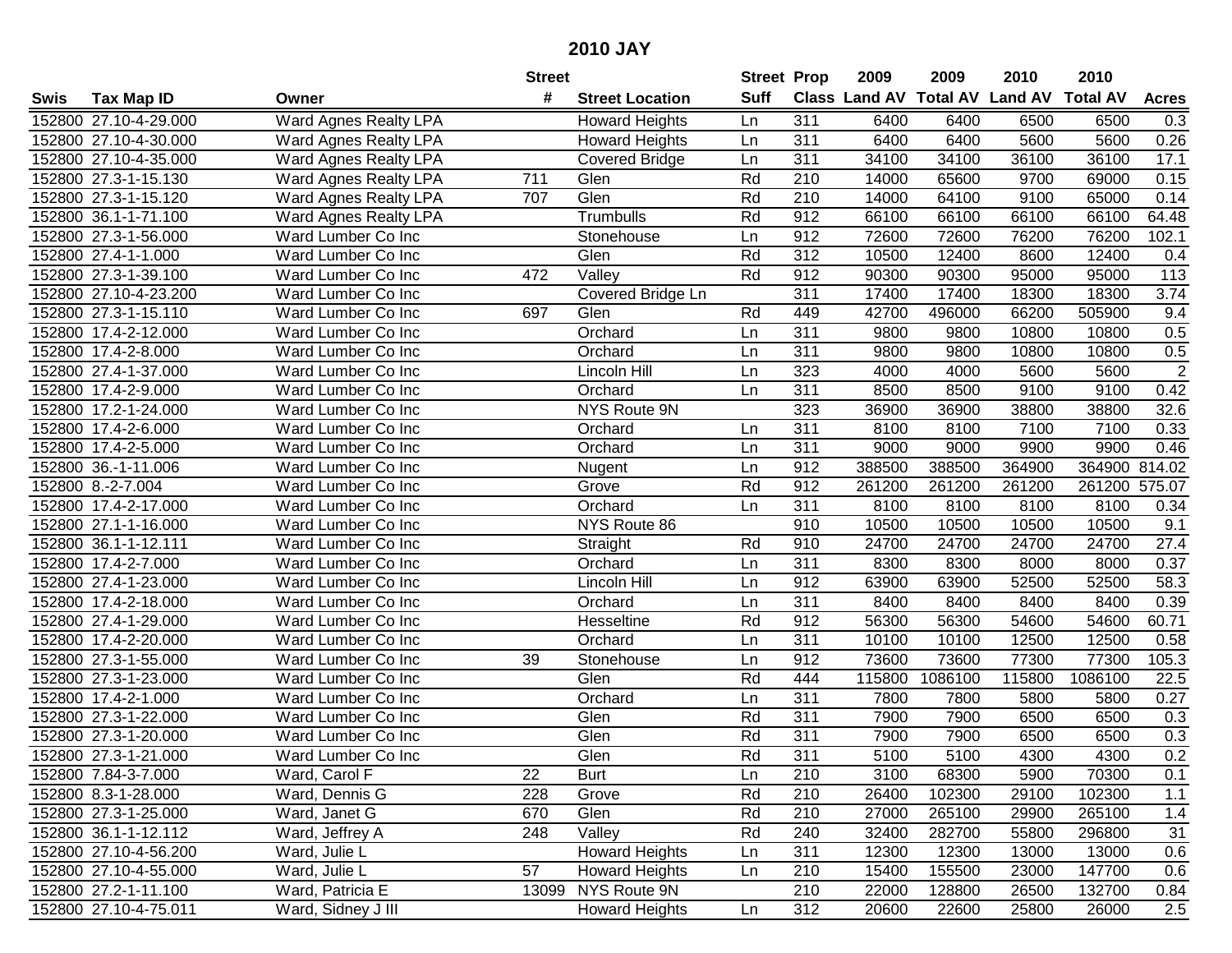|      |                       |                                     | <b>Street</b>   |                        | <b>Street Prop</b> |                  | 2009   | 2009   | 2010                           | 2010            |              |
|------|-----------------------|-------------------------------------|-----------------|------------------------|--------------------|------------------|--------|--------|--------------------------------|-----------------|--------------|
| Swis | <b>Tax Map ID</b>     | Owner                               | #               | <b>Street Location</b> | <b>Suff</b>        |                  |        |        | Class Land AV Total AV Land AV | <b>Total AV</b> | <b>Acres</b> |
|      | 152800 27.10-4-56.100 | Ward, Sidney J III                  |                 | <b>Howard Heights</b>  | Ln                 | 311              | 13700  | 13700  | 15100                          | 15100           | 0.7          |
|      | 152800 17.4-1-1.100   | Ward, Sidney J Jr                   |                 | NYS Route 9N           |                    | 912              | 114400 | 114400 | 118200                         | 118200          | 262.26       |
|      | 152800 27.3-1-39.200  | Ward, William L Sr                  | 466             | Valley                 | Rd                 | 240              | 45600  | 185400 | 55900                          | 191600          | 10.69        |
|      | 152800 17.49-1-8.000  | <b>Wardell Family Trust</b>         |                 | Ridge Top              | Ln                 | 311              | 20400  | 20400  | 22300                          | 22300           | 1.4          |
|      | 152800 7.84-2-14.100  | Wardell, Edward B                   |                 | River                  | Rd                 | 312              | 2400   | 18200  | 11500                          | 16800           | 0.17         |
|      | 152800 7.84-2-11.000  | Wardell, Eleanor                    | 30              | <b>Broad</b>           | Ln                 | 220              | 6200   | 133800 | 11800                          | 128400          | 0.2          |
|      | 152800 17.23-1-21.000 | Warren, Geraldine P                 |                 | River                  | Rd                 | 311              | 13700  | 13700  | 14800                          | 14800           | 0.7          |
|      | 152800 36.1-1-48.000  | Warter, Sanford L                   | $\overline{30}$ | Anthony                | Rd                 | $\overline{210}$ | 27600  | 164800 | 30800                          | 154700          | 1.7          |
|      | 152800 36.1-1-75.110  | Warter, Sanford L                   |                 | Anthony                | Rd                 | 311              | 11800  | 11800  | 12500                          | 12500           | 2.22         |
|      | 152800 17.42-1-10.000 | Watt, Glenn D                       |                 | Ash                    | Ln                 | 322              | 24800  | 24800  | 26400                          | 26400           | 12.6         |
|      | 152800 17.42-1-25.000 | Watt, Glenn D                       | 142             | Spruce                 | Ln                 | 210              | 27400  | 234900 | 31000                          | 267300          | $\sqrt{2}$   |
|      | 152800 17.41-1-4.000  | Watterud, Eric                      | 140             | Alder                  | <b>St</b>          | 210              | 22900  | 75200  | 25400                          | 78200           | 0.9          |
|      | 152800 7.71-2-2.000   | WB Ausable Cascade LLC              | 79              | Cascade                | Ln                 | 210              | 31600  | 325200 | 52900                          | 317800          | 1.5          |
|      | 152800 17.33-1-7.000  | Weaver, Walter L                    | 116             | <b>Beech</b>           | <b>St</b>          | 210              | 22900  | 95300  | 25400                          | 99300           | 0.9          |
|      | 152800 17.40-1-4.000  | Weaver, Walter L                    |                 | Sawmill                | Rd                 | 311              | 20000  | 20000  | 21800                          | 21800           | 1.2          |
|      | 152800 35.2-4-2.000   | Weckesser, Patricia                 | 1068            | <b>Bartlett</b>        | Rd                 | 270              | 7600   | 40500  | 13000                          | 25000           | 0.2          |
|      | 152800 17.49-3-21.000 | Wehrhagen, Harold                   |                 | Gooseberry             | Ln                 | 311              | 20200  | 20200  | 22000                          | 22000           | 1.3          |
|      | 152800 36.1-3-1.000   | Weil, Kathleen A                    | 87              | Trumbulls              | Rd                 | 240              | 52900  | 258900 | 66000                          | 258900          | 18.38        |
|      | 152800 17.23-5-2.000  | Weiss, Robert P                     | 67              | Sequoia Mountain       | Ln                 | 210              | 25400  | 120900 | 28200                          | 120900          | $\mathbf{1}$ |
|      | 152800 27.3-1-54.000  | Weissmann, Andrew                   | 3               | Stonehouse             | Ln                 | 280              | 95100  | 545500 | 151400                         | 545500          | 38.9         |
|      | 152800 35.8-3-4.000   | <b>Wells Memorial Library Assoc</b> | 12230           | NYS Route 9N           |                    | 611              | 20500  | 144900 | 43200                          | 144900          | $\sqrt{3}$   |
|      | 152800 7.76-2-11.000  | Wells, Russell A Jr                 | 8               | Forge                  | <b>St</b>          | 210              | 6200   | 85700  | 11800                          | 85700           | 0.2          |
|      | 152800 35.2-3-16.000  | Wellscroft Ice House LLC            |                 | Springfield            | Rd                 | 912              | 35300  | 39000  | 44900                          | 44900           | 38.4         |
|      | 152800 26.4-2-2.000   | <b>Wellscroft Ice House LLC</b>     |                 | NYS Route 9N           |                    | 912              | 117900 | 117900 | 124500                         | 124500          | 206.4        |
|      | 152800 35.2-3-1.100   | <b>Wellscroft Ice House LLC</b>     | 83              | Wellscroft             | Way                | 260              | 176100 | 234600 | 185900                         | 250500          | 256.6        |
|      | 152800 36.-1-55.000   | Wenn, David M                       | 177             | Anthony                | Rd                 | 240              | 131900 | 214900 | 136800                         | 220000          | 109          |
|      | 152800 8.3-1-2.000    | Wesley, Michelle                    | 40              | Grove                  | Rd                 | 230              | 10700  | 106400 | 19400                          | 106400          | 0.4          |
|      | 152800 17.23-5-14.000 | <b>West Family Trust</b>            |                 | Red Fox                | Dr                 | 311              | 19600  | 19600  | 21200                          | 21200           | 1            |
|      | 152800 17.23-5-13.000 | <b>West Family Trust</b>            | 20              | Red Fox                | $\overline{Dr}$    | $\overline{210}$ | 25400  | 133900 | 28200                          | 133900          | $\mathbf{1}$ |
|      | 152800 45.-1-13.200   | Weyerhaeuser, Margaret              |                 | Jay Mountain           | Rd                 | $\overline{912}$ | 117900 | 117900 | 124900                         | 124900          | 206.59       |
|      | 152800 7.72-1-5.000   | Whalen, Deborah A                   | 112             | Cascade                | Ln                 | $\overline{210}$ | 51200  | 94900  | 57000                          | 100000          | 1.1          |
|      | 152800 36.1-1-17.220  | Whalley, Donald E                   | 140             | Valley                 | Rd                 | 210              | 27400  | 109800 | 30500                          | 115300          | 1.6          |
|      | 152800 27.4-1-41.300  | White, Joan C                       | 603             | Glen                   | Rd                 | $\overline{210}$ | 29700  | 125700 | 33600                          | 125700          | 2.73         |
|      | 152800 8.3-1-53.000   | Whitford, Donald E                  | 115             | Rolling Mill Hill      | Rd                 | $\overline{210}$ | 10700  | 38000  | 19400                          | 42000           | 0.4          |
|      | 152800 8.3-1-52.000   | Whitford, Donald E                  |                 | Rolling Mill Hill      | Rd                 | 314              | 8400   | 8400   | 8600                           | 8600            | 0.4          |
|      | 152800 7.84-5-13.000  | Widener, Patricia                   | 37              | <b>Burt</b>            | Ln                 | 210              | 6200   | 67000  | 11800                          | 67200           | 0.2          |
|      | 152800 17.4-1-47.000  | Wieninger, Kenneth E                | 13339           | NYS Route 9N           |                    | 210              | 26400  | 56800  | 29100                          | 57300           | 1.1          |
|      | 152800 35.4-4-2.000   | Wilcox, Marian                      | 853             | <b>Bartlett</b>        | Rd                 | 210              | 26200  | 123500 | 28800                          | 125400          | $\mathbf{1}$ |
|      | 152800 27.10-1-17.000 | Wilkins, Mark A                     | 6719            | NYS Route 86           |                    | 210              | 18500  | 143800 | 21200                          | 143800          | 0.9          |
|      | 152800 17.41-8-9.000  | Willette, Kelly                     |                 | Dew                    | Dr                 | 311              | 17600  | 17600  | 19100                          | 19100           | 0.9          |
|      | 152800 7.79-2-61.000  | Williams, Eugene                    | 21              | Antler                 | Dr                 | 210              | 25600  | 195400 | 28500                          | 187000          | 1.1          |
|      | 152800 17.49-3-33.000 | Williams, J Milton A                |                 | Fern                   | Ln                 | 311              | 17600  | 17600  | 19100                          | 19100           | 0.9          |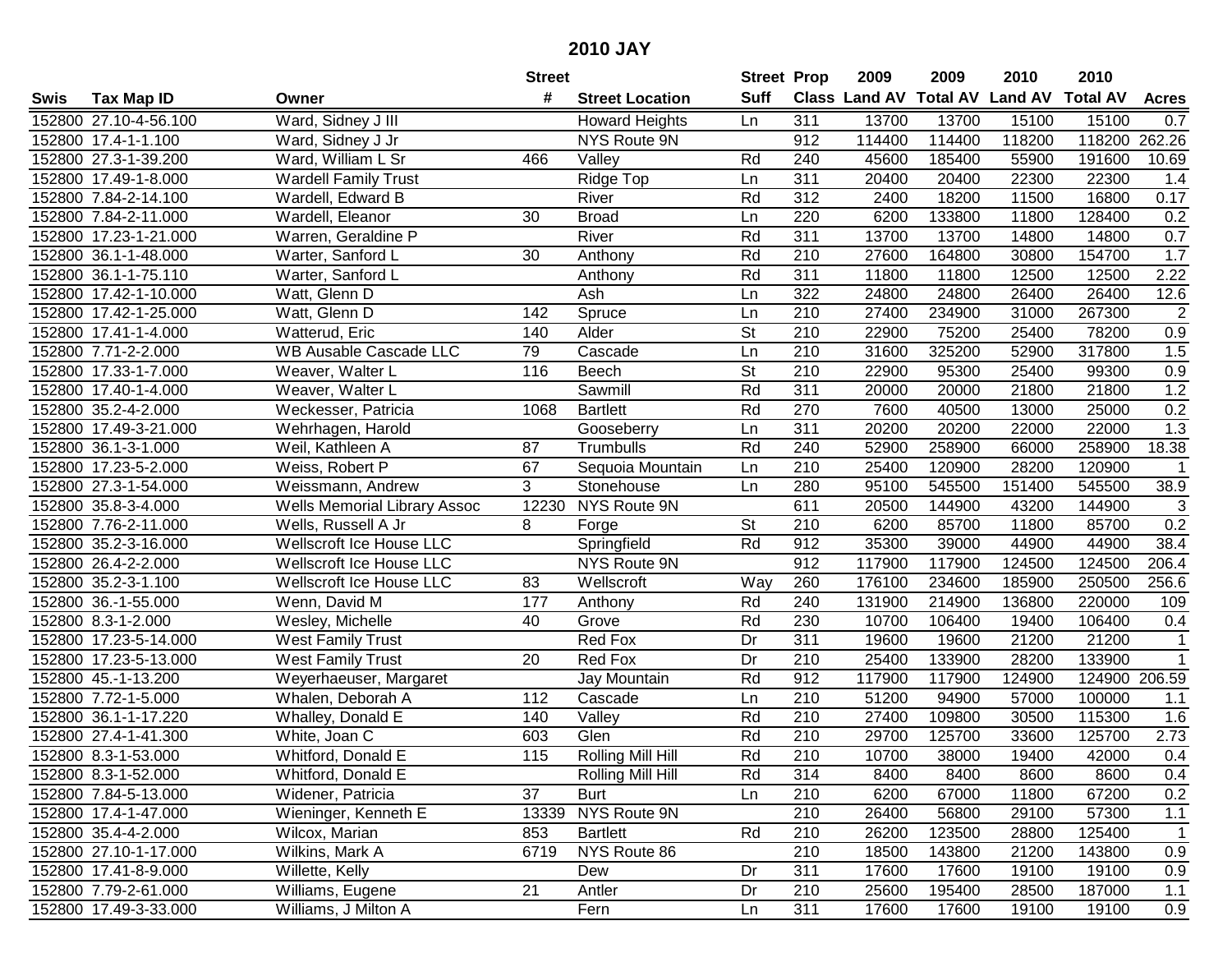| #<br><b>Suff</b><br><b>Total AV</b><br><b>Land AV</b><br>Class Land AV<br><b>Total AV</b><br><b>Tax Map ID</b><br><b>Street Location</b><br><b>Acres</b><br>Swis<br>Owner<br>Williams, Kurt A<br>Rd<br>152800 27.1-3-11.000<br>Danielle<br>210<br>26600<br>166600<br>29900<br>171500<br>11<br>1.6<br>John Fountain<br>3.12<br>152800 27.1-1-3.036<br>76<br>Rd<br>210<br>30400<br>106000<br>34700<br>106000<br>Williams, Roxalana J<br>152800 27.23-2-3.000<br>Williams, Sterling F<br>311<br>19800<br>19800<br>21500<br>21500<br>1.1<br>Hochsteig<br>Ln<br>1.3<br>152800 27.23-2-10.000<br>Williams, Sterling F<br>27<br>210<br>26000<br>244200<br>224600<br>Ln<br>29000<br>Almweg<br>311<br>1.1<br>152800 27.23-2-2.000<br>Williams, Sterling F<br>19800<br>19800<br>21500<br>21500<br>Hochsteig<br>Ln<br>152800 27.23-2-1.000<br>311<br>22300<br>1.4<br>Williams, Sterling F<br>20400<br>20400<br>22300<br>Hochsteig<br>Ln<br>152800 27.23-2-11.000<br>Williams, Sterling F<br>311<br>15700<br>15700<br>17000<br>0.8<br>Almweg<br>Ln<br>17000<br>210<br>152800 17.23-5-16.000<br>Red Fox<br>25400<br>137200<br>28200<br>135900<br>Williams, Victor<br>44<br>Dr<br>$\mathbf{1}$<br>Willis, Michael J<br>553<br>Rd<br>$\overline{210}$<br>31200<br>281200<br>3.5<br>152800 27.4-1-41.120<br>Glen<br>35800<br>273400<br>Rd<br>323<br>107200<br>107200<br>107200<br>107200<br>152800 36.-1-34.110<br>Wilson-Thacker, Nola E<br>Jay Mountain<br>96.1<br>152800 36.-1-33.000<br>314<br>Wilson-Thacker, Nola E<br>Jay Mountain<br>Rd<br>9800<br>9800<br>10800<br>10800<br>0.5<br>NYS Route 9N<br>210<br>152800 27.10-6-18.000<br>Wilson, Joann M<br>12931<br>6500<br>94700<br>13000<br>94700<br>0.2<br>210<br>1.4<br>152800 17.32-1-15.000<br>Wilson, Scott R<br>22<br><b>Scenic Point</b><br>26200<br>137600<br>29300<br>141900<br>Ln<br>AuSable<br>311<br>152800 17.33-2-7.000<br>Wilson, Turner F<br>Dr<br>15700<br>15700<br>17000<br>17000<br>0.8<br>AuSable<br>Dr<br>210<br>78800<br>0.9<br>152800 17.40-5-16.000<br>Wilton, Carlos E<br>627<br>22900<br>77700<br>25400<br>311<br>152800 17.50-4-10.000<br>Wimperis, Minerva R<br><b>Briar</b><br>17600<br>17600<br>19100<br>19100<br>0.9<br>Ln<br>$\overline{\mathsf{St}}$<br>311<br>0.9<br>152800 17.40-4-11.000<br>Winch, James C Jr<br>Beech<br>17600<br>17600<br>19100<br>19100<br>$\overline{\mathsf{St}}$<br>210<br>0.9<br>152800 17.40-4-14.000<br>Alder<br>22900<br>109500<br>25400<br>111100<br>Winch, James C Jr<br>115<br>Glen<br>Rd<br>1.3<br>152800 27.4-1-41.141<br>Winch, Todd E<br>559<br>210<br>26800<br>152100<br>29600<br>152100<br>0.3<br>152800 7.84-5-9.000<br>Winchell, Richard A<br>30<br>210<br>9200<br>87100<br>15200<br>87100<br>Terrace<br>Ln<br>NYS Route 9N<br>4.28<br>Winslow, Edward F<br>210<br>32800<br>95000<br>152800 35.4-3-9.000<br>11904<br>95000<br>38000<br>NYS Route 9N<br>4.02<br>152800 35.4-3-10.000<br>Winslow, Edward F Sr<br>11914<br>210<br>32200<br>132400<br>37300<br>132400<br>311<br>21200<br>$\mathbf{1}$<br>152800 7.79-5-5.000<br>Whitetail<br>19600<br>19600<br>21200<br>Winters, Kenneth D<br>Ln<br>152800 17.4-2-4.000<br>24<br>Orchard<br>270<br>12400<br>24800<br>16800<br>21400<br>0.28<br>Wisher, Dolores<br>Ln<br>13152 NYS Route 9N<br>$\overline{210}$<br>1.7<br>152800 27.2-2-26.100<br>27600<br>194200<br>30800<br>184500<br>Wisher, Donna J<br>13164 NYS Route 9N<br>210<br>11300<br>152800 27.2-2-26.200<br>Wisher, Donna J<br>174600<br>20100<br>177500<br>0.43<br>Rd<br>210<br>177100<br>152800 18.1-1-25.200<br>Wisher, James M<br>1132<br>17300<br>23900<br>177500<br>0.66<br><b>Stickney Bridge</b><br>210<br>40600<br>239900<br>234200<br>152800 7.79-3-7.002<br>Wiswell, David E<br>82<br>River<br>Rd<br>47700<br>2.28<br>$\overline{13}$<br>$\overline{210}$<br>152800 17.31-3-5.000<br>26200<br>173000<br>29300<br>163000<br>1.4<br>Wittreich, Tina M<br>Iris<br>Ln<br>Sheldrake<br>Rd<br>323<br>27400<br>27400<br>152800 18.1-1-17.000<br>Wohlers, Yvonne M<br>21400<br>21400<br>1.1<br>322<br>152800 27.1-2-10.000<br>Wolfe, Thomas<br>NYS Route 86<br>39000<br>39000<br>39000<br>17.3<br>6554<br>39000<br>152800 17.4-1-41.000<br>Wolson, John<br>13245 NYS Route 9N<br>240<br>46200<br>243100<br>56800<br>243100<br>11<br>152800 7.79-2-24.000<br>Wong, Chin Jean L F<br>311<br>19600<br>21200<br>$\overline{1}$<br>River<br>Rd<br>19600<br>21200<br>Glen<br>Rd<br>323<br>1.83<br>152800 27.4-1-41.111<br>Wood, John S<br>21300<br>21300<br>23900<br>23900<br>152800 27.4-1-41.112<br>Wood, John S<br>581<br>Glen<br>Rd<br>210<br>27600<br>133800<br>30800<br>137900<br>1.71<br>Wood, John S<br>Glen<br>Rd<br>323<br>152800 27.4-1-41.152<br>20800<br>20800<br>23300<br>23300<br>1.59<br><b>Woodard Family LTD</b><br>Rd<br>280<br>152800 27.4-1-42.000<br>611<br>Glen<br>44000<br>154600<br>44000<br>154600<br>3.6<br>323<br>0.5<br>152800 27.4-1-32.000<br>Woodard Family Ptnshp No 2 LTD<br>Glen<br>Rd<br>9800<br>10800<br>10800<br>9800<br>152800 27.4-1-41.200<br>Woodard Family Ptnshp No 2 LTD<br>Glen<br>Rd<br>323<br>1.97<br>16600<br>16600<br>18900<br>18900<br>Woodin, Waltraud S<br>483<br>Rd<br>240<br>152800 27.2-2-22.000<br>Hazen<br>80300<br>170400<br>82900<br>175500<br>61.1<br>210<br>152800 17.32-5-10.000<br>Woodruff, Patricia<br>89<br>Cedar<br><b>St</b><br>22900<br>89400<br>25400<br>94600<br>0.9<br>122<br>Glen<br>Rd<br>210<br>152800 36.1-1-53.000<br>Worthington, Thomas R<br>21000<br>25900<br>67400<br>0.8<br>65400 |  | <b>Street</b> |  | <b>Street Prop</b> | 2009 | 2009 | 2010 | 2010 |  |
|------------------------------------------------------------------------------------------------------------------------------------------------------------------------------------------------------------------------------------------------------------------------------------------------------------------------------------------------------------------------------------------------------------------------------------------------------------------------------------------------------------------------------------------------------------------------------------------------------------------------------------------------------------------------------------------------------------------------------------------------------------------------------------------------------------------------------------------------------------------------------------------------------------------------------------------------------------------------------------------------------------------------------------------------------------------------------------------------------------------------------------------------------------------------------------------------------------------------------------------------------------------------------------------------------------------------------------------------------------------------------------------------------------------------------------------------------------------------------------------------------------------------------------------------------------------------------------------------------------------------------------------------------------------------------------------------------------------------------------------------------------------------------------------------------------------------------------------------------------------------------------------------------------------------------------------------------------------------------------------------------------------------------------------------------------------------------------------------------------------------------------------------------------------------------------------------------------------------------------------------------------------------------------------------------------------------------------------------------------------------------------------------------------------------------------------------------------------------------------------------------------------------------------------------------------------------------------------------------------------------------------------------------------------------------------------------------------------------------------------------------------------------------------------------------------------------------------------------------------------------------------------------------------------------------------------------------------------------------------------------------------------------------------------------------------------------------------------------------------------------------------------------------------------------------------------------------------------------------------------------------------------------------------------------------------------------------------------------------------------------------------------------------------------------------------------------------------------------------------------------------------------------------------------------------------------------------------------------------------------------------------------------------------------------------------------------------------------------------------------------------------------------------------------------------------------------------------------------------------------------------------------------------------------------------------------------------------------------------------------------------------------------------------------------------------------------------------------------------------------------------------------------------------------------------------------------------------------------------------------------------------------------------------------------------------------------------------------------------------------------------------------------------------------------------------------------------------------------------------------------------------------------------------------------------------------------------------------------------------------------------------------------------------------------------------------------------------------------------------------------------------------------------------------------------------------------------------------------------------------------------------------------------------------------------------------------------------------------------------------------------------------------------------------------------------------------------------------------------------------------------------------------------------------------------------------------------------------------------------------------------------------------------------------------------------------------------------------------------------------------------------------------------------------------------------------------------------------------------------------|--|---------------|--|--------------------|------|------|------|------|--|
|                                                                                                                                                                                                                                                                                                                                                                                                                                                                                                                                                                                                                                                                                                                                                                                                                                                                                                                                                                                                                                                                                                                                                                                                                                                                                                                                                                                                                                                                                                                                                                                                                                                                                                                                                                                                                                                                                                                                                                                                                                                                                                                                                                                                                                                                                                                                                                                                                                                                                                                                                                                                                                                                                                                                                                                                                                                                                                                                                                                                                                                                                                                                                                                                                                                                                                                                                                                                                                                                                                                                                                                                                                                                                                                                                                                                                                                                                                                                                                                                                                                                                                                                                                                                                                                                                                                                                                                                                                                                                                                                                                                                                                                                                                                                                                                                                                                                                                                                                                                                                                                                                                                                                                                                                                                                                                                                                                                                                                                                                          |  |               |  |                    |      |      |      |      |  |
|                                                                                                                                                                                                                                                                                                                                                                                                                                                                                                                                                                                                                                                                                                                                                                                                                                                                                                                                                                                                                                                                                                                                                                                                                                                                                                                                                                                                                                                                                                                                                                                                                                                                                                                                                                                                                                                                                                                                                                                                                                                                                                                                                                                                                                                                                                                                                                                                                                                                                                                                                                                                                                                                                                                                                                                                                                                                                                                                                                                                                                                                                                                                                                                                                                                                                                                                                                                                                                                                                                                                                                                                                                                                                                                                                                                                                                                                                                                                                                                                                                                                                                                                                                                                                                                                                                                                                                                                                                                                                                                                                                                                                                                                                                                                                                                                                                                                                                                                                                                                                                                                                                                                                                                                                                                                                                                                                                                                                                                                                          |  |               |  |                    |      |      |      |      |  |
|                                                                                                                                                                                                                                                                                                                                                                                                                                                                                                                                                                                                                                                                                                                                                                                                                                                                                                                                                                                                                                                                                                                                                                                                                                                                                                                                                                                                                                                                                                                                                                                                                                                                                                                                                                                                                                                                                                                                                                                                                                                                                                                                                                                                                                                                                                                                                                                                                                                                                                                                                                                                                                                                                                                                                                                                                                                                                                                                                                                                                                                                                                                                                                                                                                                                                                                                                                                                                                                                                                                                                                                                                                                                                                                                                                                                                                                                                                                                                                                                                                                                                                                                                                                                                                                                                                                                                                                                                                                                                                                                                                                                                                                                                                                                                                                                                                                                                                                                                                                                                                                                                                                                                                                                                                                                                                                                                                                                                                                                                          |  |               |  |                    |      |      |      |      |  |
|                                                                                                                                                                                                                                                                                                                                                                                                                                                                                                                                                                                                                                                                                                                                                                                                                                                                                                                                                                                                                                                                                                                                                                                                                                                                                                                                                                                                                                                                                                                                                                                                                                                                                                                                                                                                                                                                                                                                                                                                                                                                                                                                                                                                                                                                                                                                                                                                                                                                                                                                                                                                                                                                                                                                                                                                                                                                                                                                                                                                                                                                                                                                                                                                                                                                                                                                                                                                                                                                                                                                                                                                                                                                                                                                                                                                                                                                                                                                                                                                                                                                                                                                                                                                                                                                                                                                                                                                                                                                                                                                                                                                                                                                                                                                                                                                                                                                                                                                                                                                                                                                                                                                                                                                                                                                                                                                                                                                                                                                                          |  |               |  |                    |      |      |      |      |  |
|                                                                                                                                                                                                                                                                                                                                                                                                                                                                                                                                                                                                                                                                                                                                                                                                                                                                                                                                                                                                                                                                                                                                                                                                                                                                                                                                                                                                                                                                                                                                                                                                                                                                                                                                                                                                                                                                                                                                                                                                                                                                                                                                                                                                                                                                                                                                                                                                                                                                                                                                                                                                                                                                                                                                                                                                                                                                                                                                                                                                                                                                                                                                                                                                                                                                                                                                                                                                                                                                                                                                                                                                                                                                                                                                                                                                                                                                                                                                                                                                                                                                                                                                                                                                                                                                                                                                                                                                                                                                                                                                                                                                                                                                                                                                                                                                                                                                                                                                                                                                                                                                                                                                                                                                                                                                                                                                                                                                                                                                                          |  |               |  |                    |      |      |      |      |  |
|                                                                                                                                                                                                                                                                                                                                                                                                                                                                                                                                                                                                                                                                                                                                                                                                                                                                                                                                                                                                                                                                                                                                                                                                                                                                                                                                                                                                                                                                                                                                                                                                                                                                                                                                                                                                                                                                                                                                                                                                                                                                                                                                                                                                                                                                                                                                                                                                                                                                                                                                                                                                                                                                                                                                                                                                                                                                                                                                                                                                                                                                                                                                                                                                                                                                                                                                                                                                                                                                                                                                                                                                                                                                                                                                                                                                                                                                                                                                                                                                                                                                                                                                                                                                                                                                                                                                                                                                                                                                                                                                                                                                                                                                                                                                                                                                                                                                                                                                                                                                                                                                                                                                                                                                                                                                                                                                                                                                                                                                                          |  |               |  |                    |      |      |      |      |  |
|                                                                                                                                                                                                                                                                                                                                                                                                                                                                                                                                                                                                                                                                                                                                                                                                                                                                                                                                                                                                                                                                                                                                                                                                                                                                                                                                                                                                                                                                                                                                                                                                                                                                                                                                                                                                                                                                                                                                                                                                                                                                                                                                                                                                                                                                                                                                                                                                                                                                                                                                                                                                                                                                                                                                                                                                                                                                                                                                                                                                                                                                                                                                                                                                                                                                                                                                                                                                                                                                                                                                                                                                                                                                                                                                                                                                                                                                                                                                                                                                                                                                                                                                                                                                                                                                                                                                                                                                                                                                                                                                                                                                                                                                                                                                                                                                                                                                                                                                                                                                                                                                                                                                                                                                                                                                                                                                                                                                                                                                                          |  |               |  |                    |      |      |      |      |  |
|                                                                                                                                                                                                                                                                                                                                                                                                                                                                                                                                                                                                                                                                                                                                                                                                                                                                                                                                                                                                                                                                                                                                                                                                                                                                                                                                                                                                                                                                                                                                                                                                                                                                                                                                                                                                                                                                                                                                                                                                                                                                                                                                                                                                                                                                                                                                                                                                                                                                                                                                                                                                                                                                                                                                                                                                                                                                                                                                                                                                                                                                                                                                                                                                                                                                                                                                                                                                                                                                                                                                                                                                                                                                                                                                                                                                                                                                                                                                                                                                                                                                                                                                                                                                                                                                                                                                                                                                                                                                                                                                                                                                                                                                                                                                                                                                                                                                                                                                                                                                                                                                                                                                                                                                                                                                                                                                                                                                                                                                                          |  |               |  |                    |      |      |      |      |  |
|                                                                                                                                                                                                                                                                                                                                                                                                                                                                                                                                                                                                                                                                                                                                                                                                                                                                                                                                                                                                                                                                                                                                                                                                                                                                                                                                                                                                                                                                                                                                                                                                                                                                                                                                                                                                                                                                                                                                                                                                                                                                                                                                                                                                                                                                                                                                                                                                                                                                                                                                                                                                                                                                                                                                                                                                                                                                                                                                                                                                                                                                                                                                                                                                                                                                                                                                                                                                                                                                                                                                                                                                                                                                                                                                                                                                                                                                                                                                                                                                                                                                                                                                                                                                                                                                                                                                                                                                                                                                                                                                                                                                                                                                                                                                                                                                                                                                                                                                                                                                                                                                                                                                                                                                                                                                                                                                                                                                                                                                                          |  |               |  |                    |      |      |      |      |  |
|                                                                                                                                                                                                                                                                                                                                                                                                                                                                                                                                                                                                                                                                                                                                                                                                                                                                                                                                                                                                                                                                                                                                                                                                                                                                                                                                                                                                                                                                                                                                                                                                                                                                                                                                                                                                                                                                                                                                                                                                                                                                                                                                                                                                                                                                                                                                                                                                                                                                                                                                                                                                                                                                                                                                                                                                                                                                                                                                                                                                                                                                                                                                                                                                                                                                                                                                                                                                                                                                                                                                                                                                                                                                                                                                                                                                                                                                                                                                                                                                                                                                                                                                                                                                                                                                                                                                                                                                                                                                                                                                                                                                                                                                                                                                                                                                                                                                                                                                                                                                                                                                                                                                                                                                                                                                                                                                                                                                                                                                                          |  |               |  |                    |      |      |      |      |  |
|                                                                                                                                                                                                                                                                                                                                                                                                                                                                                                                                                                                                                                                                                                                                                                                                                                                                                                                                                                                                                                                                                                                                                                                                                                                                                                                                                                                                                                                                                                                                                                                                                                                                                                                                                                                                                                                                                                                                                                                                                                                                                                                                                                                                                                                                                                                                                                                                                                                                                                                                                                                                                                                                                                                                                                                                                                                                                                                                                                                                                                                                                                                                                                                                                                                                                                                                                                                                                                                                                                                                                                                                                                                                                                                                                                                                                                                                                                                                                                                                                                                                                                                                                                                                                                                                                                                                                                                                                                                                                                                                                                                                                                                                                                                                                                                                                                                                                                                                                                                                                                                                                                                                                                                                                                                                                                                                                                                                                                                                                          |  |               |  |                    |      |      |      |      |  |
|                                                                                                                                                                                                                                                                                                                                                                                                                                                                                                                                                                                                                                                                                                                                                                                                                                                                                                                                                                                                                                                                                                                                                                                                                                                                                                                                                                                                                                                                                                                                                                                                                                                                                                                                                                                                                                                                                                                                                                                                                                                                                                                                                                                                                                                                                                                                                                                                                                                                                                                                                                                                                                                                                                                                                                                                                                                                                                                                                                                                                                                                                                                                                                                                                                                                                                                                                                                                                                                                                                                                                                                                                                                                                                                                                                                                                                                                                                                                                                                                                                                                                                                                                                                                                                                                                                                                                                                                                                                                                                                                                                                                                                                                                                                                                                                                                                                                                                                                                                                                                                                                                                                                                                                                                                                                                                                                                                                                                                                                                          |  |               |  |                    |      |      |      |      |  |
|                                                                                                                                                                                                                                                                                                                                                                                                                                                                                                                                                                                                                                                                                                                                                                                                                                                                                                                                                                                                                                                                                                                                                                                                                                                                                                                                                                                                                                                                                                                                                                                                                                                                                                                                                                                                                                                                                                                                                                                                                                                                                                                                                                                                                                                                                                                                                                                                                                                                                                                                                                                                                                                                                                                                                                                                                                                                                                                                                                                                                                                                                                                                                                                                                                                                                                                                                                                                                                                                                                                                                                                                                                                                                                                                                                                                                                                                                                                                                                                                                                                                                                                                                                                                                                                                                                                                                                                                                                                                                                                                                                                                                                                                                                                                                                                                                                                                                                                                                                                                                                                                                                                                                                                                                                                                                                                                                                                                                                                                                          |  |               |  |                    |      |      |      |      |  |
|                                                                                                                                                                                                                                                                                                                                                                                                                                                                                                                                                                                                                                                                                                                                                                                                                                                                                                                                                                                                                                                                                                                                                                                                                                                                                                                                                                                                                                                                                                                                                                                                                                                                                                                                                                                                                                                                                                                                                                                                                                                                                                                                                                                                                                                                                                                                                                                                                                                                                                                                                                                                                                                                                                                                                                                                                                                                                                                                                                                                                                                                                                                                                                                                                                                                                                                                                                                                                                                                                                                                                                                                                                                                                                                                                                                                                                                                                                                                                                                                                                                                                                                                                                                                                                                                                                                                                                                                                                                                                                                                                                                                                                                                                                                                                                                                                                                                                                                                                                                                                                                                                                                                                                                                                                                                                                                                                                                                                                                                                          |  |               |  |                    |      |      |      |      |  |
|                                                                                                                                                                                                                                                                                                                                                                                                                                                                                                                                                                                                                                                                                                                                                                                                                                                                                                                                                                                                                                                                                                                                                                                                                                                                                                                                                                                                                                                                                                                                                                                                                                                                                                                                                                                                                                                                                                                                                                                                                                                                                                                                                                                                                                                                                                                                                                                                                                                                                                                                                                                                                                                                                                                                                                                                                                                                                                                                                                                                                                                                                                                                                                                                                                                                                                                                                                                                                                                                                                                                                                                                                                                                                                                                                                                                                                                                                                                                                                                                                                                                                                                                                                                                                                                                                                                                                                                                                                                                                                                                                                                                                                                                                                                                                                                                                                                                                                                                                                                                                                                                                                                                                                                                                                                                                                                                                                                                                                                                                          |  |               |  |                    |      |      |      |      |  |
|                                                                                                                                                                                                                                                                                                                                                                                                                                                                                                                                                                                                                                                                                                                                                                                                                                                                                                                                                                                                                                                                                                                                                                                                                                                                                                                                                                                                                                                                                                                                                                                                                                                                                                                                                                                                                                                                                                                                                                                                                                                                                                                                                                                                                                                                                                                                                                                                                                                                                                                                                                                                                                                                                                                                                                                                                                                                                                                                                                                                                                                                                                                                                                                                                                                                                                                                                                                                                                                                                                                                                                                                                                                                                                                                                                                                                                                                                                                                                                                                                                                                                                                                                                                                                                                                                                                                                                                                                                                                                                                                                                                                                                                                                                                                                                                                                                                                                                                                                                                                                                                                                                                                                                                                                                                                                                                                                                                                                                                                                          |  |               |  |                    |      |      |      |      |  |
|                                                                                                                                                                                                                                                                                                                                                                                                                                                                                                                                                                                                                                                                                                                                                                                                                                                                                                                                                                                                                                                                                                                                                                                                                                                                                                                                                                                                                                                                                                                                                                                                                                                                                                                                                                                                                                                                                                                                                                                                                                                                                                                                                                                                                                                                                                                                                                                                                                                                                                                                                                                                                                                                                                                                                                                                                                                                                                                                                                                                                                                                                                                                                                                                                                                                                                                                                                                                                                                                                                                                                                                                                                                                                                                                                                                                                                                                                                                                                                                                                                                                                                                                                                                                                                                                                                                                                                                                                                                                                                                                                                                                                                                                                                                                                                                                                                                                                                                                                                                                                                                                                                                                                                                                                                                                                                                                                                                                                                                                                          |  |               |  |                    |      |      |      |      |  |
|                                                                                                                                                                                                                                                                                                                                                                                                                                                                                                                                                                                                                                                                                                                                                                                                                                                                                                                                                                                                                                                                                                                                                                                                                                                                                                                                                                                                                                                                                                                                                                                                                                                                                                                                                                                                                                                                                                                                                                                                                                                                                                                                                                                                                                                                                                                                                                                                                                                                                                                                                                                                                                                                                                                                                                                                                                                                                                                                                                                                                                                                                                                                                                                                                                                                                                                                                                                                                                                                                                                                                                                                                                                                                                                                                                                                                                                                                                                                                                                                                                                                                                                                                                                                                                                                                                                                                                                                                                                                                                                                                                                                                                                                                                                                                                                                                                                                                                                                                                                                                                                                                                                                                                                                                                                                                                                                                                                                                                                                                          |  |               |  |                    |      |      |      |      |  |
|                                                                                                                                                                                                                                                                                                                                                                                                                                                                                                                                                                                                                                                                                                                                                                                                                                                                                                                                                                                                                                                                                                                                                                                                                                                                                                                                                                                                                                                                                                                                                                                                                                                                                                                                                                                                                                                                                                                                                                                                                                                                                                                                                                                                                                                                                                                                                                                                                                                                                                                                                                                                                                                                                                                                                                                                                                                                                                                                                                                                                                                                                                                                                                                                                                                                                                                                                                                                                                                                                                                                                                                                                                                                                                                                                                                                                                                                                                                                                                                                                                                                                                                                                                                                                                                                                                                                                                                                                                                                                                                                                                                                                                                                                                                                                                                                                                                                                                                                                                                                                                                                                                                                                                                                                                                                                                                                                                                                                                                                                          |  |               |  |                    |      |      |      |      |  |
|                                                                                                                                                                                                                                                                                                                                                                                                                                                                                                                                                                                                                                                                                                                                                                                                                                                                                                                                                                                                                                                                                                                                                                                                                                                                                                                                                                                                                                                                                                                                                                                                                                                                                                                                                                                                                                                                                                                                                                                                                                                                                                                                                                                                                                                                                                                                                                                                                                                                                                                                                                                                                                                                                                                                                                                                                                                                                                                                                                                                                                                                                                                                                                                                                                                                                                                                                                                                                                                                                                                                                                                                                                                                                                                                                                                                                                                                                                                                                                                                                                                                                                                                                                                                                                                                                                                                                                                                                                                                                                                                                                                                                                                                                                                                                                                                                                                                                                                                                                                                                                                                                                                                                                                                                                                                                                                                                                                                                                                                                          |  |               |  |                    |      |      |      |      |  |
|                                                                                                                                                                                                                                                                                                                                                                                                                                                                                                                                                                                                                                                                                                                                                                                                                                                                                                                                                                                                                                                                                                                                                                                                                                                                                                                                                                                                                                                                                                                                                                                                                                                                                                                                                                                                                                                                                                                                                                                                                                                                                                                                                                                                                                                                                                                                                                                                                                                                                                                                                                                                                                                                                                                                                                                                                                                                                                                                                                                                                                                                                                                                                                                                                                                                                                                                                                                                                                                                                                                                                                                                                                                                                                                                                                                                                                                                                                                                                                                                                                                                                                                                                                                                                                                                                                                                                                                                                                                                                                                                                                                                                                                                                                                                                                                                                                                                                                                                                                                                                                                                                                                                                                                                                                                                                                                                                                                                                                                                                          |  |               |  |                    |      |      |      |      |  |
|                                                                                                                                                                                                                                                                                                                                                                                                                                                                                                                                                                                                                                                                                                                                                                                                                                                                                                                                                                                                                                                                                                                                                                                                                                                                                                                                                                                                                                                                                                                                                                                                                                                                                                                                                                                                                                                                                                                                                                                                                                                                                                                                                                                                                                                                                                                                                                                                                                                                                                                                                                                                                                                                                                                                                                                                                                                                                                                                                                                                                                                                                                                                                                                                                                                                                                                                                                                                                                                                                                                                                                                                                                                                                                                                                                                                                                                                                                                                                                                                                                                                                                                                                                                                                                                                                                                                                                                                                                                                                                                                                                                                                                                                                                                                                                                                                                                                                                                                                                                                                                                                                                                                                                                                                                                                                                                                                                                                                                                                                          |  |               |  |                    |      |      |      |      |  |
|                                                                                                                                                                                                                                                                                                                                                                                                                                                                                                                                                                                                                                                                                                                                                                                                                                                                                                                                                                                                                                                                                                                                                                                                                                                                                                                                                                                                                                                                                                                                                                                                                                                                                                                                                                                                                                                                                                                                                                                                                                                                                                                                                                                                                                                                                                                                                                                                                                                                                                                                                                                                                                                                                                                                                                                                                                                                                                                                                                                                                                                                                                                                                                                                                                                                                                                                                                                                                                                                                                                                                                                                                                                                                                                                                                                                                                                                                                                                                                                                                                                                                                                                                                                                                                                                                                                                                                                                                                                                                                                                                                                                                                                                                                                                                                                                                                                                                                                                                                                                                                                                                                                                                                                                                                                                                                                                                                                                                                                                                          |  |               |  |                    |      |      |      |      |  |
|                                                                                                                                                                                                                                                                                                                                                                                                                                                                                                                                                                                                                                                                                                                                                                                                                                                                                                                                                                                                                                                                                                                                                                                                                                                                                                                                                                                                                                                                                                                                                                                                                                                                                                                                                                                                                                                                                                                                                                                                                                                                                                                                                                                                                                                                                                                                                                                                                                                                                                                                                                                                                                                                                                                                                                                                                                                                                                                                                                                                                                                                                                                                                                                                                                                                                                                                                                                                                                                                                                                                                                                                                                                                                                                                                                                                                                                                                                                                                                                                                                                                                                                                                                                                                                                                                                                                                                                                                                                                                                                                                                                                                                                                                                                                                                                                                                                                                                                                                                                                                                                                                                                                                                                                                                                                                                                                                                                                                                                                                          |  |               |  |                    |      |      |      |      |  |
|                                                                                                                                                                                                                                                                                                                                                                                                                                                                                                                                                                                                                                                                                                                                                                                                                                                                                                                                                                                                                                                                                                                                                                                                                                                                                                                                                                                                                                                                                                                                                                                                                                                                                                                                                                                                                                                                                                                                                                                                                                                                                                                                                                                                                                                                                                                                                                                                                                                                                                                                                                                                                                                                                                                                                                                                                                                                                                                                                                                                                                                                                                                                                                                                                                                                                                                                                                                                                                                                                                                                                                                                                                                                                                                                                                                                                                                                                                                                                                                                                                                                                                                                                                                                                                                                                                                                                                                                                                                                                                                                                                                                                                                                                                                                                                                                                                                                                                                                                                                                                                                                                                                                                                                                                                                                                                                                                                                                                                                                                          |  |               |  |                    |      |      |      |      |  |
|                                                                                                                                                                                                                                                                                                                                                                                                                                                                                                                                                                                                                                                                                                                                                                                                                                                                                                                                                                                                                                                                                                                                                                                                                                                                                                                                                                                                                                                                                                                                                                                                                                                                                                                                                                                                                                                                                                                                                                                                                                                                                                                                                                                                                                                                                                                                                                                                                                                                                                                                                                                                                                                                                                                                                                                                                                                                                                                                                                                                                                                                                                                                                                                                                                                                                                                                                                                                                                                                                                                                                                                                                                                                                                                                                                                                                                                                                                                                                                                                                                                                                                                                                                                                                                                                                                                                                                                                                                                                                                                                                                                                                                                                                                                                                                                                                                                                                                                                                                                                                                                                                                                                                                                                                                                                                                                                                                                                                                                                                          |  |               |  |                    |      |      |      |      |  |
|                                                                                                                                                                                                                                                                                                                                                                                                                                                                                                                                                                                                                                                                                                                                                                                                                                                                                                                                                                                                                                                                                                                                                                                                                                                                                                                                                                                                                                                                                                                                                                                                                                                                                                                                                                                                                                                                                                                                                                                                                                                                                                                                                                                                                                                                                                                                                                                                                                                                                                                                                                                                                                                                                                                                                                                                                                                                                                                                                                                                                                                                                                                                                                                                                                                                                                                                                                                                                                                                                                                                                                                                                                                                                                                                                                                                                                                                                                                                                                                                                                                                                                                                                                                                                                                                                                                                                                                                                                                                                                                                                                                                                                                                                                                                                                                                                                                                                                                                                                                                                                                                                                                                                                                                                                                                                                                                                                                                                                                                                          |  |               |  |                    |      |      |      |      |  |
|                                                                                                                                                                                                                                                                                                                                                                                                                                                                                                                                                                                                                                                                                                                                                                                                                                                                                                                                                                                                                                                                                                                                                                                                                                                                                                                                                                                                                                                                                                                                                                                                                                                                                                                                                                                                                                                                                                                                                                                                                                                                                                                                                                                                                                                                                                                                                                                                                                                                                                                                                                                                                                                                                                                                                                                                                                                                                                                                                                                                                                                                                                                                                                                                                                                                                                                                                                                                                                                                                                                                                                                                                                                                                                                                                                                                                                                                                                                                                                                                                                                                                                                                                                                                                                                                                                                                                                                                                                                                                                                                                                                                                                                                                                                                                                                                                                                                                                                                                                                                                                                                                                                                                                                                                                                                                                                                                                                                                                                                                          |  |               |  |                    |      |      |      |      |  |
|                                                                                                                                                                                                                                                                                                                                                                                                                                                                                                                                                                                                                                                                                                                                                                                                                                                                                                                                                                                                                                                                                                                                                                                                                                                                                                                                                                                                                                                                                                                                                                                                                                                                                                                                                                                                                                                                                                                                                                                                                                                                                                                                                                                                                                                                                                                                                                                                                                                                                                                                                                                                                                                                                                                                                                                                                                                                                                                                                                                                                                                                                                                                                                                                                                                                                                                                                                                                                                                                                                                                                                                                                                                                                                                                                                                                                                                                                                                                                                                                                                                                                                                                                                                                                                                                                                                                                                                                                                                                                                                                                                                                                                                                                                                                                                                                                                                                                                                                                                                                                                                                                                                                                                                                                                                                                                                                                                                                                                                                                          |  |               |  |                    |      |      |      |      |  |
|                                                                                                                                                                                                                                                                                                                                                                                                                                                                                                                                                                                                                                                                                                                                                                                                                                                                                                                                                                                                                                                                                                                                                                                                                                                                                                                                                                                                                                                                                                                                                                                                                                                                                                                                                                                                                                                                                                                                                                                                                                                                                                                                                                                                                                                                                                                                                                                                                                                                                                                                                                                                                                                                                                                                                                                                                                                                                                                                                                                                                                                                                                                                                                                                                                                                                                                                                                                                                                                                                                                                                                                                                                                                                                                                                                                                                                                                                                                                                                                                                                                                                                                                                                                                                                                                                                                                                                                                                                                                                                                                                                                                                                                                                                                                                                                                                                                                                                                                                                                                                                                                                                                                                                                                                                                                                                                                                                                                                                                                                          |  |               |  |                    |      |      |      |      |  |
|                                                                                                                                                                                                                                                                                                                                                                                                                                                                                                                                                                                                                                                                                                                                                                                                                                                                                                                                                                                                                                                                                                                                                                                                                                                                                                                                                                                                                                                                                                                                                                                                                                                                                                                                                                                                                                                                                                                                                                                                                                                                                                                                                                                                                                                                                                                                                                                                                                                                                                                                                                                                                                                                                                                                                                                                                                                                                                                                                                                                                                                                                                                                                                                                                                                                                                                                                                                                                                                                                                                                                                                                                                                                                                                                                                                                                                                                                                                                                                                                                                                                                                                                                                                                                                                                                                                                                                                                                                                                                                                                                                                                                                                                                                                                                                                                                                                                                                                                                                                                                                                                                                                                                                                                                                                                                                                                                                                                                                                                                          |  |               |  |                    |      |      |      |      |  |
|                                                                                                                                                                                                                                                                                                                                                                                                                                                                                                                                                                                                                                                                                                                                                                                                                                                                                                                                                                                                                                                                                                                                                                                                                                                                                                                                                                                                                                                                                                                                                                                                                                                                                                                                                                                                                                                                                                                                                                                                                                                                                                                                                                                                                                                                                                                                                                                                                                                                                                                                                                                                                                                                                                                                                                                                                                                                                                                                                                                                                                                                                                                                                                                                                                                                                                                                                                                                                                                                                                                                                                                                                                                                                                                                                                                                                                                                                                                                                                                                                                                                                                                                                                                                                                                                                                                                                                                                                                                                                                                                                                                                                                                                                                                                                                                                                                                                                                                                                                                                                                                                                                                                                                                                                                                                                                                                                                                                                                                                                          |  |               |  |                    |      |      |      |      |  |
|                                                                                                                                                                                                                                                                                                                                                                                                                                                                                                                                                                                                                                                                                                                                                                                                                                                                                                                                                                                                                                                                                                                                                                                                                                                                                                                                                                                                                                                                                                                                                                                                                                                                                                                                                                                                                                                                                                                                                                                                                                                                                                                                                                                                                                                                                                                                                                                                                                                                                                                                                                                                                                                                                                                                                                                                                                                                                                                                                                                                                                                                                                                                                                                                                                                                                                                                                                                                                                                                                                                                                                                                                                                                                                                                                                                                                                                                                                                                                                                                                                                                                                                                                                                                                                                                                                                                                                                                                                                                                                                                                                                                                                                                                                                                                                                                                                                                                                                                                                                                                                                                                                                                                                                                                                                                                                                                                                                                                                                                                          |  |               |  |                    |      |      |      |      |  |
|                                                                                                                                                                                                                                                                                                                                                                                                                                                                                                                                                                                                                                                                                                                                                                                                                                                                                                                                                                                                                                                                                                                                                                                                                                                                                                                                                                                                                                                                                                                                                                                                                                                                                                                                                                                                                                                                                                                                                                                                                                                                                                                                                                                                                                                                                                                                                                                                                                                                                                                                                                                                                                                                                                                                                                                                                                                                                                                                                                                                                                                                                                                                                                                                                                                                                                                                                                                                                                                                                                                                                                                                                                                                                                                                                                                                                                                                                                                                                                                                                                                                                                                                                                                                                                                                                                                                                                                                                                                                                                                                                                                                                                                                                                                                                                                                                                                                                                                                                                                                                                                                                                                                                                                                                                                                                                                                                                                                                                                                                          |  |               |  |                    |      |      |      |      |  |
|                                                                                                                                                                                                                                                                                                                                                                                                                                                                                                                                                                                                                                                                                                                                                                                                                                                                                                                                                                                                                                                                                                                                                                                                                                                                                                                                                                                                                                                                                                                                                                                                                                                                                                                                                                                                                                                                                                                                                                                                                                                                                                                                                                                                                                                                                                                                                                                                                                                                                                                                                                                                                                                                                                                                                                                                                                                                                                                                                                                                                                                                                                                                                                                                                                                                                                                                                                                                                                                                                                                                                                                                                                                                                                                                                                                                                                                                                                                                                                                                                                                                                                                                                                                                                                                                                                                                                                                                                                                                                                                                                                                                                                                                                                                                                                                                                                                                                                                                                                                                                                                                                                                                                                                                                                                                                                                                                                                                                                                                                          |  |               |  |                    |      |      |      |      |  |
|                                                                                                                                                                                                                                                                                                                                                                                                                                                                                                                                                                                                                                                                                                                                                                                                                                                                                                                                                                                                                                                                                                                                                                                                                                                                                                                                                                                                                                                                                                                                                                                                                                                                                                                                                                                                                                                                                                                                                                                                                                                                                                                                                                                                                                                                                                                                                                                                                                                                                                                                                                                                                                                                                                                                                                                                                                                                                                                                                                                                                                                                                                                                                                                                                                                                                                                                                                                                                                                                                                                                                                                                                                                                                                                                                                                                                                                                                                                                                                                                                                                                                                                                                                                                                                                                                                                                                                                                                                                                                                                                                                                                                                                                                                                                                                                                                                                                                                                                                                                                                                                                                                                                                                                                                                                                                                                                                                                                                                                                                          |  |               |  |                    |      |      |      |      |  |
|                                                                                                                                                                                                                                                                                                                                                                                                                                                                                                                                                                                                                                                                                                                                                                                                                                                                                                                                                                                                                                                                                                                                                                                                                                                                                                                                                                                                                                                                                                                                                                                                                                                                                                                                                                                                                                                                                                                                                                                                                                                                                                                                                                                                                                                                                                                                                                                                                                                                                                                                                                                                                                                                                                                                                                                                                                                                                                                                                                                                                                                                                                                                                                                                                                                                                                                                                                                                                                                                                                                                                                                                                                                                                                                                                                                                                                                                                                                                                                                                                                                                                                                                                                                                                                                                                                                                                                                                                                                                                                                                                                                                                                                                                                                                                                                                                                                                                                                                                                                                                                                                                                                                                                                                                                                                                                                                                                                                                                                                                          |  |               |  |                    |      |      |      |      |  |
|                                                                                                                                                                                                                                                                                                                                                                                                                                                                                                                                                                                                                                                                                                                                                                                                                                                                                                                                                                                                                                                                                                                                                                                                                                                                                                                                                                                                                                                                                                                                                                                                                                                                                                                                                                                                                                                                                                                                                                                                                                                                                                                                                                                                                                                                                                                                                                                                                                                                                                                                                                                                                                                                                                                                                                                                                                                                                                                                                                                                                                                                                                                                                                                                                                                                                                                                                                                                                                                                                                                                                                                                                                                                                                                                                                                                                                                                                                                                                                                                                                                                                                                                                                                                                                                                                                                                                                                                                                                                                                                                                                                                                                                                                                                                                                                                                                                                                                                                                                                                                                                                                                                                                                                                                                                                                                                                                                                                                                                                                          |  |               |  |                    |      |      |      |      |  |
|                                                                                                                                                                                                                                                                                                                                                                                                                                                                                                                                                                                                                                                                                                                                                                                                                                                                                                                                                                                                                                                                                                                                                                                                                                                                                                                                                                                                                                                                                                                                                                                                                                                                                                                                                                                                                                                                                                                                                                                                                                                                                                                                                                                                                                                                                                                                                                                                                                                                                                                                                                                                                                                                                                                                                                                                                                                                                                                                                                                                                                                                                                                                                                                                                                                                                                                                                                                                                                                                                                                                                                                                                                                                                                                                                                                                                                                                                                                                                                                                                                                                                                                                                                                                                                                                                                                                                                                                                                                                                                                                                                                                                                                                                                                                                                                                                                                                                                                                                                                                                                                                                                                                                                                                                                                                                                                                                                                                                                                                                          |  |               |  |                    |      |      |      |      |  |
|                                                                                                                                                                                                                                                                                                                                                                                                                                                                                                                                                                                                                                                                                                                                                                                                                                                                                                                                                                                                                                                                                                                                                                                                                                                                                                                                                                                                                                                                                                                                                                                                                                                                                                                                                                                                                                                                                                                                                                                                                                                                                                                                                                                                                                                                                                                                                                                                                                                                                                                                                                                                                                                                                                                                                                                                                                                                                                                                                                                                                                                                                                                                                                                                                                                                                                                                                                                                                                                                                                                                                                                                                                                                                                                                                                                                                                                                                                                                                                                                                                                                                                                                                                                                                                                                                                                                                                                                                                                                                                                                                                                                                                                                                                                                                                                                                                                                                                                                                                                                                                                                                                                                                                                                                                                                                                                                                                                                                                                                                          |  |               |  |                    |      |      |      |      |  |
|                                                                                                                                                                                                                                                                                                                                                                                                                                                                                                                                                                                                                                                                                                                                                                                                                                                                                                                                                                                                                                                                                                                                                                                                                                                                                                                                                                                                                                                                                                                                                                                                                                                                                                                                                                                                                                                                                                                                                                                                                                                                                                                                                                                                                                                                                                                                                                                                                                                                                                                                                                                                                                                                                                                                                                                                                                                                                                                                                                                                                                                                                                                                                                                                                                                                                                                                                                                                                                                                                                                                                                                                                                                                                                                                                                                                                                                                                                                                                                                                                                                                                                                                                                                                                                                                                                                                                                                                                                                                                                                                                                                                                                                                                                                                                                                                                                                                                                                                                                                                                                                                                                                                                                                                                                                                                                                                                                                                                                                                                          |  |               |  |                    |      |      |      |      |  |
|                                                                                                                                                                                                                                                                                                                                                                                                                                                                                                                                                                                                                                                                                                                                                                                                                                                                                                                                                                                                                                                                                                                                                                                                                                                                                                                                                                                                                                                                                                                                                                                                                                                                                                                                                                                                                                                                                                                                                                                                                                                                                                                                                                                                                                                                                                                                                                                                                                                                                                                                                                                                                                                                                                                                                                                                                                                                                                                                                                                                                                                                                                                                                                                                                                                                                                                                                                                                                                                                                                                                                                                                                                                                                                                                                                                                                                                                                                                                                                                                                                                                                                                                                                                                                                                                                                                                                                                                                                                                                                                                                                                                                                                                                                                                                                                                                                                                                                                                                                                                                                                                                                                                                                                                                                                                                                                                                                                                                                                                                          |  |               |  |                    |      |      |      |      |  |
|                                                                                                                                                                                                                                                                                                                                                                                                                                                                                                                                                                                                                                                                                                                                                                                                                                                                                                                                                                                                                                                                                                                                                                                                                                                                                                                                                                                                                                                                                                                                                                                                                                                                                                                                                                                                                                                                                                                                                                                                                                                                                                                                                                                                                                                                                                                                                                                                                                                                                                                                                                                                                                                                                                                                                                                                                                                                                                                                                                                                                                                                                                                                                                                                                                                                                                                                                                                                                                                                                                                                                                                                                                                                                                                                                                                                                                                                                                                                                                                                                                                                                                                                                                                                                                                                                                                                                                                                                                                                                                                                                                                                                                                                                                                                                                                                                                                                                                                                                                                                                                                                                                                                                                                                                                                                                                                                                                                                                                                                                          |  |               |  |                    |      |      |      |      |  |